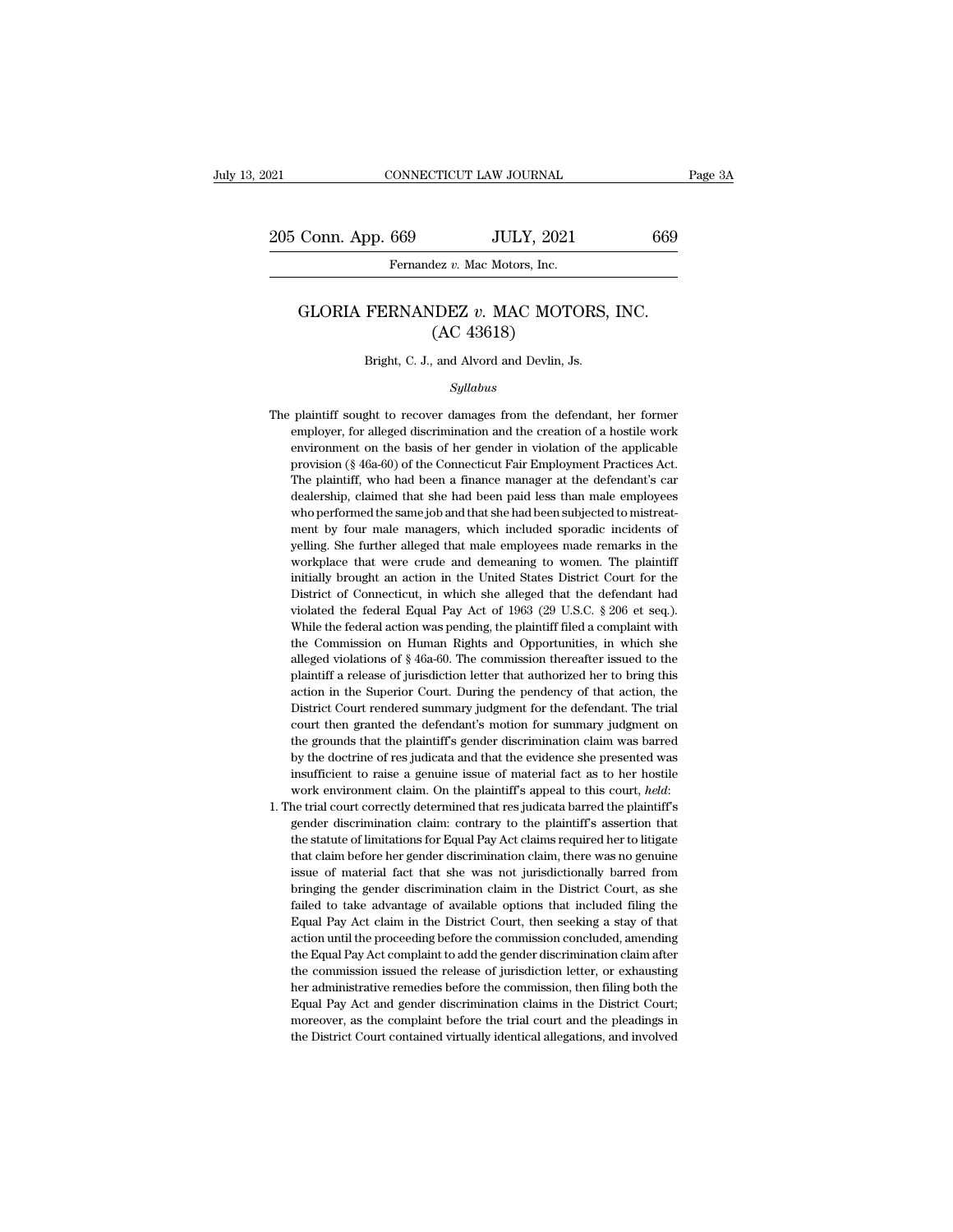# CONNECTICUT LAW JOURNAL July 13, 2021<br>670 JULY, 2021 205 Conn. App. 669<br>Fernandez v. Mac Motors, Inc. Fernandez *v. Mac Motors, Inc.*<br>The same parties and conduct that occurred during the same time period.<br>The same parties and conduct that occurred during the same time period.

JULY, 2021 205 Conn. App. 669<br>Fernandez v. Mac Motors, Inc.<br>the same parties and conduct that occurred during the same time period,<br>the combined facts of both actions constituted a single transaction that  $\begin{array}{r} \text{JULY, 2021} \qquad \qquad \text{205 Conn. App. 669} \ \text{Fernandez } v. \text{ Mac Motors, Inc.} \end{array}$ <br>the same parties and conduct that occurred during the same time period, the combined facts of both actions constituted a single transaction that would h JULY, 2021 205 Conn. App. 669<br>Fernandez v. Mac Motors, Inc.<br>the same parties and conduct that occurred during the same time period,<br>the combined facts of both actions constituted a single transaction that<br>would have formed Fernandez v. Mac Motors, Inc.<br>the same parties and conduct that occurred during the same time period,<br>the combined facts of both actions constituted a single transaction that<br>would have formed a convenient trial unit for t Fernandez v. Mac Motors, Inc.<br>the same parties and conduct that occurred during the same time period,<br>the combined facts of both actions constituted a single transaction that<br>would have formed a convenient trial unit for t the same parties and conduct that occurred during the same time period, the combined facts of both actions constituted a single transaction that would have formed a convenient trial unit for the District Court, which would the combined facts of both actions constituted a single transaction that would have formed a convenient trial unit for the District Court, which would not have been unexpected by the parties; furthermore, the plaintiff fai would have formed a convenient trial unit for the District Court, which<br>would not have been unexpected by the parties; furthermore, the plaintiff<br>failed to present any evidence to suggest that the District Court would<br>have would not have been unexpected by the parties; furthermore, the plaintiff failed to present any evidence to suggest that the District Court would have declined to exercise supplemental jurisdiction over her gender discrimi failed to present any evidence to suggest that the District Court would have declined to exercise supplemental jurisdiction over her gender discrimination claim, as federal courts routinely, and properly, exercise suppleme have declined to exercise supplemental jurisdiction over her gender discrimination claim, as federal courts routinely, and properly, exercise supplemental jurisdiction over state law claims of that nature when similar fede discrimination claim, as federal courts routinely, and properly, exercis<br>supplemental jurisdiction over state law claims of that nature whe<br>similar federal claims also have been alleged, and, although the plaintiff<br>Equal P supplemental jurisdiction over state law claims of that nature when<br>similar federal claims also have been alleged, and, although the plaintiff's<br>Equal Pay Act and state law discrimination claims contained different<br>legal e similar federal claims also have been alleged, and, although the plaintiff's Equal Pay Act and state law discrimination claims contained different legal elements, such differences do not affect the application of res judic

Equal Pay Act and state law discrimination claims contained different legal elements, such differences do not affect the application of res judicata when the legal claims arise from the same transaction. He trial court cor legal elements, such differences do not affect the application of res<br>judicata when the legal claims arise from the same transaction.<br>he trial court correctly determined that the defendant was entitled to<br>judgment as a mat judicata when the legal claims arise from the same transaction.<br>he trial court correctly determined that the defendant was entitled to<br>judgment as a matter of law on the plaintiff's hostile work environment<br>claim: the cond she trial court correctly determined that the defendant was entitled to judgment as a matter of law on the plaintiff's hostile work environment claim: the conduct at issue was not sufficiently severe or pervasive to give r judgment as a matter of law on the plaintiff's hostile work environment claim: the conduct at issue was not sufficiently severe or pervasive to give rise to a hostile work environment claim, as the plaintiff admitted that claim: the conduct at issue was not sufficiently severe or pervasive to give rise to a hostile work environment claim, as the plaintiff admitted that the incidents and conduct at issue were sporadic and not pervasive, she give rise to a hostile work environment claim, as the plaintiff admitted that the incidents and conduct at issue were sporadic and not pervasive, she was unable to describe with specificity when the events occurred, and sh that the incidents and conduct at issue were sporadic and not pervasive, she was unable to describe with specificity when the events occurred, and she never alleged, and the record did not suggest, that the conduct at issu she was unable to describe with specificity when the events occurred, and she never alleged, and the record did not suggest, that the conduct at issue altered the conditions of her employment; moreover, nothing in the reco and she never alleged, and the record did not suggest, that the conduct<br>at issue altered the conditions of her employment; moreover, nothing<br>in the record suggested that yelling, the only conduct clearly directed<br>at the pl at issue altered the conditions of her employment; moreover, nothing<br>in the record suggested that yelling, the only conduct clearly directed<br>at the plaintiff, ever had anything to do with her gender, and the plaintiff<br>stat in the record suggested that yelling, the only conduct clearly directed at the plaintiff, ever had anything to do with her gender, and the plaintiff stated that the yelling was always related to issues in the workplace; fu in the record suggested that yelling, the only conduct clearly directed at the plaintiff, ever had anything to do with her gender, and the plaintiff stated that the yelling was always related to issues in the workplace; fu furthermore, there was no evidence as to when the comments and conduct directed at other female employees occurred or that the plaintiff ever took steps to report it, and she specifically stated that she was never the tar conduct directed at other female employees occurred or that the plaintiff<br>ever took steps to report it, and she specifically stated that she was<br>never the target of language or conduct of a sexual nature.<br>Argued April 14—o

Argued April 14—officially released July 13, 2021<br>*Procedural History*<br>Action to recover damages for alleged employment ever took steps to report it, and she specifically stated that she was<br>never the target of language or conduct of a sexual nature.<br>Argued April 14—officially released July 13, 2021<br>Procedural History<br>Action to recover dama rior the target of language or conduct of a sexual nature.<br>
Argued April 14—officially released July 13, 2021<br>
Procedural History<br>
Action to recover damages for alleged employment<br>
discrimination, and for other relief, bro Argued April 14—officially released July 13, 2021<br> *Procedural History*<br>
Action to recover damages for alleged employment<br>
discrimination, and for other relief, brought to the Supe-<br>
rior Court in the judicial district of Procedural History<br>Action to recover damages for alleged employment<br>discrimination, and for other relief, brought to the Supe-<br>rior Court in the judicial district of Hartford, where the<br>court, Hon. A. Susan Peck, judge tri Action to recover damages for alleged employment<br>discrimination, and for other relief, brought to the Supe-<br>rior Court in the judicial district of Hartford, where the<br>court, *Hon. A. Susan Peck*, judge trial referee, grant Action to recover damages for alleged employment<br>discrimination, and for other relief, brought to the Supe-<br>rior Court in the judicial district of Hartford, where the<br>court, *Hon. A. Susan Peck*, judge trial referee, grant *V. Sabatini*, *Hon. A. Susan Peck, judge trial referee*<br>the defendant's motion for summary judgment<br>dered judgment thereon, from which the plaintiff<br>to this court. *Affirmed.*<br>Zachary T. Gain, with whom, on the brief, w.<br> *Sara R. Simeonidis*, with whom, on the brief, was James Sabatini, for the appellant (plaintiff appealed this court. Affirmed.<br> *Zachary T. Gain*, with whom, on the brief, was James Sabatini, for the appellant (plaintiff).

*James F. Shea, form which the plaintif*<br>to this court. *Affirmed.*<br>*Zachary T. Gain, with whom, on the brief, w*<br>*J. Sabatini, for the appellant (plaintiff).*<br>*James F. Shea, for the appellee (defendant).*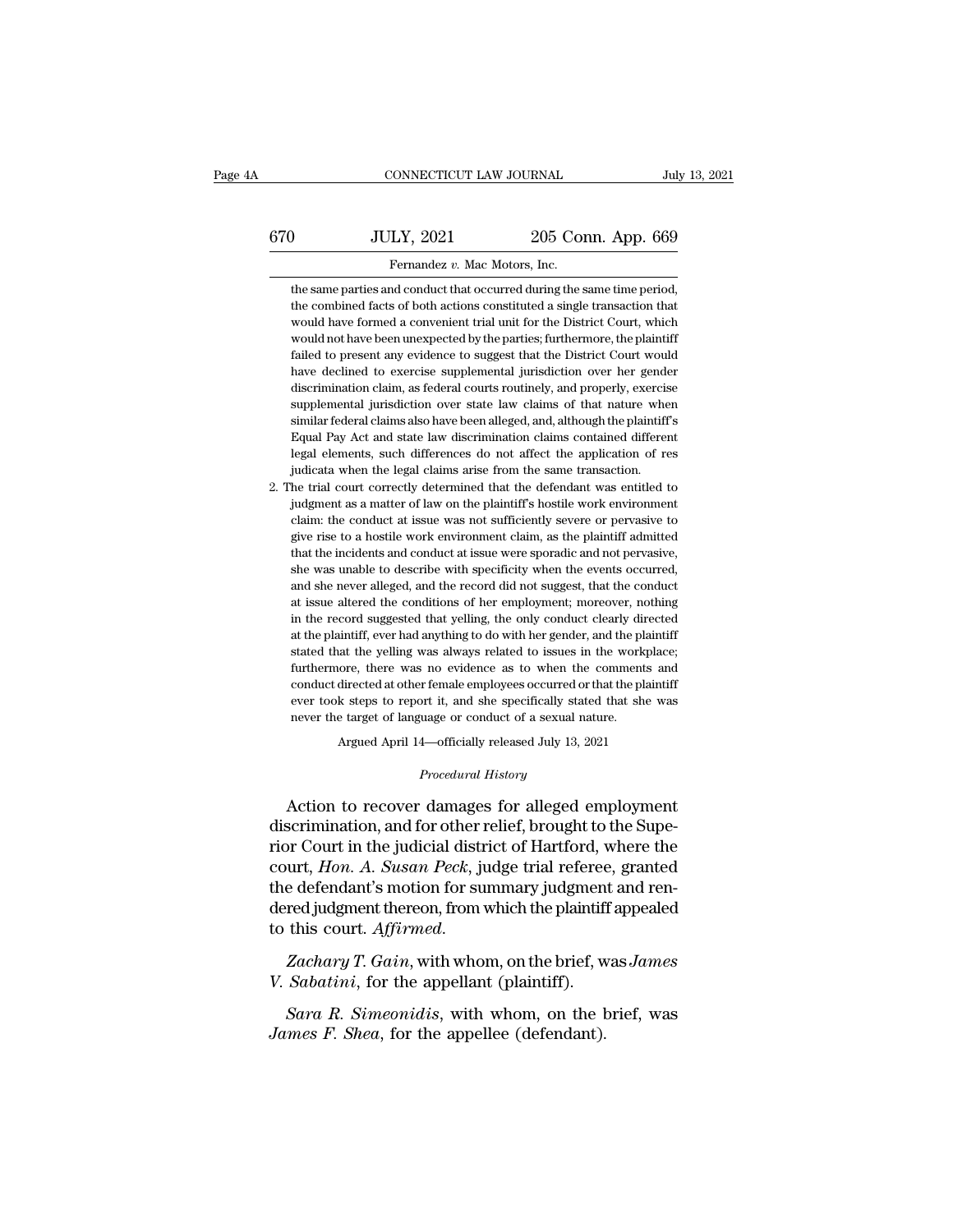205 Conn. App. 669 JULY, 2021 671<br>
External degree of the Multy and September 2015 Conn. App. 669 JULY, 2021 671 Fernandez *v.* Mac Motors, Inc.<br>
Fernandez *v.* Mac Motors, Inc.<br> *Ominion* 

*Opinion*

 $\begin{array}{r} \text{5 Conn. App. 669} \quad \text{JULY, 2021} \quad \text{671} \ \text{Fernandes } v. \text{ Mac Motors, Inc.} \ \text{*Opinion} \ \text{DEVLIN, J. In this employment discrimination case, e plaintiff, Gloria Fernandes<sup>1</sup>, appears from the summary judgment rendered in favor of her former employer.} \end{array}*$ 205 Conn. App. 669 JULY, 2021 671<br>
Fernandez v. Mac Motors, Inc.<br> *Opinion*<br>
DEVLIN, J. In this employment discrimination case,<br>
the plaintiff, Gloria Fernandez,<sup>1</sup> appeals from the sum-<br>
mary judgment rendered in favor o 205 Conn. App. 669 JULY, 2021 6/1<br>
Fernandez v. Mac Motors, Inc.<br>
Opinion<br>
DEVLIN, J. In this employment discrimination case,<br>
the plaintiff, Gloria Fernandez,<sup>1</sup> appeals from the sum-<br>
mary judgment rendered in favor of Fernandez v. Mac Motors, Inc.<br>
opinion<br>
DEVLIN, J. In this employment discrimination case,<br>
the plaintiff, Gloria Fernandez,<sup>1</sup> appeals from the sum-<br>
mary judgment rendered in favor of her former employer,<br>
the defendant,  $o_{pinion}$ <br>DEVLIN, J. In this employment discrimination case,<br>the plaintiff, Gloria Fernandez,<sup>1</sup> appeals from the sum-<br>mary judgment rendered in favor of her former employer,<br>the defendant, Mac Motors, Inc., as to both coun DEVLIN, J. In this employment discrimination case,<br>the plaintiff, Gloria Fernandez,<sup>1</sup> appeals from the sum-<br>mary judgment rendered in favor of her former employer,<br>the defendant, Mac Motors, Inc., as to both counts of<br>he DEVLIN, J. In this employment discrimination case,<br>the plaintiff, Gloria Fernandez,<sup>1</sup> appeals from the sum-<br>mary judgment rendered in favor of her former employer,<br>the defendant, Mac Motors, Inc., as to both counts of<br>he the plaintiff, Gloria Fernandez,<sup>1</sup> appeals from the sum-<br>mary judgment rendered in favor of her former employer,<br>the defendant, Mac Motors, Inc., as to both counts of<br>her complaint, in which she alleged that the defendant mary judgment rendered in favor of her former employer,<br>the defendant, Mac Motors, Inc., as to both counts of<br>her complaint, in which she alleged that the defendant<br>had subjected her to discrimination and a hostile work<br>en the defendant, Mac Motors, Inc., as to both counts of<br>her complaint, in which she alleged that the defendant<br>had subjected her to discrimination and a hostile work<br>environment on the basis of her gender. On appeal, the<br>pla her complaint, in which she alleged that the defendant<br>had subjected her to discrimination and a hostile work<br>environment on the basis of her gender. On appeal, the<br>plaintiff claims that the trial court erred in granting<br>t had subjected her to discrimination and a hostile work<br>environment on the basis of her gender. On appeal, the<br>plaintiff claims that the trial court erred in granting<br>the defendant's motion for summary judgment in its<br>entir environment on the basis of her gender. On appeal, the plaintiff claims that the trial court erred in granting the defendant's motion for summary judgment in its entirety because (1) her gender discrimination claim was not plaintiff claims that the trial court erred in granting<br>the defendant's motion for summary judgment in its<br>entirety because (1) her gender discrimination claim<br>was not barred by the doctrine of res judicata, and (2)<br>she su The record of the record of the recordination of the same discrimination claim<br>as not barred by the doctrine of res judicata, and (2)<br>e submitted sufficient evidence to raise a genuine<br>sue of material fact as to her hostil was not barred by the doctrine of res judicata, and  $(2)$ <br>she submitted sufficient evidence to raise a genuine<br>issue of material fact as to her hostile work environment<br>claim. We affirm the judgment of the court.<br>The reco

reveals the following factor of the following she submitted sufficient evidence to raise a genuine<br>issue of material fact as to her hostile work environment<br>claim. We affirm the judgment of the court.<br>The record before the Since Sammond Sammond Channel of the court.<br>
Sisue of material fact as to her hostile work environment<br>
claim. We affirm the judgment of the court.<br>
The record before the court, viewed in the light most<br>
favorable to the p For the state of the court.<br>
The record before the court, viewed in the light most<br>
favorable to the plaintiff as the nonmoving party,<br>
reveals the following facts and procedural history. The<br>
defendant is a corporation th The record before the court, viewed in the light most<br>favorable to the plaintiff as the nonmoving party,<br>reveals the following facts and procedural history. The<br>defendant is a corporation that does business as Hart-<br>ford T The record before the court, viewed in the light most<br>favorable to the plaintiff as the nonmoving party,<br>reveals the following facts and procedural history. The<br>defendant is a corporation that does business as Hart-<br>ford T favorable to the plaintiff as the nonmoving party,<br>reveals the following facts and procedural history. The<br>defendant is a corporation that does business as Hart-<br>ford Toyota Superstore and operates a car dealership<br>in Hart reveals the following facts and procedural history. The<br>defendant is a corporation that does business as Hart-<br>ford Toyota Superstore and operates a car dealership<br>in Hartford. On August 1, 2014, the defendant hired the<br>pl defendant is a corporation that does business as Hart-<br>ford Toyota Superstore and operates a car dealership<br>in Hartford. On August 1, 2014, the defendant hired the<br>plaintiff as a finance manager. The defendant employed<br>one ford Toyota Superstore and operates a car dealership<br>in Hartford. On August 1, 2014, the defendant hired the<br>plaintiff as a finance manager. The defendant employed<br>one other finance manager, Marc Clemons, who is male.<br>Amon in Hartford. On August 1, 2014, the defendant hired the<br>plaintiff as a finance manager. The defendant employed<br>one other finance manager, Marc Clemons, who is male.<br>Among the responsibilities of finance managers was<br>the sa plaintiff as a finance manager. The defendant employed<br>one other finance manager, Marc Clemons, who is male.<br>Among the responsibilities of finance managers was<br>the sale of "back end" financial products<sup>2</sup> to customers<br>who one other finance manager, M<br>Among the responsibilities<br>the sale of "back end" financ<br>who purchased vehicles. Wh<br>finance managers received as<br>of the gross profits from the<br>products to customers.<br>During the time of the pl e sale of "back end" financial products<sup>2</sup> to customers<br>no purchased vehicles. When the plaintiff was hired,<br>nance managers received as compensation 14 percent<br>the gross profits from their own sales of back end<br>oducts to c who purchased vehicles. When the plaintiff was hired,<br>finance managers received as compensation 14 percent<br>of the gross profits from their own sales of back end<br>products to customers.<br>During the time of the plaintiff's emp

<sup>1</sup> Formalist Constants Containers Constants Constants Constants Constants (Constants Constants Fernandez died during the pendency of this appeal. We thereafter anted the motion filed by her appellate counsel to substitute h During the time of the plaintiff's employment with<br>the defendant, Asad "Tony" Mumtaz served as finance<br><sup>1</sup>Gloria Fernandez died during the pendency of this appeal. We thereafter<br>granted the motion filed by her appellate co During the time of the plaintiff's employment<br>the defendant, Asad "Tony" Mumtaz served as fin<br> $\frac{1}{1}$ Gloria Fernandez died during the pendency of this appeal. We the<br>granted the motion filed by her appellate counsel to The defendant, Asad "Tony" Mumtaz served as finance<br>
Gloria Fernandez died during the pendency of this appeal. We thereafter<br>
defendant warranties by her appellate counsel to substitute her daughter,<br>
stina Gonzalez, the e <sup>1</sup> Gloria Fernandez died during the pendency of this appeal. We thereafter granted the motion filed by her appellate counsel to substitute her daughter, Christina Gonzalez, the executor of her estate, as the plaintiff.<br><sup></sup>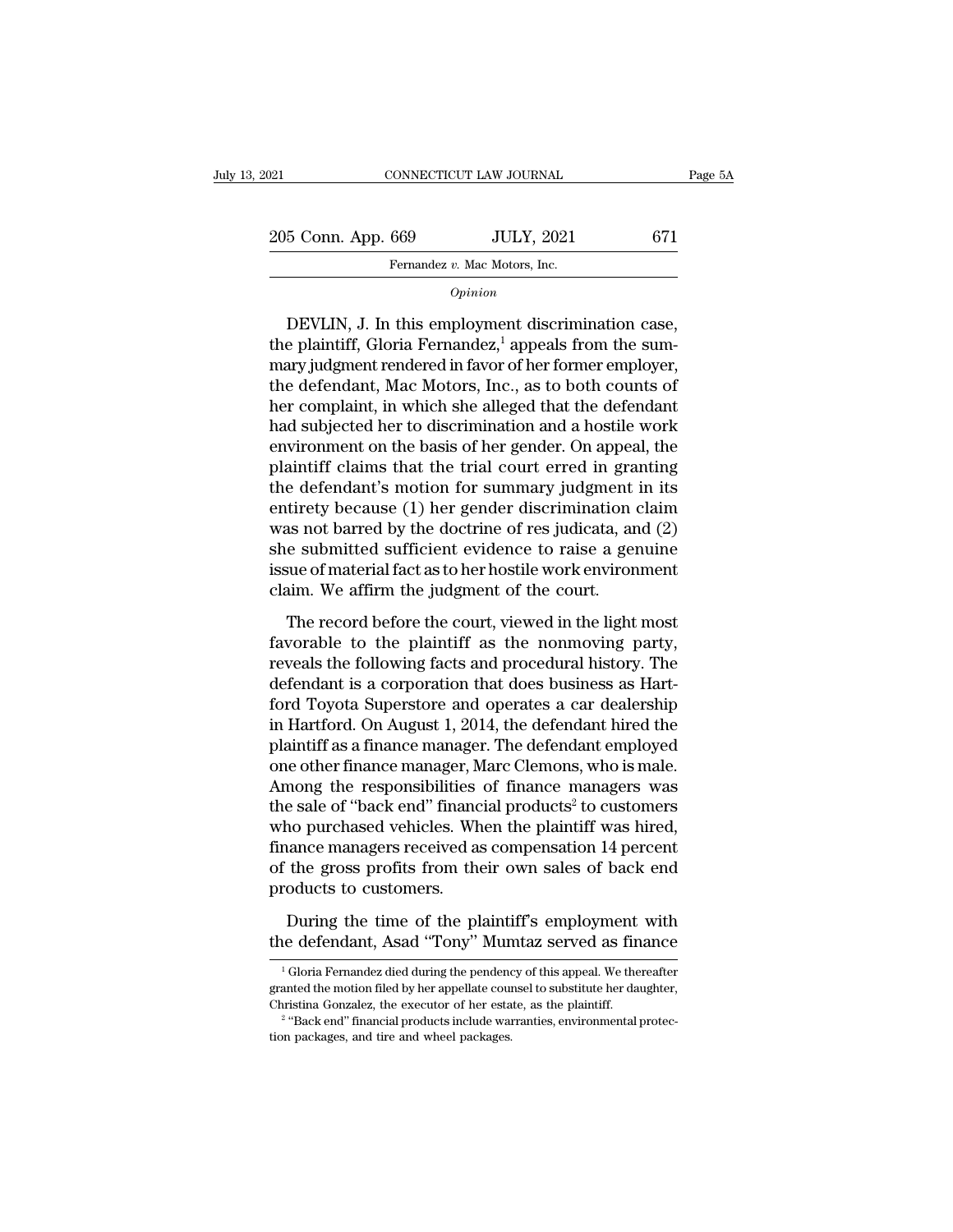| A   | CONNECTICUT LAW JOURNAL                            |                    | July 13, 2021 |
|-----|----------------------------------------------------|--------------------|---------------|
|     |                                                    |                    |               |
| 672 | <b>JULY, 2021</b>                                  | 205 Conn. App. 669 |               |
|     | Fernandez v. Mac Motors, Inc.                      |                    |               |
|     | director and he was responsible for overseeing the |                    |               |

CONNECTICUT LAW JOURNAL July 13, 2021<br>
GT2 JULY, 2021 205 Conn. App. 669<br>
Fernandez v. Mac Motors, Inc.<br>
director, and he was responsible for overseeing the<br>
finance managers and working with financial institu $f(572)$  JULY, 2021 205 Conn. App. 669<br>Fernandez v. Mac Motors, Inc.<br>director, and he was responsible for overseeing the<br>finance managers and working with financial institu-<br>tions to obtain financing for customers. James  $t = \frac{1}{\text{minimize } v. \text{ Mac Motors, Inc.}}$ <br>  $\frac{1}{\text{minimize } v. \text{ Mac Motors, Inc.}}$ <br>
Alirector, and he was responsible for overseeing the finance managers and working with financial institutions to obtain financing for customers. James Webster<br>
served  $$\text{572}\qquad \qquad 2021\qquad \qquad 205 \text{ Conn. App. 669}}$ \text{Fernandes } v$. Mac Motors, Inc.}\ \text{director, and he was responsible for overseeing the finance managers and working with financial institutions to obtain financing for customers. James Webster served as general manager, and he was responsible for overseeing Muntaz and managing the day-to-day business of the defendant. Wokter reported directly to$ Fernandez v. Mac Motors, Inc.<br>
director, and he was responsible for overseeing the<br>
finance managers and working with financial institu-<br>
tions to obtain financing for customers. James Webster<br>
served as general manager, Fernandez *v. Mac Motors, Inc.*<br>
director, and he was responsible for overseeing the<br>
finance managers and working with financial institu-<br>
tions to obtain financing for customers. James Webster<br>
served as general manager, director, and he was responsible for overseeing the<br>finance managers and working with financial institu-<br>tions to obtain financing for customers. James Webster<br>served as general manager, and he was responsible<br>for overseei finance managers and working with financial institutions to obtain financing for customers. James Webster<br>served as general manager, and he was responsible<br>for overseeing Mumtaz and managing the day-to-day<br>business of the manager. Ived as general manager, and he was responsible<br>
r overseeing Mumtaz and managing the day-to-day<br>
siness of the defendant. Webster reported directly to<br>
e defendant's owner, Richard McAllister, whose son,<br>
chard McAllister for overseeing munitaz and managing the day-to-day<br>business of the defendant. Webster reported directly to<br>the defendant's owner, Richard McAllister, whose son,<br>Richard McAllister, Jr. (McAllister), served as sales<br>manager

business of the defendant. Webster reported directly to<br>the defendant's owner, Richard McAllister, whose son,<br>Richard McAllister, Jr. (McAllister), served as sales<br>manager.<br>In early 2016, the defendant revised the pay plan the defendant s owner, Kichard McAllister, Whose son,<br>Richard McAllister, Jr. (McAllister), served as sales<br>manager.<br>In early 2016, the defendant revised the pay plan for<br>finance managers, such that they would receive as c Michard McAllister, 31. (McAllister), served as sales<br>manager.<br>In early 2016, the defendant revised the pay plan for<br>finance managers, such that they would receive as com-<br>pensation 4.6 percent of the gross profits of the In early 2016, the defendant revised the pay plan for<br>finance managers, such that they would receive as com-<br>pensation 4.6 percent of the gross profits of the sales of<br>back end products made by the entire sales department. In early 2016, the defendant revised the pay plare<br>finance managers, such that they would receive as a<br>pensation 4.6 percent of the gross profits of the sale<br>back end products made by the entire sales departm<br>Approximately ration 4.6 percent of the gross profits of the sales of<br>ck end products made by the entire sales department.<br>proximately one month later, on February 12, 2016,<br>e plaintiff tendered her resignation because this con-<br>tuted a pensation 4.0 percent of the gross profits of the sales of<br>back end products made by the entire sales department.<br>Approximately one month later, on February 12, 2016,<br>the plaintiff tendered her resignation because this con

back end products made by the entire sales department.<br>Approximately one month later, on February 12, 2016,<br>the plaintiff tendered her resignation because this con-<br>stituted a "huge reduction in [her] pay plan."<br>On July 15 Approximately one month later, on February 12, 2010,<br>the plaintiff tendered her resignation because this con-<br>stituted a "huge reduction in [her] pay plan."<br>On July 15, 2016, the plaintiff, along with two other<br>female empl the plantific endered her resignation because this constituted a "huge reduction in [her] pay plan."<br>On July 15, 2016, the plaintiff, along with two other<br>female employees of the defendant, instituted an action<br>in the Uni Sututed a Truge retuction in [her] pay pian.<br>
On July 15, 2016, the plaintiff, along with two other<br>
female employees of the defendant, instituted an action<br>
in the United States District Court for the District of<br>
Connec On July 15, 2016, the plaintiff, along with two other<br>female employees of the defendant, instituted an action<br>in the United States District Court for the District of<br>Connecticut (federal action), alleging that the defendan female employees of the defendant, instituted an action<br>in the United States District Court for the District of<br>Connecticut (federal action), alleging that the defendant<br>had "fail[ed] to pay [the] plaintiffs the same as ma in the United States District Court for the District of<br>Connecticut (federal action), alleging that the defendant<br>had "fail[ed] to pay [the] plaintiffs the same as male<br>employees performing the same job, in violation of th Connecticut (federal action), alleging that the defendant<br>had "fail[ed] to pay [the] plaintiffs the same as male<br>employees performing the same job, in violation of the<br>Equal Pay Act of 1963 [EPA], 29 U.S.C. § 206 et seq."<br> had "fail[ed] to pay [the] plaintiffs the same as male<br>employees performing the same job, in violation of the<br>Equal Pay Act of 1963 [EPA], 29 U.S.C. § 206 et seq."<br>On July 25, 2016, the plaintiff filed a complaint with<br>th employees performing the same job, in violation of the<br>Equal Pay Act of 1963 [EPA], 29 U.S.C. § 206 et seq."<br>On July 25, 2016, the plaintiff filed a complaint with<br>the Commission on Human Rights and Opportunities<br>(commissi Equal Pay Act of 1963 [EPA], 29 U.S.C. § 206 et seq."<br>On July 25, 2016, the plaintiff filed a complaint with<br>the Commission on Human Rights and Opportunities<br>(commission), "charg[ing] [the defendant] with gender<br>discrimin On July 25, 2016, the plaintiff filed a complaint with<br>the Commission on Human Rights and Opportunities<br>(commission), "charg[ing] [the defendant] with gender<br>discrimination and [having created a] hostile work envi-<br>ronment the Commission on Human Rights and Opportunities<br>(commission), "charg[ing] [the defendant] with gender<br>discrimination and [having created a] hostile work envi-<br>ronment . . . . " On April 21, 2017, the plaintiff received<br>a (commission), "charg[ing] [the defendant] with gender<br>discrimination and [having created a] hostile work environment . . . ." On April 21, 2017, the plaintiff received<br>a release of jurisdiction letter from the commission, discrimination and [having created a] hostile work environment . . . ." On April 21, 2017, the plaintiff received<br>a release of jurisdiction letter from the commission,<br>which authorized her to bring this action in the Supe ronment . . . . . " On April 21, 2017, the plaintiff received<br>a release of jurisdiction letter from the commission,<br>which authorized her to bring this action in the Superior<br>Court. On July 18, 2017, the plaintiff commence a release of jurisdiction letter from the commission,<br>which authorized her to bring this action in the Superior<br>Court. On July 18, 2017, the plaintiff commenced the<br>present action, alleging that that she had been subjected which authorized her to bring this action in the Superior<br>Court. On July 18, 2017, the plaintiff commenced the<br>present action, alleging that that she had been subjected<br>to discrimination and a hostile work environment on<br>t Court. On July 18, 2017, the plaintiff commenced the present action, alleging that that she had been subjected to discrimination and a hostile work environment on the basis of her gender in violation of General Statutes §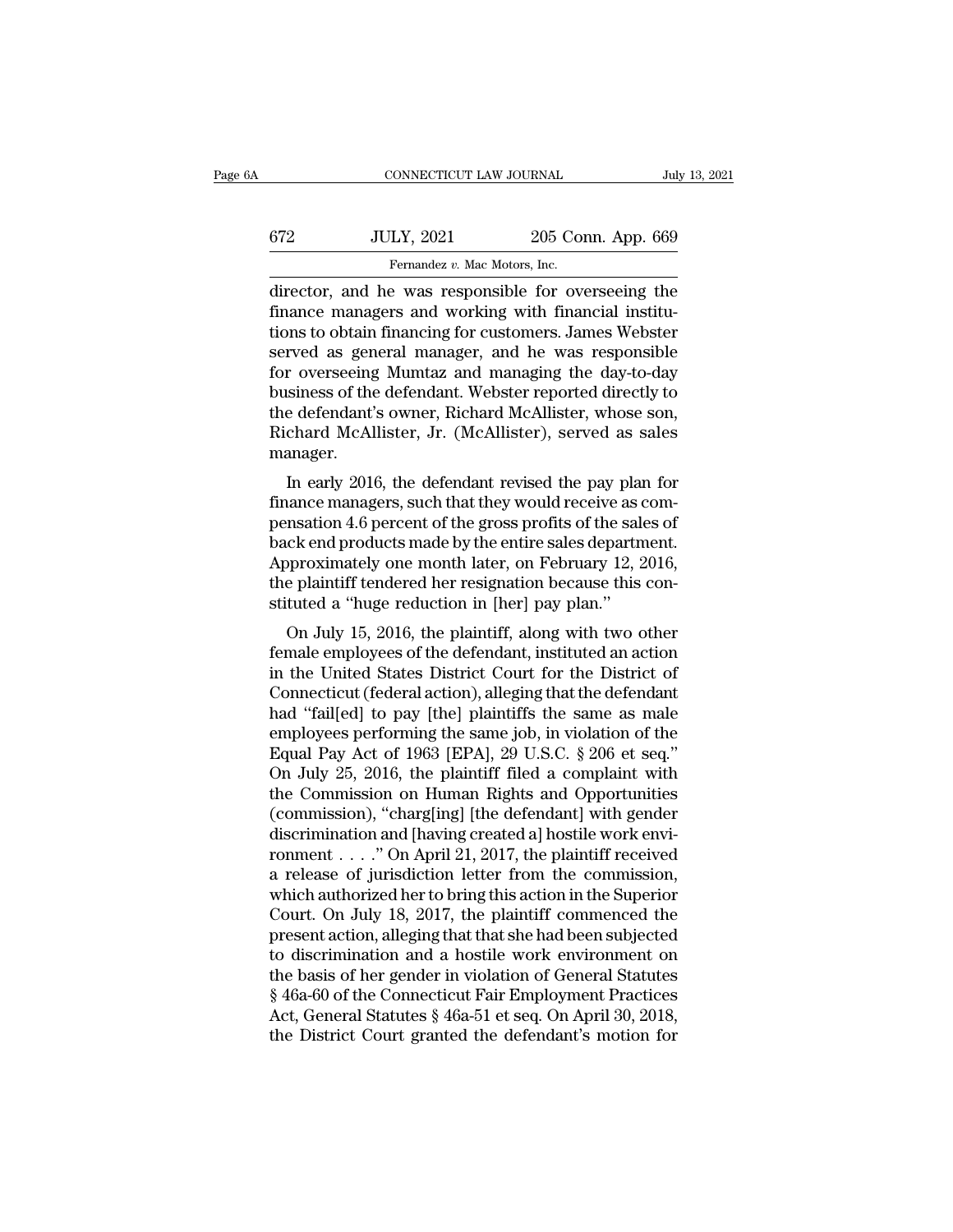| :021               | CONNECTICUT LAW JOURNAL                                                                                                                                                | Page 7A |
|--------------------|------------------------------------------------------------------------------------------------------------------------------------------------------------------------|---------|
| 205 Conn. App. 669 | <b>JULY, 2021</b>                                                                                                                                                      | 673     |
|                    | Fernandez v. Mac Motors, Inc.                                                                                                                                          |         |
| the defendant.     | summary judgment and rendered judgment in favor of                                                                                                                     |         |
|                    | On November 19, 2018, the defendant filed a motion<br>for summary judgment as to both counts of the plain-<br>tiff's complaint on the grounds that her claim of gonder |         |

205 Conn. App. 669 JULY, 2021 673<br>
Fernandez v. Mac Motors, Inc.<br>
summary judgment and rendered judgment in favor of<br>
the defendant.<br>
On November 19, 2018, the defendant filed a motion<br>
for summary judgment as to both cou Fernandez v. Mac Motors, Inc.<br>
summary judgment and rendered judgment in favor of<br>
the defendant.<br>
On November 19, 2018, the defendant filed a motion<br>
for summary judgment as to both counts of the plain-<br>
tiff's complaint summary judgment and rendered judgment in favor of<br>the defendant.<br>On November 19, 2018, the defendant filed a motion<br>for summary judgment as to both counts of the plain-<br>tiff's complaint on the grounds that her claim of ge summary judgment and rendered judgment in favor of<br>the defendant.<br>On November 19, 2018, the defendant filed a motion<br>for summary judgment as to both counts of the plain-<br>tiff's complaint on the grounds that her claim of ge On November 19, 2018, the defendant filed a motion<br>for summary judgment as to both counts of the plain-<br>tiff's complaint on the grounds that her claim of gender<br>discrimination was barred by res judicata and that the<br>conduc On November 19, 2018, the defendant filed a motion<br>for summary judgment as to both counts of the plain-<br>tiff's complaint on the grounds that her claim of gender<br>discrimination was barred by res judicata and that the<br>conduc for summary judgment as to both counts of the plain-<br>tiff's complaint on the grounds that her claim of gender<br>discrimination was barred by res judicata and that the<br>conduct she complained of did not create a hostile work<br>e tiff's complaint on the grounds that her claim of gender<br>discrimination was barred by res judicata and that the<br>conduct she complained of did not create a hostile work<br>environment as a matter of law. On November 13, 2019,<br> discrimination was barred by res judicata and the conduct she complained of did not create a hostile environment as a matter of law. On November 13, the court rendered summary judgment in favor defendant as to both counts. Mudet she complained of duriful create a nosthe work<br>
vironment as a matter of law. On November 13, 2019,<br>
e court rendered summary judgment in favor of the<br>
fendant as to both counts. It is from this judgment<br>
at the plai environment as a matter of law. On November 15, 2019,<br>the court rendered summary judgment in favor of the<br>defendant as to both counts. It is from this judgment<br>that the plaintiff appeals. Additional facts and proce-<br>dural

for summary judgment. It is from this judgment<br>that the plaintiff appeals. Additional facts and proce-<br>dural history will be set forth as necessary.<br>"We set forth our well established standard of review<br>on appeal following defendant as to both counts. It is from this judgment<br>that the plaintiff appeals. Additional facts and proce-<br>dural history will be set forth as necessary.<br>"We set forth our well established standard of review<br>on appeal fo that the plantin appeals. Additional facts and procedural history will be set forth as necessary.<br>
"We set forth our well established standard of review<br>
on appeal following a trial court's granting of a motion<br>
for summar show that is no general thermal standard of review<br>on appeal following a trial court's granting of a motion<br>for summary judgment. Practice Book § 17-49 provides<br>that summary judgment shall be rendered forthwith if<br>the ple "We set forth our well established standard of review<br>on appeal following a trial court's granting of a motion<br>for summary judgment. Practice Book § 17-49 provides<br>that summary judgment shall be rendered forthwith if<br>the on appeal following a trial court's granting of a motion<br>for summary judgment. Practice Book § 17-49 provides<br>that summary judgment shall be rendered forthwith if<br>the pleadings, affidavits and any other proof submitted<br>sho for summary judgment. Practice Book § 17-49 provides<br>that summary judgment shall be rendered forthwith if<br>the pleadings, affidavits and any other proof submitted<br>show that there is no genuine issue at to any material<br>fact that summary judgment shall be rendered forthwith if<br>the pleadings, affidavits and any other proof submitted<br>show that there is no genuine issue at to any material<br>fact and that the moving party is entitled to judgment<br>as the pleadings, affidavits and any other proof submitted<br>show that there is no genuine issue at to any material<br>fact and that the moving party is entitled to judgment<br>as a matter of law. As an appellate tribunal, [w]e must<br> show that there is no genuine issue at to any material fact and that the moving party is entitled to judgment as a matter of law. As an appellate tribunal, [w]e must decide whether the trial court erred in determining tha fact and that the moving party is entitled to judgment<br>as a matter of law. As an appellate tribunal, [w]e must<br>decide whether the trial court erred in determining that<br>there was no genuine issue as to any material fact an as a matter of law. As an appellate tribunal, [w]e must<br>decide whether the trial court erred in determining that<br>there was no genuine issue as to any material fact and<br>that the moving party is entitled to judgment as a ma decide whether the trial court erred in determining that<br>there was no genuine issue as to any material fact and<br>that the moving party is entitled to judgment as a matter<br>of law.... In deciding a motion for summary judg-<br>m there was no genuine issue as to any material fact and<br>that the moving party is entitled to judgment as a matter<br>of law.... In deciding a motion for summary judg-<br>ment, the trial court must view the evidence in the light<br> that the moving party is entitled to judgment as a matter<br>of law. . . . . In deciding a motion for summary judg-<br>ment, the trial court must view the evidence in the light<br>most favorable to the nonmoving party. . . . The t of law. . . . In deciding a motion for summary judgment, the trial court must view the evidence in the light most favorable to the nonmoving party. . . . The test is whether a party would be entitled to a directed verdict ment, the trial court must view the evidence in the light<br>most favorable to the nonmoving party. . . . The test<br>is whether a party would be entitled to a directed verdict<br>on the same facts. . . . A material fact is a fact most favorable to the nonmoving party. . . . The test<br>is whether a party would be entitled to a directed verdict<br>on the same facts. . . . A material fact is a fact which<br>will make a difference in the result of the case. . is whether a party would be entitled to a directed verdict<br>on the same facts. . . . A material fact is a fact which<br>will make a difference in the result of the case. . . .<br>[I]ssue-finding, rather than issue-determination, on the same facts. . . . A material fact is a fact which<br>will make a difference in the result of the case. . . .<br>[I]ssue-finding, rather than issue-determination, is the<br>key to the procedure. . . . . [T]he trial court doe will make a difference in the result of the case. . . . . [I]ssue-finding, rather than issue-determination, is the key to the procedure. . . . . [T]he trial court does not sit as the trier of fact when ruling on a motion [I]ssue-finding, rather than issue-determination, is the key to the procedure. . . . [T]he trial court does not sit as the trier of fact when ruling on a motion for summary judgment. . . . [Its] function is not to decide i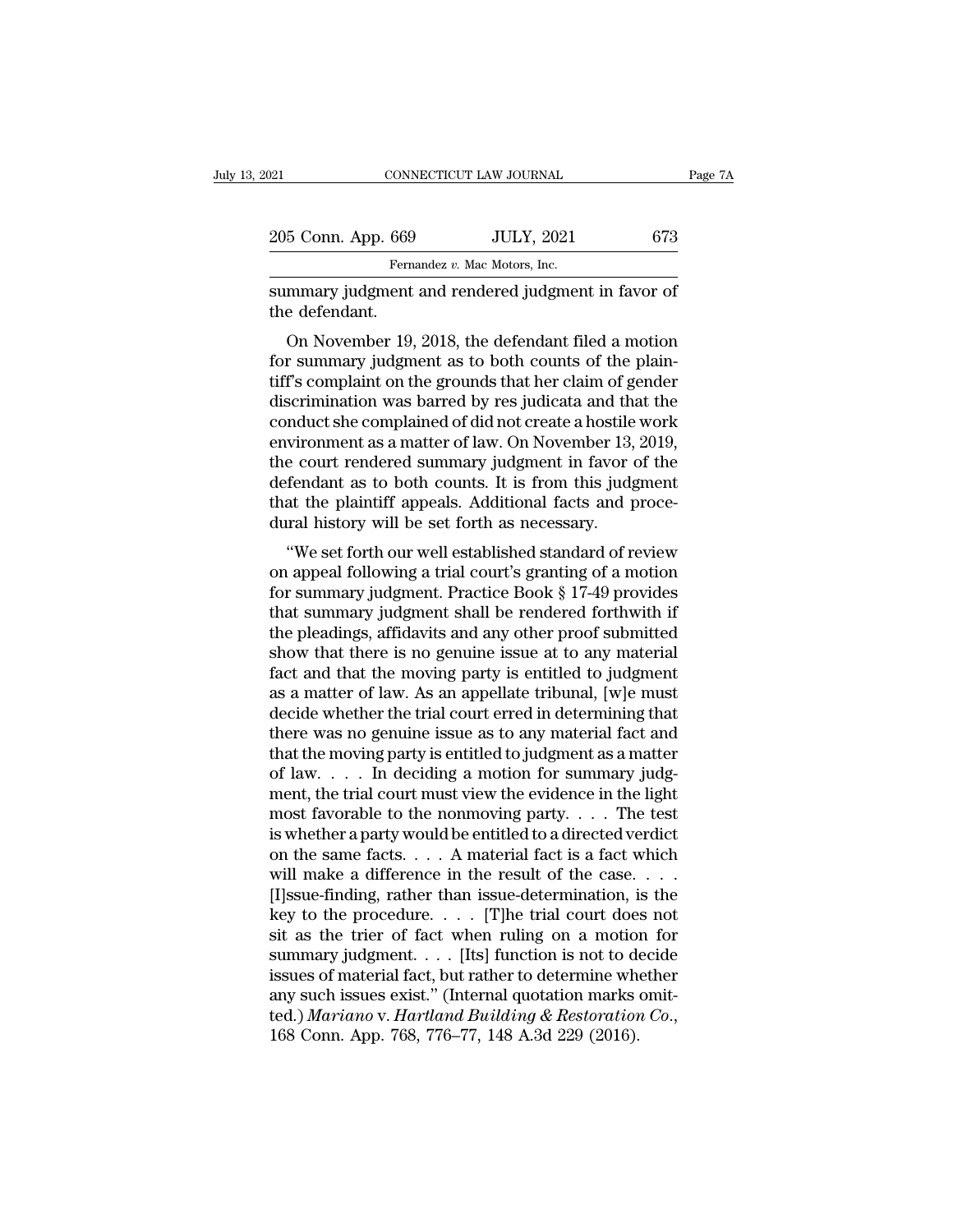| 8A  | CONNECTICUT LAW JOURNAL       |                    | July 13, 2021 |
|-----|-------------------------------|--------------------|---------------|
| 674 | <b>JULY, 2021</b>             | 205 Conn. App. 669 |               |
|     | Fernandez v. Mac Motors, Inc. |                    |               |
|     | L                             |                    |               |

 $\begin{array}{c|c} \text{674} & \text{JULY, 2021} & \text{205 Conn. App. 669} \\ \hline \text{Fernandez } v. \text{ Mac Motors, Inc.} & & \\ \text{I} & & \\ \text{Coneluding that her gender discrimination claim was barred by res judicial. Specifically, the plaintiff claims that res indicated does not apply because "those was a$  $\begin{array}{c|l} \hline \text{674} & \text{JULY, } 2021 & \text{205 Conn. App. 669} \\ \hline \hline \text{Fernandez } v. \text{ Mac Motors, Inc.} \end{array}$ <br>
The plaintiff first claims that the trial court erred in concluding that her gender discrimination claim was barred by res judicata. Spec Fernandez v. Mac Motors, Inc.<br>
I<br>
The plaintiff first claims that the trial court erred in<br>
concluding that her gender discrimination claim was<br>
barred by res judicata. Specifically, the plaintiff claims<br>
that res judicata I<br>
The plaintiff first claims that the trial court erred in<br>
concluding that her gender discrimination claim was<br>
barred by res judicata. Specifically, the plaintiff claims<br>
that res judicata does not apply because "there The plaintiff first claims that the trial court erred in<br>concluding that her gender discrimination claim was<br>barred by res judicata. Specifically, the plaintiff claims<br>that res judicata does not apply because "there was a<br> The plaintiff first claims that the trial court erred in<br>concluding that her gender discrimination claim was<br>barred by res judicata. Specifically, the plaintiff claims<br>that res judicata does not apply because "there was a<br> concluding that her gender discrimination claim was<br>barred by res judicata. Specifically, the plaintiff claims<br>that res judicata does not apply because "there was a<br>jurisdictional bar preventing [her] from bringing [the]<br>c barred by res judicata. Specifically, the plaintiff claim<br>that res judicata does not apply because "there was a<br>jurisdictional bar preventing [her] from bringing [the<br>claim before the federal court," and because her "[EPA<br> risdictional bar preventing [her] from bringing [the]<br>aim before the federal court," and because her "[EPA]<br>aims litigated in federal court are fundamentally dif-<br>rent from her gender discrimination claim brought<br>der [§ 46 Frame before the federal court," and because her "[EPA]<br>claims litigated in federal court are fundamentally dif-<br>ferent from her gender discrimination claim brought<br>under [§ 46a-51 et seq.]." We are not persuaded.<br>"Res jud

claims litigated in federal court are fundamentally different from her gender discrimination claim brought<br>under [§ 46a-51 et seq.]." We are not persuaded.<br>"Res judicata, or claim preclusion, express[es] no more<br>than the French from her gender discrimination claim brought<br>under [§ 46a-51 et seq.]." We are not persuaded.<br>"Res judicata, or claim preclusion, express[es] no more<br>than the fundamental principle that once a matter has<br>been fully of claims actually made in [a] prior action as well as<br>any claim of claim preclusion, express[es] no more<br>than the fundamental principle that once a matter has<br>been fully and fairly litigated, and finally decided, it<br>comes "Res judicata, or claim preclusion, express[es] no more<br>than the fundamental principle that once a matter has<br>been fully and fairly litigated, and finally decided, it<br>comes to rest. . . . Res judicata bars the relitigatio "Res judicata, or claim preclusion, express[es] no more<br>than the fundamental principle that once a matter has<br>been fully and fairly litigated, and finally decided, it<br>comes to rest. . . . Res judicata bars the relitigatio than the fundamental principle that once a matter has<br>been fully and fairly litigated, and finally decided, it<br>comes to rest.  $\dots$  Res judicata bars the relitigation<br>of claims actually made in [a] prior action as well as<br> been fully and fairly litigated, and finally decided, it<br>comes to rest. . . . Res judicata bars the relitigation<br>of claims actually made in [a] prior action as well as<br>any claims that might have been made there. . . . Pub comes to rest. . . . . Res judicata bars the relitigation<br>of claims actually made in [a] prior action as well as<br>any claims that might have been made there. . . . Pub-<br>lic policy supports the principle that a party should of claims actually made in [a] prior action as well as<br>any claims that might have been made there. . . . Pub-<br>lic policy supports the principle that a party should not<br>be allowed to relitigate a matter which it already has any claims that might have been made there. . . . Pub-<br>lic policy supports the principle that a party should not<br>be allowed to relitigate a matter which it already has had<br>an opportunity to litigate." (Citations omitted; lic policy supports the principle that a party should not<br>be allowed to relitigate a matter which it already has had<br>an opportunity to litigate." (Citations omitted; footnote<br>omitted; internal quotation marks omitted.) Whe be allowed to relitigate a matter which it already has had<br>an opportunity to litigate." (Citations omitted; footnote<br>omitted; internal quotation marks omitted.) Wheeler v.<br>Beechcroft, LLC, 320 Conn. 146, 156–57, 129 A.3d 6 an opportunity to litigate." (Citations omitted; footnote<br>omitted; internal quotation marks omitted.) Wheeler v.<br>Beechcroft, LLC, 320 Conn. 146, 156–57, 129 A.3d 677<br>(2016). It is well established that "a federal court has omitted; internal quotation marks omitted.) Wheeler v.<br>Beechcroft, LLC, 320 Conn. 146, 156–57, 129 A.3d 677<br>(2016). It is well established that "a federal court has<br>jurisdiction over an entire action, including state-law<br>c Beechcroft, LLC, 320 Conn. 146, 156–57, 129 A.3d 677 (2016). It is well established that "a federal court has jurisdiction over an entire action, including state-law claims, whenever the federal-law claims and state-law cl (2016). It is well established that "a federal court has<br>jurisdiction over an entire action, including state-law<br>claims, whenever the federal-law claims and state-law<br>claims in the case derive from a common nucleus of<br>ope jurisdiction over an entire action, including state-law<br>claims, whenever the federal-law claims and state-law<br>claims in the case derive from a common nucleus of<br>operative fact and are such that [a plaintiff] would ordi-<br>n claims, whenever the federal-law claims and state-law<br>claims in the case derive from a common nucleus of<br>operative fact and are such that [a plaintiff] would ordi-<br>narily be expected to try them all in one judicial pro-<br>ce claims in the case derive from a common nucleus of<br>operative fact and are such that [a plaintiff] would ordi-<br>narily be expected to try them all in one judicial pro-<br>ceeding. . . . . The [United States Supreme] Court<br>inten operative fact and are such that [a plaintiff] would ordinarily be expected to try them all in one judicial proceeding. . . . The [United States Supreme] Court intended this standard not only to clarify, but also to broade narily be expected to try them all in one judicial proceeding. . . . . The [United States Supreme] Court<br>intended this standard not only to clarify, but also to<br>broaden, the scope of federal pendent jurisdiction. . . .<br>Acc ceeding. . . . The [United States Supreme] Court<br>intended this standard not only to clarify, but also to<br>broaden, the scope of federal pendent jurisdiction. . . .<br>According to [the United States Supreme Court], con-<br>sidera intended this standard not only to clarify, but also to<br>broaden, the scope of federal pendent jurisdiction....<br>According to [the United States Supreme Court], con-<br>siderations of judicial economy, convenience and fair-<br>ne broaden, the scope of federal pendent jurisdiction. . . . According to [the United States Supreme Court], considerations of judicial economy, convenience and fairness to litigants support a wide-ranging power in the federa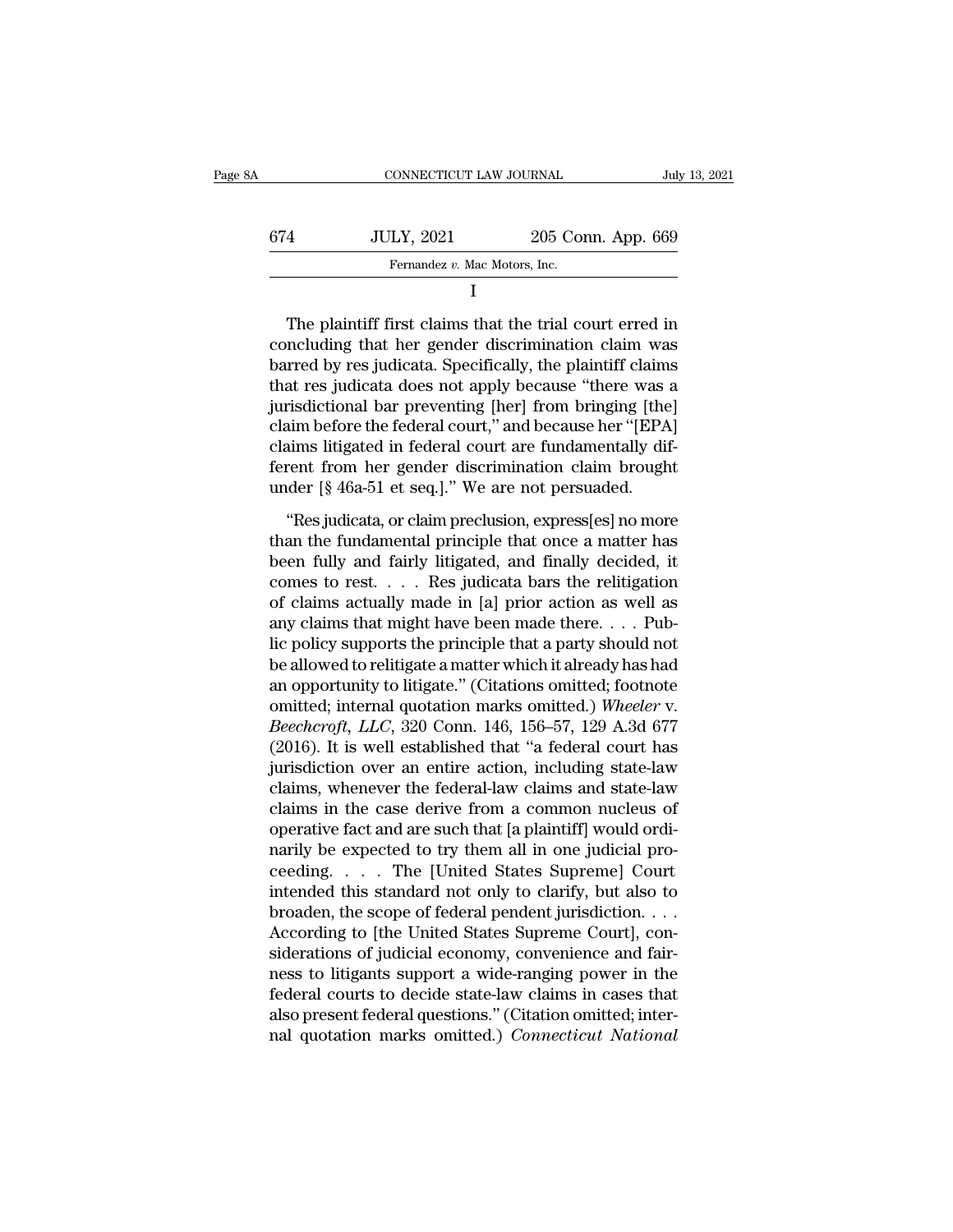| :021               | CONNECTICUT LAW JOURNAL       |                                                         |     | Page 9A |
|--------------------|-------------------------------|---------------------------------------------------------|-----|---------|
| 205 Conn. App. 669 |                               | <b>JULY, 2021</b>                                       | 675 |         |
|                    | Fernandez v. Mac Motors, Inc. |                                                         |     |         |
|                    |                               | <i>Banky Butman</i> 241 Conn 24 47 694 A 2d 1246 (1997) |     |         |

Page<br> *Bank* v. *Rytman*, 241 Conn. 24, 47, 694 A.2d 1246 (1997).<br> *Bank* v. *Rytman*, 241 Conn. 24, 47, 694 A.2d 1246 (1997).<br> *Bank* v. *Rytman*, 241 Conn. 24, 47, 694 A.2d 1246 (1997).<br>
Therefore, the first question bef 205 Conn. App. 669 JULY, 2021 675<br>Fernandez v. Mac Motors, Inc.<br>Bank v. Rytman, 241 Conn. 24, 47, 694 A.2d 1246 (1997).<br>Therefore, the first question before this court is whether<br>there was a jurisdictional bar to the plain 205 Conn. App. 669 JULY, 2021 675<br>Fernandez v. Mac Motors, Inc.<br>Bank v. Rytman, 241 Conn. 24, 47, 694 A.2d 1246 (1997).<br>Therefore, the first question before this court is whether<br>there was a jurisdictional bar to the plai 205 Conn. App. 669 JULY, 2021 675<br>Fernandez v. Mac Motors, Inc.<br>Bank v. Rytman, 241 Conn. 24, 47, 694 A.2d 1246 (1997).<br>Therefore, the first question before this court is whether<br>there was a jurisdictional bar to the plain Fernandez v. Mac Motors, Inc.<br>  $m k$  v.  $Rytman$ , 241 Conn. 24, 47, 694 A.2d 1246 (1997).<br>
Recefore, the first question before this court is whether<br>
rere was a jurisdictional bar to the plaintiff's bringing<br>
regender discrim *Bank* v. *Rytman*, 241 Conn. 24, 47, 694 A.2d 1246 (1997).<br>Therefore, the first question before this court is whether<br>there was a jurisdictional bar to the plaintiff's bringing<br>her gender discrimination claim in the fede

Durin  $\alpha$ ,  $\beta$  is the statute of limit of limitations and the statute of limitations and in the federal action.<br>
According to the plaintiff, she "was obligated to litigate<br>
her EPA claim before her gender discrimination Therefore, are mee question servere ans courts where<br>there was a jurisdictional bar to the plaintiff's bringing<br>her gender discrimination claim in the federal action.<br>According to the plaintiff, she "was obligated to litig France was a gansaceonal bat to the plaintin's binging<br>her gender discrimination claim in the federal action.<br>According to the plaintiff, she "was obligated to litigate<br>her EPA claim before her gender discrimination claim<br> for filing and the plaintiff, she "was obligated to litigate<br>her EPA claim before her gender discrimination claim<br>due to the statute of limitations [because] [t]he filing of<br>the gender discrimination claim with the [commis According to the plaintiff, she "was obligated to litigate<br>her EPA claim before her gender discrimination claim<br>due to the statute of limitations [because] [t]he filing of<br>the gender discrimination claim with the [commissi her EPA claim before her gender discrimination claim<br>due to the statute of limitations [because] [t]he filing of<br>the gender discrimination claim with the [commission]<br>[did] not extend/toll the two year statute of limitatio due to the statute of limitations [because] [t]he filing of<br>the gender discrimination claim with the [commission]<br>[did] not extend/toll the two year statute of limitations<br>for filing an EPA lawsuit." Although the plaintiff the gender discrimination claim with the [commission]<br>[did] not extend/toll the two year statute of limitations<br>for filing an EPA lawsuit." Although the plaintiff is tech-<br>nically correct, there existed several opportuniti [did] not extend/toll the two year statute of limitations<br>for filing an EPA lawsuit." Although the plaintiff is tech-<br>nically correct, there existed several opportunities that<br>were available to her that she could have empl for filing an EPA lawsuit." Although the plaintiff is technically correct, there existed several opportunities that<br>were available to her that she could have employed in<br>order to bring her gender discrimination claim befo nically correct, there existed several opportunities that<br>were available to her that she could have employed in<br>order to bring her gender discrimination claim before<br>the District Court. See generally V. Hooper, note,<br>"Avoi were available to her that she could have employed in<br>order to bring her gender discrimination claim before<br>the District Court. See generally V. Hooper, note,<br>"Avoiding the Trap of *Res Judicata*: A Practitioner's<br>Guide to order to bring her gender discrimination claim before<br>the District Court. See generally V. Hooper, note,<br>"Avoiding the Trap of *Res Judicata*: A Practitioner's<br>Guide to Litigating Multiple Employment Discrimina-<br>tion Claim the District Court. See generally V. Hooper, note,<br>"Avoiding the Trap of *Res Judicata*: A Practitioner's<br>Guide to Litigating Multiple Employment Discrimina-<br>tion Claims in the Third Circuit," 45 Vill. L. Rev. 743<br>(2000). "Avoiding the Trap of *Res Judicata*: A Practitioner's<br>Guide to Litigating Multiple Employment Discrimina-<br>tion Claims in the Third Circuit," 45 Vill. L. Rev. 743<br>(2000). Under one such option, the plaintiff could have<br>fi Guide to Litigating Multiple Employment Discrimination Claims in the Third Circuit," 45 Vill. L. Rev. 743 (2000). Under one such option, the plaintiff could have filed her EPA claim in federal court and then sought a stay tion Claims in the Third Circuit," 45 Vill. L. Rev. 743<br>(2000). Under one such option, the plaintiff could have<br>filed her EPA claim in federal court and then sought a<br>stay of that action until the conclusion of her procee (2000). Under one such option, the plaintiff could have<br>filed her EPA claim in federal court and then sought a<br>stay of that action until the conclusion of her proceeding<br>before the commission. This option was viable becau filed her EPA claim in federal court and then sought a<br>stay of that action until the conclusion of her proceeding<br>before the commission. This option was viable because<br>the United States Court of Appeals for the Second Cir stay of that action until the conclusion of her proceeding<br>before the commission. This option was viable because<br>the United States Court of Appeals for the Second Cir-<br>cuit is "of the firm opinion that a [D]istrict [C]ourt before the commission. This option was viable because<br>the United States Court of Appeals for the Second Cir-<br>cuit is "of the firm opinion that a [D]istrict [C]ourt faced<br>with a stay request in this type of situation . . . the United States Court of Appeals for the Second Circuit is "of the firm opinion that a [D]istrict [C]ourt faced<br>with a stay request in this type of situation  $\ldots$  should<br>grant the stay absent a compelling reason to the cuit is "of the firm opinion that a [D]istrict [C]ourt faced<br>with a stay request in this type of situation  $\ldots$  should<br>grant the stay absent a compelling reason to the con-<br>trary." Woods v. Dunlop Tire Corp., 972 F.2d 36 with a stay request in this type of situation  $\ldots$  should<br>grant the stay absent a compelling reason to the con-<br>trary." *Woods v. Dunlop Tire Corp.*, 972 F.2d 36, 41 (2d<br>Cir. 1992), cert. denied, 506 U.S. 1053, 113 S. Ct grant the stay absent a compelling reason to the con-<br>trary." Woods v. Dunlop Tire Corp., 972 F.2d 36, 41 (2d<br>Cir. 1992), cert. denied, 506 U.S. 1053, 113 S. Ct. 977,<br>122 L. Ed. 2d 131 (1993). The plaintiff also could have trary." *Woods v. Dunlop Tire Corp.*, 972 F.2d 36, 41 (2d<br>Cir. 1992), cert. denied, 506 U.S. 1053, 113 S. Ct. 977,<br>122 L. Ed. 2d 131 (1993). The plaintiff also could have<br>filed her EPA claim in federal court and then amend Cir. 1992), cert. denied, 506 U.S. 1053, 113 S. Ct. 977,<br>122 L. Ed. 2d 131 (1993). The plaintiff also could have<br>filed her EPA claim in federal court and then amended<br>that complaint to add her gender discrimination claim<br>a 122 L. Ed. 2d 131 (1993). The plaintiff also could have<br>filed her EPA claim in federal court and then amended<br>that complaint to add her gender discrimination claim<br>after the commission issued its release of jurisdiction<br>le filed her EPA claim in federal court and then amended<br>that complaint to add her gender discrimination claim<br>after the commission issued its release of jurisdiction<br>letter. This option was also viable because the federal<br>ac that complaint to add her gender discrimination claim<br>after the commission issued its release of jurisdiction<br>letter. This option was also viable because the federal<br>action was not disposed of until nine months after the<br>p after the commission issued its release of jurisdiction<br>letter. This option was also viable because the federal<br>action was not disposed of until nine months after the<br>plaintiff commenced the present action. Finally, the<br>pl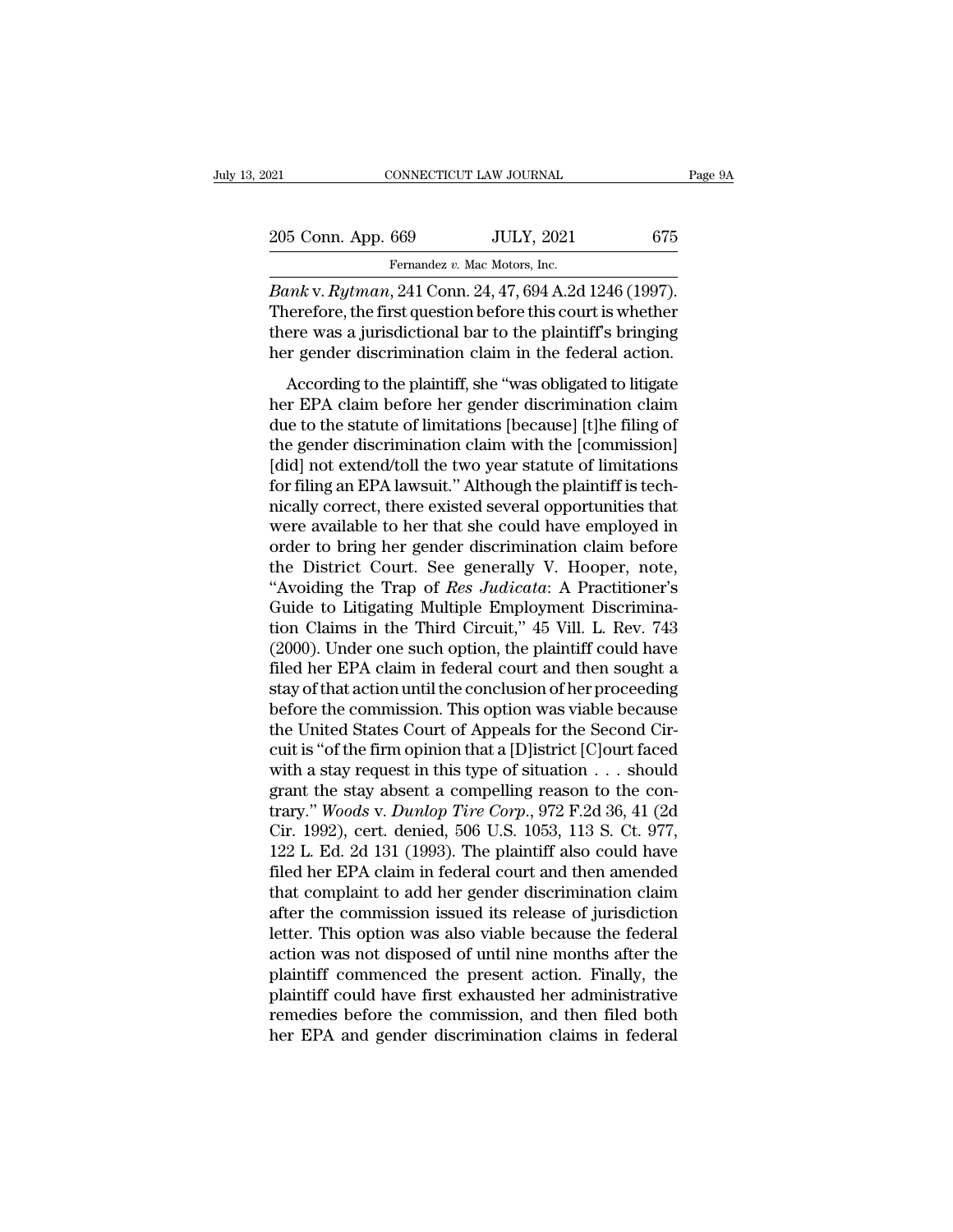| 0A  | CONNECTICUT LAW JOURNAL                                                                                                                                                         |                    | July 13, 2021 |
|-----|---------------------------------------------------------------------------------------------------------------------------------------------------------------------------------|--------------------|---------------|
|     |                                                                                                                                                                                 |                    |               |
| 676 | <b>JULY, 2021</b>                                                                                                                                                               | 205 Conn. App. 669 |               |
|     | Fernandez v. Mac Motors, Inc.                                                                                                                                                   |                    |               |
|     | court. Because these options were clearly available, and<br>the plaintiff simply failed to take advantage of them, we<br>conclude that she was not jurisdictionally barred from |                    |               |

 $t = 676$  JULY, 2021 205 Conn. App. 669<br>Fernandez v. Mac Motors, Inc.<br>Court. Because these options were clearly available, and<br>the plaintiff simply failed to take advantage of them, we<br>conclude that she was not jurisdictio 676 JULY, 2021 205 Conn. App. 669<br>
Fernandez v. Mac Motors, Inc.<br>
court. Because these options were clearly available, and<br>
the plaintiff simply failed to take advantage of them, we<br>
conclude that she was not jurisdiction 676 JULY, 2021 205 Conn. App. 669<br>Fernandez v. Mac Motors, Inc.<br>court. Because these options were clearly available, and<br>the plaintiff simply failed to take advantage of them, we<br>conclude that she was not jurisdictionally Court. urt. Because these options were clearly available, and<br>e plaintiff simply failed to take advantage of them, we<br>nclude that she was not jurisdictionally barred from<br>inging her gender discrimination claim in the District<br>bur Fourt. Because these options were clearly available, and<br>the plaintiff simply failed to take advantage of them, we<br>conclude that she was not jurisdictionally barred from<br>bringing her gender discrimination claim in the Dist

the plantin simply laned to take advantage of them, we<br>conclude that she was not jurisdictionally barred from<br>bringing her gender discrimination claim in the District<br>Court.<br>Having reached this conclusion, we turn now to<br>t conclude that she was not jurisdictionally barred from<br>bringing her gender discrimination claim in the District<br>Court.<br>Having reached this conclusion, we turn now to<br>the facts underlying the plaintiff's claims to determine Forthermal contribution of the matter in the system.<br>
Having reached this conclusion, we turn now to<br>
the facts underlying the plaintiff's claims to determine<br>
whether the trial court correctly concluded that the<br>
plaintif Flaving reached this conclusion, we turn now to<br>the facts underlying the plaintiff's claims to determine<br>whether the trial court correctly concluded that the<br>plaintiff's gender discrimination claim was barred by<br>res judica Having reached this conclusion, we turn now to<br>the facts underlying the plaintiff's claims to determine<br>whether the trial court correctly concluded that the<br>plaintiff's gender discrimination claim was barred by<br>res judicat the facts underlying the plaintiff's claims to determine<br>whether the trial court correctly concluded that the<br>plaintiff's gender discrimination claim was barred by<br>res judicata. "We have adopted a transactional test as<br>a g whether the trial court correctly concluded that the plaintiff's gender discrimination claim was barred by res judicata. "We have adopted a transactional test as a guide to determining whether an action involves the same c plaintiff's gender discrimination claim was barred by<br>res judicata. "We have adopted a transactional test as<br>a guide to determining whether an action involves the<br>same claim as an earlier action so as to trigger opera-<br>tio res judicata. "We have adopted a transactional test as<br>a guide to determining whether an action involves the<br>same claim as an earlier action so as to trigger opera-<br>tion of the doctrine of res judicata. [T]he claim [that<br>i a guide to determining whether an action involves the<br>same claim as an earlier action so as to trigger opera-<br>tion of the doctrine of res judicata. [T]he claim [that<br>is] extinguished [by the judgment in the first action]<br>i same claim as an earlier action so as to trigger operation of the doctrine of res judicata. [T]he claim [that is] extinguished [by the judgment in the first action] includes all rights of the plaintiff to remedies against tion of the doctrine of res judicata. [T]he claim [that<br>is] extinguished [by the judgment in the first action]<br>includes all rights of the plaintiff to remedies against<br>the defendant with respect to all or any part of the t is] extinguished [by the judgment in the first action]<br>includes all rights of the plaintiff to remedies against<br>the defendant with respect to all or any part of the trans-<br>action, or series of connected transactions, out o includes all rights of the plaintiff to remedies against<br>the defendant with respect to all or any part of the trans-<br>action, or series of connected transactions, out of which<br>the action arose. What factual grouping constit the defendant with respect to all or any part of the trans-<br>action, or series of connected transactions, out of which<br>the action arose. What factual grouping constitutes a<br>transaction, and what groupings constitute a serie action, or series of connected transactions, out of which<br>the action arose. What factual grouping constitutes a<br>transaction, and what groupings constitute a series, are<br>to be determined pragmatically, giving weight to such the action arose. What factual grouping constitutes a<br>transaction, and what groupings constitute a series, are<br>to be determined pragmatically, giving weight to such<br>considerations as whether the facts are related in time,<br> transaction, and what groupings constitute a series, are<br>to be determined pragmatically, giving weight to such<br>considerations as whether the facts are related in time,<br>space, origin, or motivation, whether they form a conv to be determined pragmatically, giving weight to such<br>considerations as whether the facts are related in time,<br>space, origin, or motivation, whether they form a conve-<br>nient trial unit, and whether their treatment as a uni considerations as whether the facts are related in time,<br>space, origin, or motivation, whether they form a conve-<br>nient trial unit, and whether their treatment as a unit<br>conforms to the parties' expectations or business u space, origin, or motivation, whether they form a conve-<br>nient trial unit, and whether their treatment as a unit<br>conforms to the parties' expectations or business under-<br>standing or usage. . . . In applying the transactio mient trial unit, and whether their treatment as a unit<br>conforms to the parties' expectations or business under-<br>standing or usage. . . . . In applying the transactional<br>test, we compare the complaint in the second action<br> conforms to the p:<br>standing or usage<br>test, we compare<br>with the pleadings<br>(Citations omitte<br>*Powell v. Infinity*<br>1073 (2007).<br>The operative c The operative complaint in the second action<br>th the pleadings and the judgment in the earlier action."<br>itations omitted; internal quotation marks omitted.)<br>well v. *Infinity Ins. Co.*, 282 Conn. 594, 604, 922 A.2d<br>73 (200 best, we compare the compaint in the second action<br>with the pleadings and the judgment in the earlier action."<br>(Citations omitted; internal quotation marks omitted.)<br>Powell v. Infinity Ins. Co., 282 Conn. 594, 604, 922 A.

with the pleadings and the judgment in the earlier action.<br>
(Citations omitted; internal quotation marks omitted.)<br> *Powell v. Infinity Ins. Co.*, 282 Conn. 594, 604, 922 A.2d<br>
1073 (2007).<br>
The operative complaint in the plantificantly as a female citizen of Connection and the pleadings in the plaintiff's federal action contain virtually identical allegations regarding (1) the status of the plaintiff as a female citizen of Connecticut, (2 defeated in the present case and the pleadings in the plaintiff's federal action contain virtually identical allegations regarding (1) the status of the plaintiff as a female citizen of Connecticut, (2) the defendant's st Toyota The operative complaint in the present case and the pleadings in the plaintiff's federal action contain virtually identical allegations regarding (1) the status of the plaintiff as a female citizen of Connecticut, ( The operative complaint in the present case and the pleadings in the plaintiff's federal action contain virtually identical allegations regarding (1) the status of the plaintiff as a female citizen of Connecticut, (2) the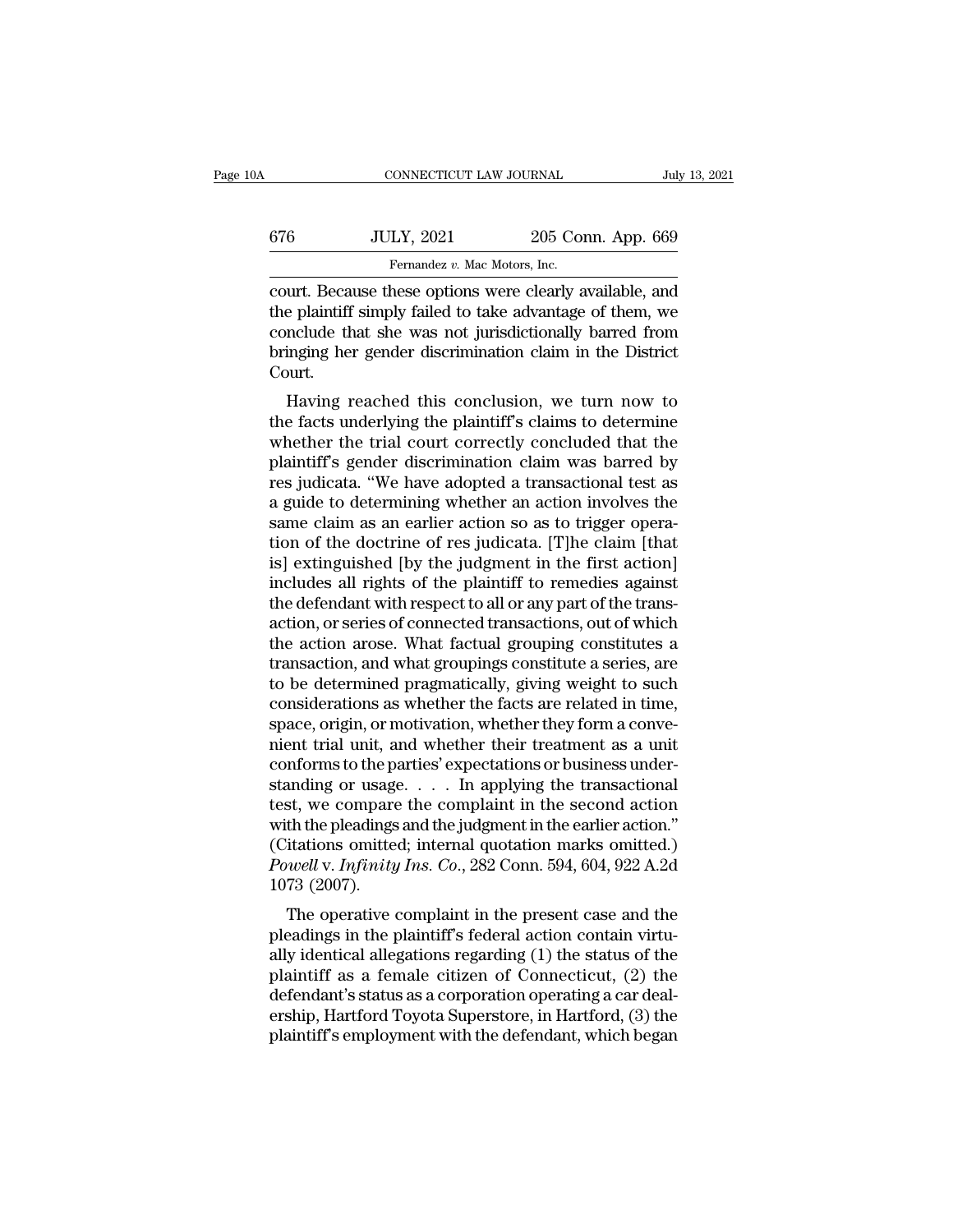| 021                | CONNECTICUT LAW JOURNAL                                    | Page 11A |
|--------------------|------------------------------------------------------------|----------|
| 205 Conn. App. 669 | <b>JULY, 2021</b>                                          | 677      |
|                    | Fernandez v. Mac Motors, Inc.                              |          |
|                    | August 1, 2014, and $(4)$ the plaintiff's satisfactory ioh |          |

Page 11A<br>
205 Conn. App. 669 JULY, 2021 677<br>
Fernandez v. Mac Motors, Inc.<br>
August 1, 2014, and (4) the plaintiff's satisfactory job<br>
performance. Moreover, both actions involve the same 205 Conn. App. 669 JULY, 2021 677<br>Fernandez v. Mac Motors, Inc.<br>August 1, 2014, and (4) the plaintiff's satisfactory job<br>performance. Moreover, both actions involve the same<br>parties—Webster, McAllister, Mumtaz, and Clemons 205 Conn. App. 669 JULY, 2021 677<br>
Fernandez v. Mac Motors, Inc.<br>
August 1, 2014, and (4) the plaintiff's satisfactory job<br>
performance. Moreover, both actions involve the same<br>
parties—Webster, McAllister, Mumtaz, and Cl 205 Conn. App. 669 JULY, 2021 677<br>
Fernandez v. Mac Motors, Inc.<br>
August 1, 2014, and (4) the plaintiff's satisfactory job<br>
performance. Moreover, both actions involve the same<br>
parties—Webster, McAllister, Mumtaz, and Cl Fernandez v. Mac Motors, Inc.<br>
August 1, 2014, and (4) the plaintiff's satisfactory job<br>
performance. Moreover, both actions involve the same<br>
parties—Webster, McAllister, Mumtaz, and Clemons—<br>
and involve conduct that oc Fernandez v. Mac Motors, Inc.<br>August 1, 2014, and (4) the plaintiff's satisfactory job<br>performance. Moreover, both actions involve the same<br>parties—Webster, McAllister, Mumtaz, and Clemons—<br>and involve conduct that occurre August 1, 2014, and (4) the plaintiff's satisfactory job<br>performance. Moreover, both actions involve the same<br>parties—Webster, McAllister, Mumtaz, and Clemons—<br>and involve conduct that occurred during the same<br>eighteen mon performance. Moreover, both actions involve the same<br>parties—Webster, McAllister, Mumtaz, and Clemons—<br>and involve conduct that occurred during the same<br>eighteen month period of time. Furthermore, a central<br>allegation in e parties—Webster, McAllister, Mumtaz, and Clemons—<br>and involve conduct that occurred during the same<br>eighteen month period of time. Furthermore, a central<br>allegation in each action is that the defendant did not<br>pay the plai and involve conduct that occurred during the same<br>eighteen month period of time. Furthermore, a central<br>allegation in each action is that the defendant did not<br>pay the plaintiff the equivalent of what it paid similarly<br>sit eighteen month period of time. Furthermore, a central<br>allegation in each action is that the defendant did not<br>pay the plaintiff the equivalent of what it paid similarly<br>situated male employees due to her gender. After conallegation in each action is that the defendant did not<br>pay the plaintiff the equivalent of what it paid similarly<br>situated male employees due to her gender. After con-<br>sidering these factors, we conclude that the combined pay the plaintiff the equivalent of what it paid similarly<br>situated male employees due to her gender. After con-<br>sidering these factors, we conclude that the combined<br>facts of both actions constituted a single transaction<br> situated male employees due to her gender. After considering these factors, we conclude that the combined facts of both actions constituted a single transaction that would have formed a convenient trial unit for the Distri sidering these factors, we conclude that the combined<br>facts of both actions constituted a single transaction<br>that would have formed a convenient trial unit for the<br>District Court and that their treatment as a unit would<br>no facts of both actions constituted a single transaction<br>that would have formed a convenient trial unit for the<br>District Court and that their treatment as a unit would<br>not have been unexpected by the parties. Accordingly,<br>we that would have formed a convenient trial unit for the District Court and that their treatment as a unit wou not have been unexpected by the parties. According we conclude that the trial court properly found that genuine i strict Court and that their treatment as a unit would<br>t have been unexpected by the parties. Accordingly,<br>e conclude that the trial court properly found that no<br>nuine issue of material fact existed as to whether<br>e plaintif For the plant of the trial court properly found that no<br>genuine issue of material fact existed as to whether<br>the plaintiff had the opportunity to bring her gender<br>discrimination claim before the District Court.<br>Because th

we conclude that the that court properly found that ho<br>genuine issue of material fact existed as to whether<br>the plaintiff had the opportunity to bring her gender<br>discrimination claim before the District Court.<br>Because the genume issue of material fact existed as to whether<br>the plaintiff had the opportunity to bring her gender<br>discrimination claim before the District Court.<br>Because the plaintiff had the opportunity to bring her<br>gender discri the plantificant rate opportunity to bring her genter<br>discrimination claim before the District Court.<br>Because the plaintiff had the opportunity to bring her<br>gender discrimination claim in the prior federal action,<br>we next discrimination claim before the District Court.<br>Because the plaintiff had the opportunity to bring her<br>gender discrimination claim in the prior federal action,<br>we next "apply the test set forth in  $\dots$  [1]<br>Restatement (Se Because the plaintiff had the opportunity to bring her<br>gender discrimination claim in the prior federal action,<br>we next "apply the test set forth in  $\dots$  [1]<br>Restatement (Second) of Judgments, § 25, comment (e)<br>[1982]. Un gender discrimination claim in the prior federal action,<br>we next "apply the test set forth in . . . [1]<br>Restatement (Second) of Judgments, § 25, comment (e)<br>[1982]. Under [the relevant part of] this test . . . [i]f<br>. . . we next "apply the test set forth in . . . [1]<br>Restatement (Second) of Judgments, § 25, comment (e)<br>[1982]. Under [the relevant part of] this test . . . [i]f<br>. . . the court in the first action . . . having jurisdic-<br>tion Restatement (Second) of Judgments, § 25, comment (e) [1982]. Under [the relevant part of] this test . . . [i]f . . . the court in the first action . . . having jurisdiction, *would clearly have declined to exercise it as* [1982]. Under [the relevant part of] this test  $\ldots$  [i]f  $\ldots$  the court in the first action  $\ldots$  having jurisdiction, *would clearly have declined to exercise it as a* matter of discretion  $\ldots$  then a second action in *National Constrains in the first action ...* having jurisdiction, *would clearly have declined to exercise it as a matter of discretion* ... then a second action in a competent court presenting the omitted theory or groun tion, *would clearly have declined to exercise it as a*<br>matter of discretion  $\ldots$ , then a second action in a<br>competent court presenting the omitted theory or<br>ground should [not be] precluded." (Emphasis in origi-<br>nal; in matter of discretion . . . then a second action in a<br>competent court presenting the omitted theory or<br>ground should [not be] precluded." (Emphasis in origi-<br>nal; internal quotation marks omitted.) *Connecticut*<br>National Ba competent court presenting the omitted theory or<br>ground should [not be] precluded." (Emphasis in origi-<br>nal; internal quotation marks omitted.) *Connecticut*<br>National Bank v. Rytman, supra, 241 Conn. 44. Accord-<br>ingly, for ground should [not be] precluded." (Emphasis in original; internal quotation marks omitted.) *Connecticut*<br>National Bank v. Rytman, supra, 241 Conn. 44. Accordingly, for the plaintiff's gender discrimination claim to<br>survi nal; internal quotation marks omitted.) *Connecticut*<br>National Bank v. Rytman, supra, 241 Conn. 44. Accord-<br>ingly, for the plaintiff's gender discrimination claim to<br>survive summary judgment on the ground of res judi-<br>cata National Bank v. Ryth<br>
ingly, for the plaintiff<br>
survive summary jud;<br>
cata, she must show<br>
clearly have declined<br>
a matter of discretior<br>
such a showing.<br>
It is clear that feder gly, for the plantiff is gender discrimination claim to<br>rvive summary judgment on the ground of res judi-<br>ta, she must show that the District Court would<br>early have declined to exercise jurisdiction over it as<br>matter of di survive summary judgment on the ground of res judicata, she must show that the District Court would clearly have declined to exercise jurisdiction over it as a matter of discretion. The plaintiff has failed to make such a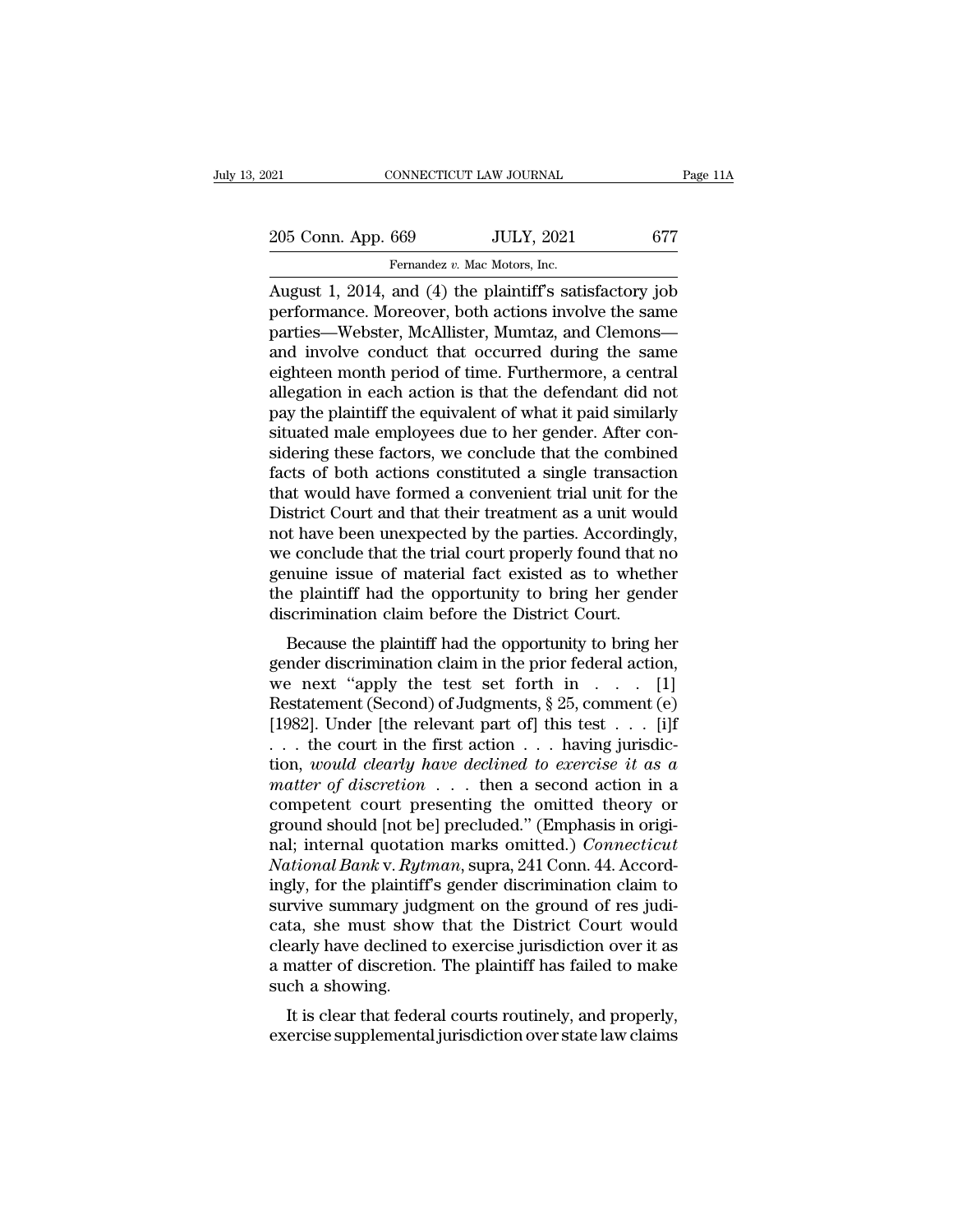# CONNECTICUT LAW JOURNAL July 13, 2021<br>678 JULY, 2021 205 Conn. App. 669<br>Fernandez v. Mac Motors, Inc. CONNECTICUT LAW JOURNAL Jul<br>
11 Jul<br>
578 JULY, 2021 205 Conn. App. 669<br>
Fernandez *v.* Mac Motors, Inc.<br>
11 of this nature when similar federal claims also have been

CONNECTICUT LAW JOURNAL July 13, 2021<br>
678 JULY, 2021 205 Conn. App. 669<br>
Fernandez v. Mac Motors, Inc.<br>
of this nature when similar federal claims also have been<br>
alleged. See *Eng v. New York*, 715 Fed. Appx. 49, 54<br>
(2d alleged. See *Eng* v. *New York*, 715 Fed. App. 669<br>
alleged. See *Eng* v. *New York*, 715 Fed. Appx. 49, 54<br>
alleged. See *Eng* v. *New York*, 715 Fed. Appx. 49, 54<br>
(2d Cir. 2017) (holding that District Court did not abu (2021 are 2016) (678 and 2017). The Motors, Inc.<br>
2018 Conn. App. 669<br>
10 Fernandez v. Mac Motors, Inc.<br>
2017 (holding that District Court did not abuse its discretion in exercising supplemental jurisdiction<br>
2017 (holdin  $\begin{array}{r} \text{578} & \text{JULY, } 2021 & 205 \text{ Conn. App. } 669 \\ \hline \text{Fernandez } v. \text{ Mac Motors, Inc.} \end{array}$ <br>of this nature when similar federal claims also have been alleged. See *Eng v. New York*, 715 Fed. Appx. 49, 54 (2d Cir. 2017) (holding that Dist Fernandez v. Mac Motors, Inc.<br>
of this nature when similar federal claims also have been<br>
alleged. See *Eng v. New York*, 715 Fed. Appx. 49, 54<br>
(2d Cir. 2017) (holding that District Court did not abuse<br>
its discretion in Fernandez v. Mac Motors, Inc.<br>
of this nature when similar federal claims also have been<br>
alleged. See *Eng v. New York*, 715 Fed. Appx. 49, 54<br>
(2d Cir. 2017) (holding that District Court did not abuse<br>
its discretion in of this nature when similar federal claims also have been<br>alleged. See *Eng v. New York*, 715 Fed. Appx. 49, 54<br>(2d Cir. 2017) (holding that District Court did not abuse<br>its discretion in exercising supplemental jurisdicti alleged. See *Eng* v. *New York*, 715 Fed. Appx. 49, 54 (2d Cir. 2017) (holding that District Court did not abuse its discretion in exercising supplemental jurisdiction over plaintiff's state law discrimination claims beca (2d Cir. 2017) (holding that District Court did not abuse<br>its discretion in exercising supplemental jurisdiction<br>over plaintiff's state law discrimination claims because<br>they arose out of same common nucleus of operative<br> its discretion in exercising supplemental jurisdiction<br>over plaintiff's state law discrimination claims because<br>they arose out of same common nucleus of operative<br>facts as her federal claims); *Treglia* v. *Manlius*, 313<br> over plaintiff's state law discrimination claims because<br>they arose out of same common nucleus of operative<br>facts as her federal claims); *Treglia* v. *Manlius*, 313<br>F.3d 713, 723 (2d Cir. 2002) (holding that supplemental<br> they arose out of same common nucleus of operative<br>facts as her federal claims); *Treglia v. Manlius*, 313<br>F.3d 713, 723 (2d Cir. 2002) (holding that supplemental<br>jurisdiction over plaintiff's state law discrimination<br>clai *Facts as her federal claims); <i>Treglia v. Manlius*, 313 *F.3d 713, 723 (2d Cir. 2002) (holding that supplemental jurisdiction over plaintiff's state law discrimination claim was proper because it "[arose] out of approxima F.3d 713, 723 (2d Cir. 2002) (holding that supplemental jurisdiction over plaintiff's state law discrimination claim was proper because it "[arose] out of approximately the same set of events as his federal retaliation cl* jurisdiction over plaintiff's state law discrimination<br>claim was proper because it "[arose] out of approxi-<br>mately the same set of events as his federal retaliation<br>claim"); see also *Considine* v. *Brookdale Senior Living* claim was proper because it "[arose] out of approximately the same set of events as his federal retaliation<br>claim"); see also *Considine* v. *Brookdale Senior Living*,<br>*Inc.*, 124 F. Supp. 3d 83 (D. Conn. 2015); *Schlafer* mately the same set of events as his federal retaliation<br>claim"); see also *Considine* v. *Brookdale Senior Living*,<br>*Inc.*, 124 F. Supp. 3d 83 (D. Conn. 2015); *Schlafer* v.<br>*Wackenhut Corp.*, 837 F. Supp. 2d 20, 24 (D. C claim"); see also *Considine* v. *Brookdale Senior Living, Inc.*, 124 F. Supp. 3d 83 (D. Conn. 2015); *Schlafer* v. *Wackenhut Corp.*, 837 F. Supp. 2d 20, 24 (D. Conn. 2011); *Osborn* v. *Home Depot U.S.A., Inc.*, 518 F. Inc., 124 F. Supp. 3d 83 (D. Conn. 2015); *Schlafer* v.<br>Wackenhut Corp., 837 F. Supp. 2d 20, 24 (D. Conn.<br>2011); Osborn v. Home Depot U.S.A., Inc., 518 F. Supp.<br>2d 377, 388–89 (D. Conn. 2007). Because the plaintiff<br>failed Wackenhut Corp., 837 F. Supp. 2d 20, 24 (D. Conn. 2011); Osborn v. Home Depot U.S.A., Inc., 518 F. Supp. 2d 377, 388–89 (D. Conn. 2007). Because the plaintiff failed to present any evidence to even suggest that the Distric 2011); Osborn v. Home Depot U.S.A., Inc., 518 F. S<br>2d 377, 388–89 (D. Conn. 2007). Because the plai<br>failed to present any evidence to even suggest that<br>District Court would have declined to exercise sup<br>mental jurisdiction  $H_3$  and state law discrimination claims<br>conclusion over the plantified to present any evidence to even suggest that the<br>strict Court would have declined to exercise supple-<br>ental jurisdiction over her gender discriminat failed to present any evidence to even suggest that the<br>District Court would have declined to exercise supple-<br>mental jurisdiction over her gender discrimination<br>claim, we conclude that the trial court correctly deter-<br>min

District Court would have declined to exercise supple-<br>mental jurisdiction over her gender discrimination<br>claim, we conclude that the trial court correctly deter-<br>mined that res judicata applies to this claim.<br>Having reach mental jurisdiction over her gender discrimination<br>claim, we conclude that the trial court correctly deter-<br>mined that res judicata applies to this claim.<br>Having reached this conclusion, we finally address the<br>plaintiff's claim, we conclude that the trial court correctly deter-<br>mined that res judicata applies to this claim.<br>Having reached this conclusion, we finally address the<br>plaintiff's assertion that res judicata should not apply<br>becaus mined that res judicata applies to this claim.<br>Having reached this conclusion, we finally address the<br>plaintiff's assertion that res judicata should not apply<br>because her EPA and state law discrimination claims<br>contain dif Having reached this conclusion, we finally address the plaintiff's assertion that res judicata should not apply because her EPA and state law discrimination claims contain different legal elements. Although this is true, s plaintiff's assertion that res judicata should not apply<br>because her EPA and state law discrimination claims<br>contain different legal elements. Although this is true,<br>such differences do not affect the application of res<br>ju because her EPA and state law discrimination claims<br>contain different legal elements. Although this is true,<br>such differences do not affect the application of res<br>judicata when, as here, the legal claims arise from the<br>sam contain different legal elements. Although this is true,<br>such differences do not affect the application of res<br>judicata when, as here, the legal claims arise from the<br>same transaction. "[W]hatever legal theory is advanced, such differences do not affect the application of res<br>judicata when, as here, the legal claims arise from the<br>same transaction. "[W]hatever legal theory is advanced,<br>when the factual predicate upon which claims are based<br>[ same transaction. "[W]hatever legal theory is advanced,<br>when the factual predicate upon which claims are based<br>[is] substantially identical, the claims are deemed to be<br>duplicative for purposes of res judicata." *Berlitz* when the factual predicate upon which claims are based<br>[is] substantially identical, the claims are deemed to be<br>duplicative for purposes of res judicata." *Berlitz*<br>Schools of Languages of America, Inc. v. Everest House,<br> [is] substantially identical, the claims are deemed to be duplicative for purposes of res judicata." *Berlitz Schools of Languages of America, Inc.* v. *Everest House*, 619 F.2d 211, 215 (2d Cir. 1980). Accordingly, we 19 F.2d 211, 215 (2d Cir. 1980). Accordingly, we con-<br>ude, with regard to the plaintiff's gender discrimina-<br>on claim, that the defendant was entitled to judgment<br>s a matter of law under the doctrine of res judicata.<sup>3</sup><br>H clude, with regard to the plaintiff's gender discrimination claim, that the defendant was entitled to judgment as a matter of law under the doctrine of res judicata.<sup>3</sup> Having reached this conclusion, we find it unnecessar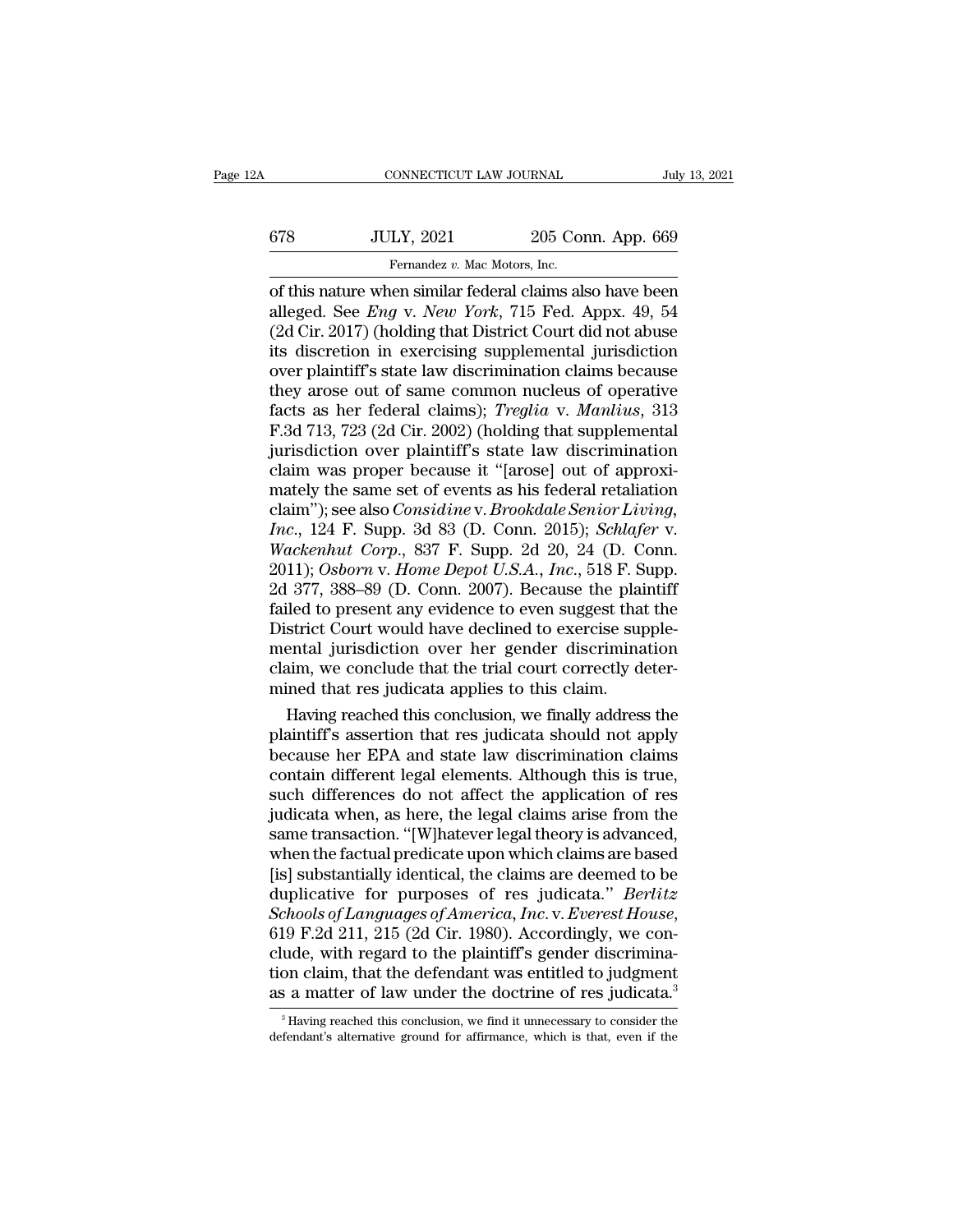| 2021 |                    | CONNECTICUT LAW JOURNAL                                                                                                                                               | Page 13A |
|------|--------------------|-----------------------------------------------------------------------------------------------------------------------------------------------------------------------|----------|
|      | 205 Conn. App. 669 | <b>JULY, 2021</b>                                                                                                                                                     | 679      |
|      |                    | Fernandez v. Mac Motors, Inc.                                                                                                                                         |          |
|      |                    | н                                                                                                                                                                     |          |
|      |                    | The plaintiff's second claim is that the court erred<br>in granting the defendant's motion for summary judg-<br>ment as to ber hostile work environment claim because |          |

 $\frac{205 \text{ Conn. App. } 669}$  JULY, 2021 679<br>
Fernandez v. Mac Motors, Inc.<br>
II<br>
The plaintiff's second claim is that the court erred<br>
in granting the defendant's motion for summary judg-<br>
ment as to her hostile work environment 205 Conn. App. 669 JULY, 2021 679<br>
Fernandez v. Mac Motors, Inc.<br>
II<br>
The plaintiff's second claim is that the court erred<br>
in granting the defendant's motion for summary judg-<br>
ment as to her hostile work environment cla Fernandez v. Mac Motors, Inc.<br>
II<br>
The plaintiff's second claim is that the court erred<br>
in granting the defendant's motion for summary judg-<br>
ment as to her hostile work environment claim because<br>
she submitted sufficient II<br>In The plaintiff's second claim is that the court erred<br>in granting the defendant's motion for summary judg-<br>ment as to her hostile work environment claim because<br>she submitted sufficient evidence to raise a genuine<br>iss The plaintiff's second claim is that the court erred<br>granting the defendant's motion for summary judg-<br>ent as to her hostile work environment claim because<br>e submitted sufficient evidence to raise a genuine<br>sue of material The plantin is second claim is that the court effect<br>in granting the defendant's motion for summary judg-<br>ment as to her hostile work environment claim because<br>she submitted sufficient evidence to raise a genuine<br>issue of

ment as to her hostile work environment claim because<br>she submitted sufficient evidence to raise a genuine<br>issue of material fact as to such a claim. We disagree.<br>"It is clear that . . . individuals reasonably should<br>expec ment as to her hostne work environment claim because<br>she submitted sufficient evidence to raise a genuine<br>issue of material fact as to such a claim. We disagree.<br>"It is clear that . . . individuals reasonably should<br>expect she subfilled sufficient evidence to fase a genuite<br>issue of material fact as to such a claim. We disagree.<br>"It is clear that . . . individuals reasonably should<br>expect to be subject to [the] vicissitudes of employ-<br>ment, some of material fact as to such a claim. We usagree.<br>
"It is clear that  $\ldots$  individuals reasonably should<br>
expect to be subject to [the] vicissitudes of employ-<br>
ment, such as workplace gossip, rivalry, personality<br>
co "It is clear that  $\ldots$  individuals reasonably should<br>expect to be subject to [the] vicissitudes of employ-<br>ment, such as workplace gossip, rivalry, personality<br>conflicts and the like. Thus, it is clear that individuals i expect to be subject to [the] vicissitudes of employ-<br>ment, such as workplace gossip, rivalry, personality<br>conflicts and the like. Thus, it is clear that individuals in<br>the workplace reasonably should expect to experience<br> ment, such as workplace gossip, rivalry, personality<br>conflicts and the like. Thus, it is clear that individuals in<br>the workplace reasonably should expect to experience<br>some level of emotional distress, even significant emo conflicts and the like. Thus, it is clear that individuals in<br>the workplace reasonably should expect to experience<br>some level of emotional distress, even significant emo-<br>tional distress, as a result of conduct in the work the workplace reasonably should expect to experience<br>some level of emotional distress, even significant emo-<br>tional distress, as a result of conduct in the workplace.<br> $\dots$  That is simply an unavoidable part of being<br>emplo some level of emotional distress, even significant emotional distress, as a result of conduct in the workplace.<br>
. . . . That is simply an unavoidable part of being<br>
employed. We recognize, however, that does not mean<br>
th tional distress, as a result of conduct in the workplace.<br>
. . . . That is simply an unavoidable part of being<br>
employed. We recognize, however, that does not mean<br>
that persons in the workplace should expect to be sub-<br>
j *fordatory* an unavoidable part of being employed. We recognize, however, that does not mean that persons in the workplace should expect to be subject to conduct that transgress[es] the bounds of socially tolerable behavio employed. We recognize, however, that does not mean<br>that persons in the workplace should expect to be sub-<br>ject to conduct that transgress[es] the bounds of<br>socially tolerable behavior  $\dots$ ." (Citation omitted;<br>internal q that persons in the workplace should expect to be sub-<br>ject to conduct that transgress[es] the bounds of<br>socially tolerable behavior  $\dots$ ." (Citation omitted;<br>internal quotation marks omitted.) *Perodeau* v. *Hart-*<br>ford, ject to conduct that transgress[es] the bounds of socially tolerable behavior  $\dots$ ." (Citation omitted; internal quotation marks omitted.) *Perodeau v. Hartford*, 259 Conn. 729, 757, 792 A.2d 752 (2002). Accordingly, "[t] socially tolerable behavior  $\ldots$ ." (Citation omitted;<br>internal quotation marks omitted.) *Perodeau* v. *Hart-<br>ford*, 259 Conn. 729, 757, 792 A.2d 752 (2002). Accord-<br>ingly, "[t]o establish a hostile work environment clai internal quotation marks omitted.) *Perodeau v. Hart-<br>ford*, 259 Conn. 729, 757, 792 A.2d 752 (2002). Accord-<br>ingly, "[t]o establish a hostile work environment claim,<br>a plaintiff must produce evidence sufficient to show<br>th ford, 259 Conn. 729, 757, 792 A.2d 752 (2002). Accordingly, "[t]o establish a hostile work environment claim,<br>a plaintiff must produce evidence sufficient to show<br>that the workplace is permeated with discriminatory<br>intimi ingly, "[t]o establish a hostile work environment claim,<br>a plaintiff must produce evidence sufficient to show<br>that the workplace is permeated with discriminatory<br>intimidation, ridicule, and insult that is sufficiently<br>seve a plaintiff must produce evidence sufficient to show<br>that the workplace is permeated with discriminatory<br>intimidation, ridicule, and insult that is sufficiently<br>severe or pervasive to alter the conditions of the victim's<br> that the workplace is permeated with discriminatory<br>intimidation, ridicule, and insult that is sufficiently<br>severe or pervasive to alter the conditions of the victim's<br>employment and create an abusive working environ-<br>men intimidation, ridicule, and insult that is sufficiently<br>severe or pervasive to alter the conditions of the victim's<br>employment and create an abusive working environ-<br>ment . . . . [I]n order to be actionable . . . a sexual severe or pervasive to alter the conditions of the victim's<br>employment and create an abusive working environ-<br>ment . . . . [I]n order to be actionable . . . a sexually<br>objectionable environment must be objectively and sub employment and create an abusive working environ-<br>ment . . . . [I]n order to be actionable . . . a sexually<br>objectionable environment must be objectively and sub-<br>jectively offensive, one that a reasonable person would<br>fi ment . . . . . [I]n order to be actionable . . . a sexually objectionable environment must be objectively and subjectively offensive, one that a reasonable person would find hostile or abusive, and one that the victim in objectionable environment must be objectively and sub-<br>jectively offensive, one that a reasonable person would<br>find hostile or abusive, and one that the victim in fact<br>did perceive to be so.... Whether an environment is<br>ob did perceive to be so. . . . Whether an environment is<br>objectively hostile is determined by looking at the<br>record as a whole and at all the circumstances, includ-<br>ing the frequency of the discriminatory conduct; its<br>plaint objectively hostile is determined by looking at the record as a whole and at all the circumstances, including the frequency of the discriminatory conduct; its plaintiff's claim was not barred by resjudicata, it failed on i record as a whole and at a<br>ing the frequency of the<br>plaintiff's claim was not barred by re<br>as a matter of law, she did not su<br>was not constructively discharged.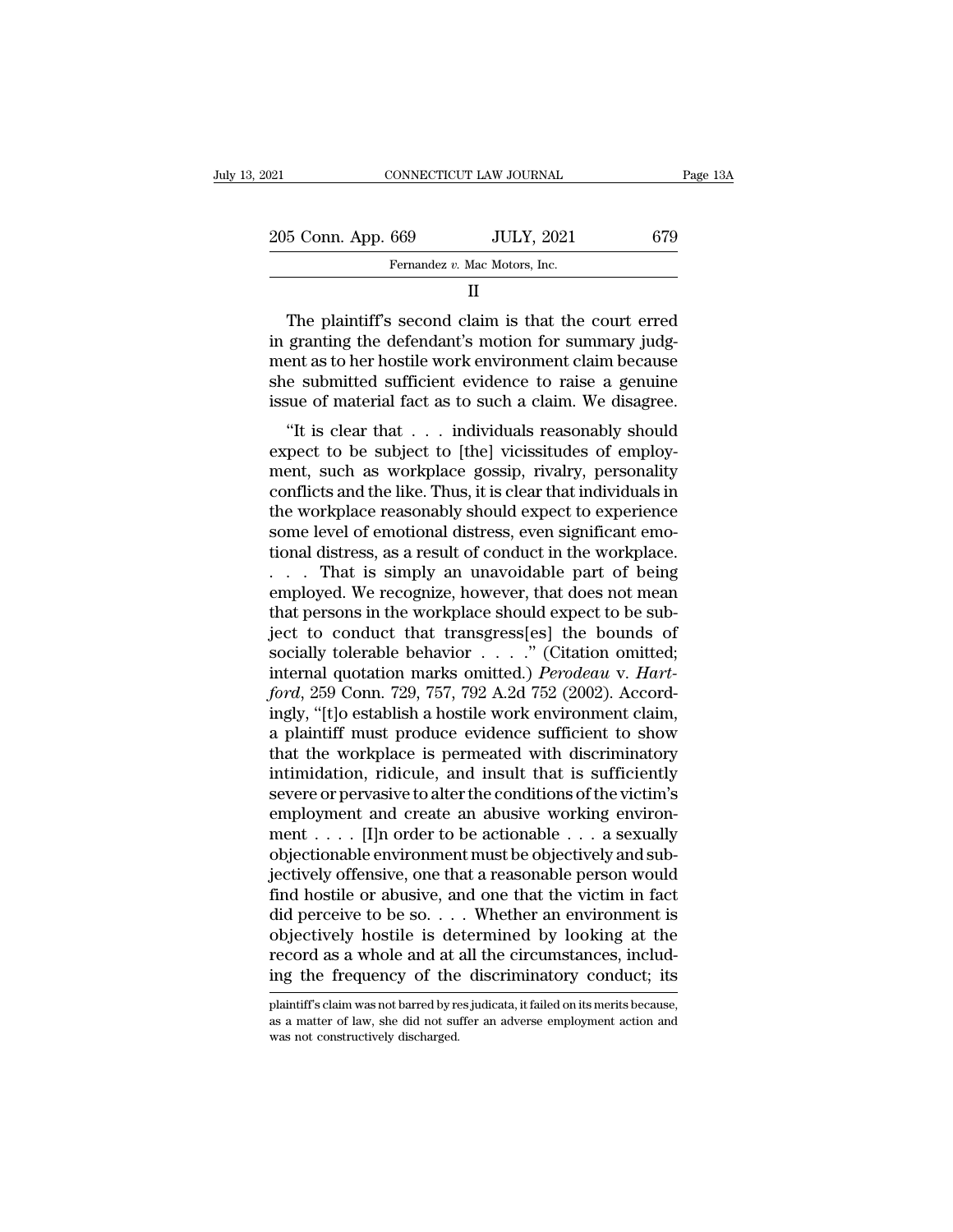| 4A  | CONNECTICUT LAW JOURNAL                                                                                                                                                  |                    | July 13, 2021 |
|-----|--------------------------------------------------------------------------------------------------------------------------------------------------------------------------|--------------------|---------------|
| 680 | <b>JULY, 2021</b>                                                                                                                                                        | 205 Conn. App. 669 |               |
|     | Fernandez v. Mac Motors, Inc.                                                                                                                                            |                    |               |
|     | severity; whether it is physically threatening or humili-<br>ating, or a mere offensive utterance; and whether it<br>unroasonably interferes with an employee's work per |                    |               |

 $\begin{array}{r} \text{3680} & \text{JULY, 2021} & \text{205 Conn. App. 669} \\ \hline \text{Fernandes } v. \text{ Mac Motors, Inc.} \end{array}$ <br>severity; whether it is physically threatening or humiliating, or a mere offensive utterance; and whether it unreasonably interferes with an emplo 680 UULY, 2021 205 Conn. App. 669<br>
Fernandez v. Mac Motors, Inc.<br>
severity; whether it is physically threatening or humiliating, or a mere offensive utterance; and whether it<br>
unreasonably interferes with an employee's wo formance *S* and *Fernandez v. Mac Motors, Inc.*<br>
Fernandez *v. Mac Motors, Inc.*<br>
Severity; whether it is physically threatening or humiliating, or a mere offensive utterance; and whether it unreasonably interferes with a **and SCCP CONCET, 2021**<br> **band CONNET CONDUCTS**<br> **and CONNET CONNET CONNET CONNET CONNET CONNET ALSO SEVERENT AND AND ALTON SURVEY CONNET CONNET CONNET CONNET CONNET CONNET CONNET CONNET CONNET CONNET CONNET CONNET CONNET** (2015). Felix Court The Bury Security included that in the present of the present and whether it reasonably interferes with an employee's work per-<br>
Felixinov V. Autozone, Inc., 316 Conn. 65, 85, 111 A.3d 453<br>
015).<br>
In *Feliciano* diang, or a mere onensive diterative, and wheater is<br>unreasonably interferes with an employee's work per-<br>formance." (Internal quotation marks omitted.) *Felici-*<br>ano v. Autozone, Inc., 316 Conn. 65, 85, 111 A.3d 453<br>(2015

difference." (Internal quotation marks omitted.) *Feliciano* v. *Autozone*, *Inc.*, 316 Conn. 65, 85, 111 A.3d 453 (2015).<br>In *Feliciano*, our Supreme Court noted that, in the context of a hostile work environment claim, s ano v. Autozone, Inc., 316 Conn. 65, 85, 111 A.3d 453<br>(2015).<br>In *Feliciano*, our Supreme Court noted that, in the<br>context of a hostile work environment claim, summary<br>judgment is appropriate when, "on the basis of all of (2015).<br>
In *Feliciano*, our Supreme Court noted that, in the<br>
context of a hostile work environment claim, summary<br>
judgment is appropriate when, "on the basis of all of<br>
[the] evidence, a reasonable juror could find tha In *Feliciano*, our Supreme Court noted that, in the context of a hostile work environment claim, summary judgment is appropriate when, "on the basis of all of [the] evidence, a reasonable juror could find that the defend In *Feliciano*, our Supreme Court noted that, in the context of a hostile work environment claim, summary judgment is appropriate when, "on the basis of all of [the] evidence, a reasonable juror could find that the defenda context of a hostile work environment claim, summary<br>judgment is appropriate when, "on the basis of all of<br>[the] evidence, a reasonable juror could find that the<br>defendant's workplace [was] permeated with discrimi-<br>natory judgment is appropriate when, "on the basis of all of [the] evidence, a reasonable juror could find that the defendant's workplace [was] permeated with discriminatory intimidation, ridicule, and insult that is sufficiently [the] evidence, a reasonable juror could find that the<br>defendant's workplace [was] permeated with discrimi-<br>natory intimidation, ridicule, and insult that is suffi-<br>ciently severe or pervasive to alter the conditions of t defendant's workplace [was] permeated with discriminatory intimidation, ridicule, and insult that is sufficiently severe or pervasive to alter the conditions of the [plaintiff's] employment and create an abusive working en natory intimidation, ridicule, and insult that is suffi-<br>ciently severe or pervasive to alter the conditions of the<br>[plaintiff's] employment and create an abusive working<br>environment . . . . . " (Internal quotation marks ciently severe or pervasive to alter the conditions of the<br>[plaintiff's] employment and create an abusive working<br>environment  $\ldots$   $\ldots$ " (Internal quotation marks omit-<br>ted.) Id., 89. Accordingly, in the present case, w [plaintiff's] employment and create an abusive working<br>environment . . . . " (Internal quotation marks omit-<br>ted.) Id., 89. Accordingly, in the present case, we must<br>review "all of the evidence . . . in the light most favo environment . . . . ." (Internal quotation marks omit-<br>ted.) Id., 89. Accordingly, in the present case, we must<br>review "all of the evidence  $\ldots$  in the light most favor-<br>able to the nonmoving party  $\ldots$  [to conclude<br>whe ted.) Id., 89. Accordingly, in the present case, we must<br>review "all of the evidence  $\dots$  in the light most favor-<br>able to the nonmoving party  $\dots$  [to conclude<br>whether] the trial court improperly determined that the<br>plai review "all of the evidence  $\dots$  in the light most favorable to the nonmoving party  $\dots$  [to conclude whether] the trial court improperly determined that the plaintiff had not established a genuine issue of material fact able to the nonmoving party . .<br>whether] the trial court improperly deplaintiff had not established a genuine<br>fact as to whether the defendant had<br>a hostile work environment on the l<br>(Citations omitted; emphasis omitte<br>tio Example and example perty determined and the<br>aintiff had not established a genuine issue of material<br>ct as to whether the defendant had subjected her to<br>hostile work environment on the basis of her sex."<br>itations omitted; plantant had not established a genante issue of material<br>fact as to whether the defendant had subjected her to<br>a hostile work environment on the basis of her sex."<br>(Citations omitted; emphasis omitted; internal quota-<br>tion

lution of this claim. The plaintiff claimed that, during the sensors of the sensitive clitations omitted.) Id., 88–89.<br>The following additional facts, considered in the light most favorable to the plaintiff, are relevant t de nostate work environment on the stats of her sent.<br>
(Citations omitted, emphasis omitted; internal quotation marks omitted.) Id., 88–89.<br>
The following additional facts, considered in the light<br>
most favorable to the pl by four persons: University of the same of the set allowing additional facts, considered in the light<br>most favorable to the plaintiff, are relevant to our reso-<br>lution of this claim. The plaintiff claimed that, during<br>her The following additional facts, considered in the light<br>most favorable to the plaintiff, are relevant to our reso-<br>lution of this claim. The plaintiff claimed that, during<br>her employment with the defendant, she was mistrea lows. Box factorable to are plaintiff, are felcturate to our reso<br>tion of this claim. The plaintiff claimed that, during<br>r employment with the defendant, she was mistreated<br>four persons: Webster, McAllister, Mumtaz, and<br>emons. T managers' meetings. The plant of states and, daring<br>ther employment with the defendant, she was mistreated<br>by four persons: Webster, McAllister, Mumtaz, and<br>Clemons. This mistreatment may be summarized as fol-<br>lows.<br>Webste

dentically four persons: Webster, McAllister, Mumtaz, and<br>Clemons. This mistreatment may be summarized as follows.<br>Webster would sometimes yell at the plaintiff during<br>managers' meetings. The plaintiff described these inci because it was interesting intermodes. This mistreatment may be summarized as follows.<br>Webster would sometimes yell at the plaintiff during managers' meetings. The plaintiff described these incidents as follows: "I have t Iows.<br>Webster would sometimes yell at the plaintiff during<br>managers' meetings. The plaintiff described these inci-<br>dents as follows: "I have to physically show you,<br>because it wasn't just yelling; it was verbally intimidat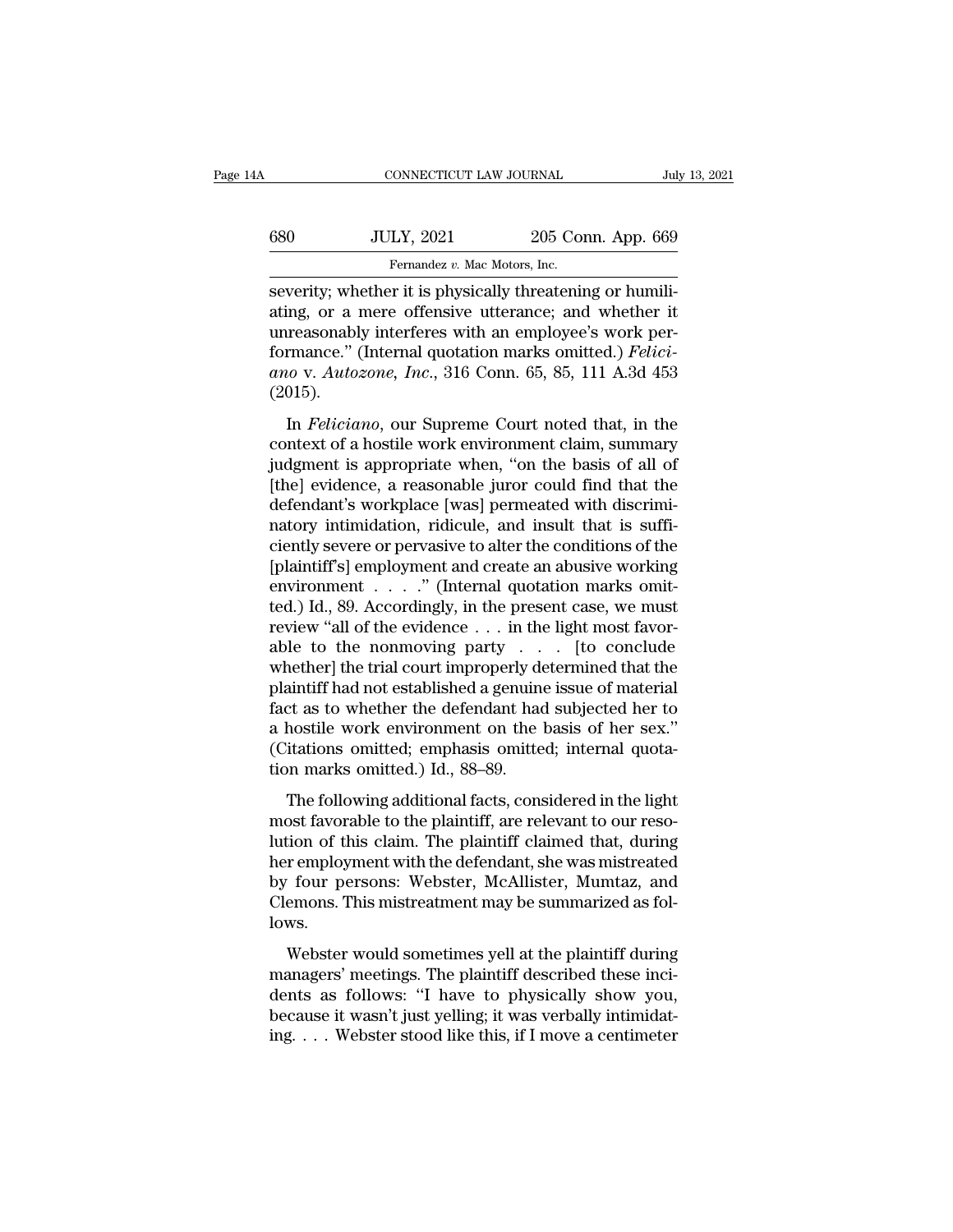205 Conn. App. 669 JULY, 2021 681<br>
Fernandez v. Mac Motors, Inc. Fernandez *v. Mac Motors, Inc.*<br>Fernandez *v. Mac Motors, Inc.*<br>S nose of into my face v

Fage 1<br>
205 Conn. App. 669 JULY, 2021 681<br>
Fernandez v. Mac Motors, Inc.<br>
I could touch his nose, got into my face, while yelling,<br>
while spitting in my face . . . . " Webster's conduct was 205 Conn. App. 669 JULY, 2021 681<br>Fernandez v. Mac Motors, Inc.<br>I could touch his nose, got into my face, while yelling,<br>while spitting in my face . . . .'' Webster's conduct was<br>always related to issues in the workplace, 205 Conn. App. 669 JULY, 2021 681<br>
Fernandez v. Mac Motors, Inc.<br>
I could touch his nose, got into my face, while yelling,<br>
while spitting in my face . . . . . " Webster's conduct was<br>
always related to issues in the work 205 Conn. App. 669 JULY, 2021 681<br>
Fernandez v. Mac Motors, Inc.<br>
I could touch his nose, got into my face, while yelling,<br>
while spitting in my face . . . . " Webster's conduct was<br>
always related to issues in the workpl Fernandez v. Mac Motors, Inc.<br>
I could touch his nose, got into my face, while yelling,<br>
while spitting in my face . . . . " Webster's conduct was<br>
always related to issues in the workplace, but the plain-<br>
tiff did not re Fernandez v. Mac Motors, Inc.<br>
I could touch his nose, got into my face, while yelling,<br>
while spitting in my face  $\ldots$ ." Webster's conduct was<br>
always related to issues in the workplace, but the plain-<br>
tiff did not rem I could touch his nose, got into my face, while yelling,<br>while spitting in my face  $\ldots$ ." Webster's conduct was<br>always related to issues in the workplace, but the plain-<br>tiff did not remember what exactly Webster said to while spitting in my face  $\dots$ ." Webster's conduct was always related to issues in the workplace, but the plain-<br>tiff did not remember what exactly Webster said to her.<br>On one occasion, the plaintiff walked out of a manag always related to issues in the workplace, but the plaintiff did not remember what exactly Webster said to her.<br>On one occasion, the plaintiff walked out of a managers'<br>meeting due to Webster's yelling. Later that day, Web tiff did not remember what exactly Webster said to her.<br>On one occasion, the plaintiff walked out of a managers'<br>meeting due to Webster's yelling. Later that day, Web-<br>ster told the plaintiff that she did the right thing b On one occasion, the plaintiff walked out of a managers'<br>meeting due to Webster's yelling. Later that day, Web-<br>ster told the plaintiff that she did the right thing by<br>leaving and that he should not have spoken to her that meeting due to Webster's yelling. Later that day, Webster told the plaintiff that she did the right thing by<br>leaving and that he should not have spoken to her that<br>way. According to the plaintiff, this was Webster "trying<br> ster told the plaintiff that she did the right thing by<br>leaving and that he should not have spoken to her that<br>way. According to the plaintiff, this was Webster "trying<br>to apologize the best he could . . . . ." Webster als leaving and that he should not have spoken to her that way. According to the plaintiff, this was Webster "trying to apologize the best he could  $\ldots$ " Webster also yelled at other employees, including Luis Plaza, whom he way. According to the plaintiff, this was Webster "trying<br>to apologize the best he could  $\ldots$ ." Webster also<br>yelled at other employees, including Luis Plaza, whom<br>he accused of doing "a terrible job with the used cars<br> $\$ to apologize the best he could  $\ldots$ ." Webster also<br>yelled at other employees, including Luis Plaza, whom<br>he accused of doing "a terrible job with the used cars<br> $\ldots$ ." The plaintiff believed that Webster did not like<br>any yelled at other employees, including Luis Plaza, whom<br>he accused of doing "a terrible job with the used cars<br>...." The plaintiff believed that Webster did not like<br>anybody in the workplace but that he particularly dis-<br>lik he accused of doing "a terrible job with the used cars<br>
. . . . " The plaintiff believed that Webster did not like<br>
anybody in the workplace but that he particularly dis-<br>
liked her because she "would tell him to his face, . . . ." The plaintiff believed that Webster did not like<br>anybody in the workplace but that he particularly dis-<br>liked her because she "would tell him to his face, no."<br>The plaintiff's best characterization of how many inc anybody in the workplace but that he pareliked her because she "would tell him to l<br>The plaintiff's best characterization of hordents of this nature occurred was that, "[i<br>more than once." The plaintiff also stated th<br>cond Example 12 and the main to the head of the plaintiff's best characterization of how many incitions of this nature occurred was that, "[i]t was a few, ore than once." The plaintiff also stated that Webster's nduct during th The plantatic stock characterization of now many first<br>dents of this nature occurred was that, "[i]t was a few,<br>more than once." The plaintiff also stated that Webster's<br>conduct during these meetings did not indicate to he

the number of vacation of the plaintiff also stated that Webster's<br>conduct during these meetings did not indicate to her<br>that he was unhappy with her work.<br>During her employment with the defendant, the plain-<br>tiff took a v return to work on the distribution of the provided on the form when<br>that he was unhappy with her work.<br>During her employment with the defendant, the plain-<br>tiff took a vacation. There was a discrepancy between<br>the number o value of the was unhappy with her work.<br>
During her employment with the defendant, the plaintiff took a vacation. There was a discrepancy between<br>
the number of vacation days that the plaintiff requested<br>
and the return to During her employment with the defendant, the plain-<br>tiff took a vacation. There was a discrepancy between<br>the number of vacation days that the plaintiff requested<br>and the return to work date that she provided on the<br>vaca During her employment with the defendant, the plain-<br>tiff took a vacation. There was a discrepancy between<br>the number of vacation days that the plaintiff requested<br>and the return to work date that she provided on the<br>vacat tiff took a vacation. There was a discrepancy between<br>the number of vacation days that the plaintiff requested<br>and the return to work date that she provided on the<br>vacation request form. Webster expected the plaintiff<br>to r the number of vacation days that the plaintiff requested<br>and the return to work date that she provided on the<br>vacation request form. Webster expected the plaintiff<br>to return to work on the date listed on the form, whereas<br> and the return to work date that she provided on the vacation request form. Webster expected the plaintiff to return to work on the date listed on the form, whereas the plaintiff believed that she did not have to return u vacation request form. Webster expected the plaintiff<br>to return to work on the date listed on the form, whereas<br>the plaintiff believed that she did not have to return<br>until the following day. As a result of this confusion, to return to work on the date listed on the form, whereas<br>the plaintiff believed that she did not have to return<br>until the following day. As a result of this confusion,<br>the plaintiff did not return to work on the date list the plaintiff believed that she did not have to return<br>until the following day. As a result of this confusion,<br>the plaintiff did not return to work on the date listed<br>on the form. Webster told the plaintiff several times<br>t until the following day. As a result of this confusion,<br>the plaintiff did not return to work on the date listed<br>on the form. Webster told the plaintiff several times<br>that she was "in big trouble . . . . ." According to the the plaintiff did not return to work on the date listed<br>on the form. Webster told the plaintiff several times<br>that she was "in big trouble  $\ldots$ ." According to the<br>plaintiff, she was "grounded" by Webster: "I lost my<br>day on the form. Webster told the plaintiff several times<br>that she was "in big trouble  $\ldots$ ." According to the<br>plaintiff, she was "grounded" by Webster: "I lost my<br>day off, I felt I was back in a totalitarian regime, I<br>lost that she was "in big trouble  $\ldots$ " According to the plaintiff, she was "grounded" by Webster: "I lost my day off, I felt I was back in a totalitarian regime, I lost my early night. I was forced to work the next few Sunda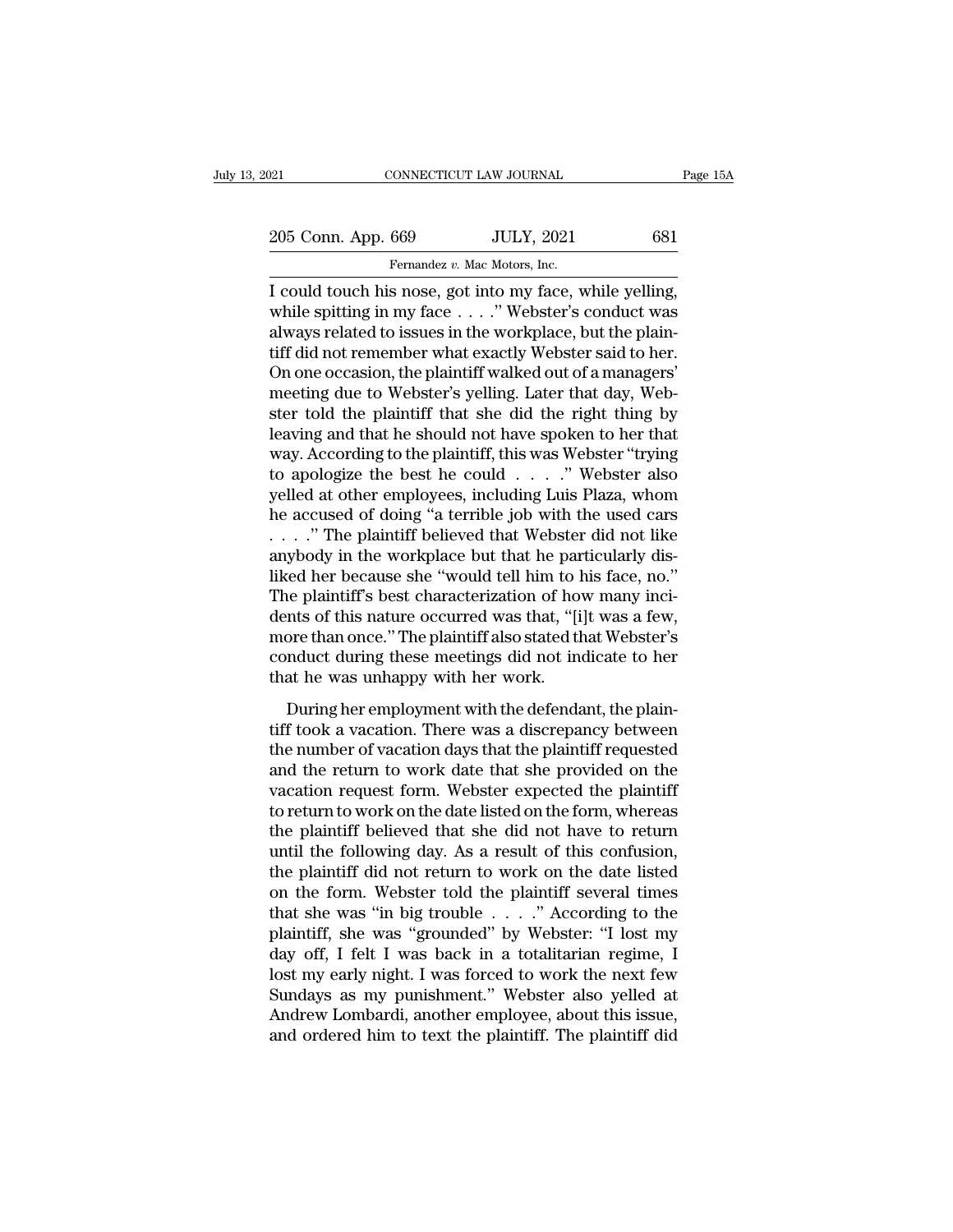| ЗA     | CONNECTICUT LAW JOURNAL                               |                    | July 13, 2021 |
|--------|-------------------------------------------------------|--------------------|---------------|
| 682    | <b>JULY, 2021</b>                                     | 205 Conn. App. 669 |               |
|        | Fernandez v. Mac Motors, Inc.                         |                    |               |
| issue. | not recall Webster saying anything further about this |                    |               |

 $\nu$  Because of her managerial position with the defendant,<br>Because of her managerial position with the defendant,<br>a plaintiff was given a dealer vehicle to drive. There  $t = 682$  JULY, 2021 205 Conn. App. 669<br>
Fernandez v. Mac Motors, Inc.<br>
not recall Webster saying anything further about this<br>
issue.<br>
Because of her managerial position with the defendant,<br>
the plaintiff was given a deale Fernandez v. Mac Motors, Inc.<br>
not recall Webster saying anything further about this<br>
issue.<br>
Because of her managerial position with the defendant,<br>
the plaintiff was given a dealer vehicle to drive. There<br>
was an occasio not recall Webster saying anything further about this<br>issue.<br>Because of her managerial position with the defendant,<br>the plaintiff was given a dealer vehicle to drive. There<br>was an occasion when damage was discovered on the hot recan webster saying anything rurther about this<br>issue.<br>Because of her managerial position with the defendant,<br>the plaintiff was given a dealer vehicle to drive. There<br>was an occasion when damage was discovered on the<br> Because of her managerial position with the defendant,<br>the plaintiff was given a dealer vehicle to drive. There<br>was an occasion when damage was discovered on the<br>vehicle, and Webster was convinced that the plaintiff<br>had ca Because of her managerial position with the defendant,<br>the plaintiff was given a dealer vehicle to drive. There<br>was an occasion when damage was discovered on the<br>vehicle, and Webster was convinced that the plaintiff<br>had c the plaintiff was given a dealer vehicle to drive. There<br>was an occasion when damage was discovered on the<br>vehicle, and Webster was convinced that the plaintiff<br>had caused the damage. The plaintiff denied responsi-<br>bility. was an occasion when damage was discovered on the vehicle, and Webster was convinced that the plaintiff had caused the damage. The plaintiff denied responsibility. This resulted in another yelling incident in front of oth vehicle, and Webster was convinced that the plaintiff<br>had caused the damage. The plaintiff denied responsi-<br>bility. This resulted in another yelling incident in front<br>of other employees: "Webster was convinced that I had<br> had caused the damage. The plaintiff denied responsi-<br>bility. This resulted in another yelling incident in front<br>of other employees: "Webster was convinced that I had<br>done it . . . and he was going to yell . . . at me ove bility. This resulted in another yelling incident in front<br>of other employees: "Webster was convinced that I had<br>done it . . . and he was going to yell . . . at me over<br>[it], and it was horrific, same crap. . . . [I]n his of other employees: "Webster was convinced that I had done it . . . and he was going to yell . . . at me over [it], and it was horrific, same crap. . . . [I]n his mind I had done it, and no matter what I said . . . [h]e d done it . . . and he was going to yell . . . at me over<br>[it], and it was horrific, same crap. . . . [I]n his mind<br>I had done it, and no matter what I said . . . [h]e didn't<br>believe me. And then he said, next time I damage [it], and it was horrific, same crap. . . . [I]n his mind I had done it, and no matter what I said . . . [h]e didn't believe me. And then he said, next time I damage the vehicle that I would pay for it." The plaintiff cou I had done it, and no matter what I said  $\ldots$  [h]e didn't believe me. And then he said, next time I damage the vehicle that I would pay for it." The plaintiff could not recall exactly what he said, "but it was to the eff meve the. And then he said, hext three I dantage the<br>hicle that I would pay for it." The plaintiff could not<br>call exactly what he said, "but it was to the effect of,<br>u damaged that car . . . [y]ou are going to pay for<br>"Ult venicle that I would pay for it. The plaintiff could not<br>recall exactly what he said, "but it was to the effect of,<br>you damaged that car . . . [y]ou are going to pay for<br>it." Ultimately, the plaintiff was not required to p

recall exactly what he sald, but ht was to the effect of,<br>you damaged that car  $\dots$  [y]ou are going to pay for<br>it." Ultimately, the plaintiff was not required to pay for<br>the damage.<br>While the plaintiff was employed by the Figure 1.1 The plaintiff was not required to pay for it." Ultimately, the plaintiff was not required to pay for the damage.<br>While the plaintiff was employed by the defendant, the dealership produced a Spanish language tele Inc. Uninately, the plaintiff was not required<br>the damage.<br>While the plaintiff was employed by the defe<br>dealership produced a Spanish language t<br>commercial that included several Spanish<br>employees. The plaintiff, who speaks While the plaintiff was employed by the defendant, the alership produced a Spanish language television<br>mmercial that included several Spanish speaking<br>ployees. The plaintiff, who speaks Spanish, was not<br>cluded. This embarr while the plantific was employed by the defierdant, the dealership produced a Spanish language television commercial that included several Spanish speaking employees. The plaintiff, who speaks Spanish, was not included. T

dealership produced a spanish language television<br>commercial that included several Spanish speaking<br>employees. The plaintiff, who speaks Spanish, was not<br>included. This embarrassed the plaintiff.<br>On one occasion, McAlliste commercial that included several opalism speaking<br>employees. The plaintiff, who speaks Spanish, was not<br>included. This embarrassed the plaintiff.<br>On one occasion, McAllister yelled at the plaintiff: "He<br>came to my office . imployees. The plantiff, who speaks spanish, was not<br>included. This embarrassed the plaintiff.<br>On one occasion, McAllister yelled at the plaintiff: "He<br>came to my office . . . [which] was all glass [so] every-<br>body outside on one occasion, McAllister yelled at the plaintiff: "He came to my office  $\dots$  [which] was all glass [so] every-<br>body outside could see  $\dots$  . He got this close to me<br>and yell[ed] at me, while spitting in my face, becaus On one occasion, McAllister yelled at the plaintiff: "He<br>came to my office  $\ldots$  [which] was all glass [so] every-<br>body outside could see  $\ldots$ . He got this close to me<br>and yell[ed] at me, while spitting in my face, becau came to my office  $\ldots$  [which] was all glass [so] every-<br>body outside could see  $\ldots$ . He got this close to me<br>and yell[ed] at me, while spitting in my face, because<br>it was that close." This incident lasted for a couple body outside could see  $\ldots$ . He got this close to me<br>and yell[ed] at me, while spitting in my face, because<br>it was that close." This incident lasted for a couple of<br>minutes. The plaintiff could not recall why McAllister<br> and yell[ed] at me, while spitting in my face, because<br>it was that close." This incident lasted for a couple of<br>minutes. The plaintiff could not recall why McAllister<br>yelled at her but believed that it was because of a wor was that close. This incluent lasted for a couple of<br>inutes. The plaintiff could not recall why McAllister<br>lled at her but believed that it was because of a work<br>lated issue. McAllister did not use any inappropriate<br>nguage Final Solution of Fecan Wilty McAllister<br>
yelled at her but believed that it was because of a work<br>
related issue. McAllister did not use any inappropriate<br>
language while yelling at the plaintiff. There were no<br>
other inc yehed at her but beheved that it was because of a work<br>related issue. McAllister did not use any inappropriate<br>language while yelling at the plaintiff. There were no<br>other incidents involving McAllister.<br>On one occasion, M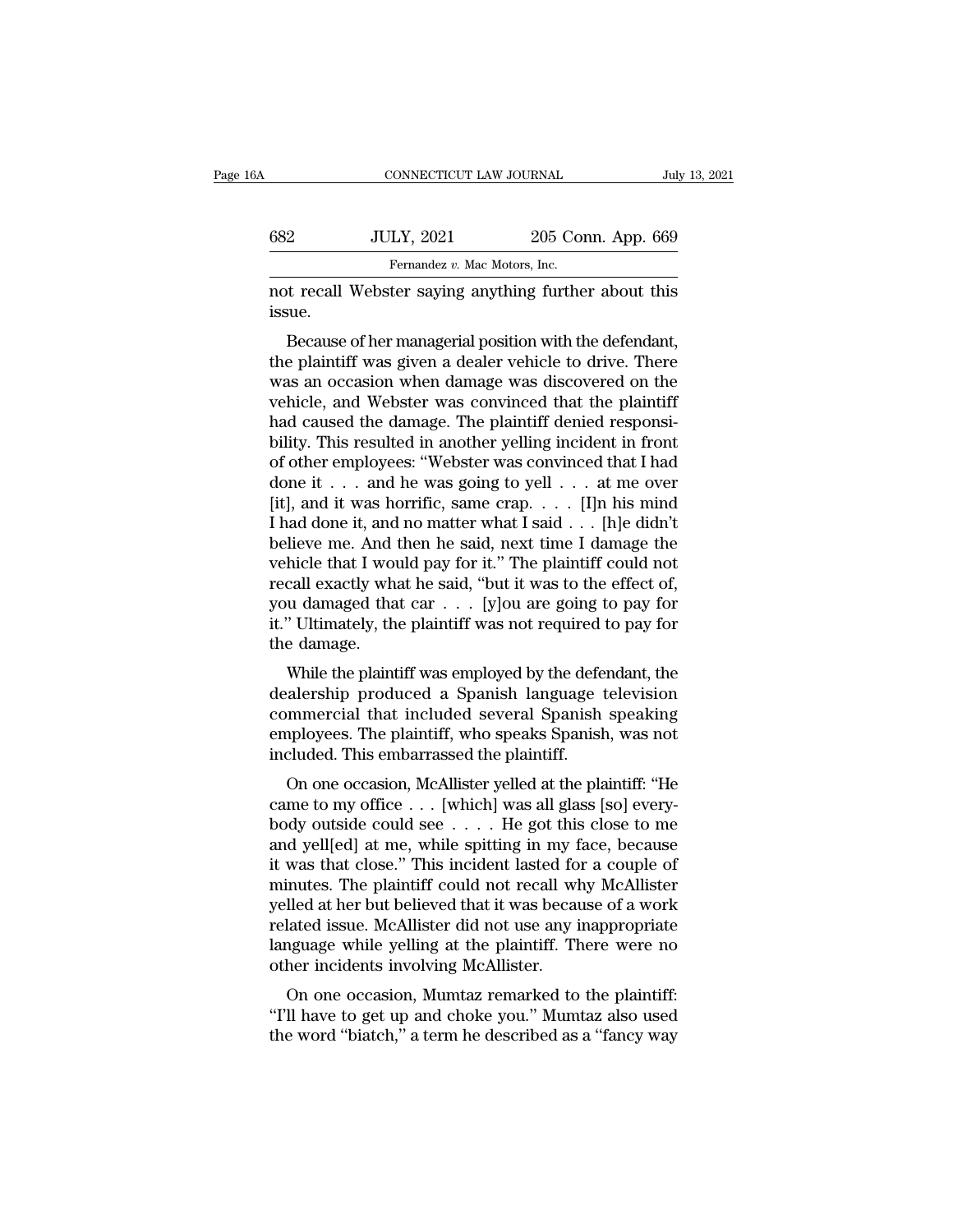| 2021                                                                                                                                                                       | CONNECTICUT LAW JOURNAL       | Page 17A |
|----------------------------------------------------------------------------------------------------------------------------------------------------------------------------|-------------------------------|----------|
| 205 Conn. App. 669                                                                                                                                                         | <b>JULY, 2021</b>             | 683      |
|                                                                                                                                                                            | Fernandez v. Mac Motors, Inc. |          |
| of saying a bitch" to describe women in the workplace.<br>Additionally, Mumtaz constantly made comments in the<br>plaintiff's prosongo to Lilia Province a fomalo employee |                               |          |

205 Conn. App. 669 JULY, 2021 683<br>Fernandez v. Mac Motors, Inc.<br>of saying a bitch" to describe women in the workplace.<br>Additionally, Mumtaz constantly made comments in the<br>plaintiff's presence to Lilia Browne, a female emp 205 Conn. App. 669 JULY, 2021 683<br>Fernandez v. Mac Motors, Inc.<br>of saying a bitch" to describe women in the workplace.<br>Additionally, Mumtaz constantly made comments in the<br>plaintiff's presence to Lilia Browne, a female emp 205 Conn. App. 669 JUL<br>
Fernandez v. Mac Moto<br>
of saying a bitch" to describe won<br>
Additionally, Mumtaz constantly n<br>
plaintiff's presence to Lilia Brown<br>
regarding Browne's sex life.<br>
Clemons was, according to the Fernandez v. Mac Motors, Inc.<br>
saying a bitch" to describe women in the workplace.<br>
Iditionally, Mumtaz constantly made comments in the<br>
aintiff's presence to Lilia Browne, a female employee,<br>
garding Browne's sex life.<br>
C of saying a bitch" to describe women in the workplace.<br>Additionally, Mumtaz constantly made comments in the<br>plaintiff's presence to Lilia Browne, a female employee,<br>regarding Browne's sex life.<br>Clemons was, according to th

or saying a bitch to describe wonter in the workplace.<br>Additionally, Mumtaz constantly made comments in the<br>plaintiff's presence to Lilia Browne, a female employee,<br>regarding Browne's sex life.<br>Clemons was, according to th redationally, maintaix constantly made conditents in the plaintiff's presence to Lilia Browne, a female employee, regarding Browne's sex life.<br>
Clemons was, according to the plaintiff, "very, very masty, very short, [and] plaintiff, specific to final browne, a rentate employee, regarding Browne's sex life.<br>Clemons was, according to the plaintiff, "very, very nasty, very short, [and] very sarcastic." Clemons would<br>direct sarcastic and offens Examing Drowne 5 sex me.<br>Clemons was, according to the plainti<br>nasty, very short, [and] very sarcastic." C<br>direct sarcastic and offensive comment<br>tiff, and would not "answer [her] in the ri<br>plaintiff, however, cannot recal Extribute Mas, according to the plantin, very, very<br>sty, very short, [and] very sarcastic." Clemons would<br>rect sarcastic and offensive comments at the plain-<br>f, and would not "answer [her] in the right way." The<br>aintiff, h that direct sarcastic and offensive comments at the plain-<br>tiff, and would not "answer [her] in the right way." The<br>plaintiff, however, cannot recall the specifics of any<br>interactions she had with Clemons.<br>A number of inci

described the first incidents are the plant<br>tiff, and would not "answer [her] in the right way." The<br>plaintiff, however, cannot recall the specifics of any<br>interactions she had with Clemons.<br>A number of incidents also occu my office, and we have the physically started pushing the specifics of any interactions she had with Clemons.<br>A number of incidents also occurred in the workplace that did not directly involve the plaintiff. The plaintiff plantari, nowever, cannot recall and specifies of any<br>interactions she had with Clemons.<br>A number of incidents also occurred in the workplace<br>that did not directly involve the plaintiff. The plaintiff<br>described the first i A number of incidents also occurred in the workplace<br>that did not directly involve the plaintiff. The plaintiff<br>described the first incident as follows: "Browne was in<br>my office, and [Webster] came and he physically starte A number of incidents also occurred in the workplace<br>that did not directly involve the plaintiff. The plaintiff<br>described the first incident as follows: "Browne was in<br>my office, and [Webster] came and he physically starte that did not directly involve the plaintiff. The plaintiff<br>described the first incident as follows: "Browne was in<br>my office, and [Webster] came and he physically started<br>pushing her out. He said, 'get this cockroach out o described the first incident as follows: "Browne was in<br>my office, and [Webster] came and he physically started<br>pushing her out. He said, 'get this cockroach out of<br>my office.' " The plaintiff described another incident as my office, and [Webster] came and he physically started<br>pushing her out. He said, 'get this cockroach out of<br>my office.'" The plaintiff described another incident as<br>follows: "There was a Christmas party. They were all<br>dri pushing her out. He said, 'get this cockroach out of<br>my office.' " The plaintiff described another incident as<br>follows: "There was a Christmas party. They were all<br>drinking and stuff. . . . [Webster] grabbed [Browne]<br>by th my office.' " The plaintiff described another incident as<br>follows: "There was a Christmas party. They were all<br>drinking and stuff. . . . [Webster] grabbed [Browne]<br>by the waist, that kind of stuff." The plaintiff also<br>obse follows: "There was a Christmas party. They were all<br>drinking and stuff. . . . [Webster] grabbed [Browne]<br>by the waist, that kind of stuff." The plaintiff also<br>observed Webster making "innuendos about [Browne's]<br>breasts . drinking and stuff. . . . [Webster] grabbed [Browne]<br>by the waist, that kind of stuff." The plaintiff also<br>observed Webster making "innuendos about [Browne's]<br>breasts . . . . " The plaintiff also described an incident<br>invo by the waist, that kind of stuff." The plaintiff also<br>observed Webster making "innuendos about [Browne's]<br>breasts . . . . ." The plaintiff also described an incident<br>involving Webster and another female employee, Jill<br>Brun observed Webster making "innueno<br>breasts . . . . " The plaintiff also d<br>involving Webster and another fe<br>Bruno: "[Webster] walked up to [<br>her butt cheeks . . . either comin<br>ing [a] managers' meeting." The pl<br>when this inci volving Webster and another female employee, Jill<br>value ("Webster") walked up to [Bruno] and grabbed<br>r butt cheeks  $\dots$  either coming into  $\dots$  or leav-<br>g [a] managers' meeting." The plaintiff did not recall<br>nen this inci moodeling websiter and ansatic remain employee, om<br>Bruno: "[Webster] walked up to [Bruno] and grabbed<br>her butt cheeks . . . either coming into . . . or leav-<br>ing [a] managers' meeting." The plaintiff did not recall<br>when th

Branc. [Webser] wanced ap to [Branc] and grassed<br>her butt cheeks  $\ldots$  either coming into  $\ldots$  or leav-<br>ing [a] managers' meeting." The plaintiff did not recall<br>when this incident occurred.<br>The plaintiff also recounted o ing [a] managers' meeting." The plaintiff did not recall<br>when this incident occurred.<br>The plaintiff also recounted observations about the<br>conduct of male employees in the workplace generally.<br>According to the plaintiff, W mand a not recall when this incident occurred.<br>
The plaintiff also recounted observations about the<br>
conduct of male employees in the workplace generally.<br>
According to the plaintiff, Webster made jokes in the<br>
workplace t The plaintiff also recounted observations about the<br>conduct of male employees in the workplace generally.<br>According to the plaintiff, Webster made jokes in the<br>workplace that were demeaning to female employees,<br>made commen The plaintiff also recounted observations about the<br>conduct of male employees in the workplace generally.<br>According to the plaintiff, Webster made jokes in the<br>workplace that were demeaning to female employees,<br>made commen conduct of male employees in the workplace generally.<br>According to the plaintiff, Webster made jokes in the<br>workplace that were demeaning to female employees,<br>made comments such as "woman driver[s]," and would<br>ask to "talk According to the plaintiff, Webster made jokes in the workplace that were demeaning to female employees, made comments such as "woman driver[s]," and would ask to "talk to the husband" when interacting with women. Webster workplace that were demeaning to female employees,<br>made comments such as "woman driver[s]," and would<br>ask to "talk to the husband" when interacting with<br>women. Webster also, at times, used words such as<br>"bitch," "whore," a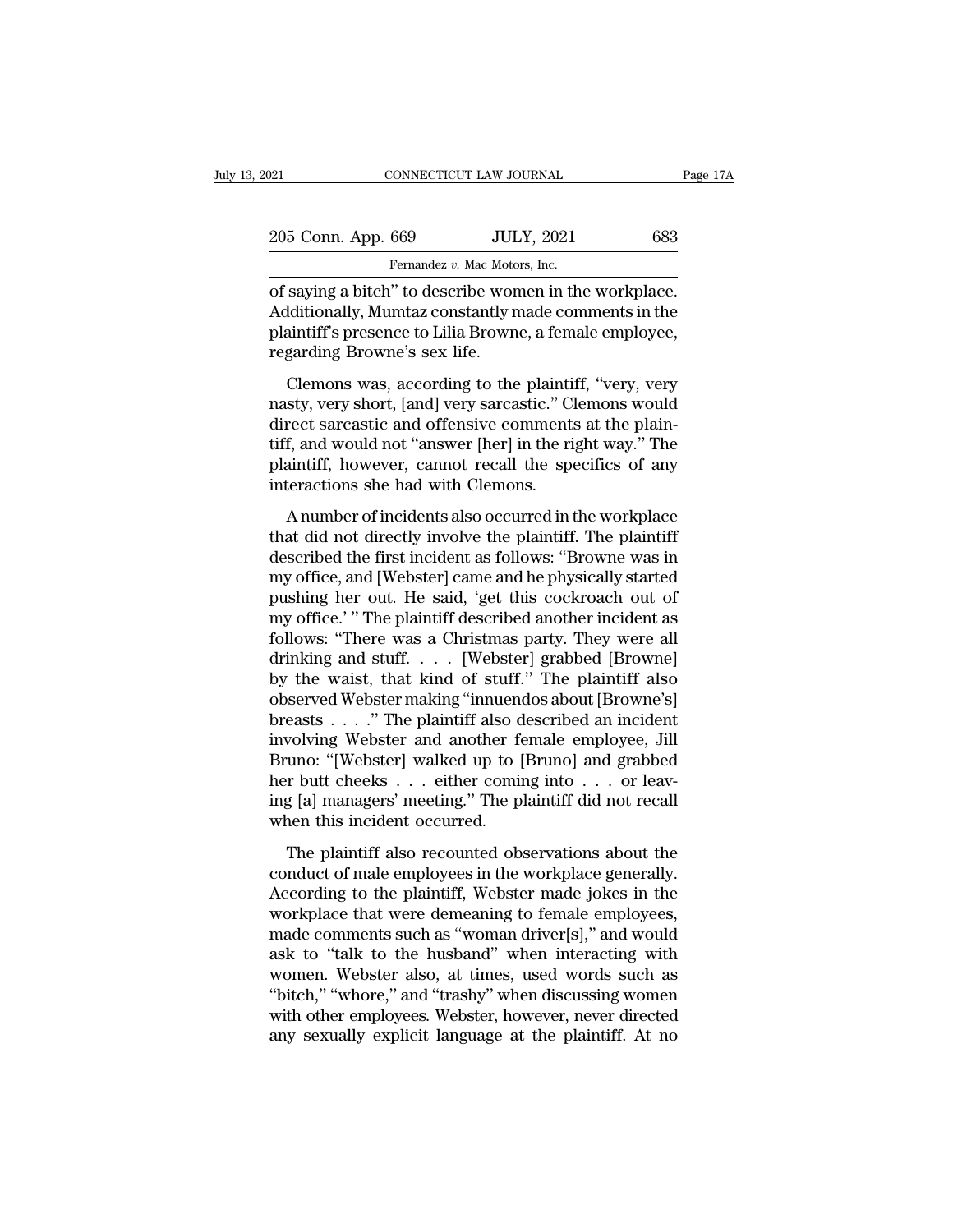| 8Α  | CONNECTICUT LAW JOURNAL                                                                                                                                  |                    | July 13, 2021 |
|-----|----------------------------------------------------------------------------------------------------------------------------------------------------------|--------------------|---------------|
|     |                                                                                                                                                          |                    |               |
| 684 | <b>JULY, 2021</b>                                                                                                                                        | 205 Conn. App. 669 |               |
|     | Fernandez v. Mac Motors, Inc.                                                                                                                            |                    |               |
|     | time did the plaintiff make a complaint of harassment<br>or bullying to the owner, Richard McAllister, or to the<br>defendent's controller Nancy Johnson |                    |               |

or bullying to the owner, Richard McAllister, or to the defendant's controller, Nancy Johnson. defendant's controller, Nancy Johnson.<br>
1995 Connection of the plaint of the plaint of the plaint of the owner, Richard McAllister defendant's controller, Nancy Johnson.<br>
1991 After reviewing these facts, the court four  $\frac{100 \text{ JULY, } 2021}{4}$   $\frac{205 \text{ Conn. } \text{App. } 669}{4}$ <br>
Fernandez *v.* Mac Motors, Inc.<br>
The did the plaintiff make a complaint of harassment<br>
bullying to the owner, Richard McAllister, or to the<br>
fendant's controller, Nanc

Fernandez v. Mac Motors, Inc.<br>
time did the plaintiff make a complaint of harassment<br>
or bullying to the owner, Richard McAllister, or to the<br>
defendant's controller, Nancy Johnson.<br>
After reviewing these facts, the court ime did the plaintiff make a complaint of harassment<br>or bullying to the owner, Richard McAllister, or to the<br>defendant's controller, Nancy Johnson.<br>After reviewing these facts, the court found: "[T]he<br>plaintiff . . . fails claims that her work environment was hostile because<br>that the work environment of the defendant's controller, Nancy Johnson.<br>After reviewing these facts, the court found: "[T]he<br>plaintiff . . . fails to show that she was s or bunying to the owner, Kichard McAinster, or to the<br>defendant's controller, Nancy Johnson.<br>After reviewing these facts, the court found: "[T]he<br>plaintiff . . . fails to show that she was subjected to a<br>hostile work envir defendant s' controner, ivancy Johnson.<br>
After reviewing these facts, the court found: "[T]he<br>
plaintiff . . . fails to show that she was subjected to a<br>
hostile work environment based on gender. The plaintiff<br>
claims that After reviewing these facts, the court found: "[T]he<br>plaintiff . . . fails to show that she was subjected to a<br>hostile work environment based on gender. The plaintiff<br>claims that her work environment was hostile because<br>s plaintiff . . . fails to show that she was subjected to a<br>hostile work environment based on gender. The plaintiff<br>claims that her work environment was hostile because<br>she was occasionally yelled at, other male employees<br>us hostile work environment based on gender. The plaintiff<br>claims that her work environment was hostile because<br>she was occasionally yelled at, other male employees<br>used stereotypes and crude language when discussing<br>females, claims that her work environment was hostile because<br>she was occasionally yelled at, other male employees<br>used stereotypes and crude language when discussing<br>females, and she witnessed another Hispanic female<br>called a 'coc she was occasionally yelled at, other male employees<br>used stereotypes and crude language when discussing<br>females, and she witnessed another Hispanic female<br>called a 'cockroach.' While this conduct is perhaps<br>unprofessional used stereotypes and crude language when discussing<br>females, and she witnessed another Hispanic female<br>called a 'cockroach.' While this conduct is perhaps<br>unprofessional and vulgar, it does not rise to the level<br>of creatin females, and she witnessed another Hispanic female<br>called a 'cockroach.' While this conduct is perhaps<br>unprofessional and vulgar, it does not rise to the level<br>of creating a hostile work environment. The yelling<br>incidents called a 'cockroach.' While this conduct is perhaps<br>unprofessional and vulgar, it does not rise to the leve<br>of creating a hostile work environment. The yelling<br>incidents that the plaintiff complains about were fairly<br>infre unprofessional and vulgar, it does not rise to the level<br>of creating a hostile work environment. The yelling<br>incidents that the plaintiff complains about were fairly<br>infrequent, as she could only recall a few instances<br>whe of creating a hostile work environment. The yelling<br>incidents that the plaintiff complains about were fairly<br>infrequent, as she could only recall a few instances<br>where she was yelled at during her employment with<br>the defen incidents that the plaintiff complains about were fairly<br>infrequent, as she could only recall a few instances<br>where she was yelled at during her employment with<br>the defendant.... The stereotypes and crude lan-<br>guage that infrequent, as she could only recall a few instances<br>where she was yelled at during her employment with<br>the defendant.... The stereotypes and crude lan-<br>guage that the plaintiff witnessed others use also does<br>not appear t where she was yelled at during her employment with<br>the defendant. . . . The stereotypes and crude language that the plaintiff witnessed others use also does<br>not appear to be severe and pervasive enough to create<br>a hostile the defendant. . . . . The stereotypes and crude language that the plaintiff witnessed others use also does<br>not appear to be severe and pervasive enough to create<br>a hostile work environment. . . . [T]he plaintiff failed<br>t guage that the plaintiff witnessed others use also does<br>not appear to be severe and pervasive enough to create<br>a hostile work environment. . . . . [T]he plaintiff failed<br>to submit any evidence concerning the frequency and<br> not appear to be severe and pervasive enough to create<br>a hostile work environment. . . . [T]he plaintiff failed<br>to submit any evidence concerning the frequency and<br>pervasiveness of such language, and could not specifi-<br>ca a hostile work environment. . . . [T]he plaintiff failed<br>to submit any evidence concerning the frequency and<br>pervasiveness of such language, and could not specifi-<br>cally recall examples of any other colorful language<br>that to submit any evidence<br>pervasiveness of such l<br>cally recall examples of<br>that her manager used.<br>less and crude, does no<br>or severe enough to alte<br>employment. . . . .<br>"The foregoing is un Transferress of such language, and could not specify<br>
lly recall examples of any other colorful language<br>
at her manager used.... This language, while taste-<br>
ss and crude, does not appear to have been pervasive<br>
severe en Easy recall examples of any other coloriul language<br>that her manager used.  $\dots$  This language, while taste-<br>less and crude, does not appear to have been pervasive<br>or severe enough to alter the conditions of the plaintiff'

 $\alpha$  above the landser used.  $\ldots$  is ranguage, while taste-<br>less and crude, does not appear to have been pervasive<br>or severe enough to alter the conditions of the plaintiff's<br>employment.  $\ldots$ <br>"The foregoing is unlike th these and crude, does not appear to have been pervasive<br>or severe enough to alter the conditions of the plaintiff's<br>employment. . . .<br>"The foregoing is unlike the scenarios encountered<br>in cases where the court has found th or severe enough to atter the conditions of the plaintiff s<br>employment....<br>"The foregoing is unlike the scenarios encountered<br>in cases where the court has found the conduct com-<br>plained about to rise to the level of harass "The foregoing is unlike the scenarios encountered<br>in cases where the court has found the conduct com-<br>plained about to rise to the level of harassment required<br>to sustain a hostile work environment claim.....<br>Instead, th "The foregoing is unlike the scenarios encountered<br>in cases where the court has found the conduct com-<br>plained about to rise to the level of harassment required<br>to sustain a hostile work environment claim....<br>Instead, the in cases where the court has found the conduct complained about to rise to the level of harassment required<br>to sustain a hostile work environment claim. . . . .<br>Instead, the incidents that the plaintiff complains about<br>ap plained about to rise to the level of harassment required<br>to sustain a hostile work environment claim. . . . .<br>Instead, the incidents that the plaintiff complains about<br>appear to have been isolated and sporadic, and they d to sustain a hostile work environment claim.  $\ldots$  Instead, the incidents that the plaintiff complains about appear to have been isolated and sporadic, and they do not constitute a hostile work environment as a matter of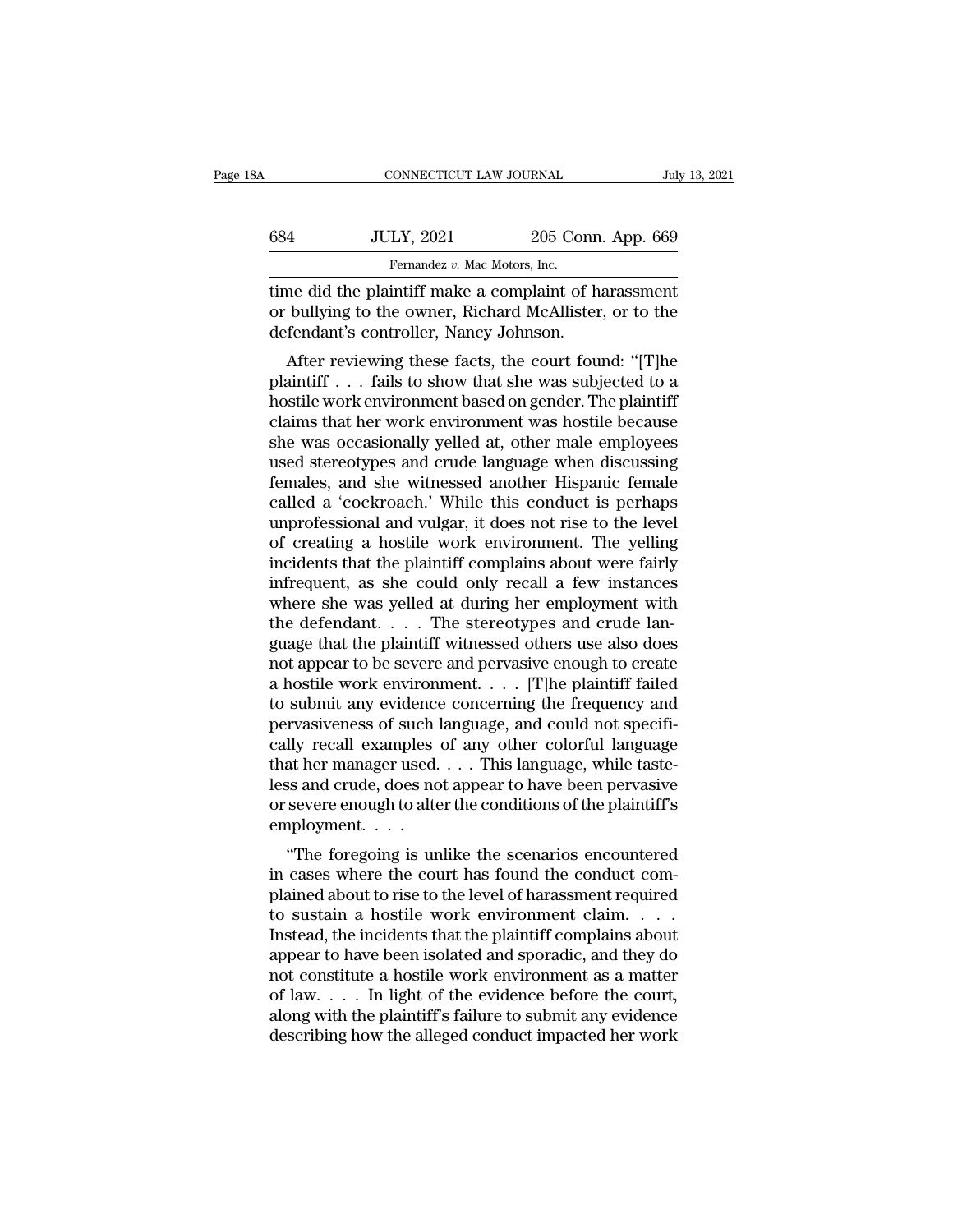| :021               | CONNECTICUT LAW JOURNAL                                                                                                                                              | Page 19A |
|--------------------|----------------------------------------------------------------------------------------------------------------------------------------------------------------------|----------|
| 205 Conn. App. 669 | <b>JULY, 2021</b>                                                                                                                                                    | 685      |
|                    | Fernandez v. Mac Motors, Inc.                                                                                                                                        |          |
|                    | performance, the court cannot find that the plaintiff<br>was subjected to a hostile work environment. Accord-<br>ingly the defendant is entitled to summary judgment |          |

205 Conn. App. 669 JULY, 2021 685<br>
Fernandez v. Mac Motors, Inc.<br>
performance, the court cannot find that the plaintiff<br>
was subjected to a hostile work environment. Accord-<br>
ingly, the defendant is entitled to summary jud 205 Conn. App. 669 JULY, 2021 685<br>
Fernandez v. Mac Motors, Inc.<br>
performance, the court cannot find that the plaintiff<br>
was subjected to a hostile work environment. Accord-<br>
ingly, the defendant is entitled to summary ju 205 Conn. App. 669 JULY, 2021 685<br>
Fernandez v. Mac Motors, Inc.<br>
performance, the court cannot find that the plaintiff<br>was subjected to a hostile work environment. Accord-<br>
ingly, the defendant is entitled to summary judg Fernandez  $v$ . May be contain 1-p-p-  $\frac{1}{2}$  contain 1-p-p-  $\frac{1}{2}$  contains  $v$ . May be count can was subjected to a hostile v ingly, the defendant is entire (Citations omitted.) We agree with the analysis rformance, the court cannot find that the plaintiff<br>as subjected to a hostile work environment. Accord-<br>gly, the defendant is entitled to summary judgment<br>it the plaintiff's hostile work environment claim."<br>itations omitte performance, the court cannot find that the plaintiff<br>was subjected to a hostile work environment. Accord-<br>ingly, the defendant is entitled to summary judgment<br>on the plaintiff's hostile work environment claim."<br>(Citations

was subjected to a nostife work environment. Accordingly, the defendant is entitled to summary judgment<br>on the plaintiff's hostile work environment claim."<br>(Citations omitted.)<br>We agree with the analysis of the court. In o Ingly, the defendant is entitled to summary judgment<br>on the plaintiff's hostile work environment claim."<br>(Citations omitted.)<br>We agree with the analysis of the court. In order for<br>the plaintiff's hostile work environment c of the plantificant substitute work environment claim.<br>
(Citations omitted.)<br>
We agree with the analysis of the court. In order for<br>
the plaintiff's hostile work environment claim to survive<br>
summary judgment, she must est We agree with the analysis of the court. In order for<br>the plaintiff's hostile work environment claim to survive<br>summary judgment, she must establish the existence<br>of a genuine issue of material fact as to whether, on<br>the We agree with the analysis of the court. In order for<br>the plaintiff's hostile work environment claim to survive<br>summary judgment, she must establish the existence<br>of a genuine issue of material fact as to whether, on<br>the b the plaintiff's hostile work environment claim to survive<br>summary judgment, she must establish the existence<br>of a genuine issue of material fact as to whether, on<br>the basis of her gender, the defendant subjected her<br>to a summary judgment, she must establish the existence<br>of a genuine issue of material fact as to whether, on<br>the basis of her gender, the defendant subjected her<br>to a "workplace . . . permeated with discriminatory<br>intimidatio of a genuine issue of material fact as to whether, on<br>the basis of her gender, the defendant subjected her<br>to a "workplace . . . permeated with discriminatory<br>intimidation, ridicule, and insult that [was] sufficiently<br>seve *ch* the basis of her gender, the defendant subjected her to a "workplace . . . permeated with discriminatory intimidation, ridicule, and insult that [was] sufficiently severe or pervasive to alter the conditions of [her] to a "workplace . . . permeated with discriminatory<br>intimidation, ridicule, and insult that [was] sufficiently<br>severe or pervasive to alter the conditions of [her]<br>employment and create an abusive working environ-<br>ment . intimidation, ridicule, and insult that [was] sufficiently<br>severe or pervasive to alter the conditions of [her]<br>employment and create an abusive working environ-<br>ment . . . . " (Internal quotation marks omitted.) *Feli-*<br> severe or pervasive to alter the conditions of [her]<br>employment and create an abusive working environ-<br>ment . . . ." (Internal quotation marks omitted.) *Feli-*<br>ciano v. Autozone, Inc., supra, 316 Conn. 85. The plain-<br>tif gender. For purposes of summary judgment, the conduct at sue is deemed to have occurred during the eighteen and positional summary judgment, the conduct at sue is deemed to have occurred during the eighteen and position the posit  $ciamo$  v. Autozone, Fnc., supra, 310 Collit. 85. The plant-<br>tiff has failed to do so in two ways: she has not shown<br>that the conduct at issue was sufficiently severe or<br>pervasive, nor has she shown that it was based on her

monthat the conduct at issue was sufficiently severe or<br>pervasive, nor has she shown that it was based on her<br>gender.<br>For purposes of summary judgment, the conduct at<br>issue is deemed to have occurred during the eighteen<br>mo definite that the conduct at issue was sufficiently severe of<br>pervasive, nor has she shown that it was based on her<br>gender.<br>For purposes of summary judgment, the conduct at<br>issue is deemed to have occurred during the eight pervasive, nor has site shown that it was based on her<br>gender.<br>For purposes of summary judgment, the conduct at<br>issue is deemed to have occurred during the eighteen<br>month period when the plaintiff was employed by the<br>defen For purposes of summary judgment, the conduct at<br>issue is deemed to have occurred during the eighteen<br>month period when the plaintiff was employed by the<br>defendant. The plaintiff, however, has failed to describe<br>with any s For purposes of summary judgment, the conduct at<br>issue is deemed to have occurred during the eighteen<br>month period when the plaintiff was employed by the<br>defendant. The plaintiff, however, has failed to describe<br>with any s issue is deemed to have occurred during the eighteen<br>month period when the plaintiff was employed by the<br>defendant. The plaintiff, however, has failed to describe<br>with any specificity the timing, duration, or frequency<br>of month period when the plaintiff was employed by the<br>defendant. The plaintiff, however, has failed to describe<br>with any specificity the timing, duration, or frequency<br>of these incidents. This omission is critical because it defendant. The plaintiff, however, has failed to describe<br>with any specificity the timing, duration, or frequency<br>of these incidents. This omission is critical because it<br>is well established that, for a hostile work enviro with any specificity the timing, duration, or frequency<br>of these incidents. This omission is critical because it<br>is well established that, for a hostile work environment<br>claim to succeed, the conduct at issue must not be<br>i of these incidents. This omission is critical because it<br>is well established that, for a hostile work environment<br>claim to succeed, the conduct at issue must not be<br>infrequent or isolated in time. This court has held that<br> is well established that, for a hostile work environment<br>claim to succeed, the conduct at issue must not be<br>infrequent or isolated in time. This court has held that<br>"two instances of inappropriate conduct within a one<br>year claim to succeed, the conduct at issue must not be<br>infrequent or isolated in time. This court has held that<br>"two instances of inappropriate conduct within a one<br>year span do not meet the high standard of severe and<br>pervasi infrequent or isolated in time. This court has held that<br>
"two instances of inappropriate conduct within a one<br>
year span do not meet the high standard of severe and<br>
pervasive." *Heyward* v. Judicial Dept., 178 Conn. App "two instances of inappropriate conduct within a one<br>year span do not meet the high standard of severe and<br>pervasive." *Heyward* v. Judicial Dept., 178 Conn. App.<br>757, 765, 176 A.3d 1234 (2017). Additionally, in *Felici*year span do not meet the high standard of severe and<br>pervasive." *Heyward* v. *Judicial Dept.*, 178 Conn. App.<br>757, 765, 176 A.3d 1234 (2017). Additionally, in *Felici-*<br>*ano*, our Supreme Court discussed the facts of sev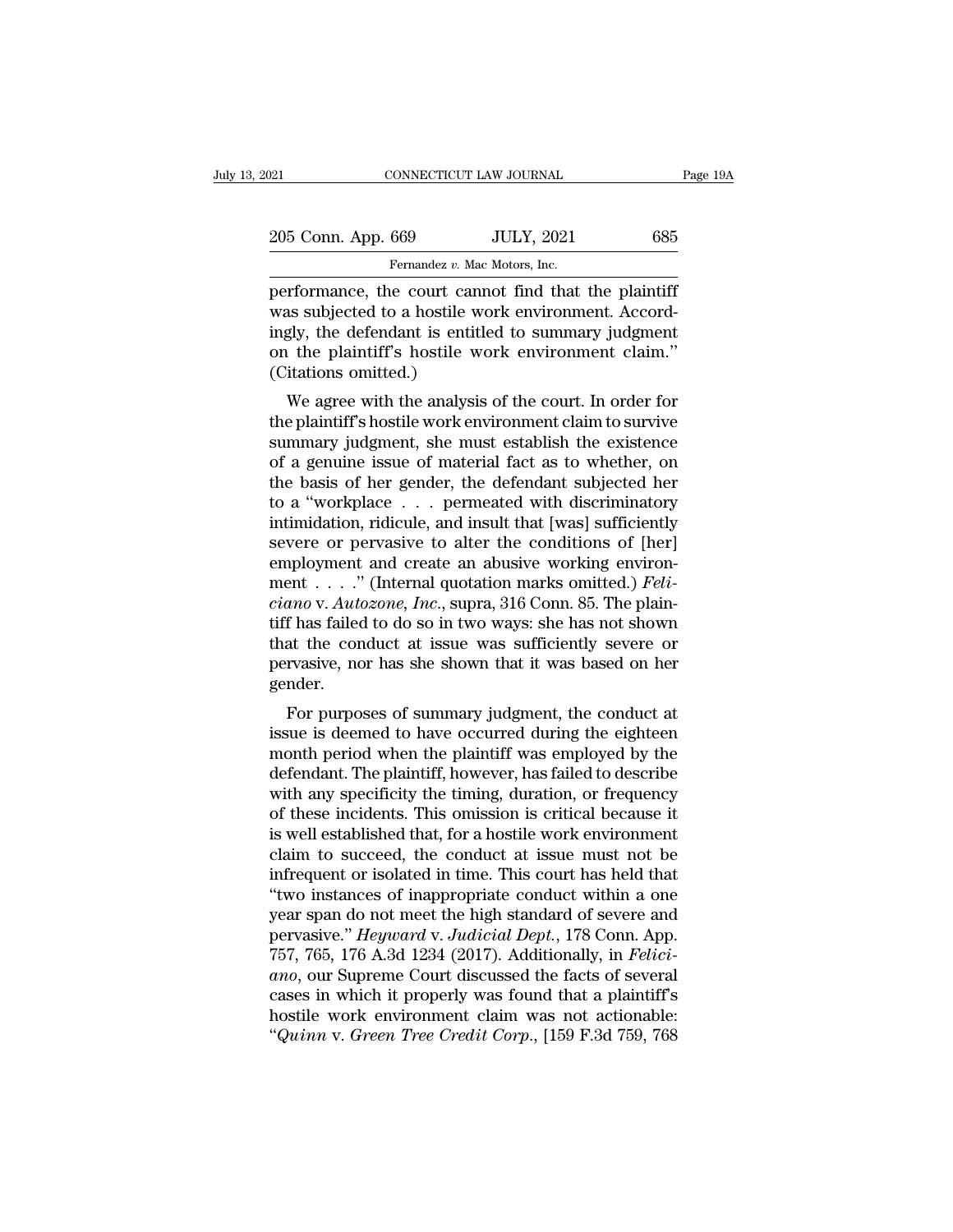# CONNECTICUT LAW JOURNAL July 13, 2021<br>686 JULY, 2021 205 Conn. App. 669<br>Fernandez v. Mac Motors, Inc. Fernandez *v. Mac Motors, Inc.*<br>The Motors, Inc.<br>Involved only two isolated

(2d Cir. 1998)], involved only two isolated incidents. In<br>
2012 205 Conn. App. 669<br>
(2d Cir. 1998)], involved only two isolated incidents. In<br>
2d Cir. 1998)], involved only two isolated incidents. In<br>
2003)1 the supervisor *Bailey* v. *Bynthes*, [295 Conn. App. 669]<br> *Bailey* v. *Synthes*, [295 F. Supp. 2d 344, 358 (S.D.N.Y. 2003)], the supervisor's actions were infrequent and isolated wore not physically threatening and eccurred  $303$  JULY, 2021 205 Conn. App. 669<br>
Fernandez v. Mac Motors, Inc.<br>
(2d Cir. 1998)], involved only two isolated incidents. In<br> *Bailey* v. *Synthes*, [295 F. Supp. 2d 344, 358 (S.D.N.Y.<br>
2003)], the supervisor's actions w 686 JULY, 2021 205 Conn. App. 669<br>
Fernandez v. Mac Motors, Inc.<br>
(2d Cir. 1998)], involved only two isolated incidents. In<br> *Bailey* v. *Synthes*, [295 F. Supp. 2d 344, 358 (S.D.N.Y.<br>
2003)], the supervisor's actions wer Fernandez v. Mac Motors, Inc.<br>
(2d Cir. 1998)], involved only two isolated incidents. In<br> *Bailey* v. *Synthes*, [295 F. Supp. 2d 344, 358 (S.D.N.Y.<br>
2003)], the supervisor's actions were infrequent and<br>
isolated, were not Fernandez v. Mac Motors, Inc.<br>
(2d Cir. 1998)], involved only two isolated incidents. In<br> *Bailey* v. *Synthes*, [295 F. Supp. 2d 344, 358 (S.D.N.Y.<br>
2003)], the supervisor's actions were infrequent and<br>
isolated, were not (2d Cir. 1998)], involved only two isolated incidents. In *Bailey* v. *Synthes*, [295 F. Supp. 2d 344, 358 (S.D.N.Y. 2003)], the supervisor's actions were infrequent and isolated, were not physically threatening and occur *Bailey v. Synthes*, [295 F. Supp. 2d 344, 358 (S.D.N.Y.<br>2003)], the supervisor's actions were infrequent and<br>isolated, were not physically threatening and occurred<br>outside of the plaintiff's daily work routine. In *Lamar* 2003)], the supervisor's actions were infrequent and<br>isolated, were not physically threatening and occurred<br>outside of the plaintiff's daily work routine. In *Lamar*<br>v. *NYNEX Service Co.*, [891 F. Supp. 184, 185 (S.D.N.Y. isolated, were not physically threatening and occurred<br>outside of the plaintiff's daily work routine. In *Lamar*<br>v. *NYNEX Service Co.*, [891 F. Supp. 184, 185 (S.D.N.Y.<br>1995)], the plaintiff did not object to her supervis outside of the plaintiff's daily work routine. In *Lamar* v. *NYNEX Service Co.*, [891 F. Supp. 184, 185 (S.D.N.Y. 1995)], the plaintiff did not object to her supervisor's behavior and that behavior was not directed specif v. *NYNEX Service Co.*, [891 F. Supp. 184, 185 (S.D.N.Y.<br>1995)], the plaintiff did not object to her supervisor's<br>behavior and that behavior was not directed specifically<br>at the plaintiff. In *Babcock* v. *Frank*, [783 F. 1995)], the plaintiff did not object to her supervisor's<br>behavior and that behavior was not directed specifically<br>at the plaintiff. In *Babcock* v. *Frank*, [783 F. Supp. 800,<br>808–809 (S.D.N.Y. 1992)], the incidents were i the plaintiff. In *Babcock v. Frank*, [783 F. Supp. 800, 8–809 (S.D.N.Y. 1992)], the incidents were isolated d, in one instance, uncorroborated, and the employer sponded promptly to all of the plaintiff's complaints." *li* case were, hy the planting method and, in one instance, uncorroborated, and the employer responded promptly to all of the plaintiff's complaints."<br>Feliciano v. Autozone, Inc., supra, 316 Conn. 87–88.<br>The incidents and con

and, in one instance, uncorroborated, and the employer<br>responded promptly to all of the plaintiff's complaints."<br>Feliciano v. Autozone, Inc., supra, 316 Conn. 87–88.<br>The incidents and conduct discussed in the present<br>case responded promptly to all of the plaintiff's complaints."<br>Feliciano v. Autozone, Inc., supra, 316 Conn. 87–88.<br>The incidents and conduct discussed in the present<br>case were, by the plaintiff's own admission, both spo-<br>radic Feliciano v. Autozone, Inc., supra, 316 Conn. 87–88.<br>The incidents and conduct discussed in the present<br>case were, by the plaintiff's own admission, both spo-<br>radic and not pervasive; she was unable to describe<br>with any sp The incidents and conduct discussed in the present<br>case were, by the plaintiff's own admission, both spo-<br>radic and not pervasive; she was unable to describe<br>with any specificity when the events occurred, either<br>in time or The incidents and conduct discussed in the present<br>case were, by the plaintiff's own admission, both spo-<br>radic and not pervasive; she was unable to describe<br>with any specificity when the events occurred, either<br>in time or case were, by the plaintiff's own admission, both sporadic and not pervasive; she was unable to describe<br>with any specificity when the events occurred, either<br>in time or in relation to one another. Additionally, the<br>plaint radic and not pervasive; she was unable to describe<br>with any specificity when the events occurred, either<br>in time or in relation to one another. Additionally, the<br>plaintiff never alleged, and the record does not suggest,<br>t with any specificity when the events occurred, either<br>in time or in relation to one another. Additionally, the<br>plaintiff never alleged, and the record does not suggest,<br>that the conduct at issue ever altered the conditions in time or in relation to one another. Additionally, the plaintiff never alleged, and the record does not suggest, that the conduct at issue ever altered the conditions of her employment. To the contrary, the plaintiff sta plaintiff never alleged, and the record does not suggest,<br>that the conduct at issue ever altered the conditions of<br>her employment. To the contrary, the plaintiff stated<br>that the incidents involving Webster did not indicate that the conduct at issue ever altered the conditions of<br>her employment. To the contrary, the plaintiff stated<br>that the incidents involving Webster did not indicate to<br>her that he was unhappy with her work. Furthermore,<br>th her employment. To the contrary, the plaintiff stated<br>that the incidents involving Webster did not indicate to<br>her that he was unhappy with her work. Furthermore,<br>the conduct in the present case, as described by the<br>plaint that the incidents involving Webster did not indicate to<br>her that he was unhappy with her work. Furthermore,<br>the conduct in the present case, as described by the<br>plaintiff, was not severe enough to give rise to a hostile<br>w her that he was unhappy with her work. Furthermore,<br>the conduct in the present case, as described by the<br>plaintiff, was not severe enough to give rise to a hostile<br>work environment claim. The only conduct that clearly<br>was the conduct in the present case, as described by the plaintiff, was not severe enough to give rise to a hostile work environment claim. The only conduct that clearly was directed at the plaintiff was yelling, and, although plaintiff, was not severe enough to give rise to a hostile<br>work environment claim. The only conduct that clearly<br>was directed at the plaintiff was yelling, and, although<br>yelling is surely conduct that workers consider unpl work environment claim. The only conduct that clearly<br>was directed at the plaintiff was yelling, and, although<br>yelling is surely conduct that workers consider unpleas-<br>ant—and that we do not condone—there is nothing in<br>th was directed at the plaintiff was yelling, and, although<br>yelling is surely conduct that workers consider unpleas-<br>ant—and that we do not condone—there is nothing in<br>the record to indicate that this yelling was ever "suffi yelling is surely conduct that workers consider unpleas-<br>ant—and that we do not condone—there is nothing in<br>the record to indicate that this yelling was ever "suffi-<br>ciently severe or pervasive to alter the conditions of t ant—and that we do not condone—there is nothing in<br>the record to indicate that this yelling was ever "suffi-<br>ciently severe or pervasive to alter the conditions of the<br>[plaintiff's] employment and create an abusive working the record to indicate that this yelling was ever "sufficiently severe or pervasive to alter the conditions of the [plaintiff's] employment and create an abusive working environment  $\dots$  . " (Internal quotation marks omit ciently severe or pervasive to alter the conditions of the [plaintiff's] employment and create an abusive working environment  $\ldots$  ." (Internal quotation marks omitted.) Id., 85. In fact, the plaintiff's own recollection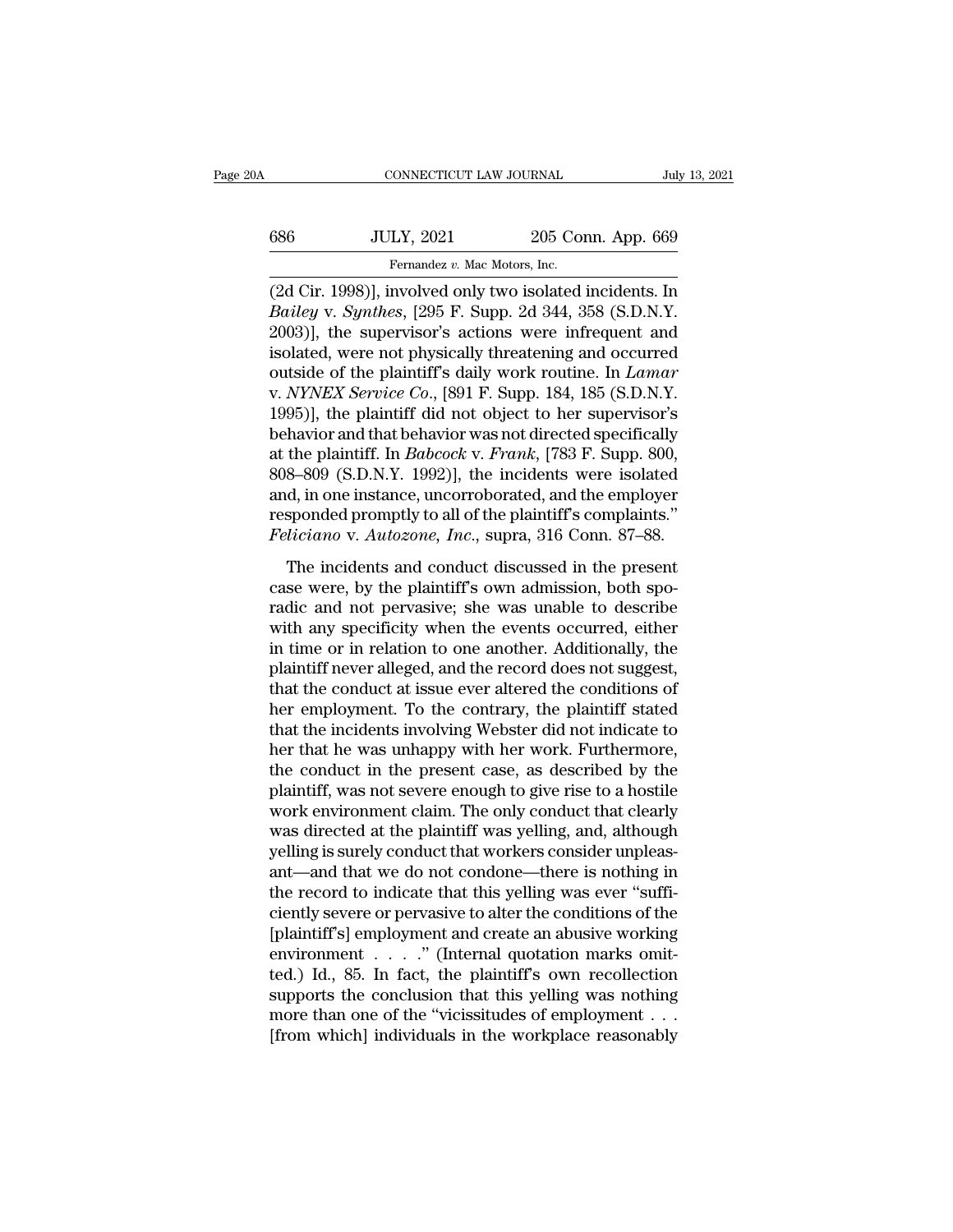| :021               | CONNECTICUT LAW JOURNAL | Page 21A |
|--------------------|-------------------------|----------|
| 205 Conn. App. 687 | <b>JULY, 2021</b>       | 687      |
|                    | State v. Massaro        |          |

Solution Connect Transformal Page 2<br>
Should expect to experience some level of emotional<br>
distress . . . . *" Perodeau v. Hartford*, supra, 259 Conn.<br>
757 Finally there is nothing in the record to suggest that 205 Conn. App. 687 JULY, 2021 687<br>State v. Massaro<br>Should expect to experience some level of emotional<br>distress . . . ." *Perodeau* v. *Hartford*, supra, 259 Conn.<br>757. Finally, there is nothing in the record to suggest th 205 Conn. App. 687 JULY, 2021 687<br>
State v. Massaro<br>
Should expect to experience some level of emotional<br>
distress . . . ." *Perodeau* v. *Hartford*, supra, 259 Conn.<br>
757. Finally, there is nothing in the record to sugge 205 Conn. App. 687 JULY, 2021 687<br>
State v. Massaro<br>
Should expect to experience some level of emotional<br>
distress . . . ." *Perodeau* v. *Hartford*, supra, 259 Conn.<br>
757. Finally, there is nothing in the record to sugge State v. Massaro<br>Should expect to experience some level of emotional<br>distress . . . ." *Perodeau* v. *Hartford*, supra, 259 Conn.<br>757. Finally, there is nothing in the record to suggest that<br>this yelling ever had anything state v. Massaro<br>should expect to experience some level<br>distress  $\dots$ ." *Perodeau* v. *Hartford*, sup<br>757. Finally, there is nothing in the record<br>this yelling ever had anything to do with<br>gender; the plaintiff herself st bound expect to experience some lever of emotional stress  $\dots$  "." Perodeau v. Hartford, supra, 259 Conn.<br>7. Finally, there is nothing in the record to suggest that is yelling ever had anything to do with the plaintiff's<br> for Finally, there is nothing in the record to suggest that<br>this yelling ever had anything to do with the plaintiff's<br>gender; the plaintiff herself stated that it "was always<br>related to issues in the workplace."<br>As for th

Fort Finany, there is nothing in the record to suggest that<br>this yelling ever had anything to do with the plaintiff's<br>gender; the plaintiff herself stated that it "was always<br>related to issues in the workplace."<br>As for the the plaintiff herself stated that it "was always<br>related to issues in the workplace."<br>As for the comments and conduct directed at other<br>female employees, there is again no evidence as to when<br>these incidents occurred. Ther gender; the plaintiff nersen stated that it was always<br>related to issues in the workplace."<br>As for the comments and conduct directed at other<br>female employees, there is again no evidence as to when<br>these incidents occurred related to issues in the workplace.<br>
As for the comments and conduct directed at other<br>
female employees, there is again no evidence as to when<br>
these incidents occurred. There is also no evidence that<br>
the plaintiff ever As for the comments and conduct directed at other<br>female employees, there is again no evidence as to when<br>these incidents occurred. There is also no evidence that<br>the plaintiff ever took steps to report them. It should<br>als female employees, there is again no evidence as to when<br>these incidents occurred. There is also no evidence that<br>the plaintiff ever took steps to report them. It should<br>also be noted that, although these incidents were gen these incidents occurred. There is also no evidence that<br>the plaintiff ever took steps to report them. It should<br>also be noted that, although these incidents were gen-<br>der related, the plaintiff specifically stated that sh the plaintiff ever took steps to report them. It should<br>also be noted that, although these incidents were gen-<br>der related, the plaintiff specifically stated that she<br>was never the target of language or conduct of a sex-<br>u also be noted that, although these incidents were gender related, the plaintiff specifically stated that she<br>was never the target of language or conduct of a sex-<br>ual nature. Because the plaintiff has failed to show the<br>ex der related, the plaintiff specifically stated that she<br>was never the target of language or conduct of a sex-<br>ual nature. Because the plaintiff has failed to show the<br>existence of a genuine issue of material fact as to<br>whe was never the target of language or conduct of a sex-<br>ual nature. Because the plaintiff has failed to show the<br>existence of a genuine issue of material fact as to<br>whether she was subjected to a hostile work environ-<br>ment, ual nature. Becaus<br>existence of a ge:<br>whether she was s<br>ment, we conclude<br>mined that the def<br>a matter of law on<br>ment claim.<sup>4</sup><br>The judgment is The judgment is affirmed.<br>In the vasing subjected to a lent, we conclude that the trial of<br>ined that the defendant was en<br>matter of law on the plaintiff's lent claim.<sup>4</sup><br>The judgment is affirmed.<br>In this opinion the other In the conclude that the trial court correctly defined that the defendant was entitled to judgment matter of law on the plaintiff's hostile work envirsent claim.<sup>4</sup><br>The judgment is affirmed.<br>In this opinion the other judge

## %)<br>The judgment is affirmed.<br>In this opinion the other judges concurred.<br>STATE OF CONNECTICUT *v.* JOHN A. MASSARO<br>(AC 43323) The judgment is affirmed.<br>
In this opinion the other judges concurred.<br>  $\overline{\phantom{1}}$ <br>
STATE OF CONNECTICUT  $v$ . JOHN A. MA:<br>  $\overline{\phantom{1}}$  (AC 43323)<br>  $\overline{\phantom{1}}$  Moll, Alexander and DiPentima, Js. STATE OF CONNECTICUT  $v$ . JOHN A. MASSARO

## *Syllabus*

CONVECTIVE TV. SOITY A. MASSARY<br>
(AC 43323)<br>
Moll, Alexander and DiPentima, Js.<br>
Syllabus<br>
Convicted of the crime of the sale of a narcotic substance, the defendant<br>
appealed to this court. The defendant sold crack cocain  $(AC 43323)$ <br>Moll, Alexander and DiPentima, Js.<br> $Syllabus$ <br>victed of the crime of the sale of a narcotic substance, the defendant<br>appealed to this court. The defendant sold crack cocaine to M, who<br>testified about the drug sale Moll, Alexander and DiPentima, Js.<br> *Syllabus*<br>
victed of the crime of the sale of a narcotic substance, the defendant<br>
appealed to this court. The defendant sold crack cocaine to M, who<br>
testified about the drug sale at t *Syllabus*<br>*Syllabus*<br>wicted of the crime of the sale of a narcotic substance, the defendant<br>appealed to this court. The defendant sold crack cocaine to M, who<br>testified about the drug sale at trial. Prior to trial, M was % onvicted of the crime of the sale of a narcotic substance, the defendant appealed to this court. The defendant sold crack cocaine to  $M$ , who testified about the drug sale at trial. Prior to trial,  $M$  was interviewed a Convicted of the crime of the sale of a narcotic substance, the defendant appealed to this court. The defendant sold crack cocaine to M, who testified about the drug sale at trial. Prior to trial, M was interviewed and ga

appealed to this court. The defendant sold crack cocaine to M, who testified about the drug sale at trial. Prior to trial, M was interviewed and gave a statement to a defense investigator, P, who provided a  $\overline{ }$  <sup>4</sup> We testined about the drug sale at trial. Prior to trial, M was interviewed<br>and gave a statement to a defense investigator, P, who provided a<br><sup>4</sup>We decline to address the defendant's alternative ground for affirmance,<br>which i and  $\frac{1}{4}$  We de<br>which is<br>rejected c<br>the trial<br>late brief.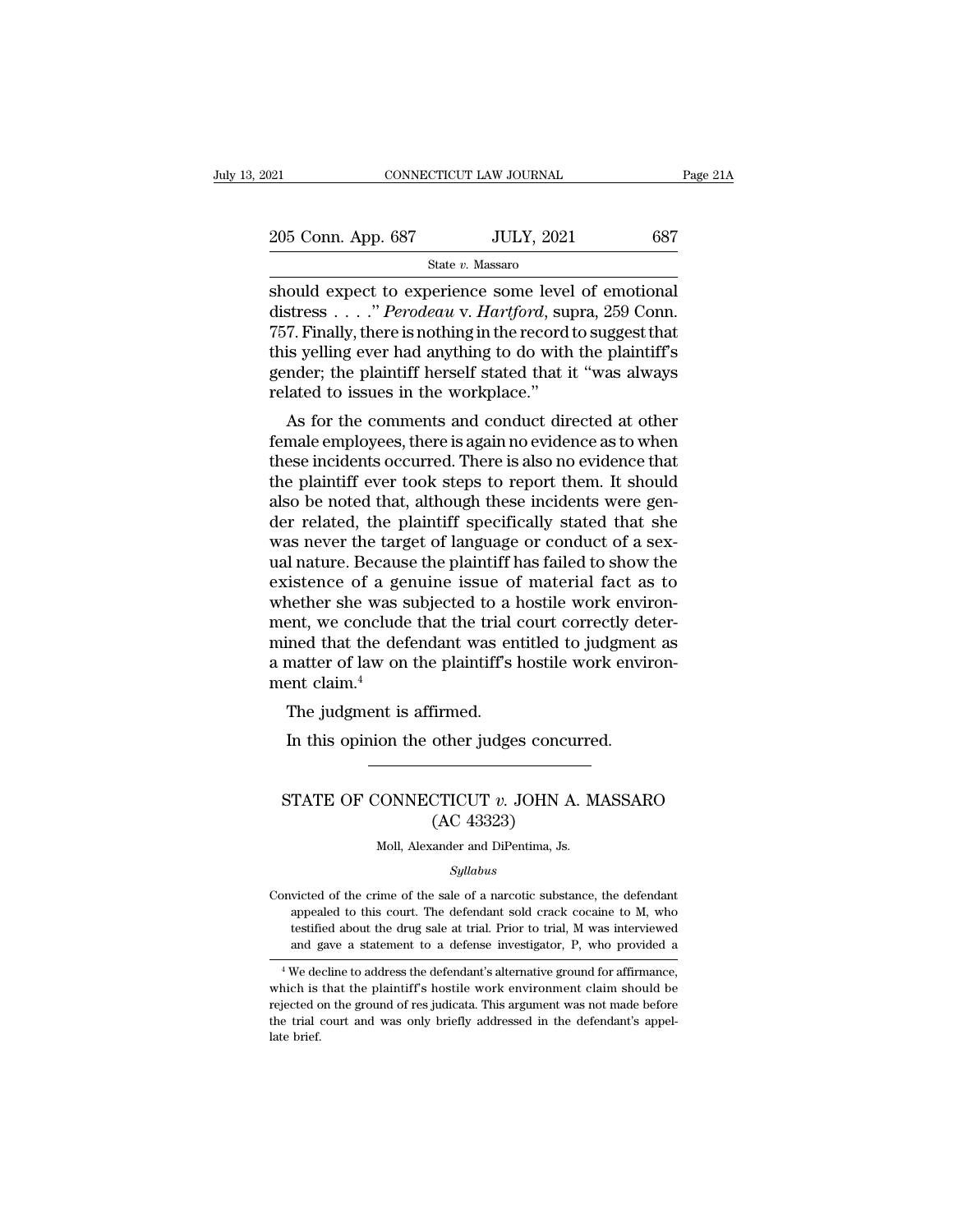# $\begin{tabular}{c} \multicolumn{1}{c|}{\text{CONNECTICUT LAW JOURNAL}} & July 13, 2021 \\ \hline \end{tabular}$   $\begin{tabular}{c} \multicolumn{1}{c|}{\text{July 13, 2021}} \\ \multicolumn{1}{c|}{\text{S88}} \\ \multicolumn{1}{c|}{\text{JULY, 2021}} \\ \multicolumn{1}{c|}{\text{State $v$}. Massaro} \end{tabular}$ State *v.* Massaro

688 JULY, 2021 205 Conn. App. 687<br>
State v. Massaro<br>
memorandum containing M's statement to defense counsel. In her state-<br>
ment, M indicated that she had possessed narcotics prior to meeting<br>
with the defendant and that  $3$  JULY, 2021 205 Conn. App. 687<br>State v. Massaro<br>memorandum containing M's statement to defense counsel. In her statement, M indicated that she had possessed narcotics prior to meeting<br>with the defendant and that she pr  $3.5$  UULY, 2021 205 Conn. App. 687<br>State v. Massaro<br>memorandum containing M's statement to defense counsel. In her statement, M indicated that she had possessed narcotics prior to meeting<br>with the defendant and that she State v. Massaro<br>
State v. Massaro<br>
memorandum containing M's statement to defense counsel. In her statement, M indicated that she had possessed narcotics prior to meeting<br>
with the defendant and that she provided narcotic State  $v$ . Massaro<br>
memorandum containing M's statement to defense counsel. In her statement, M indicated that she had possessed narcotics prior to meeting<br>
with the defendant and that she provided narcotics to the defend memorandum containing M's statement to defense counsel. In her statement, M indicated that she had possessed narcotics prior to meeting with the defendant and that she provided narcotics to the defendant. The parties agree ment, M indicated that she had possessed narcotics prior to meeting<br>with the defendant and that she provided narcotics to the defendant.<br>The parties agreed prior to trial that the state would not present expert<br>testimony f with the defendant and that she provided narcotics to the defendant.<br>The parties agreed prior to trial that the state would not present expert<br>testimony from its witnesses regarding narcotics trafficking. During trial,<br>it The parties agreed prior to trial that the state would not present expert testimony from its witnesses regarding narcotics trafficking. During trial, it was discovered that defense counsel failed to timely disclose P's mem testimony from its witnesses regarding narcotics trafficking. During trial,<br>it was discovered that defense counsel failed to timely disclose P's<br>memorandum. The trial court concluded that P's memorandum was not<br>protected a it was discovered that defense counsel failed to timely disclose P's<br>memorandum. The trial court concluded that P's memorandum was not<br>protected attorney work product and should have been disclosed to the<br>state pursuant to memorandum. The trial court concluded that P's memorandum was not<br>protected attorney work product and should have been disclosed to the<br>state pursuant to the relevant rule of practice (§ 40-15). The court<br>imposed a sanctio protected attorney work product and should have been disclosed to the state pursuant to the relevant rule of practice (§ 40-15). The court imposed a sanction on the defense limiting P's testimony and ruled that P's memoran state pursuant to the relevant rule of practice (§ 40-15). The court<br>imposed a sanction on the defense limiting P's testimony and ruled that<br>P's memorandum would not come into evidence. The trial court ordered<br>defense coun imposed a sanction on the defense limiting P's testimony and ruled that P's memorandum would not come into evidence. The trial court ordered defense counsel to provide a redacted copy of the memorandum to the prosecutor an P's memorandum would not come into evidence. The trial court ordered defense counsel to provide a redacted copy of the memorandum to the prosecutor and to make P available for subsequent questioning. Defense counsel called defense counsel to provide a redacted copy of the memorandum to the prosecutor and to make P available for subsequent questioning. Defense counsel called P as a witness, who testified that M provided narcotics to the defen prosecutor and to make P available for subsequent questioning. Defense<br>counsel called P as a witness, who testified that M provided narcotics<br>to the defendant on the day of his arrest. Immediately following this<br>testimony, counsel called P as a witness, who testified that M provided narcotics<br>to the defendant on the day of his arrest. Immediately following this<br>testimony, the court provided the jury with a limiting instruction that<br>the testi to the defendant on the day of his arrest. Immediately following this testimony, the court provided the jury with a limiting instruction that the testimony was to be used only for the purpose of impeaching M's prior incons testimony, the court provided the jury with a limiting instruction that<br>the testimony was to be used only for the purpose of impeaching M's<br>prior inconsistent statement that she had purchased narcotics from the<br>defendant. the testimony was to be used only for the purpose of impeaching M's<br>prior inconsistent statement that she had purchased narcotics from the<br>defendant. During his cross-examination of P, a former law enforcement<br>officer, the prior inconsistent statement that she had purchased narcotics from the defendant. During his cross-examination of P, a former law enforcement officer, the prosecutor asked a series of questions regarding the sale and use o defendant. During his cross-examination of P, a former law enforcement officer, the prosecutor asked a series of questions regarding the sale and use of drugs. After P had answered these questions, defense counsel objecte officer, the prosecutor asked a series of questions regarding the sale<br>and use of drugs. After P had answered these questions, defense counsel<br>objected on the ground that the parties' agreement did not permit opinion<br>testi and use of drugs. After P had answered these questions, defense counsel<br>objected on the ground that the parties' agreement did not permit opinion<br>testimony regarding the narcotics trade and that P had not been offered<br>as a testimony regarding the narcotics trade and that P had not been offered<br>as an expert. The court denied defense counsel's motion for a mistrial.<br>The trial court also denied the defendant's motion for a new trial on<br>the basi

- as an expert. The court denied defense counsel's motion for a mistrial.<br>The trial court also denied the defendant's motion for a new trial on<br>the basis of prosecutorial impropriety. *Held*:<br>he defendant could not prevail o The trial court also denied the defendant's motion for a new trial on<br>the basis of prosecutorial impropriety. *Held*:<br>he defendant could not prevail on his claim that the trial court abused<br>its discretion in determining th the basis of prosecutorial impropriety. *Held*:<br>he defendant could not prevail on his claim that the trial court abused<br>its discretion in determining that defense counsel had violated discovery<br>rules and by imposing a san the defendant could not prevail on his claim that the trial court abused<br>its discretion in determining that defense counsel had violated discovery<br>rules and by imposing a sanction limiting P's testimony as a result of<br>tha its discretion in determining that defense counsel had violated discovery<br>rules and by imposing a sanction limiting P's testimony as a result of<br>that violation as any error relating to the court's discovery ruling and<br>san rules and by imposing a sanction limiting P's testimony as a result of that violation as any error relating to the court's discovery ruling and sanction was harmless: although the trial court improperly determined that P's that violation as any error relating to the court's discovery ruling and sanction was harmless: although the trial court improperly determined that P's memorandum constituted M's statement pursuant to  $\S$  40-15 and impose sanction was harmless: although the trial court improperly determined<br>that P's memorandum constituted M's statement pursuant to  $\S$  40-15<br>and imposed a sanction limiting P's testimony regarding his memoran-<br>dum, this cour that P's memorandum constituted M's statement pursuant to  $\S$  40-15 and imposed a sanction limiting P's testimony regarding his memorandum, this court, in reviewing the entirety of the evidence adduced at trial, concluded and imposed a sanction limiting P's testimony regarding his memorandum, this court, in reviewing the entirety of the evidence adduced at trial, concluded that the record sufficiently provided a fair assurance that any nonc dum, this court, in reviewing the entirety of the evidence adduced at trial, concluded that the record sufficiently provided a fair assurance that any nonconstitutional error relating to the determination of a discovery vi trial, concluded that the record sufficiently provided a fair assurance that<br>any nonconstitutional error relating to the determination of a discovery<br>violation did not substantially affect the verdict, as the defendant was any nonconstitutional error relating to the determination of a discovery violation did not substantially affect the verdict, as the defendant was able to present to the jury the fact that M had made a prior inconsistent st violation did not substantially affect the ve<br>able to present to the jury the fact that M ha<br>statement in which she claimed to have po<br>to her meeting with the defendant, and the<br>sented by the state that M was the buyer  $\vare$ able to present to the jury the fact that M had made a prior inconsistent statement in which she claimed to have possessed the narcotics prior to her meeting with the defendant, and there was ample evidence presented by th statement in which she claimed to have possessed the narcotics prior<br>to her meeting with the defendant, and there was ample evidence pre-<br>sented by the state that M was the buyer and that the defendant was<br>the seller in th to her meeting with the defendant, and there was ample evidence presented by the state that M was the buyer and that the defendant was the seller in the narcotics transaction.<br>2. The defendant could not prevail on his clai
-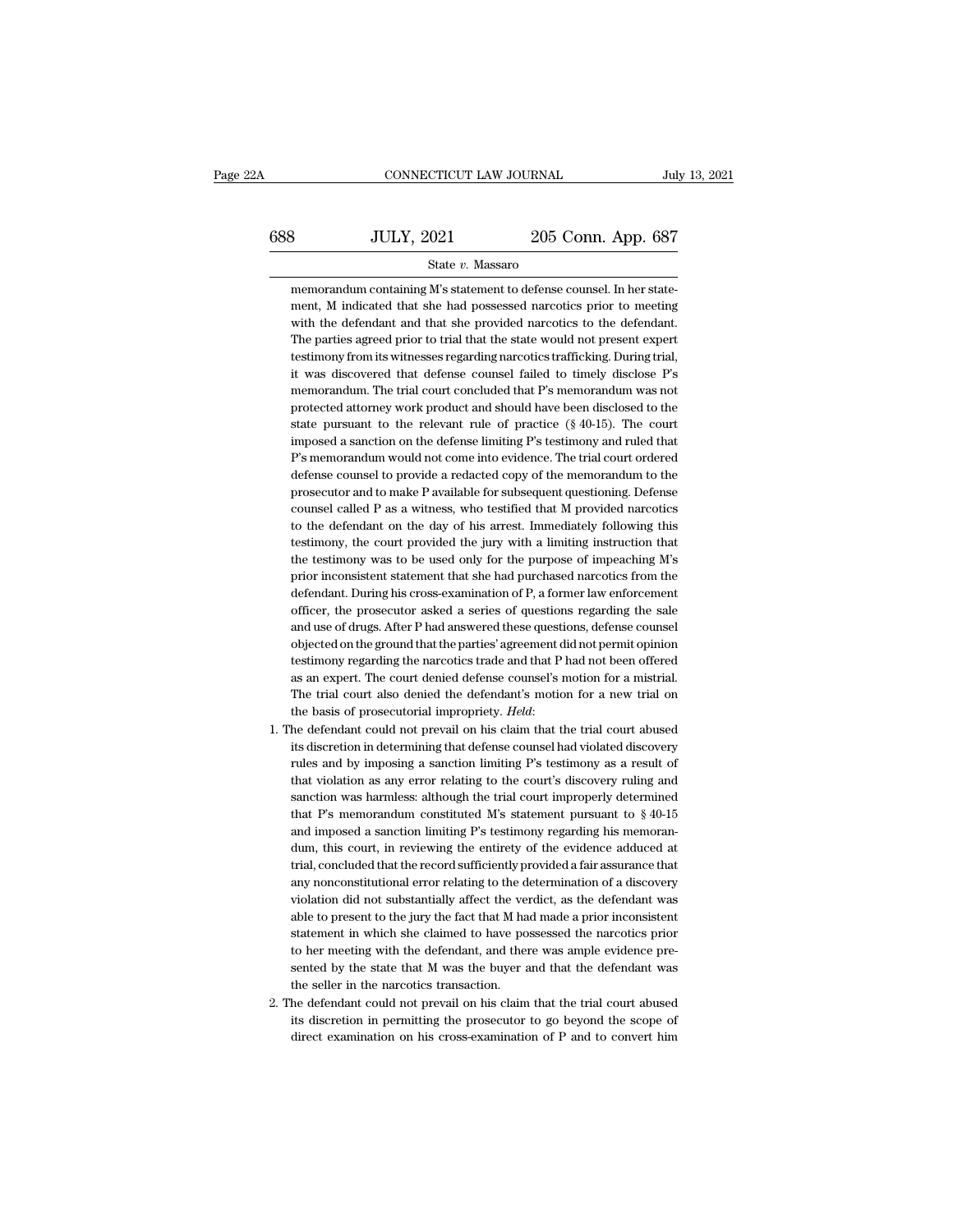## State *v.* Massaro

into an expert witness regarding the narcotics trade after the parties<br>had agreed not to present expert testimony on that topic: even assuming, had agreed not to present expert testimony on that topic: even assuming, 205 Conn. App. 687 JULY, 2021 689<br>
State v. Massaro<br>
into an expert witness regarding the narcotics trade after the parties<br>
had agreed not to present expert testimony on that topic: even assuming,<br>
arguendo, that the cou State v. Massaro<br>into an expert witness regarding the narcotics trade after the parties<br>had agreed not to present expert testimony on that topic: even assuming,<br>arguendo, that the court's evidentiary rulings regarding the State  $v$ . Massaro<br>into an expert witness regarding the narcotics trade after the parties<br>had agreed not to present expert testimony on that topic: even assuming,<br>arguendo, that the court's evidentiary rulings regarding t into an expert witness regarding the narcotics trade after the parties<br>had agreed not to present expert testimony on that topic: even assuming,<br>arguendo, that the court's evidentiary rulings regarding the state's cross-<br>ex from several witness in expect testimony on that topic: even assuming, arguendo, that the court's evidentiary rulings regarding the state's cross-examination of P constituted an abuse of discretion, any such error was harm harmless as this court could not conclude that the jury's verdict was substantially swayed by the state's cross-examination of P, as testimony from several witnesses supported the state's case that the defendant sold the n Examination of P constituted an abuse of discretion, any such error was harmless as this court could not conclude that the jury's verdict was substantially swayed by the state's cross-examination of P, as testimony from se harmless as this court could not conclude that the jury's substantially swayed by the state's cross-examination of P, as from several witnesses supported the state's case that the sold the narcotics.<br>He defendant failed to substantially swayed by the state's cross-examination of P, as testimony from several witnesses supported the state's case that the defendant sold the narcotics.<br>The defendant failed to establish that his due process righ

from several witnesses supported the state's case that the defendant sold the narcotics.<br>The defendant failed to establish that his due process right to a fair trial was violated as a result of prosecutorial impropriety:<br>a sold the narcotics.<br>The defendant failed to establish that his due process right to a fair trial<br>was violated as a result of prosecutorial impropriety:<br>a. The defendant failed to establish that any impropriety occurred dur The defendant failed to establish that his due process right to a fair trial was violated as a result of prosecutorial impropriety:<br>a. The defendant failed to establish that any impropriety occurred during<br>the prosecutor's was violated as a result of prosecutorial impropriety:<br>a. The defendant failed to establish that any impropriety occurred during<br>the prosecutor's cross-examination of P when P was asked if he knew<br>the state had been unawar a. The defendant failed to establish that any impropriety occurred during the prosecutor's cross-examination of P when P was asked if he knew the state had been unaware of the statement M purportedly had made to P regardin in the prosecutor's cross-examination of P when P was asked if he knew<br>the prosecutor's cross-examination of P when P was asked if he knew<br>the state had been unaware of the statement M purportedly had made<br>to P regarding t the state had been unaware of the statement M purportedly had made<br>to P regarding the possession of narcotics; contrary to the defendant's<br>claim, P did not impugn the integrity of defense counsel as the thrust<br>of the prose to P regarding the possession of narcotics; contrary to the defendant's claim, P did not impugn the integrity of defense counsel as the thrust of the prosecutor's inquiry was on the actions of P, and not defense counsel, s claim, P did not impugn the integrity of defense counsel as the thrust<br>of the prosecutor's inquiry was on the actions of P, and not defense<br>counsel, specifically, the prosecutor highlighted for the jury the contrast<br>of P's of the prosecutor's inquiry was on the actions of P, and not defense counsel, specifically, the prosecutor highlighted for the jury the contrast of P's statements on his company's website and P's actions, and this line of or counsel, specifically, the p<br>counsel, specifically, the p<br>of P's statements on his<br>tine of inquiry served to ch<br>the integrity or role of defe<br>mention the relevant rules<br>materials to the jury. of P's statements on his company's website and P's actions, and this line of inquiry served to challenge P's credibility, rather than to demean the integrity or role of defense counsel; moreover, the prosecutor did not men line of inquiry served to challenge P's credibility, rather than to demean<br>the integrity or role of defense counsel; moreover, the prosecutor did not<br>mention the relevant rules of practice regarding the timing of discovery

the integrity or role of defense counsel; moreover, the prosecutor did not mention the relevant rules of practice regarding the timing of discovery materials to the jury.<br>b. The prosecutor's challenged comment during closi mention the relevant rules of practice regarding the timing of discovery<br>materials to the jury.<br>b. The prosecutor's challenged comment during closing argument that<br>the defendant "behaved himself well in court" was not impr materials to the jury.<br>
b. The prosecutor's challenged comment during closing argument that<br>
the defendant "behaved himself well in court" was not improper; the<br>
remark was made in the context of the prosecutor's proper co b. The prosecutor's challenged comment during closing argument that the defendant "behaved himself well in court" was not improper; the remark was made in the context of the prosecutor's proper comments that the jurors wer behavior of the defendant "behaved himself well in court" was not improper; the the defendant "behaved himself well in court" was not improper; the remark was made in the context of the prosecutor's proper comments that th illicit or untoward out-of-court conduct, and this court declined to infer mark was made in the context of the prosecutor's proper comments that the jurors were required to put aside any sympathy for the defendant, due to Final that the jurors were required to put aside any sympathy for the defendant due to his age, and to decide the case on the basis of the eviden presented, and the challenged comment focused solely on the defendant good i due to his age, and to decide the case on the basis of the evidence<br>presented, and the challenged comment focused solely on the defendant's<br>good in-court behavior and did not suggest, in any manner, any sort of<br>illicit or presented, and the challenged comment focused solely on the defendant's good in-court behavior and did not suggest, in any manner, any sort of illicit or untoward out-of-court conduct, and this court declined to infer the

good in-court behavior and did not suggest, in any manner, any sort of illicit or untoward out-of-court conduct, and this court declined to infer the most damaging interpretation of the prosecutor's comment.<br>c. Although th illicit or untoward out-of-court conduct, and this court declined to infer<br>the most damaging interpretation of the prosecutor's comment.<br>c. Although this court declined to decide whether the prosecutor's com-<br>ment regardin the most damaging interpretation of the prosecutor's comment.<br>
c. Although this court declined to decide whether the prosecutor's comment regarding M's credibility, that she was "open and honest" with<br>
certain aspects of t c. Although this court declined to decide whether the prosecutor's comment regarding M's credibility, that she was "open and honest" with certain aspects of the narcotics transaction, was improper, this court concluded tha entatively a specific jury charge, and much of the M's testimony was improper, this court concluded that the defendant failed to establish a deprivation of his due process right to a fair trial; the comment was not severe, ment regarding M's credibility, that she was "open and honest" with certain aspects of the narcotics transaction, was improper, this court concluded that the defendant failed to establish a deprivation of his due process % process right to a fair trial; the comment was not severe, it was isolated, it was corrected by the prosecutor immediately, it was ameliorated by a specific jury charge, and much of the M's testimony was corroborated by it was corrected by the prosecutor immediately, it was ameliorated by<br>a specific jury charge, and much of the M's testimony was corroborated<br>by other witnesses.<br>Argued January 6—officially released July 13, 2021<br>*Procedura* 

Argued January 6—officially released July 13, 2021<br>*Procedural History*<br>Substitute information charging the defendant with a specific jury charge, and much of the M's testimony was corroborated<br>by other witnesses.<br>Argued January 6—officially released July 13, 2021<br>Procedural History<br>Substitute information charging the defendant with<br>the crime by other witnesses.<br>Argued January 6—officially released July 13, 2021<br>Procedural History<br>Substitute information charging the defendant with<br>the crime of sale of narcotics, brought to the Superior<br>Court in the judicial dis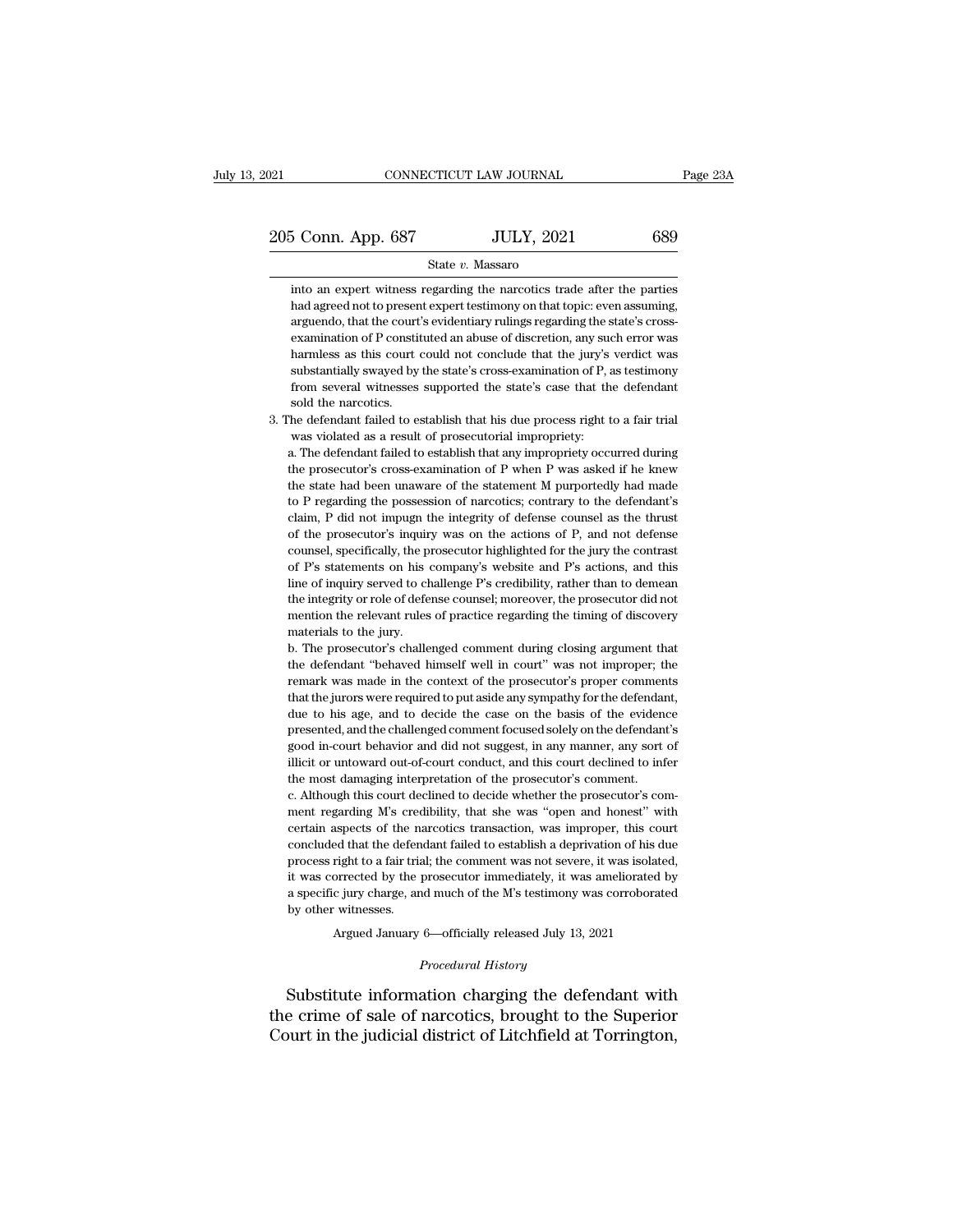| A   | CONNECTICUT LAW JOURNAL |                    | July 13, 2021 |
|-----|-------------------------|--------------------|---------------|
| 690 | <b>JULY, 2021</b>       | 205 Conn. App. 687 |               |
|     | State v. Massaro        |                    |               |

 $\begin{array}{lll}\n & \text{COMNETICUT LAW JOURNAL} & \text{July 13, 2021} \\
 & & \text{G90} & \text{JULY, 2021} & \text{205 Conn. App. 687} \\
 & & \text{State } v. \text{ Massaro} & \text{geographical area number eightteen, and tried to the jury before *Danaher*, J.; thereafter, the court denied the defondant's motion for a material: wordict and judgment.\n\end{array}$ before *Danaher, J.*; thereafter, the court denied the defendant's motion for a mistrial; verdict and judgment of multive subsequently the court denied the defendant's  $\begin{array}{c|c} \text{690} & \text{JULY, } 2021 & \text{205 Conn. App. 687} \\ \hline \text{state } v. \text{ Massaro} \\ \text{geographical area number eighteen, and tried to the jury before *Danaher*, J.; thereafter, the court denied the defendant's motion for a mistrial; verdict and judgment of guilty; subsequently, the court denied the defendant's motion for a now trial, and the defendant approach to a good.} \end{array}$  $\frac{\text{G00}}{\text{State } v. \text{ Massaro}}$ <br>  $\frac{\text{State } v. \text{ Massaro}}{\text{geographical area number eighteen, and tried to the jury}}$ <br>
before *Danaher*, *J*.; thereafter, the court denied the defendant's motion for a mistrial; verdict and judgment<br>
of guilty; subsequently, the court denied the State v. Massaro<br>
State v. Massaro<br>
geographical area number eighteen, and tried to the jury<br>
before *Danaher*, *J*.; thereafter, the court denied the<br>
defendant's motion for a mistrial; verdict and judgment<br>
of guilty; s State *v*.<br>geographical area number  $\epsilon$ <br>before *Danaher*, *J*.; there<br>defendant's motion for a m<br>of guilty; subsequently, the<br>motion for a new trial, and<br>this court. Affirmed.<br>Lisa *J. Steele*, for the ap *Lisa J. Steele, for the appellant (defendant)*. *Lisa J. Steele, for the appellant appearantly, the court denied the defendant smotion for a mistrial; verdict and judgme guilty; subsequently, the court denied the defendan Fendant's motion for a mistrial; verdict and judgment*<br>guilty; subsequently, the court denied the defendant's<br>bion for a new trial, and the defendant appealed to<br>is court. *Affirmed.*<br>*Lisa J. Steele*, for the appellant (

of guilty; subsequently, the court denied the defendant's<br>motion for a new trial, and the defendant appealed to<br>this court. *Affirmed.*<br>Lisa J. Steele, for the appellant (defendant).<br>Nancy L. Chupak, senior assistant state motion for a new trial, and the defendant appealed to<br>this court. *Affirmed.*<br>*Lisa J. Steele*, for the appellant (defendant).<br>*Nancy L. Chupak*, senior assistant state's attorney,<br>with whom, on the brief, were *Samantha L* this court. *Affirmed.*<br> *Lisa J. Steele*, for the appellant (defendant).<br> *Nancy L. Chupak*, senior assistant state's attorney,<br>
with whom, on the brief, were *Samantha L. Oden*, dep-<br>
uty assistant state's attorney, *Daw* Lisa J. Steele, for the appellant (defendant<br>Nancy L. Chupak, senior assistant state's<br>with whom, on the brief, were Samantha L. O<br>uty assistant state's attorney, Dawn Gallo, stat<br>ney, and David R. Shannon, supervisory<br>sta th whom, on the brief, were *Samantha L. Oden*, dep-<br>y assistant state's attorney, *Dawn Gallo*, state's attor-<br>y, and *David R. Shannon*, supervisory assistant<br>ate's attorney, for the appellee (state).<br>*Opinion*<br>ALEXANDER

## *Opinion*

uty assistant state's attorney, *Dawn Gallo*, state's attorney, and *David R. Shannon*, supervisory assistant<br>state's attorney, for the appellee (state).<br>*Opinion*<br>ALEXANDER, J. The defendant, John A. Massaro,<br>appeals from mey, and *David R. Shannon*, supervisory assistant<br>state's attorney, for the appellee (state).<br> $opinion$ <br>ALEXANDER, J. The defendant, John A. Massaro,<br>appeals from the judgment of conviction, following a<br>jury trial, of the sal state's attorney, for the appellee (state).<br>  $\phi_{pinion}$ <br>
ALEXANDER, J. The defendant, John A. Massaro,<br>
appeals from the judgment of conviction, following a<br>
jury trial, of the sale of a narcotic substance in violation<br>
of G  $opinion$ <br>ALEXANDER, J. The defendant, John A. Massaro,<br>appeals from the judgment of conviction, following a<br>jury trial, of the sale of a narcotic substance in violation<br>of General Statutes § 21a-277 (a). On appeal, the defen ALEXANDER, J. The defendant, John A. Massaro,<br>appeals from the judgment of conviction, following a<br>jury trial, of the sale of a narcotic substance in violation<br>of General Statutes § 21a-277 (a). On appeal, the defen-<br>dant ALEXANDER, J. The defendant, John A. Massaro,<br>appeals from the judgment of conviction, following a<br>jury trial, of the sale of a narcotic substance in violation<br>of General Statutes § 21a-277 (a). On appeal, the defen-<br>dant appeals from the judgment of conviction, following a<br>jury trial, of the sale of a narcotic substance in violation<br>of General Statutes  $\S 21a-277$  (a). On appeal, the defen-<br>dant claims that (1) the court abused its discre jury trial, of the sale of a narcotic substance in violation<br>of General Statutes § 21a-277 (a). On appeal, the defen-<br>dant claims that (1) the court abused its discretion in<br>determining that defense counsel had violated di of General Statutes § 21a-277 (a). On appeal, the defen-<br>dant claims that (1) the court abused its discretion in<br>determining that defense counsel had violated discov-<br>ery rules and by imposing a sanction as a result of<br>th dant claims that (1) the court abused its discretion in<br>determining that defense counsel had violated discov-<br>ery rules and by imposing a sanction as a result of<br>that violation, (2) the court abused its discretion with<br>res determining that defense counsel had violated discovery rules and by imposing a sanction as a result of that violation, (2) the court abused its discretion with respect to its evidentiary ruling regarding the state's cross ery rules and by imposing a sanction as a resu<br>that violation, (2) the court abused its discretion<br>respect to its evidentiary ruling regarding the st<br>cross-examination of a defense witness, and (3) he<br>deprived of his due p spect to its evidentiary ruling regarding the state's<br>oss-examination of a defense witness, and (3) he was<br>prived of his due process right to a fair trial as a result<br>prosecutorial impropriety. We disagree, and, accord-<br>g respect to its evidentary ruing regarding the state s<br>cross-examination of a defense witness, and (3) he was<br>deprived of his due process right to a fair trial as a result<br>of prosecutorial impropriety. We disagree, and, acc

eloss-examination of a defense whitess, and (b) he was<br>deprived of his due process right to a fair trial as a result<br>of prosecutorial impropriety. We disagree, and, accord-<br>ingly, affirm the judgment of the trial court.<br>Th deprived of his due process right to a fait that as a result<br>of prosecutorial impropriety. We disagree, and, accord-<br>ingly, affirm the judgment of the trial court.<br>The jury reasonably could have found the following<br>facts. or prosecuorial impropricty. We disagree, and, accordingly, affirm the judgment of the trial court.<br>The jury reasonably could have found the following<br>facts. On July 13, 2017, Matthew Faulkner, a Torrington<br>police officer Ingly, amout the Judgment of the trial court.<br>The jury reasonably could have found the following<br>facts. On July 13, 2017, Matthew Faulkner, a Torrington<br>police officer assigned to the narcotics division, was<br>on duty when h The jury reasonably could have found the following<br>facts. On July 13, 2017, Matthew Faulkner, a Torrington<br>police officer assigned to the narcotics division, was<br>on duty when he observed two known narcotics users,<br>Sarah Mi % on duty when he observed two known narcotics users, Sarah Mikuski<sup>1</sup> and her boyfriend, Anthony Roig, walking on East Main Street. Faulkner then saw the defendant approaching Mikuski and Roig. Faulker continued imitiall

oin.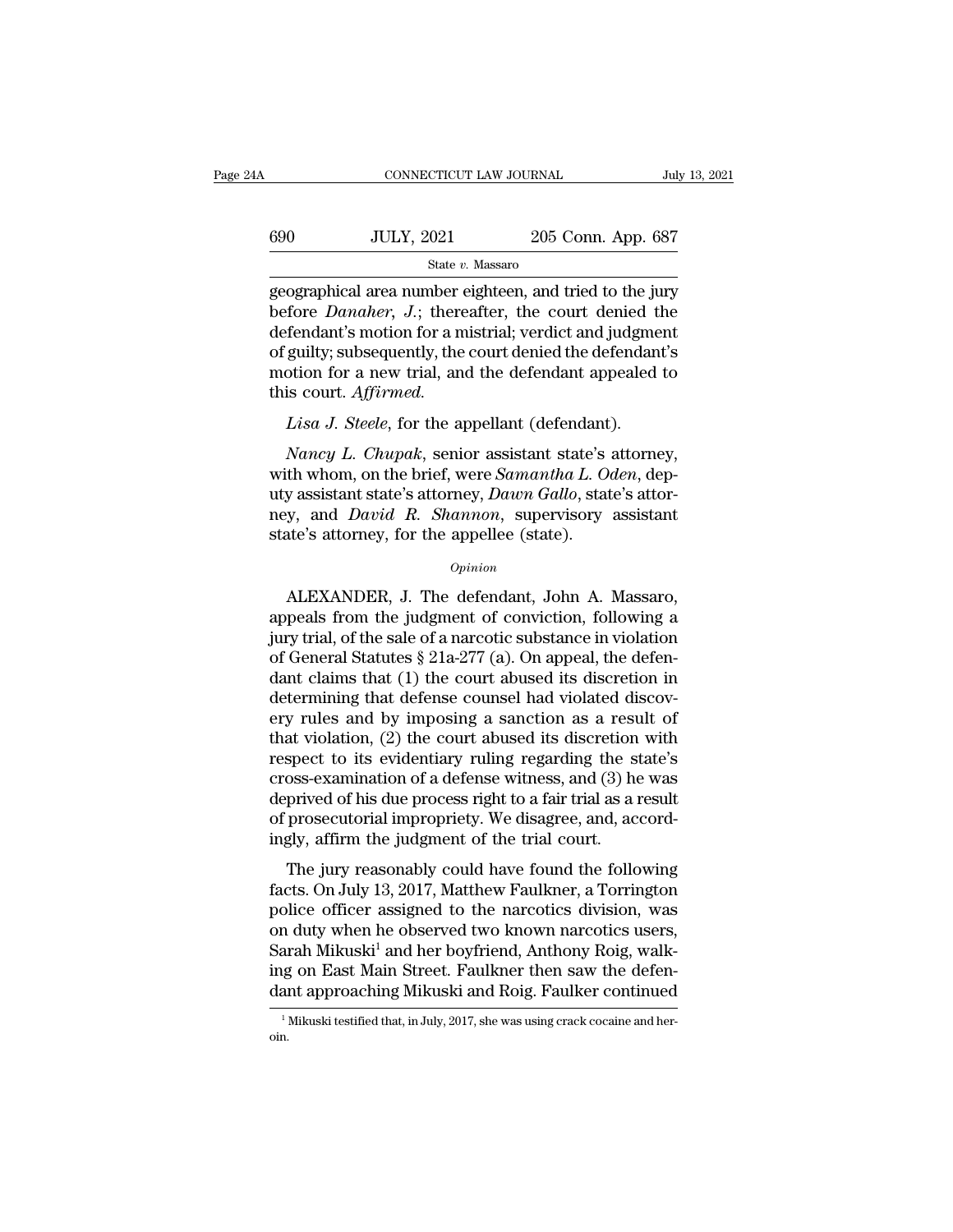21 CONNECTICUT LAW JOURNAL Page 25A<br>
205 Conn. App. 687 JULY, 2021 691<br>
State v. Massaro

State *v.* Massaro

Page 25A<br>
205 Conn. App. 687 JULY, 2021 691<br>
31 State v. Massaro<br>
his surveillance of these individuals and watched as the<br>
defendant exchanged "something" with Mikuski. After<br>
this brief exchanged the defendant travelled 205 Conn. App. 687 JULY, 2021 691<br>State v. Massaro<br>his surveillance of these individuals and watched as the<br>defendant exchanged "something" with Mikuski. After<br>this brief exchange, the defendant travelled in an oppo-<br>site 205 Conn. App. 687 JULY, 2021 691<br>
State v. Massaro<br>
his surveillance of these individuals and watched as the<br>
defendant exchanged "something" with Mikuski. After<br>
this brief exchange, the defendant travelled in an oppo-<br>  $\frac{205 \text{ Conn. App. } 687}$  JULY, 2021  $691$ <br>
State v. Massaro<br>
his surveillance of these individuals and watched as the<br>
defendant exchanged "something" with Mikuski. After<br>
this brief exchange, the defendant travelled in an o State v. Massaro<br>
his surveillance of these individuals and watched as the<br>
defendant exchanged "something" with Mikuski. After<br>
this brief exchange, the defendant travelled in an oppo-<br>
site direction away from Mikuski a state  $v$ . Massaro<br>his surveillance of these individuals and watched as the<br>defendant exchanged "something" with Mikuski. After<br>this brief exchange, the defendant travelled in an oppo-<br>site direction away from Mikuski and his surveillance of these individuals and watched as the defendant exchanged "something" with Mikuski. After this brief exchange, the defendant travelled in an opposite direction away from Mikuski and Roig.<sup>2</sup> Believing th defendant exchanged "something" with Mikuski. After<br>this brief exchange, the defendant travelled in an oppo-<br>site direction away from Mikuski and Roig.<sup>2</sup> Believ-<br>ing that a "hand to hand" illegal narcotic transaction had<br> this brief exchange, the defendant travelled in an opposite direction away from Mikuski and Roig.<sup>2</sup> Believing that a "hand to hand" illegal narcotic transaction had just occurred, Faulker called for assistance, requesting g that a "hand to hand" illegal narcotic transaction had<br>st occurred, Faulker called for assistance, request-<br>g that the responding officer intercept the defendant<br>fore he returned to his residence. The police, how-<br>er, we mig and a hand of hand megal half over a dimension had<br>just occurred, Faulker called for assistance, request-<br>ing that the responding officer intercept the defendant<br>before he returned to his residence. The police, how-<br>ev

given because, Tallince called for assistance, requesting that the responding officer intercept the defendant before he returned to his residence. The police, however, were unable to locate the defendant that day.<br>Faulkner before he returned to his residence. The police, how-<br>ever, were unable to locate the defendant that day.<br>Faulkner approached Mikuski and Roig. He instructed<br>Mikuski to surrender the item that the defendant had<br>given her. before he retained to his restaurance. The ponee, now<br>ever, were unable to locate the defendant that day.<br>Faulkner approached Mikuski and Roig. He instructed<br>Mikuski to surrender the item that the defendant had<br>given her. Faulkner approached Mikuski and Roig. He instructed<br>Mikuski to surrender the item that the defendant had<br>given her. She complied and placed a small clear plastic<br>bag containing a white powdery substance, later deter-<br>mined Faulkner approached Mikuski and Roig. He instructed<br>Mikuski to surrender the item that the defendant had<br>given her. She complied and placed a small clear plastic<br>bag containing a white powdery substance, later deter-<br>mined Mikuski to surrender the item that the defendant had<br>given her. She complied and placed a small clear plastic<br>bag containing a white powdery substance, later deter-<br>mined to be crack cocaine,<sup>3</sup> on the wall next to them.<br>M given her. She complied and placed a small clear plastic<br>bag containing a white powdery substance, later deter-<br>mined to be crack cocaine,<sup>3</sup> on the wall next to them.<br>Mikuski also emptied her purse, which contained an<br>ass bag containing a white powdery substance, later deter-<br>mined to be crack cocaine,<sup>3</sup> on the wall next to them.<br>Mikuski also emptied her purse, which contained an<br>assortment of used drug paraphernalia, including empty<br>wax p mined to be crack cocaine,<sup>3</sup> on the wall next to them.<br>Mikuski also emptied her purse, which contained an<br>assortment of used drug paraphernalia, including empty<br>wax packets, needles, crack pipes containing a burnt<br>residu Mikuski also emptied her purse, which contained an<br>assortment of used drug paraphernalia, including empty<br>wax packets, needles, crack pipes containing a burnt<br>residue, and Brillo pads used to filter crack cocaine<br>when it i assortment of used drug paraphernalia, including empty<br>wax packets, needles, crack pipes containing a burnt<br>residue, and Brillo pads used to filter crack cocaine<br>when it is smoked. Mikuski admitted that she handed<br>the defe wax packets, needles, crack pipes containing a burnt<br>residue, and Brillo pads used to filter crack cocaine<br>when it is smoked. Mikuski admitted that she handed<br>the defendant a cigarette packet with \$26 tucked inside<br>it and residue, and Brillo pads used to filter crack cocaine<br>when it is smoked. Mikuski admitted that she handed<br>the defendant a cigarette packet with \$26 tucked inside<br>it and purchased \$30 worth of crack cocaine from the<br>defenda when it is smoked. Mikuski adi<br>the defendant a cigarette packet<br>it and purchased \$30 worth of d<br>defendant.<sup>4</sup> Mikuski also admi<br>chased illegal substances from<br>past. Mikuski did not have any or<br>cash in her possession.<br>The d and purchased \$30 worth of crack cocaine from the fendant.<sup>4</sup> Mikuski also admitted that she had purased illegal substances from the defendant in the st. Mikuski did not have any other illegal substances cash in her posses in an amended vss world of state obtained from the defendant.<sup>4</sup> Mikuski also admitted that she had purchased illegal substances from the defendant in the past. Mikuski did not have any other illegal substances or cash in

<sup>%</sup> or cash in her possession.<br>
2 The defendant subsequently was arrested and charged<br>
in an amended long form information with the sale of<br>
2 Mikuski had planned to walk to her mother's home, which was nearby,<br>
where she a The defendant subsequently was arrested and charged<br>in an amended long form information with the sale of<br><sup>2</sup> Mikuski had planned to walk to her mother's home, which was nearby,<br>where she and Roig would then smoke the crack The defendant subsequently was arrested and charged<br>in an amended long form information with the sale of<br> $\frac{1}{2}$ Mikuski had planned to walk to her mother's home, which was nearby,<br>where she and Roig would then smoke the

<sup>&</sup>lt;sup>2</sup> Mikuski had planned to walk to her mother's home, which was nearby,<br><sup>2</sup> Mikuski had planned to walk to her mother's home, which was nearby,<br>where she and Roig would then smoke the crack cocaine purchased from<br>the defen <sup>2</sup> Mikuski had planned to walk to her mother's home, which was nearby, where she and Roig would then smoke the crack cocaine purchased from the defendant.<br><sup>3</sup> Joseph Voytek, a forensic examiner employed by the Department where she and Roig would then smoke the crack cocaine purchased from<br>the defendant.<br><sup>3</sup> Joseph Voytek, a forensic examiner employed by the Department of<br>Emergency Services and Public Protection, testified that he had exami <sup>3</sup> Joseph Voytek, a forensic examiner employed by the Department of Emergency Services and Public Protection, testified that he had examined the seized substance and determined that it was cocaine in a rock form and weig the seized substance and determined that it was cocaine in a rock form and

Emergency Services and Public Protection, testified that he had examined the seized substance and determined that it was cocaine in a rock form and weighed 0.218 grams.<br>
<sup>4</sup> Faulkner stated that crack cocaine was sold at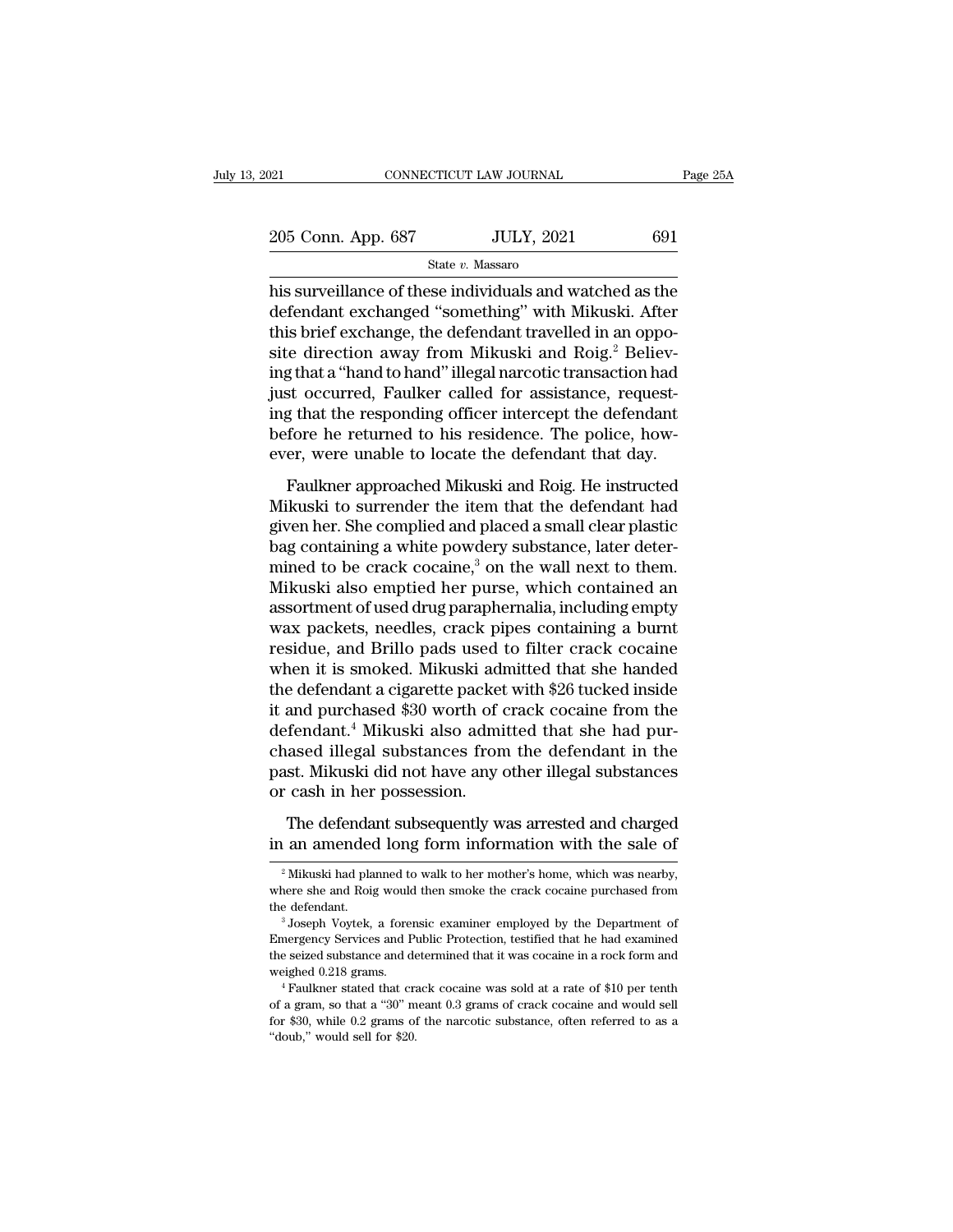| 6A  | CONNECTICUT LAW JOURNAL                                                                                                                                                                        |                    | July 13, 2021 |
|-----|------------------------------------------------------------------------------------------------------------------------------------------------------------------------------------------------|--------------------|---------------|
| 692 | <b>JULY, 2021</b>                                                                                                                                                                              | 205 Conn. App. 687 |               |
|     | State v. Massaro                                                                                                                                                                               |                    |               |
|     | a narcotic substance in violation of $\S 21a-277$ (a). <sup>5</sup> After<br>a two day trial, the jury found the defendant guilty. On<br>May 8, 2010, the court contenged the defendant to ten |                    |               |

692 JULY, 2021 205 Conn. App. 687<br>
State v. Massaro<br>
a narcotic substance in violation of  $\S 21a-277$  (a).<sup>5</sup> After<br>
a two day trial, the jury found the defendant guilty. On<br>
May 8, 2019, the court sentenced the defendant May 8, 2021 205 Conn. App. 687<br>
State v. Massaro<br>
a narcotic substance in violation of  $\S 21a-277$  (a).<sup>5</sup> After<br>
a two day trial, the jury found the defendant guilty. On<br>
May 8, 2019, the court sentenced the defendant to  $\frac{\text{502}}{\text{State } v. \text{ Massaro}}$ <br>  $\frac{\text{State } v. \text{ Massaro}}{\text{Rate } v. \text{ Massaro}}$ <br>
a narcotic substance in violation of § 21a-277 (a).<sup>5</sup> After<br>
a two day trial, the jury found the defendant guilty. On<br>
May 8, 2019, the court sentenced the defend State v. Massaro<br>
a narcotic substance in violation of  $\S 21a-277$  (a).<sup>5</sup> After<br>
a two day trial, the jury found the defendant guilty. On<br>
May 8, 2019, the court sentenced the defendant to ten<br>
years of incarceration, ex State v. Massaro<br>
a narcotic substance in violation of § 21a-277 (a).<sup>5</sup> Aft<br>
a two day trial, the jury found the defendant guilty. Compared May 8, 2019, the court sentenced the defendant to t<br>
years of incarceration, exe ay 8, 2019, the court sentenced the defendant to ten<br>ars of incarceration, execution suspended after six<br>ars, and five years of probation. This appeal followed.<br>Iditional facts will be set forth as necessary.<br>I<br>The defenda

I

years of incarceration, execution suspended after six<br>years, and five years of probation. This appeal followed.<br>Additional facts will be set forth as necessary.<br>I<br>The defendant first claims that the court abused its<br>discre years, and five years of probation. This appeal followed.<br>Additional facts will be set forth as necessary.<br>I<br>The defendant first claims that the court abused its<br>discretion when it determined that defense counsel had<br>viola Additional facts will be set forth as necessary.<br>
I<br>
The defendant first claims that the court abused its<br>
discretion when it determined that defense counsel had<br>
violated discovery rules and by imposing a sanction as<br>
a r I<br>
The defendant first claims that the court abused its<br>
discretion when it determined that defense counsel had<br>
violated discovery rules and by imposing a sanction as<br>
a result of that violation. The defendant argues that The defendant first claims that the court abused its<br>discretion when it determined that defense counsel had<br>violated discovery rules and by imposing a sanction as<br>a result of that violation. The defendant argues that the<br>c The defendant first claims that the court abused its<br>discretion when it determined that defense counsel had<br>violated discovery rules and by imposing a sanction as<br>a result of that violation. The defendant argues that the<br>c discretion when it determined that defense counsel had<br>violated discovery rules and by imposing a sanction as<br>a result of that violation. The defendant argues that the<br>court erred in finding that notes of his investigator, violated discovery rules and by imposing a sanction as<br>a result of that violation. The defendant argues that the<br>court erred in finding that notes of his investigator,<br>Benjamin Pagoni, constituted a statement as defined<br>by a result of that violation. The defendant argues that the<br>court erred in finding that notes of his investigator,<br>Benjamin Pagoni, constituted a statement as defined<br>by the rules of practice. Specifically, the defendant con court erred in finding that notes of his investigator,<br>Benjamin Pagoni, constituted a statement as defined<br>by the rules of practice. Specifically, the defendant con-<br>tends that Pagoni's notes of the interview that he had<br>c Benjamin Pagoni, constituted a statement as defined<br>by the rules of practice. Specifically, the defendant con-<br>tends that Pagoni's notes of the interview that he had<br>conducted with Mikuski on March 5, 2018, did not con-<br>st by the rules of practice. Specifically, the defendant contends that Pagoni's notes of the interview that he had conducted with Mikuski on March 5, 2018, did not constitute a statement and, accordingly, were not required to tends that Pagoni's notes of the interview that he had conducted with Mikuski on March 5, 2018, did not constitute a statement and, accordingly, were not required to be disclosed to the state. The defendant also argues tha conducted with Mikuski on March 5, 20<br>stitute a statement and, accordingly, we<br>to be disclosed to the state. The defend<br>that, as a result of this ruling, the cou<br>imposed a sanction limiting Pagoni's test<br>clude that any err the disclosed to the state. The defendant also argues<br>at, as a result of this ruling, the court erroneously<br>posed a sanction limiting Pagoni's testimony. We con-<br>ide that any error relating to the court's discovery<br>ling an that, as a result of this ruling, the court erroneously<br>imposed a sanction limiting Pagoni's testimony. We con-<br>clude that any error relating to the court's discovery<br>ruling and sanction was harmless.<br>The following additio

Finally as a result of this raing, the education charactery<br>imposed a sanction limiting Pagoni's testimony. We conclude that any error relating to the court's discovery<br>ruling and sanction was harmless.<br>The following addit mapposed as altered minimal general essention, the sont<br>clude that any error relating to the court's discovery<br>ruling and sanction was harmless.<br>The following additional facts are necessary for<br>the resolution of this claim ruling and sanction was harmless.<br>The following additional facts are necessary for<br>the resolution of this claim. Pursuant to Practice Book<br>§§ 40-7, 40-13, 40-18, and 40-27, the state filed a motion<br>on October 26, 2017, req The following additional facts are necessary for<br>the resolution of this claim. Pursuant to Practice Book<br>§§ 40-7, 40-13, 40-18, and 40-27, the state filed a motion<br>on October 26, 2017, requesting that the defendant dis-<br>cl The following additional facts are necessary for<br>the resolution of this claim. Pursuant to Practice Book<br>§§ 40-7, 40-13, 40-18, and 40-27, the state filed a motion<br>on October 26, 2017, requesting that the defendant dis-<br>c the resolution of this claim. Pursuant to Practice Book  $\S$ § 40-7, 40-13, 40-18, and 40-27, the state filed a motion<br>on October 26, 2017, requesting that the defendant dis-<br>close "any statements of the witnesses other tha §§ 40-7, 40-13, 40-18, and 40-27, the state filed a motion<br>on October 26, 2017, requesting that the defendant dis-<br>close "any statements of the witnesses other than the<br>defendant in his possession or in the possession of a on October 26, 2017, requesting that the defendant disclose "any statements of the witnesses other than the defendant in his possession or in the possession of an agent of the defendant which statement relates to the subj Superior of the defendant which statement relates to the ubject matter about which such witness will testify . . ." On January 7, 2019, defense counsel disclosed in edefendant and Pagoni as potential witnesses.<br>  $\frac{1}{6}$ subject matter about which such witness will testify<br>
. . . . " On January 7, 2019, defense counsel disclosed<br>
the defendant and Pagoni as potential witnesses.<br>
Foreneral Statutes § 21a-277 (a) (1) provides in relevant pa

<sup>....&</sup>quot; On January 7, 2019, defense counsel disclosed<br>the defendant and Pagoni as potential witnesses.<br> $\frac{1}{6}$  General Statutes  $\frac{8}{2}$ 1a-277 (a) (1) provides in relevant part: "No person<br>may ... sell ... dispense ... o ...." On January 7, 2019, defense counsel disclosed<br>the defendant and Pagoni as potential witnesses.<br> $\frac{1}{6}$  General Statutes § 21a-277 (a) (1) provides in relevant part: "No person<br>may ... sell ... dispense ... offer,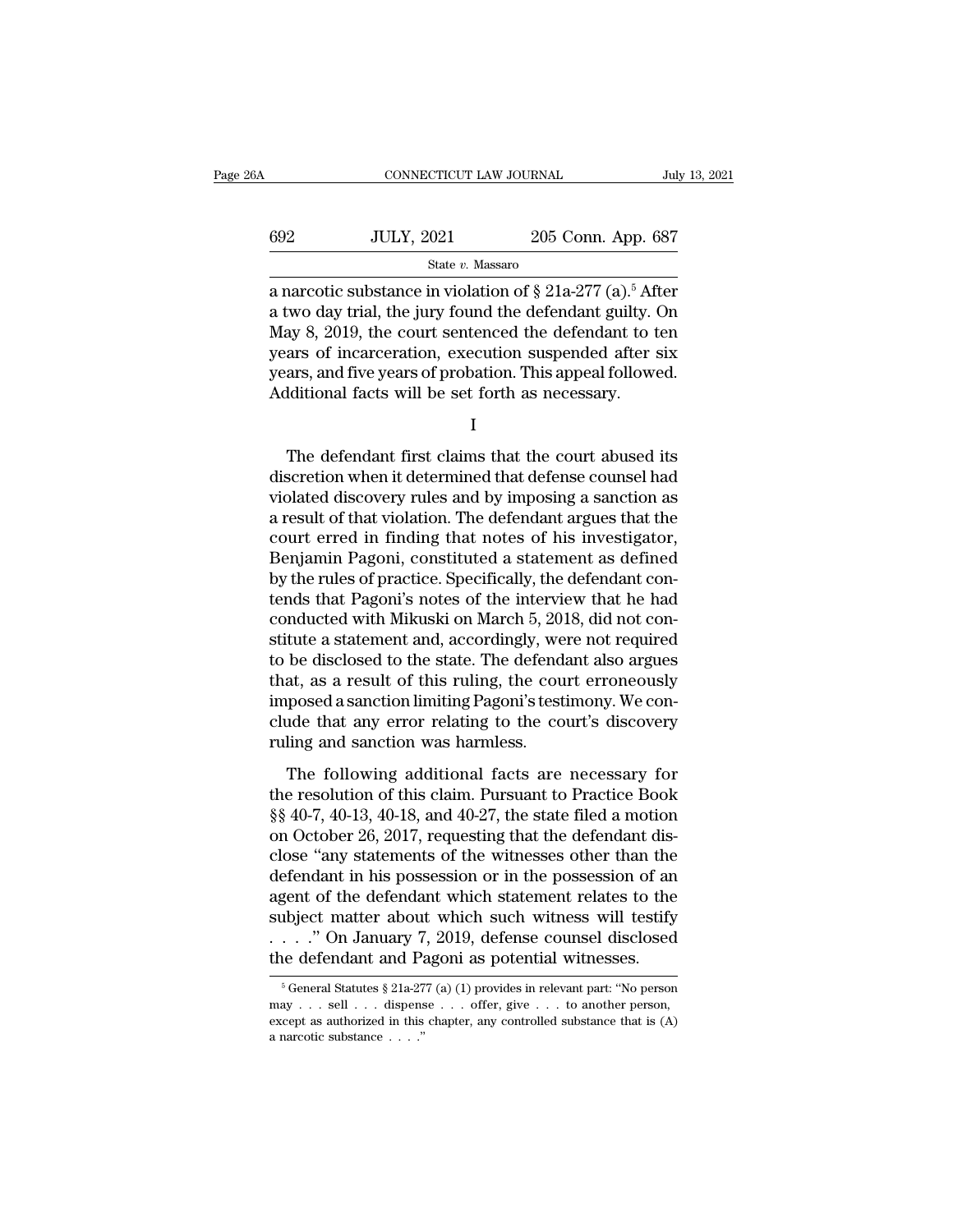205 Conn. App. 687 JULY, 2021 693

State *v.* Massaro

CONNECTICUT LAW JOURNAL Page 27A<br>
5 Conn. App. 687 JULY, 2021 693<br>
State v. Massaro<br>
Mikuski testified on cross-examination that she had<br>
oken with Pagoni on March 5, 2018. She denied telling<br>
organi that she had possessed  $\begin{array}{r} \text{205 Conn. App. 687} \hline \text{State } v. \text{ Massaro} \ \hline \text{Mikuski testified on cross-examination that she had spoken with Pagoni on March 5, 2018. She denied telling Pagoni that she had possessed narcotics prior to meeting the defendant or that she was going to provide narrow.} \end{array}$ 205 Conn. App. 687 JULY, 2021 693<br>
State v. Massaro<br>
Mikuski testified on cross-examination that she had<br>
spoken with Pagoni on March 5, 2018. She denied telling<br>
Pagoni that she had possessed narcotics prior to meet-<br>
in 205 Conn. App. 687 JULY, 2021 693<br>
State v. Massaro<br>
Mikuski testified on cross-examination that she had<br>
spoken with Pagoni on March 5, 2018. She denied telling<br>
Pagoni that she had possessed narcotics prior to meet-<br>
ing Mikuski testified on cross<br>spoken with Pagoni on March<br>Pagoni that she had possessed<br>ing the defendant or that she<br>cotics to the defendant.<br>After the state had rested Mikuski testified on cross-examination that she had<br>oken with Pagoni on March 5, 2018. She denied telling<br>goni that she had possessed narcotics prior to meet-<br>g the defendant or that she was going to provide nar-<br>tics to t Mikuski testified on cross-examination that she had<br>spoken with Pagoni on March 5, 2018. She denied telling<br>Pagoni that she had possessed narcotics prior to meet-<br>ing the defendant or that she was going to provide nar-<br>cot

spoken with Pagoni on March 5, 2018. She denied telling<br>Pagoni that she had possessed narcotics prior to meet-<br>ing the defendant or that she was going to provide nar-<br>cotics to the defendant.<br>After the state had rested, th Pagoni that she had possessed narcotics prior to meet-<br>ing the defendant or that she was going to provide nar-<br>cotics to the defendant.<br>After the state had rested, the court requested that<br>defense counsel make an offer of ing the defendant or that she was going to provide narcotics to the defendant.<br>
After the state had rested, the court requested that<br>
defense counsel make an offer of proof regarding Pagoni<br>
and his testimony. Defense coun cotics to the defendant.<br>After the state had rested, the court requested that<br>defense counsel make an offer of proof regarding Pagoni<br>and his testimony. Defense counsel stated that Pagoni<br>worked as an investigator and woul After the state had rested, the court requested that<br>defense counsel make an offer of proof regarding Pagoni<br>and his testimony. Defense counsel stated that Pagoni<br>worked as an investigator and would testify about a<br>prior s defense counsel make an offer of proof regarding Pagoni<br>and his testimony. Defense counsel stated that Pagoni<br>worked as an investigator and would testify about a<br>prior statement made to him by Mikuski that was incon-<br>siste and his testimony. Defense counsel stated that Pagoni<br>worked as an investigator and would testify about a<br>prior statement made to him by Mikuski that was incon-<br>sistent with her trial testimony identifying the defendant<br>as worked as an investigator and would testify about a<br>prior statement made to him by Mikuski that was incon-<br>sistent with her trial testimony identifying the defendant<br>as the narcotics seller. Specifically, Pagoni would tesprior statement made to him by Mikuski that was inconsistent with her trial testimony identifying the defendant<br>as the narcotics seller. Specifically, Pagoni would tes-<br>tify that Mikuski had told him that she possessed nar sistent with her trial testimony identifying the defendant<br>as the narcotics seller. Specifically, Pagoni would tes-<br>tify that Mikuski had told him that she possessed narcot-<br>ics prior to meeting with the defendant on July as the narcotics seller. Specifically, Pagoni would tes-<br>tify that Mikuski had told him that she possessed narcot-<br>ics prior to meeting with the defendant on July 13, 2017,<br>and that she gave narcotics to the defendant prio tify that Mikuski had told him that she possessed narcotics prior to meeting with the defendant on July 13, 2017, and that she gave narcotics to the defendant prior to her arrest. Defense counsel represented that he had co ics prior to meeting with the defendant on July 13, 2017,<br>and that she gave narcotics to the defendant prior to<br>her arrest. Defense counsel represented that he had<br>communicated this information via e-mail to the prose-<br>cut and that she gave narcotics to the defendant prior to<br>her arrest. Defense counsel represented that he had<br>communicated this information via e-mail to the prose-<br>cutor the day before.<sup>6</sup> He further indicated that Pagoni<br>had her arrest. Defense counsel repres<br>communicated this information via  $\epsilon$ <br>cutor the day before.<sup>6</sup> He further ind<br>had provided him with a memoran<br>conversation with Mikuski and that<br>(Pagoni memorandum) had been in h<br>approxi mmunicated this information via e-mail to the prosetor the day before.<sup>6</sup> He further indicated that Pagoni<br>d provided him with a memorandum detailing his<br>nversation with Mikuski and that this memorandum<br>agoni memorandum) h cutor the day before.<sup>6</sup> He further indicated that Pagoni<br>had provided him with a memorandum detailing his<br>conversation with Mikuski and that this memorandum<br>(Pagoni memorandum) had been in his possession since<br>approximate

had provided him with a memorandum detailing his<br>conversation with Mikuski and that this memorandum<br>(Pagoni memorandum) had been in his possession since<br>approximately March 12, 2018.<br>The prosecutor argued that Miksuki's p conversation with Mikuski and that this memorandum<br>(Pagoni memorandum) had been in his possession since<br>approximately March 12, 2018.<br>The prosecutor argued that Miksuki's purported incon-<br>sistent statement should not be p (Pagoni memorandum) had been in his possession since<br>approximately March 12, 2018.<br>The prosecutor argued that Miksuki's purported incon-<br>sistent statement should not be permitted into evidence<br>because its disclosure had b stent statement should not be permitted into evidence<br>ecause its disclosure had been untimely and thereby<br>onstituted a violation of our rules of discovery, specifi-<br>ally, Practice Book § 40-15 (2).<sup>7</sup> The court inquired<br><sup></sup> because its disclosure had been untimely and thereby<br>constituted a violation of our rules of discovery, specifi-<br>cally, Practice Book § 40-15  $(2)^{7}$  The court inquired<br><sup>6</sup> In this e-mail, defense counsel represented to

constituted a violation of our rules of discovery, specifically, Practice Book § 40-15 (2).<sup>7</sup> The court inquired  $\frac{1}{6}$  In this e-mail, defense counsel represented to the prosecutor that Pagoni would testify that he h cally, Practice Book § 40-15 (2).<sup>7</sup> The court inquired<br>  $\overline{\phantom{a}}$  <sup>6</sup> In this e-mail, defense counsel represented to the prosecutor that Pagoni<br>
would testify that he had spoken in person with Mikuski at approximately<br> Cally, Fractice BOOK  $\frac{9}{40-15}$  ( $\angle$ ). The Court inquired<br>
<sup>6</sup> In this e-mail, defense counsel represented to the prosecutor that Pagoni<br>
would testify that he had spoken in person with Mikuski at approximately<br>
1 p.m <sup>6</sup> In this e-mail, defense counsel represented to the prosecutor that Pagoni would testify that he had spoken in person with Mikuski at approximately 1 p.m. on March 5, 2018, and that she admitted that (1) on July 13, 20 would testify that he had spoken in person with Mikuski at approximately 1 p.m. on March 5, 2018, and that she admitted that  $(1)$  on July 13, 2017, she possessed narcotics before meeting with the defendant,  $(2)$  she was The mass of Handard and started walking when Faulkner and  $\mu$  p.m. on March 5, 2018, and that she admitted that (1) on July 13, 2017, she possessed narcotics before meeting with the defendant, (2) she was going to provid Figure 3.1 and the defendant with the defendant, (2) she was shown by consistent and a metallicated police vehicle prior to meeting with the defendant, (4) she and Roig met the defendant and gave him narcotics, and (5) sh going to provide the defendant with narcotics, (3) she did not see Faulther in the unmarked police vehicle prior to meeting with the defendant, (4) she and Roig met the defendant and gave him narcotics, and (5) she and Ro and Roig met the defendant and gave him narcotics, and (5) she and Roig turned around and started walking when Faulkner stopped them. Defense counsel also indicated that Pagoni had not obtained a written statement from Mi and Roig met the defendant and gave him narcotics, and (5) she and Roig turned around and started walking when Faulkner stopped them. Defense counsel also indicated that Pagoni had not obtained a written statement from Mi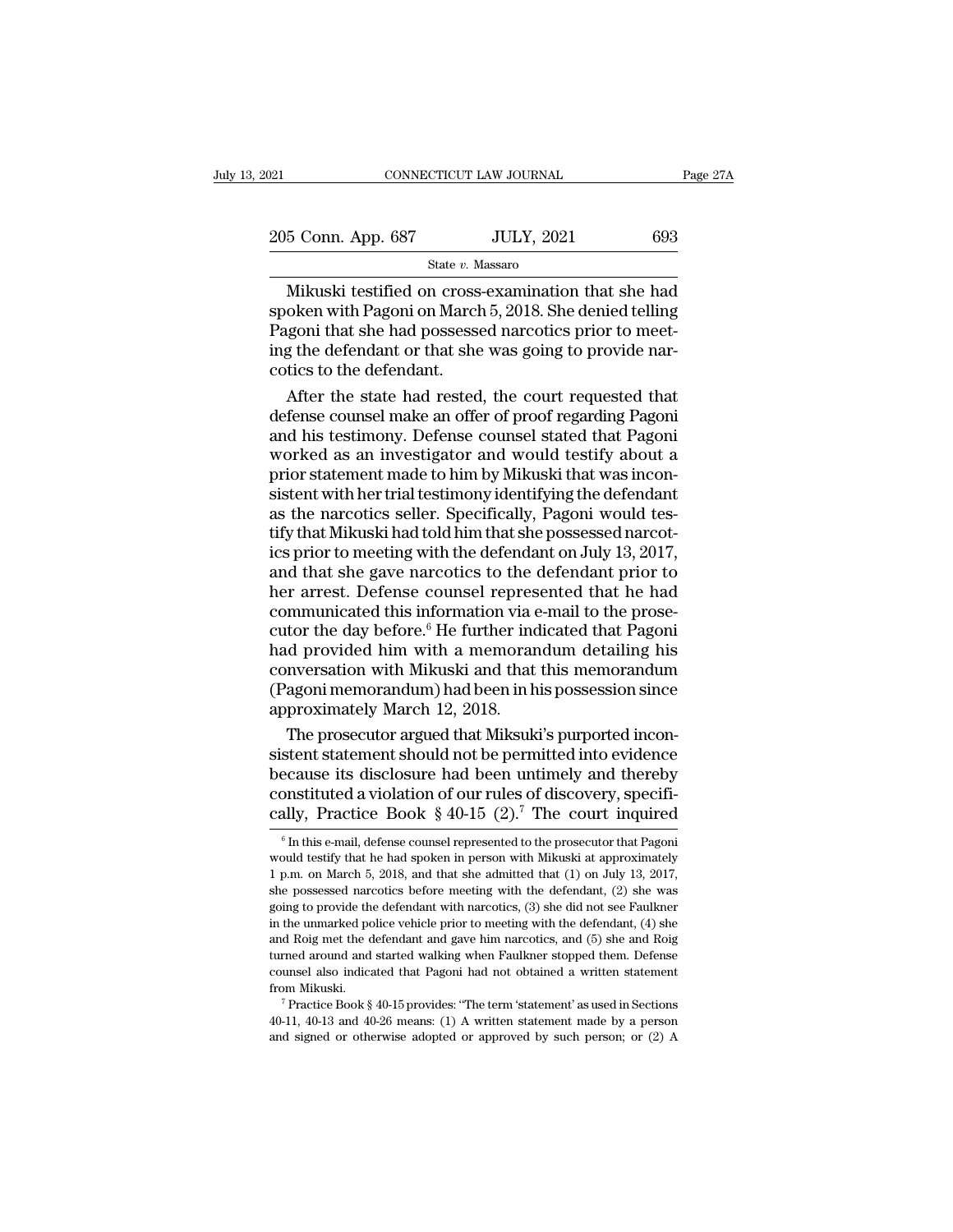| A   | CONNECTICUT LAW JOURNAL |                    | July 13, 2021 |
|-----|-------------------------|--------------------|---------------|
| 694 | <b>JULY, 2021</b>       | 205 Conn. App. 687 |               |
|     | State v. Massaro        |                    |               |

CONNECTICUT LAW JOURNAL<br>
SUMBER SEARCH SUBSET ON MANUS STATE OF STATE OF STATE OF STATE OF STARS WHET DEFINENCING THE PAGONI MEM-<br>
STATE OF STATE OF STATE OF STATE OF STATE OF STATE OF STATE OF STATE OF STATE OF STATE OF S  $\begin{array}{ll} \text{694} & \text{JULY, } 2021 & 205 \text{ Conn.} \text{ App. 687} \\ \text{State } v. \text{ Massaro} \end{array}$  whether defense counsel had provided the Pagoni memorandum to the state. He replied in the negative, indicating that, in his view, this document const  $\frac{694}{\text{N}}$  JULY, 2021 205 Conn. App. 687<br>  $\frac{\text{State } v. \text{ Massaro}}{\text{Whether } \text{defense} \text{ counts}}$ <br>
whether defense counsel had provided the Pagoni memorandum to the state. He replied in the negative, indicating that, in his view, this docu  $\begin{tabular}{ll} \bf 694 & \tt JULY, 2021 & \tt 205 Conn. App. 687 \\ & \tt state $v$. Massaro \\ \end{tabular} \end{tabular} \end{tabular} \text{where the degree of the two-dimensional symmetry and the corresponding matrix, and the corresponding matrix, and the corresponding matrix, and the first is the same as the number of the two-dimensional symmetry. The first is the number of the two-dimensional symmetry, the first is the number of the two-dimensional symmetry. The first is the number of the two-dimensional symmetry, the second is the number of the two-dimensional symmetry. The first is the number of the two-dimensional symmetry, the second is the number of the two-dimensional symmetry, and the second is the number of the two-dimensional symmetry. The second is the number of the two-dimensional symmetry, the second is the number of the two-dimensional symmetry, and the second is the number of the two$ whether defense cour<br>orandum to the state.<br>ing that, in his view,<br>tected attorney work<br>from disclosure.<br>The court rejected Example 1 massage of massage counsel had provided the Pagoni memandum to the state. He replied in the negative, indicated that, in his view, this document constituted proceded attorney work product<sup>8</sup> and thus was exempt p whether defense counsel had provided the Pagoni memorandum to the state. He replied in the negative, indicating that, in his view, this document constituted protected attorney work product<sup>8</sup> and thus was exempt from disc

orandum to the state. He replied in the negative, indicating that, in his view, this document constituted protected attorney work product<sup>8</sup> and thus was exempt from disclosure.<br>The court rejected defense counsel's positio ing that, in his view, this document constituted pro-<br>tected attorney work product<sup>8</sup> and thus was exempt<br>from disclosure.<br>The court rejected defense counsel's position that the<br>Pagoni memorandum, even if protected work p tected attorney work product<sup>3</sup> and thus was exempt<br>from disclosure.<br>The court rejected defense counsel's position that the<br>Pagoni memorandum, even if protected work product,<br>was exempt from disclosure, citing Practice Bo from disclosure.<br>The court rejected defense counsel's position that the<br>Pagoni memorandum, even if protected work product,<br>was exempt from disclosure, citing Practice Book § 40-<br>13 (b).<sup>9</sup> The prosecutor noted that the st The court rejected defense counsel's position that the<br>Pagoni memorandum, even if protected work product,<br>was exempt from disclosure, citing Practice Book § 40-<br>13 (b).<sup>9</sup> The prosecutor noted that the state had submit-<br>t Pagoni memorandum, even if protected work product,<br>was exempt from disclosure, citing Practice Book § 40-<br>13 (b).<sup>9</sup> The prosecutor noted that the state had submit-<br>ted a discovery request and, therefore, sought to pre-<br>c ted a discovery request and, therefore, sought to pre-<br>clude Pagoni from testifying as a result of the nondisclo-<br>sure of the Pagoni memorandum.<sup>10</sup> The court ordered<br>defense counsel to provide the prosecutor with a redact clude Pagoni from testifying as a result of the nondisclosure of the Pagoni memorandum.<sup>10</sup> The court ordered defense counsel to provide the prosecutor with a redacted stenographic, mechanical, electrical, or other recordi

by a person and recorded contemporaneously with the making of such oral statement." See also *State v. Johnson*, 288 Conn. 236, 277–78, 951 A.2d 1257 (2008).<br><sup>8</sup> "The work product rule protects an attorney's interviews, st be defined as the result of an attorney's activities when those activities when conducts are work product rule protects an attorney's interviews, statements, we "The work product rule protects an attorney's interviews, st 1257 (2008).<br>
<sup>8</sup> "The work product rule protects an attorney's interviews, statements,<br>
<sup>8</sup> "The work product rule protects an attorney's interviews, statements,<br>
memoranda, correspondence, briefs, mental impressions, pe <sup>18</sup> "The work product rule protects an attorney's interviews, statements,<br>memoranda, correspondence, briefs, mental impressions, personal beliefs<br>and countless other tangible and intangible items. . . . Work product can<br>b 114–15, 647 A.2d 324 (1994); see also *Metropolitan Life Ins.* Coasial beliefs and countless other tangible and intangible items. . . . Work product can be defined as the result of an attorney's activities when those activ and countless other tangible and intangible items. . . . Work product can<br>be defined as the result of an attorney's activities when those activities have<br>been conducted with a view to pending or anticipated litigation." (C and countless other tangible and intangible items. . . . Work product can<br>be defined as the result of an attorney's activities when those activities have<br>been conducted with a view to pending or anticipated litigation." ( been conducted with a view to pending or anticipated litigation." (Citation omitted, internal quotation marks omitted.) *Ullman* v. *State*, 230 Conn. 698, 714–15, 647 A.2d 324 (1994); see also *Metropolitan Life Ins. Co.* 714–15, 647 A.2d 324 (1994); see also *Metropolitan Life Ins. Co. v. Aetna* Casualty & Surety Co., 249 Conn. 36, 51 n.17, 730 A.2d 51 (1999) (attorney work product doctrine encompasses work that is essentially result of a

Casualty & Surety Co., 249 Conn. 36, 51 n.17, 730 A.2d 51 (1999) (attorney work product doctrine encompasses work that is essentially result of attorney's activities when conducted with view towards litigation).<br>
<sup>9</sup> Prac work product doctrine encompasses work that is essentially result of attor-<br>ney's activities when conducted with view towards litigation).<br><sup>9</sup> Practice Book § 40-13 (b) provides: "Upon written request by the prose-<br>cuting ney's activities when conducted with view towards litigation).<br>
<sup>9</sup> Practice Book § 40-13 (b) provides: "Upon written request by the prose-<br>
cuting authority, filed in accordance with Section 41-5 and without requiring<br>
an <sup>e</sup> Practice Book § 40-13 (b) provides: "Upon written request by the prosecuting authority, filed in accordance with Section 41-5 and without requiring any order of the judicial authority, the defendant, subject to Sectio exting authority, filed in accordance with Section 41-5 and without requiring<br>any order of the judicial authority, the defendant, subject to Section 40-40<br>et seq., shall promptly, but no later than forty-five days from the cuting authority, filed in accordance with Section 41-5 and without requiring<br>any order of the judicial authority, the defendant, subject to Section 40-40<br>et seq., shall promptly, but no later than forty-five days from th et seq., shall promptly, but no later than forty-five days from the filing of<br>the request, unless such time is extended by the judicial authority for good<br>cause shown, disclose to the prosecuting authority the names and, s *statements, where were the winesses of all the request, unless such time is extended by the judicial authority for good cause shown, disclose to the prosecuting authority the names and, subject to the provisions of subsec the defendant or his or her agents, which statements of the subject* to the provisions of subsection (g) of this section, the addresses of all witnesses whom the defendant intends to call in the defendant's case-inchief a cause shown, allocate to the prosecularly districtly the haddresses of all<br>to the provisions of subsection (g) of this section, the addresses of all<br>witnesses whom the defendant intends to call in the defendant's case-in-<br> the sesses whom the defendant intends to call in the defendant's case-in-<br>ief and shall additionally disclose to the prosecuting authority any<br>interments of the witnesses other than the defendant in the possession of<br>e de chief and shall additionally disclose to the prosecuting authority any<br>statements of the witnesses other than the defendant in the possession of<br>the defendant or his or her agents, which statements relate to the subject<br>m statements of the witnesses other than the defendant in the possession of<br>the defendant or his or her agents, which statements relate to the subject<br>matter about which each witness will testify." (Emphasis added.)<br><sup>10</sup> Pr

sure of the Pagoni memorandum.<sup>10</sup> The court ordered defense counsel to provide the prosecutor with a redacted stenographic, mechanical, electrical, or other recording, or a transcription thereof, which is a substantially defense counsel to provide the prosecutor with a redacted<br>
stenographic, mechanical, electrical, or other recording, or a transcription<br>
thereof, which is a substantially verbatim recital of an oral statement made<br>
by a pe stenographic, mechanical, electrical, or other recording, or a transcription thereof, which is a substantially verbatim recital of an oral statement made by a person and recorded contemporaneously with the making of such nographic, mechanical, electrical, or other recording, or a transcription<br>reof, which is a substantially verbatim recital of an oral statement made<br>a person and recorded contemporaneously with the making of such oral<br>ement thereof, which is a substantially verbatim recital of an oral statement made<br>by a person and recorded contemporaneously with the making of such oral<br>statement." See also *State* v. Johnson, 288 Conn. 236, 277–78, 951 A.2d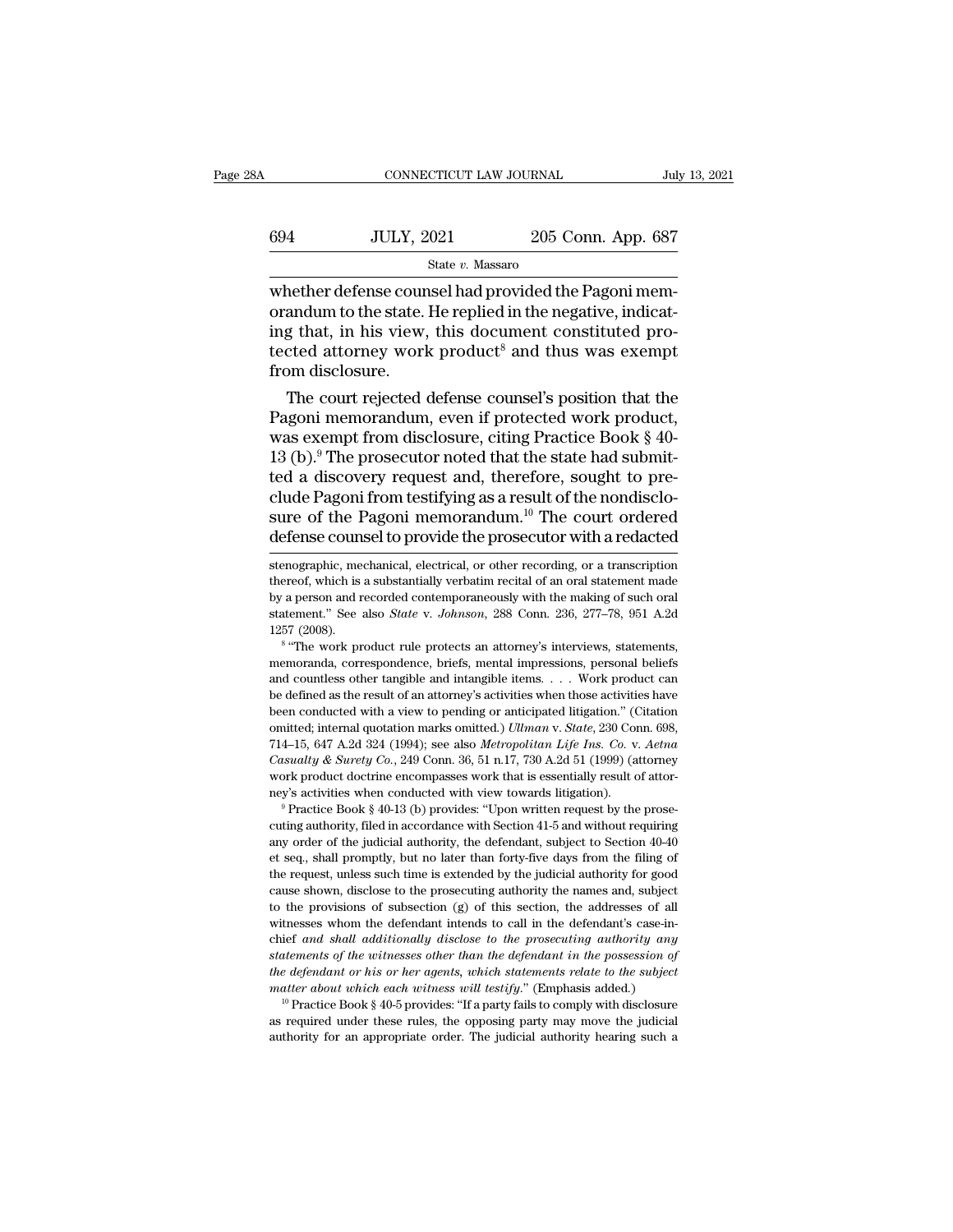| 021                | CONNECTICUT LAW JOURNAL |                   | Page 29A |  |
|--------------------|-------------------------|-------------------|----------|--|
| 205 Conn. App. 687 |                         | <b>JULY, 2021</b> | 695      |  |
|                    | State v. Massaro        |                   |          |  |

connectricut LAW JOURNAL Page 2:<br>
205 Conn. App. 687 JULY, 2021 695<br>
State v. Massaro<br>
copy of the Pagoni memorandum and to make Pagoni<br>
available for questioning. It also deferred ruling on<br>
whether Pagoni would be permi 205 Conn. App. 687 JULY, 2021 695<br>
State v. Massaro<br>
Copy of the Pagoni memorandum and to make Pagoni<br>
available for questioning. It also deferred ruling on<br>
whether Pagoni would be permitted to testify until the<br>
next da 205 Conn. App. 687 JULY, 2021 695<br>
State v. Massaro<br>
copy of the Pagoni memorandum and to make Pagoni<br>
available for questioning. It also deferred ruling on<br>
whether Pagoni would be permitted to testify until the<br>
next da 205 Conn. App<br>
copy of the Pa<br>
available for<br>
whether Pagon<br>
next day.<br>
On January State  $v$ . Massaro<br>
py of the Pagoni memorandum and to make Pagoni<br>
ailable for questioning. It also deferred ruling on<br>
nether Pagoni would be permitted to testify until the<br>
xt day.<br>
On January 11, 2019, the defendant f dum of the Pagoni memorandum and to make Pagoni<br>available for questioning. It also deferred ruling on<br>whether Pagoni would be permitted to testify until the<br>next day.<br>On January 11, 2019, the defendant filed a memoran-<br>dum

copy of the Pagoni memorandum and to make Pagoni<br>available for questioning. It also deferred ruling on<br>whether Pagoni would be permitted to testify until the<br>next day.<br>On January 11, 2019, the defendant filed a memoran-<br>du available for questioning. It also deferred ruling on<br>whether Pagoni would be permitted to testify until the<br>next day.<br>On January 11, 2019, the defendant filed a memoran-<br>dum of law regarding the admissibility of Pagoni's whether Pagoni would be permitted to testify until the<br>next day.<br>On January 11, 2019, the defendant filed a memoran-<br>dum of law regarding the admissibility of Pagoni's pro-<br>posed testimony and whether the Pagoni memorandu next day.<br>
On January 11, 2019, the defendant filed a memoran-<br>
dum of law regarding the admissibility of Pagoni's pro-<br>
posed testimony and whether the Pagoni memorandum<br>
constituted a statement that should have been disc posed testimony and whether the Pagoni memorandum<br>constituted a statement that should have been disclosed<br>to the prosecutor.<sup>11</sup> With respect to the Pagoni memo-<br>randum, the court stated: "[E]vidence as to the exis-<br>motion constituted a statement that should have been disclosed<br>to the prosecutor.<sup>11</sup> With respect to the Pagoni memo-<br>randum, the court stated: "[E]vidence as to the exis-<br>motion may enter such orders and time limitations as it

charges; (*i*) imposing appropriate sanctions on the counser or party, or both, responsible for the noncompliance; or (8) Entering such other order as it deems proper." See also *State* v. *Rabindranauth*, 140 Conn. App. 1 bout, responsible for the noncompliance; or (8) Entering such other order<br>as it deems proper." See also *State* v. *Rabindranauth*, 140 Conn. App. 122,<br>136, 58 A.3d 361, cert. denied, 308 Conn. 921, 62 A.3d 1134 (2013).<br>We as a deems proper. See also *state v. Raunaramatum*, 140 Comit. App. 122, 136, 58 A.3d 361, cert. denied, 308 Conn. 921, 62 A.3d 1134 (2013). We note that Practice Book § 40-5 vests the trial court with broad discretion t 150, 38 A.50 301, cent. defined, 308 Collit. 921, 02 A.50 1154 (2015).<br>We note that Practice Book § 40-5 vests the trial court with broad discre-<br>tion to fashion an appropriate remedy for noncompliance with discovery.<br>See We note that Practice Book § 40-5 vests the that court with broad discretion to fashion an appropriate remedy for noncompliance with discovery.<br>See *State* v. *Respass*, 256 Conn. 164, 186, 770 A.2d 471, cert. denied, 534 tion to fashion an appropriate remedy for noncompliance with discovery.<br>See *State* v. *Respass*, 256 Conn. 164, 186, 770 A.2d 471, cert. denied, 534 U.S. 1002, 122 S. Ct. 478, 151 L. Ed. 2d 392 (2001). "In determining wh See *Sulte* v. *Respuss*, 250 Collit. 104, 100, 770 A.2d 471, cert. defiled, 354 U.S. 1002, 122 S. Ct. 478, 151 L. Ed. 2d 392 (2001). "In determining what sanction is appropriate for failure to comply with court ordered d U.S. 1002, 122 S. U. 478, 151 L. Ed. 2d 392 (2001). In determining what sanction is appropriate for failure to comply with court ordered discovery, the trial court should consider the reason why disclosure was not made, t sanction is appropriate for failure to comply which court ordered uscovery, the trial court should consider the reason why disclosure was not made, the extent of prejudice, if any, to the opposing party, the feasibility o the transformation in favor the reason will discuss the sextent of prejudice, if any, to the opposing party, the feasibility of rectifying that prejudice by a continuance, and any other relevant circumstances. . . . Suppr the extent of prejudice, if any, to the opposing party, the reasibility of rectifying that prejudice by a continuance, and any other relevant circum-<br>stances. . . . Suppression of relevant, material and otherwise admissib Fectuying that prejudice by a continuance, and any other relevant circum-<br>stances. . . . Suppression of relevant, material and otherwise admissible<br>evidence is a severe sanction which should not be invoked lightly. . . . A stances.  $\ldots$  suppression of relevant, material and otherwise admissible evidence is a severe sanction which should not be invoked lightly.  $\ldots$  As with any discretionary action of the trial court, appellate review requ evidence is a severe sanction which should not be invoked ightly.  $\ldots$  As with any discretionary action of the trial court, appellate review requires every reasonable presumption in favor of the action, and the ultimate every reasonable presumption in favor of the action, and the untinate issue<br>for us is whether the trial court could have reasonably concluded as it did."<br>(Citations omitted; internal quotation marks omitted.) *State* v. *C* 

for us is whether the that court collid nave reasonably concluded as it did.<br>
(Citations omitted; internal quotation marks omitted.) *State* v. *Cooke*, 134<br>
Conn. App. 573, 578–79, 39 A.3d 1178, cert. denied, 305 Conn. 90 Chations omitted; internal quotation marks omitted.) *State V. Cooke*, 154 Conn. App. 573, 578–79, 39 A.3d 1178, cert. denied, 305 Conn. 903, 43 A.3d 662 (2012).<br><sup>11</sup> Defense counsel attached a copy of his January 9, 2019 Conti. App. 975, 976–79, 59 A.3d 1176, cert. denied, 309 Conti. 905, 45 A.3d 662 (2012).<br>
<sup>11</sup> Defense counsel attached a copy of his January 9, 2019 e-mail to the prosecutor to this memorandum of law as Exhibit A. He als <sup>602</sup> (2012).<br>
<sup>11</sup> Defense counsel attached a copy of his January 9, 2019 e-mail to the<br>
prosecutor to this memorandum of law as Exhibit A. He also attached, as<br>
Exhibit B, a copy of the Pagoni memorandum. This memorandu Freense counser attached a coprosecutor to this memorandum of<br>Exhibit B, a copy of the Pagoni m<br>March 5, 2018, stated in part: "On M<br>this Investigator met [Mikuski] . .<br>from her home within the Investigate<br>restaurant parki Secutor to this intentoration of law as Exhibit A. He also attached, as<br>
chibit B, a copy of the Pagoni memorandum. This memorandum, dated<br>
arch 5, 2018, stated in part: "On March 5, 2018 at approximately 1300 hrs,<br>
is Inv Exhibit B, a copy of the Pagoni inemorantum. This inemorantum, dated March 5, 2018, stated in part: "On March 5, 2018 at approximately 1300 hrs, this Investigator met [Mikuski] . . . . The interview was conducted away fro

to the prosecutor.<sup>11</sup> With respect to the Pagoni memo-<br>randum, the court stated: "[E]vidence as to the exis-<br>motion may enter such orders and time limitations as it deems appropriate,<br>including, without limitation, one o randum, the court stated: "[E]vidence as to the exis-<br>motion may enter such orders and time limitations as it deems appropriate,<br>including, without limitation, one or more of the following: (1) Requiring<br>the noncomplying **randum, the court stated:** "[E]vIdence as to the exis-<br>motion may enter such orders and time limitations as it deems appropriate,<br>including, without limitation, one or more of the following: (1) Requiring<br>the noncomplyin motion may enter such orders and time limitations as it deems appropriate, including, without limitation, one or more of the following: (1) Requiring the noncomplying party to comply; (2) Granting the moving party addition including, without limitation, one or more of the following: (1) Requiring the noncomplying party to comply; (2) Granting the moving party additional time or a continuance; (3) Relieving the moving party from making a dis both, responsible for the noncompliance; or (8) Entering such the noncomplying party to comply; (2) Granting the moving party additional time or a continuance; (3) Relieving the moving party from making a disclosure requi the noncomptying party to compty; (2) crianting the moving party additional<br>time or a continuance; (3) Relieving the moving party from making a disclo-<br>sure required by these rules; (4) Prohibiting the noncomplying party f time or a commutate; (3) Neilevilly the moving party from making a disc<br>sure required by these rules; (4) Prohibiting the noncomplying party from<br>introducing specific evidence; (5) Declaring a mistrial; (6) Dismissing t<br>ch For Fequinear by these rules; (4) From<br>During the noncomplying party from troducing specific evidence; (5) Declaring a mistrial; (6) Dismissing the<br>arges; (7) Imposing appropriate sanctions on the coursel or party, or<br>th, Introducing specinc evidence; (b) Declaring a mistrial; (b) Dishussing the<br>charges; (7) Imposing appropriate sanctions on the counsel or party, or<br>both, responsible for the noncompliance; or (8) Entering such other order<br>a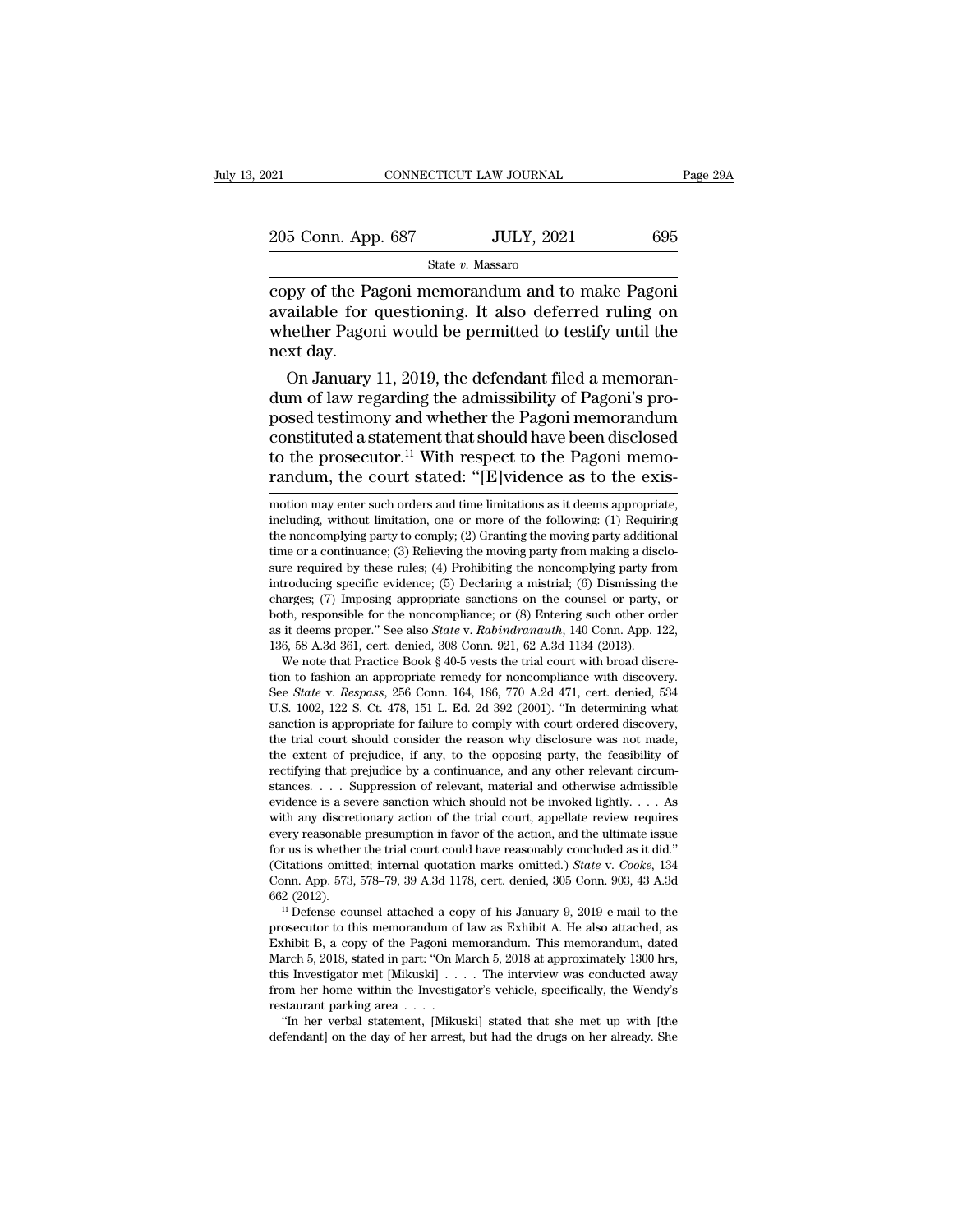| ЭA  | CONNECTICUT LAW JOURNAL |                    | July 13, 2021 |
|-----|-------------------------|--------------------|---------------|
| 696 | <b>JULY, 2021</b>       | 205 Conn. App. 687 |               |
|     | State v. Massaro        |                    |               |

CONNECTICUT LAW JOURNAL July 13, 2021<br>  $\frac{1}{100}$   $\frac{1}{13}$   $\frac{1}{202}$ <br>  $\frac{1}{100}$ <br>  $\frac{1}{100}$ <br>  $\frac{1}{100}$ <br>  $\frac{1}{100}$ <br>  $\frac{1}{100}$ <br>  $\frac{1}{100}$ <br>  $\frac{1}{100}$ <br>  $\frac{1}{100}$ <br>  $\frac{1}{100}$ <br>  $\frac{1}{100}$ <br>  $\frac{1}{100}$ <br>  $\frac$  $\noindent\text{JULY, } 2021 \quad 205 \text{ Conn. App. } 687$ <br>  $\text{State } v. \text{ Massaro}$ <br>  $\text{tence } \ldots$  of that written statement is not admissible<br>
and it will not be the subject of testimony by Pagoni<br>
or questioning by any attorney or argument by any<br>
att  $\begin{array}{c|c} \n696 & \text{JULY, } 2021 & \text{205 Conn. App. 687} \\
 \hline\n\text{State } v. \text{ Massaro} \\
 \hline\n \text{tence } . . . \text{ of that written statement is not admissible} \\
 \text{and it will not be the subject of testimony by Pagoni} \\
 \text{or questioning by any attorney or argument by any} \\
 \text{attorney." The court further ruled that the testimony} \\
 \text{of Pagoni if permitted would be limited to image,} \n\end{array}$  $\frac{\text{506}}{\text{State } v. \text{ Massaro}}$ <br>  $\frac{\text{State } v. \text{ Massaro}}{\text{Hence } \ldots \text{ of that written statement is not admissible}}$ <br>
and it will not be the subject of testimony by Pagoni<br>
or questioning by any attorney or argument by any<br>
attorney." The court further ruled that the testi State v. Massaro<br>
State v. Massaro<br>
Theoretical contribution of the subject of testimony by Pagoni<br>
or questioning by any attorney or argument by any<br>
attorney." The court further ruled that the testimony<br>
of Pagoni, if p State  $v$ . Massaro<br>
tence . . . of that written statement is not admissible<br>
and it will not be the subject of testimony by Pagoni<br>
or questioning by any attorney or argument by any<br>
attorney." The court further ruled tha tence  $\dots$  of that written statement is not admissible<br>and it will not be the subject of testimony by Pagoni<br>or questioning by any attorney or argument by any<br>attorney." The court further ruled that the testimony<br>of Pagon and it will not be the subject of testimony by Pagoni<br>or questioning by any attorney or argument by any<br>attorney." The court further ruled that the testimony<br>of Pagoni, if permitted, would be limited to impeaching<br>Mikuski' or questioning by any attorney or argument by any<br>attorney." The court further ruled that the testimony<br>of Pagoni, if permitted, would be limited to impeaching<br>Mikuski's testimony that she had purchased the crack<br>cocaine f attorney." The court further ruled that the testimony<br>of Pagoni, if permitted, would be limited to impeaching<br>Mikuski's testimony that she had purchased the crack<br>cocaine from the defendant and not for the purpose of<br>estab of Pagoni, if permitted, would be limited to impeaching<br>Mikuski's testimony that she had purchased the crack<br>cocaine from the defendant and not for the purpose of<br>establishing that she had sold it. It also determined that<br> Mikuski's testimony that she had purchased the crack<br>cocaine from the defendant and not for the purpose of<br>establishing that she had sold it. It also determined that<br>the Pagoni memorandum constituted a substantially<br>verbat cocaine from the defendant and not for the purpose of<br>establishing that she had sold it. It also determined that<br>the Pagoni memorandum constituted a substantially<br>verbatim recital of Mikuski's oral statement that had<br>been establishing that she had sold it. It also determined that<br>the Pagoni memorandum constituted a substantially<br>verbatim recital of Mikuski's oral statement that had<br>been recorded sufficiently contemporaneously, so as<br>to meet the Pagoni memorandum constituted a substantially<br>verbatim recital of Mikuski's oral statement that had<br>been recorded sufficiently contemporaneously, so as<br>to meet the definition of a statement as set forth in<br>Practice Boo verbatim recital of Mikuski's oral statement that had<br>been recorded sufficiently contemporaneously, so as<br>to meet the definition of a statement as set forth in<br>Practice Book § 40-15. As a result, the court reasoned<br>that de been recorded sufficiently contemporaneously, so as<br>to meet the definition of a statement as set forth in<br>Practice Book § 40-15. As a result, the court reasoned<br>that defense counsel should have disclosed the Pagoni<br>memoran to meet the definit<br>Practice Book § 40-<br>that defense counse<br>memorandum to the<br>offer to delay the pi<br>his disagreements v<br>on the record.<br>Defense counsel of actice Book § 40-15. As a result, the court reasoned<br>at defense counsel should have disclosed the Pagoni<br>emorandum to the state. The state declined the court's<br>fer to delay the proceedings. Defense counsel placed<br>s disagre that defense counsel should have disclosed the Pagoni<br>memorandum to the state. The state declined the court's<br>offer to delay the proceedings. Defense counsel placed<br>his disagreements with the court's ruling and analysis<br>on

memorandum to the state. The state declined the court's<br>offer to delay the proceedings. Defense counsel placed<br>his disagreements with the court's ruling and analysis<br>on the record.<br>Defense counsel called Pagoni as a witnes offer to delay the proceedings. Defense counsel placed<br>his disagreements with the court's ruling and analysis<br>on the record.<br>Defense counsel called Pagoni as a witness. He stated<br>that he had met with Mikuski on March 5, 20 his disagreements with the court's ruling and analysis<br>on the record.<br>Defense counsel called Pagoni as a witness. He stated<br>that he had met with Mikuski on March 5, 2018, and<br>drove her to a nearby Wendy's restaurant. They on the record.<br>
Defense counsel called Pagoni as a witness. He stated<br>
that he had met with Mikuski on March 5, 2018, and<br>
drove her to a nearby Wendy's restaurant. They ordered<br>
some food and spoke for approximately ten m Defense counsel called Pagoni as a witness. He stated<br>that he had met with Mikuski on March 5, 2018, and<br>drove her to a nearby Wendy's restaurant. They ordered<br>some food and spoke for approximately ten minutes.<br>Pagoni test that he had met with Mikuski on March 5, 2018, and<br>drove her to a nearby Wendy's restaurant. They ordered<br>some food and spoke for approximately ten minutes.<br>Pagoni testified that Mikuski had told him that she<br>provided narc drove her to a nearby Wendy's restaurant. They ordered<br>some food and spoke for approximately ten minutes.<br>Pagoni testified that Mikuski had told him that she<br>provided narcotics to the defendant on July 13, 2017.<br>At this po some food and spoke for approximately ten minutes.<br>Pagoni testified that Mikuski had told him that she<br>provided narcotics to the defendant on July 13, 2017.<br>At this point, the court provided the jury with a limiting<br>instru At this point, the court provided the jury with a limiting<br>instruction that this testimony was to be used only for<br>the purpose of impeaching Mikuski's prior statement<br>that she had purchased narcotics from the defendant.<sup>12</sup> instruction that this testimony was to be used only for<br>the purpose of impeaching Mikuski's prior statement<br>that she had purchased narcotics from the defendant.<sup>12</sup><br>stated she walked east on East Main Street with Roig to m

see the officer or his unmarked vehicle. She stated she and Roig did meet with the defendant.<sup>12</sup> stated she walked east on East Main Street with Roig to meet with [the defendant] to provide him some drugs. She stated at t that she had purchased narcotics from the defendant.<sup>12</sup><br>stated she walked east on East Main Street with Roig to meet with [the<br>defendant] to provide him some drugs. She stated at the time she did not<br>see the officer or hi stated she walked east on East Main Street with Roig to meet with [the defendant] to provide him some drugs. She stated at the time she did not see the officer or his unmarked vehicle. She stated she and Roig did meet with ated she walked east on East Main Street with Roig to meet with [the fendant] to provide him some drugs. She stated at the time she did not the officer or his unmarked vehicle. She stated she and Roig did meet th [the defe stated she wanted east on East main sucet whil holg to meet whil jue<br>defendant] to provide him some drugs. She stated she and Roig did meet<br>with [the defendant] and gave some drugs to him. They turned around and<br>headed wes aternality to provide finit some drugs, she stated at the drive see the officer or his unmarked vehicle. She stated she and Roig did meet with [the defendant] and gave some drugs to him. They turned around and headed west

th [the defendant] and gave some drugs to him. They turned around and aded west on East Main Street at which point the officer stopped them.<br>
"When questioned if Roig would support her statement, [Mikuski] stated<br>
s, that the ded west on East Main Street at which point the officer stopped them.<br>
"When questioned if Roig would support her statement, [Mikuski] stated<br>
yes, that he was presently in a rehabilitation facility . . . . When quest west, that he was presently in a rehabilitation facility . . . . When questioned again who had the drugs, she confirmed she had them, not [the defendant]. "When questioned where the police found the drugs on her, she stat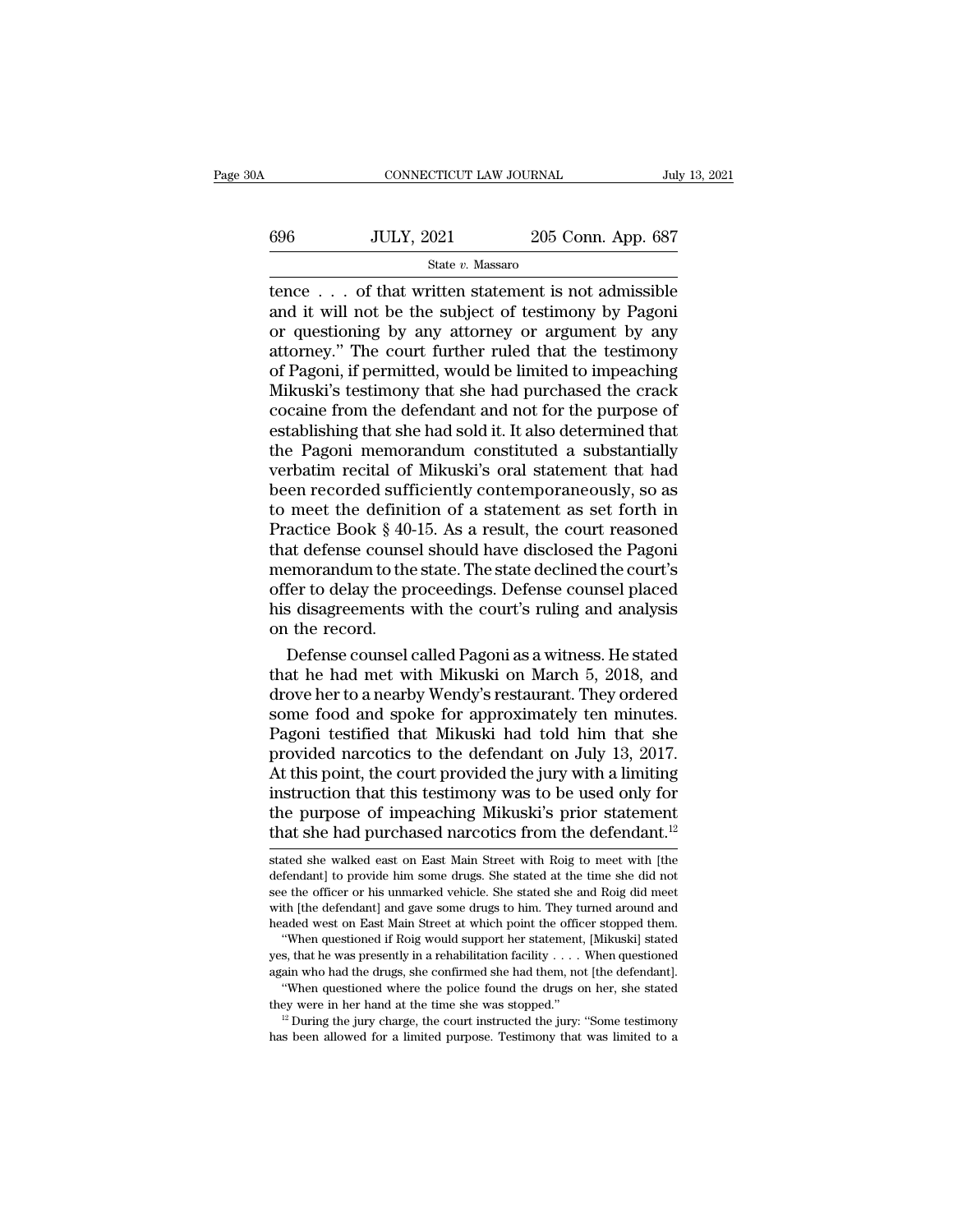21 CONNECTICUT LAW JOURNAL Page 31A<br>
205 Conn. App. 687 JULY, 2021 697<br>
State v. Massaro

State *v.* Massaro

CONNECTICUT LAW JOURNAL Page 31A<br>
5 Conn. App. 687 JULY, 2021 697<br>
State v. Massaro<br>
During cross-examination, the prosecutor inquired<br>
out Pagoni's business relationship with defense coun-205 Conn. App. 687 JULY, 2021 697<br>State v. Massaro<br>During cross-examination, the prosecutor inquired<br>about Pagoni's business relationship with defense coun-<br>sel. Specifically, he asked how many hours Pagoni had<br>worked on  $\frac{205 \text{ Conn. App. } 687}{}$  JULY, 2021 697<br>
State v. Massaro<br>
During cross-examination, the prosecutor inquired<br>
about Pagoni's business relationship with defense counsel. Specifically, he asked how many hours Pagoni had<br>
work 205 Conn. App. 687 JULY, 2021 697<br>
State v. Massaro<br>
During cross-examination, the prosecutor inquired<br>
about Pagoni's business relationship with defense counsel. Specifically, he asked how many hours Pagoni had<br>
worked o State v. Massaro<br>
During cross-examination, the prosecutor inquired<br>
about Pagoni's business relationship with defense coun-<br>
sel. Specifically, he asked how many hours Pagoni had<br>
worked on this case. When Pagoni replied State v. Massaro<br>
During cross-examination, the prosecutor inquired<br>
about Pagoni's business relationship with defense coun-<br>
sel. Specifically, he asked how many hours Pagoni had<br>
worked on this case. When Pagoni replied During cross-examination, the prosecutor inquired<br>about Pagoni's business relationship with defense coun-<br>sel. Specifically, he asked how many hours Pagoni had<br>worked on this case. When Pagoni replied that he was<br>uncertain about Pagoni's business relationship with defense counsel. Specifically, he asked how many hours Pagoni had<br>worked on this case. When Pagoni replied that he was<br>uncertain, the prosecutor asked: "So, as you sit here<br>today, sel. Specifically, he asked how many hours Pagoni had<br>worked on this case. When Pagoni replied that he was<br>uncertain, the prosecutor asked: "So, as you sit here<br>today, you remember specifically what . . . Mikuski<br>said to y worked on this case. When Pagoni replied that he was<br>uncertain, the prosecutor asked: "So, as you sit here<br>today, you remember specifically what . . . Mikuski<br>said to you but you can't remember—you can't even<br>approximately uncertain, the prosecutor asked: "So, as you sit here<br>today, you remember specifically what . . . Mikuski<br>said to you but you can't remember—you can't even<br>approximately—how many hours you worked on this<br>case?" Pagoni, ind today, you remember specifically what . . . Mikuski<br>said to you but you can't remember—you can't even<br>approximately—how many hours you worked on this<br>case?" Pagoni, indirectly referring to his memorandum,<br>answered: "I can said to you but you can't remember—you can't even<br>approximately—how many hours you worked on this<br>case?" Pagoni, indirectly referring to his memorandum,<br>answered: "I can remember what . . . Mikuski said to<br>me because it's approximately—how many hours you worked on this<br>case?" Pagoni, indirectly referring to his memorandum,<br>answered: "I can remember what . . . Mikuski said to<br>me because it's written down." The prosecutor objected<br>on the grou case?" Pagoni, indirectly referring to his memorandum,<br>answered: "I can remember what . . . Mikuski said to<br>me because it's written down." The prosecutor objected<br>on the ground that Pagoni's answer was nonresponsive.<br>The c answered: "I can remember what . . . Mikuski said to<br>me because it's written down." The prosecutor objected<br>on the ground that Pagoni's answer was nonresponsive.<br>The court excused the jury and reminded counsel that,<br>during me because it's written down." The prosecutor objected<br>on the ground that Pagoni's answer was nonresponsive.<br>The court excused the jury and reminded counsel that,<br>during conversations in chambers and on the record,<br>it had on the ground that Pagoni's answer was nonresponsive.<br>The court excused the jury and reminded counsel that,<br>during conversations in chambers and on the record,<br>it had indicated that the Pagoni memorandum would<br>not come int The court excused the jury and reminded counsel that,<br>during conversations in chambers and on the record,<br>it had indicated that the Pagoni memorandum would<br>not come into evidence. The court then admonished<br>Pagoni and direc during conversations in chambers and on the record,<br>it had indicated that the Pagoni memorandum would<br>not come into evidence. The court then admonished<br>Pagoni and directed him to refrain from mentioning<br>that he had written it had indicated that the Pagoni memorandum would<br>not come into evidence. The court then admonished<br>Pagoni and directed him to refrain from mentioning<br>that he had written down or memorialized Mikuski's<br>statements during hi not come into evidence. The court then admonished<br>Pagoni and directed him to refrain from mentioning<br>that he had written down or memorialized Mikuski's<br>statements during his testimony. The court iterated this<br>ruling to bot Pagoni and directed him to refrain from mentioning<br>that he had written down or memorialized Mikuski's<br>statements during his testimony. The court iterated this<br>ruling to both defense counsel and Pagoni. The court<br>subsequent that he had written down or memorialized Mikuski's<br>statements during his testimony. The court iterated this<br>ruling to both defense counsel and Pagoni. The court<br>subsequently instructed the jury to disregard any ref-<br>erence statements during his testimony. The court iterated this<br>ruling to both defense counsel and Pagoni. The court<br>subsequently instructed the jury to disregard any ref-<br>erence in Pagoni's testimony to a written memoran-<br>dum. A ruling to both defense counsel and Pagoni. The court<br>subsequently instructed the jury to disregard any ref-<br>erence in Pagoni's testimony to a written memoran-<br>dum. After the prosecutor's cross-examination resumed,<br>Pagoni s subsequently instructed the jury to disregard any reference in Pagoni's testimony to a written memorandum. After the prosecutor's cross-examination resumed, Pagoni stated that Mikuski appeared to be under the influence of erence in Pagoni's testimony to a written memoran-<br>dum. After the prosecutor's cross-examination resumed,<br>Pagoni stated that Mikuski appeared to be under the<br>influence of heroin when he had spoken with her on<br>March 5, 2018 dum. After the prosecutor's cross-examination resumed,<br>Pagoni stated that Mikuski appeared to be under the<br>influence of heroin when he had spoken with her on<br>March 5, 2018. He also admitted that he did not record<br>Mikuski's Pagoni stated that Mikuski appeared to be under the<br>influence of heroin when he had spoken with her on<br>March 5, 2018. He also admitted that he did not record<br>Mikuski's statement or ask her to make a formal written<br>statemen influence of heroin when he had spoken with her on<br>March 5, 2018. He also admitted that he did not record<br>Mikuski's statement or ask her to make a formal written<br>statement. Additionally, Pagoni acknowledged that he<br>had not statement. Additionally, Pagoni acknowledged that he<br>had not asked whether Mikuski had purchased narcot-<br>ics from the defendant in the past, or why she would<br>have given narcotics to the defendant. Finally, he admitted<br>spec had not asked whether Mikuski had purchased narcotics from the defendant in the past, or why she would have given narcotics to the defendant. Finally, he admitted specific purpose can be considered only as it relates to th

ics from the def<br>have given narcol<br>specific purpose can b<br>it was allowed, and ca<br>any other issues.<br>"Specifically, the te it was allowed, and cannot be considered in finding any other facts as to

have given narcotics to the defendant. Finally, he admitted<br>
specific purpose can be considered only as it relates to the limits for which<br>
it was allowed, and cannot be considered in finding any other facts as to<br>
any oth specific purpose can be considered only as it relates to the limits for which<br>it was allowed, and cannot be considered in finding any other facts as to<br>any other issues.<br>"Specifically, the testimony offered through Benjami specific purpose can be considered only as it relates to the limits for which<br>it was allowed, and cannot be considered in finding any other facts as to<br>any other issues.<br>"Specifically, the testimony offered through Benjami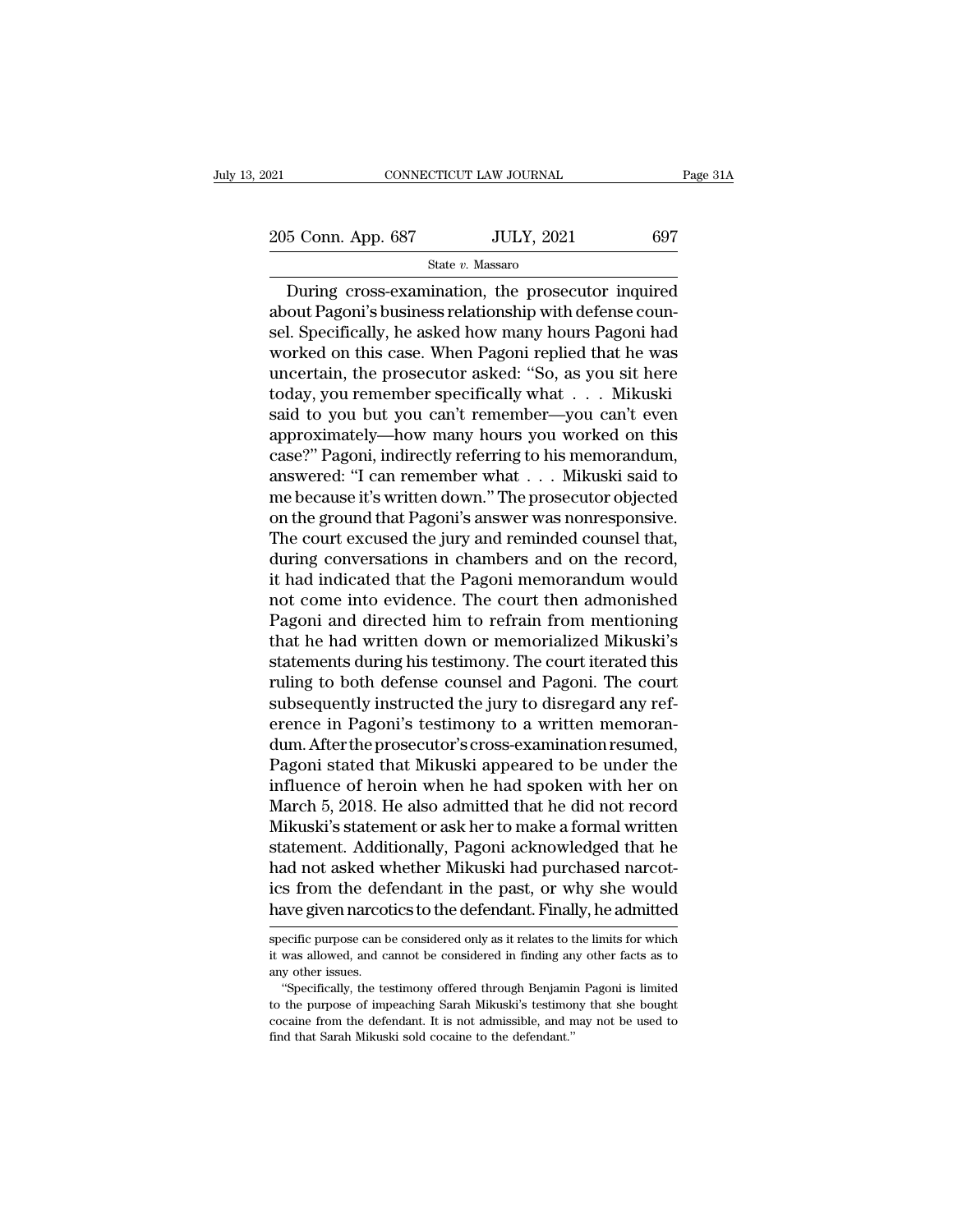| 2A  | CONNECTICUT LAW JOURNAL                                   |                    | July 13, 2021 |
|-----|-----------------------------------------------------------|--------------------|---------------|
| 698 | <b>JULY, 2021</b>                                         | 205 Conn. App. 687 |               |
|     | State v. Massaro                                          |                    |               |
|     | that he never interviewed Roig to verify any of Mikuski's |                    |               |

Following the close of evidence, the defendant moved<br>  $\frac{\text{State } v. \text{ Massaro}}{\text{attements.}}$ <br>
Following the close of evidence, the defendant moved<br>
Following the close of evidence, the defendant moved<br>
Following the character of defen  $f_{\text{state } v. \text{ Massaro}}$ <br>  $f_{\text{state } v. \text{ Massaro}}$ <br>  $f_{\text{state } v. \text{ Massaro}}$ <br>  $f_{\text{state } v. \text{ Massaro}}$ <br>  $f_{\text{state } v. \text{ Massaro}}$ <br>  $f_{\text{state } v. \text{ Massano}}$ <br>  $f_{\text{state } v. \text{ Massano}}$ <br>  $f_{\text{state } v. \text{ Massano}}$ <br>  $f_{\text{state } v. \text{ Massano}}$ <br>  $f_{\text{state } v. \text{ Massano}}$ <br>  $f_{\text{state } v. \text{ Massano}}$ <br>  $f_{\text{state } v. \text$ State  $v$ . Massaro<br>
that he never interviewed Roig to verify any of Mikuski's<br>
statements.<br>
Following the close of evidence, the defendant moved<br>
for a mistrial on the basis that the prosecutor had<br>
impugned the character that he never interviewed Roig to verify any of Mikuski's<br>statements.<br>Following the close of evidence, the defendant moved<br>for a mistrial on the basis that the prosecutor had<br>impugned the character of defense counsel when statements.<br>
Following the close of evidence, the defendant moved<br>
for a mistrial on the basis that the prosecutor had<br>
impugned the character of defense counsel when he<br>
mentioned the late disclosure of Mikuski's purporte Following the close of evidence, the defendant moved<br>for a mistrial on the basis that the prosecutor had<br>impugned the character of defense counsel when he<br>mentioned the late disclosure of Mikuski's purported<br>statement. The Following the close of evidence, the defendant moved<br>for a mistrial on the basis that the prosecutor had<br>impugned the character of defense counsel when he<br>mentioned the late disclosure of Mikuski's purported<br>statement. The for a mistrial on the basis that the prosecutor had<br>impugned the character of defense counsel when he<br>mentioned the late disclosure of Mikuski's purported<br>statement. The prosecutor disputed the assertion that<br>the character impugned the<br>mentioned the<br>statement. The<br>the character of<br>as a result of the<br>agreed with the<br>a mistrial.<br>On February entioned the fate disclosure of Mikuski's purported<br>atement. The prosecutor disputed the assertion that<br>e character of the defense counsel had been impugned<br>a result of the cross-examination of Pagoni. The court<br>reed with statement. The prosecutor usputed the assertion that<br>the character of the defense counsel had been impugned<br>as a result of the cross-examination of Pagoni. The court<br>agreed with the prosecutor and denied the motion for<br>a m

defendant of the defense counsertial been implighed<br>as a result of the cross-examination of Pagoni. The court<br>agreed with the prosecutor and denied the motion for<br>a mistrial.<br>On February 14, 2019, the defendant filed a mot as a result of the cross-examination of ragoni. The court<br>agreed with the prosecutor and denied the motion for<br>a mistrial.<br>On February 14, 2019, the defendant filed a motion<br>for a new trial pursuant to Practice Book § 42-5 a mistrial.<br>
On February 14, 2019, the defendant filed a motion<br>
for a new trial pursuant to Practice Book § 42-53. The<br>
defendant argued that, as a result of the court's errone-<br>
ous discovery sanction prohibiting the Pag a mistrial.<br>
On February 14, 2019, the defendant filed a motion<br>
for a new trial pursuant to Practice Book § 42-53. The<br>
defendant argued that, as a result of the court's errone-<br>
ous discovery sanction prohibiting the Pag On February 14, 2019, the defendant filed a motion<br>for a new trial pursuant to Practice Book § 42-53. The<br>defendant argued that, as a result of the court's errone-<br>ous discovery sanction prohibiting the Pagoni memo-<br>randu for a new trial pursuant to Practice Book § 42-53. The<br>defendant argued that, as a result of the court's errone-<br>ous discovery sanction prohibiting the Pagoni memo-<br>randum from being admitted into evidence, he "could<br>not e defendant argued that, as a result of the court's errone-<br>ous discovery sanction prohibiting the Pagoni memo-<br>randum from being admitted into evidence, he "could<br>not effectively counter the state's impeachment of<br>Pagoni's ous discovery sanction prohibiting the Pagoni memo-<br>randum from being admitted into evidence, he "could<br>not effectively counter the state's impeachment of<br>Pagoni's memory by having Pagoni testify that he had<br>a written memo randum from being admitted in<br>not effectively counter the st<br>Pagoni's memory by having Pa<br>a written memorandum to supp<br>encounter with Mikuski. As a m<br>impression that Pagoni had 'sel<br>ing his work on the case."<br>On May 17, 20 on's memory by having Pagoni testify that he had<br>written memorandum to support his memories of his<br>counter with Mikuski. As a result, the jury held the<br>pression that Pagoni had 'selective memory' regard-<br>g his work on the ragoni's inemory by naving 1 agoni testry that he had<br>a written memorandum to support his memories of his<br>encounter with Mikuski. As a result, the jury held the<br>impression that Pagoni had 'selective memory' regard-<br>ing his

a written inemotalidant to support ins inemores of inseries and experience in the impression that Pagoni had 'selective memory' regarding his work on the case."<br>On May 17, 2019, the court issued a corrected memorandum of d encounter with Mikuski. As a result, the jury held the<br>impression that Pagoni had 'selective memory' regard-<br>ing his work on the case."<br>On May 17, 2019, the court issued a corrected memo-<br>randum of decision denying the def mipression that I agont had selective memory Tegatu-<br>ing his work on the case."<br>On May 17, 2019, the court issued a corrected memo-<br>randum of decision denying the defendant's motion for<br>a new trial. It again concluded that Ing ins work on the case.<br>
On May 17, 2019, the court issued a corrected memo-<br>
randum of decision denying the defendant's motion for<br>
a new trial. It again concluded that the Pagoni memoran-<br>
dum constituted a statement f On May 17, 2019, the court issued a corrected memo-<br>randum of decision denying the defendant's motion for<br>a new trial. It again concluded that the Pagoni memoran-<br>dum constituted a statement for purposes of Practice<br>Book § randum of decision denying the defendant's motion for<br>a new trial. It again concluded that the Pagoni memoran-<br>dum constituted a statement for purposes of Practice<br>Book § 40-15, and therefore should have been disclosed<br>to a new trial. It again concluded that the Pagoni memorandum constituted a statement for purposes of Practice<br>Book § 40-15, and therefore should have been disclosed<br>to the state. The court concluded that, by calling Pagoni<br>a dum constituted a statement for purposes of Practice<br>Book § 40-15, and therefore should have been disclosed<br>to the state. The court concluded that, by calling Pagoni<br>as a witness, any work product protection had been<br>waive Book § 40-15, and therefore should have been disclosed<br>to the state. The court concluded that, by calling Pagoni<br>as a witness, any work product protection had been<br>waived. Next, the court determined that the sanction<br>impos to the state. The co<br>as a witness, any<br>waived. Next, the<br>imposed, precludir<br>evidence that Pa<br>March 5, 2018 stat<br>of discretion.<br>On appeal, the d a whiless, any work product protection had been<br>aived. Next, the court determined that the sanction<br>posed, precluding the defendant from presenting any<br>idence that Pagoni had memorialized Mikuski's<br>arch 5, 2018 statement, marved. Next, the court determined that the sanction<br>imposed, precluding the defendant from presenting any<br>evidence that Pagoni had memorialized Mikuski's<br>March 5, 2018 statement, did not constitute an abuse<br>of discretion.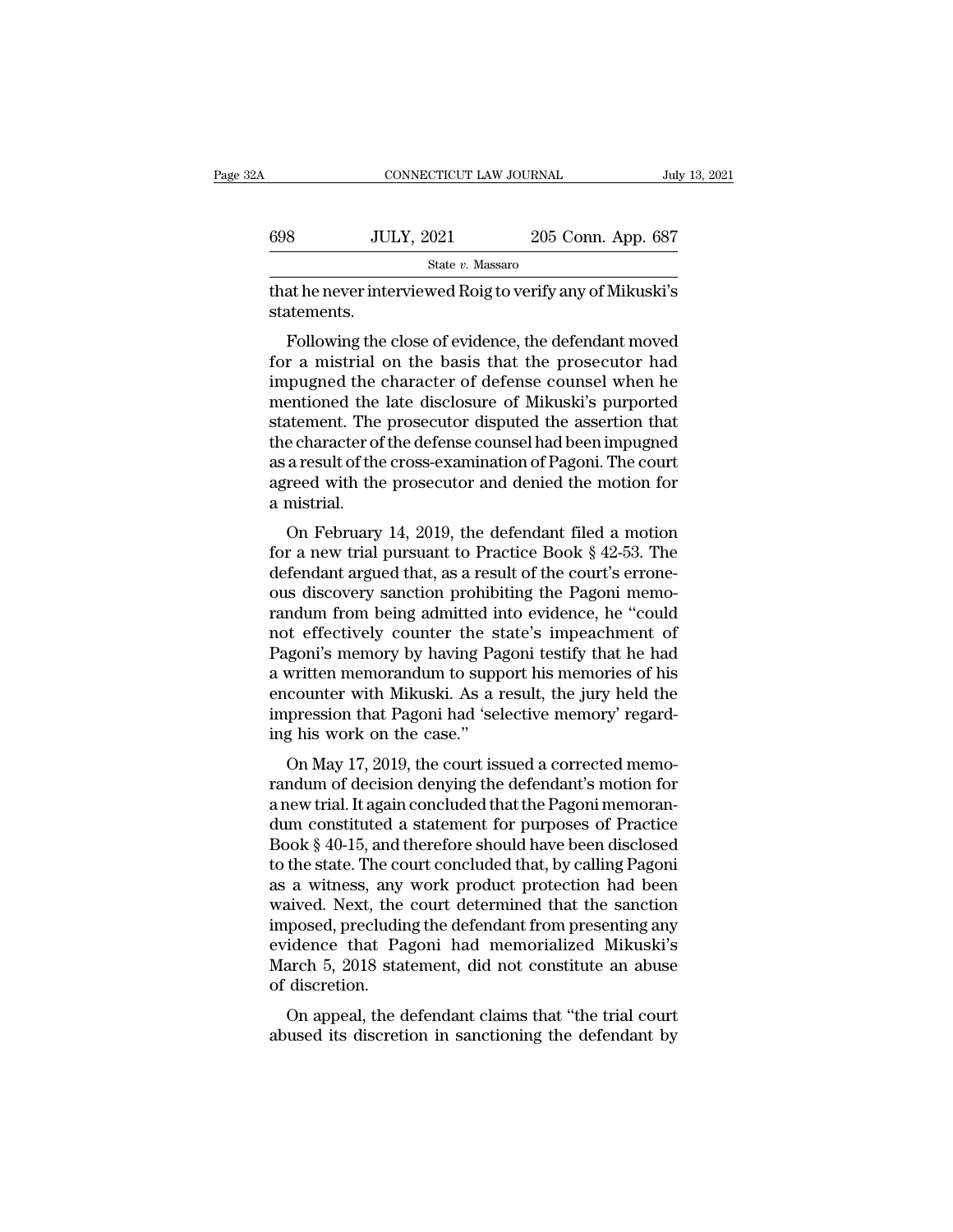| 2021               | CONNECTICUT LAW JOURNAL | Page 33A |
|--------------------|-------------------------|----------|
| 205 Conn. App. 687 | <b>JULY, 2021</b>       | 699      |
|                    | State v. Massaro        |          |

Page 33A<br>
205 Conn. App. 687 JULY, 2021 699<br>
31 State v. Massaro<br>
205 Conn. App. 687 JULY, 2021 699<br>
31 State v. Massaro<br>
205 Conn. App. 687 JULY, 2021 699<br>
32 State v. Massaro<br>
2011 State v. Massaro<br>
2011 State v. Massaro 205 Conn. App. 687 JULY, 2021 699<br>
State v. Massaro<br>
limiting the use of Pagoni's testimony and limiting his<br>
ability to answer the state's question about how he<br>
recalled what Mikuski said." He further contends that<br>
he 205 Conn. App. 687 JULY, 2021 699<br>
State v. Massaro<br>
limiting the use of Pagoni's testimony and limiting his<br>
ability to answer the state's question about how he<br>
recalled what Mikuski said.'' He further contends that<br>
th 205 Conn. App. 687 JULY, 2021 699<br>  $\frac{\text{State } v. \text{ Massaro}}{\text{limiting the use of Pagoni's testimony and limiting his ability to answer the state's question about how he recalled what Mikuski said." He further contents that he was harmed as a result of this abuse of discretion. Specifically, he argues that the Pagoni memorandum of the interweighted by the  $v = 0.004$ .$ State v. Massaro<br>
State v. Massaro<br>
limiting the use of Pagoni's testimony and limiting his<br>
ability to answer the state's question about how he<br>
recalled what Mikuski said." He further contends that<br>
the was harmed as a State *v.* Massaro<br>limiting the use of Pagoni's testimony and limiting his<br>ability to answer the state's question about how he<br>recalled what Mikuski said." He further contends that<br>he was harmed as a result of this abuse limiting the use of Pagoni's testimony and limiting his<br>ability to answer the state's question about how he<br>recalled what Mikuski said." He further contends that<br>he was harmed as a result of this abuse of discretion.<br>Speci called what Mikuski said." He further contends that<br>
was harmed as a result of this abuse of discretion.<br>
secifically, he argues that the Pagoni memorandum<br>
the interview with Mikuski did not constitute her<br>
atement for pu he was harmed as a result of this abuse of discretion.<br>Specifically, he argues that the Pagoni memorandum<br>of the interview with Mikuski did not constitute her<br>statement for purposes of Practice Book § 40-15.<br>In its appella

Specifically, he argues that the Pagoni memorandum<br>of the interview with Mikuski did not constitute her<br>statement for purposes of Practice Book § 40-15.<br>In its appellate brief, the state acknowledged that,<br>based on the re of the interview with Mikuski did not constitute her statement for purposes of Practice Book  $\S$  40-15.<br>In its appellate brief, the state acknowledged that, based on the relevant case law and the facts of this case, "it d statement for purposes of Practice Book § 40-15.<br>In its appellate brief, the state acknowledged that,<br>based on the relevant case law and the facts of this<br>case, "it does not appear that Pagoni's memorandum<br>constituted a st In its appellate brief, the state acknowledged that,<br>based on the relevant case law and the facts of this<br>case, "it does not appear that Pagoni's memorandum<br>constituted a statement by Mikuski under either subsec-<br>tion of In its appellate brief, the state acknowledged that,<br>based on the relevant case law and the facts of this<br>case, "it does not appear that Pagoni's memorandum<br>constituted a statement by Mikuski under either subsec-<br>tion of based on the relevant case law and the facts of this<br>case, "it does not appear that Pagoni's memorandum<br>constituted a statement by Mikuski under either subsec-<br>tion of Practice Book § 40-15, as the trial court deter-<br>mine case, "it does not appear that Pagoni's memorandum<br>constituted a statement by Mikuski under either subsec-<br>tion of Practice Book § 40-15, as the trial court deter-<br>mined." The state maintained, however, that the Pagoni<br>mem constituted a statement by Mikuski under either subsection of Practice Book § 40-15, as the trial court determined." The state maintained, however, that the Pagoni memorandum constituted Pagoni's statement under Practice B tion of Practice Book § 40-15, as the trial court deter-<br>mined." The state maintained, however, that the Pagoni<br>memorandum constituted Pagoni's statement under<br>Practice Book § 40-15 (1), and, therefore, the court<br>properly mined." The state maintained, however, that the Pagoni<br>memorandum constituted Pagoni's statement under<br>Practice Book § 40-15 (1), and, therefore, the court<br>properly determined that it should have been disclosed.<br>The state memorandum constituted Pagoni's statement under<br>Practice Book § 40-15 (1), and, therefore, the court<br>properly determined that it should have been disclosed.<br>The state also claimed that the sanction imposed by<br>the court did Practice Book § 40-15 (1), and, therefore, the court<br>properly determined that it should have been disclosed.<br>The state also claimed that the sanction imposed by<br>the court did not constitute an abuse of discretion.<br>Finally, properly determined that it should have been disclosed.<br>The state also claimed that the sanction imposed by<br>the court did not constitute an abuse of discretion.<br>Finally, the state argued, in the alternative, that any<br>error The state also claimed that the sanction imposed by<br>the court did not constitute an abuse of discretion.<br>Finally, the state argued, in the alternative, that any<br>error in imposing the discovery sanction was harmless<br>because the court did not constitute an abuse of discretion.<br>Finally, the state argued, in the alternative, that any<br>error in imposing the discovery sanction was harmless<br>because (1) the defendant was able to present evidence<br>that Finally, the state argued, in the alternative, that any<br>error in imposing the discovery sanction was harmless<br>because (1) the defendant was able to present evidence<br>that Mikuski had made an inconsistent statement, (2)<br>the error in imposing the discovery sanction was harmless<br>because (1) the defendant was able to present evidence<br>that Mikuski had made an inconsistent statement, (2)<br>the case did not consist of a credibility contest between<br>Mi because (1) the defendant was able to present evidence<br>that Mikuski had made an inconsistent statement, (2)<br>the case did not consist of a credibility contest between<br>Mikuski and Pagoni, as independent evidence existed<br>that that Mikuski had made an inconsistent statement, (2)<br>the case did not consist of a credibility contest between<br>Mikuski and Pagoni, as independent evidence existed<br>that the defendant was the seller of the narcotics, (3)<br>the the case did not consist of a credibility contest between<br>Mikuski and Pagoni, as independent evidence existed<br>that the defendant was the seller of the narcotics, (3)<br>the court properly struck, as nonresponsive, Pagoni's<br>an Mikuski and Pagoni, as independent evidence existed<br>that the defendant was the seller of the narcotics, (3)<br>the court properly struck, as nonresponsive, Pagoni's<br>answer to the prosecutor's inquiry as to why he had<br>recalled that the defendant was the seller of the narcotics, (3)<br>the court properly struck, as nonresponsive, Pagoni's<br>answer to the prosecutor's inquiry as to why he had<br>recalled what Mikuski told him, but not how many hours<br>he ha the court properly struck, as nonresponsive, Pagoni's<br>answer to the prosecutor's inquiry as to why he had<br>recalled what Mikuski told him, but not how many hours<br>he had worked on the case, and (4) the value of Pagoni's<br>memo answer to the prosecutor's inquiry as to why he had<br>recalled what Mikuski told him, but not how many hours<br>he had worked on the case, and (4) the value of Pagoni's<br>memorialization of what Mikuski purportedly had told<br>him w recalled what Mikuski told him, but not how many hours<br>he had worked on the case, and (4) the value of Pagoni's<br>memorialization of what Mikuski purportedly had told<br>him would have been undermined by the existing cir-<br>cumst he had worked on the case, and (4) the value of Pagoni's<br>memorialization of what Mikuski purportedly had told<br>him would have been undermined by the existing cir-<br>cumstances, namely, that Mikuski was under the influ-<br>ence o memorialization of what<br>him would have been unstances, namely, thence of narcotics during<br>bought her food and l<br>future, and that he neveracy of her statements.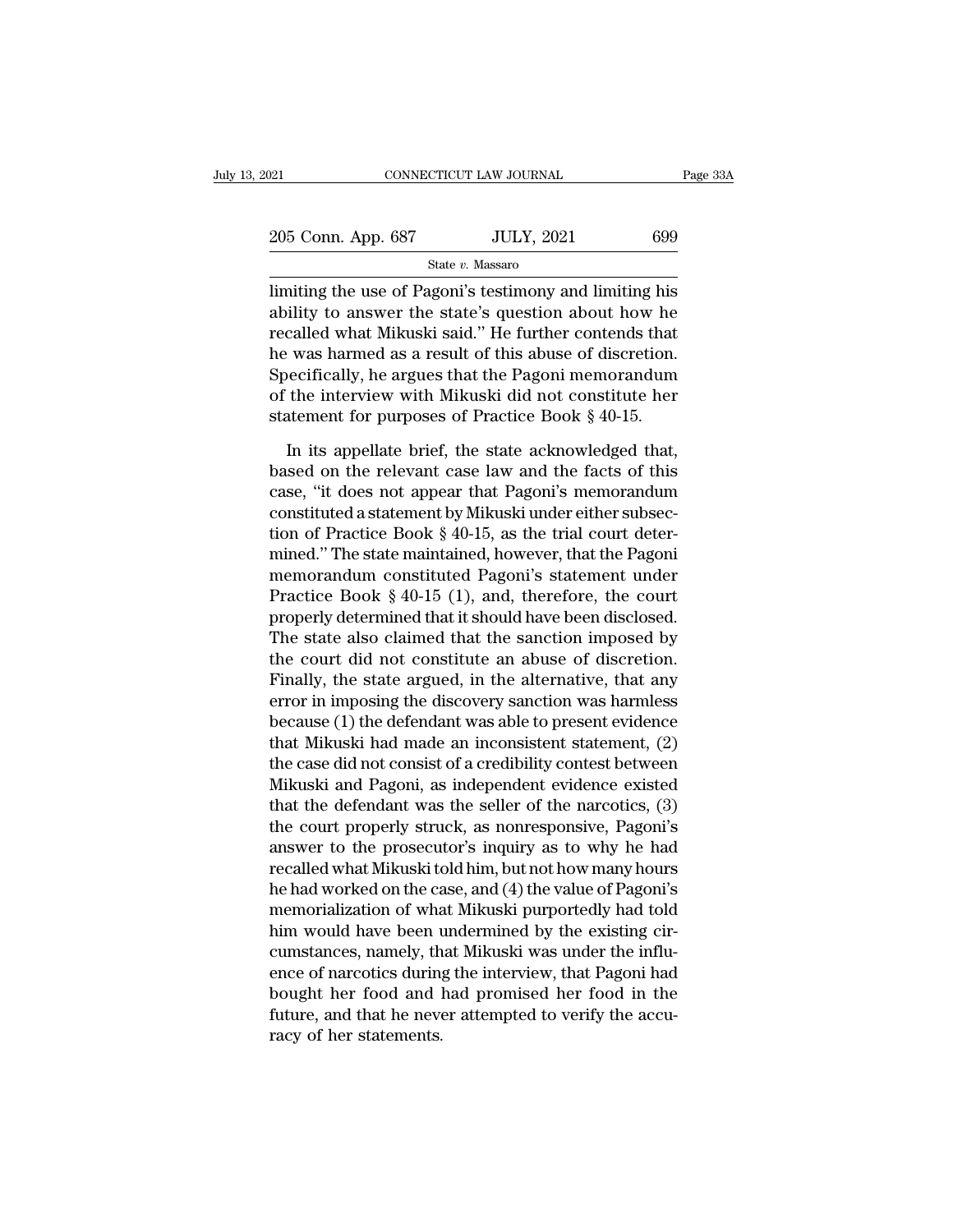| 4A  | CONNECTICUT LAW JOURNAL |                    | July 13, 2021 |
|-----|-------------------------|--------------------|---------------|
| 700 | <b>JULY, 2021</b>       | 205 Conn. App. 687 |               |
|     | State v. Massaro        |                    |               |

CONNECTICUT LAW JOURNAL July 13, 2021<br>
O JULY, 2021 205 Conn. App. 687<br>
State v. Massaro<br>
We begin our analysis by setting forth our standard<br>
review and the relevant law. The defendant filed a<br>
otion for a new trial pure To review and the relevant law. The defendant filed a<br>state v. Massaro<br>We begin our analysis by setting forth our standard<br>of review and the relevant law. The defendant filed a<br>motion for a new trial pursuant to Practice To the motion for a new trial pursuant of a motion for a new trial pursuant to Practice Book § 42-<br>This rule of practice is limited to trial errors and provides for the graphing of a motion for a new trial pursuant to Pra  $53.13$  This rule of practice is limited to trial errors and provides for the practice is limited to trial errors and provides for the granting of a motion for a new trial provides for the granting of a motion for a new t State v. Massaro<br>
We begin our analysis by setting forth our standard<br>
of review and the relevant law. The defendant filed a<br>
motion for a new trial pursuant to Practice Book § 42-<br>
53.<sup>13</sup> This rule of practice is limite State *v.* Massaro<br>
We begin our analysis by setting forth our standard<br>
of review and the relevant law. The defendant filed a<br>
motion for a new trial pursuant to Practice Book § 42-<br>
53.<sup>13</sup> This rule of practice is limi We begin our analysis by setting forth our standard<br>of review and the relevant law. The defendant filed a<br>motion for a new trial pursuant to Practice Book § 42-<br>53.<sup>13</sup> This rule of practice is limited to trial errors and<br> of review and the relevant law. The defendant filed a<br>motion for a new trial pursuant to Practice Book § 42-<br>53.<sup>13</sup> This rule of practice is limited to trial errors and<br>provides for the granting of a motion for a new tri motion for a new trial pursuant to Practice Book § 42-<br>53.<sup>13</sup> This rule of practice is limited to trial errors and<br>provides for the granting of a motion for a new trial in<br>the interests of justice for constitutional erro 53.<sup>13</sup> This rule of practice is limited to trial errors and<br>provides for the granting of a motion for a new trial in<br>the interests of justice for constitutional error or other<br>materially injurious error. *State* v. *Sant* provides for the granting of a motion for a new trial in<br>the interests of justice for constitutional error or other<br>materially injurious error. *State* v. *Santaniello*, 96 Conn.<br>App. 646, 672, 902 A.2d 1, cert. denied, 28 the interests of justice for constitutional error or other<br>materially injurious error. *State* v. *Santaniello*, 96 Conn.<br>App. 646, 672, 902 A.2d 1, cert. denied, 280 Conn. 920,<br>908 A.2d 545 (2006). The appellate standard materially injurious er<br>App. 646, 672, 902 A.:<br>908 A.2d 545 (2006).<br>when considering wh<br>motion for a new tria<br>dard. *State* v. *Sander*.<br>A.2d 857 (2005).<br>This standard also a  $\frac{1}{8}$  A.2d 545 (2006). The appellate standard of review<br>nen considering whether the court properly denied a<br>otion for a new trial is the abuse of discretion stan-<br>rd. *State* v. *Sanders*, 86 Conn. App. 757, 765–66, 8 when considering whether the court properly denied a<br>motion for a new trial is the abuse of discretion stan-<br>dard. *State* v. *Sanders*, 86 Conn. App. 757, 765–66, 862<br>A.2d 857 (2005).<br>This standard also applies to the cou

motion for a new trial is the abuse of discretion stan-<br>dard. *State* v. *Sanders*, 86 Conn. App. 757, 765–66, 862<br>A.2d 857 (2005).<br>This standard also applies to the court's ruling related<br>to discovery. *State* v. *Manouso* dard. *State* v. *Sanders*, 86 Conn. App. 757, 765–66, 862<br>A.2d 857 (2005).<br>This standard also applies to the court's ruling related<br>to discovery. *State* v. *Manousos*, 179 Conn. App. 310,<br>334, 178 A.3d 1087, cert. denied A.2d 857 (2005).<br>
This standard also applies to the court's ruling related<br>
to discovery. *State v. Manousos*, 179 Conn. App. 310,<br>
334, 178 A.3d 1087, cert. denied, 328 Conn. 919, 181<br>
A.3d 93 (2018). In that case, we sta This standard also applies to the court's ruling related<br>to discovery. *State* v. *Manousos*, 179 Conn. App. 310,<br>334, 178 A.3d 1087, cert. denied, 328 Conn. 919, 181<br>A.3d 93 (2018). In that case, we stated: "[T]he purpose This standard also applies to the court's ruling related<br>to discovery. *State* v. *Manousos*, 179 Conn. App. 310,<br>334, 178 A.3d 1087, cert. denied, 328 Conn. 919, 181<br>A.3d 93 (2018). In that case, we stated: "[T]he purpos to discovery. *State* v. *Manousos*, 179 Conn. App. 310, 334, 178 A.3d 1087, cert. denied, 328 Conn. 919, 181 A.3d 93 (2018). In that case, we stated: "[T]he purpose of criminal discovery is to prevent surprise and to aff 334, 178 A.3d 1087, cert. denied, 328 Conn. 919, 181<br>A.3d 93 (2018). In that case, we stated: "[T]he purpose<br>of criminal discovery is to prevent surprise and to afford<br>the parties a reasonable opportunity to prepare for tr A.3d 93 (2018). In that case, we stated: "[T]he purpose<br>of criminal discovery is to prevent surprise and to afford<br>the parties a reasonable opportunity to prepare for trial.<br>... To that end, [t]he trial court has broad di of criminal discovery is to prevent surprise and to afford<br>the parties a reasonable opportunity to prepare for trial.<br>... To that end, [t]he trial court has broad discretion in<br>applying sanctions for failure to comply wit the parties a reasonable opportunity to prepare for trial.<br>
. . . To that end, [t]he trial court has broad discretion in<br>
applying sanctions for failure to comply with discovery<br>
orders. . . . We review the court's actions ... To that end, [t]he trial court has broad discretion in<br>applying sanctions for failure to comply with discovery<br>orders.... We review the court's actions in managing<br>discovery pursuant to the abuse of discretion standard applying sanctions for failure to complorders.... We review the court's actional discovery pursuant to the abuse of disc.<br>(Citations omitted; internal quotation Id.; see also *Caccavle* v. *Hospital of* Conn. App. 504, 507 scovery pursuant to the abuse of discretion standard."<br>itations omitted; internal quotation marks omitted.)<br>.; see also *Caccavle* v. *Hospital of St. Raphael*, 14<br>pnn. App. 504, 507, 541 A.2d 893, cert. denied, 208<br>pnn. 8 (Citations omitted; internal quotation marks omitted.)<br>Id.; see also *Caccavle* v. *Hospital of St. Raphael*, 14<br>Conn. App. 504, 507, 541 A.2d 893, cert. denied, 208<br>Conn. 812, 545 A.2d 1107 (1988).<br>With respect to noncons

001. 812, 545 A.2d 1107 (1988).<br>
With respect to nonconstitutional claims, a defendant<br>
ust show harm resulting from the error. See *State* v.<br>
<sup>13</sup> Practice Book § 42-53 (a) provides: "Upon motion of the defendant, the<br>

With respect to nonconstitutional claims, a defendant<br>must show harm resulting from the error. See *State* v.<br><sup>13</sup> Practice Book § 42-53 (a) provides: "Upon motion of the defendant, the<br>judicial authority may grant a new With respect to nonconstitutional claims, a defendant<br>must show harm resulting from the error. See *State* v.<br> $\frac{1}{12}$  Practice Book § 42-53 (a) provides: "Upon motion of the defendant, the<br>judicial authority may grant must show harm resulting from the error. See *State* v.<br>
<sup>13</sup> Practice Book § 42-53 (a) provides: "Upon motion of the defendant, the judicial authority may grant a new trial if it is required in the interests of justice. <sup>13</sup> Practice Book § 42-53 (a) provides: "Upon motion of the defendant, the judicial authority may grant a new trial if it is required in the interests of justice. Unless the defendant's noncompliance with these rules or <sup>13</sup> Practice Book § 42-53 (a) provides: "Upon motion of the defendant, the judicial authority may grant a new trial if it is required in the interests of justice. Unless the defendant's noncompliance with these rules or judicial authority may grant a new trial if it is required in the interests of justice. Unless the defendant's noncompliance with these rules or with other requirements of law bars him or her asserting the error, the judic justice. Unless the defendant's noncompliance with these rules or with other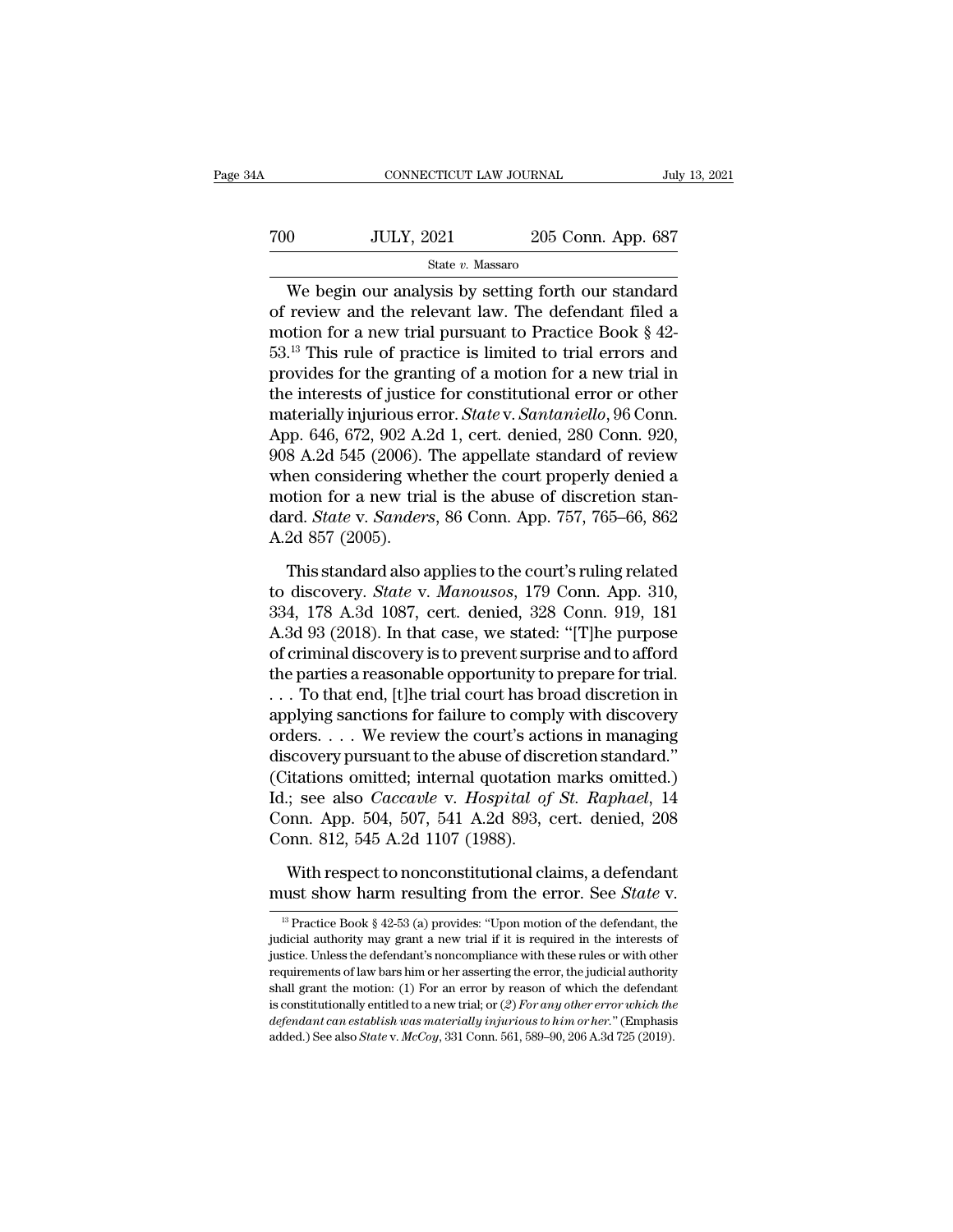21 CONNECTICUT LAW JOURNAL Page 35A<br>
205 Conn. App. 687 JULY, 2021 701<br>
State v. Massaro

State *v.* Massaro

*Jones*, 205 Conn. App. 687 *JULY*, 2021 701<br>*State v. Massaro*<br>*Jones*, 205 Conn. 723, 728 n.1, 535 A.2d 808 (1988).<br>Accordingly, we apply a harmless error analysis to a motion for a new trial filed purguant to Practice B 205 Conn. App. 687 JULY, 2021 701<br>
State v. Massaro<br>
Jones, 205 Conn. 723, 728 n.1, 535 A.2d 808 (1988).<br>
Accordingly, we apply a harmless error analysis to a<br>
motion for a new trial filed pursuant to Practice Book<br>
8.42. 205 Conn. App. 687 JULY, 2021 701<br>
State v. Massaro<br>
Jones, 205 Conn. 723, 728 n.1, 535 A.2d 808 (1988).<br>
Accordingly, we apply a harmless error analysis to a<br>
motion for a new trial filed pursuant to Practice Book<br>
§ 42-Fig. 205 Conn. App. 687 JULY, 2021 701<br>
State *v.* Massaro<br>
Jones, 205 Conn. 723, 728 n.1, 535 A.2d 808 (1988).<br>
Accordingly, we apply a harmless error analysis to a<br>
motion for a new trial filed pursuant to Practice Book<br> State v. Massaro<br>
Jones, 205 Conn. 723, 728 n.1, 535 A.2d 808 (1988).<br>
Accordingly, we apply a harmless error analysis to a<br>
motion for a new trial filed pursuant to Practice Book<br>
§ 42-53. Additionally, in *State* v. *Ca* state v. Massaro<br>
Jones, 205 Conn. 723, 728 n.1, 535 A.2d 808 (1988).<br>
Accordingly, we apply a harmless error analysis to a<br>
motion for a new trial filed pursuant to Practice Book<br>
§ 42-53. Additionally, in *State* v. *Ca* Jones, 205 Conn. 723, 728 n.1, 535 A.2d 808 (1988).<br>Accordingly, we apply a harmless error analysis to a<br>motion for a new trial filed pursuant to Practice Book<br>§ 42-53. Additionally, in *State* v. *Cavell*, 235 Conn. 711,<br> Accordingly, we apply a harmless error analysis to a<br>motion for a new trial filed pursuant to Practice Book<br>§ 42-53. Additionally, in *State* v. *Cavell*, 235 Conn. 711,<br>720–23, 670 A.2d 261 (1996), our Supreme Court enga motion for a new trial filed pursuant to Practice Book  $\S$  42-53. Additionally, in *State* v. *Cavell*, 235 Conn. 711, 720–23, 670 A.2d 261 (1996), our Supreme Court engaged in harmless error analysis with respect to the  $§$  42-53. Additionally, in *State* v. *Cavell*, 235<br>720–23, 670 A.2d 261 (1996), our Supreme Co<br>in harmless error analysis with respect to th<br>a discovery sanction had been imposed im<br>that case, the court noted than any i o 25, 313 H2d 201 (1990), old Superine Codre engaged<br>harmless error analysis with respect to the claim that<br>discovery sanction had been imposed improperly. In<br>at case, the court noted than any impropriety was<br>meconstitutio an discovery sanction had been imposed improperly. In<br>a discovery sanction had been imposed improperly. In<br>that case, the court noted than any impropriety was<br>nonconstitutional and therefore the defendant bore the<br>burden o

de unseavery stated and been imposed improperty. In<br>that case, the court noted than any impropriety was<br>nonconstitutional and therefore the defendant bore the<br>burden of establishing harm. Id., 721.<br>The test for harmless er monconstitutional and therefore the defendant bore the<br>burden of establishing harm. Id., 721.<br>The test for harmless error is well established. "When<br>an error is not of constitutional magnitude, the defen-<br>dant bears the b burden of establishing harm. Id., 721.<br>
The test for harmless error is well established. "When<br>
an error is not of constitutional magnitude, the defen-<br>
dant bears the burden of demonstrating that the error<br>
was harmful... The test for harmless error is well established. "When<br>an error is not of constitutional magnitude, the defen-<br>dant bears the burden of demonstrating that the error<br>was harmful.... The proper standard for review of<br>a defe The test for harmless error is well established. "When<br>an error is not of constitutional magnitude, the defen-<br>dant bears the burden of demonstrating that the error<br>was harmful. . . . The proper standard for review of<br>a d an error is not of constitutional magnitude, the defendant bears the burden of demonstrating that the error was harmful. . . . The proper standard for review of a defendant's claim of harm is whether the jury's verdict wa dant bears the burden of demonstrating that the error<br>was harmful.... The proper standard for review of<br>a defendant's claim of harm is whether the jury's verdict<br>was substantially swayed by the error.... Accord-<br>ingly, a was harmful. . . . The proper standard for review of<br>a defendant's claim of harm is whether the jury's verdict<br>was substantially swayed by the error. . . . Accord-<br>ingly, a nonconstitutional error is harmless when an<br>appel a defendant's claim of harm is whether the jury's verdict<br>was substantially swayed by the error. . . . Accord-<br>ingly, a nonconstitutional error is harmless when an<br>appellate court has a fair assurance that the error did<br>no was substantially swayed by the error. . . . Accordingly, a nonconstitutional error is harmless when an appellate court has a fair assurance that the error did not substantially affect the verdict." (Citation omitted; inte pellate court has a fair assurance that the error did<br>t substantially affect the verdict." (Citation omitted;<br>ternal quotation marks omitted.) *State* v. *Payne*, 303<br>pnn. 538, 553, 34 A.3d 370 (2012); see also *State* v. depended court has a fait assumed that the effort and<br>not substantially affect the verdict." (Citation omitted;<br>internal quotation marks omitted.) *State* v. *Payne*, 303<br>Conn. 538, 553, 34 A.3d 370 (2012); see also *State* 

the substantially affect the vertice. (Challon officied,<br>internal quotation marks omitted.) *State* v. *Payne*, 303<br>Conn. 538, 553, 34 A.3d 370 (2012); see also *State* v.<br>*Jackson*, 334 Conn. 793, 818, 224 A.3d 886 (2020) Fractional quotation matrix of matted.) Data V. Tagne, 555<br>Conn. 538, 553, 34 A.3d 370 (2012); see also *State* v.<br>Jackson, 334 Conn. 793, 818, 224 A.3d 886 (2020).<br>We agree with the parties that the trial court improp-<br>e Jackson, 334 Conn. 793, 818, 224 A.3d 886 (2020).<br>We agree with the parties that the trial court improperly determined that the Pagoni memorandum constituted Mikuski's statement, as defined by the relevant rules of practi We agree with the parties that the trial court improperly determined that the Pagoni memorandum constituted Mikuski's statement, as defined by the relevant rules of practice. We nevertheless conclude that such nonconstitut We agree with the parties that the trial court improperly determined that the Pagoni memorandum constituted Mikuski's statement, as defined by the relevant rules of practice. We nevertheless conclude that such nonconstitut erly determined that the Pagoni memorandum constituted Mikuski's statement, as defined by the relevant rules of practice. We nevertheless conclude that such nonconstitutional error, and the resulting sanctions, were harmle tuted Mikuski's statement, as defined by the relevant<br>rules of practice. We nevertheless conclude that such<br>nonconstitutional error, and the resulting sanctions,<br>were harmless.<sup>14</sup> See, e.g., *State* v. *Gansel*, 174 Conn. rules of practice. We nevertheless conclude that such<br>nonconstitutional error, and the resulting sanctions,<br>were harmless.<sup>14</sup> See, e.g., *State* v. *Gansel*, 174 Conn.<br>App. 525, 529–30, 166 A.3d 904 (2017) (reviewing cour pp. 525, 529–30, 166 A.3d 904 (2017) (reviewing court<br>ay assume error and resolve appeal on issue of harm-<br>ssness). Mikuski testified that she was not working<br>July, 2017, but stole money for the purpose of using<br><sup>14</sup> As no may assume error and resolve appeal on issue of harm-<br>lessness). Mikuski testified that she was not working<br>in July, 2017, but stole money for the purpose of using<br><sup>14</sup> As noted previously, the state argued in its appellat

lessness). Mikuski testified that she was not working<br>in July, 2017, but stole money for the purpose of using<br> $\frac{14}{4}$  As noted previously, the state argued in its appellate brief, in the alterna-<br>tive, that the Pagoni in July, 2017, but stole money for the purpose of using<br> $\frac{14}{4}$  As noted previously, the state argued in its appellate brief, in the alternative, that the Pagoni memorandum constituted Pagoni's statement and, therefore  $^{14}$  As noted previously, the state argued in its appellate brief, in the alternative, that the Pagoni memorandum constituted Pagoni's statement and, therefore, should have been disclosed to the prosecutor. As a result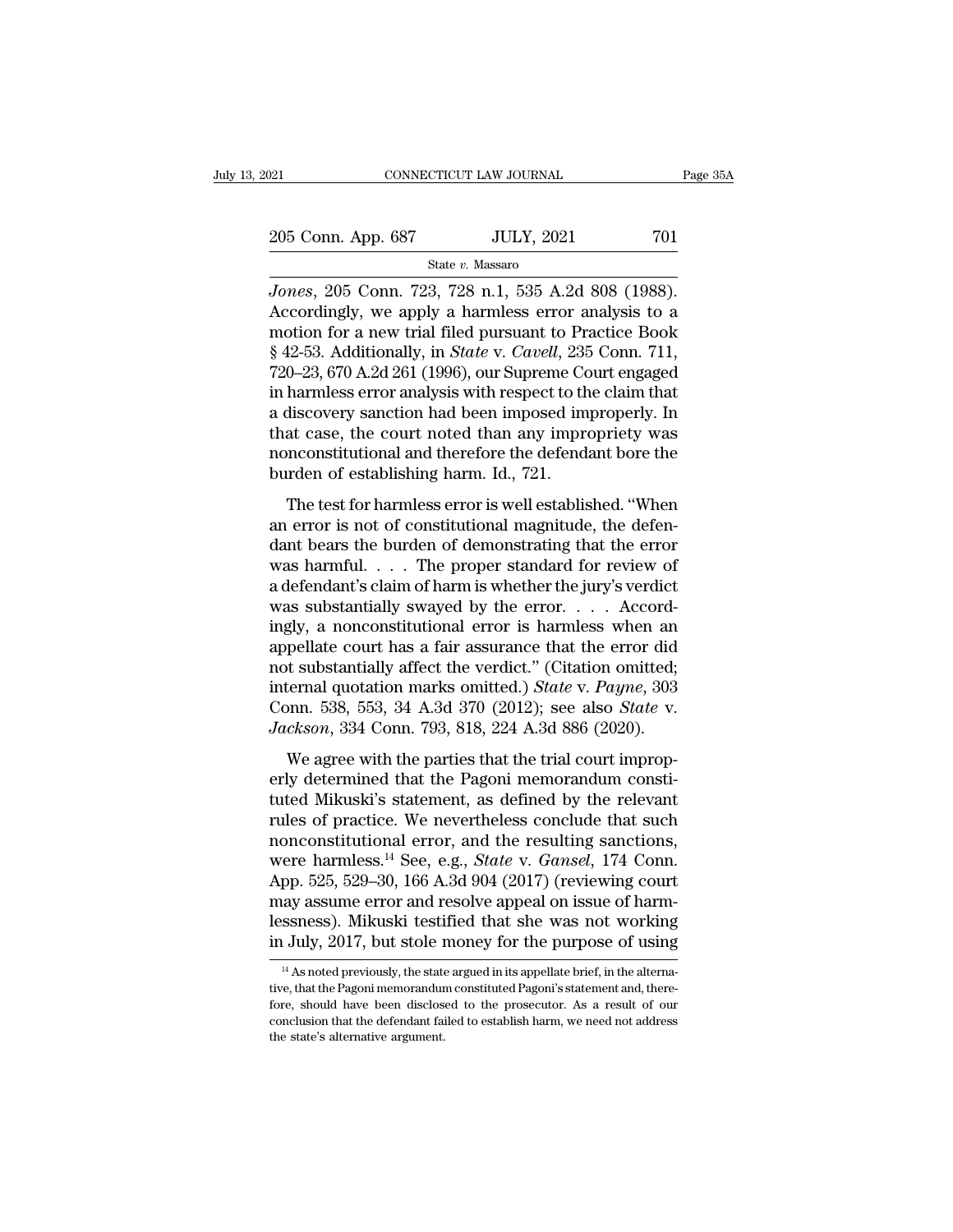| 36A | CONNECTICUT LAW JOURNAL |                    | July 13, 2021 |
|-----|-------------------------|--------------------|---------------|
| 702 | <b>JULY, 2021</b>       | 205 Conn. App. 687 |               |
|     | State v. Massaro        |                    |               |

CONNECTICUT LAW JOURNAL July 13, 2021<br>
JULY, 2021 205 Conn. App. 687<br>
State v. Massaro<br>
drugs daily, namely, heroin and crack cocaine. She stated<br>
that she knew the defendant because he was a source<br>
to obtain drugs and sh TO2 JULY, 2021 205 Conn. App. 687<br>State v. Massaro<br>drugs daily, namely, heroin and crack cocaine. She stated<br>that she knew the defendant because he was a source<br>to obtain drugs and she had purchased them from him<br>in the p To a state v. Massaro<br>
State v. Massaro<br>
State v. Massaro<br>
drugs daily, namely, heroin and crack cocaine. She stated<br>
that she knew the defendant because he was a source<br>
to obtain drugs and she had purchased them from hi TO2 JULY, 2021 205 Conn. App. 687<br>
State v. Massaro<br>
drugs daily, namely, heroin and crack cocaine. She stated<br>
that she knew the defendant because he was a source<br>
to obtain drugs and she had purchased them from him<br>
in State v. Massaro<br>
The State v. Massaro<br>
drugs daily, namely, heroin and crack cocaine. She stated<br>
that she knew the defendant because he was a source<br>
to obtain drugs and she had purchased them from him<br>
in the past. On state v. Massaro<br>drugs daily, namely, heroin and crack cocaine. She stated<br>that she knew the defendant because he was a source<br>to obtain drugs and she had purchased them from him<br>in the past. On July 13, 2017, she texted drugs daily, namely, heroin and crack cocaine. She stated<br>that she knew the defendant because he was a source<br>to obtain drugs and she had purchased them from him<br>in the past. On July 13, 2017, she texted the defendant:<br>"He that she knew the defendant because he was a source<br>to obtain drugs and she had purchased them from him<br>in the past. On July 13, 2017, she texted the defendant:<br>"Hey u do a 30 for \$26?" Impatient after not receiving<br>a repl bodan drags and she had purenased arent from film<br>the past. On July 13, 2017, she texted the defendant:<br>ley u do a 30 for \$26?" Impatient after not receiving<br>reply, Mikuski then called the defendant.<sup>15</sup> Mikuski<br>so testifi they u do a 30 for \$26?" Impatient after not receiving<br>
"Hey u do a 30 for \$26?" Impatient after not receiving<br>
a reply, Mikuski then called the defendant.<sup>15</sup> Mikuski<br>
also testified that she and Roig had planned to obtai

ney a as a so for  $426$ . Impatement after not becoming<br>a reply, Mikuski then called the defendant.<sup>15</sup> Mikuski<br>also testified that she and Roig had planned to obtain the<br>illegal narcotics from the defendant and then use th also testified that she and Roighad planned to obtain the<br>illegal narcotics from the defendant and then use them.<br>After Mikuski was stopped by Faulkner, she placed<br>the bag of crack cocaine and her used drug parapher-<br>nalia tillegal narcotics from the defendant and then use them.<br>After Mikuski was stopped by Faulkner, she placed<br>the bag of crack cocaine and her used drug parapher-<br>nalia on a nearby wall. At the time of her arrest, Miku-<br>ski d After Mikuski was stopped by Faulkner, she placed<br>the bag of crack cocaine and her used drug parapher-<br>nalia on a nearby wall. At the time of her arrest, Miku-<br>ski did not have any money, as she had given the \$26<br>to the de After Mikuski was stopped by Faulkner, she placed<br>the bag of crack cocaine and her used drug parapher-<br>nalia on a nearby wall. At the time of her arrest, Miku-<br>ski did not have any money, as she had given the \$26<br>to the de Faulkner testified that he knew Mikuski and Roightain and Her areast, Miku-<br>i did not have any money, as she had given the \$26<br>the defendant for the bag of narcotics. Mikuski indi-<br>ted that except for one time in the past The skill did not have any money, as she had given the \$26<br>to the defendant for the bag of narcotics. Mikuski indi-<br>cated that except for one time in the past, she "never<br>had the means or the money to be able to sell drugs

25 to the defendant for the bag of narcotics. Mikuski indicated that except for one time in the past, she "never had the means or the money to be able to sell drugs."<br>Faulkner testified that he knew Mikuski and Roig as "he they diverties that except for one time in the past, she "never<br>had the means or the money to be able to sell drugs."<br>Faulkner testified that he knew Mikuski and Roig as<br>"heavy" narcotics users. When he saw them on July<br>13 had the means or the money to be able to sell drugs."<br>Faulkner testified that he knew Mikuski and Roig as<br>"heavy" narcotics users. When he saw them on July<br>13, 2017, his intention was to observe them and see if<br>they would Faulkner testified that he knew Mikuski and Roig as<br>
"heavy" narcotics users. When he saw them on July<br>
13, 2017, his intention was to observe them and see if<br>
they would purchase narcotics from someone. Faulk-<br>
ner stated Faulkner testified that he knew Mikuski and Roig as<br>"heavy" narcotics users. When he saw them on July<br>13, 2017, his intention was to observe them and see if<br>they would purchase narcotics from someone. Faulk-<br>ner stated tha "heavy" narcotics users. When he saw them on July<br>13, 2017, his intention was to observe them and see if<br>they would purchase narcotics from someone. Faulk-<br>ner stated that he observed the defendant exchange<br>"something" wit 13, 2017, his intention was to observe them and see if<br>they would purchase narcotics from someone. Faulk-<br>ner stated that he observed the defendant exchange<br>"something" with Mikuski. He then requested assis-<br>tance from add they would purchase narcotics from someone. Faulk-<br>ner stated that he observed the defendant exchange<br>"something" with Mikuski. He then requested assis-<br>tance from additional officers and stopped Mikuski and<br>Roig because h ner stated that he observed the defendant exchange<br>"something" with Mikuski. He then requested assistance from additional officers and stopped Mikuski and<br>Roig because he believed an illegal narcotics transaction had just "something" with Mikuski. He then requested assistance from additional officers and stopped Mikuski and<br>Roig because he believed an illegal narcotics transaction had just occurred. Mikuski opened her hand and<br>emptied her tance from additional officers and stopped Mikuski and<br>Roig because he believed an illegal narcotics transaction had just occurred. Mikuski opened her hand and<br>emptied her purse, which contained a clear plastic cello-<br>phan Roig because he believed an illegal narcotics transaction had just occurred. Mikuski opened her hand and emptied her purse, which contained a clear plastic cellophane bag with crack cocaine and various used pieces of drug tion had just occurred. Mikuski opened her hand and<br>emptied her purse, which contained a clear plastic cello-<br>phane bag with crack cocaine and various used pieces<br>of drug paraphernalia, respectively. Faulkner seized this<br>c representer purse, in their containment a crotal practice correlation<br>and bag with crack cocaine and various used pieces<br>drug paraphernalia, respectively. Faulkner seized this<br>ntraband. He also stated that Mikuski did not of drug paraphernalia, respectively. Faulkner seized this contraband. He also stated that Mikuski did not have any money on her person at this time.<sup>16</sup> Faulkner observed that the seized crack pipes contained a burnt resi

that the seized crack pipes contained a burnt residue.<br>
Roig testified that on July 13, 2017, his intention was<br>
to consume drugs with Mikuski. Roig indicated on that<br>  $\frac{15 \text{ Mikuski stated that, in her experience, sellers of narcotics did not like}}{16 \text{ text or put things in writing to avoid incriminating themselves.}}$ Roig testified that on July 13, 2017, his intention was<br>to consume drugs with Mikuski. Roig indicated on that<br> $\frac{15 \text{ Mikuski stated that, in her experience, sellers of narcotics did not like}{}$  to text or put things in writing to avoid incriminating themselves.<br> $\frac{16 \text{ Faulk$ 

to consume drugs with<br>
<sup>15</sup> Mikuski stated that, in her e<br>
<sup>16</sup> Faulkner further testified th<br>
<sup>16</sup> Faulkner further testified th<br>
drugs nor money on his person.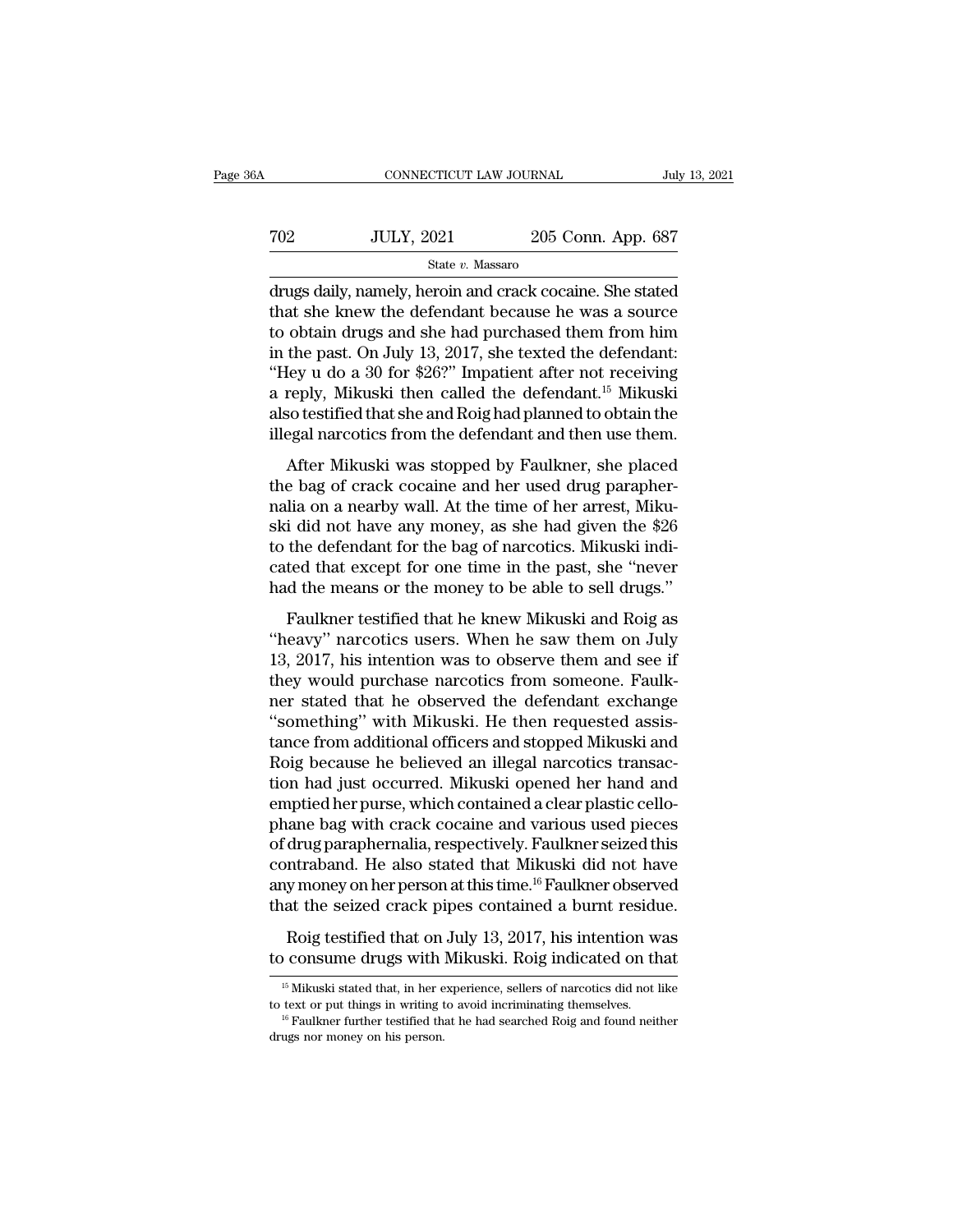| 2021               | CONNECTICUT LAW JOURNAL | Page 37A |
|--------------------|-------------------------|----------|
| 205 Conn. App. 687 | <b>JULY, 2021</b>       | 703      |
|                    | State v. Massaro        |          |

 $\begin{array}{lll} \text{18.1}\qquad \qquad & \text{COMRECTICUT LAW JOURNAL} \qquad \qquad & \text{Page 37A} \ \end{array}$ <br>  $\begin{array}{lll} \text{205 Conn. App. 687} & \text{JULY, 2021} & \text{703} \ \end{array}$ <br>  $\begin{array}{lll} \text{State } v. \text{ Massaro} \ \end{array}$ <br>
date, Mikuski had money to purchase drugs, met with another individual, a 205 Conn. App. 687 JULY, 2021 703<br>State v. Massaro<br>date, Mikuski had money to purchase drugs, met with<br>another individual, and then came back with drugs. Dur-<br>ing redirect examination, Roig stated that he was with<br>Milauski 205 Conn. App. 687 JULY, 2021 703<br>
State v. Massaro<br>
date, Mikuski had money to purchase drugs, met with<br>
another individual, and then came back with drugs. Dur-<br>
ing redirect examination, Roig stated that he was with<br>
Mi 205 Conn. App. 687 JULY, 2021 703<br>
State v. Massaro<br>
date, Mikuski had money to purchase drugs, met with<br>
another individual, and then came back with drugs. Dur-<br>
ing redirect examination, Roig stated that he was with<br>
Mi State  $v$ . Massaro<br>te, Mikuski had money to purchase drugs, met with<br>other individual, and then came back with drugs. Dur-<br>g redirect examination, Roig stated that he was with<br>kuski as she purchased drugs for them to use. date, Mikuski had money to purchase drugs, met with<br>another individual, and then came back with drugs. During redirect examination, Roig stated that he was with<br>Mikuski as she purchased drugs for them to use.<br>During cross-

another individual, and then came back with drugs. During redirect examination, Roig stated that he was with<br>Mikuski as she purchased drugs for them to use.<br>During cross-examination, Pagoni testified, based on<br>his thirty-f drivener and readay, and after state search with analysis 2 and<br>ing redirect examination, Roig stated that he was with<br>Mikuski as she purchased drugs for them to use.<br>During cross-examination, Pagoni testified, based on<br>hi do not hold onto drugs before consuming them.<br>During cross-examination, Pagoni testified, based on<br>his thirty-four years of law enforcement experience, that<br>individuals addicted to heroin generally do not give their<br>drugs During cross-examination, Pagoni testified, based on<br>his thirty-four years of law enforcement experience, that<br>individuals addicted to heroin generally do not give their<br>drugs away for free. He admitted that addicts usuall During cross-examination, Pagoni testified, based on<br>his thirty-four years of law enforcement experience, that<br>individuals addicted to heroin generally do not give their<br>drugs away for free. He admitted that addicts usual his thirty-four years of law enforcement experience, that<br>individuals addicted to heroin generally do not give their<br>drugs away for free. He admitted that addicts usually<br>do not hold onto drugs before consuming them. Pagon individuals addicted to heroin generally do not give their<br>drugs away for free. He admitted that addicts usually<br>do not hold onto drugs before consuming them. Pagoni<br>also stated, based on his experience, that quick, hand-<br> Additionally, as noted in the state's deninging them. Pagoniso stated, based on his experience, that quick, hand-hand transactions involving drugs are done to avoid tection and, if an individual had drugs in his or her nd, also stated, based on his experience, that quick, hand-<br>to-hand transactions involving drugs are done to avoid<br>detection and, if an individual had drugs in his or her<br>hand, that would indicate a recent transaction.<sup>17</sup><br>Ad

had transactions involving drugs are done to avoid<br>detection and, if an individual had drugs in his or her<br>hand, that would indicate a recent transaction.<sup>17</sup><br>Additionally, as noted in the state's brief, the defen-<br>dant wa detection and, if an individual had drugs in his or her hand, that would indicate a recent transaction.<sup>17</sup><br>Additionally, as noted in the state's brief, the defendant was able to present to the jury the fact that Mikuski<br> hand, that would indicate a recent transaction.<sup>17</sup><br>Additionally, as noted in the state's brief, the defendant was able to present to the jury the fact that Mikuski<br>had made a prior inconsistent statement in which she<br>cla Additionally, as noted in the state's brief, the defendant was able to present to the jury the fact that Mikuski had made a prior inconsistent statement in which she claimed to have possessed the narcotics prior to her mee Additionally, as noted in the state's brief, the defendant was able to present to the jury the fact that Mikuski had made a prior inconsistent statement in which she claimed to have possessed the narcotics prior to her mee dant was able to present to the jury the fact that Mikuski<br>had made a prior inconsistent statement in which she<br>claimed to have possessed the narcotics prior to her<br>meeting with the defendant. Given the ample evidence<br>pres had made a prior inconsistent statement in which she<br>claimed to have possessed the narcotics prior to her<br>meeting with the defendant. Given the ample evidence<br>presented by the state that Mikuski was the buyer and<br>the defen claimed to have possessed the narcotics prior to her<br>meeting with the defendant. Given the ample evidence<br>presented by the state that Mikuski was the buyer and<br>the defendant was the seller in the July 13, 2017 nar-<br>cotics meeting with the defendant. Given the ample evidence<br>presented by the state that Mikuski was the buyer and<br>the defendant was the seller in the July 13, 2017 nar-<br>cotics transaction, we conclude that any errors by the<br>court presented by the state that Mikuski was the buyer and<br>the defendant was the seller in the July 13, 2017 nar-<br>cotics transaction, we conclude that any errors by the<br>court relating to whether the Pagoni memorandum con-<br>stitu the defendant was the seller in the July 13, 2017 narcotics transaction, we conclude that any errors by the court relating to whether the Pagoni memorandum constituted a statement under our rules of practice and the impos cotics transaction, we conclude that any errors by the<br>court relating to whether the Pagoni memorandum con-<br>stituted a statement under our rules of practice and the<br>imposition of a discovery sanction were harmless. See,<br>e court relating to whether the Pagoni memorandum constituted a statement under our rules of practice and the imposition of a discovery sanction were harmless. See, e.g., *State* v. *Grant*, 179 Conn. App. 81, 92–93, 178 A.3 stituted a statement under our rules of practice and the<br>imposition of a discovery sanction were harmless. See,<br>e.g., *State* v. *Grant*, 179 Conn. App. 81, 92–93, 178 A.3d<br>437 (improper evidentiary ruling found to be harm imposition of a discovery sanction were harmless. See,<br>e.g., *State* v. *Grant*, 179 Conn. App. 81, 92–93, 178 A.3d<br>437 (improper evidentiary ruling found to be harmless<br>given strength of state's case based on other eviden e.g., *State* v. *Grant*, 179 Conn. App. 81, 92–93, 178 A.3d<br>437 (improper evidentiary ruling found to be harmless<br>given strength of state's case based on other evidence),<br>cert. denied, 328 Conn. 910, 178 A.3d 1041 (2018); 437 (improper evidentiary ruling found to be harmless<br>given strength of state's case based on other evidence),<br>cert. denied, 328 Conn. 910, 178 A.3d 1041 (2018); *State*<br>v. *Rios*, 171 Conn. App. 1, 39–40, 156 A.3d 18 (sa given strength of state's case based on other evidence),<br>cert. denied, 328 Conn. 910, 178 A.3d 1041 (2018); *State*<br>v. *Rios*, 171 Conn. App. 1, 39–40, 156 A.3d 18 (same),<br>cert. denied, 325 Conn. 914, 159 A.3d 232 (2017). cert. denied, 328 Conn. 910, 178 A.3d 1041 (2018); *State* v. *Rios*, 171 Conn. App. 1, 39–40, 156 A.3d 18 (same), cert. denied, 325 Conn. 914, 159 A.3d 232 (2017). In reviewing the entirety of the evidence adduced during reviewing the entirety of the evidence adduced during<br>the trial, the record provides us with a fair assurance<br>that any error relating to these matters did not substan-<br>tially affect the verdict. We conclude, therefore, th tially affect the verdict. We conclude, therefore, that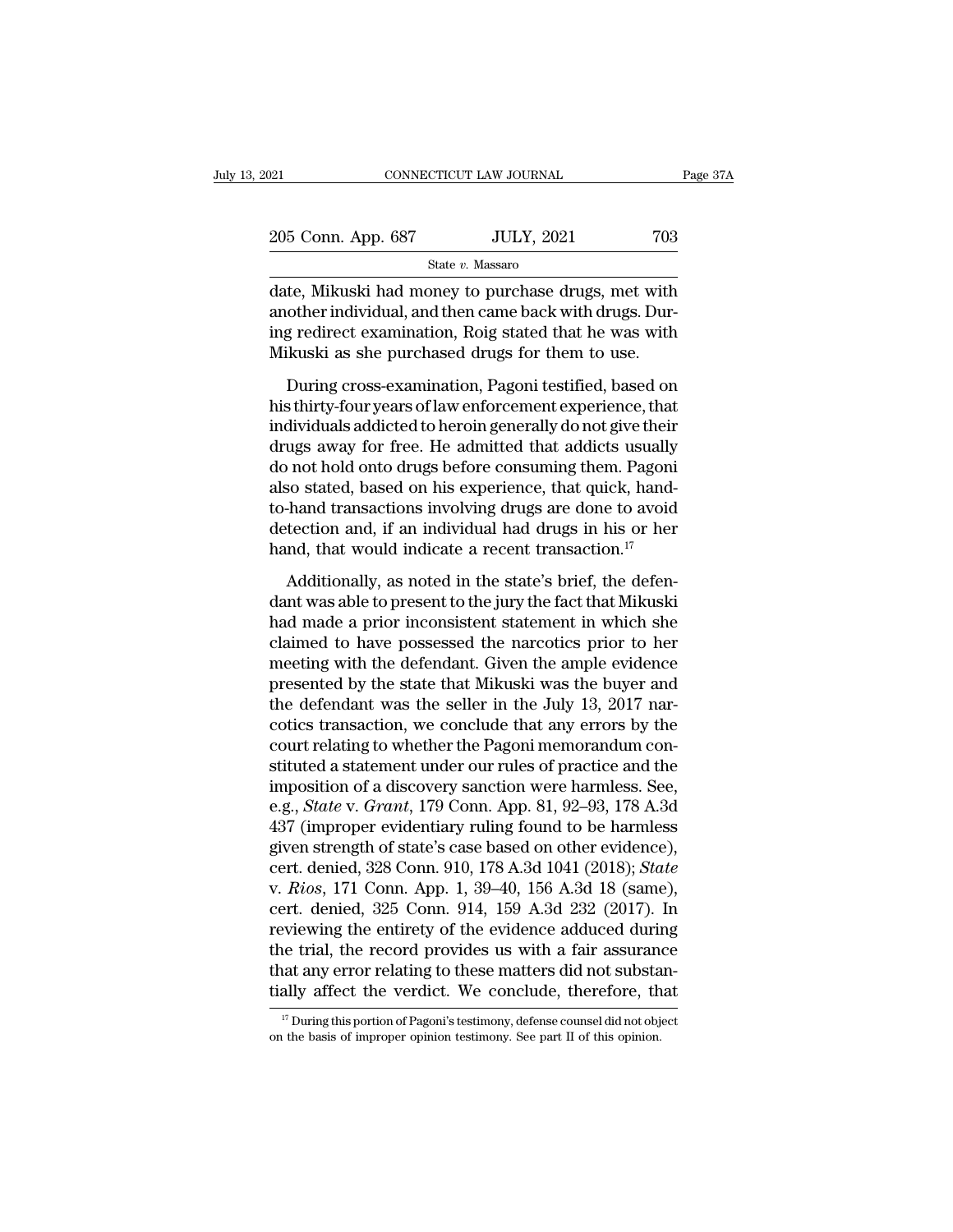| šΑ  | CONNECTICUT LAW JOURNAL |                    | July 13, 2021 |
|-----|-------------------------|--------------------|---------------|
| 704 | <b>JULY, 2021</b>       | 205 Conn. App. 687 |               |
|     | State v. Massaro        |                    |               |

CONNECTICUT LAW JOURNAL July 13, 202<br>
TO4 JULY, 2021 205 Conn. App. 687<br>
State v. Massaro<br>
The defendant's claim that the court's determination of<br>
a discovery violation and its imposition of a sanction<br>
must fail as any a  $\n \text{JULY, 2021}$  205 Conn. App. 687<br>  $\text{State } v. \text{ Massaro}$ <br>
the defendant's claim that the court's determination of a discovery violation and its imposition of a sanction<br>
must fail as any error was harmless in light of the ev To the Mustave Mustave and State v. Massaro<br>must fail as any error was harmless in light of the evidence.<br>The evidence as any error was harmless in light of the evidence. dence. e defendant's claim that the court's determination of<br>discovery violation and its imposition of a sanction<br>ust fail as any error was harmless in light of the evi-<br>nce.<br>II<br>The defendant next claims that the court abused its

II

a discovery violation and its imposition of a sanction<br>must fail as any error was harmless in light of the evi-<br>dence.<br>II<br>The defendant next claims that the court abused its<br>discretion with respect to the evidentiary rulin must fail as any error was harmless in light of the evidence.<br>
II<br>
The defendant next claims that the court abused its<br>
discretion with respect to the evidentiary ruling regard-<br>
ing the state's cross-examination of Pagoni II<br>II<br>The defendant next claims that the court abused its<br>discretion with respect to the evidentiary ruling regard-<br>ing the state's cross-examination of Pagoni. Specifically,<br>he argues that the court improperly permitted t II<br>The defendant next claims that the court abused its<br>discretion with respect to the evidentiary ruling regard-<br>ing the state's cross-examination of Pagoni. Specifically,<br>he argues that the court improperly permitted the The defendant next claims that the court abused its<br>discretion with respect to the evidentiary ruling regard-<br>ing the state's cross-examination of Pagoni. Specifically,<br>he argues that the court improperly permitted the pro The defendant next claims that the court abused its<br>discretion with respect to the evidentiary ruling regard-<br>ing the state's cross-examination of Pagoni. Specifically,<br>he argues that the court improperly permitted the pro discretion with respect to the evidentiary ruling regarding the state's cross-examination of Pagoni. Specifically, he argues that the court improperly permitted the prosecutor to convert Pagoni, a defense witness, into an argues that the court improperly permitted the prosetor to convert Pagoni, a defense witness, into an expert<br>garding narcotics trafficking after the parties had<br>reed that the state would not present expert testimony<br>this Evaluation is convert Pagoni, a defense witness, into an expert<br>regarding narcotics trafficking after the parties had<br>agreed that the state would not present expert testimony<br>on this topic. We conclude that any error was h

regarding narcotics trafficking after the parties had<br>agreed that the state would not present expert testimony<br>on this topic. We conclude that any error was harmless.<br>The following additional facts are necessary for our<br>di Figures and a state would not present expert testimony<br>agreed that the state would not present expert testimony<br>on this topic. We conclude that any error was harmless.<br>The following additional facts are necessary for our<br>d the following additional facts are necessary for our discussion. The defendant filed a pretrial motion for supplemental discovery on December 4, 2018, seeking information regarding the narcotics unit of the Torrington Poli The following additional facts are necessary for our discussion. The defendant filed a pretrial motion for supplemental discovery on December 4, 2018, seeking information regarding the narcotics unit of the Torrington Poli The following additional facts are necessary for our<br>discussion. The defendant filed a pretrial motion for<br>supplemental discovery on December 4, 2018, seeking<br>information regarding the narcotics unit of the Torring-<br>ton Po discussion. The defendant filed a pretrial motion for<br>supplemental discovery on December 4, 2018, seeking<br>information regarding the narcotics unit of the Torring-<br>ton Police Department, any records of narcotics arrests<br>mad supplemental discovery on December 4, 2018, seeking<br>information regarding the narcotics unit of the Torring-<br>ton Police Department, any records of narcotics arrests<br>made by Faulkner, as well as his training, experience,<br>an information regarding the narcotics unit of the Torrington Police Department, any records of narcotics arrests<br>made by Faulkner, as well as his training, experience,<br>and education relating to the investigation of narcotics ton Police Department, any records of narcotics arrests<br>made by Faulkner, as well as his training, experience,<br>and education relating to the investigation of narcotics<br>crimes. Approximately one month later, the defendant<br>f made by Faulkner, as well as his training, experience,<br>and education relating to the investigation of narcotics<br>crimes. Approximately one month later, the defendant<br>filed a motion in limine to preclude the state's witnesse and education relating to the investigation of narcotics<br>crimes. Approximately one month later, the defendant<br>filed a motion in limine to preclude the state's witnesses<br>"from giving expert testimony or opinion testimony<br>re crimes. Approximately one month later, the defendant<br>filed a motion in limine to preclude the state's witnesses<br>"from giving expert testimony or opinion testimony<br>regarding drug trafficking or common characteristics of<br>dru filed a motion in limine to preclude the state's witnesses<br>"from giving expert testimony or opinion testimony<br>regarding drug trafficking or common characteristics of<br>drug dealers." He also moved for the disclosure of the c "from giving expert testimony or opinion testimony<br>regarding drug trafficking or common characteristics of<br>drug dealers." He also moved for the disclosure of the cur-<br>riculum vitae of any expert witness for the state, the<br> regarding drug trafficking or common characteristics of<br>drug dealers." He also moved for the disclosure of the cur-<br>riculum vitae of any expert witness for the state, the<br>substance of any facts relied on by the state's exp drug dealers." He also moved for the disclosure of the curriculum vitae of any expert witness for the state, the substance of any facts relied on by the state's experts, and a summary of each expert's opinion. Prior to the riculum vitae of any expert witness<br>substance of any facts relied on by t<br>and a summary of each expert's op<br>court addressing these motions, the<br>agreement. In their agreement, the s<br>it would not present expert testimony<br>reg In a summary of each expert's opinion. Prior to the<br>urt addressing these motions, the parties reached an<br>reement. In their agreement, the state indicated that<br>would not present expert testimony from its witnesses<br>garding n He state that the state inclusions, the parties reached an agreement. In their agreement, the state indicated that it would not present expert testimony from its witnesses regarding narcotics trafficking.<br>During the trial, agreement. In their agreement, the state indicated that<br>it would not present expert testimony from its witnesses<br>regarding narcotics trafficking.<br>During the trial, the defense called Pagoni as a witness.<br>He stated that he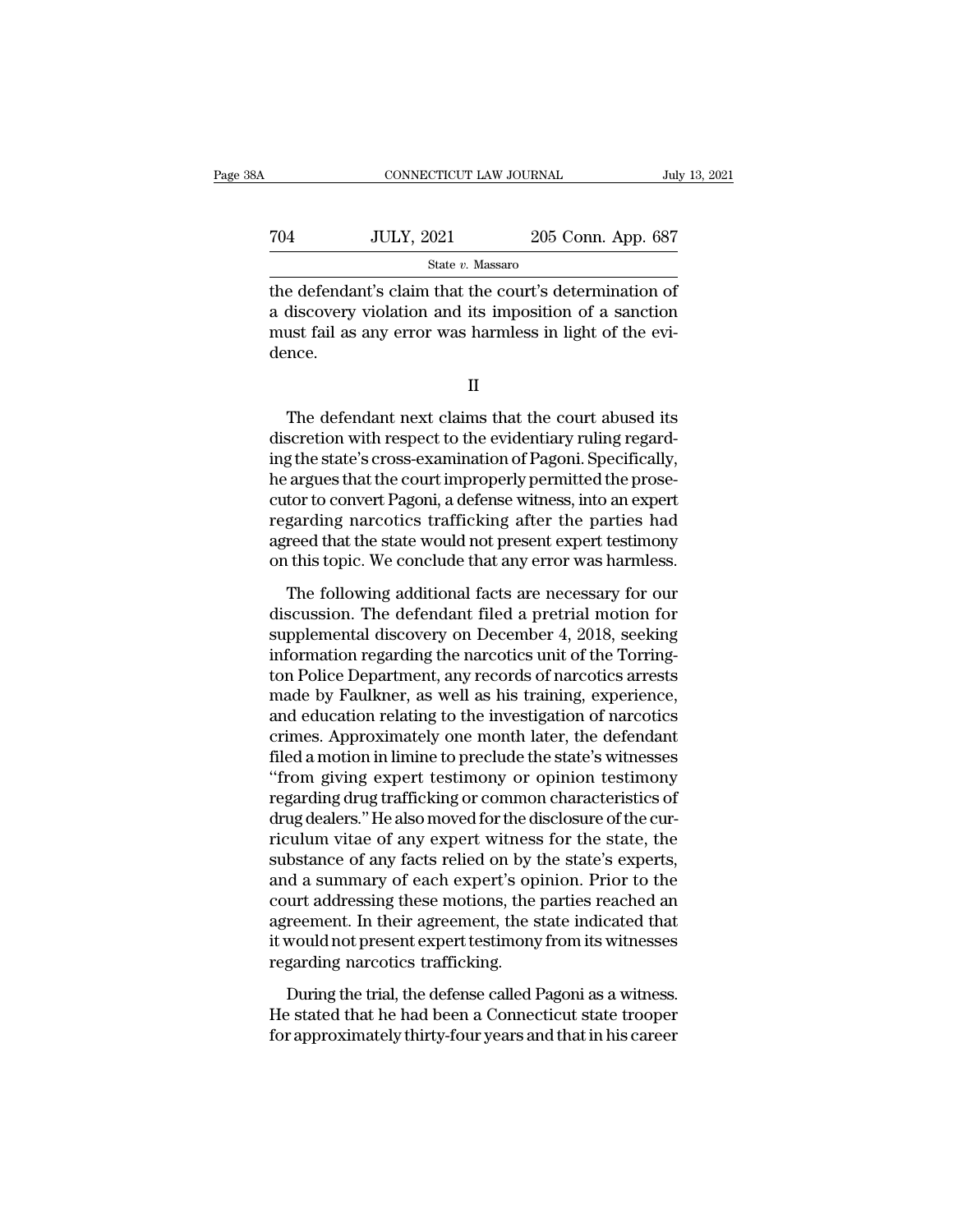| 2021               | CONNECTICUT LAW JOURNAL | Page 39A |
|--------------------|-------------------------|----------|
| 205 Conn. App. 687 | <b>JULY, 2021</b>       | 705      |
|                    | State v. Massaro        |          |

 $\begin{array}{ccc}\n 0.21 & \text{CONPECTICUT LAW JOURNAL} & \text{Page 39A} \\
 205 & \text{Conn. App. } 687 & \text{JULY, } 2021 & 705 \\
 \hline\n & \text{State } v. \text{ Massaro} \\
 \hline\n \end{array}$  he had worked in a variety of assignments, including the narcotics division. During cross-examination, the prosecut 205 Conn. App. 687 JULY, 2021 705<br>State v. Massaro<br>he had worked in a variety of assignments, including<br>the narcotics division. During cross-examination, the<br>prosecutor asked if people who possessed drugs nor-<br>mally carri 205 Conn. App. 687 JULY, 2021 705<br>
State v. Massaro<br>
he had worked in a variety of assignments, including<br>
the narcotics division. During cross-examination, the<br>
prosecutor asked if people who possessed drugs nor-<br>
mally 205 Conn. App. 687 JULY, 2021 705<br>
State v. Massaro<br>
he had worked in a variety of assignments, including<br>
the narcotics division. During cross-examination, the<br>
prosecutor asked if people who possessed drugs nor-<br>
mally State v. Massaro<br>
The had worked in a variety of assignments, including<br>
the narcotics division. During cross-examination, the<br>
prosecutor asked if people who possessed drugs nor-<br>
mally carried them in their hands while state  $v$ . Massaro<br>he had worked in a variety of assignments, including<br>the narcotics division. During cross-examination, the<br>prosecutor asked if people who possessed drugs nor-<br>mally carried them in their hands while wal he had worked in a variety of assignments, including<br>the narcotics division. During cross-examination, the<br>prosecutor asked if people who possessed drugs nor-<br>mally carried them in their hands while walking down<br>the street the narcotics division. During cross-examination, the prosecutor asked if people who possessed drugs normally carried them in their hands while walking down the street. The court overruled an objection based on speculation prosecutor asked if people w<br>mally carried them in their has<br>the street. The court overrule<br>speculation, and Pagoni respo<br>does, in fact, occur. The pros<br>tion Pagoni regarding certain<br>tions without objection.<br>After the cros range after the court overruled an objection based on<br>eculation, and Pagoni responded that sometimes that<br>les, in fact, occur. The prosecutor continued to ques-<br>on Pagoni regarding certain aspects of drug transac-<br>ms witho the street. The court overtuce an objection based on<br>speculation, and Pagoni responded that sometimes that<br>does, in fact, occur. The prosecutor continued to ques-<br>tion Pagoni regarding certain aspects of drug transac-<br>tion

epeculation, and I agoni responded that somethines that<br>does, in fact, occur. The prosecutor continued to ques-<br>tions without objection.<br>After the cross-examination addressed other topics,<br>the prosecutor asked Pagoni wheth does, in fact, ocean: The prosecutor continued to question Pagoni regarding certain aspects of drug transactions without objection.<br>
After the cross-examination addressed other topics,<br>
the prosecutor asked Pagoni whether Fraction Figures of and statistics of and international distributions without objection.<br>
After the cross-examination addressed other topics,<br>
the prosecutor asked Pagoni whether drug dealers gen-<br>
erally prefer not to con After the cross-examination addressed other topics,<br>the prosecutor asked Pagoni whether drug dealers gen-<br>erally prefer not to conduct sales inside their homes<br>or apartments. Defense counsel objected, arguing that<br>it calle After the cross-examination addressed other topics,<br>the prosecutor asked Pagoni whether drug dealers gen-<br>erally prefer not to conduct sales inside their homes<br>or apartments. Defense counsel objected, arguing that<br>it calle the prosecutor asked Pagoni whether drug dealers generally prefer not to conduct sales inside their homes<br>or apartments. Defense counsel objected, arguing that<br>it called for speculation and improper opinion testi-<br>mony, as erally prefer not to conduct sales inside their homes<br>or apartments. Defense counsel objected, arguing that<br>it called for speculation and improper opinion testi-<br>mony, as Pagoni had not been offered as an expert<br>witness. T or apartments. Defense counsel objected, arguing that<br>it called for speculation and improper opinion testi-<br>mony, as Pagoni had not been offered as an expert<br>witness. The court overruled the objection, stating that<br>defense it called for speculation and im<br>mony, as Pagoni had not been of<br>witness. The court overruled the d<br>defense counsel had questioned l<br>enforcement background on dire<br>prosecutor then asked a series of<br>the sale and use of drug  $\mu$ , as Tagon had not been offered as an experiment these. The court overruled the objection, stating that fense counsel had questioned Pagoni about his law forcement background on direct examination. The osecutor then a mates. The court overtured are objection, stating and<br>defense counsel had questioned Pagoni about his law<br>enforcement background on direct examination. The<br>prosecutor then asked a series of questions regarding<br>the sale and

defense coulser had questioned 1 agont about his law<br>enforcement background on direct examination. The<br>prosecutor then asked a series of questions regarding<br>the sale and use of drugs.<sup>18</sup><br>After these questions, the court e emocement background on uncer examination. The<br>prosecutor then asked a series of questions regarding<br>the sale and use of drugs.<sup>18</sup><br>After these questions, the court excused the jury.<br>Defense counsel noted that he objected the sale and use of drugs.<sup>18</sup><br>the sale and use of drugs.<sup>18</sup><br>After these questions, the court excused the jury.<br>Defense counsel noted that he objected to the entire<br>line of questioning. He stated that, based on his under-After these questions, the court excused the jury.<br>Defense counsel noted that he objected to the entire<br>line of questioning. He stated that, based on his under-<br>standing of the parties' agreement, no opinion testi-<br>mony re After these questions, the court excused the jury.<br>Defense counsel noted that he objected to the entire<br>line of questioning. He stated that, based on his under-<br>standing of the parties' agreement, no opinion testi-<br>mony re Defense counsel noted that he objected to the entire<br>line of questioning. He stated that, based on his under-<br>standing of the parties' agreement, no opinion testi-<br>mony regarding the narcotics trade would be permitted<br>at t 18 The defendant subsequently identified these topics in his motion for we trial and that Pagoni had not been offered as an spert. Defense counsel also moved for a mistrial. The rosecutor countered that the agreement of th at trial and that Pagoni had not been offered as an expert. Defense counsel also moved for a mistrial. The prosecutor countered that the agreement of the par-<br><sup>18</sup> The defendant subsequently identified these topics in his

expert. Defense counsel also moved for a mistrial. The prosecutor countered that the agreement of the par-<br><sup>18</sup> The defendant subsequently identified these topics in his motion for new trial as follows: "Drug dealers norm expert. Defense counsel also moved for a mistrial. The prosecutor countered that the agreement of the par-<br><sup>18</sup>The defendant subsequently identified these topics in his motion for new trial as follows: "Drug dealers norma new trial as follows: "Drug dealers normally do not sell inside their own<br>home and/or apartment . . . . Drug users can get 'dope sick' when they<br>do not have ready access to drugs . . . . Street-level drug addicts are not<br> <sup>18</sup> The defendant subsequently identified these topics in his motion for new trial as follows: "Drug dealers normally do not sell inside their own home and/or apartment . . . . Drug users can get 'dope sick' when they do new trial as follows: "Drug dealers normally do not sell inside their own<br>home and/or apartment . . . . Drug users can get 'dope sick' when they<br>do not have ready access to drugs . . . . Street-level drug addicts are not<br>w nome and/or apartment . . . . Drug users can get 'dope sick' when they<br>do not have ready access to drugs . . . . Street-level drug addicts are not<br>wealthy . . . . Drug dealers sometimes carry scales to weigh their product<br> carry paraphernalia  $\ldots$  and  $\ldots$  [a]s between dealers and addicts are not wealthy . . . . Drug dealers sometimes carry scales to weigh their product  $\ldots$  . Drug dealers usually have more than one cell phone  $\ldots$  . Dr wealthy . . . . Drug dealers sometimes carry scales to weigh their product . . . . Drug dealers usually have more than one cell phone . . . . Drug dealers typically carry various amount[s] of small denominations of cash .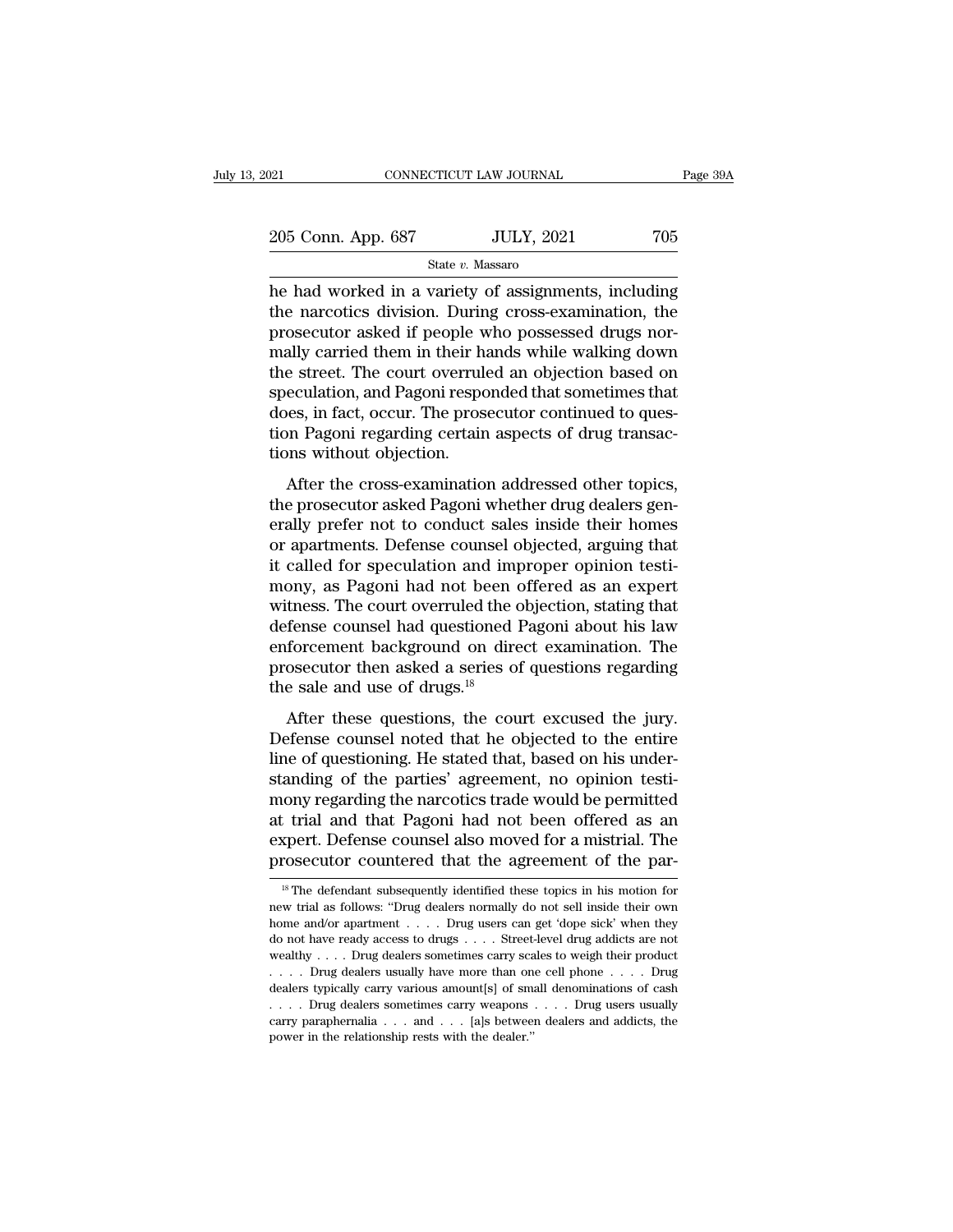| )A                    | CONNECTICUT LAW JOURNAL                                |                    | July 13, 2021 |
|-----------------------|--------------------------------------------------------|--------------------|---------------|
| 706                   | <b>JULY, 2021</b>                                      | 205 Conn. App. 687 |               |
|                       | State v. Massaro                                       |                    |               |
| nesses. <sup>19</sup> | ties only prevented the state from calling expert wit- |                    |               |

 $\frac{\text{5} + \text{5} + \text{5} + \text{5}}{10}$ <br>  $\frac{\text{5} + \text{5} + \text{5} + \text{5}}{10}$ <br>
So only prevented the state from calling expert wit-<br>
Sses.<sup>19</sup><br>
The court ruled that Pagoni had not testified as an<br>
pert for the defense or for the state TO THE TREE THE SUCKER THE STATE OF STATE STATE STATE STATE STATE ONLY THE COULT THE COULT THE COULT THE COULT THE COULT THE COULT THE COULT THE COULT THE COULT THE COULT THE STATE OF THE STATE OF THE STATE OF THE STATE O State v. Massaro<br>ties only prevented the state from calling expert wit-<br>nesses.<sup>19</sup><br>The court ruled that Pagoni had not testified as an<br>expert for the defense or for the state. It further deter-<br>mined that the state was e  $\frac{50a\alpha}{100}$  challenges are mass and the state from calling expert with the court ruled that Pagoni had not testified as an expert for the defense or for the state. It further determined that the state was entitled to ties only prevented the state from calling expert witnesses.<sup>19</sup><br>The court ruled that Pagoni had not testified as an<br>expert for the defense or for the state. It further deter-<br>mined that the state was entitled to cross-exa messes.<sup>19</sup><br>The court ruled that Pagoni had not testified as an<br>expert for the defense or for the state. It further deter-<br>mined that the state was entitled to cross-examine<br>Pagoni to challenge his credibility regarding hi The court ruled that Pagoni had not testified as an expert for the defense or for the state. It further determined that the state was entitled to cross-examine Pagoni to challenge his credibility regarding his law enforcem trial. ined that the state was entitled to cross-examine<br>igoni to challenge his credibility regarding his law<br>forcement background and, specifically, his experi-<br>ce in the narcotics division. The court overruled the<br>fendant's obj Pagoni to challenge his credibility regarding his law<br>enforcement background and, specifically, his experi-<br>ence in the narcotics division. The court overruled the<br>defendant's objection and denied his motion for a mis-<br>tri

enforcement background and, specifically, his experience in the narcotics division. The court overruled the defendant's objection and denied his motion for a mistrial.<br>Defense counsel iterated his arguments regarding the s ence in the narcotics division. The court overruled the<br>defendant's objection and denied his motion for a mis-<br>trial.<br>Defense counsel iterated his arguments regarding the<br>state's cross-examination of Pagoni in his motion f defendant's objection and denied his motion for a mistrial.<br>Defense counsel iterated his arguments regarding the<br>state's cross-examination of Pagoni in his motion for a<br>new trial. Specifically, he stated that this cross-ex trial.<br>
Defense counsel iterated his arguments regarding the<br>
state's cross-examination of Pagoni in his motion for a<br>
new trial. Specifically, he stated that this cross-examina-<br>
tion focused on the issues of narcotics de Defense counsel iterated his arguments regarding the state's cross-examination of Pagoni in his motion for a new trial. Specifically, he stated that this cross-examination focused on the issues of narcotics dealing and ad on focused on the issues of narcotics dealing and ddiction, and involved expert testimony from an experienced law enforcement officer well beyond the ken f an average member of the jury.<sup>20</sup> In conclusion, the  $\frac{19}{19}$ addiction, and involved expert testimony from an experienced law enforcement officer well beyond the ken of an average member of the jury.<sup>20</sup> In conclusion, the <sup>19</sup> Both our Supreme Court and this court, in the context o

rienced law enforcement officer well beyond the ken<br>of an average member of the jury.<sup>20</sup> In conclusion, the<br> $\frac{10}{10}$ Both our Supreme Court and this court, in the context of a prosecutorial<br>impropriety analysis, have s Solution and a prosecutor is not only an officer of the context of a prosecutorial impropriety analysis, have stated: "We are mindful throughout this inquiry, however, of the unique responsibilities of the prosecutor in o attracture of the Jury.<sup>--</sup> In Conclusion, the<br>
<sup>19</sup> Both our Supreme Court and this court, in the context of a prosecutorial<br>
impropriety analysis, have stated: "We are mindful throughout this inquiry,<br>
however, of the u <sup>19</sup> Both our Supreme Court and this court, in the context of a prosecutorial impropriety analysis, have stated: "We are mindful throughout this inquiry, however, of the unique responsibilities of the prosecutor in our ju impropriety analysis, have stated: "We are mindful throughout this inquiry, however, of the unique responsibilities of the prosecutor in our judicial system. A prosecutor is not only an officer of the court, like every oth however, of the unique responsibilities of the prosecutor in our judicial system. A prosecutor is not only an officer of the court, like every other attorney, but is also a high public officer, representing the people of t Exystem. A prosecutor is not only an officer of the court, like every other attorney, but is also a high public officer, representing the people of the [s]tate, who seek impartial justice for the guilty as much as for the Expectively. The same of the passion, prejudice of the passion of the same stattorney, but is also a high public officer, representing the people of the  $[s]$ tate, who seek impartial justice for the guilty as much as for t accused be guilty, he for shell in the guilty as much as for the innocent.<br>  $\ldots$  [The prosecutor's] conduct and language in the trial of cases in which<br>
human life or liberty are at stake should be forceful, but fair, be ... [The prosecutor's] conduct and language in the trial of cases in which human life or liberty are at stake should be forceful, but fair, because he [or she] represents the public interest, which demands no victim and a Furnal life or liberty are at stake should be forceful, but fair, because he lor she lor shell remember the public interest, which demands no victim and asks no conviction through the aid of passion, prejudice or resentmen For any represent through the aid of passion, prejudice or resentment. If the accused be guilty, he [or she] should [nonetheless] be convicted only after a fair trial, conducted strictly according to the sound and [well e accused be guilty, he [or she] should [nonetheless] be convicted only after a fair trial, conducted strictly according to the sound and [well established] rules which the laws prescribe." (Internal quotation marks omitted. a fair trial, conducted strictly according to the sound and [well established]<br>rules which the laws prescribe." (Internal quotation marks omitted.) *State*<br>v. *A. M.*, 324 Conn. 190, 205, 152 A.3d 49 (2017); *State* v. *Re* rules which the laws prescribe." (Internal quotation marks omitted.) *State* v. A. M., 324 Conn. 190, 205, 152 A.3d 49 (2017); *State* v. Reddick, 174 Conn. App. 536, 559–60, 166 A.3d 754, cert. denied, 327 Conn. 921, 171 v. A. M., 324 Conn. 190, 205, 152 A.3d 49 (2017); *State* v. *Reddick*, 174 Conn. App. 536, 559–60, 166 A.3d 754, cert. denied, 327 Conn. 921, 171 A.3d 58 (2017), cert. denied, U.S. , 138 S. Ct. 1027, 200 L. Ed. 2d 285 (2 App. 536, 559–60, 166 A.3d 754, cert. denied, 327 Conn. 921, 171 A.3d 58 (2017), cert. denied, U.S. , 138 S. Ct. 1027, 200 L. Ed. 2d 285 (2018); see also *State* v. *Owen*, 331 Conn. 658, 668–69, 207 A.3d 17 (2019) (prose (2017), cert. denied, U.S. , 138 S. Ct. 1027, 200 L. Ed. 2d 285 (2018); see also *State* v. *Owen*, 331 Conn. 658, 668–69, 207 A.3d 17 (2019) (prosecutors held to higher standard than other attorneys). Because a prosecuto see also *State* v. *Owen*, 331 Conn. 658, 668–69, 207 A.3d 17 (2019) (prosecutors held to higher standard than other attorneys). Because a prosecutor is held to a higher standard of conduct, we note that care must be tak held to a higher standard of conduct, we note that care must be taken to ensure that the state adheres to both the letter and the spirit of a stipulation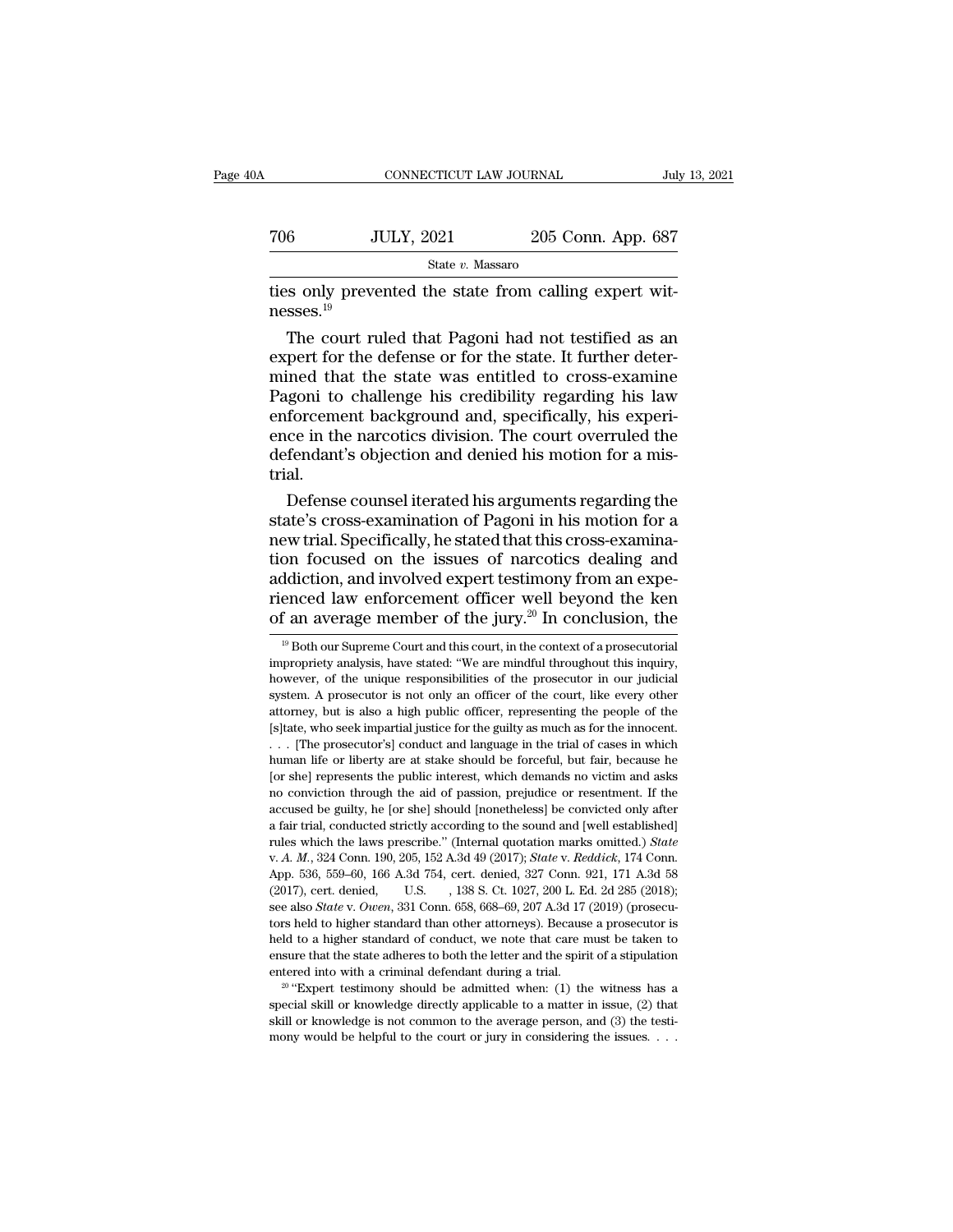| 2021               | CONNECTICUT LAW JOURNAL | Page 41A |
|--------------------|-------------------------|----------|
| 205 Conn. App. 687 | <b>JULY, 2021</b>       | 707      |
|                    | State v. Massaro        |          |

CONNECTICUT LAW JOURNAL<br>
205 Conn. App. 687 JULY, 2021 707<br>
State v. Massaro<br>
defendant claimed that the state had gone beyond test-<br>
ing Pagoni's credibility and "clearly used [his] law enforce-205 Conn. App. 687 JULY, 2021 707<br>
State v. Massaro<br>
defendant claimed that the state had gone beyond test-<br>
ing Pagoni's credibility and "clearly used [his] law enforce-<br>
ment background as a means to admit expert opinio 205 Conn. App. 687 JULY, 2021 707<br>
State v. Massaro<br>
defendant claimed that the state had gone beyond test-<br>
ing Pagoni's credibility and "clearly used [his] law enforce-<br>
ment background as a means to admit expert opinio 205 Conn. App. 687 JULY, 2021 707<br>
State v. Massaro<br>
defendant claimed that the state had gone beyond test-<br>
ing Pagoni's credibility and "clearly used [his] law enforce-<br>
ment background as a means to admit expert opinio State v. Massaro<br>defendant claimed that the state had gone beyond test-<br>ing Pagoni's credibility and "clearly used [his] law enforce-<br>ment background as a means to admit expert opinion<br>testimony unfavorable to the defenda  $\begin{array}{l} \text{state } v \text{. Massaro} \\ \text{defendant claimed that the state had a \\ \text{ing Pagoni's credibility and "clearly us} \\ \text{ment background as a means to ad} \\ \text{testimony unfavorable to the defect} \\ \text{rejected this claim in its memorandum} \\ \text{ing the motion for a new trial.} \\ \text{On appeal, the defendant claims that} \end{array}$ rentiant claims that the state had gone seyond test<br>g Pagoni's credibility and "clearly used [his] law enforce-<br>ent background as a means to admit expert opinion<br>stimony unfavorable to the defendant." The court<br>jected this ing i again's dreaming and "dearly asset plus) and values<br>ment background as a means to admit expert opinion<br>testimony unfavorable to the defendant." The court<br>rejected this claim in its memorandum of decision deny-<br>ing th

testimony unfavorable to the defendant." The court<br>rejected this claim in its memorandum of decision deny-<br>ing the motion for a new trial.<br>On appeal, the defendant claims that the court abused<br>its discretion by permitting The control of the defendant. The court<br>
rejected this claim in its memorandum of decision deny-<br>
ing the motion for a new trial.<br>
On appeal, the defendant claims that the court abused<br>
its discretion by permitting the sta rejected and claim intermediated of decision deriy<br>ing the motion for a new trial.<br>On appeal, the defendant claims that the court abused<br>its discretion by permitting the state to go beyond<br>the scope of the direct examinat In the state is discretion by permitting the state to go beyond<br>the scope of the direct examination of Pagoni and to<br>"convert" him into an expert witness. Even assuming,<br>arguendo, that the court's evidentiary rulings rega On appeal, the defendant claims that the court abused<br>its discretion by permitting the state to go beyond<br>the scope of the direct examination of Pagoni and to<br>"convert" him into an expert witness. Even assuming,<br>arguendo, its discretion by per<br>the scope of the dire<br>"convert" him into an<br>arguendo, that the cou<br>the state's cross-exam<br>abuse of discretion,<sup>21</sup><br>was harmless.<sup>22</sup><br>In other words, [i]n order to r arguendo, that the court's evidentiary ruings regarding<br>the state's cross-examination of Pagoni constituted an<br>abuse of discretion,<sup>21</sup> we conclude that any such error<br>was harmless.<sup>22</sup><br>In other words, [i]n order to rende the state's cross-examination of Pagoni constituted an abuse of discretion,<sup>21</sup> we conclude that any such error was harmless.<sup>22</sup><br>In other words, [i]n order to render an expert opinion the witness must be qualified to do by our of discretion,<sup>21</sup> we conclude that any such error as harmless.<sup>22</sup><br>
other words, [i]n order to render an expert opinion the witness must be alified to do so and there must be a factual basis for the opinion. . . .

**EXECUTE THE SURFER CONCERTED WAS harmless**.<sup>22</sup><br>In other words, [i]n order to render an expert opinion the witness must be qualified to do so and there must be a factual basis for the opinion. . . . "It is well settled t We have the words, [i]n order to render an expert opinion the witness must be qualified to do so and there must be a factual basis for the opinion. . . . "It is well settled that [t]he true test of the admissibility of [ex In other words, [i]n order to render an expert opinion the witness must be qualified to do so and there must be a factual basis for the opinion.  $\dots$  "It is well settled that [t]he true test of the admissibility of [exper or experience, not common to the world, which renders their opinions "It is well settled that [t]he true test of the admissibility of [expert]<br>testimony is not whether the subject matter is common or uncommon, or<br>whether many persons or few have some knowledge of the matter; but it<br>is wheth in determining the questions at issue. . . . Implicit in this standard is the requirement of the matter; but it is whether the witnesses offered as experts have any peculiar knowledge or experience, not common to the worl whether many persons or few have some knowledge of the matter; but it<br>is whether many persons or few have some knowledge of the matter; but it<br>is whether the witnesses offered as experts have any peculiar knowledge<br>or exp is whether the witnesses offered as experts have any peculiar knowledge<br>or experience, not common to the world, which renders their opinions<br>founded on such knowledge or experience any aid to the court or the jury<br>in deter or experience, not common to the world, which renders their opinions founded on such knowledge or experience any aid to the court or the jury in determining the questions at issue. . . . Implicit in this standard is the re founded on such knowledge or experience any aid to the court or the jury<br>in determining the questions at issue. . . . Implicit in this standard is the<br>requirement . . . that the expert's knowledge or experience . . . be<br>di requirement . . . that the expert's knowledge or experience . . . be directly applicable to the matter specifically in issue." *State v. Brett B.*, 186 Conn. App. 563, 600–601, 200 A.3d 706 (2018), cert. denied, 330 Conn.

Equality applicable to the matter specifically in issue." State v. Brett B., 186<br>Conn. App. 563, 600–601, 200 A.3d 706 (2018), cert. denied, 330 Conn. 961,<br>199 A.3d 560 (2019).<br><sup>21</sup> See, e.g., State v. Brett B., 186 Conn. decay depicts of the ladder spectrically in Essae. Each (1.21662.), com. App. 563, 600-601, 200 A.3d 706 (2018), cert. denied, 330 Conn. 961, 199 A.3d 560 (2019).<br><sup>21</sup> See, e.g., *State* v. *Brett B.*, 186 Conn. App. 600, 560 (2019); *State v. Edward M.*, 135 Conn. App. 402, 409, 41 A.3d 1165 (abuse of discretion standard applies to claims regarding scope of cross-examination), cert. denied, 305 Conn. 914, 46 A.3d 172 (2012).<br><sup>22</sup> This cou <sup>21</sup> See, e.g., *State* v. *Brett B.*, 186 Conn. App. 600, 200 A.3d 706 (2018) (deferential standard of review applies to appellate review of rulings regarding admissibility of expert testimony), cert. denied, 330 Conn. 9 ing admissibility of expert testimony), cert. denied, 330 Conn. 961, 199 A.3d 560 (2019); *State v. Edward M.*, 135 Conn. App. 402, 409, 41 A.3d 1165 (abuse of discretion standard applies to claims regarding scope of cros

<sup>560 (2019);</sup> *State v. Edward M.*, 135 Conn. App. 402, 409, 41 A.3d 1165 (abuse of discretion standard applies to claims regarding scope of cross-examination), cert. denied, 305 Conn. 914, 46 A.3d 172 (2012).<br><sup>22</sup> This cou (abuse of discretion standard applies to claims regarding scope of cross-<br>examination), cert. denied, 305 Conn. 914, 46 A.3d 172 (2012).<br><sup>22</sup> This court has stated: "[T]he appellate harmless error doctrine is rooted<br>in [t examination), cert. denied, 305 Conn. 914, 46 A.3d 172 (2012).<br>
<sup>22</sup> This court has stated: "[T]he appellate harmless error doctrine is rooted in [the] fundamental purpose of our criminal justice system—to convict the gui <sup>22</sup> This court has stated: "[T]he appellate harmless error doctrine is rooted in [the] fundamental purpose of our criminal justice system—to convict the guilty and acquit the innocent. The harmless error doctrine recogni in [the] fundamental purpose of our criminal justice system—to convict the guilty and acquit the innocent. The harmless error doctrine recognizes the principle that the central purpose of a criminal trial is to decide the guilty and acquit the innocent. The harmless error doctrine recognizes the principle that the central purpose of a criminal trial is to decide the factual question of the defendant's guilt or innocence . . . and promotes p principle that the central purpose of a criminal trial is to decide the factual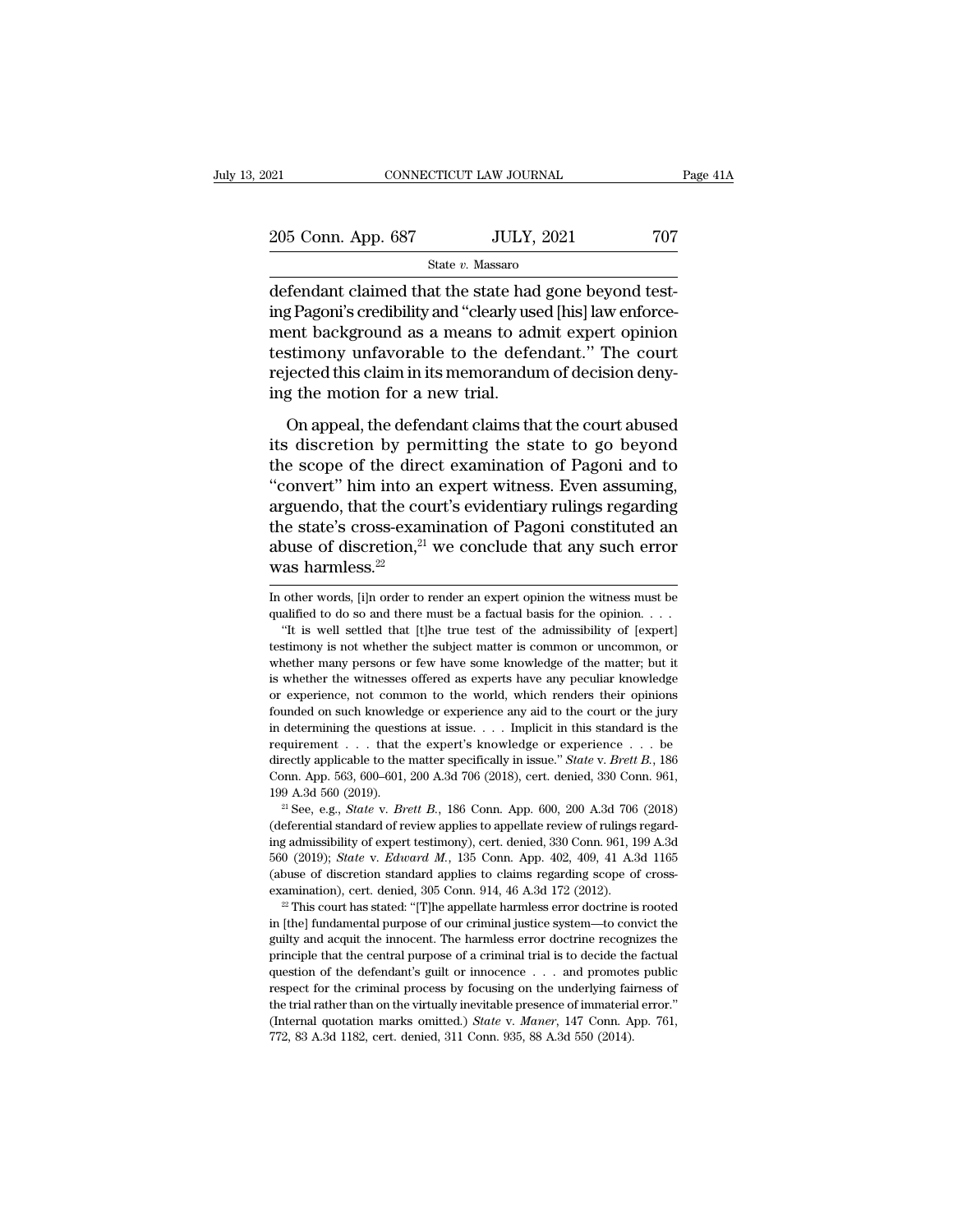# $\begin{tabular}{ll} \multicolumn{2}{l} \multicolumn{2}{l}{{\text{CONNECTICUT LAW JOURNAL}}} & \multicolumn{2}{l} {\text{July 13, 2021}} \\ \multicolumn{2}{l}{{\text{708}}} & \multicolumn{2}{l}{{\text{JULY, 2021}}} & \multicolumn{2}{l}{{\text{205 Conn. App. 687}}} \\ & \multicolumn{2}{l}{{\text{State $v$}}}.~{\text{Massaro}} & \multicolumn{2}{l}{{\text{50}}}\end{tabular}$ State *v.* Massaro

CONNECTICUT LAW JOURNAL<br>
SUMPRESE SUBSET ON THE SUBSET OF STATE OF STATE OF STATE OF STATE OF STATE OF STAR When an improper evidentiary ruling is not constitu-<br>
The main mature, the defendant bears the burden of demants t TOS JULY, 2021 205 Conn. App. 687<br>State v. Massaro<br>"When an improper evidentiary ruling is not constitu-<br>tional in nature, the defendant bears the burden of dem-<br>onstrating that the error was harmful.... We have TOS JULY, 2021 205 Conn. App. 687<br>
State v. Massaro<br>
"When an improper evidentiary ruling is not constitu-<br>
tional in nature, the defendant bears the burden of demonstrating that the error was harmful. . . . . We have<br>
co TOS JULY, 2021 205 Conn. App. 687<br>
State v. Massaro<br>
"When an improper evidentiary ruling is not constitu-<br>
tional in nature, the defendant bears the burden of dem-<br>
onstrating that the error was harmful. . . . We have<br>
c State v. Massaro<br>
State v. Massaro<br>
"When an improper evidentiary ruling is not constitu-<br>
tional in nature, the defendant bears the burden of dem-<br>
onstrating that the error was harmful. . . . We have<br>
concluded that a n State v. Massaro<br>
"When an improper evidentiary ruling is not constitu-<br>
tional in nature, the defendant bears the burden of dem-<br>
onstrating that the error was harmful. . . . We have<br>
concluded that a nonconstitutional e "When an improper evidentiary ruling is not constitutional in nature, the defendant bears the burden of demonstrating that the error was harmful. . . . We have concluded that a nonconstitutional error is harmless when an tional in nature, the defendant bears the burden of demonstrating that the error was harmful. . . . We have<br>concluded that a nonconstitutional error is harmless<br>when an appellate court has a fair assurance that the<br>error onstrating that the error was harmful. . . . We have<br>concluded that a nonconstitutional error is harmless<br>when an appellate court has a fair assurance that the<br>error did not substantially affect the verdict. . . . We<br>prev concluded that a nonconstitutional error is harmless<br>when an appellate court has a fair assurance that the<br>error did not substantially affect the verdict.  $\dots$  We<br>previously have considered a number of factors in<br>determin when an appellate court has a fair assurance that the error did not substantially affect the verdict.  $\dots$  We previously have considered a number of factors in determining whether a defendant has been harmed by the admiss error did not substantially affect the verdict. . . . We<br>previously have considered a number of factors in<br>determining whether a defendant has been harmed by<br>the admission or exclusion of particular evidence.<br>Whether such previously have considered a number of factors in<br>determining whether a defendant has been harmed by<br>the admission or exclusion of particular evidence.<br>Whether such error is harmless in a particular case<br>depends [on] a num determining whether a defendant has been harmed by<br>the admission or exclusion of particular evidence.<br>Whether such error is harmless in a particular case<br>depends [on] a number of factors, such as the impor-<br>tance of the wi the admission or exclusion of particular evidence.<br>Whether such error is harmless in a particular case<br>depends [on] a number of factors, such as the impor-<br>tance of the witness' testimony in the prosecution's<br>case, whether Whether such error is harmless in a particular case<br>depends [on] a number of factors, such as the impor-<br>tance of the witness' testimony in the prosecution's<br>case, whether the testimony was cumulative, the pres-<br>ence or ab depends [on] a number of factors, such as the importance of the witness' testimony in the prosecution's case, whether the testimony was cumulative, the presence or absence of evidence corroborating or contradicting the tes tance of the witness' testimony in the prosecution's<br>case, whether the testimony was cumulative, the pres-<br>ence or absence of evidence corroborating or contra-<br>dicting the testimony of the witness on material points,<br>the e case, whether the testimony was cumulative, the presence or absence of evidence corroborating or contradicting the testimony of the witness on material points, the extent of cross-examination otherwise permitted, and, of c ence or absence of evidence corroborating or contra-<br>dicting the testimony of the witness on material points,<br>the extent of cross-examination otherwise permitted,<br>and, of course, the overall strength of the prosecution's<br>c dicting the testimony of the witness on material points,<br>the extent of cross-examination otherwise permitted,<br>and, of course, the overall strength of the prosecution's<br>case.... Considering these various factors, we have<br>d the extent of cross-examination otherwise permitted, and, of course, the overall strength of the prosecution's case. . . . Considering these various factors, we have declared that the proper standard for determining wheth and, of course, the overall strength of the prosecution's<br>
case. . . . Considering these various factors, we have<br>
declared that the proper standard for determining<br>
whether an erroneous evidentiary ruling is harmless<br>
sho case. . . . Considering these various factors, we have<br>declared that the proper standard for determining<br>whether an erroneous evidentiary ruling is harmless<br>should be whether the jury's verdict was substantially<br>swayed by declared that the proper standard for determining<br>whether an erroneous evidentiary ruling is harmless<br>should be whether the jury's verdict was substantially<br>swayed by the error." (Internal quotation marks omit-<br>ted.) *Stat* whether an erroneous evidentiary ruling is harmless<br>should be whether the jury's verdict was substantially<br>swayed by the error." (Internal quotation marks omit-<br>ted.) *State* v. *Edwards*, 202 Conn. App. 384, 403, 245<br>A.3d should be whether the jury's verdict was substantially<br>swayed by the error." (Internal quotation marks omit-<br>ted.) *State v. Edwards*, 202 Conn. App. 384, 403, 245<br>A.3d 866, cert. denied, 336 Conn. 920, 246 A.3d 3 (2021);<br> swayed by the error." (Internal quotation marks om<br>ted.) *State* v. *Edwards*, 202 Conn. App. 384, 403, 2<br>A.3d 866, cert. denied, 336 Conn. 920, 246 A.3d 3 (202<br>see also *State* v. *Kirsch*, 263 Conn. 390, 412, 820 A.<br>236 (a.) *State v. Eawaras*, 202 Conn. App. 384, 403, 245<br>3d 866, cert. denied, 336 Conn. 920, 246 A.3d 3 (2021);<br>e also *State v. Kirsch*, 263 Conn. 390, 412, 820 A.2d<br>6 (2003) (defendant must prove abuse of discretion<br>d har A.3d 800, cert. denied, 330 Conn. 920, 240 A.3d 3 (2021);<br>see also *State* v. *Kirsch*, 263 Conn. 390, 412, 820 A.2d<br>236 (2003) (defendant must prove abuse of discretion<br>and harm that resulted from such abuse to establish

see also *State* v. *Kirsch*, 263 Conn. 390, 412, 820 A.2d<br>236 (2003) (defendant must prove abuse of discretion<br>and harm that resulted from such abuse to establish<br>reversible error from evidentiary impropriety).<br>On the bas 236 (2003) (defendant must prove abuse of discretion<br>and harm that resulted from such abuse to establish<br>reversible error from evidentiary impropriety).<br>On the basis of the reasons set forth in part I of this<br>opinion, we c and narm that resulted from such abuse to establish<br>reversible error from evidentiary impropriety).<br>On the basis of the reasons set forth in part I of this<br>opinion, we cannot conclude that the jury's verdict was<br>substantia reversible error from evidentiary impropriety).<br>
On the basis of the reasons set forth in part I of this<br>
opinion, we cannot conclude that the jury's verdict was<br>
substantially swayed by the state's cross-examination<br>
of P On the basis of the reasons set forth in part I of this<br>opinion, we cannot conclude that the jury's verdict was<br>substantially swayed by the state's cross-examination<br>of Pagoni. See, e.g., *State* v. *Fernando V.*, 331 Conn opinion, we cannot conclude that the jury's verdict was<br>substantially swayed by the state's cross-examination<br>of Pagoni. See, e.g., *State* v. *Fernando V.*, 331 Conn. 201,<br>215, 202 A.3d 350 (2019). The testimony of Faulkn substantially swayed by the state's cross-examination<br>of Pagoni. See, e.g., *State* v. *Fernando V.*, 331 Conn. 201,<br>215, 202 A.3d 350 (2019). The testimony of Faulkner,<br>Mikuski, and Roig, and the accompanying evidence,<br>pa of Pagoni. See, e.g., *State* v. *Fernando V.*, 331 Conn. 201, 215, 202 A.3d 350 (2019). The testimony of Faulkner, Mikuski, and Roig, and the accompanying evidence, particularly the text message from Mikuski to the defend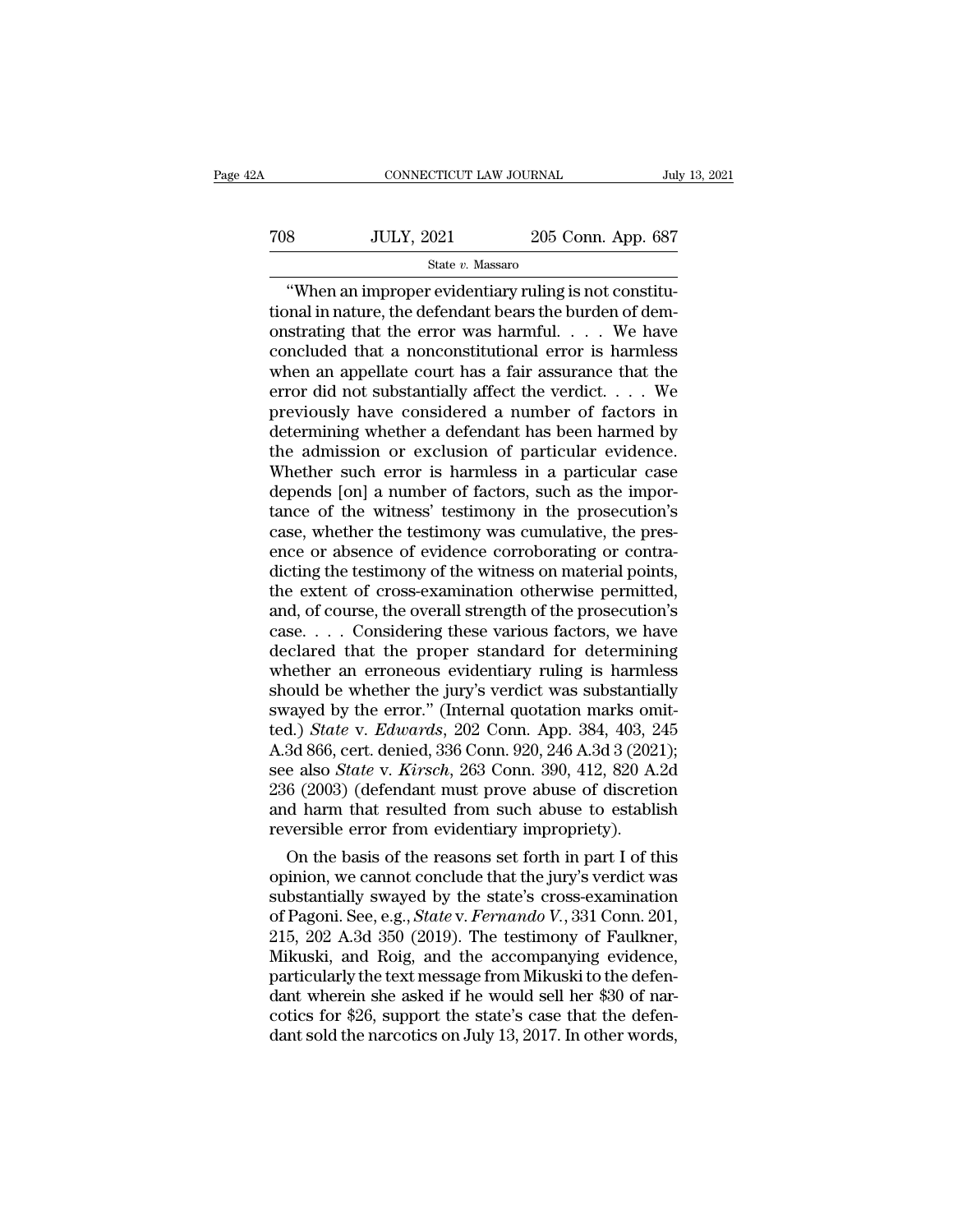| 121                | CONNECTICUT LAW JOURNAL |     | Page 43A |
|--------------------|-------------------------|-----|----------|
|                    |                         |     |          |
| 205 Conn. App. 687 | <b>JULY, 2021</b>       | 709 |          |
|                    | State v. Massaro        |     |          |

Page 43A<br>
205 Conn. App. 687 JULY, 2021 709<br>
State v. Massaro<br>
given the other evidence presented by the state, we have<br>
a fair assurance that, even if the court improperly allowed<br>
the presention to gross symming Bosoni 205 Conn. App. 687 JULY, 2021 709<br>
State v. Massaro<br>
given the other evidence presented by the state, we have<br>
a fair assurance that, even if the court improperly allowed<br>
the prosecutor to cross-examine Pagoni regarding 205 Conn. App. 687 JULY, 2021 709<br>
State v. Massaro<br>
given the other evidence presented by the state, we have<br>
a fair assurance that, even if the court improperly allowed<br>
the prosecutor to cross-examine Pagoni regarding 205 Conn. App. 687 JULY, 2021 709<br>
State v. Massaro<br>
given the other evidence presented by the state, we have<br>
a fair assurance that, even if the court improperly allowed<br>
the prosecutor to cross-examine Pagoni regarding  $\begin{array}{l} \hline \text{State $v$. Massaro} \\ \hline \text{given the other evidence presented by the state, we I a fair assurance that, even if the court improperly allo the prosecutor to cross-examine Pagoni regarding narcotics trade, any such error did not substantially at the verdict. Accordingly, this claim must fail.} \hline \text{III} \end{array}$ are assurance that, even if the court improperly allowed<br>
e prosecutor to cross-examine Pagoni regarding the<br>
rcotics trade, any such error did not substantially affect<br>
e verdict. Accordingly, this claim must fail.<br>
III<br>

|--|

the prosecutor to cross-examine Pagoni regarding the<br>narcotics trade, any such error did not substantially affect<br>the verdict. Accordingly, this claim must fail.<br>III<br>Last, the defendant claims that he was deprived of<br>his d narcotics trade, any such error did not substantially affect<br>the verdict. Accordingly, this claim must fail.<br>III<br>Last, the defendant claims that he was deprived of<br>his due process right to a fair trial as a result of prose the verdict. Accordingly, this claim must fail.<br>III<br>III<br>Last, the defendant claims that he was deprived of<br>his due process right to a fair trial as a result of prosecu-<br>torial impropriety. Specifically, he argues that pros III<br>Last, the defendant claims that he was deprived of<br>his due process right to a fair trial as a result of prosecu-<br>torial impropriety. Specifically, he argues that prosecu-<br>torial impropriety occurred during the cross-ex Last, the defendant claims that he was deprived of<br>his due process right to a fair trial as a result of prosecu-<br>torial impropriety. Specifically, he argues that prosecu-<br>torial impropriety occurred during the cross-examin Last, the defendant claims that he was deprived of<br>his due process right to a fair trial as a result of prosecu-<br>torial impropriety. Specifically, he argues that prosecu-<br>torial impropriety occurred during the cross-examin his due process right to a fair trial as a result of prosecutorial impropriety. Specifically, he argues that prosecutorial impropriety occurred during the cross-examination of Pagoni and during closing argument and that he torial impropriety. Specifically, he argues that prosecutorial impropriety occurred during the cross-examination of Pagoni and during closing argument and that he suffered prejudice as a result. The state counters that the torial impropriety occurred during the cross-<br>tion of Pagoni and during closing argument<br>he suffered prejudice as a result. The state<br>that there was neither impropriety nor prejudi<br>case. We conclude that the defendant fail Example in the religion is a sessued in the religion of suffered prejudice as a result. The state counters at there was neither impropriety nor prejudice in this se. We conclude that the defendant failed to establish at hi In that there was neither impropriety nor prejudice in this<br>case. We conclude that the defendant failed to establish<br>that his due process right to a fair trial were violated<br>as a result of prosecutorial impropriety.<br>We beg

Figure 2.1 The conclude that the defendant failed to establish<br>that his due process right to a fair trial were violated<br>as a result of prosecutorial impropriety.<br>We begin with the relevant legal principles. "In ana-<br>lyzing that his due process right to a fair trial were violated<br>as a result of prosecutorial impropriety.<br>We begin with the relevant legal principles. "In ana-<br>lyzing claims of prosecutorial impropriety, we engage<br>in a two step as a result of prosecutorial impropriety.<br>We begin with the relevant legal principles. "In ana-<br>lyzing claims of prosecutorial impropriety, we engage<br>in a two step analytical process. . . . We first examine<br>whether prosecu We begin with the relevant legal principles. "In ana-<br>lyzing claims of prosecutorial impropriety, we engage<br>in a two step analytical process.  $\dots$  We first examine<br>whether prosecutorial impropriety occurred.  $\dots$  Sec-<br>ond We begin with the relevant legal principles. "In ana-<br>lyzing claims of prosecutorial impropriety, we engage<br>in a two step analytical process. . . . We first examine<br>whether prosecutorial impropriety occurred. . . . Sec-<br>o lyzing claims of prosecutorial impropriety, we engage<br>in a two step analytical process. . . . We first examine<br>whether prosecutorial impropriety occurred. . . . Sec-<br>ond, if an impropriety exists, we then examine whether<br> in a two step analytical process. . . . We first examine<br>whether prosecutorial impropriety occurred. . . . Sec<br>ond, if an impropriety exists, we then examine whether<br>it had deprived the defendant of his due process [right In determining whether the defendant was deprived the defendant of his due process [right] a fair trial.  $\ldots$  The defendant has the burden to ow both that the prosecutor's conduct was impropered that it caused prejudice of the defendant of his due process [right]<br>it had deprived the defendant of his due process [right]<br>to a fair trial, we are guided to show both that the prosecutor's conduct was improper<br>and that it caused prejudice to h

by the factors are distributed by this date process [1.9.1.]<br>to a fair trial. . . . The defendant has the burden to<br>show both that the prosecutor's conduct was improper<br>and that it caused prejudice to his defense. . . .<br>"I *We define that the prosecutor's conduct was improper*<br>
and that it caused prejudice to his defense. . . .<br>
"In determining whether the defendant was deprived<br>
of his due process right to a fair trial, we are guided<br>
by th and that it caused prejudice to his defense.  $\ldots$ <br>
"In determining whether the defendant was deprived<br>
of his due process right to a fair trial, we are guided<br>
by the factors enumerated by this court in *State* v.<br>
Willi "In determining whether the defendant was deprived<br>of his due process right to a fair trial, we are guided<br>by the factors enumerated by this court in *State* v.<br>Williams, 204 Conn. 523, 540, 529 A.2d 653 (1987). These<br>fac "In determining whether the defendant was deprived<br>of his due process right to a fair trial, we are guided<br>by the factors enumerated by this court in *State* v.<br>Williams, 204 Conn. 523, 540, 529 A.2d 653 (1987). These<br>fac of his due process right to a fair trial, we are guided<br>by the factors enumerated by this court in *State* v.<br>Williams, 204 Conn. 523, 540, 529 A.2d 653 (1987). These<br>factors include [1] the extent to which the [improprie by the factors enumerated by this court in *State* v.<br>Williams, 204 Conn. 523, 540, 529 A.2d 653 (1987). These<br>factors include [1] the extent to which the [impropriety]<br>was invited by defense conduct or argument, [2] the<br> *Williams*, 204 Conn. 523, 540, 529 A.2d 653 (1987). These factors include [1] the extent to which the [impropriety] was invited by defense conduct or argument, [2] the severity of the [impropriety], [3] the frequency of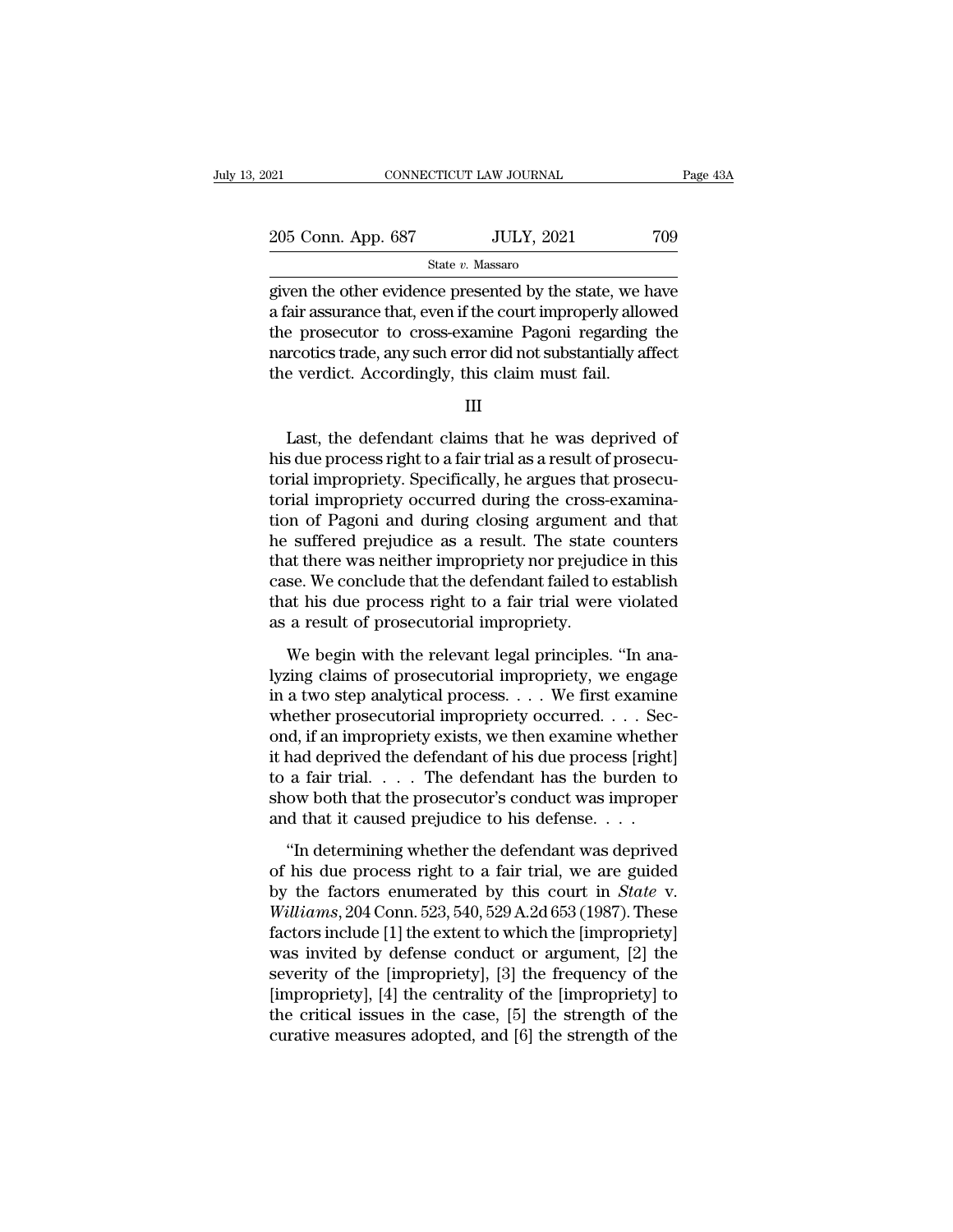| A   | CONNECTICUT LAW JOURNAL |                    | July 13, 2021 |
|-----|-------------------------|--------------------|---------------|
|     |                         |                    |               |
| 710 | <b>JULY, 2021</b>       | 205 Conn. App. 687 |               |
|     | State v. Massaro        |                    |               |

CONNECTICUT LAW JOURNAL July 13, 2021<br>
State V. Massaro<br>
State's case. . . . [A] reviewing court must apply the<br>
Williams factors to the entire trial, because there is no *WILY, 2021* 205 Conn. App. 687<br> *State v. Massaro*<br> *State's case.* . . . [A] reviewing court must apply the<br> *Williams* factors to the entire trial, because there is no<br>
way to determine whether the defendant was deprive T10 JULY, 2021 205 Conn. App. 687<br>
State's case.... [A] reviewing court must apply the<br>
Williams factors to the entire trial, because there is no<br>
way to determine whether the defendant was deprived<br>
of his right to a fai The state v. Massaro<br>
State v. Massaro<br>
State's case. . . . [A] reviewing court must apply the<br>
Williams factors to the entire trial, because there is no<br>
way to determine whether the defendant was deprived<br>
of his right State in Lieu Contract to the entire trial.<br>
State's case. . . . [A] reviewing court must apply the<br>
Williams factors to the entire trial, because there is no<br>
way to determine whether the defendant was deprived<br>
of his r state's case.  $\ldots$  [A] reviewing court must apply the *Williams* factors to the entire trial, because there is no way to determine whether the defendant was deprived of his right to a fair trial unless the [impropriety] state's case. . . . [A] reviewing court must apply the *Williams* factors to the entire trial, because there is no way to determine whether the defendant was deprived of his right to a fair trial unless the [impropriety] *Williams* factors to the entire trial, because there is no<br>way to determine whether the defendant was deprived<br>of his right to a fair trial unless the [impropriety] is<br>viewed in light of the entire trial.... The question way to determine whether the defendant was deprived<br>of his right to a fair trial unless the [impropriety] is<br>viewed in light of the entire trial.... The question of<br>whether the defendant has been prejudiced by prosecu-<br>to of his right to a fair trial unless the [impropriety] is<br>
viewed in light of the entire trial. . . . The question of<br>
whether the defendant has been prejudiced by prosecu-<br>
torial [impropriety] . . . depends on whether th viewed in light of the entire trial. . . . The question of<br>whether the defendant has been prejudiced by prosecu-<br>torial [impropriety] . . . depends on whether there is<br>a reasonable likelihood that the jury's verdict would<br> whether the defendant has been prejudiced by prosecutorial [impropriety] . . . depends on whether there is<br>a reasonable likelihood that the jury's verdict would<br>have been different absent the sum total of the impropri-<br>eti torial [impropriety] . . . depends on whether there is<br>a reasonable likelihood that the jury's verdict would<br>have been different absent the sum total of the impropri-<br>eties." (Citations omitted; internal quotation marks<br>om a reasonable likelihood<br>have been different abser<br>eties." (Citations omitt<br>omitted.) *State* v. *Sincla*<br>A.3d 509 (2019); see als<br>App. 369, 405, 173 A.3d 4:<br>175 A.3d 43 (2017).<br>"[T]he touchstone of ies." (Citations omitted; internal quotation marks<br>
intted.) *State v. Sinclair*, 332 Conn. 204, 236-37, 210<br>
3d 509 (2019); see also *State v. Thomas*, 177 Conn.<br>
pp. 369, 405, 173 A.3d 430, cert. denied, 327 Conn. 985,<br> ettes. (Chattons officient, internal quotation marks<br>omitted.) State v. Sinclair, 332 Conn. 204, 236-37, 210<br>A.3d 509 (2019); see also State v. Thomas, 177 Conn.<br>App. 369, 405, 173 A.3d 430, cert. denied, 327 Conn. 985,<br>1

A.3d 509 (2019); see also *State v. Thomas*, 177 Conn.<br>App. 369, 405, 173 A.3d 430, cert. denied, 327 Conn. 985, 175 A.3d 43 (2017).<br>"[T]he touchstone of due process analysis in cases<br>of alleged prosecutorial [impropriety A.5d 509 (2019), see also *State V. Thomas*, 177 Com.<br>App. 369, 405, 173 A.3d 430, cert. denied, 327 Conn. 985,<br>175 A.3d 43 (2017).<br>"[T]he touchstone of due process analysis in cases<br>of alleged prosecutorial [impropriety] Expp. 309, 409, 173 A.3d 430, cert. defined, 327 Coluit 369, 175 A.3d 43 (2017).<br>
"[T]he touchstone of due process analysis in cases<br>
of alleged prosecutorial [impropriety] is the fairness of<br>
the trial, and not the culpa The touchstone of due process analysis in cases<br>of alleged prosecutorial [impropriety] is the fairness of<br>the trial, and not the culpability of the prosecutor. . . .<br>The issue is whether the prosecutor's conduct so infect "[T]he touchstone of due process analysis in cases<br>of alleged prosecutorial [impropriety] is the fairness of<br>the trial, and not the culpability of the prosecutor....<br>The issue is whether the prosecutor's conduct so infect of alleged prosecutorial [impropriety] is the fairness of<br>the trial, and not the culpability of the prosecutor. . . . The issue is whether the prosecutor's conduct so infected<br>the trial with unfairness as to make the resu the trial, and not the culpability of the prosecutor. . . . The issue is whether the prosecutor's conduct so infected<br>the trial with unfairness as to make the resulting con-<br>viction a denial of due process. . . . . In det The issue is whether the prosecutor's conduct so infected<br>the trial with unfairness as to make the resulting con-<br>viction a denial of due process. . . . In determining<br>whether the defendant was denied a fair trial [by virt viction a denial of due process. . . . . In determining whether the defendant was denied a fair trial [by virtue of prosecutorial impropriety] we must view the prosecutor's comments in the context of the entire trial." (I whether the defendanced of prosecutorial implements in (Internal quotation no 313 Conn. 266, 279, these principles, we apprecise in turn.<br>The defendant first principles we apprecise in turn. prosecutorial impropriety] we must view the prose-<br>tor's comments in the context of the entire trial."<br>ternal quotation marks omitted.) State v. Andrews,<br>3 Conn. 266, 279, 96 A.3d 1199 (2014). Guided by<br>see principles, we cutor's confinents in the context of the entire trial.<br>(Internal quotation marks omitted.) *State v. Andrews*,<br>313 Conn. 266, 279, 96 A.3d 1199 (2014). Guided by<br>these principles, we address each of the claimed impro-<br>prie

(internal quotation marks onlited.) *State V. Andrews*,<br>313 Conn. 266, 279, 96 A.3d 1199 (2014). Guided by<br>these principles, we address each of the claimed impro-<br>prieties in turn.<br>The defendant first claims that improprie  $\frac{1}{2}$  becoming 200, 279, 90 A.5d 1199 (2014). Guided by<br>these principles, we address each of the claimed impro-<br>prieties in turn.<br>The defendant first claims that impropriety occurred<br>during the prosecutor's cross-exam these principles, we address each of the claimed improprieties in turn.<br>The defendant first claims that impropriety occurred<br>during the prosecutor's cross-examination of Pagoni.<br>The prosecutor asked if Pagoni knew that the The defendant first claims that impropriety occurred<br>during the prosecutor's cross-examination of Pagoni.<br>The prosecutor asked if Pagoni knew that the state had<br>been unaware of the statement Mikuski purportedly<br>had made to The defendant first claims that impropriety occurred<br>during the prosecutor's cross-examination of Pagoni.<br>The prosecutor asked if Pagoni knew that the state had<br>been unaware of the statement Mikuski purportedly<br>had made to during the prosecutor's cross-examination of Pagoni.<br>The prosecutor asked if Pagoni knew that the state had<br>been unaware of the statement Mikuski purportedly<br>had made to him at the Wendy's restaurant regarding<br>the possessi The prosecutor asked if Pagoni knew that the state had<br>been unaware of the statement Mikuski purportedly<br>had made to him at the Wendy's restaurant regarding<br>the possession of the narcotics. The court overruled<br>a relevance been unaware of the statement Mikuski purportedly<br>had made to him at the Wendy's restaurant regarding<br>the possession of the narcotics. The court overruled<br>a relevance objection made by defense counsel. The<br>prosecutor then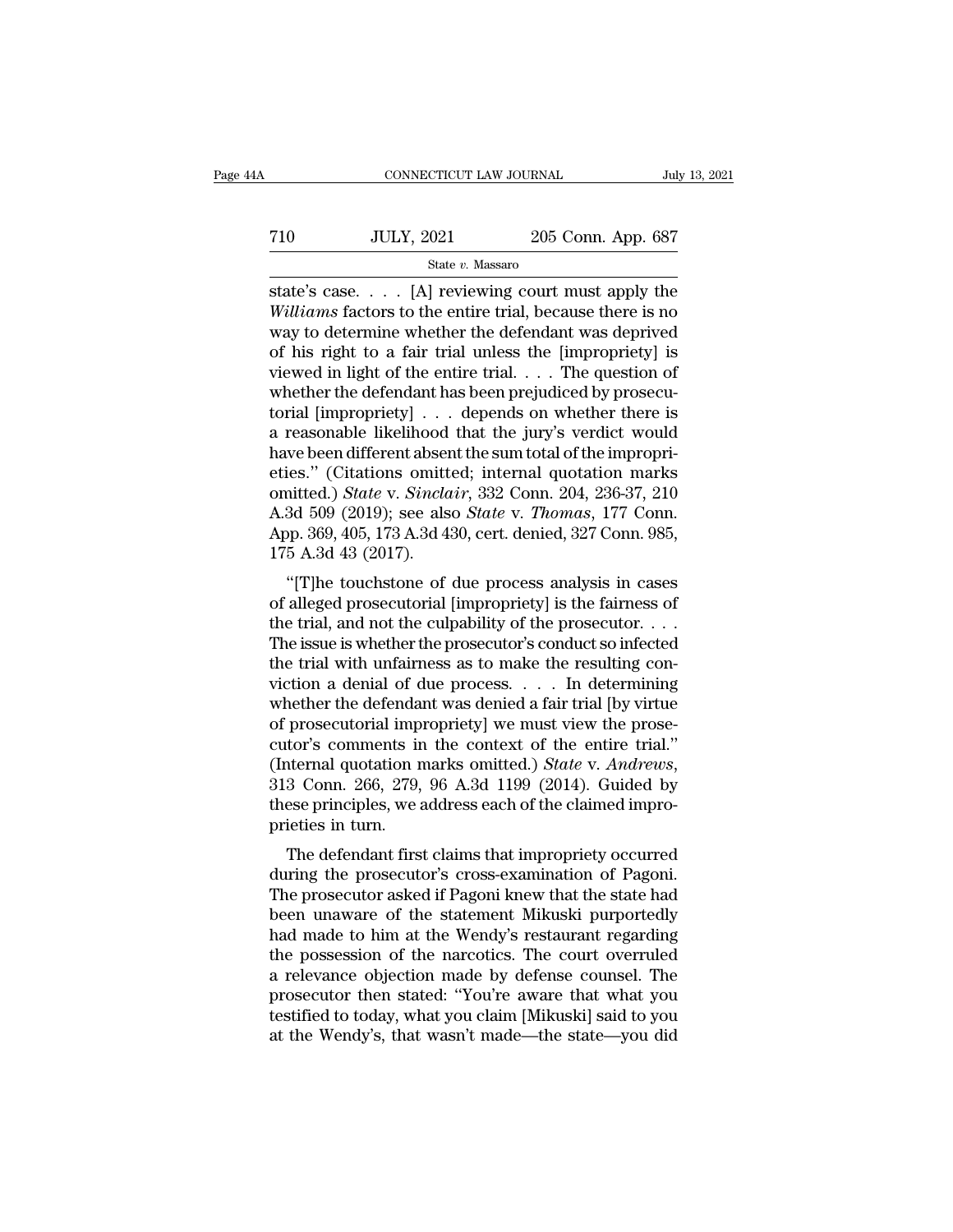| 2021               | CONNECTICUT LAW JOURNAL | Page 45A |
|--------------------|-------------------------|----------|
| 205 Conn. App. 687 | <b>JULY, 2021</b>       | 711      |
|                    | State v. Massaro        |          |

 $\frac{1}{202}$  connectricut LAW JOURNAL Page 45A<br>  $\frac{205 \text{ Conn. App. } 687}$  JULY, 2021 711<br>
State v. Massaro<br>
not make the state or [defense counsel] did not make<br>
the state aware of that until the day before the trial.<br>
You can 205 Conn. App. 687 JULY, 2021 711<br>
State v. Massaro<br>
not make the state or [defense counsel] did not make<br>
the state aware of that until the day before the trial.<br>
You can look at me. You don't need to look at [defense<br>
s 205 Conn. App. 687 JULY, 2021 711<br>
State v. Massaro<br>
not make the state or [defense counsel] did not make<br>
the state aware of that until the day before the trial.<br>
You can look at me. You don't need to look at [defense<br>
c 205 Conn. App. 687 JULY, 2021 711<br>
State v. Massaro<br>
not make the state or [defense counsel] did not make<br>
the state aware of that until the day before the trial.<br>
You can look at me. You don't need to look at [defense<br>
c State v. Massaro<br>
not make the state or [defense counsel] did not make<br>
the state aware of that until the day before the trial.<br>
You can look at me. You don't need to look at [defense<br>
counsel]." Defense counsel again obj state  $v$ . Massaro<br>
not make the state or [defense counsel] did not make<br>
the state aware of that until the day before the trial.<br>
You can look at me. You don't need to look at [defense<br>
counsel]." Defense counsel again o not make the state or [defense counsel] did not make<br>the state aware of that until the day before the trial.<br>You can look at me. You don't need to look at [defense<br>counsel]." Defense counsel again objected, and an off-<br>the the state aware of that until the day **l** You can look at me. You don't need to l counsel]." Defense counsel again objecthe-record discussion occurred. Pagonithat he knew that the state did not learn regarding Mikuski's st Later, Pagoni stated that, in the past, when he took at<br>the precord discussion occurred. Pagoni then admitted<br>at he knew that the state did not learn about his claim<br>garding Mikuski's statement at the Wendy's restau-<br>nt un statute of discussion occurred. Pagoni then admitted<br>that he knew that the state did not learn about his claim<br>regarding Mikuski's statement at the Wendy's restau-<br>rant until the day before the trial.<br>Later, Pagoni stated

shared that he knew that the state did not learn about his claim<br>regarding Mikuski's statement at the Wendy's restau-<br>rant until the day before the trial.<br>Later, Pagoni stated that, in the past, when he took<br>statements tha Fregarding Mikuski's statement at the Wendy's restaurant until the day before the trial.<br>Later, Pagoni stated that, in the past, when he took<br>statements that tended to exculpate someone, he had<br>shared that information with rant until the day before the trial.<br>
Later, Pagoni stated that, in the past, when he took<br>
statements that tended to exculpate someone, he had<br>
shared that information with a prosecutor, and, in one<br>
instance, "well in ad Later, Pagoni stated that, in the past, when he took<br>statements that tended to exculpate someone, he had<br>shared that information with a prosecutor, and, in one<br>instance, "well in advance" of the trial. The court over-<br>rule Later, Pagoni stated that, in the past, when he took<br>statements that tended to exculpate someone, he had<br>shared that information with a prosecutor, and, in one<br>instance, "well in advance" of the trial. The court over-<br>rul statements that tended to exculpate someon<br>shared that information with a prosecutor, an<br>instance, "well in advance" of the trial. The c<br>ruled defense counsel's objection based on i<br>Finally, Pagoni stated that his company' stance, "well in advance" of the trial. The court over-<br>led defense counsel's objection based on relevance.<br>nally, Pagoni stated that his company's website adver-<br>ed that it maintained "excellent relationships with<br>cal and ruled defense counsel's objection based on relevance.<br>Finally, Pagoni stated that his company's website advertised that it maintained "excellent relationships with<br>local and state law enforcement . . . ."<br>Subsequently, and

Finally, Pagoni stated that his company's website advertised that it maintained "excellent relationships with<br>local and state law enforcement  $\dots$ ."<br>Subsequently, and outside of the presence of the jury,<br>defense counsel m tised that it maintained "excellent relationships with<br>local and state law enforcement  $\dots$ ."<br>Subsequently, and outside of the presence of the jury,<br>defense counsel moved for a mistrial based on these<br>matters. Specificall local and state law enforcement  $\dots$ ."<br>
Subsequently, and outside of the presence of the jury,<br>
defense counsel moved for a mistrial based on these<br>
matters. Specifically, he argued: "[T]here were some<br>
questioning early Subsequently, and outside of the presence of the jury,<br>defense counsel moved for a mistrial based on these<br>matters. Specifically, he argued: "[T]here were some<br>questioning early on in the examination of Mr. Pagoni<br>with res Subsequently, and outside of the presence of the jury,<br>defense counsel moved for a mistrial based on these<br>matters. Specifically, he argued: "[T]here were some<br>questioning early on in the examination of Mr. Pagoni<br>with res defense counsel moved for a mistrial based on these<br>matters. Specifically, he argued: "[T]here were some<br>questioning early on in the examination of Mr. Pagoni<br>with respect to the disclosure of the oral statement—<br>yeah, it matters. Specifically, he argued: "[T]here were some<br>questioning early on in the examination of Mr. Pagoni<br>with respect to the disclosure of the oral statement—<br>yeah, it was relating to the contents of the oral statement<br>i questioning early on in the examination of Mr. Pagoni<br>with respect to the disclosure of the oral statement—<br>yeah, it was relating to the contents of the oral statement<br>in that it questioned along the lines that [defense co with respect to the disclosure of the oral statement—<br>yeah, it was relating to the contents of the oral statement<br>in that it questioned along the lines that [defense coun-<br>sel] just disclosed that last night. I think that' yeah, it was relating to the contents of the oral statement<br>in that it questioned along the lines that [defense coun-<br>sel] just disclosed that last night. I think that's improper,<br>Your Honor, and I objected because I thoug in that it questioned along the lines that [defense counsel] just disclosed that last night. I think that's improper,<br>Your Honor, and I objected because I thought it was<br>improper. I think it impermissibly impugns my charac sel] just disclosed that last night. I think that's improper,<br>Your Honor, and I objected because I thought it was<br>improper. I think it impermissibly impugns my charac-<br>ter [and] integrity. The discovery rules aren't really Your Honor, and I objected because I thought it was<br>improper. I think it impermissibly impugns my charac-<br>ter [and] integrity. The discovery rules aren't really<br>something for the jury to consider. Other than me taking<br>the improper. I think it impermissibly impugns my character [and] integrity. The discovery rules aren't really something for the jury to consider. Other than me taking the stand to explain it to the jury, there's no real way t ter [and] integrity. The discovery rules aren't really<br>something for the jury to consider. Other than me taking<br>the stand to explain it to the jury, there's no real way<br>to rebut that. There's no witness that I'm prepared t something for the jury to consider. Other than me taking<br>the stand to explain it to the jury, there's no real way<br>to rebut that. There's no witness that I'm prepared to<br>call that can explain why that happened or our positi the stand to explain it to the jury, there's no real way<br>to rebut that. There's no witness that I'm prepared to<br>call that can explain why that happened or our position<br>with it so it paints the defense and in particularly m to rebut that. There's no witness that I'm prepared to call that can explain why that happened or our position with it so it paints the defense and in particularly me in a negative light in front of the jury. I think it is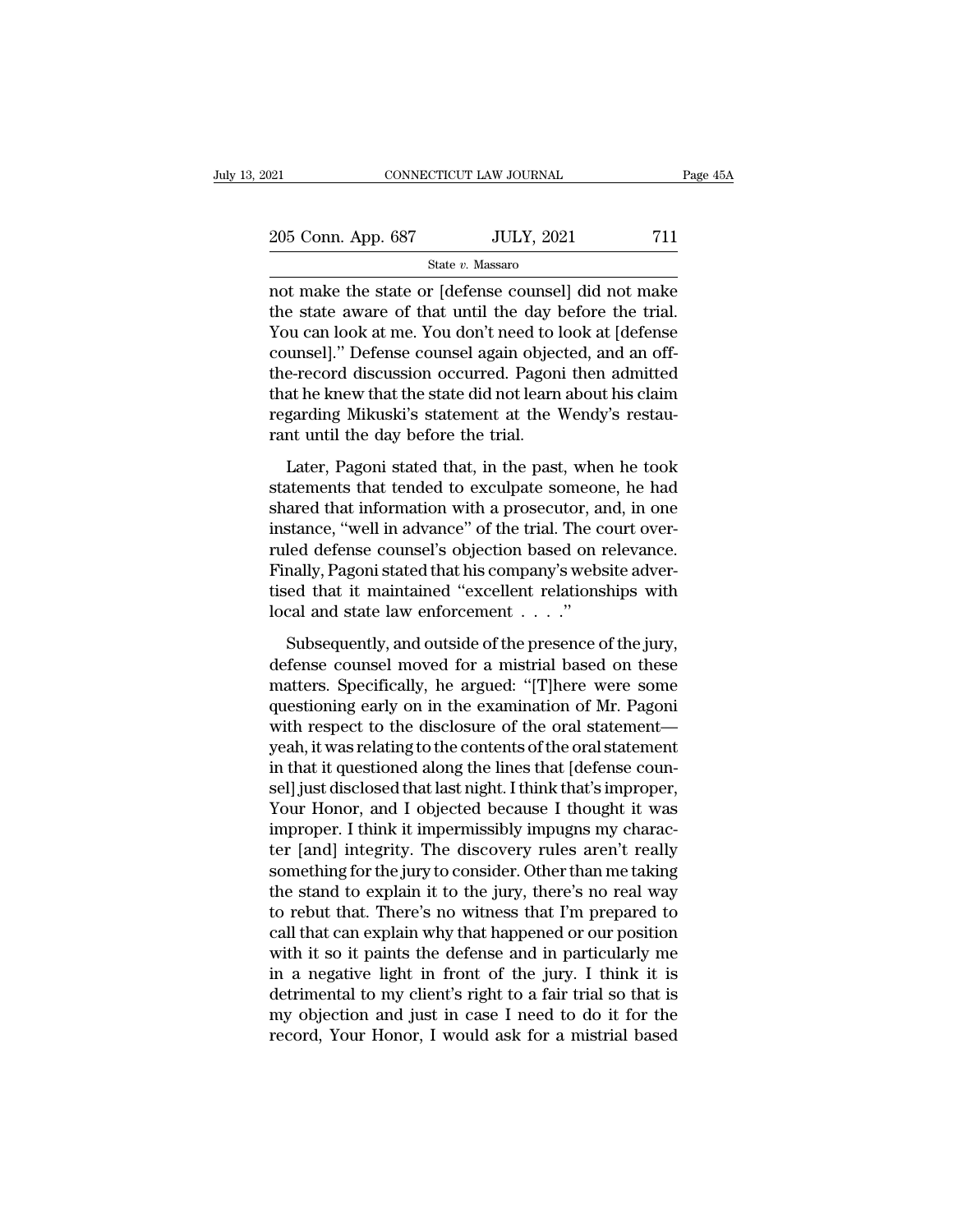| iA  | CONNECTICUT LAW JOURNAL                                                                       |                    | July 13, 2021 |
|-----|-----------------------------------------------------------------------------------------------|--------------------|---------------|
| 712 | <b>JULY, 2021</b>                                                                             | 205 Conn. App. 687 |               |
|     | State v. Massaro                                                                              |                    |               |
|     | on that improper comment and the impact it may have<br>to my client's right to a fair trial." |                    |               |
|     | The prosecutor countered that the questions were                                              |                    |               |

 $32$  JULY, 2021 205 Conn. App. 687<br>  $\frac{84}{100}$  State v. Massaro<br>
The prosecutor countered that the questions were<br>
the prosecutor countered that the questions were<br>
the prosecutor countered that the questions were<br>
the T12 JULY, 2021 205 Conn. App. 687<br>  $\frac{\text{State } v. \text{ Massaro}}{\text{State } v. \text{ Massaro}}$ <br>
on that improper comment and the impact it may have<br>
to my client's right to a fair trial."<br>
The prosecutor countered that the questions were<br>
not intende State  $v$ . Massaro<br>
on that improper comment and the impact it may have<br>
to my client's right to a fair trial."<br>
The prosecutor countered that the questions were<br>
not intended to impugn the integrity of defense counsel,<br> on that improper comment and the impact it may have<br>to my client's right to a fair trial."<br>The prosecutor countered that the questions were<br>not intended to impugn the integrity of defense counsel,<br>nor did they do so; rathe on that improper comment and the impact it may nave<br>to my client's right to a fair trial."<br>The prosecutor countered that the questions were<br>not intended to impugn the integrity of defense counsel,<br>nor did they do so; rathe to my chent s right to a fair trial.<br>The prosecutor countered that the questions were<br>not intended to impugn the integrity of defense counsel,<br>nor did they do so; rather, they contrasted the statement<br>on Pagoni's website a The prosecutor countered that the questions were<br>not intended to impugn the integrity of defense counsel,<br>nor did they do so; rather, they contrasted the statement<br>on Pagoni's website and what had occurred in the pres-<br>ent not intended to impugn the integrity of defense counsel,<br>nor did they do so; rather, they contrasted the statement<br>on Pagoni's website and what had occurred in the pres-<br>ent case with respect to the disclosure of Mikuski's nor did they do so; rather, they contrasted the statement<br>on Pagoni's website and what had occurred in the pres-<br>ent case with respect to the disclosure of Mikuski's<br>purported statement. The court, after noting its agree-<br> on Pagoni's website and what had occurred in the present case with respect to the disclosure of Mikuski's<br>purported statement. The court, after noting its agree-<br>ment with the prosecutor, stated: "What [the prosecu-<br>tor] e ent case with respect to the disclosure of Mikuski's<br>purported statement. The court, after noting its agree-<br>ment with the prosecutor, stated: "What [the prosecu-<br>tor] established was a fact, that he only received the<br>info purported statement. The court, after noting its agreement with the prosecutor, stated: "What [the prosecutor] established was a fact, that he only received the information on the eve of trial. That was a simple fact. As t ment with the prosecutor, stated: "What [the prosecutor] established was a fact, that he only received the information on the eve of trial. That was a simple fact. As to whether it was improper or not, there's no evidence tor] established was a fact, that he only received the information on the eve of trial. That was a simple fact.<br>As to whether it was improper or not, there's no evidence before the jury as to whether it was improper<br>or not information on the eve of trial. That was a simple fact.<br>As to whether it was improper or not, there's no evi-<br>dence before the jury as to whether it was improper<br>or not. There's no evidence and nor should there be<br>that th As to whether it was improper or not, there's no evi-<br>dence before the jury as to whether it was improper<br>or not. There's no evidence and nor should there be<br>that the jurors know the rules of the Practice Book,<br>the rules o dence before the jury as to whether it was improper<br>or not. There's no evidence and nor should there be<br>that the jurors know the rules of the Practice Book,<br>the rules of discovery, when statements should be pro-<br>duced. It or not. There's no evidence and nor should there be<br>that the jurors know the rules of the Practice Book,<br>the rules of discovery, when statements should be pro-<br>duced. It also is appropriate because the state only had<br>the o that the jurors know the rules of the Practice Book,<br>the rules of discovery, when statements should be pro-<br>duced. It also is appropriate because the state only had<br>the opportunity to do whatever investigation it could<br>yes the rules of discovery, when statements should be pro-<br>duced. It also is appropriate because the state only had<br>the opportunity to do whatever investigation it could<br>yesterday and the questioning serves to explain to the<br>j duced. It also is appropri<br>the opportunity to do w<br>yesterday and the questi<br>jury why the investigati<br>yesterday....And so [tl<br>lish why [it] didn't meet<br>before he testified."<br>"We are mindful... e opportunity to do whatever investigation it could<br>sterday and the questioning serves to explain to the<br>ry why the investigation of Mr. Pagoni took place<br>sterday....And so [the state has] the right to estab-<br>h why [it] d yesterday and the questioning serves to explain to the<br>jury why the investigation of Mr. Pagoni took place<br>yesterday.... And so [the state has] the right to estab-<br>lish why [it] didn't meet with Mr. Pagoni until shortly<br>be

jury why the investigation of Mr. Pagoni took place<br>yesterday.... And so [the state has] the right to establish why [it] didn't meet with Mr. Pagoni until shortly<br>before he testified."<br>"We are mindful ... of the unique re yesteraay.... And so [the state has] the right to establish why [it] didn't meet with Mr. Pagoni until shortly<br>before he testified."<br>"We are mindful ... of the unique responsibilities<br>of the prosecutor in our judicial sys the must meet with Mr. Pagoni until shortly<br>before he testified."<br>"We are mindful . . . of the unique responsibilities<br>of the prosecutor in our judicial system. . . . [T]<br>he prosecutor is expected to refrain from impugnin before he testined.<br>
"We are mindful . . . of the unique responsibilities<br>
of the prosecutor in our judicial system. . . . [T]he<br>
prosecutor is expected to refrain from impugning,<br>
directly or through implication, the inte "We are mindful  $\ldots$  of the unique responsibilities<br>of the prosecutor in our judicial system.  $\ldots$  [T]he<br>prosecutor is expected to refrain from impugning,<br>directly or through implication, the integrity or institu-<br>tiona of the prosecutor in our judicial system. . . . . [T]he<br>prosecutor is expected to refrain from impugning,<br>directly or through implication, the integrity or institu-<br>tional role of defense counsel." (Citation omitted; inte prosecutor is expected to refrain from impugning,<br>directly or through implication, the integrity or institu-<br>tional role of defense counsel." (Citation omitted; inter-<br>nal quotation marks omitted.) *State* v. *Outing*, 298 directly or through implication, the integrity or institu-<br>tional role of defense counsel." (Citation omitted; inter-<br>nal quotation marks omitted.) *State* v. *Outing*, 298<br>Conn. 34, 82, 3 A.3d 1 (2010), cert. denied, 562 tional role of defense counsel." (Citation omitted; internal quotation marks omitted.)  $State$  v.  $Outing$ , 298 Conn. 34, 82, 3 A.3d 1 (2010), cert. denied, 562 U.S. 1225, 131 S. Ct. 1479, 179 L. Ed. 2d 316 (2011); see also *Stat* (2010). 25, 131 S. Ct. 1479, 179 L. Ed. 2d 316 (2011); see also<br>25, 131 S. Ct. 1479, 179 L. Ed. 2d 316 (2011); see also<br>ate v. Fasanelli, 163 Conn. App. 170, 180, 133 A.3d<br>1 (2016); *State* v. *Kendall*, 123 Conn. App. 625, 643,<br>A 1225, 131 S. Ct. 1479, 179 L. Ed. 2d 316 (2011); see also<br> *State v. Fasanelli*, 163 Conn. App. 170, 180, 133 A.3d<br>
921 (2016); *State v. Kendall*, 123 Conn. App. 625, 643,<br>
2 A.3d 990, cert. denied, 299 Conn. 902, 10 A.3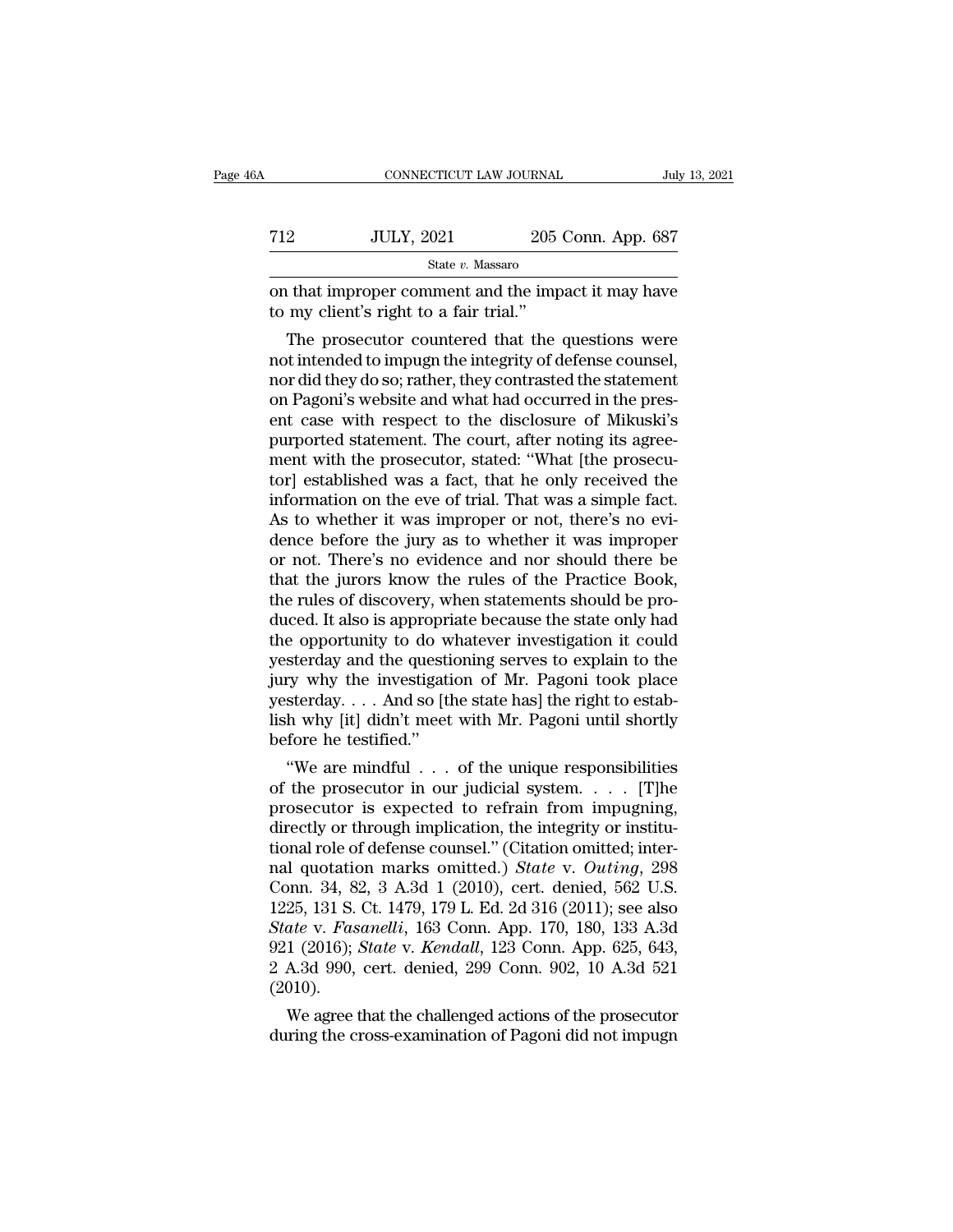State *v.* Massaro

The integrity of defense counsel. The thrust of the prose-<br>
The integrity of defense counsel. The thrust of the prose-<br>
The thrust of the prose-<br>
The thrust of the prose-<br>
The thrust of the prose-<br>
The defense counsel. Spe 205 Conn. App. 687 JULY, 2021 713<br>
State v. Massaro<br>
the integrity of defense counsel. The thrust of the prose-<br>
cutor's inquiry was on the actions of Pagoni, and not<br>
of defense counsel. Specifically, the prosecutor high  $\frac{205 \text{ Conn. App. } 687}{}$  JULY, 2021 713<br>
State v. Massaro<br>
the integrity of defense counsel. The thrust of the prosecutor's inquiry was on the actions of Pagoni, and not<br>
of defense counsel. Specifically, the prosecutor hig 205 Conn. App. 687 JULY, 2021 713<br>
State v. Massaro<br>
the integrity of defense counsel. The thrust of the prose-<br>
cutor's inquiry was on the actions of Pagoni, and not<br>
of defense counsel. Specifically, the prosecutor high State v. Massaro<br>
the integrity of defense counsel. The thrust of the prose-<br>
cutor's inquiry was on the actions of Pagoni, and not<br>
of defense counsel. Specifically, the prosecutor high-<br>
lighted for the jury the contrast state v. Massaro<br>the integrity of defense counsel. The thrust of the prose-<br>cutor's inquiry was on the actions of Pagoni, and not<br>of defense counsel. Specifically, the prosecutor high-<br>lighted for the jury the contrast of the integrity of defense counsel. The thrust of the prose-<br>cutor's inquiry was on the actions of Pagoni, and not<br>of defense counsel. Specifically, the prosecutor high-<br>lighted for the jury the contrast of the statements on cutor's inquiry was on the actions of Pagoni, and not<br>of defense counsel. Specifically, the prosecutor high-<br>lighted for the jury the contrast of the statements on his<br>company's website and Pagoni's actions in the present<br> of defense counsel. Specifically, the prosecutor high-<br>lighted for the jury the contrast of the statements on his<br>company's website and Pagoni's actions in the present<br>case. This line of inquiry served to challenge Pagoni' lighted for the jury the contrast of the statements on his<br>company's website and Pagoni's actions in the present<br>case. This line of inquiry served to challenge Pagoni's<br>credibility, rather than to demean the integrity or r company's website and Pagoni's actions in the present<br>case. This line of inquiry served to challenge Pagoni's<br>credibility, rather than to demean the integrity or role<br>of defense counsel. See *State* v. *Fasanelli*, supra, credibility, rather than to demean the integrity or role<br>of defense counsel. See *State* v. *Fasanelli*, supra, 163<br>Conn. App. 180 (distinction between argument that dis-<br>parages integrity or role of defense counsel and on of defense counsel. See *State* v. Fasanelli, supra, 163<br>Conn. App. 180 (distinction between argument that dis-<br>parages integrity or role of defense counsel and one<br>that disparages theory of defense); *State* v. *Kendall*, Conn. App. 180 (distinction between argument that dis-<br>parages integrity or role of defense counsel and one<br>that disparages theory of defense); *State* v. *Kendall*,<br>supra, 123 Conn. App. 643–44 (prosecutor's closing<br>argum parages integrity or role of defense counsel and one<br>that disparages theory of defense); *State* v. *Kendall*,<br>supra, 123 Conn. App. 643–44 (prosecutor's closing<br>argument highlighted difference between state's and<br>defendan that disparages theory of defense); *State* v. *Kendall*, supra, 123 Conn. App. 643–44 (prosecutor's closing argument highlighted difference between state's and defendant's versions and inferences of case). Additionally, w supra, 123 Conn. App. 643–44 (prosecutor's closing<br>argument highlighted difference between state's and<br>defendant's versions and inferences of case). Addition-<br>ally, we note that the prosecutor did not mention our<br>rules of argument highlighted difference between state's and<br>defendant's versions and inferences of case). Addition-<br>ally, we note that the prosecutor did not mention our<br>rules of practice regarding the timing of discovery mate-<br>ri defendant's ver<br>ally, we note th<br>rules of practice<br>rials to the jury.<br>defendant has 1<br>occurred durin<br>of Pagoni.<br>The defendan The defendant next argues that two instances of prosecular different less of practice regarding the timing of discovery mate-<br>dist to the jury. For these reasons, we conclude that the<br>fendant has failed to establish that a rials to the jury. For these reasons, we conclude that the<br>defendant has failed to establish that any impropriety<br>occurred during the prosecutor's cross-examination<br>of Pagoni.<br>The defendant next argues that two instances o

man to the jury. To these reasons, we conclude that are<br>defendant has failed to establish that any impropriety<br>occurred during the prosecutor's cross-examination<br>of Pagoni.<br>The defendant next argues that two instances of p procurred during the prosecutor's cross-examination<br>of Pagoni.<br>The defendant next argues that two instances of pros-<br>ecutorial impropriety occurred during closing argu-<br>ment. "[O]ur Supreme Court has acknowledged that<br>pros occurred daring the prosecutor's cross examination<br>of Pagoni.<br>The defendant next argues that two instances of pros-<br>ecutorial impropriety occurred during closing argument. "[O]ur Supreme Court has acknowledged that<br>prosecu The defendant next argues that two instances of prosecutorial impropriety occurred during closing argument. "[O]ur Supreme Court has acknowledged that prosecutorial impropriety of a constitutional magnitude can occur in th The defendant next argues that two instances of prosecutorial impropriety occurred during closing argument. "[O]ur Supreme Court has acknowledged that prosecutorial impropriety of a constitutional magnitude can occur in th ecutorial impropriety occurred during closing argument. "[O]ur Supreme Court has acknowledged that<br>prosecutorial impropriety of a constitutional magnitude<br>can occur in the course of closing arguments. In<br>determining whethe ment. "[O]ur Supreme Court has acknowledged that<br>prosecutorial impropriety of a constitutional magnitude<br>can occur in the course of closing arguments. In<br>determining whether such [impropriety] has occurred,<br>the reviewing c prosecutorial impropriety of a constitutional magnitude<br>can occur in the course of closing arguments. In<br>determining whether such [impropriety] has occurred,<br>the reviewing court must give due deference to the fact<br>that [c] can occur in the course of closing arguments. In<br>determining whether such [impropriety] has occurred,<br>the reviewing court must give due deference to the fact<br>that [c]ounsel must be allowed a generous latitude in<br>argument, determining whether such [impropriety] has occurred,<br>the reviewing court must give due deference to the fact<br>that [c]ounsel must be allowed a generous latitude in<br>argument, as the limits of legitimate argument and fair<br>com the reviewing court must give due deference to the fact<br>that [c]ounsel must be allowed a generous latitude in<br>argument, as the limits of legitimate argument and fair<br>comment cannot be determined precisely by rule and<br>line, that [c]ounsel must be allowed a generous latitude in argument, as the limits of legitimate argument and fair comment cannot be determined precisely by rule and line, and something must be allowed for the zeal of counsel argument, as the limits of legitimate argument and fair<br>comment cannot be determined precisely by rule and<br>line, and something must be allowed for the zeal of<br>counsel in the heat of argument. . . . While a prosecu-<br>tor may comment cannot be determined precisely by rule and<br>line, and something must be allowed for the zeal of<br>counsel in the heat of argument.... While a prosecu-<br>tor may argue the state's case forcefully, such argument<br>must be line, and something must be allowed for the zeal of counsel in the heat of argument. . . . While a prosecutor may argue the state's case forcefully, such argument must be fair and based upon the facts in evidence and the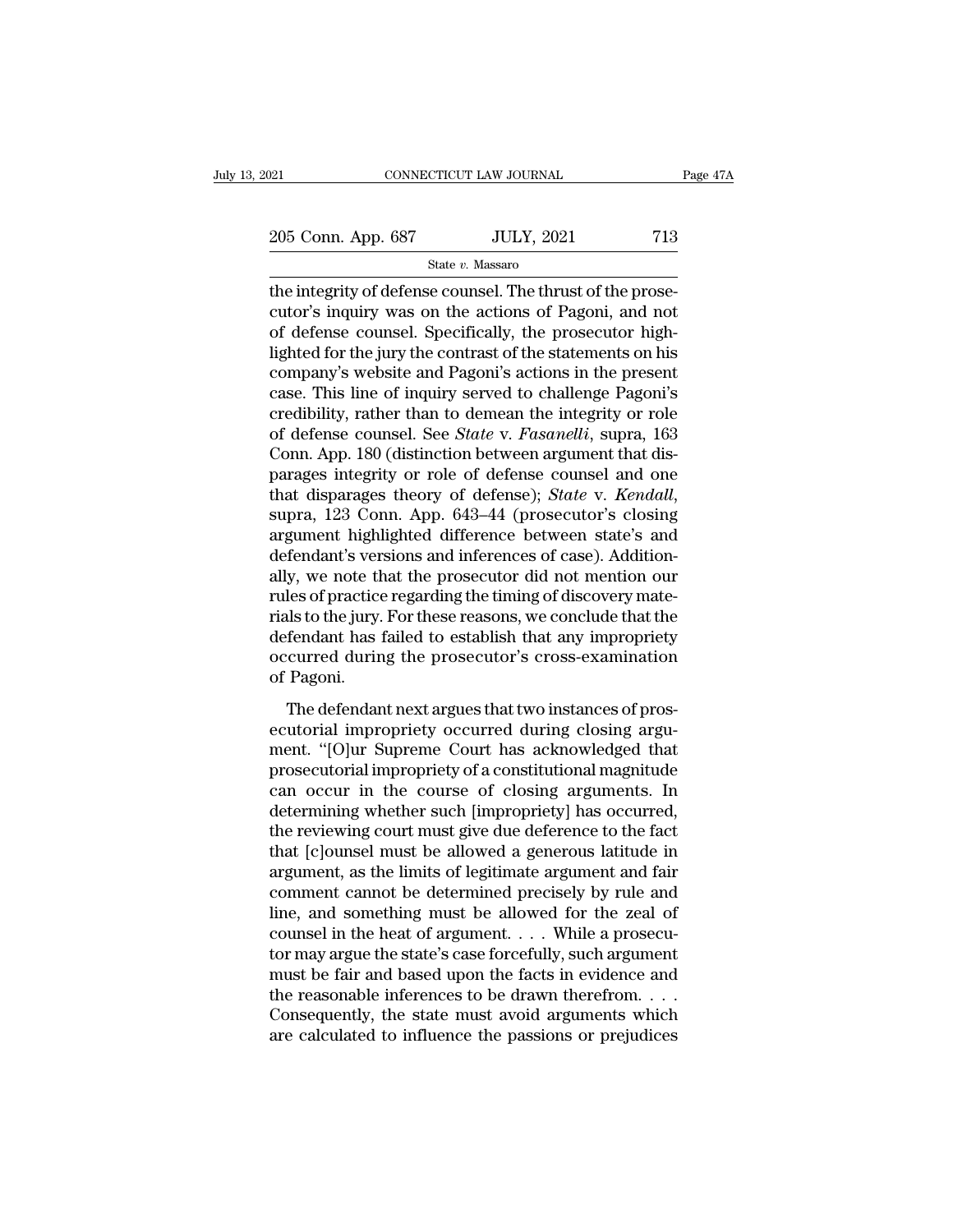# CONNECTICUT LAW JOURNAL July 13, 2021<br>
714 JULY, 2021 205 Conn. App. 687<br>
State v. Massaro State *v.* Massaro

CONNECTICUT LAW JOURNAL July 13, 2021<br>
T14 JULY, 2021 205 Conn. App. 687<br>
State v. Massaro<br>
of the jury, or which would have the effect of diverting<br>
the jury's attention from [its] duty to decide the case<br>
on the evidenc T14 JULY, 2021 205 Conn. App. 687<br>
State v. Massaro<br>
of the jury, or which would have the effect of diverting<br>
the jury's attention from [its] duty to decide the case<br>
on the evidence." (Internal quotation marks omitted.) T14 JULY, 2021 205 Conn. App. 687<br>
State v. Massaro<br>
of the jury, or which would have the effect of diverting<br>
the jury's attention from [its] duty to decide the case<br>
on the evidence.'' (Internal quotation marks omitted. *State v. Massaro*<br> *State v. Massaro*<br> *State v. Massaro*<br> *State v. Massaro*<br> *Conne Evidence. Carey, 187 Conn. App. 438, 454–55, 202 A.3d*<br> *A.3d 1067 (2019), aff'd,* Conn. , A.3d (2020). State v. Massaro<br>
State v. Massaro<br>
of the jury, or which would have the effect of diverting<br>
the jury's attention from [its] duty to decide the case<br>
on the evidence." (Internal quotation marks omitted.)<br>
State v. Carey, the jury, or which would have the effect of diverting<br>
e jury's attention from [its] duty to decide the case<br>  $\alpha$  the evidence." (Internal quotation marks omitted.)<br>
ate v. *Carey*, 187 Conn. App. 438, 454–55, 202 A.3d<br> of the jury's attention from [its] duty to decide the case<br>on the evidence." (Internal quotation marks omitted.)<br>State v. Carey, 187 Conn. App. 438, 454–55, 202 A.3d<br>1067 (2019), aff'd, Conn. , A.3d (2020).<br>During closing

the gary suddence." (Internal quotation marks omitted.)<br>
State v. Carey, 187 Conn. App. 438, 454–55, 202 A.3d<br>
1067 (2019), aff'd, Conn., A.3d (2020).<br>
During closing argument, the prosecutor stated: "It<br>
is extremely impo State v. Carey, 187 Conn. App. 438, 454–55, 202 A.3d 1067 (2019), aff'd, Conn., A.3d (2020).<br>During closing argument, the prosecutor stated: "It is extremely important when you reach your verdict that feelings of sympathy biate v. early, for some ripp. 180, 181 88, 282 1.88<br>1067 (2019), aff'd, Conn., A.3d (2020).<br>During closing argument, the prosecutor stated: "It<br>is extremely important when you reach your verdict<br>that feelings of sympathy here are all the procedure and say, listen, it is what it is. I call it how I see it and that's it. It's not a big problem for me. Some proplem moves when we are all and that's it. It's not a big problem for me. Some propl During closing argument, the prosecutor stated: "It<br>is extremely important when you reach your verdict<br>that feelings of sympathy don't come into play. And<br>again, we're asking for something that might be counter-<br>intuitive is extremely important when you reach your verdict<br>that feelings of sympathy don't come into play. And<br>again, we're asking for something that might be counter-<br>intuitive for some of you. Some people may come in<br>here and sa that feelings of sympathy don't come into play. And<br>again, we're asking for something that might be counter-<br>intuitive for some of you. Some people may come in<br>here and say, listen, it is what it is. I call it how I see<br>it again, we're asking for something that might be counter-<br>intuitive for some of you. Some people may come in<br>here and say, listen, it is what it is. I call it how I see<br>it and that's it. It's not a big problem for me. Some<br> intuitive for some of you. Some people may come in<br>here and say, listen, it is what it is. I call it how I see<br>it and that's it. It's not a big problem for me. Some<br>people may say that and then not realize that sympathy<br>do here and say, listen, it is what it is. I call it how I see<br>it and that's it. It's not a big problem for me. Some<br>people may say that and then not realize that sympathy<br>does, kind of, trickle into your deliberations, we'r it and that's it. It's not a big problem for me. Some<br>people may say that and then not realize that sympathy<br>does, kind of, trickle into your deliberations, we're<br>humans. Some people come in and say, no, I know it's<br>going people may say that and then not realize that sympathy<br>does, kind of, trickle into your deliberations, we're<br>humans. Some people come in and say, no, I know it's<br>going to be an issue, but I can put it out of my mind<br>and I' does, kind of, trickle into your deliberations, we're<br>humans. Some people come in and say, no, I know it's<br>going to be an issue, but I can put it out of my mind<br>and I'm sure they can. It's extremely important that you<br>don' humans. Some people come in and say, no, I know it's<br>going to be an issue, but I can put it out of my mind<br>and I'm sure they can. It's extremely important that you<br>don't sit there when you deliberate on this case and<br>say g going to be an issue, but I can put it out of my mind<br>and I'm sure they can. It's extremely important that you<br>don't sit there when you deliberate on this case and<br>say geez, [the defendant] seems like an old guy. *He<br>behav* and I'm sure they can. It's extremely if<br>don't sit there when you deliberate<br>say geez, [the defendant] seems lik<br>behaved himself well in court. You ]<br>of drugs. I can't say guilty even thoug<br>its case, if you feel the state by geez, [the defendant] seems like an old guy. He<br>haved himself well in court. You know, wasn't a lot<br>drugs. I can't say guilty even though the state proved<br>case, if you feel the state proved its case. You can't<br>that." ( behaved himself well in court. You know, wasn't a lot<br>of drugs. I can't say guilty even though the state proved<br>its case, if you feel the state proved its case. You can't<br>do that." (Emphasis added.)<br>After the arguments of

related himsey act in court. For them, wash't a for<br>of drugs. I can't say guilty even though the state proved<br>its case, if you feel the state proved its case. You can't<br>do that." (Emphasis added.)<br>After the arguments of co are state of the state proved its case. You can't<br>its case, if you feel the state proved its case. You can't<br>do that." (Emphasis added.)<br>After the arguments of counsel had been completed,<br>defense counsel objected to the pr had that." (Emphasis added.)<br>
After the arguments of counsel had been completed,<br>
defense counsel objected to the prosecutor's comment<br>
regarding the in-court behavior of the defendant. He<br>
argued that this comment suggest out and the arguments of counsel had been completed,<br>defense counsel objected to the prosecutor's comment<br>regarding the in-court behavior of the defendant. He<br>argued that this comment suggested that the prosecutor<br>had know After the arguments of counsel had been completed,<br>defense counsel objected to the prosecutor's comment<br>regarding the in-court behavior of the defendant. He<br>argued that this comment suggested that the prosecutor<br>had knowle defense counsel objected to the prosecutor's comment<br>regarding the in-court behavior of the defendant. He<br>argued that this comment suggested that the prosecutor<br>had knowledge of how the defendant may have acted<br>outside of regarding the in-court behavior of the defendant. He<br>argued that this comment suggested that the prosecutor<br>had knowledge of how the defendant may have acted<br>outside of the courtroom and, thus, amounted to a com-<br>ment base argued that this comment suggested that the prosecutor<br>had knowledge of how the defendant may have acted<br>outside of the courtroom and, thus, amounted to a com-<br>ment based on facts not presented to the jury. The court<br>deter had knowledge of how the defoutside of the courtroom and, th<br>ment based on facts not present<br>determined that the comment co<br>and was made in the context th<br>allow sympathy to play any role<br>and thus was permissible.<br>Our Supre Figure Court and that, thus, and the privited to determined that the comment constituted a compliment d was made in the context that the jurors should not ow sympathy to play any role in their deliberations, d thus was per determined that the comment constituted a compliment<br>determined that the comment constituted a compliment<br>and was made in the context that the jurors should not<br>allow sympathy to play any role in their deliberations,<br>and t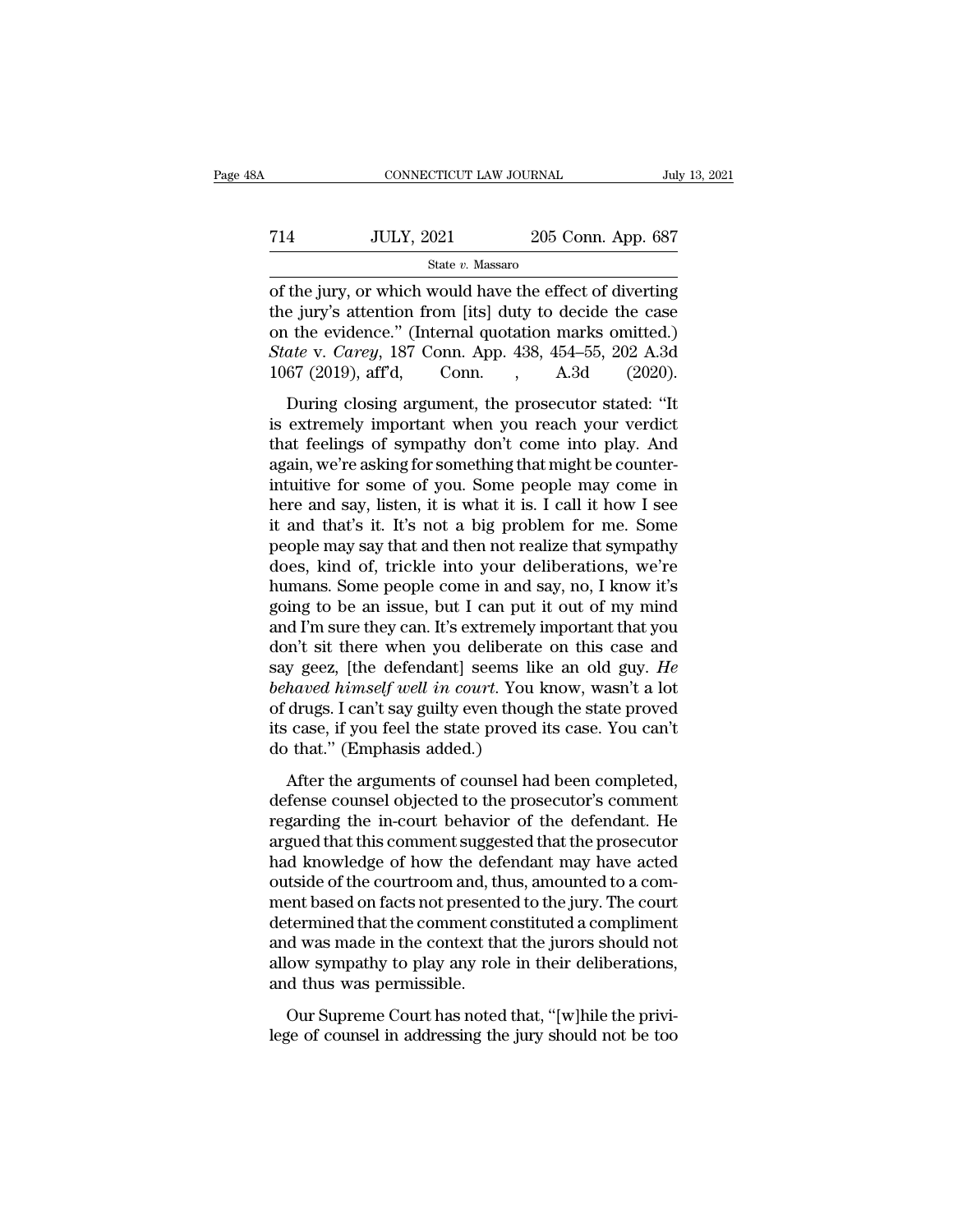## State *v.* Massaro

connectricut LAW JOURNAL Page 49A<br>
205 Conn. App. 687 JULY, 2021 715<br>
State v. Massaro<br>
closely narrowed or unduly hampered, it must never<br>
be used as a license to state, or to comment upon, or<br>
to suggest an informate fro  $\begin{array}{ccc} 205 \text{ Conn. App. } 687 & \text{JULY, } 2021 & 715 \\ & \text{State } v. \text{ Massaro} \end{array}$ <br>closely narrowed or unduly hampered, it must never be used as a license to state, or to comment upon, or to suggest an inference from, facts not in evidence 205 Conn. App. 687 JULY, 2021 715<br>
State v. Massaro<br>
closely narrowed or unduly hampered, it must never<br>
be used as a license to state, or to comment upon, or<br>
to suggest an inference from, facts not in evidence, or<br>
to p 205 Conn. App. 687 JULY, 2021 715<br>
State v. Massaro<br>
closely narrowed or unduly hampered, it must never<br>
be used as a license to state, or to comment upon, or<br>
to suggest an inference from, facts not in evidence, or<br>
to p State *v.* Massaro<br>
closely narrowed or unduly hampered, it must never<br>
be used as a license to state, or to comment upon, or<br>
to suggest an inference from, facts not in evidence, or<br>
to present matters which the jury ha[s <sup>21</sup> Exterministic results and the suppressed of all the suppressed as a license to state, or to comment upon, or to suggest an inference from, facts not in evidence, or to present matters which the jury ha[s] no right to closely narrowed or unduly hampered, it must never<br>be used as a license to state, or to comment upon, or<br>to suggest an inference from, facts not in evidence, or<br>to present matters which the jury ha[s] no right to<br>consider. be used as a license to state, or to comment upon, or<br>to suggest an inference from, facts not in evidence, or<br>to present matters which the jury ha[s] no right to<br>consider." (Internal quotation marks omitted.) *State* v.<br>*L* to suggest an inference from, facts not in evidence, or<br>to present matters which the jury ha[s] no right to<br>consider." (Internal quotation marks omitted.) *State* v.<br>*Luster*, supra, 279 Conn. 429; see also *State* v. *Fe* to present matters which the jury ha[s] no right to<br>consider." (Internal quotation marks omitted.) *State* v.<br>*Luster*, supra, 279 Conn. 429; see also *State* v. *Fernan-<br>dez*, 169 Conn. App. 855, 869, 153 A.3d 53 (2016) ( consider." (Internal quotation marks omitted.) *State v.*<br> *Luster*, supra, 279 Conn. 429; see also *State v. Fernan-*<br> *dez*, 169 Conn. App. 855, 869, 153 A.3d 53 (2016) (when<br>
prosecutor suggests facts not in evidence, t Luster, supra, 279 Conn. 429; see also *State* v. *Fernan-<br>dez*, 169 Conn. App. 855, 869, 153 A.3d 53 (2016) (when<br>prosecutor suggests facts not in evidence, there is risk<br>that jury may conclude he has independent knowled dez, 169 Conn. App. 855, 869, 153 A.3d 53 (2016) (when<br>prosecutor suggests facts not in evidence, there is risk<br>that jury may conclude he has independent knowledge<br>of fact that could not be presented during trial); *State* prosecutor suggests facts not in evidence, there is risk<br>that jury may conclude he has independent knowledge<br>of fact that could not be presented during trial); *State*<br>v. *Campbell*, 141 Conn. App. 55, 66, 60 A.3d 967 (sta that jury may conclude he has independent knowledge<br>of fact that could not be presented during trial); *State*<br>v. *Campbell*, 141 Conn. App. 55, 66, 60 A.3d 967 (state-<br>ments regarding facts that have not been proven amoun of fact that could not be presented during trial); *State*<br>v. *Campbell*, 141 Conn. App. 55, 66, 60 A.3d 967 (state-<br>ments regarding facts that have not been proven amount<br>to unsworn testimony and are not subject of proper v. *Campbell*, 141 Conn. App. 55, 66, 60 A.3d 967 (statements regarding facts that have not been proven amount<br>to unsworn testimony and are not subject of proper<br>closing argument), cert. denied, 308 Conn. 933, 64 A.3d<br>331 ments regarding facts that have not been proven amount<br>to unsworn testimony and are not subject of proper<br>closing argument), cert. denied, 308 Conn. 933, 64 A.3d<br>331 (2013). It also recognized that "closing arguments<br>of co to unsworn testimony and are not subject of proper<br>closing argument), cert. denied, 308 Conn. 933, 64 A.3d<br>331 (2013). It also recognized that "closing arguments<br>of counsel . . . are seldom carefully constructed in<br>toto b closing argument), cert. denied, 308 Conn. 933, 64 A.3d<br>331 (2013). It also recognized that "closing arguments<br>of counsel . . . are seldom carefully constructed in<br>toto before the event; improvisation frequently results<br>in 331 (2013). It also recognized that "closing arguments<br>of counsel . . . are seldom carefully constructed in<br>toto before the event; improvisation frequently results<br>in syntax left imperfect and meaning less than crystal<br>cle of counsel . . . . are seldom carefully constructed in<br>toto before the event; improvisation frequently results<br>in syntax left imperfect and meaning less than crystal<br>clear. While these general observations in no way justif *in syntax left imperfect and meaning less than crystal*<br>in syntax left imperfect and meaning less than crystal<br>clear. While these general observations in no way justify<br>prosecutorial [impropriety], *they do suggest that a* in syntax left imperfect and meaning less than crystal<br>clear. While these general observations in no way justify<br>prosecutorial [impropriety], *they do suggest that a court*<br>should not lightly infer that a prosecutor intend clear. While these general observations in no way justify<br>prosecutorial [impropriety], *they do suggest that a court*<br>should not lightly infer that a prosecutor intends an<br>ambiguous remark to have its most damaging mean-<br>i prosecutorial [impropriety], *they do suggest that a court*<br>should not lightly infer that a prosecutor intends an<br>ambiguous remark to have its most damaging mean-<br>ing or that a jury, sitting through lengthy exhortation,<br>wi  $\mu$  and the regard-off of that a procedure intended and<br>the properties are allows are allowed that a jury, sitting through lengthy exhortation,<br>ill draw that meaning from the plethora of less dam-<br>ing interpretations." ( ing or that a jury, sitting through lengthy exhortation,<br>will draw that meaning from the plethora of less dam-<br>aging interpretations." (Emphasis added; internal quo-<br>tation marks omitted.) State v. Luster, supra, 441.<br>We c

the performance of the performance in the performance in the performance in the performance in the prosecutor's dam-<br>aging interpretations." (Emphasis added; internal quo-<br>tation marks omitted.) *State* v. *Luster*, supra, *aging interpretations.*" (Emphasis added; internal quotation marks omitted.) *State* v. *Luster*, supra, 441.<br>We conclude that the prosecutor's comment regarding the defendant's in-court behavior was not improper.<br>This r tation marks omitted.) *State* v. *Luster*, supra, 441.<br>We conclude that the prosecutor's comment regard-<br>ing the defendant's in-court behavior was not improper.<br>This remark was made in the context of the prosecutor's<br>pro We conclude that the prosecutor's comment regard-<br>ing the defendant's in-court behavior was not improper.<br>This remark was made in the context of the prosecutor's<br>proper comments that the jurors were required to put<br>aside We conclude that the prosecutor's comment regard-<br>ing the defendant's in-court behavior was not improper.<br>This remark was made in the context of the prosecutor's<br>proper comments that the jurors were required to put<br>aside a ing the defendant's in-court behavior was not improper.<br>This remark was made in the context of the prosecutor's<br>proper comments that the jurors were required to put<br>aside any sympathy for the defendant, due to his age,<br>and This remark was made in the context of the prosecutor's<br>proper comments that the jurors were required to put<br>aside any sympathy for the defendant, due to his age,<br>and to decide the case based on the evidence presented.<br>See proper comments that the jurors were required to put<br>aside any sympathy for the defendant, due to his age,<br>and to decide the case based on the evidence presented.<br>See *State* v. James E., 154 Conn. App. 795, 828, 112<br>A.3d aside any sympathy for the defendant, due to his age, and to decide the case based on the evidence presented.<br>See *State* v. *James E.*, 154 Conn. App. 795, 828, 112<br>A.3d 791 (2015), aff'd, 327 Conn. 212, 173 A.3d 380<br>(201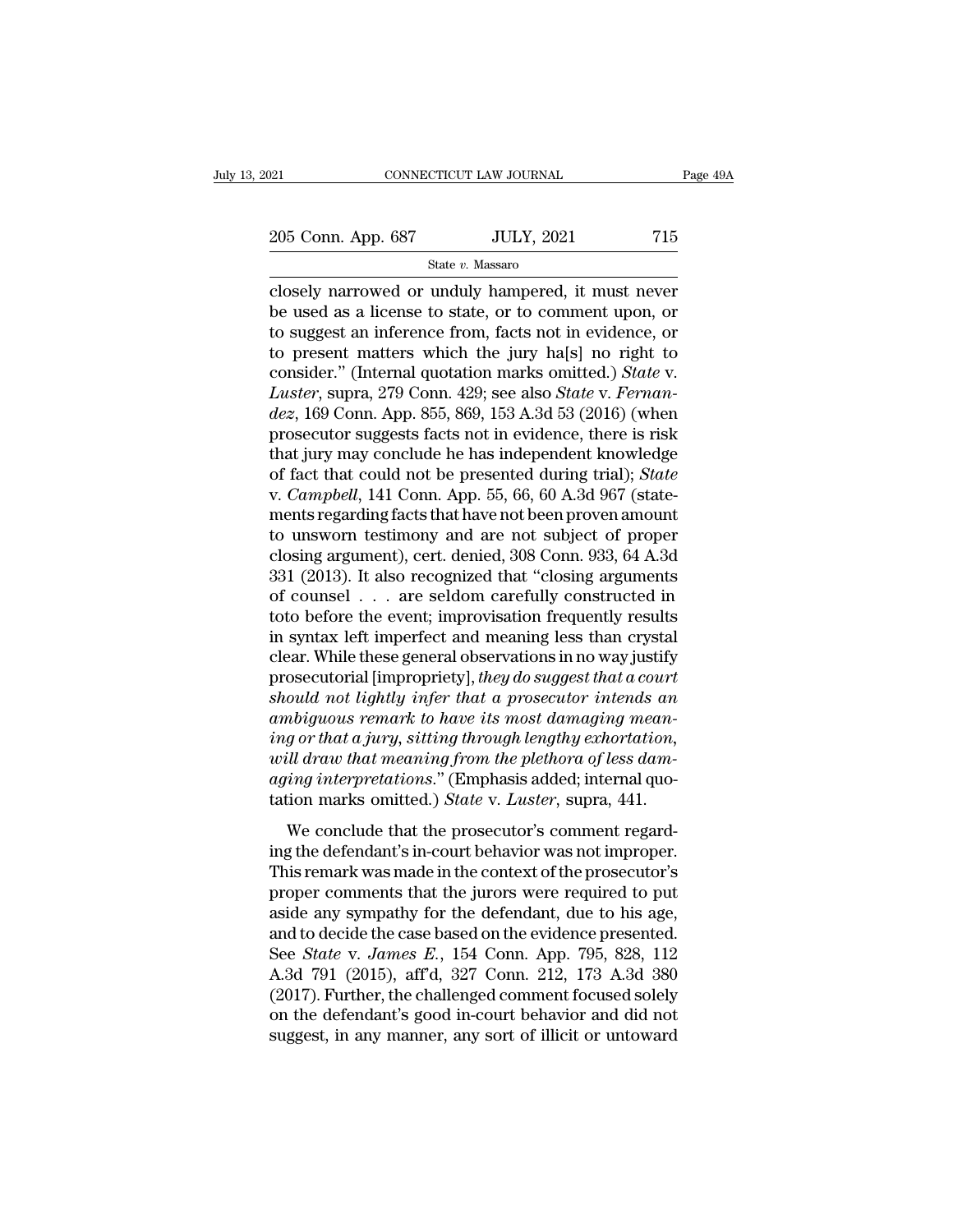| ۱A  | CONNECTICUT LAW JOURNAL                                                                                      |                    | July 13, 2021 |
|-----|--------------------------------------------------------------------------------------------------------------|--------------------|---------------|
| 716 | <b>JULY, 2021</b>                                                                                            | 205 Conn. App. 687 |               |
|     | State v. Massaro                                                                                             |                    |               |
|     | out-of-court conduct. We decline to infer the most dam-<br>aging interpretation of the prosecutor's comment. |                    |               |
|     | The second challenged comment during closing argu-                                                           |                    |               |

 $54$ <br>  $54$ <br>  $54$ <br>  $54$ <br>  $54$ <br>  $54$ <br>  $54$ <br>  $54$ <br>  $54$ <br>  $54$ <br>  $54$ <br>  $54$ <br>  $54$ <br>  $54$ <br>  $54$ <br>  $54$ <br>  $54$ <br>  $54$ <br>  $54$ <br>  $54$ <br>  $54$ <br>  $54$ <br>  $54$ <br>  $54$ <br>  $54$ <br>  $54$ <br>  $54$ <br>  $54$ <br>  $54$ <br>  $54$ <br>  $54$ <br>  $54$ <br>  $54$ <br>  $54$ <br>  $54$ <br>  $54$ <br>  $54$ <br> T16 JULY, 2021 205 Conn. App. 687<br>  $\frac{\text{State } v. \text{ Massaro}}{\text{out-of-court conduct. We decline to infer the most damaging interpretation of the prospectator's comment.}$ The second challenged comment during closing argument occurred during the prosecutor's summary of the narcotics transaction. Specifically, the State v. Massaro<br>
out-of-court conduct. We decline to infer the most dam-<br>
aging interpretation of the prosecutor's comment.<br>
The second challenged comment during closing argu-<br>
ment occurred during the prosecutor's summar out-of-court conduct. We decline to infer the most damaging interpretation of the prosecutor's comment.<br>The second challenged comment during closing argument occurred during the prosecutor's summary of the narcotics transa out-or-court conduct. We decline to finer the most dam-<br>aging interpretation of the prosecutor's comment.<br>The second challenged comment during closing argu-<br>ment occurred during the prosecutor's summary of the<br>narcotics tr aging interpretation of the prosection's continent.<br>The second challenged comment during closing argument occurred during the prosecutor's summary of the<br>narcotics transaction. Specifically, the prosecutor stated:<br>"[Faulkn The second challenged comment during closing argument occurred during the prosecutor's summary of the narcotics transaction. Specifically, the prosecutor stated: "[Faulkner] believed [that Mikuski and Roig] were about to m ment occurred during the prosecutor's summary of the<br>narcotics transaction. Specifically, the prosecutor stated:<br>"[Faulkner] believed [that Mikuski and Roig] were about<br>to make a drug deal, purchase drugs. And you know<br>wha narcotics transaction. Specifically, the p<br>"[Faulkner] believed [that Mikuski and<br>to make a drug deal, purchase drugs<br>what, he was right. The evidence bear<br>she had the drugs in her hand. Litera<br>She hadn't even put them in Faulther Deneved (that Mikuski and Rog) were about<br>
make a drug deal, purchase drugs. And you know<br>
nat, he was right. The evidence bears it out because<br>
e had the drugs in her hand. Literally, in her hand.<br>
le hadn't eve to hiake a urig deal, purchase urigs. And you know<br>what, he was right. The evidence bears it out because<br>she hadn't even put them in her pocket or put in her<br>purse with all the paraphernalia.<br>"Yes, Sarah Mikuski, she lied.

what, he was right. The evidence bears it out because<br>she had the drugs in her hand. Literally, in her hand.<br>She hadn't even put them in her pocket or put in her<br>purse with all the paraphernalia.<br>"Yes, Sarah Mikuski, she l She hadrif even put them in her pocket or put in her<br>She hadn't even put them in her pocket or put in her<br>purse with all the paraphernalia.<br>"Yes, Sarah Mikuski, she lied. Lied to the police, she<br>stole, she lied to her frie She hadn't even put them in her pocket of put in her<br>purse with all the paraphernalia.<br>"Yes, Sarah Mikuski, she lied. Lied to the police, she<br>stole, she lied to her friend. *She was open and honest*.<br>It's for you to decide purse with an the parapherinana.<br>
"Yes, Sarah Mikuski, she lied. Lied to the police, she<br>
stole, she lied to her friend. *She was open and honest*<br>
with that. Well, I don't want to use the word honest.<br>
It's for you to dec "Yes, Sarah Mikuski, she lied. Lied to the police, she<br>stole, she lied to her friend. *She was open and honest*<br>with that. Well, I don't want to use the word honest.<br>It's for you to decide whether she was open and honest.<br> stole, she lied to her friend. *She was open and honest*<br>with that. Well, I don't want to use the word honest.<br>It's for you to decide whether she was open and honest.<br>But [defense counsel] thought you could believe her,<br>ce In that. Wen, 1 don't want to use the word nonest.<br>
s for you to decide whether she was open and honest.<br>
it [defense counsel] thought you could believe her,<br>
rtainly, when she says—that she stole, that she lied,<br>
e lied t It is for you to decide whether she was open and honest.<br>But [defense counsel] thought you could believe her,<br>certainly, when she says—that she stole, that she lied,<br>she lied to her to her friends—she did this, she did tha

But [deferise counser] thought you could believe her,<br>certainly, when she says—that she stole, that she lied,<br>she lied to her to her friends—she did this, she did that.<br>So she was open about that.'' (Emphasis added.)<br>Outsi betanny, when she says—uat she stole, that she hed,<br>she lied to her to her friends—she did this, she did that.<br>So she was open about that." (Emphasis added.)<br>Outside of the presence of the jury, defense counsel<br>objected to So she was open about that." (Emphasis added.)<br>Outside of the presence of the jury, defense counsel<br>objected to the prosecutor's comment that Mikuski was<br>"open and honest." The prosecutor acknowledged that<br>he "inartfully" outside of the presence of the jury, defense counsel<br>objected to the prosecutor's comment that Mikuski was<br>"open and honest." The prosecutor acknowledged that<br>he "inartfully" commented but claimed that it consti-<br>tuted fai Outside of the presence of the jury, defense counsel<br>objected to the prosecutor's comment that Mikuski was<br>"open and honest." The prosecutor acknowledged that<br>he "inartfully" commented but claimed that it consti-<br>tuted fai objected to the prosecutor's comment that Mikusk<br>"open and honest." The prosecutor acknowledge<br>he "inartfully" commented but claimed that it corrected fair argument to defense counsel's comm<br>regarding Mikuski. The court di For and nonest. The prosecutor acknowledged that<br>
"inartfully" commented but claimed that it constituted fair argument to defense counsel's comments<br>
garding Mikuski. The court disagreed with the prose-<br>
tor that his state directly commented but claimed that it consult<br>tuted fair argument to defense counsel's comments<br>regarding Mikuski. The court disagreed with the prose-<br>cutor that his statement constituted a fair response, but<br>noted that h

regarding Mikuski. The court disagreed with the prose-<br>cutor that his statement constituted a fair response, but<br>noted that he had corrected it immediately.<br>"[A] prosecutor may not express his own opinion,<br>directly or indi regarding Mikdski. The court disagreed while the prose-<br>cutor that his statement constituted a fair response, but<br>noted that he had corrected it immediately.<br>"[A] prosecutor may not express his own opinion,<br>directly or ind cutor that its statement constructed a ran response, but<br>noted that he had corrected it immediately.<br>"[A] prosecutor may not express his own opinion,<br>directly or indirectly, as to the credibility of the wit-<br>nesses.... No for the diagnosis of the procedure in the corrected testimon opinion,<br>directly or indirectly, as to the credibility of the wit-<br>nesses.... Nor should a prosecutor express his opin-<br>ion, directly or indirectly, as to the g "[A] prosecutor may not express his own opinion,<br>directly or indirectly, as to the credibility of the wit-<br>nesses.... Nor should a prosecutor express his opin-<br>ion, directly or indirectly, as to the guilt of the defen-<br>da directly or indirectly, as to the credibility of the witnesses. . . . Nor should a prosecutor express his opinion, directly or indirectly, as to the guilt of the defendant. . . . Such expressions of personal opinion are a nesses. . . . Nor should a prosecutor express his opinion, directly or indirectly, as to the guilt of the defendant. . . . Such expressions of personal opinion are a form of unsworn and unchecked testimony, and are partic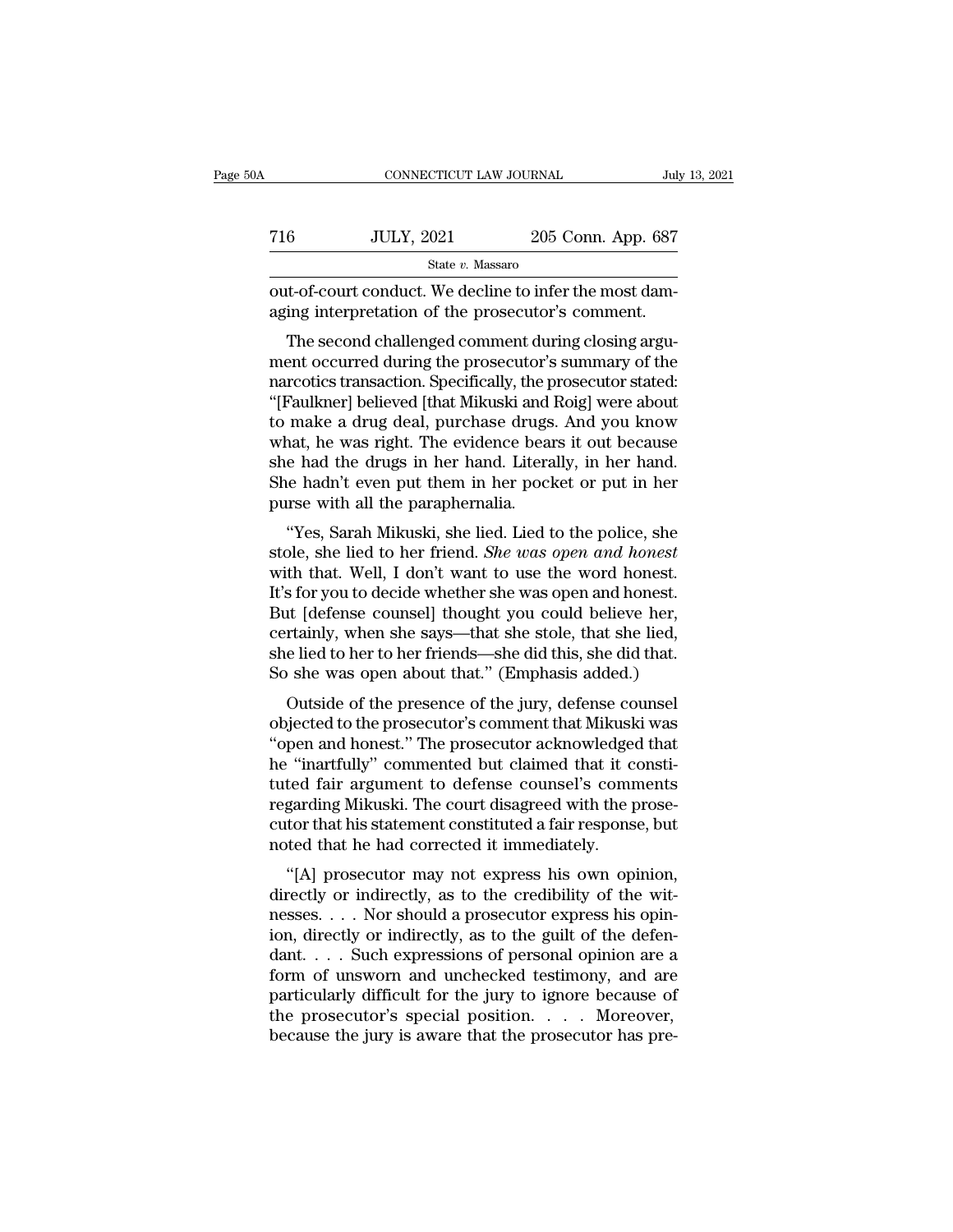### State *v.* Massaro

pared and presented the case and consequently, may<br>
that are  $v$ . Massaro<br>
pared and presented the case and consequently, may<br>
have access to matters not in evidence  $\ldots$  it is likely<br>
to infer that such matters precipit 205 Conn. App. 687 JULY, 2021 717<br>State v. Massaro<br>pared and presented the case and consequently, may<br>have access to matters not in evidence . . . it is likely<br>to infer that such matters precipitated the personal<br>opinions 205 Conn. App. 687 JULY, 2021 717<br>
State v. Massaro<br>
pared and presented the case and consequently, may<br>
have access to matters not in evidence . . . it is likely<br>
to infer that such matters precipitated the personal<br>
opi 205 Conn. App. 687 JULY, 2021 717<br>
State *v*. Massaro<br>
pared and presented the case and consequently, may<br>
have access to matters not in evidence . . . it is likely<br>
to infer that such matters precipitated the personal<br>
op *State v. Massaro*<br> *State v. Massaro*<br>
pared and presented the case and consequently, may<br>
have access to matters not in evidence . . . it is likely<br>
to infer that such matters precipitated the personal<br>
opinions." (Inter pared and presented the case and consequently, may<br>have access to matters not in evidence . . . it is likely<br>to infer that such matters precipitated the personal<br>opinions." (Internal quotation marks omitted.) *State* v.<br>*L* have access to matters not in evidence . . . it is likely<br>to infer that such matters precipitated the personal<br>opinions." (Internal quotation marks omitted.) *State v.*<br>Luster, supra, 279 Conn. 435; see also *State v. Will* to infer that such matters precipitat opinions." (Internal quotation marks c<br> *Luster*, supra, 279 Conn. 435; see also S<br>
200 Conn. App. 427, 440, 238 A.3d 797, Conn. 974, 240 A.3d 676 (2020); *State*<br>
Conn. App. 537, 553 inions." (Internal quotation marks omitted.) *State v.*<br> *uster*, supra, 279 Conn. 435; see also *State v. Williams*,<br>
0 Conn. App. 427, 440, 238 A.3d 797, cert. denied, 335<br>
pnn. 974, 240 A.3d 676 (2020); *State v. Jerrel* Luster, supra, 279 Conn. 435; see also *State* v. Williams, 200 Conn. App. 427, 440, 238 A.3d 797, cert. denied, 335 Conn. 974, 240 A.3d 676 (2020); *State* v. *Jerrell R.*, 187 Conn. App. 537, 553, 202 A.3d 1044, cert. d

200 Conn. App. 427, 440, 238 A.3d 797, cert. denied, 335<br>Conn. 974, 240 A.3d 676 (2020); *State v. Jerrell R.*, 187<br>Conn. App. 537, 553, 202 A.3d 1044, cert. denied, 331<br>Conn. 918, 204 A.3d 1160 (2019).<br>Assuming, without Conn. 974, 240 A.3d 676 (2020); *State* v. *Jerrell R.*, 187<br>Conn. App. 537, 553, 202 A.3d 1044, cert. denied, 331<br>Conn. 918, 204 A.3d 1160 (2019).<br>Assuming, without deciding, that the prosecutor's<br>"open and honest" commen Conn. App. 537, 553, 202 A.3d 1044, cert. denied, 331<br>
Conn. 918, 204 A.3d 1160 (2019).<br> **Assuming, without deciding, that the prosecutor's**<br>
"open and honest" comment was improper, we con-<br>
clude that the defendant failed Conn. 918, 204 A.3d 1160 (2019).<br>
Assuming, without deciding, that the prosecutor's<br>
"open and honest" comment was improper, we con-<br>
clude that the defendant failed to establish a depriva-<br>
tion of his due process right t Assuming, without deciding, that the prosecutor's<br>
"open and honest" comment was improper, we con-<br>
clude that the defendant failed to establish a depriva-<br>
tion of his due process right to a fair trial. See *State* v.<br> *P* "open and honest" comment was improper, we conclude that the defendant failed to establish a deprivation of his due process right to a fair trial. See *State v.* Papantoniou, 185 Conn. App. 93, 108, 196 A.3d 839, cert. de clude that the defendant failed to establish a deprivation of his due process right to a fair trial. See *State* v.<br>*Papantoniou*, 185 Conn. App. 93, 108, 196 A.3d 839, cert. denied, 330 Conn. 948, 196 A.3d 326 (2018); *St* tion of his due process right to a fair trial. See *State* v.<br>*Papantoniou*, 185 Conn. App. 93, 108, 196 A.3d 839,<br>cert. denied, 330 Conn. 948, 196 A.3d 326 (2018); *State*<br>v. *Aviles*, 154 Conn. App. 470, 486, 106 A.3d 30 Papantoniou, 185 Conn. App. 93, 108, 196 A.3d 839,<br>cert. denied, 330 Conn. 948, 196 A.3d 326 (2018); *State*<br>v. Aviles, 154 Conn. App. 470, 486, 106 A.3d 309 (2014),<br>cert. denied, 316 Conn. 903, 111 A.3d 471 (2015); see<br>g cert. denied, 330 Conn. 948, 196 A.3d 326 (2018); *State* v. *Aviles*, 154 Conn. App. 470, 486, 106 A.3d 309 (2014), cert. denied, 316 Conn. 903, 111 A.3d 471 (2015); see generally *State* v. *McCoy*, 331 Conn. 561, 571 n v. Aviles, 154 Conn. App. 470, 486, 106 A.3d 309 (2014),<br>cert. denied, 316 Conn. 903, 111 A.3d 471 (2015); see<br>generally *State* v. *McCoy*, 331 Conn. 561, 571 n.4, 206<br>A.3d 725 (2019). Considering the *Williams* factors, cert. denied, 316 Conn. 903, 111 A.3d 471 (2015); see<br>generally *State v. McCoy*, 331 Conn. 561, 571 n.4, 206<br>A.3d 725 (2019). Considering the *Williams* factors, we<br>conclude that the challenged comment was not severe,<br>wa generally *State* v.  $McCoy$ , 331 Conn. 561, 571 n.4, 206<br>A.3d 725 (2019). Considering the *Williams* factors, we<br>conclude that the challenged comment was not severe,<br>was isolated, was corrected by the prosecutor immedi-<br>at A.3d 725 (2019). Considering the *Williams* factors, we conclude that the challenged comment was not severe, was isolated, was corrected by the prosecutor immediately, and was ameliorated by a specific jury charge.<sup>23</sup> We ately, and was ameliorated by a specific jury charge.<sup>23</sup> We also note that much of Mikuski's testimony was corroborated by other witnesses, namely, Roig and Faulk-<br>ner. For these reasons, we conclude that the defendant We also note that much of Mikuski's testimony was corroborated by other witnesses, namely, Roig and Faulk-<br>ner. For these reasons, we conclude that the defendant<br> $\frac{1}{2}$  The court instructed the jury: "You are the sole

roborated by other witnesses, namely, Roig and Faulk-<br>ner. For these reasons, we conclude that the defendant<br> $\frac{1}{\sqrt{2}}$  The court instructed the jury: "You are the sole judge of the facts. It is<br>your duty to find the fa ner. For these reasons, we conclude that the defendant  $\frac{1}{2}$  The court instructed the jury: "You are the sole judge of the facts. It is your duty to find the facts. You are to recollect and weigh the evidence and form The the set of the set of the set of when the defendant  $\frac{28}{3}$  The court instructed the jury: "You are the sole judge of the facts. It is your duty to find the facts. You are to recollect and weigh the evidence and fo <sup>23</sup> The court instructed the jury: "You are the sole judge of the facts. It is your duty to find the facts. You are to recollect and weigh the evidence and form your own conclusions as to what the ultimate facts are. . . your duty to find the facts. You are to recollect and weigh the evidence and form your own conclusions as to what the ultimate facts are. . . . The law prohibits the [prosecutor] or defense counsel from giving personal opi Obibits the [prosecutor] or defense counsel from giving personal opinions to whether the defendant is guilty or not guilty. It is not their assessment the credibility of witnesses that matter, only yours. . . . You will de Fraction and the defendant is guilty or not guilty. It is not their assessment of the credibility of witnesses that matter, only yours.  $\ldots$  You will decide what the facts are from the evidence that was presented in the

as the credibility of witnesses that matter, only yours. . . . You will decide what the facts are from the evidence that was presented in the courtroom. . . . "Now in deciding what the facts are, you must consider all of t testimony. In making that decision, you may take into account a number of factors including the following: Was the witness able to see, or hear, or "Now in deciding what the facts are, you must consider all of the evidence.<br>In doing this, you must decide which testimony to believe and which testimony not to believe. You may believe all, none or part of any witness'<br>te In doing this, you must decide which testimony to believe and which testimony not to believe. You may believe all, none or part of any witness' testimony. In making that decision, you may take into account a number of fact meony not to believe. You may believe all, none or part of any witness'<br>mony not to believe. You may believe all, none or part of any witness'<br>testimony. In making that decision, you may take into account a number<br>of facto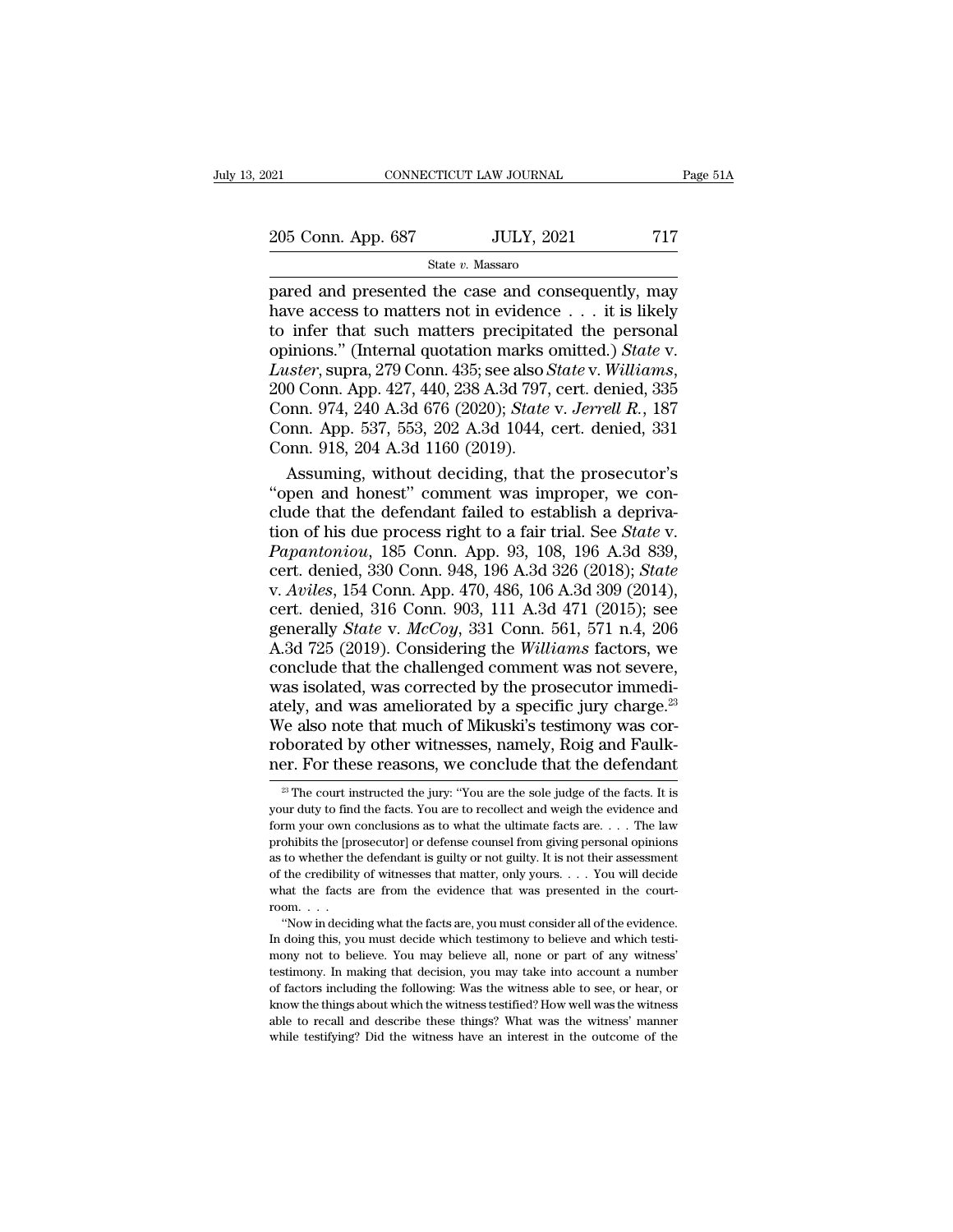# CONNECTICUT LAW JOURNAL July 13, 2021<br>
718 JULY, 2021 205 Conn. App. 718<br>
Veneziano v. Veneziano Veneziano *v.* Veneziano

Failed to establish a violation of his due process right<br>to a fair trial. Accordingly, his claim of prosecutorial<br>timenonioty must fail The Taurist Comment of the Taurist Comment of the Veneziano Veneziano Veneziano<br>Tailed to establish a violation of his due process right<br>to a fair trial. Accordingly, his claim of prosecutorial<br>impropriety must fail.  $\begin{array}{r} \text{718} & \text{JULY, } 2021 \ \hline \end{array}$   $\begin{array}{r} \text{Veneziano } v \ \text{failed to establish a violation} \ \text{to a fair trial. Accordingly,} \ \text{improperty must fail.} \ \text{The judgment is affine} \end{array}$  $\notag$   $\begin{array}{r} \text{JULY, 2021} \\ \text{Veneziano } v. \text{ Venezia} \\ \text{iled to establish a violation of } 1 \\ \text{a fair trial. Accordingly, his cl} \\ \text{property must fail.} \\ \text{The judgment is affirmed. \\ \text{In this opinion the other judge:} \end{array}$ Veneziano  $v$ . Veneziano<br>
Iled to establish a violation of his due process r<br>
a fair trial. Accordingly, his claim of prosecuto<br>
propriety must fail.<br>
The judgment is affirmed.<br>
In this opinion the other judges concurred.

## France Prince Contribution and Technology, your dimited to principal and principal and this opinion the other judges concurred.<br>
DONNA VENEZIANO *v.* JAMES VENEZIANO (AC 41296) firmed.<br>
other judges concu<br>
ANO v. JAMES VEI<br>
(AC 41296)<br>
Cradle and Suarez, Js. DONNA VENEZIANO v. JAMES VENEZIANO<br>(AC 41296)<br>Elgo, Cradle and Suarez, Js.

### *Syllabus*

The defendant, whose marriage to the plaintiff had previously been dissolved, appealed to this court from the decision of the trial court denying his motion to open the judgment of dissolution on the basis of, inter  $(AC 41296)$ <br>Elgo, Cradle and Suarez, Js.<br>Syllabus<br>defendant, whose marriage to the plaintiff had previously been dis-<br>solved, appealed to this court from the decision of the trial court denying<br>his motion to open the judg Elgo, Cradle and Suarez, Js.<br>
Syllabus<br>
defendant, whose marriage to the plaintiff had previously been dis-<br>
solved, appealed to this court from the decision of the trial court denying<br>
his motion to open the judgment of d *Syllabus*<br>*Syllabus*<br>defendant, whose marriage to the plaintiff had previously been dis-<br>solved, appealed to this court from the decision of the trial court denying<br>his motion to open the judgment of dissolution on the ba The defendant, whose marriage to the plaintiff had previously been dissolved, appealed to this court from the decision of the trial court denying his motion to open the judgment of dissolution on the basis of, inter alia, The detendant, whose marriage to the plaintif had previously been dissolved, appealed to this court from the decision of the trial court denying his motion to open the judgment of dissolution on the basis of, inter alia, f

solved, appealed to this court iron the decision of the trial court denying<br>his motion to open the judgment of dissolution on the basis of, inter<br>alia, fraud. The defendant claimed that the court erred by, sua sponte,<br>case alia, fraud. The defendant claimed that the court erred by, sua sponte,<br>case or any bias or prejudice concerning any party or any matter involved<br>in the case? Was the witness' testimony contradicted by what the witness<br>has alla, fraud. The defendant claimed that the court erred by, sua sponte,<br>se or any bias or prejudice concerning any party or any matter involved<br>the case? Was the witness' testimony contradicted by what the witness<br>s said o case or any bias or prejudice concerning any party or any matter involved<br>in the case? Was the witness' testimony contradicted by what the witness<br>has said or done at any time, or by the testimony of other witnesses, or by in the case? Was the witness' testimony contradicted by what the witness<br>has said or done at any time, or by the testimony of other witnesses, or by<br>other evidence?<br>"If you should think that a witness has testified falsel

It is a stad or done at any time, or by the testimony of other witnesses, or by the revidence?<br>
"If you should think that a witness has testified falsely in some respect, u should carefully consider whether you should rely

consider that fact. It may be that fact is a self-confessed with evidence?<br>
"If you should think that a witness has testified falsely in some respect,<br>
you should carefully consider whether you should rely upon any of his "If you should think that a witness has testified falsely in some respect, you should carefully consider whether you should rely upon any of his or her testimony. . . . "Now in weighing the testimony of an accomplice who pou should carefully consider whether you should rely upon any of his or her testimony.  $\ldots$  "Now in weighing the testimony of an accomplice who is a self-confessed criminal, you should consider that fact. It may be that has not been sentence or whose case had not yet been disposed or who had consider that fact. It may be that you would not believe a person who had committed a crime as readily as you would believe a person of good characte "Now in weighing the testimony of an accomplice who is a self-confessed criminal, you should consider that fact. It may be that you would not believe a person who had committed a crime as readily as you would believe a pe eriminal, you should consider that fact. It may be that you would not believe a person who had committed a crime as readily as you would believe a person of good character. In weighing the testimony of an accomplice who ha favorable treatment in the sentence or disposition of her outcome approximately a person of good character. In weighing the testimony of an accomplice who has not yet been sentence or whose case had not yet been disposed o not to be arrested. Therefore, she may have been colored by the fact. Therefore, the arrest in the state has evidence, you should keep in mind that she may in her own mind be looking for some favorable treatment in the sen plass not yet been sentence or whose case had not yet been disposed of or who has not been charged with offenses in which the state has evidence, you should keep in mind that she may in her own mind be looking for some fav who has not been charged with offenses in which the state has evidence, you should keep in mind that she may in her own mind be looking for some favorable treatment in the sentence or disposition of her own case or hoping wou should keep in mind that she may in her own mind<br>favorable treatment in the sentence or disposition of h<br>not to be arrested. Therefore, she may have such an in<br>of this case that her testimony may have been colored<br>you ""Yorable treatment in the sentence or disposition of her own case or hoping<br>to to be arrested. Therefore, she may have such an interest in the outcome<br>this case that her testimony may have been colored by the fact. Theref not to be arrested. Therefore, she may have such an interest in the outcome of this case that her testimony may have been colored by the fact. Therefore, you must look with particular care at the testimony of an accomplice

from the crime. It is for you to decide what credibility you will give to a witness of this case that her testimony may have been colored by the fact. Therefore, you must look with particular care at the testimony of an ac by a must look with particular care at the testimony of an accomplice and scrutinize it very carefully before you accept it.<br>
"There are many offenses that are of such a character that the only person capable of giving use where the very carefully before you accept it.<br>
"There are many offenses that are of such a character that the only person<br>
capable of giving useful testimony are those who are themselves implicated<br>
in the crime. It is fo There are many offenses that are of such a character that the only person capable of giving useful testimony are those who are themselves implicated in the crime. It is for you to decide what credibility you will give to a capable of giving useful testimony are those who are themselves implicated in the crime. It is for you to decide what credibility you will give to a witness who has admitted her involvement in criminal wrongdoing, whether in the crime. It is for you to decide what credibility you will give to a witness<br>who has admitted her involvement in criminal wrongdoing, whether you<br>will believe or disbelieve the testimony of a person who by her own adm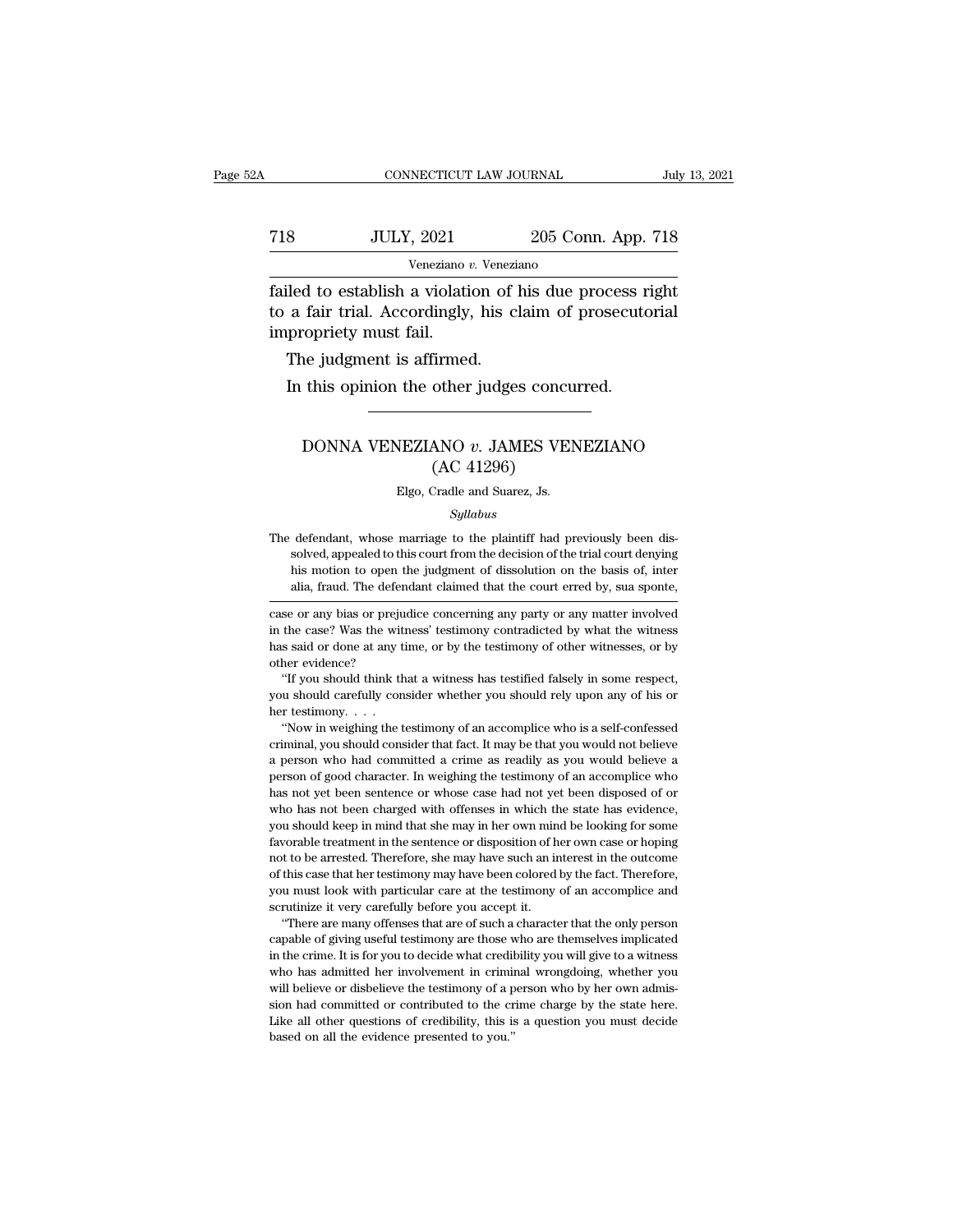Veneziano *v.* Veneziano

S Conn. App. 718 JULY, 2021 719<br>
Veneziano v. Veneziano<br>
quashing certain subpoenas he issued in connection with his motion to<br>
open the judgment and in finding that he failed to establish probable open the judgment and in finding that he failed to establish probable cause that the dissolution judgment was procured through fraud or 205 Conn. App. 718 JULY, 2021 719<br>
Veneziano v. Veneziano<br>
quashing certain subpoenas he issued in connection with his motion to<br>
open the judgment and in finding that he failed to establish probable<br>
cause that the disso Foreignal mathematic vertex of the second mathematic dependent and in finding that he failed to establish probable cause that the dissolution judgment was procured through fraud or mutual mistake. *Held*:<br>1. The defendant quashing certain subpoenas he issued in connection with his motion to open the judgment and in finding that he failed to establish probable cause that the dissolution judgment was procured through fraud or mutual mistake.

- open the judgment and in finding that he failed to establish probable<br>cause that the dissolution judgment was procured through fraud or<br>mutual mistake. Held:<br>he defendant could not prevail on his claim that the trial court cause that the dissolution judgment was procured through fraud or mutual mistake. *Held*:<br>he defendant could not prevail on his claim that the trial court abused<br>its discretion in quashing the subpoenas at issue because th mutual mistake. *Held*:<br>he defendant could not prevail on his claim that the trial court abused<br>its discretion in quashing the subpoenas at issue because the underlying<br>civil action resulting in a final judgment of dissolu the defendant could not prevail on his claim that the trial court abused<br>its discretion in quashing the subpoenas at issue because the underlying<br>civil action resulting in a final judgment of dissolution had been resolved its discretion in quashing the subpoenas at issue because the underlying<br>civil action resulting in a final judgment of dissolution had been resolved<br>and there was no active civil matter pending that would have permitted<br>th civil action resulting in a final judgment of dissolution had been resolved<br>and there was no active civil matter pending that would have permitted<br>the defendant to subpoena witnesses and to conduct discovery in con-<br>nectio and there was no active civil matter pending that would have permitted the defendant to subpoena witnesses and to conduct discovery in connection with his motion to open the judgment: the court properly interpreted the ap the defendant to subpoena witnesses and to conduct discovery in connection with his motion to open the judgment: the court properly interpreted the applicable legal principle of *Oneglia* v. *Oneglia* (14 Conn. App. 267), nection with his motion to open the judgment: the court properly inter-<br>preted the applicable legal principle of *Oneglia* v. *Oneglia* (14 Conn.<br>App. 267), that once a court has rendered a final judgment, until and<br>unles preted the applicable legal principle of *Oneglia* v. *Oneglia* (14 Conn. App. 267), that once a court has rendered a final judgment, until and unless the court has opened that judgment, there can be no civil action withi App. 267), that once a court has rendered a final judgment, until and unless the court has opened that judgment, there can be no civil action within the meaning of the applicable statute ( $\S$  52-197) or rule of practice ( unless the court has opened that judgment, there can be no civil action<br>within the meaning of the applicable statute ( $\S$  52-197) or rule of practice<br>( $\S$  13-2); moreover, because the fraud alleged by the defendant took<br>p within the meaning of the applicable statute (§ 52-197) or rule of practice (§ 13-2); moreover, because the fraud alleged by the defendant took place prior to the rendering of the judgment of dissolution, the motion to op (§ 13-2); moreover, because the fraud alleged by the defendant took place prior to the rendering of the judgment of dissolution, the motion to open did not implicate the trial court's continuing jurisdiction over an outsta (§ 13-2); moreover, because the fraud alleged by the defendant took place prior to the rendering of the judgment of dissolution, the motion to open did not implicate the trial court's continuing jurisdiction over an outst to open did not implicate the trial court's continuing jurisdiction over<br>an outstanding order; furthermore, because the plaintiff filed certain<br>motions for contempt to effectuate and enforce orders of the court<br>issued afte an outstanding order; furthermore, because the plaintiff filed certain motions for contempt to effectuate and enforce orders of the court issued after it had rendered its judgment of dissolution, and the plaintiff did not motions for contempt to effectuate and enforce orders of the court<br>issued after it had rendered its judgment of dissolution, and the plaintiff<br>did not take issue with the underlying judgment but, rather, the defen-<br>dant's issued after it had rendered its judgment of dissolution, and the plaintiff<br>did not take issue with the underlying judgment but, rather, the defen-<br>dant's failure to comply with it, there was no active civil matter pending did not take issue with the underlying judgment but, radant's failure to comply with it, there was no active civil<br>that gave the defendant the authority to issue subpoena<br>with his unrelated motion to open the judgment, as 2. The record was inadequate to review the factor with matter pending that gave the defendant the authority to issue subpoenas in connection with his unrelated motion to open the judgment, as a party may file a motion for that gave the defendant the authority to issue subpoenas in connection<br>with his unrelated motion to open the judgment, as a party may file a<br>motion for contempt before or after judgment is rendered to effectuate<br>prior judg
- with his unrelated motion to open the judgment, as a party may file a<br>motion for contempt before or after judgment is rendered to effectuate<br>prior judgments or otherwise enforceable orders.<br>he record was inadequate to revi motion for contempt before or after judgment is rendered to effectuate<br>prior judgments or otherwise enforceable orders.<br>he record was inadequate to review the defendant's claim that the trial<br>court erred in finding that he prior judgments or otherwise enforceable orders.<br>he record was inadequate to review the defendant's claim that the trial<br>court erred in finding that he failed to establish probable cause that the<br>dissolution judgment was p in the record was inadequate to review the defendant's claim that the trial court erred in finding that he failed to establish probable cause that the dissolution judgment was procured through fraud or mutual mistake; the court erred in finding that he failed to establish probable cause that the dissolution judgment was procured through fraud or mutual mistake; the defendant only submitted a nine page excerpt from a transcript of the releva dissolution judgment was procured through fraud or mutual mistake;<br>the defendant only submitted a nine page excerpt from a transcript of<br>the relevant hearing, which related solely to the portion of the hearing<br>in which the the defendant only submitted a nine page excerpt from a transcript of the relevant hearing, which related solely to the portion of the hearing in which the court addressed certain motions to quash, and did not provide addi the relevant hearing, which related sole<br>in which the court addressed certain 1<br>provide additional portions of the trans<br>open the judgment, such that it was not p<br>regarding what the evidence presented<br>about the issue of pr I the court addressed certain motions to quash, and did n additional portions of the transcript relating to the motion judgment, such that it was not possible to make a determinating what the evidence presented at the hear open the judgment, such that it was not possible to make a determination<br>regarding what the evidence presented at the hearing demonstrated<br>about the issue of probable cause.<br>Argued March 2—officially released July 13, 2021 open the judgment, such that it was not possible to make a determination<br>regarding what the evidence presented at the hearing demonstrated<br>about the issue of probable cause.<br>Argued March 2—officially released July 13, 2021

regarding what the evidence presented at the hearing demonstrated<br>about the issue of probable cause.<br>Argued March 2—officially released July 13, 2021<br>*Procedural History*<br>Action for the dissolution of a marriage, and for o about the issue of probable cause.<br>
Argued March 2—officially released July 13, 2021<br> *Procedural History*<br>
Action for the dissolution of a marriage, and for other<br>
relief, brought to the Superior Court in the judicial dis Argued March 2—officially released July 13, 2021<br>
Procedural History<br>
Action for the dissolution of a marriage, and for other<br>
relief, brought to the Superior Court in the judicial dis-<br>
trict of Litchfield and tried to th *Procedural History*<br>Action for the dissolution of a marriage, and for other<br>relief, brought to the Superior Court in the judicial dis-<br>trict of Litchfield and tried to the court, *Pickard*, *J.*;<br>judgment dissolving the m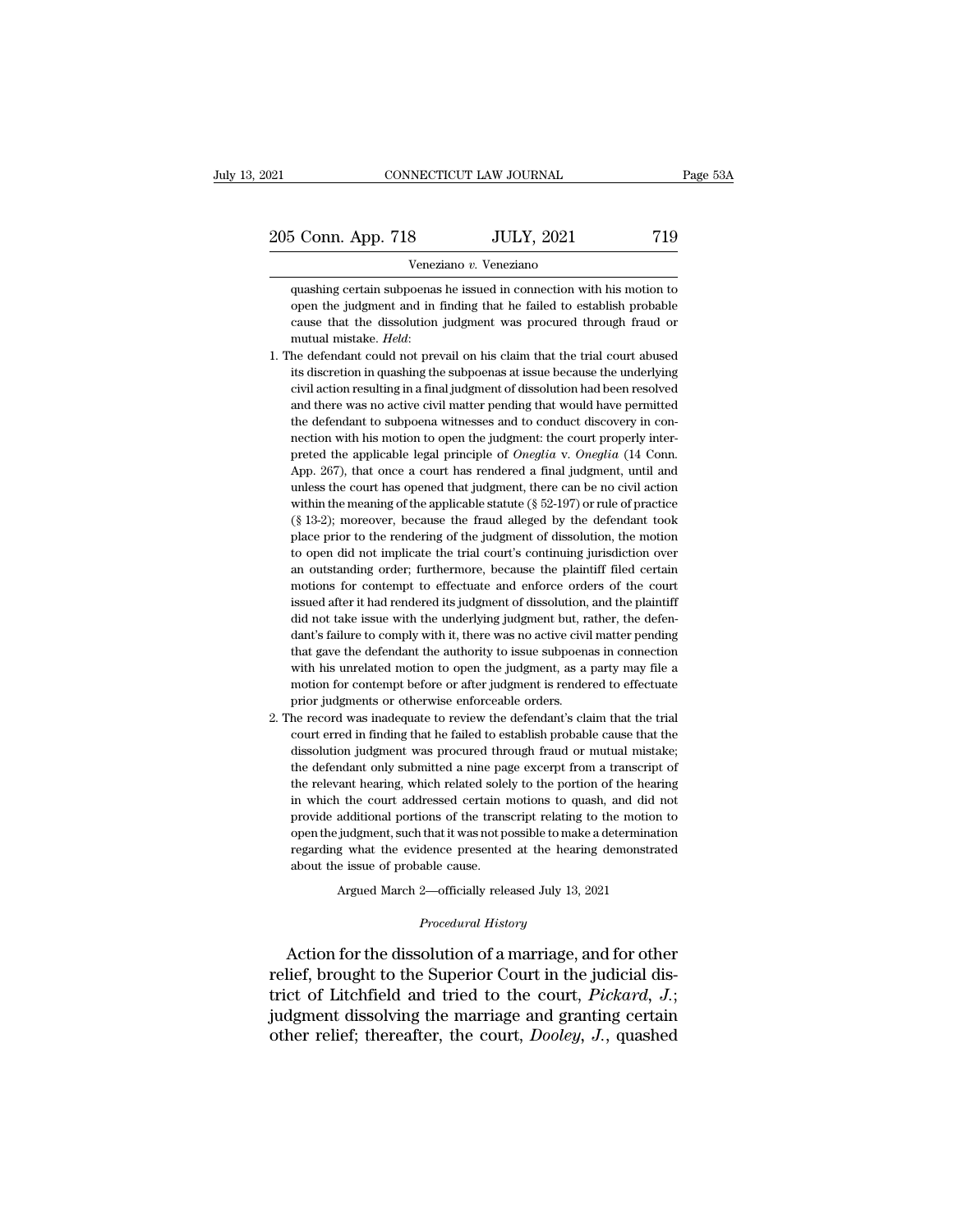| A   | CONNECTICUT LAW JOURNAL |                    | July 13, 2021 |
|-----|-------------------------|--------------------|---------------|
|     |                         |                    |               |
| 720 | <b>JULY, 2021</b>       | 205 Conn. App. 718 |               |
|     | Veneziano v. Veneziano  |                    |               |

CONNECTICUT LAW JOURNAL July 13, 2021<br>
T20 JULY, 2021 205 Conn. App. 718<br>
Veneziano v. Veneziano<br>
Certain subpoenas issued by the defendant and denied<br>
the defendant's motion to open the judgment, and the defendant anneale T20 JULY, 2021 205 Conn. App. 718<br>
Veneziano v. Veneziano<br>
Certain subpoenas issued by the defendant and denied<br>
the defendant's motion to open the judgment, and the<br>
defendant appealed to this court. Affirmed. defendant appealed to this court. App. 718<br>
defendant appealed to this court. *Affirmed.*<br> *Gregory Thomas Nolan*, with whom, on the brief, was<br> *Gregory Thomas Nolan*, with whom, on the brief, was<br> *Patsy Michael Renzullo Patriam Subpoenas* issued by the defendant and denied<br>the defendant's motion to open the judgment, and the<br>defendant appealed to this court. Affirmed.<br>*Gregory Thomas Nolan*, with whom, on the brief, was<br>*Patsy Michael Re* rtain subpoenas issued by the defendant and denied<br>e defendant's motion to open the judgment, and the<br>fendant appealed to this court. *Affirmed*.<br>*Gregory Thomas Nolan*, with whom, on the brief, was<br>*Regina M. Wexler*, wit *Judith defendant's motion to open the judgment, defendant appealed to this court. Affirmed.*<br>*Gregory Thomas Nolan*, with whom, on the br<br>*Patsy Michael Renzullo*, for the appellant (deferently *Regina M. Wexler*, with wh

### *Opinion*

Substrate Protation, what when, on the strest, was<br>they Michael Renzullo, for the appellant (defendant).<br>Regina M. Wexler, with whom, on the brief, was<br>dith Dixon, for the appellee (plaintiff).<br>Opinion<br>SUAREZ, J. The defen *Regina M. Wexler*, with whom, on the brief, was<br>*Judith Dixon*, for the appellee (plaintiff).<br>*Opinion*<br>SUAREZ, J. The defendant, James Veneziano, appeals<br>from the judgment of the trial court denying his motion<br>to open th Regina M. Wexler, with whom, on the brief, was<br>Judith Dixon, for the appellee (plaintiff).<br> $\frac{opinion}{D}$ <br>SUAREZ, J. The defendant, James Veneziano, appeals<br>from the judgment of the trial court denying his motion<br>to open the *Judith Dixon*, for the appellee (plaintiff).<br>  $\frac{Opinion}{P}$ <br>
SUAREZ, J. The defendant, James Veneziano, appeals<br>
from the judgment of the trial court denying his motion<br>
to open the judgment dissolving his marriage to the<br>  $o$ *pinion*<br>SUAREZ, J. The defendant, James Veneziano, appeals<br>from the judgment of the trial court denying his motion<br>to open the judgment dissolving his marriage to the<br>plaintiff, Donna Veneziano. The defendant claims t SUAREZ, J. The defendant, James Veneziano, appeals<br>from the judgment of the trial court denying his motion<br>to open the judgment dissolving his marriage to the<br>plaintiff, Donna Veneziano. The defendant claims that<br>the cour SUAREZ, J. The defendant, James Veneziano, appeals<br>from the judgment of the trial court denying his motion<br>to open the judgment dissolving his marriage to the<br>plaintiff, Donna Veneziano. The defendant claims that<br>the cour from the judgment of the trial court denying his motion<br>to open the judgment dissolving his marriage to the<br>plaintiff, Donna Veneziano. The defendant claims that<br>the court erred (1) by, sua sponte, quashing subpoenas<br>issue to open the judgment dissolving his marriage to the plaintiff, Donna Veneziano. The defendant claims that the court erred (1) by, sua sponte, quashing subpoenas issued in connection with his motion to open the judg-<br>ment a plaintiff, Donna Veneziano. '<br>the court erred (1) by, sua sp<br>issued in connection with hi<br>ment and (2) in finding that h<br>ble cause that the dissolutio<br>through fraud or mutual mis<br>ment of the trial court.<br>The following fact Following facts and procedural history are rele-<br>time following factors and (2) in finding that he failed to establish proba-<br>e cause that the dissolution judgment was procured<br>rough fraud or mutual mistake. We affirm the value of the dissolution with the field to establish probable cause that the dissolution judgment was procured<br>through fraud or mutual mistake. We affirm the judgment of the trial court.<br>The following facts and procedural

From and (2) It finding that it rance to establish probable cause that the dissolution judgment was procured<br>through fraud or mutual mistake. We affirm the judgment of the trial court.<br>The following facts and procedural h through fraud or mutual mistake. We affirm the judgment of the trial court.<br>The following facts and procedural history are relevant to this appeal. The parties were married in February, 1969. In February, 2012, the plainti Find the trial court.<br>
The following facts and procedural history are relevant to this appeal. The parties were married in February, 1969. In February, 2012, the plaintiff commenced<br>
a dissolution action against the defend The following facts and procedural history are relevant to this appeal. The parties were married in February, 1969. In February, 2012, the plaintiff commenced a dissolution action against the defendant. On October 29, 2013 The following facts and procedural history are relevant to this appeal. The parties were married in February, 1969. In February, 2012, the plaintiff commenced a dissolution action against the defendant. On October 29, 2013 vant to this appeal. The parties were married in February, 1969. In February, 2012, the plaintiff commenced<br>a dissolution action against the defendant. On October<br>29, 2013, the court, *Pickard*, J., rendered a judgment of<br> ary, 1969. In February, 2012, the plaintiff commenced<br>a dissolution action against the defendant. On October<br>29, 2013, the court, *Pickard*, J., rendered a judgment of<br>dissolution, which incorporated by reference a marital a dissolution action against the defendant. On October 29, 2013, the court, *Pickard*, *J*., rendered a judgment of dissolution, which incorporated by reference a marital settlement agreement of the parties. At the time of 29, 2013, the court, *Pickard*, J., rendered a judgment of dissolution, which incorporated by reference a marital settlement agreement of the parties. At the time of the dissolution, the parties jointly owned, among other dissolution, which incorporated by reference a marital<br>settlement agreement of the parties. At the time of the<br>dissolution, the parties jointly owned, among other<br>things, a marital home in Winchester and 1835 shares of<br>sto settlement agreement of the parties. At the time of the dissolution, the parties jointly owned, among other things, a marital home in Winchester and 1835 shares of stock in Village Mortgage Company (Village Mortgage). Unde dissolution, the parties jointly owned, among other<br>things, a marital home in Winchester and 1835 shares of<br>stock in Village Mortgage Company (Village Mortgage).<br>Under § 6.1 of the marital settlement agreement, the<br>plainti things, a marital home in Winchester and 1835 shares of<br>stock in Village Mortgage Company (Village Mortgage).<br>Under § 6.1 of the marital settlement agreement, the<br>plaintiff was required to quitclaim her interest in the<br>par stock in Village Mortgage Company (Village Mortgage).<br>Under § 6.1 of the marital settlement agreement, the<br>plaintiff was required to quitclaim her interest in the<br>parties' marital home to the defendant, and the defen-<br>dant Under  $\S 6.1$  of the marital settlement agreement, the plaintiff was required to quitclaim her interest in the parties' marital home to the defendant, and the defendant was to hold her harmless and indemnify her from a ho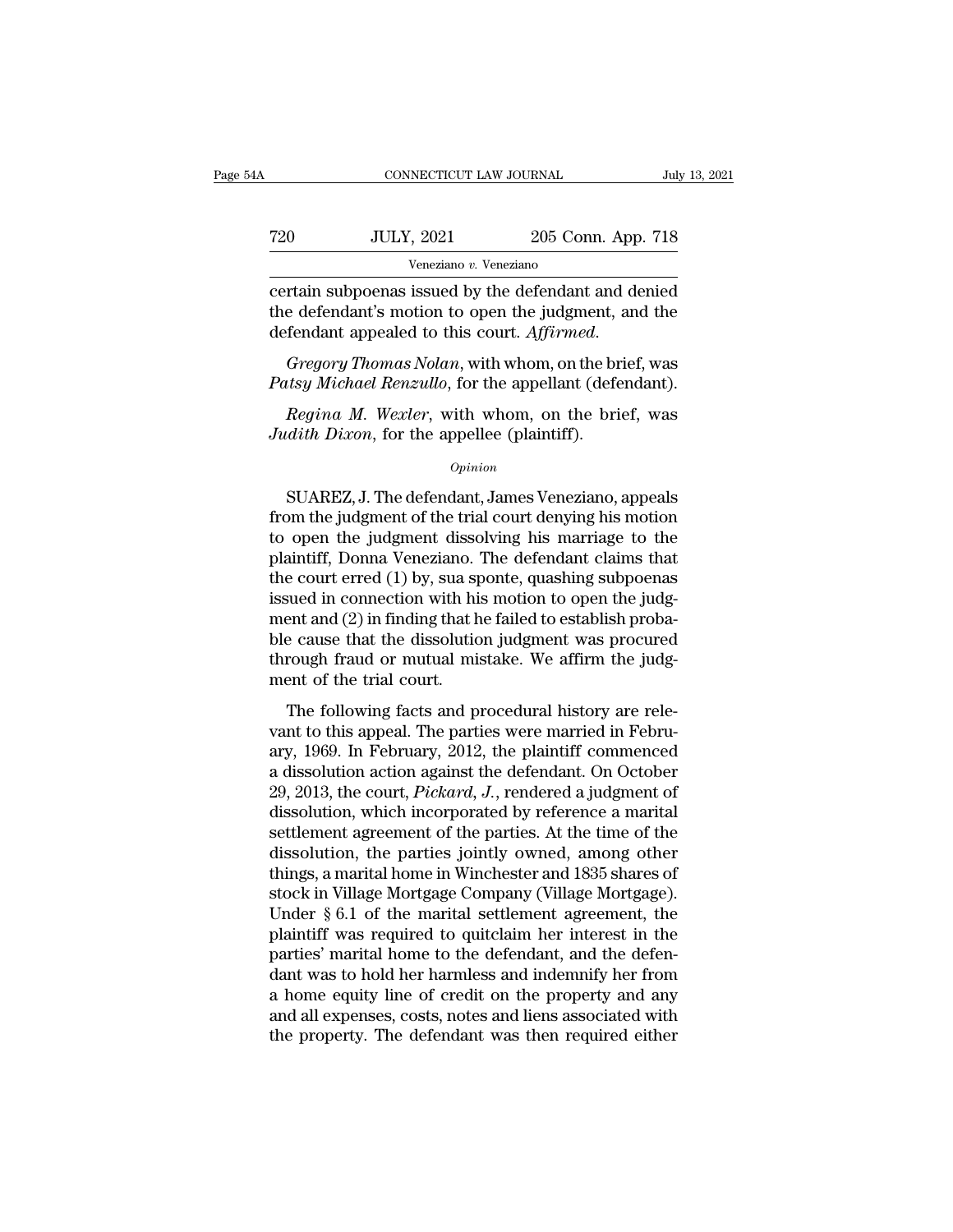| 2021               | CONNECTICUT LAW JOURNAL | Page 55A |
|--------------------|-------------------------|----------|
| 205 Conn. App. 718 | <b>JULY, 2021</b>       | 721      |
|                    | Veneziano v. Veneziano  |          |

The connective connection of the equity of the property of the equity of the equity line of credit on the equity line of credit on the home by October 29, 2015, or to list the property for sale with a ligensed real estate 205 Conn. App. 718 JULY, 2021 721<br>
Veneziano v. Veneziano<br>
to apply to refinance the equity line of credit on the<br>
home by October 29, 2015, or to list the property for<br>
sale with a licensed real estate agent at a price re  $\begin{tabular}{ c c c c} \multicolumn{1}{c}{{\text{205 Conn. App. 718}}} & {\text{JULY, 2021}} & {\text{721}}\\ \hline \hline \multicolumn{1}{c}{{\text{Veneziano }}v{\text{. Veneziano}}} & {\text{721}}\\ \hline \multicolumn{1}{c}{{\text{10}}} & {\text{10}} & {\text{11}} & {\text{11}} & {\text{12}} & {\text{12}}\\ \hline \multicolumn{1}{c}{{\text{11}}} & {\text{12}} & {\text{13}} & {\text{15}} & {\text{15}} & {\text{16}} & {\text{16}}\\ \hline$ 205 Conn. App. 718 JULY, 2021 721<br>
Veneziano v. Veneziano<br>
to apply to refinance the equity line of credit on the<br>
home by October 29, 2015, or to list the property for<br>
sale with a licensed real estate agent at a price r Veneziano v. Veneziano<br>to apply to refinance the equity line of credit on the<br>home by October 29, 2015, or to list the property for<br>sale with a licensed real estate agent at a price recom-<br>mended by the agent by May 1, 20 veneziano  $v$ . Veneziano<br>to apply to refinance the equity line of credit on the<br>home by October 29, 2015, or to list the property for<br>sale with a licensed real estate agent at a price recom-<br>mended by the agent by May 1, to apply to refinance the equit<br>home by October 29, 2015, or<br>sale with a licensed real estate<br>mended by the agent by May 1<br>the marital settlement agreemer<br>ties were to divide equally the 18<br>of Village Mortgage stock.<br>On No The by Secober 25, 2016, or to hist the property for<br>le with a licensed real estate agent at a price recom-<br>ended by the agent by May 1, 2016. Section 6.6.1 of<br>e marital settlement agreement provided that the par-<br>s were t sale with a necksed real estate agent at a price recommended by the agent by May 1, 2016. Section 6.6.1 of<br>the marital settlement agreement provided that the par-<br>ties were to divide equally the 1835 jointly owned shares<br>o

the marital settlement agreement provided that the parties were to divide equally the 1835 jointly owned shares<br>of Village Mortgage stock.<br>On November 30, 2016, the plaintiff filed a motion<br>for contempt in which she alleg the market settlem agreement provided that the parties were to divide equally the 1835 jointly owned shares<br>of Village Mortgage stock.<br>On November 30, 2016, the plaintiff filed a motion<br>for contempt in which she alleged th and Village Mortgage stock.<br>
On November 30, 2016, the plaintiff filed a motion<br>
for contempt in which she alleged that the defendant<br>
"ha[d] neither refinanced the home to remove [her] name<br>
therefrom, nor ha[d] he listed on November 30, 2016, the plaintiff filed a motion<br>for contempt in which she alleged that the defendant<br>"ha[d] neither refinanced the home to remove [her] name<br>therefrom, nor ha[d] he listed the property for sale with<br>a l On November 30, 2016, the plaintiff filed a motion<br>for contempt in which she alleged that the defendant<br>"ha[d] neither refinanced the home to remove [her] name<br>therefrom, nor ha[d] he listed the property for sale with<br>a l for contempt in which she alleged that the defendant<br>"ha[d] neither refinanced the home to remove [her] name<br>therefrom, nor ha[d] he listed the property for sale with<br>a licensed [real estate agent] by May 1, 2016." She fur "ha[d] neither refinance<br>therefrom, nor ha[d] h<br>a licensed [real estate<br>ther alleged that she<br>equity line of credit l<br>to do so. A hearing c<br>January 3, 2017.<br>On January 17, 2017 icensed [real estate agent] by May 1, 2016." She fur-<br>icensed [real estate agent] by May 1, 2016." She fur-<br>er alleged that she had made payments on the home<br>uity line of credit because the defendant had failed<br>do so. A he mentalleged that she had made payments on the home<br>equity line of credit because the defendant had failed<br>to do so. A hearing on the motion was scheduled for<br>January 3, 2017.<br>On January 17, 2017, the parties entered into

the alternative matches and the new equity line of credit because the defendant had failed<br>to do so. A hearing on the motion was scheduled for<br>January 3, 2017.<br>On January 17, 2017, the parties entered into an agree-<br>ment, to do so. A hearing on the motion was scheduled for<br>January 3, 2017.<br>On January 17, 2017, the parties entered into an agree-<br>ment, which became an order of the court, to resolve<br>the November 30, 2016 motion for contempt, r January 3, 2017.<br>
On January 17, 2017, the parties entered into an agreement, which became an order of the court, to resolve<br>
the November 30, 2016 motion for contempt, requiring<br>
the defendant to make monthly payments to on January 17, 2017, the parties entered into an agreement, which became an order of the court, to resolve<br>the November 30, 2016 motion for contempt, requiring<br>the defendant to make monthly payments to Chase<br>Bank for past On January 17, 2017, the parties entered into an agreement, which became an order of the court, to resolve<br>the November 30, 2016 motion for contempt, requiring<br>the defendant to make monthly payments to Chase<br>Bank for past ment, which became an order of the court, to resolve<br>the November 30, 2016 motion for contempt, requiring<br>the defendant to make monthly payments to Chase<br>Bank for past due property taxes on the marital home,<br>and to the to the November 30, 2016 motion for contempt, requiring<br>the defendant to make monthly payments to Chase<br>Bank for past due property taxes on the marital home,<br>and to the town of Winchester for current property<br>taxes on the mar the defendant to make monthly payments to Chase<br>Bank for past due property taxes on the marital home,<br>and to the town of Winchester for current property<br>taxes on the marital home. The agreement also required<br>the defendant Bank for past due property taxes on the marital home,<br>and to the town of Winchester for current property<br>taxes on the marital home. The agreement also required<br>the defendant to reduce the listing price in ninety days<br>if th and to the town of Winchester for current property<br>taxes on the marital home. The agreement also required<br>the defendant to reduce the listing price in ninety days<br>if the property was not under contract. The matter was<br>cont taxes on the marital home. The agreement also required<br>the defendant to reduce the listing price in ninety days<br>if the property was not under contract. The matter was<br>continued to May 1, 2017, for review. On May 1, 2017,<br>t the defendant to reduce the listing price in ninety days<br>if the property was not under contract. The matter was<br>continued to May 1, 2017, for review. On May 1, 2017,<br>the parties entered into another agreement, which<br>became if the property was not under contract. The matter was<br>continued to May 1, 2017, for review. On May 1, 2017,<br>the parties entered into another agreement, which<br>became an order of the court, requiring the defendant<br>to contin continued to May 1, 2017, for review. On May 1, 2017,<br>the parties entered into another agreement, which<br>became an order of the court, requiring the defendant<br>to continue making the payments to Chase Bank, and<br>to again redu the parties entered into another agreement, which<br>became an order of the court, requiring the defendant<br>to continue making the payments to Chase Bank, and<br>to again reduce the listing price of the marital home in<br>ninety day became an order of the cou<br>to continue making the pay<br>to again reduce the listing p<br>ninety days if the home w:<br>July 26, 2017, the plaintiff f<br>contempt alleging that the d<br>the May 1, 2017 order.<br>On August 31, 2017, the c Example manning are payments to ontace Baint, and<br>again reduce the listing price of the marital home in<br>nety days if the home was not under contract. On<br>ly 26, 2017, the plaintiff filed a separate motion for<br>ntempt allegin of discount reduce the home was not under contract. On July 26, 2017, the plaintiff filed a separate motion for contempt alleging that the defendant failed to abide by the May 1, 2017 order.<br>On August 31, 2017, the defenda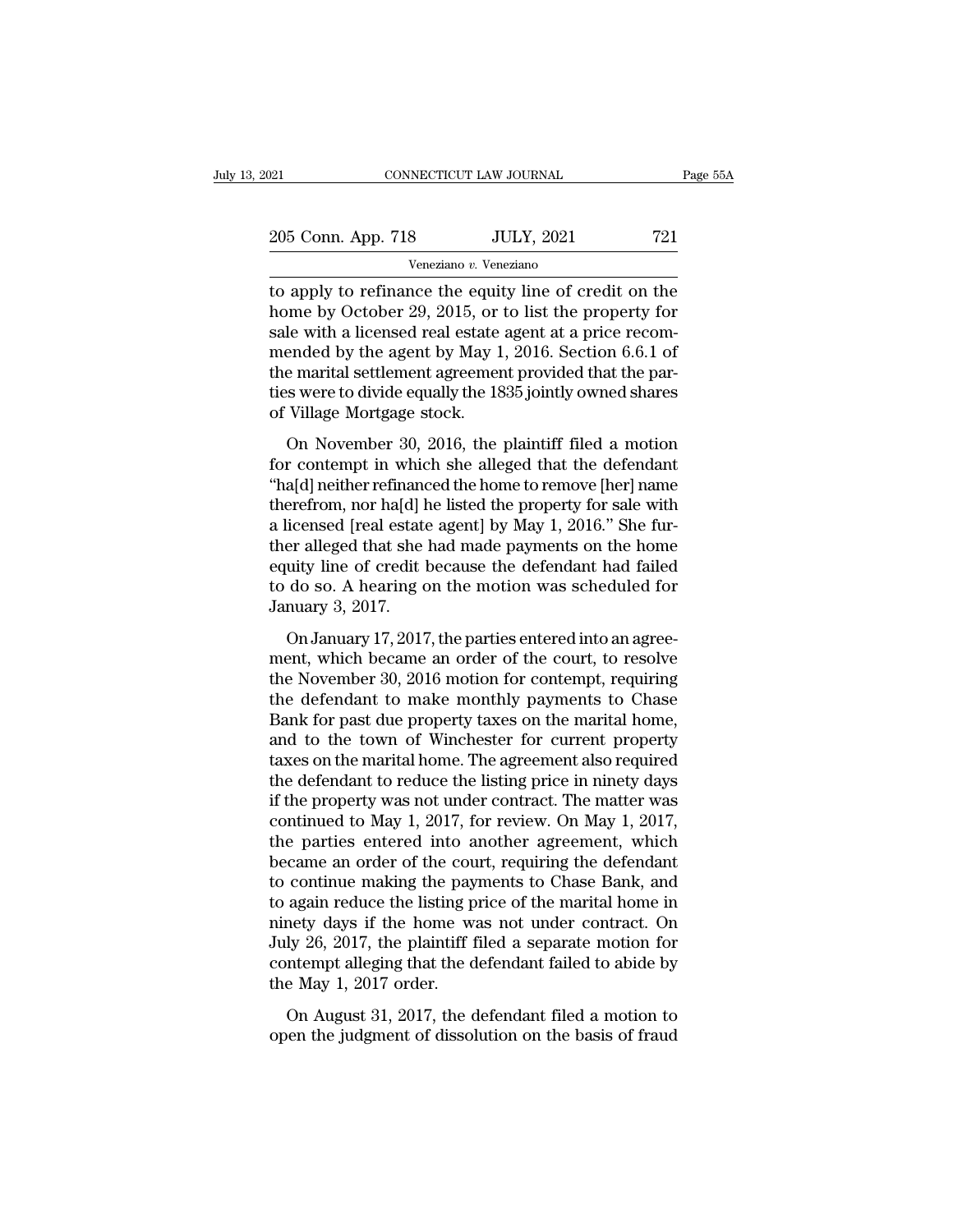# CONNECTICUT LAW JOURNAL July 13, 2021<br>
722 JULY, 2021 205 Conn. App. 718<br>
Veneziano v. Veneziano Veneziano *v.* Veneziano

CONNECTICUT LAW JOURNAL<br>
T22 JULY, 2021 205 Conn. App. 718<br>
Veneziano v. Veneziano<br>
and intentional misrepresentation. The defendant sub-<br>
sequently amended the pleading to include a claim of<br>
mutual misrake. He alloged th  $\noindent \begin{minipage}{0.5\textwidth} \begin{tabular}{c} \multicolumn{2}{c}{\textwidth} \begin{tabular}{c} \multicolumn{2}{c}{\textwidth} \multicolumn{2}{c}{\textwidth} \end{tabular} \end{minipage} \hline \begin{minipage}{0.5\textwidth} \begin{tabular}{c} \multicolumn{2}{c}{\textwidth} \multicolumn{2}{c}{\textwidth} \multicolumn{2}{c}{\textwidth} \multicolumn{2}{c}{\textwidth} \end{tabular} \end{minipage} \hline \begin{minipage}{0.5\textwidth} \begin{tabular}{c} \multicolumn{2}{c}{\textwidth} \multicolumn{2}{$ T22 JULY, 2021 205 Conn. App. 718<br>
Veneziano v. Veneziano<br>
and intentional misrepresentation. The defendant sub-<br>
sequently amended the pleading to include a claim of<br>
mutual mistake. He alleged that all 1835 shares of Vi  $\frac{1}{22}$  JULY, 2021 205 Conn. App. 718<br>
Veneziano v. Veneziano<br>
and intentional misrepresentation. The defendant sub-<br>
sequently amended the pleading to include a claim of<br>
mutual mistake. He alleged that all 1835 share Franch Consumer Controllery Consumer-<br>
The Veneziano<br>
and intentional misrepresentation. The defendant sub-<br>
sequently amended the pleading to include a claim of<br>
mutual mistake. He alleged that all 1835 shares of Village veneziano *v*. veneziano<br>and intentional misrepresentation. The defendant sub-<br>sequently amended the pleading to include a claim of<br>mutual mistake. He alleged that all 1835 shares of Village<br>Mortgage stock had been transf and intentional misrepresentation. The defendant subsequently amended the pleading to include a claim of mutual mistake. He alleged that all 1835 shares of Village Mortgage stock had been transferred to the plaintiff prior sequently amended the pleading to include a claim of<br>mutual mistake. He alleged that all 1835 shares of Village<br>Mortgage stock had been transferred to the plaintiff<br>prior to February 1, 2012, without his knowledge. He<br>furt mutual mistake. He alleged that all 1835 shares of Village<br>Mortgage stock had been transferred to the plaintiff<br>prior to February 1, 2012, without his knowledge. He<br>further alleged that, during the dissolution proceeding,<br> Mortgage stock had been transferred to the plaintiff<br>prior to February 1, 2012, without his knowledge. He<br>further alleged that, during the dissolution proceeding,<br>the plaintiff misrepresented to the court that both par-<br>ti prior to February 1, 2012, without his knowledge. He<br>further alleged that, during the dissolution proceeding,<br>the plaintiff misrepresented to the court that both par-<br>ties jointly owned the 1835 shares of stock. Accordingl further alleged that, during the dissolution proceeding,<br>the plaintiff misrepresented to the court that both par-<br>ties jointly owned the 1835 shares of stock. Accordingly,<br>he argued, the divorce decree was "a product of ac the plaintiff misrepresented to the court that both parties jointly owned the 1835 shares of stock. Accordingly,<br>he argued, the divorce decree was "a product of actual<br>fraud" and "must be opened." To support this allegatio ties jointly owned the 1835 shares of stock. Accordingly,<br>he argued, the divorce decree was "a product of actual<br>fraud" and "must be opened." To support this allegation,<br>the defendant attached to his amended pleading a<br>req he argued, the divorce decree was "a product of actual<br>fraud" and "must be opened." To support this allegation,<br>the defendant attached to his amended pleading a<br>required regulatory filing by Village Mortgage with the<br>Depar fraud" and "must be opened." To support this allegation,<br>the defendant attached to his amended pleading a<br>required regulatory filing by Village Mortgage with the<br>Department of Banking that listed the direct owners and<br>exec the defendant attached to his amended pleading a<br>required regulatory filing by Village Mortgage with the<br>Department of Banking that listed the direct owners and<br>executive officers of Village Mortgage.<sup>1</sup> This regulatory<br>fi required regulatory filing by Village Mortgage with the Department of Banking that listed the direct owners and executive officers of Village Mortgage.<sup>1</sup> This regulatory filing purportedly showed that the defendant was no Department of Banking that listed the direct owners and<br>executive officers of Village Mortgage.<sup>1</sup> This regulatory<br>filing purportedly showed that the defendant was no<br>longer a direct owner or an executive officer of Villag 2012. Ing parporecally showed and are defendant was no<br>nger a direct owner or an executive officer of Village<br>ortgage as of February 1, 2012. It does not, however,<br>dicate the number of shares that each owner or execu-<br>re officer English a time of the model of the Mortgage as of February 1, 2012. It does not, however,<br>indicate the number of shares that each owner or executive officer had in Village Mortgage as of February 1,<br>2012.<br>The defendant iss

indicate the number of shares that each owner or executive officer had in Village Mortgage as of February 1, 2012.<br>The defendant issued four subpoenas in connection with his motion to open. On September 12, 2017, the defe maleade are manker of smalles and each owner of eneed<br>tive officer had in Village Mortgage as of February 1,<br>2012.<br>The defendant issued four subpoenas in connection<br>with his motion to open. On September 12, 2017, the<br>defe The defendant issued four subpoenas in connection<br>with his motion to open. On September 12, 2017, the<br>defendant issued a subpoena to the Department of<br>Banking requesting that it authenticate a certified copy<br>of the regula The defendant issued four subpoenas in connection<br>with his motion to open. On September 12, 2017, the<br>defendant issued a subpoena to the Department of<br>Banking requesting that it authenticate a certified copy<br>of the regula The defendant issued four subpoenas in connection<br>with his motion to open. On September 12, 2017, the<br>defendant issued a subpoena to the Department of<br>Banking requesting that it authenticate a certified copy<br>of the regulat with his motion to open. On September 12, 2017, the<br>defendant issued a subpoena to the Department of<br>Banking requesting that it authenticate a certified copy<br>of the regulatory filing that it previously had provided to<br>him. defendant issued a subpoena to the Department of<br>Banking requesting that it authenticate a certified copy<br>of the regulatory filing that it previously had provided to<br>him. On September 22, 2017, the Department of Banking<br>mo Banking requesting that it authenticate a certified copy<br>of the regulatory filing that it previously had provided to<br>him. On September 22, 2017, the Department of Banking<br>moved to quash this subpoena. On October 10, 2017,<br> of the regulatory filing that it previously had provided to<br>him. On September 22, 2017, the Department of Banking<br>moved to quash this subpoena. On October 10, 2017,<br>the court, *Dooley*, J., held a hearing on the motion to<br> him. On September 22, 2017, the Department of Banking<br>moved to quash this subpoena. On October 10, 2017,<br>the court, *Dooley*, *J*., held a hearing on the motion to<br>quash and granted it. The defendant also issued subpoe-<br>na moved to quash this subpoena. On October 10, 2017,<br>the court, *Dooley*, *J*., held a hearing on the motion to<br>quash and granted it. The defendant also issued subpoe-<br>nas to Justin Girolimon, a vice president of Village Mor the court, *Dooley*, *J*., held a hearing on the motion to<br>quash and granted it. The defendant also issued subpoe-<br>nas to Justin Girolimon, a vice president of Village Mort-<br>gage, and Laurel Caliendo, the president of Vill age, and Laurel Callendo, the president of Village Mortage. On October 3, 2017, Girolimon and Callendo<br>loved to quash the subpoenas. The defendant objected<br>the motions to quash and on October 30, 2017, the<br><sup>1</sup>The February gage. On October 3, 2017, Girolimon and Caliendo<br>moved to quash the subpoenas. The defendant objected<br>to the motions to quash and on October 30, 2017, the<br><sup>1</sup>The February 1, 2012 regulatory filing shows that both parties w

moved to quash the<br>to the motions to<br> $\frac{1}{1}$ The February 1, 2013<br>owners or executive offic<br>course of their marriage.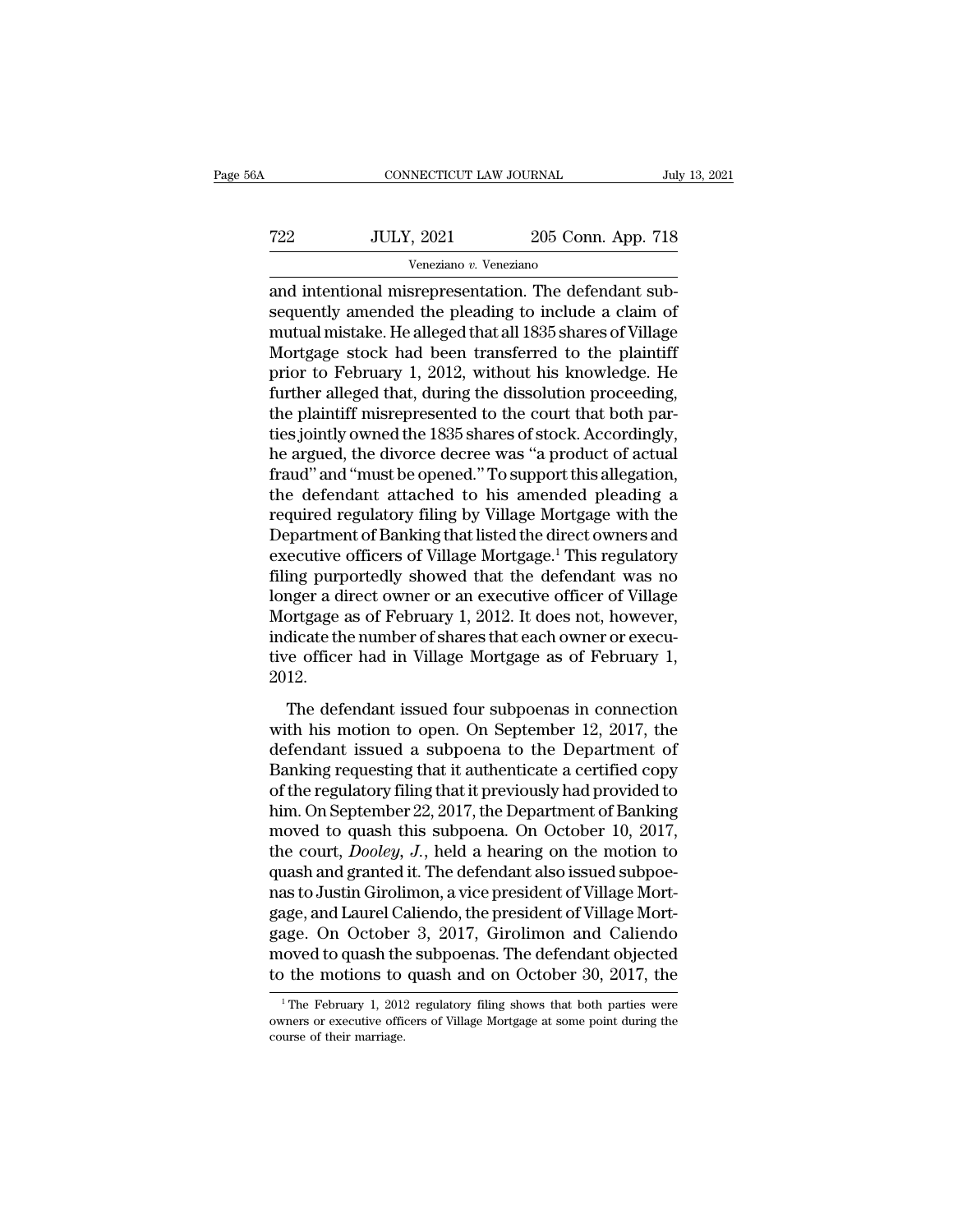| :021               | CONNECTICUT LAW JOURNAL | Page 57A |
|--------------------|-------------------------|----------|
| 205 Conn. App. 718 | <b>JULY, 2021</b>       | 723      |
|                    | Veneziano v. Veneziano  |          |

connectricut LAW JOURNAL<br>
205 Conn. App. 718 JULY, 2021 723<br>
<sup>Veneziano v. Veneziano<br>
court, *Danaher*, J., sustained the defendant's objec-<br>
tions. Lastly, the defendant issued a subpoena to Hailey<br>
Collant Pice, another </sup> 205 Conn. App. 718 JULY, 2021 723<br>
Veneziano v. Veneziano<br>
Court, *Danaher*, *J.*, sustained the defendant's objections.<br>
Lastly, the defendant issued a subpoena to Hailey<br>
Gallant Rice, another vice president of Village M  $\frac{205 \text{ Conn. App. 718}}{\text{Veneziano } v. \text{ Veneziano}}$ <br>  $\frac{Veneziano}{2021}$ <br>  $\frac{Veneziano}{2021}$ <br>  $\frac{Veneziano}{2021}$ <br>  $\frac{Veneziano}{2021}$ <br>  $\frac{Veneziano}{2021}$ <br>  $\frac{Veneziano}{2021}$ <br>  $\frac{Veneziano}{20211}$ <br>  $\frac{Veneziano}{20211}$ <br>  $\frac{Veneziano}{20117}$ <br>  $\frac{Vparano}{2017}$   $\frac{Vparano}{2017}$ <br>  $\frac{V$ 205 Conn. App. 718 JULY, 2021 723<br>
Veneziano v. Veneziano<br>
court, *Danaher*, *J*., sustained the defendant's objec-<br>
tions. Lastly, the defendant issued a subpoena to Hailey<br>
Gallant Rice, another vice president of Village Veneziano v. Veneziano<br>
court, *Danaher*, *J.*, sustained the defendant's objections. Lastly, the defendant issued a subpoena to Hailey<br>
Gallant Rice, another vice president of Village Mortgage.<br>
On November 2, 2017, Rice France ourt, *Danaher*, *J.*<br>tions. Lastly, the def<br>Gallant Rice, another<br>On November 2, 20<br>poena. On November<br>to the motion.<br>On November 15 on November 15, 2017, the court, *Dooley*, *J.*, held<br>evidence, another vice president of Village Mortgage.<br>1 November 2, 2017, Rice moved to quash the sub-<br>ena. On November 14, 2017, the defendant objected<br>the motion.<br>On Gallant Rice, another vice president of Village Mortgage.<br>
On November 2, 2017, Rice moved to quash the sub-<br>
poena. On November 14, 2017, the defendant objected<br>
to the motion.<br>
On November 15, 2017, the court, *Dooley*,

contain rice, abouter vice president of vinage mortgage.<br>On November 2, 2017, Rice moved to quash the sub-<br>poena. On November 14, 2017, the defendant objected<br>to the motion.<br>On November 15, 2017, the court, *Dooley*, *J*., on November 2, 2011, face moved to quash the sub-<br>poena. On November 14, 2017, the defendant objected<br>to the motion.<br>On November 15, 2017, the court, *Dooley*, *J.*, held<br>an evidentiary hearing on the plaintiff's motions to the motion.<br>
On November 15, 2017, the court, *Dooley*, *J.*, held<br>
an evidentiary hearing on the plaintiff's motions for<br>
contempt and a preliminary hearing on the defendant's<br>
motion to open. As an initial matter, the to the motion.<br>
On November 15, 2017, the court, *Dooley*, *J*., held<br>
an evidentiary hearing on the plaintiff's motions for<br>
contempt and a preliminary hearing on the defendant's<br>
motion to open. As an initial matter, the On November 15, 2017, the court, *Dooley*, *J.*, held<br>an evidentiary hearing on the plaintiff's motions for<br>contempt and a preliminary hearing on the defendant's<br>motion to open. As an initial matter, the court addressed<br>th an evidentiary hearing on the plaintiff's motions for<br>contempt and a preliminary hearing on the defendant's<br>motion to open. As an initial matter, the court addressed<br>the motions to quash the subpoenas and the objections<br>t contempt and a preliminary hearing on the defendant's<br>motion to open. As an initial matter, the court addressed<br>the motions to quash the subpoenas and the objections<br>thereto. The court effectively revisited prior rulings<br>w motion to open. As an initial matter, the court addressed<br>the motions to quash the subpoenas and the objections<br>thereto. The court effectively revisited prior rulings<br>with respect to the subpoenas and resolved any pending<br> the motions to quash the subpoenas and the objections<br>thereto. The court effectively revisited prior rulings<br>with respect to the subpoenas and resolved any pending<br>motions to quash by concluding that there was no<br>authority thereto. The court effectively revisited prior rulings<br>with respect to the subpoenas and resolved any pending<br>motions to quash by concluding that there was no<br>authority for counsel to have issued *any* subpoenas in<br>this ma with respect to the subpoenas and resolved any pending<br>motions to quash by concluding that there was no<br>authority for counsel to have issued *any* subpoenas in<br>this matter. The court stated that, pursuant to *Oneglia*<br>v. motions to quash by concluding that there was no<br>authority for counsel to have issued *any* subpoenas in<br>this matter. The court stated that, pursuant to *Oneglia*<br>v. *Oneglia*, 14 Conn. App. 267, 540 A.2d 713 (1988), "on<br> authority for counsel to have issued *any* subpoenas in<br>this matter. The court stated that, pursuant to *Oneglia*<br>v. *Oneglia*, 14 Conn. App. 267, 540 A.2d 713 (1988), "on<br>a motion to open, there is absolutely no authority this matter. The court stated that, pursuant to *Oneglia*<br>v. *Oneglia*, 14 Conn. App. 267, 540 A.2d 713 (1988), "on<br>a motion to open, there is absolutely no authority to<br>conduct any discovery unless and until a decision is v. *Oneglia*, 14 Conn. App. 267, 540 A.2d 713 (1988), "on<br>a motion to open, there is absolutely no authority to<br>conduct any discovery unless and until a decision is<br>made by the court on a preliminary basis to open the<br>judg a motion to open, there is absolutely no authority to<br>conduct any discovery unless and until a decision is<br>made by the court on a preliminary basis to open the<br>judgment for the purpose of allowing discovery." The<br>court fur conduct any discovery unless and until a decision is<br>made by the court on a preliminary basis to open the<br>judgment for the purpose of allowing discovery." The<br>court further concluded that "there [was] no civil action<br>pendi made by the court on a preliminary basis to open the<br>judgment for the purpose of allowing discovery." The<br>court further concluded that "there [was] no civil action<br>pending from which our statutes and our Practice Book<br>[gav judgment for the purpose of allowing discovery." The<br>court further concluded that "there [was] no civil action<br>pending from which our statutes and our Practice Book<br>[gave] us authority to issue subpoenas and otherwise<br>cond court further concluded that "there [was] no civil action<br>pending from which our statutes and our Practice Book<br>[gave] us authority to issue subpoenas and otherwise<br>conduct discovery."<sup>2</sup> The court excused the witnesses<br>pr pending from which our statutes and our Practice Book<br>[gave] us authority to issue subpoenas and otherwise<br>conduct discovery."<sup>2</sup> The court excused the witnesses<br>present in the court who had responded to the defen-<br>dant's and discovery."<sup>2</sup> The court excused the witnesses<br>esent in the court who had responded to the defen-<br>nt's subpoenas, and proceeded with the evidentiary<br>aring on the plaintiff's motions for contempt and a<br>eliminary hearin present in the court who had responded to the defendant's subpoenas, and proceeded with the evidentiary hearing on the plaintiff's motions for contempt and a preliminary hearing on the defendant's motion to open.<br>On Decemb present in the court who had responded to the defendant's subpoenas, and proceeded with the evidentiary hearing on the plaintiff's motions for contempt and a preliminary hearing on the defendant's motion to open.<br>On Decemb

On December 4, 2017, the court, in a memorandum<br>
f decision, denied the defendant's motion to open. The<br>
purt, *Dooley*, *J*., concluded that "the defendant failed<br>  $\frac{1}{2}$  In its subsequent memorandum of decision, the On December 4, 2017, the court, in a memorandum<br>of decision, denied the defendant's motion to open. The<br>court, *Dooley*, *J*., concluded that "the defendant failed<br> $\frac{1}{2}$  In its subsequent memorandum of decision, the c

of decision, denied the defendant's motion to open. The court, *Dooley*, *J*., concluded that "the defendant failed  $a^2$  In its subsequent memorandum of decision, the court reiterated that, in light of the procedural pos court, *Dooley*, *J.*, concluded that "the defendant failed<br>
<sup>2</sup> In its subsequent memorandum of decision, the court reiterated that, in light of the procedural posture of the case, it had determined that the subpoenas th  $^2$  In its subsequent memorandum of decision, the court reiterated that, in light of the procedural posture of the case, it had determined that the subpoenas that had been issued by the defendant's counsel were not legal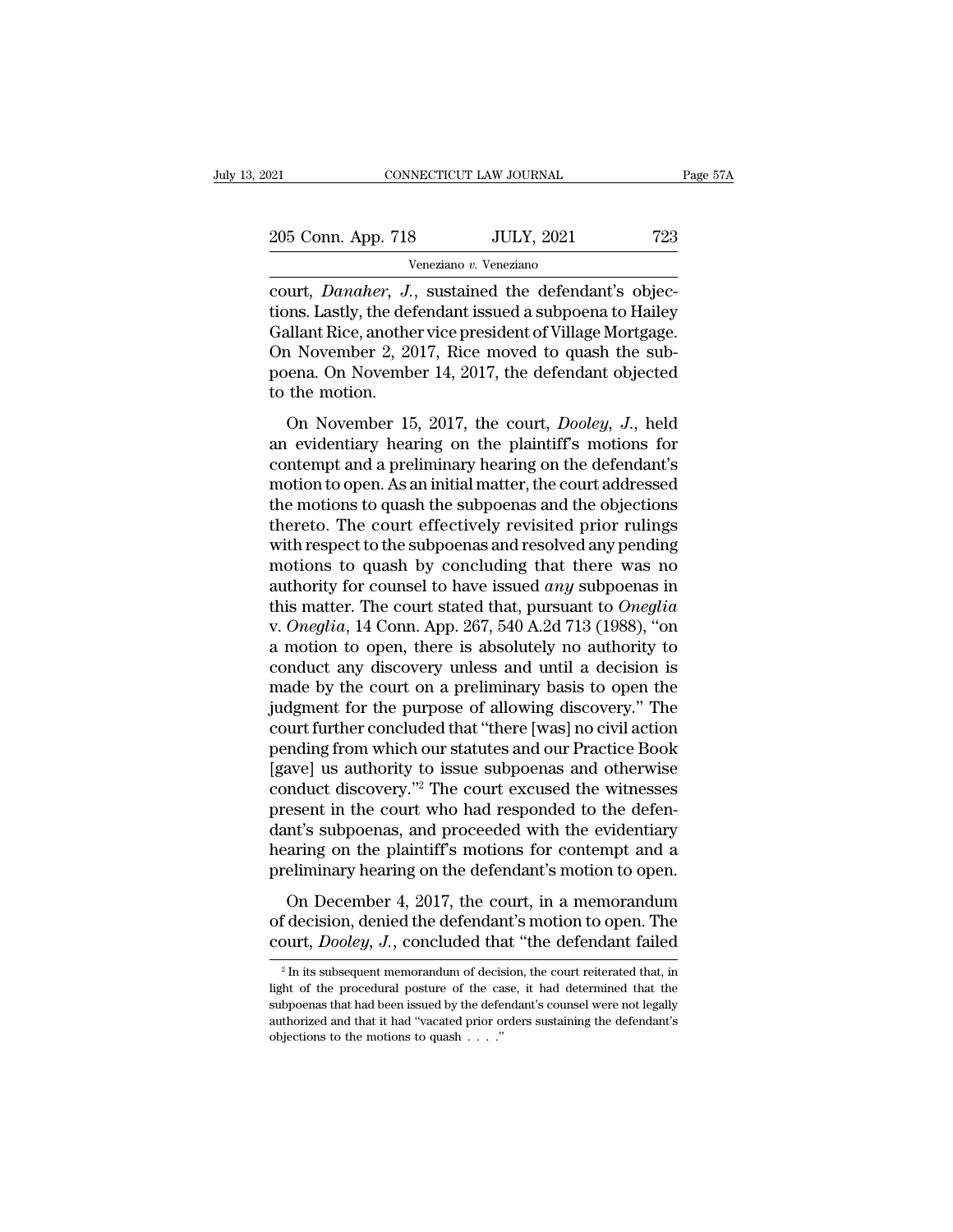| ۱A  | CONNECTICUT LAW JOURNAL                                                                           |                    | July 13, 2021 |
|-----|---------------------------------------------------------------------------------------------------|--------------------|---------------|
| 724 | <b>JULY, 2021</b>                                                                                 | 205 Conn. App. 718 |               |
|     | Veneziano v. Veneziano                                                                            |                    |               |
|     | to establish probable cause that the judgment was pro-<br>cured through fraud or mutual mistake." |                    |               |
|     | On December 6, 2017, in a separate memorandum of                                                  |                    |               |

 $\frac{1}{2021}$  205 Conn. App. 718<br>
Veneziano v. Veneziano<br>
establish probable cause that the judgment was pro-<br>
red through fraud or mutual mistake."<br>
On December 6, 2017, in a separate memorandum of<br>
cision, the court foun  $\begin{array}{r} \text{JULY, 2021} \text{ } \text{ } \text{ } \text{ } 205 \text{ Conn. } \text{App. } \text{ } 718 \text{} \end{array}$ <br>
to establish probable cause that the judgment was procured through fraud or mutual mistake."<br>
On December 6, 2017, in a separate memorandum of decis Veneziano  $v$ . Veneziano<br>to establish probable cause that the judgment was pro-<br>cured through fraud or mutual mistake."<br>On December 6, 2017, in a separate memorandum of<br>decision, the court found that the defendant wilfull to establish probable cause that the judgment was procured through fraud or mutual mistake."<br>On December 6, 2017, in a separate memorandum of decision, the court found that the defendant wilfully violated its May 1, 2017 The definition of mutual mistake."<br>
On December 6, 2017, in a separate memorandum of<br>
cision, the court found that the defendant wilfully<br>
plated its May 1, 2017 order and granted the plaintiff's<br>
otions for contempt.<br>
On On December 6, 2017, in a separate memorandum of<br>decision, the court found that the defendant wilfully<br>violated its May 1, 2017 order and granted the plaintiff's<br>motions for contempt.<br>On December 21, 2017, the defendant f

On December 6, 2017, in a separate memorandum of<br>decision, the court found that the defendant wilfully<br>violated its May 1, 2017 order and granted the plaintiff's<br>motions for contempt.<br>On December 21, 2017, the defendant fi decision, the court found that the defendant wilfully<br>violated its May 1, 2017 order and granted the plaintiff's<br>motions for contempt.<br>On December 21, 2017, the defendant filed a motion<br>to reargue his motion to open. On J violated its May 1, 2017 order an motions for contempt.<br>
On December 21, 2017, the d<br>
to reargue his motion to oper<br>
the court, *Dooley*, *J*., denied t<br>
followed.<sup>3</sup> Additional facts and<br>
be set forth as necessary. France his motion to open. On January, 5, 2018,<br>
e court, *Dooley*, *J.*, denied the motion. This appeal<br>
llowed.<sup>3</sup> Additional facts and procedural history will<br>
set forth as necessary.<br>
I<br>
The defendant first claims tha

I

sua sponte,  $Dooley$ ,  $J$ , denied the motion. This appeal<br>followed.<sup>3</sup> Additional facts and procedural history will<br>be set forth as necessary.<br>I<br>The defendant first claims that the court erred by,<br>sua sponte, quashing his su followed.<sup>3</sup> Additional facts and procedural history will<br>be set forth as necessary.<br> $I$ <br>The defendant first claims that the court erred by,<br>sua sponte, quashing his subpoenas issued in connec-<br>tion with his motion to ope he set forth as necessary.<br>
I<br>
The defendant first claims that the court erred by,<br>
sua sponte, quashing his subpoenas issued in connec-<br>
tion with his motion to open the judgment.<sup>4</sup> Specifically,<br>
he asserts that the cou <sup>1</sup><br> *I*<br> *Oneglia*, suppose the suppose of the court erred by,<br>
Sua sponte, quashing his subpoenas issued in connec-<br>
tion with his motion to open the judgment.<sup>4</sup> Specifically,<br>
the asserts that the court erred in relyin The defendant first claims that the court erred by,<br>sua sponte, quashing his subpoenas issued in connec-<br>tion with his motion to open the judgment.<sup>4</sup> Specifically,<br>he asserts that the court erred in relying on *Oneglia* The defendant first claims that the court erred by,<br>sua sponte, quashing his subpoenas issued in connec-<br>tion with his motion to open the judgment.<sup>4</sup> Specifically,<br>he asserts that the court erred in relying on *Oneglia* v sua sponte, quashing his subpoenas issued in connection with his motion to open the judgment.<sup>4</sup> Specifically, he asserts that the court erred in relying on *Oneglia* v. *Oneglia*, supra, 14 Conn. App. 267, when it quashed In with his motion to open the judgment." Specifically, asserts that the court erred in relying on *Oneglia* v. *ieglia*, supra, 14 Conn. App. 267, when it quashed the bpoenas and that, instead, it should have relied on he asserts that the court erred in relying on *Oneglia* v.<br> *Oneglia*, supra, 14 Conn. App. 267, when it quashed the<br>
subpoenas and that, instead, it should have relied on<br> *Brody* v. *Brody*, 153 Conn. App. 625, 103 A.3d

*Brody* v. *Brody*, 153 Conn. App. 625, 103 A.3d 981, cert.<br>denied, 315 Conn. 910, 105 A.3d 901 (2014). We disagree.<br>"[A] trial court's decision to quash a subpoena is<br>... reviewed on appeal under the abuse of discretion<br> denied, 315 Conn. 910, 105 A.3d 901 (2014). We disagree.<br>
"[A] trial court's decision to quash a subpoena is<br>  $\ldots$  reviewed on appeal under the abuse of discretion<br>  $\frac{1}{3}$ As part of this appeal, the defendant also app "[A] trial court's decision to quash a subpoena is<br>  $\ldots$  reviewed on appeal under the abuse of discretion<br>  $\frac{1}{3}$ As part of this appeal, the defendant also appealed the court's decision<br>
granting the plaintiff's motio

The court of this appear and the court's decision<br>  $^3$  As part of this appeal, the defendant also appealed the court's decision<br>
granting the plaintiff's motions for contempt. This court dismissed this<br>
portion of the ap <sup>3</sup> As part of this appeal, the defendant also appealed the court's decision granting the plaintiff's motions for contempt. This court dismissed this portion of the appeal as untimely.<br>
<sup>4</sup> We note that in his statement o parating the plaintiff's motions for contempt. This court dismissed this portion of the appeal as untimely.<br>
<sup>4</sup> We note that in his statement of this claim, the defendant also states that the court "erred in denying [his portion of the appeal as untimely.<br>
<sup>4</sup> We note that in his statement of this claim, the defendant also states<br>
that the court "erred in denying [his] motion to reargue, because there was<br>
an active civil matter pending ba <sup>4</sup> We note that in his statement of this claim, the defendant also states that the court "erred in denying [his] motion to reargue, because there was an active civil matter pending based upon the plaintiff's two motions that the court "erred in denying [his] motion to reargue, because there was an active civil matter pending based upon the plaintiff's two motions for contempt and service upon [him] of a summons and order to show cause  $\$ an active civil matter pending based upon the plaintiff's two motions for contempt and service upon [him] of a summons and order to show cause  $\ldots$ ." The defendant does not thereafter refer to or analyze the court's ruli contempt and service upon [him] of a summons and order to show cause  $\dots$  "The defendant does not thereafter refer to or analyze the court's ruling on his motion to reargue in this section of his brief, nor does he analyz  $\therefore$  The defendant does not thereafter refer to or analyze the court's ruling on his motion to reargue in this section of his brief, nor does he analyze this portion of the claim anywhere in his brief. Accordingly, we co Figure 1. The value of the claim anywhere in his section of his brief, nor does he analyze this portion of the claim anywhere in his brief. Accordingly, we consider this portion of the claim to be abandoned. "We consisten analyze this portion of the claim anywhere in his brief. Accordingly, we consider this portion of the claim to be abandoned. "We consistently have held that [a]nalysis, rather than mere abstract assertion, is required in analyze this portion of the claim anywhere in his brief. Accordingly, we consider this portion of the claim to be abandoned. "We consistently have held that [a]nalysis, rather than mere abstract assertion, is required in held that [a]nalysis, rather than mere abstract assertion, is required in order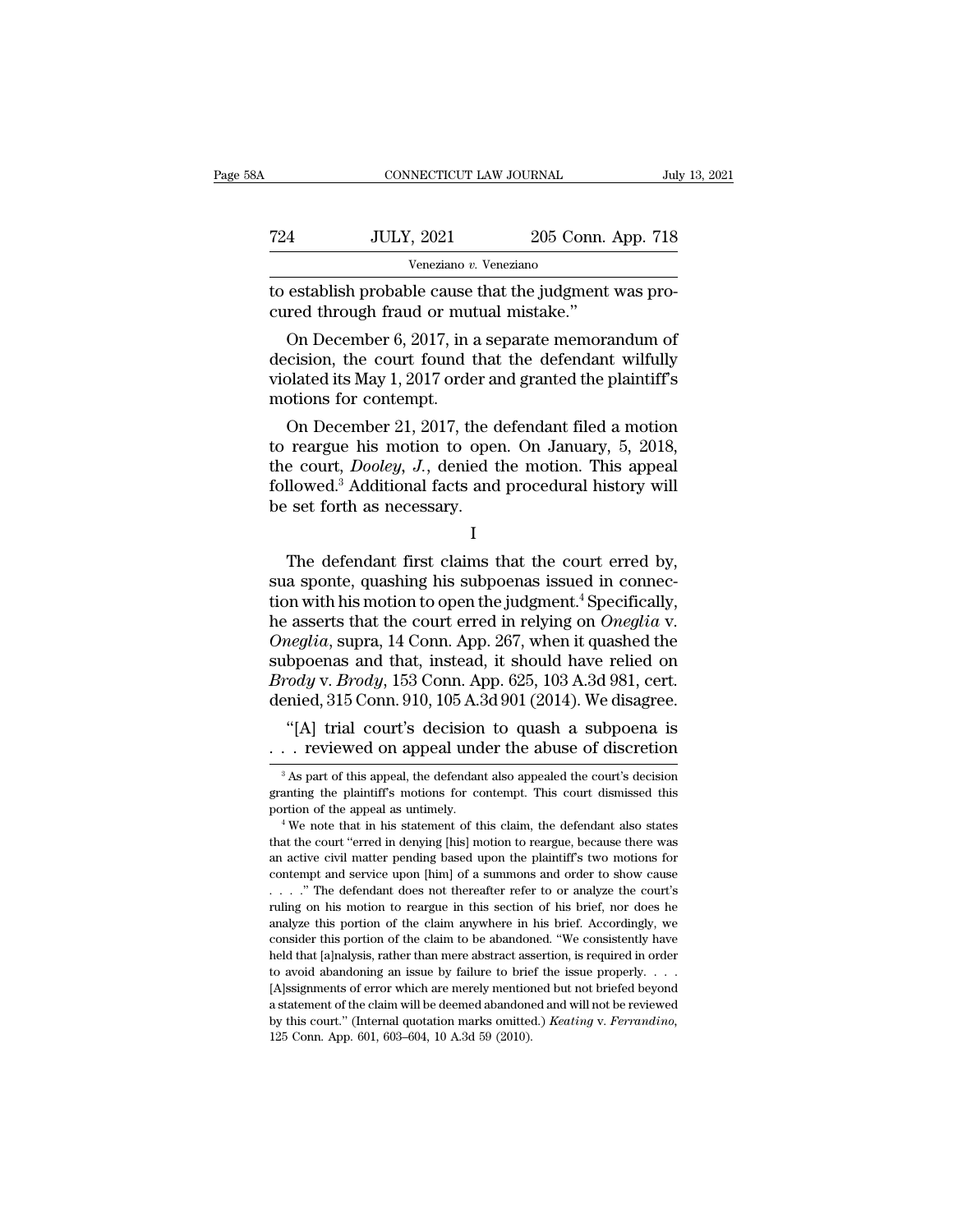205 Conn. App. 718 JULY, 2021 725<br>
Veneziano v. Veneziano

Veneziano *v.* Veneziano

Standard. . . . Discretion means a legal discretion, to<br>
standard. . . . Discretion means a legal discretion, to<br>
be exercised in conformity with the spirit of the law<br>
and in a mannenta subseque and not to impode an defec 205 Conn. App. 718 JULY, 2021 725<br>
Veneziano v. Veneziano<br>
standard.... Discretion means a legal discretion, to<br>
be exercised in conformity with the spirit of the law<br>
and in a manner to subserve and not to impede or defe 205 Conn. App. 718 JULY, 2021 725<br>
Veneziano v. Veneziano<br>
standard.... Discretion means a legal discretion, to<br>
be exercised in conformity with the spirit of the law<br>
and in a manner to subserve and not to impede or defe 205 Conn. App. 718 JULY, 2021 725<br>
Veneziano v. Veneziano<br>
standard. . . . Discretion means a legal discretion, to<br>
be exercised in conformity with the spirit of the law<br>
and in a manner to subserve and not to impede or d Veneziano v. Veneziano<br>
standard.... Discretion means a legal discretion, to<br>
be exercised in conformity with the spirit of the law<br>
and in a manner to subserve and not to impede or defeat<br>
the ends of substantial justice **Example 2.** We<br>assume that it did to the exercised in conformity with the spirit of the law<br>and in a manner to subserve and not to impede or defeat<br>the ends of substantial justice. . . . The salient inquiry<br>is whether th standard.... Discretion means a legal discretion, to<br>be exercised in conformity with the spirit of the law<br>and in a manner to subserve and not to impede or defeat<br>the ends of substantial justice.... The salient inquiry<br>is be exercised in conformity with the spirit of the law<br>and in a manner to subserve and not to impede or defeat<br>the ends of substantial justice.... The salient inquiry<br>is whether the court could have reasonably concluded<br>as and in a manner to subserve and not to impede or defeat<br>the ends of substantial justice. . . . The salient inquiry<br>is whether the court could have reasonably concluded<br>as it did. . . . It goes without saying that the term the ends of substantial justice. . . . The salient inquiry<br>is whether the court could have reasonably concluded<br>as it did. . . . It goes without saying that the term abuse<br>of discretion does not imply a bad motive or wron is whether the court could have reasonably concluded<br>as it did.... It goes without saying that the term abuse<br>of discretion does not imply a bad motive or wrong<br>purpose but merely means that the ruling appears to<br>have bee as it did.... It goes without saying that the term abuse<br>of discretion does not imply a bad motive or wrong<br>purpose but merely means that the ruling appears to<br>have been made on untenable grounds.... In<br>determining whethe of discretion does not imply a bad motive or wrong<br>purpose but merely means that the ruling appears to<br>have been made on untenable grounds. . . . In<br>determining whether there has been an abuse of discre-<br>tion, much depends purpose but merely means that the ruling appears to<br>have been made on untenable grounds. . . . . In<br>determining whether there has been an abuse of discre-<br>tion, much depends upon the circumstances of each<br>case." (Citation have been made on untenable grounds. . . . . In<br>determining whether there has been an abuse of discre-<br>tion, much depends upon the circumstances of each<br>case." (Citation omitted; internal quotation marks omit-<br>ted.) *DeRo* determining whether there has been an abuse of discretion, much depends upon the circumstances of each case." (Citation omitted; internal quotation marks omitted.) *DeRose v. Jason Robert's, Inc.*, 191 Conn. App. 781, 799, tion, much depends upon the circumstances of each<br>case." (Citation omitted; internal quotation marks omit-<br>ted.) *DeRose v. Jason Robert's, Inc.*, 191 Conn. App.<br>781, 799, 216 A.3d 699, cert. denied, 333 Conn. 934, 218<br>A. case." (Citation omitted; internal quotation marks omitted.) *DeRose v. Jason Robert's, Inc.*, 191 Conn. App.<br>781, 799, 216 A.3d 699, cert. denied, 333 Conn. 934, 218<br>A.3d 593 (2019). Although the ruling is discretionary i ted.) *DeRose v. Jason Robert's, Inc.*, 191 Conn. App.<br>781, 799, 216 A.3d 699, cert. denied, 333 Conn. 934, 218<br>A.3d 593 (2019). Although the ruling is discretionary in<br>nature, we nonetheless must afford plenary review to<br> 781, 799, 216 A.3d 699, cert. denied, 333 Conn. 934, 218<br>A.3d 593 (2019). Although the ruling is discretionary in<br>nature, we nonetheless must afford plenary review to<br>the issue of whether the court applied the correct leg A.3d 593 (2019). Although the ruling is discretionary in<br>nature, we nonetheless must afford plenary review to<br>the issue of whether the court applied the correct legal<br>principle to the facts before it. See *State* v. *Sauci* nature, we nonetheless must<br>the issue of whether the court<br>principle to the facts before<br>283 Conn. 207, 218–19, 926 A.2<br>interpretation of law is subje<br>its application of correct view<br>for abuse of discretion).<br>General Statu inciple to the facts before it. See *State v. Saucier*,<br>3 Conn. 207, 218–19, 926 A.2d 633 (2007) (trial court's<br>terpretation of law is subject to plenary review and<br>application of correct view of law is subject to review<br>r 283 Conn. 207, 218–19, 926 A.2d 633 (2007) (trial court's<br>interpretation of law is subject to plenary review and<br>its application of correct view of law is subject to review<br>for abuse of discretion).<br>General Statutes § 52-

interpretation of law is subject to plenary review and<br>its application of correct view of law is subject to review<br>for abuse of discretion).<br>General Statutes § 52-197 (a) provides in relevant<br>part: "In any civil action, th its application of correct view of law is subject to review<br>for abuse of discretion).<br>General Statutes § 52-197 (a) provides in relevant<br>part: "In any civil action, the court, upon motion of<br>either party, may order disclo for abuse of discretion).<br>
General Statutes § 52-197 (a) provides in relevant<br>
part: "In any civil action, the court, upon motion of<br>
either party, may order disclosure . . . . " Practice<br>
Book § 13-2 provides in relevant General Statutes § 52-197 (a) provides in relevant<br>part: "In any civil action, the court, upon motion of<br>either party, may order disclosure . . . . ." Practice<br>Book § 13-2 provides in relevant part: "In any civil action<br>. General Statutes § 52-197 (a) provides in relevant<br>part: "In any civil action, the court, upon motion of<br>either party, may order disclosure . . . ." Practice<br>Book § 13-2 provides in relevant part: "In any civil action<br>. . part: "In any civil action, the court, upon motion of<br>either party, may order disclosure . . . ." Practice<br>Book § 13-2 provides in relevant part: "In any civil action<br>. . . a party may obtain . . . discovery of information either party, may order disclosure . . . . ." Practice<br>Book § 13-2 provides in relevant part: "In any civil action<br>. . . a party may obtain . . . discovery of information<br>or disclosure, production and inspection of papers Book § 13-2 provides in relevant part: "In any civil action<br>
. . . . a party may obtain . . . discovery of information<br>
or disclosure, production and inspection of papers,<br>
books, documents and electronically stored infor ... a party may obtain ... discovery of information<br>or disclosure, production and inspection of papers,<br>books, documents and electronically stored informa-<br>tion material to the subject matter involved in the pend-<br>ing act or disclosure, production and inspection of papers,<br>books, documents and electronically stored informa-<br>tion material to the subject matter involved in the pend-<br>ing action . . . . " Once a court has rendered a final<br>judg books, documents and electronically stored information material to the subject matter involved in the pending action . . . . " Once a court has rendered a final judgment, "[u]ntil and unless the trial court [has] opened th tion material to the subject matter involved in the pending action . . . . " Once a court has rendered a final judgment, "[u]ntil and unless the trial court [has] opened the previous judgment, there [can] be no 'civil act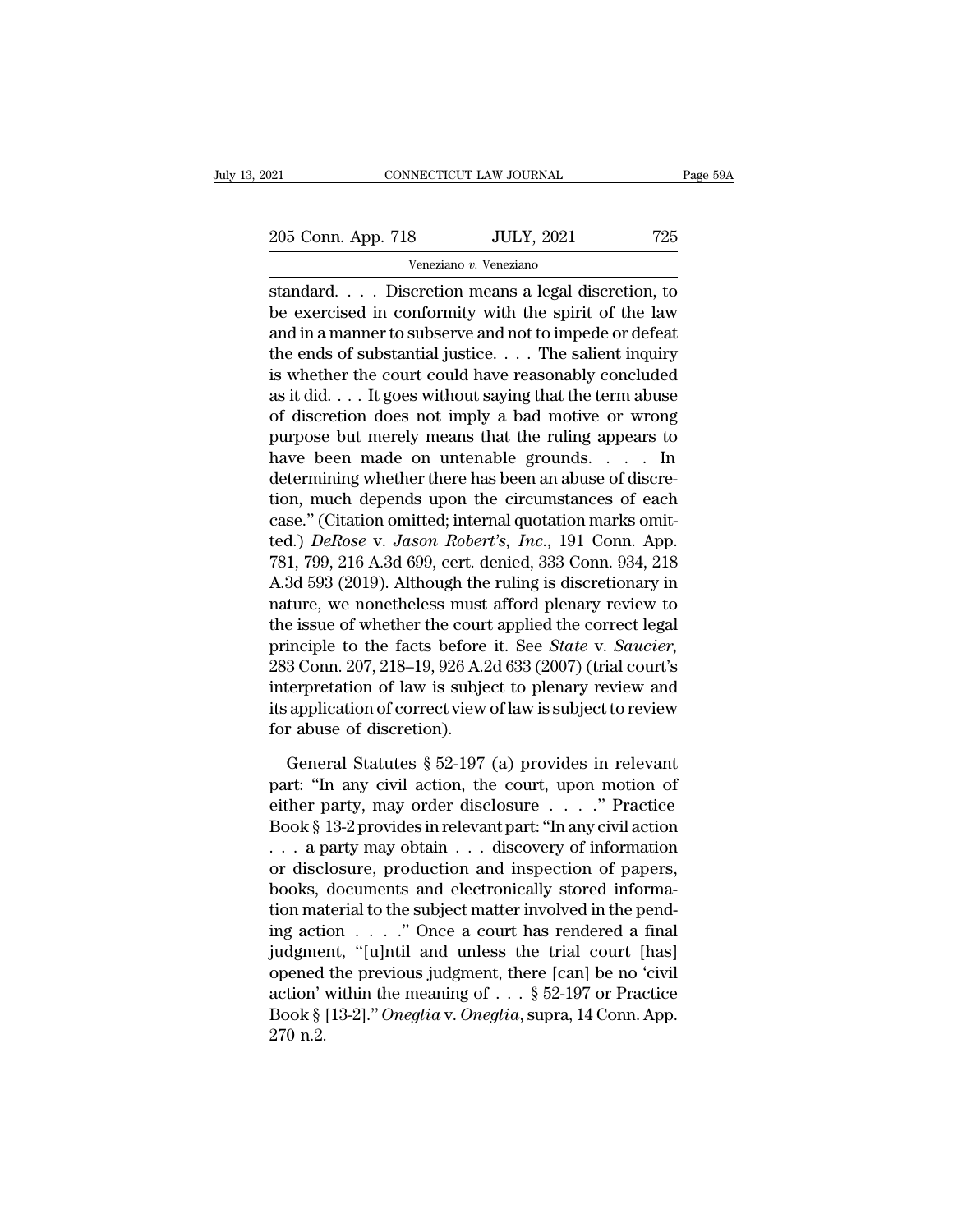| )A  | CONNECTICUT LAW JOURNAL |                    | July 13, 2021 |
|-----|-------------------------|--------------------|---------------|
| 726 | <b>JULY, 2021</b>       | 205 Conn. App. 718 |               |
|     | Veneziano v. Veneziano  |                    |               |

CONNECTICUT LAW JOURNAL July 13, 2021<br>
6 JULY, 2021 205 Conn. App. 718<br>
Veneziano v. Veneziano<br>
"[A]though a motion to open a judgment normally<br>
ust be filed within four months of entry of the judg-T26 JULY, 2021 205 Conn. App. 718<br>
Veneziano v. Veneziano<br>
"[A]though a motion to open a judgment normally<br>
must be filed within four months of entry of the judg-<br>
ment . . . a motion to open on the basis of fraud is<br>
not T26 JULY, 2021 205 Conn. App. 718<br>
Veneziano v. Veneziano<br>
"[A]though a motion to open a judgment normally<br>
must be filed within four months of entry of the judgment . . . a motion to open on the basis of fraud is<br>
not su T26 JULY, 2021 205 Conn. App. 718<br>
Veneziano v. Veneziano<br>
"[A]though a motion to open a judgment normally<br>
must be filed within four months of entry of the judgment<br>
... a motion to open on the basis of fraud is<br>
not subj Veneziano *v*. Veneziano<br>
"[A]though a motion to open a judgment normally<br>
must be filed within four months of entry of the judg-<br>
ment . . . a motion to open on the basis of fraud is<br>
not subject to this limitation . . . veneziano v. veneziano<br>
"[A]though a motion to open a judgment normally<br>
must be filed within four months of entry of the judg-<br>
ment . . . a motion to open on the basis of fraud is<br>
not subject to this limitation . . . . "[A]though a motion to open a judgment normally<br>must be filed within four months of entry of the judgment . . . . a motion to open on the basis of fraud is<br>not subject to this limitation . . . . In *Oneglia*, this<br>court r must be filed within four months of entry of the judgment . . . . a motion to open on the basis of fraud is not subject to this limitation . . . . In *Oneglia*, this court rejected a claim that a party, following the entr ment . . . a motion to open on the basis of fraud is<br>not subject to this limitation . . . . In *Oneglia*, this<br>court rejected a claim that a party, following the entry<br>of a judgment of dissolution, had a right to conduct<br> not subject to this limitation  $\ldots$  . In *Oneglia*, this court rejected a claim that a party, following the entry of a judgment of dissolution, had a right to conduct discovery and to compel the defendant to testify, bas court rejected a claim that a party, following the entry<br>of a judgment of dissolution, had a right to conduct<br>discovery and to compel the defendant to testify, based<br>only on [the] filing of a motion to open. . . . The cour of a judgment of dissolution, had a right to conduct<br>discovery and to compel the defendant to testify, based<br>only on [the] filing of a motion to open. . . . The court<br>explained that [t]his is clearly an incorrect premise; discovery and to compel the<br>only on [the] filing of a mc<br>explained that [t]his is cl<br>until the court acts on a<br>judgment is still intact and<br>nor our statutes provide f<br>ment discovery. . . . .<br>"Oneglia and its progen flate) ming of a model to open:  $\ldots$  The coant plained that [t]his is clearly an incorrect premise;<br>till the court acts on a motion to open, the earlier<br>dgment is still intact and neither our rules of practice<br>or our stat ple of the finality of social points of the earlier<br>including the final intervals of practice<br>nor our statutes provide for such a thing as postjudg-<br>ment discovery....<br>"Oneglia and its progeny are grounded in the princi-<br>

judgment is still intact and neither our rules of practice<br>nor our statutes provide for such a thing as postjudgment discovery.<br> $\cdots$ <br>"Oneglia and its progeny are grounded in the princi-<br>ple of the finality of judgments.. as well as that of the parties [that] there be fixed a time and its provide for start a time as postpace<br>
"Oneglia and its progeny are grounded in the princi-<br>
ple of the finality of judgments.... [T]he finality of<br>
judgments principle recognizes the interest of the public<br>
as wel "Oneglia and its progeny are grounded in the princi-<br>ple of the finality of judgments.... [T]he finality of<br>judgments principle recognizes the interest of the public<br>as well as that of the parties [that] there be fixed a "Oneglia and its progeny are grounded in the princi-<br>ple of the finality of judgments.... [T]he finality of<br>judgments principle recognizes the interest of the public<br>as well as that of the parties [that] there be fixed a ple of the finality of judgments. . . . . [T]he finality of<br>judgments principle recognizes the interest of the public<br>as well as that of the parties [that] there be fixed a time<br>after the expiration of which the controver judgments principle recognizes the interest of the public<br>as well as that of the parties [that] there be fixed a time<br>after the expiration of which the controversy is to be<br>regarded as settled and the parties freed of obli as well as that of the parties [that] there be fixed a time<br>after the expiration of which the controversy is to be<br>regarded as settled and the parties freed of obligations<br>to act further by virtue of having been summoned after the expiration of which the controversy is to be regarded as settled and the parties freed of obligations to act further by virtue of having been summoned into or having appeared in the case.... Without such a rule, regarded as settled and the parties freed of obligations<br>to act further by virtue of having been summoned into<br>or having appeared in the case. . . . Without such a<br>rule, no judgment could be relied on. . . . Oneglia<br>caref to act further by virtue of having been summoned into<br>or having appeared in the case. . . . . Without such a<br>rule, no judgment could be relied on. . . . *Oneglia*<br>carefully balanced that interest in finality with the real or having appeared in the case. . . . . Without such a<br>rule, no judgment could be relied on. . . . *Oneglia*<br>carefully balanced that interest in finality with the real-<br>ity that in some situations, the principle of protec rule, no judgment could be relied on. . . . Oneglia<br>carefully balanced that interest in finality with the real-<br>ity that in some situations, the principle of protection<br>of the finality of judgments must give way to the pr carefully balanced that interest in finality with the real-<br>ity that in some situations, the principle of protection<br>of the finality of judgments must give way to the princi-<br>ple of fairness and equity. . . . The court in ity that in some situations, the principle of protection<br>of the finality of judgments must give way to the princi-<br>ple of fairness and equity. . . . The court in *Oneglia*<br>thus ratified the gatekeeping mechanism employed of the finality of judgments must give way to the princi-<br>ple of fairness and equity. . . . The court in *Oneglia*<br>thus ratified the gatekeeping mechanism employed by<br>the trial court, whereby a court presented with a moti ple of fairness and equity. . . . The court in *Oneglia*<br>thus ratified the gatekeeping mechanism employed by<br>the trial court, whereby a court presented with a motion<br>to open by a party alleging fraud in a postjudgment<br>dis thus ratified the gatekeeping mechanism employed by<br>the trial court, whereby a court presented with a motion<br>to open by a party alleging fraud in a postjudgment<br>dissolution proceeding conducts a preliminary hearing<br>to dete

the trial court, whereby a court presented with a motion<br>to open by a party alleging fraud in a postjudgment<br>dissolution proceeding conducts a preliminary hearing<br>to determine whether the allegations are substantiated.<br>. . for the limit open by a party alleging fraud in a postjudgment<br>dissolution proceeding conducts a preliminary hearing<br>to determine whether the allegations are substantiated.<br>. . . The court held that [i]f the plaintiff was dissolution proceeding conducts a preliminary hearing<br>to determine whether the allegations are substantiated.<br>. . . The court held that [i]f the plaintiff was able to<br>substantiate her allegations of fraud beyond mere suspi to determine whether the allegations are substantiated.<br>
. . . The court held that [i]f the plaintiff was able to<br>
substantiate her allegations of fraud beyond mere suspi-<br>
cion, then the court [properly] would open the ju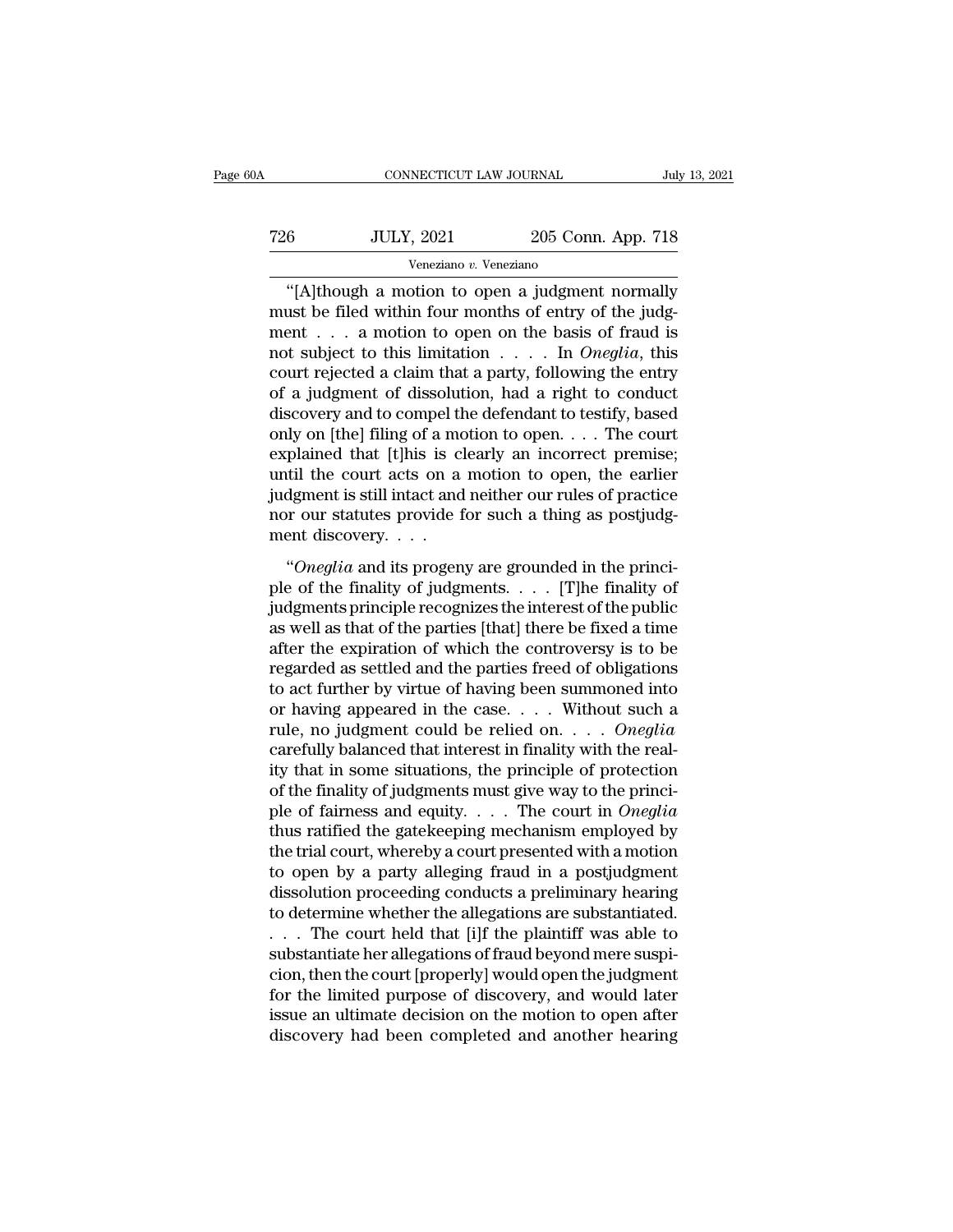| 021                | CONNECTICUT LAW JOURNAL | Page 61A |
|--------------------|-------------------------|----------|
| 205 Conn. App. 718 | <b>JULY, 2021</b>       | 727      |
|                    | Veneziano v. Veneziano  |          |

Fage 6<br>
1921 CONNECTICUT LAW JOURNAL Page 6<br>
205 Conn. App. 718 JULY, 2021 727<br>
Veneziano v. Veneziano<br>
held.'' (Citations omitted; emphasis omitted; internal<br>
quotation marks omitted.) *Brody* v. *Brody*, supra, 153<br>
Conn 205 Conn. App. 718 JULY, 2021 727<br>
Veneziano v. Veneziano<br>
held." (Citations omitted; emphasis omitted; internal<br>
quotation marks omitted.) *Brody* v. *Brody*, supra, 153<br>
Conn. App. 631–32. 205 Conn. App. 718<br>
Venezian<br>
held." (Citations omitted<br>
quotation marks omitted<br>
Conn. App. 631–32.<br>
This court also had on 5 Conn. App. 718 JULY, 2021 727<br>
Veneziano v. Veneziano<br>
Id." (Citations omitted; emphasis omitted; internal<br>
otation marks omitted.) *Brody* v. *Brody*, supra, 153<br>
Donn. App. 631–32.<br>
This court also had occasion to addr

*Brunov v. Veneziano*<br> **Bruno** (Citations omitted; emphasis omitted; internal<br>
quotation marks omitted.) *Brody* v. *Brody*, supra, 153<br>
Conn. App. 631–32.<br>
This court also had occasion to address *Oneglia* in<br> *Bruno* v. held." (Citations omitted; emphasis omitted; internal<br>quotation marks omitted.) *Brody* v. *Brody*, supra, 153<br>Conn. App. 631–32.<br>This court also had occasion to address *Oneglia* in<br>*Bruno* v. *Bruno*, 146 Conn. App. 214, held. (Chations onlitted, emphasis onlitted, internat<br>quotation marks omitted.) *Brody* v. *Brody*, supra, 153<br>Conn. App. 631–32.<br>This court also had occasion to address *Oneglia* in<br>*Bruno* v. *Bruno*, 146 Conn. App. 214, quotation marks omitted.) *Broug* v. *Broug*, supra, 155<br>Conn. App. 631–32.<br>This court also had occasion to address *Oneglia* in<br>*Bruno* v. *Bruno*, 146 Conn. App. 214, 216, 76 A.3d 725<br>(2013), a case in which a trial cou Conti. App. 051–52.<br>
This court also had occasion to address *Oneglia* in<br> *Bruno* v. *Bruno*, 146 Conn. App. 214, 216, 76 A.3d 725<br>
(2013), a case in which a trial court permitted a plaintiff<br>
husband and his current wife This court also had occasion to address *Oneglia* in<br>*Bruno* v. *Bruno*, 146 Conn. App. 214, 216, 76 A.3d 725<br>(2013), a case in which a trial court permitted a plaintiff<br>husband and his current wife "to obtain discovery up Bruno v. Bruno, 146 Conn. App. 214, 216, 76 A.3d 725<br>(2013), a case in which a trial court permitted a plaintiff<br>husband and his current wife "to obtain discovery upon<br>their filing of motions to open certain postjudgment<br>o (2013), a case in which a trial court permitted a plaintiff<br>husband and his current wife "to obtain discovery upon<br>their filing of motions to open certain postjudgment<br>orders on the basis of alleged fraudulent conduct on t husband and his current wife "to obtain discovery upon<br>their filing of motions to open certain postjudgment<br>orders on the basis of alleged fraudulent conduct on the<br>part of the defendant [wife] without first substantiating their filing of motions to open certain postjudgment<br>orders on the basis of alleged fraudulent conduct on the<br>part of the defendant [wife] without first substantiating<br>their allegations of [the defendant's] fraud beyond me orders on the basis of alleged fraudulent conduct on the<br>part of the defendant [wife] without first substantiating<br>their allegations of [the defendant's] fraud beyond mere<br>suspicion in a court hearing." On appeal, the defe part of the defendant [wife] without first substantiating<br>
their allegations of [the defendant's] fraud beyond mere<br>
suspicion in a court hearing." On appeal, the defendant<br>
wife argued that "the court did not have the aut their allegations of [the defendant's] fraud beyond mere<br>suspicion in a court hearing." On appeal, the defendant<br>wife argued that "the court did not have the authority<br>to permit discovery without first making a preliminary suspicion in a court hearing." On appeal, the defendant<br>wife argued that "the court did not have the authority<br>to permit discovery without first making a preliminary<br>finding [of fraud]." Id., 229. This court agreed, and he wife argued that "the court did not have the authority<br>to permit discovery without first making a preliminary<br>finding [of fraud]." Id., 229. This court agreed, and held:<br>"Until a motion to open has been granted, the earli to permit discovery without first making a preliminary<br>finding [of fraud]." Id., 229. This court agreed, and held:<br>"Until a motion to open has been granted, the earlier<br>judgment is unaffected, which means that *there is n* finding [of fraud]." Id., 229. This court agreed, and held:<br>"Until a motion to open has been granted, the earlier<br>judgment is unaffected, which means that *there is no*<br>*active civil matter*.... In this postjudgment postu "Until a motion to open has been granted, the earlier<br>judgment is unaffected, which means that *there is no*<br>*active civil matter*.... In this postjudgment posture,<br>discovery is not available to the moving party for the<br>s judgment is unaffected, which means that *there is no*<br>active civil matter. . . . In this postjudgment posture,<br>discovery is not available to the moving party for the<br>simple reason that discovery is permitted only when a<br> active civil matter. . . . . In this postjudgment posture,<br>discovery is not available to the moving party for the<br>simple reason that discovery is permitted only when a<br>cause of action is pending." (Citation omitted; emphas discovery is not available to the moving party for the<br>simple reason that discovery is permitted only when a<br>cause of action is pending." (Citation omitted; emphasis<br>added.) Id., 230–31. This court remanded the case to<br>the simple reason that discovery is permitted only when a cause of action is pending." (Citation omitted; emphasis added.) Id., 230–31. This court remanded the case to the trial court with direction to make a preliminary find cause of action is pending." (Citation omitted added.) Id., 230–31. This court remanded the trial court with direction to make a p finding, consistent with *Oneglia*, as to wheth cause existed to open the judgment *prior* deta.) Id., 250–51. This Court Tentanded the case to<br>
e trial court with direction to make a preliminary<br>
iding, consistent with *Oneglia*, as to whether probable<br>
use existed to open the judgment *prior* to ruling on<br>
e the trial court with direction to hiake a preintinary<br>finding, consistent with *Oneglia*, as to whether probable<br>cause existed to open the judgment *prior* to ruling on<br>the plaintiff husband's request for discovery in conn

miding, consistent with *Oneytu*, as to whether probable<br>cause existed to open the judgment *prior* to ruling on<br>the plaintiff husband's request for discovery in connec-<br>tion with his motion to open. Id., 216.<br>In the pres readse existed to open the judgment *prior* to ruling on<br>the plaintiff husband's request for discovery in connec-<br>tion with his motion to open. Id., 216.<br>In the present case, the defendant argues that the<br>court should have the plaintiff it is motion to open. Id., 216.<br>
In the present case, the defendant argues that the<br>
court should have relied on *Brody*, which, he contends,<br>
permitted postjudgment discovery because it "held that<br> *Oneglia* In the present case, the defendant argues that the<br>court should have relied on *Brody*, which, he contends,<br>permitted postjudgment discovery because it "held that<br>*Oneglia* is inapplicable if a motion for contempt has<br>bee In the present case, the defendant argues that the<br>court should have relied on *Brody*, which, he contends,<br>permitted postjudgment discovery because it "held that<br>*Oneglia* is inapplicable if a motion for contempt has<br>bee court should have relied on *Brody*, which, he contends,<br>permitted postjudgment discovery because it "held that<br>*Oneglia* is inapplicable if a motion for contempt has<br>been filed." He further argues that because the plainti permitted postjudgment discovery because it "held that *Oneglia* is inapplicable if a motion for contempt has been filed." He further argues that because the plaintiff filed motions for contempt, there was an "active civil Oneglia is inapplicable if a motion for contempt has<br>been filed." He further argues that because the plaintiff<br>filed motions for contempt, there was an "active civil<br>matter pending" that gave him the authority to issue<br>sub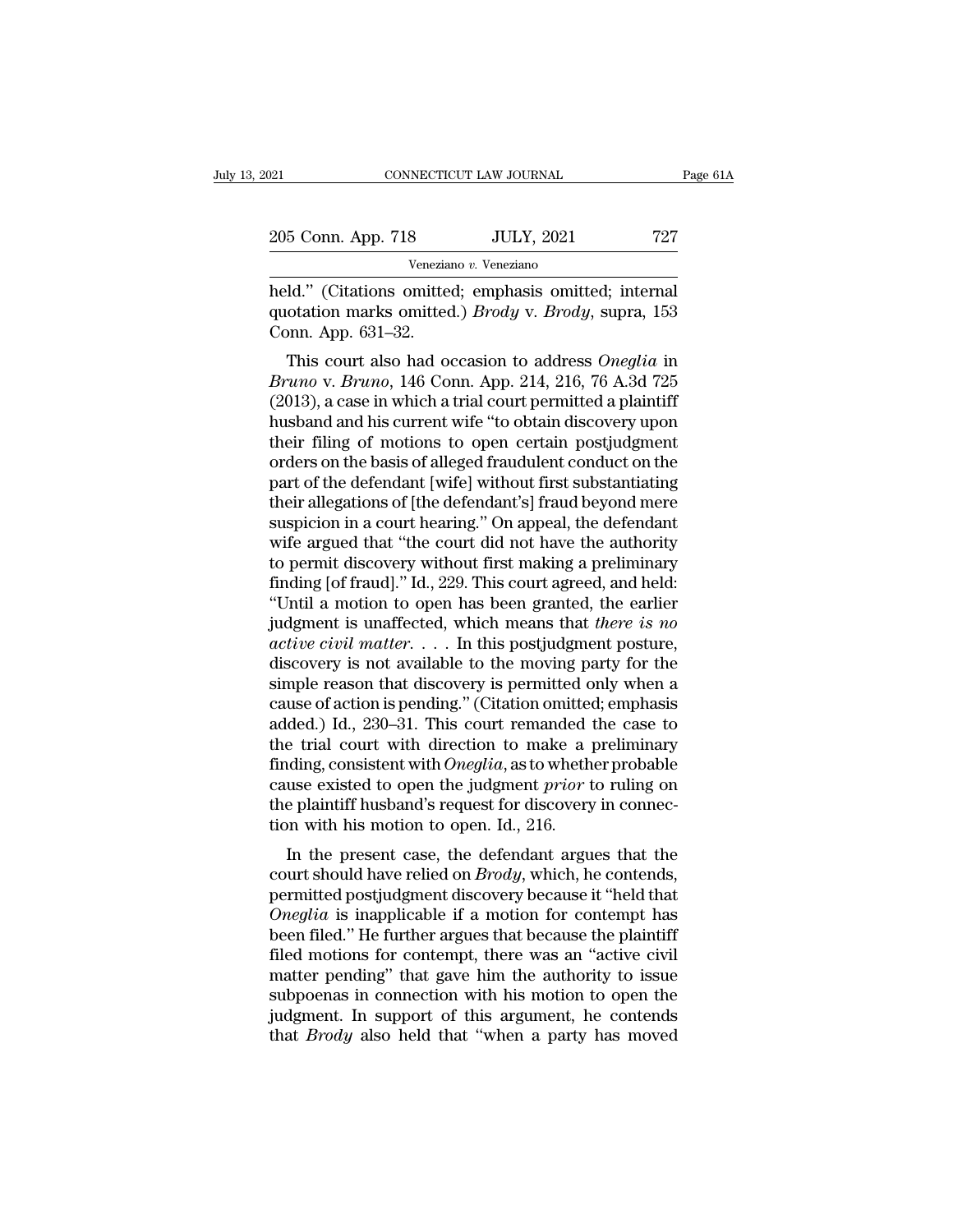| 2Α  | CONNECTICUT LAW JOURNAL |                    | July 13, 2021 |
|-----|-------------------------|--------------------|---------------|
| 728 | <b>JULY, 2021</b>       | 205 Conn. App. 718 |               |
|     | Veneziano v. Veneziano  |                    |               |

For connecticut can be connected to the set of the set of the set of the set of the contempt, a civil action is pending, and parties'<br>attorneys have authority to issue subpoenas." The defendent notes that in the present ca T28 JULY, 2021 205 Conn. App. 718<br>
Veneziano v. Veneziano<br>
for contempt, a civil action is pending, and parties'<br>
attorneys have authority to issue subpoenas.'' The<br>
defendant notes that, in the present case, the court hel  $\begin{array}{c|c} \text{728} & \text{JULY, 2021} & \text{205 Conn. App. 718} \\ \hline \text{Veneziano } v. \text{Veneziano} \\ \hline \text{for content, a civil action is pending, and parties' \\ \text{attorneys have authority to issue subpoenas." The  
defendant notes that, in the present case, the court held  
hearings on the motions for content and the motion to open on the same date. He also relies on his romesen.} \end{array}$  $\frac{1000 \text{ JULY, } 2021}{\text{Veneziano } v. \text{ Veneziano}}$ <br>
for contempt, a civil action is pending, and parties'<br>
attorneys have authority to issue subpoenas." The<br>
defendant notes that, in the present case, the court held<br>
hearings on the Veneziano v. Veneziano<br>
for contempt, a civil action is pending, and parties'<br>
attorneys have authority to issue subpoenas." The<br>
defendant notes that, in the present case, the court held<br>
hearings on the motions for cont Veneziano v. Veneziano<br>
for contempt, a civil action is pending, and parties'<br>
attorneys have authority to issue subpoenas." The<br>
defendant notes that, in the present case, the court held<br>
hearings on the motions for cont for contempt, a civil action is pending, and parties'<br>attorneys have authority to issue subpoenas." The<br>defendant notes that, in the present case, the court held<br>hearings on the motions for contempt and the motion<br>to open attorneys have authority to issue subpoenas." The<br>defendant notes that, in the present case, the court held<br>hearings on the motions for contempt and the motion<br>to open on the same date. He also relies on his represen-<br>tat defendant notes that, in the present case, the court held<br>hearings on the motions for contempt and the motion<br>to open on the same date. He also relies on his represen-<br>tation to this court that the plaintiff issued a subpo hearings on the motions for contempt and the motion<br>to open on the same date. He also relies on his represen-<br>tation to this court that the plaintiff issued a subpoena<br>to a witness in connection with the motions for con-<br> to open on the same date. He also relies on his representation to this court that the plaintiff issued a subpoena<br>to a witness in connection with the motions for con-<br>tempt, and that the court permitted the witness to protation to this court that the plaintiff issued a subpoena<br>to a witness in connection with the motions for con-<br>tempt, and that the court permitted the witness to pro-<br>duce documents and testify in accordance with this<br>sub to a witness in connection with the motions for con-<br>tempt, and that the court permitted the witness to pro-<br>duce documents and testify in accordance with this<br>subpoena at the November 15, 2017 hearing, even<br>though it had, tempt, and that the court permitted the witness to pro-<br>duce documents and testify in accordance with this<br>subpoena at the November 15, 2017 hearing, even<br>though it had, on the same date, quashed the subpoenas<br>issued in co duce documents and testify in accordance with t<br>subpoena at the November 15, 2017 hearing, ev<br>though it had, on the same date, quashed the subpoer<br>issued in connection with the motion to open.<sup>5</sup> He stat<br>that "[i]t cannot by both a at the Two embed 19, 2017 hearing, even<br>
ough it had, on the same date, quashed the subpoenas<br>
sued in connection with the motion to open.<sup>5</sup> He states<br>
at "[i]t cannot be the case that one party has authority<br>
i enough is had, on the same date, quashed the subpoemast<br>issued in connection with the motion to open.<sup>5</sup> He states<br>that "[i]t cannot be the case that one party has authority<br>to issue a subpoena for a hearing, while the adv

ments. . . . Although ordinarily our trial courts lack for issue a subpoena for a hearing, while the adverse<br>party lacks that same authority." We disagree.<br>"Motions for contempt implicate the court's inherent<br>equitable authority to effectuate and vindicate its judg-<br>ments.... party lacks that same authority." We disagree.<br>
"Motions for contempt implicate the court's inherent<br>
equitable authority to effectuate and vindicate its judg-<br>
ments.... Although ordinarily our trial courts lack<br>
jurisdi Fractions. For contempt implicate the court's inherent equitable authority to effectuate and vindicate its judgments. . . . Although ordinarily our trial courts lack jurisdiction to act in a case after the passage of four "Motions for contempt implicate the court's inherent<br>equitable authority to effectuate and vindicate its judg-<br>ments.... Although ordinarily our trial courts lack<br>jurisdiction to act in a case after the passage of four<br>mo equitable authority to effectuate and vindicate its judgments. . . . Although ordinarily our trial courts lack<br>jurisdiction to act in a case after the passage of four<br>months from the date of judgment . . . there are<br>excep ments. . . . Although ordinarily our trial courts lack<br>jurisdiction to act in a case after the passage of four<br>months from the date of judgment . . . there are<br>exceptions. One exception arises when the exercise of<br>jurisdic From the date of Jadgment Court rendered to the exercise of<br>
risdiction is necessary to effectuate prior judgments<br>
otherwise enforceable orders." (Citations omitted;<br>
ternal quotation marks omitted.) *Brody* v. *Brody*,<br> Execptions. One exception anses when the exercise of<br>jurisdiction is necessary to effectuate prior judgments<br>or otherwise enforceable orders." (Citations omitted;<br>internal quotation marks omitted.) *Brody* v. *Brody*,<br>supr or otherwise enforceable orders." (Citations omitted;<br>internal quotation marks omitted.) *Brody* v. *Brody*,<br>supra, 153 Conn. App. 635.<br>In *Brody*, the trial court rendered judgment dissolving<br>a marriage and entered vario

In *Brody*, the trial court rendered judgment dissolving<br>marriage and entered various financial orders. Id.,<br>27. Three years later, the defendant moved to open<br> $\frac{5}{n}$  In connection with the motions for contempt, the pl In *Brody*, the trial court rendered judgment dissolving<br>a marriage and entered various financial orders. Id.,<br>627. Three years later, the defendant moved to open<br><sup>5</sup> In connection with the motions for contempt, the plain

a marriage and entered various financial orders. Id.,  $627$ . Three years later, the defendant moved to open  $\frac{1}{100}$  in connection with the motions for contempt, the plaintiff subpoenaed the real estate agent who liste  $627$ . Three years later, the defendant moved to open  $\frac{1}{100}$  in connection with the motions for contempt, the plaintiff subpoenaed the real estate agent who listed the marital home for sale to provide information abo  $\frac{1}{2}$  is a fin connection with the motions for contempt, the plaintiff subpoenaed the real estate agent who listed the marital home for sale to provide information about the listing. In his brief to this court, the de <sup>5</sup> In connection with the motions for contempt, the plaintiff subpoenaed the real estate agent who listed the marital home for sale to provide information about the listing. In his brief to this court, the defendant repr the real estate agent who listed the marital home for sale to provide information about the listing. In his brief to this court, the defendant represents that the agent "appeared, testified and produced the subpoenaed docu the real estate agent who listed the marital home for sale to provide information about the listing. In his brief to this court, the defendant represents that the agent "appeared, testified and produced the subpoenaed docu that the agent "appeared, testified and produced the subpoenaed documents"<br>at the November 15, 2017 hearing on the motions for contempt. As we<br>discuss in greater detail in part II of this opinion, the defendant has not<br>pro at the November 15, 2017 hearing on the motions for contempt. As we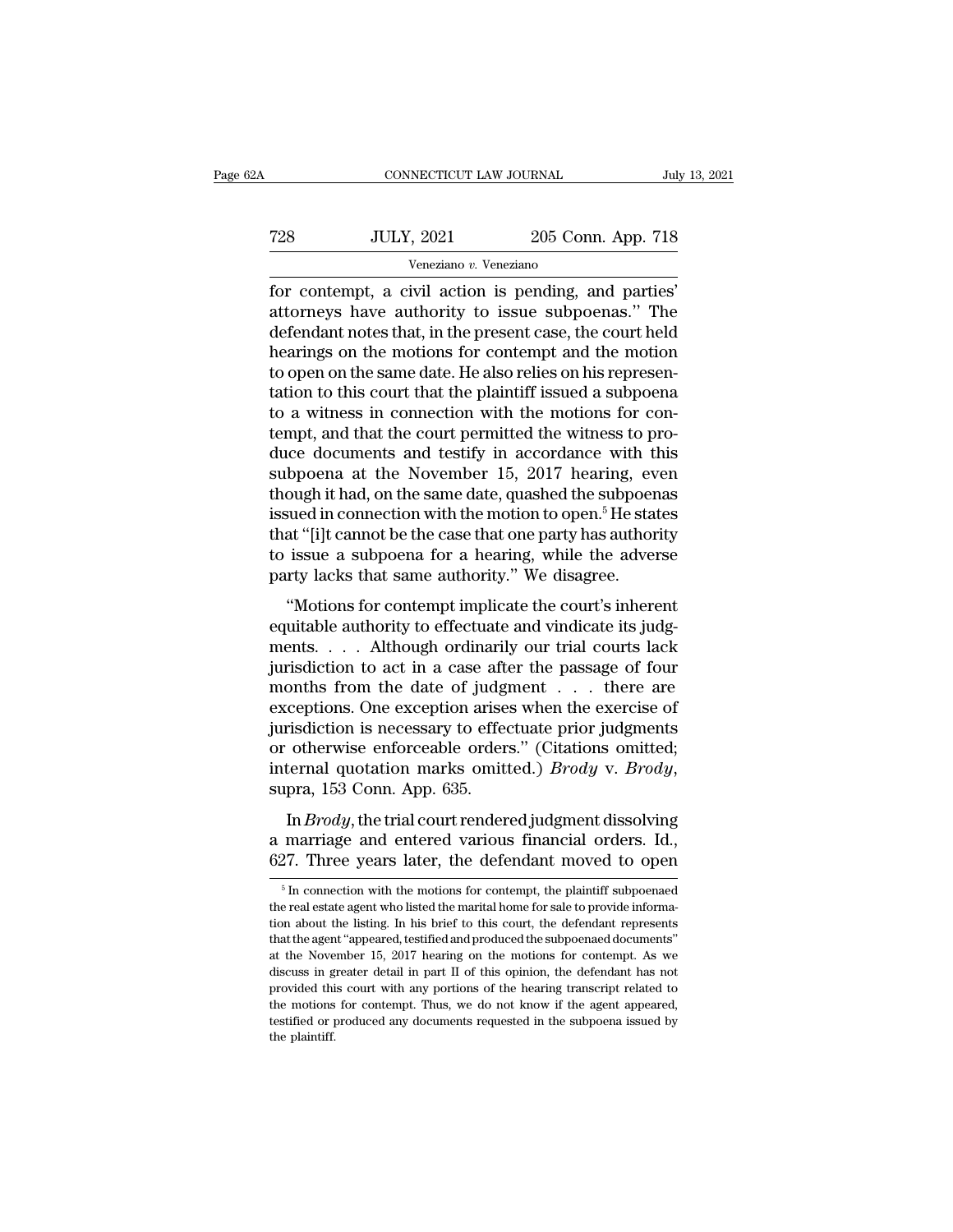205 Conn. App. 718 JULY, 2021 729<br>
Veneziano v. Veneziano

Veneziano *v.* Veneziano

The gradient method is a more contempt and filed a motion for contempt. Id., 627–28. The plaintiff filed her own motion for contempt against the bushind based on an allogation of fraud  $\frac{6}{5}$ 205 Conn. App. 718 JULY, 2021 729<br>
Veneziano v. Veneziano<br>
the judgment and filed a motion for contempt. Id., 627–<br>
28. The plaintiff filed her own motion for contempt<br>
against the husband based on an allegation of fraud. 205 Conn. App. 718 JULY, 2021 729<br>
Veneziano v. Veneziano<br>
the judgment and filed a motion for contempt. Id., 627–<br>
28. The plaintiff filed her own motion for contempt<br>
against the husband based on an allegation of fraud. 205 Conn. App. 718 JULY, 2021 729<br>
Veneziano v. Veneziano<br>
the judgment and filed a motion for contempt. Id., 627–<br>
28. The plaintiff filed her own motion for contempt<br>
against the husband based on an allegation of fraud. For the section of the sister filed a motion<br>the judgment and filed a motion for contempt. Id., 627–<br>28. The plaintiff filed her own motion for contempt<br>against the husband based on an allegation of fraud.<sup>6</sup><br>Id., 628. Wh Veneziano v. Veneziano<br>the judgment and filed a motion for contempt. Id., 627–<br>28. The plaintiff filed her own motion for contempt<br>against the husband based on an allegation of fraud.<sup>6</sup><br>Id., 628. While her motion for con the judgment and filed a motion for contempt. Id., 627–<br>28. The plaintiff filed her own motion for contempt<br>against the husband based on an allegation of fraud.<sup>6</sup><br>Id., 628. While her motion for contempt was pending, the<br>p 28. The plaintiff filed her own motion for contempt<br>against the husband based on an allegation of fraud.<sup>6</sup><br>Id., 628. While her motion for contempt was pending, the<br>plaintiff issued a subpoena to the sister of the defenda against the husband based on an allegation of fraud.<sup>6</sup><br>Id., 628. While her motion for contempt was pending, the<br>plaintiff issued a subpoena to the sister of the defendant<br>requiring her to produce certain documents and to<br> Id., 628. While her motion for contempt was pending, the plaintiff issued a subpoena to the sister of the defendant requiring her to produce certain documents and to appear at a deposition. Id. The sister filed a motion to plaintiff issued a subpoena to the sister of the defendant<br>requiring her to produce certain documents and to<br>appear at a deposition. Id. The sister filed a motion to<br>quash the subpoena and a motion for a protective order,<br> requiring her to produce certain documents and to<br>appear at a deposition. Id. The sister filed a motion to<br>quash the subpoena and a motion for a protective order,<br>and, after a hearing, the court denied both motions. Id.,<br>6 appear at a deposition. Id. The sister filed a motion to<br>quash the subpoena and a motion for a protective order,<br>and, after a hearing, the court denied both motions. Id.,<br>629. In a writ of error brought to this court, the quash the subpoena and a motion for a protective order,<br>and, after a hearing, the court denied both motions. Id.,<br>629. In a writ of error brought to this court, the sister<br>argued, among other things, that there is no gener and, after a hearing, the court denied both motions. Id., 629. In a writ of error brought to this court, the sister argued, among other things, that there is no general right to postjudgment discovery in Connecticut, and 629. In a writ of error brought to this court, the sargued, among other things, that there is no ger right to postjudgment discovery in Connecticut, that, "[b]ecause the court did not conduct a heap<br>pursuant to *Oneglia* gued, among other things, that there is no general<br>fht to postjudgment discovery in Connecticut, and<br>at, "[b]ecause the court did not conduct a hearing<br>rsuant to *Oneglia* prior to denying her motions . . .<br>e court lacked right to postjudgment discovery in Connecticut, and<br>that, "[b]ecause the court did not conduct a hearing<br>pursuant to *Oneglia* prior to denying her motions . . .<br>the court lacked the authority to allow the plaintiff to<br>en

that, "[b]ecause the court did not conduct a hearing<br>pursuant to *Oneglia* prior to denying her motions . . .<br>the court lacked the authority to allow the plaintiff to<br>engage in postjudgment discovery." Id., 630.<br>In dismis pursuant to *Oneglia* prior to denying her motions . . .<br>the court lacked the authority to allow the plaintiff to<br>engage in postjudgment discovery." Id., 630.<br>In dismissing the sister's writ of error, this court<br>stated th the court lacked the authority to allow the plaintiff to<br>engage in postjudgment discovery." Id., 630.<br>In dismissing the sister's writ of error, this court<br>stated that "Oneglia concerns the authority of a trial<br>court to act engage in postjudgment discovery." Id., 630.<br>
In dismissing the sister's writ of error, this court<br>
stated that "Oneglia concerns the authority of a trial<br>
court to act on a request for postjudgment discovery<br>
pertaining In dismissing the sister's writ of error, this court<br>stated that "*Oneglia* concerns the authority of a trial<br>court to act on a request for postjudgment discovery<br>pertaining to allegedly fraudulent conduct that tran-<br>spire stated that "Oneglia concerns the authority of a trial<br>court to act on a request for postjudgment discovery<br>pertaining to allegedly fraudulent conduct that tran-<br>spired *prior* to the entry of the underlying judgment."<br>(Em court to act on a request for postjudgment discovery<br>pertaining to allegedly fraudulent conduct that tran-<br>spired *prior* to the entry of the underlying judgment."<br>(Emphasis in original.) Id., 630–31. Further, this court<br>e pertaining to allegedly fraudulent conduct that tran-<br>spired *prior* to the entry of the underlying judgment."<br>(Emphasis in original.) Id., 630–31. Further, this court<br>explained, "Oneglia and its progeny do not implicate<br>t spired *prior* to the entry of the underlying judgment."<br>(Emphasis in original.) Id., 630–31. Further, this court<br>explained, "Oneglia and its progeny do not implicate<br>the trial court's continuing jurisdiction to effectuate (Emphasis in original.) Id., 630–31. Further, this court explained, "Oneglia and its progeny do not implicate the trial court's continuing jurisdiction to effectuate its outstanding orders, but rather deal with allegation explained, "Oneglia and its progeny do not implicate<br>the trial court's continuing jurisdiction to effectuate its<br>outstanding orders, but rather deal with allegations that<br>an underlying judgment has been procured by fraud.<br> the trial court's continuing jurisdiction to effectuate its<br>outstanding orders, but rather deal with allegations that<br>an underlying judgment has been procured by fraud.<br>For that reason, this court has held that a party may suspicion. . . . I underlying judgment has been procured by fraud.<br>
I underlying judgment has held that a party may<br>
ly engage in what we termed 'postjudgment discov-<br>
y' after the party first moves to open the judgment<br>
d establishes the For that reason, this court has held that a party may<br>only engage in what we termed 'postjudgment discov-<br>ery' after the party first moves to open the judgment<br>and establishes the allegations of fraud beyond mere<br>suspicion only engage in what we termed 'postjudgment discovery' after the party first moves to open the judgment<br>and establishes the allegations of fraud beyond mere<br>suspicion....<br>"By contrast, [*Brody*] plainly involves the court'

"By contrast,  $[Brod y]$  plainly involves the court's con-<br>nuing jurisdiction to effectuate and vindicate out-<br>anding orders. The plaintiff's allegations of fraud arise<br> $\frac{6}{5}$  Specifically, the plaintiff alleged that the d "By contrast,  $[Brod y]$  plainly involves the court's continuing jurisdiction to effectuate and vindicate outstanding orders. The plaintiff's allegations of fraud arise  $\frac{1}{\pi}$  Specifically, the plaintiff alleged that the

tinuing jurisdiction to effectuate and vindicate out-<br>standing orders. The plaintiff's allegations of fraud arise<br> $\frac{1}{\sqrt{2}}$  specifically, the plaintiff alleged that the defendant had failed to make<br>payments in accordan standing orders. The plaintiff's allegations of fraud arise<br>
<sup>6</sup> Specifically, the plaintiff alleged that the defendant had failed to make<br>
payments in accordance with certain financial orders, and that he had<br>
received ot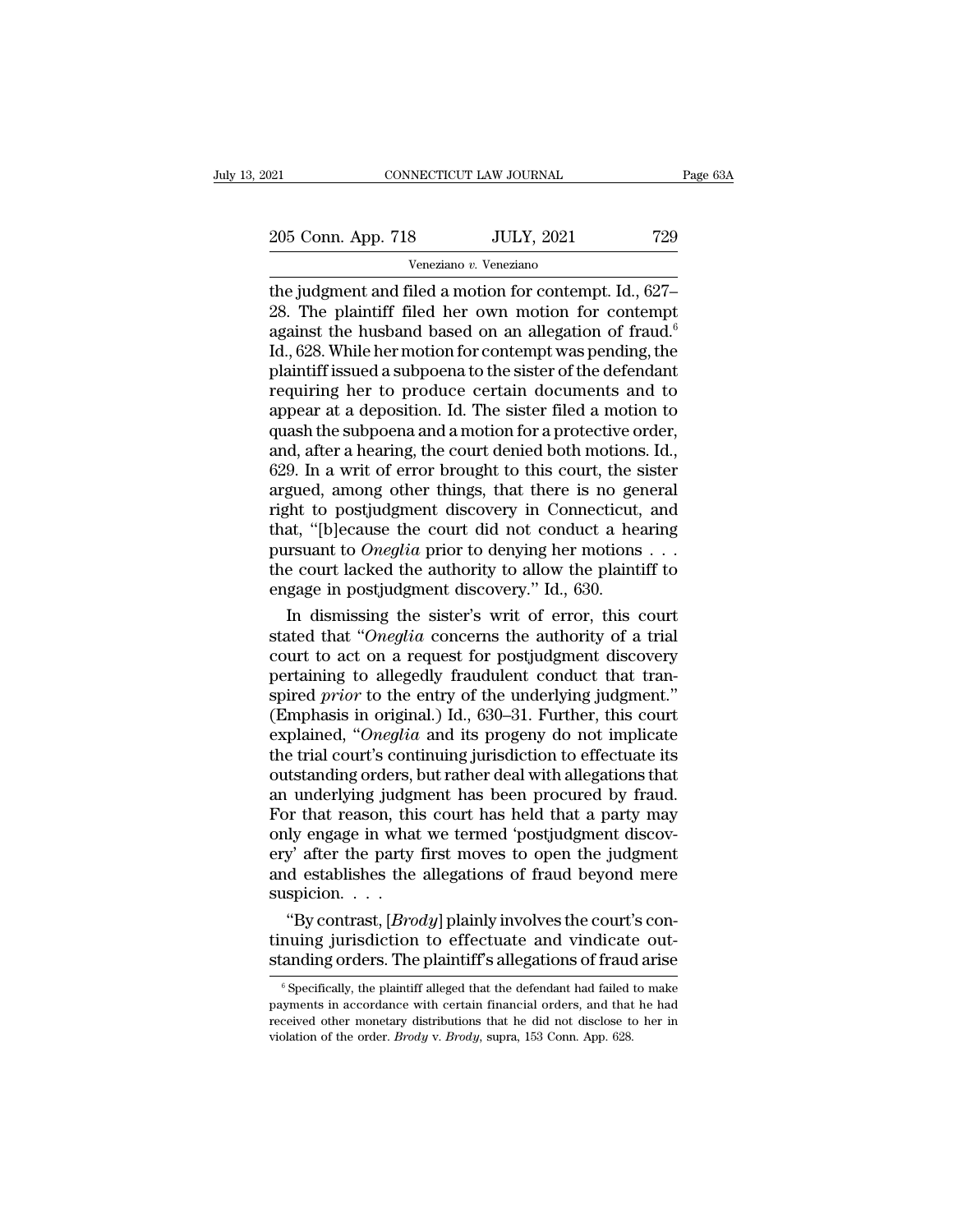| łΑ  | CONNECTICUT LAW JOURNAL |                    | July 13, 2021 |
|-----|-------------------------|--------------------|---------------|
| 730 | <b>JULY, 2021</b>       | 205 Conn. App. 718 |               |
|     | Veneziano v. Veneziano  |                    |               |

From CONNECTICUT LAW JOURNAL July 13, 2021<br>
T30 JULY, 2021 205 Conn. App. 718<br>
Veneziano v. Veneziano<br>
from conduct *subsequent* to the entry of judgment and<br>
involve the defendant's allegedly wilful noncompliance<br>
with th Tata Times JULY, 2021 205 Conn. App. 718<br>
Veneziano v. Veneziano<br>
from conduct *subsequent* to the entry of judgment and<br>
involve the defendant's allegedly wilful noncompliance<br>
with the court's outstanding orders. For tha  $\nu$   $\frac{100 \text{ UUV}}{1000 \text{ Veneziano } v \cdot \text{Veneziano}}$ <br>  $\frac{1000 \text{ Veneziano}}{1000 \text{ Veneziano}}$ <br>  $\frac{1000 \text{ Veneziano}}{1000 \text{ Vchezio}}$ <br>  $\frac{1000 \text{ Vchezio}}{1000 \text{ Vchezio}}$ <br>  $\frac{1000 \text{ Vchezio}}{1000 \text{ Vchezio}}$ <br>  $\frac{1000 \text{ Vchezio}}{1000 \text{ Vchezio}}$ <br>  $\frac{1000 \text{ Vchezio}}$ T30 JULY, 2021 205 Conn. App. 718<br>
Veneziano v. Veneziano<br>
from conduct *subsequent* to the entry of judgment and<br>
involve the defendant's allegedly wilful noncompliance<br>
with the court's outstanding orders. For that reas  $V$ <br>  $V$  eneziano  $v$ . Veneziano<br>
from conduct *subsequent* to the entry of judgment and<br>
involve the defendant's allegedly wilful noncompliance<br>
with the court's outstanding orders. For that reason,<br>
no motion to open wa veneziano v. veneziano<br>from conduct *subsequent* to the entry of judgment and<br>involve the defendant's allegedly wilful noncompliance<br>with the court's outstanding orders. For that reason,<br>no motion to open was needed to co from conduct *subsequent* to the entry of judgment and<br>involve the defendant's allegedly wilful noncompliance<br>with the court's outstanding orders. For that reason,<br>no motion to open was needed to confer authority on<br>the tr involve the defendant's allegedly wilful<br>with the court's outstanding orders. F<br>no motion to open was needed to cont<br>the trial court to allow discovery, as the<br>ing jurisdiction over the matter necess<br>upon it the authority In the boards basednairy states. The last reliability,<br>
in motion to open was needed to confer authority on<br>
g jurisdiction over the matter necessarily conveyed<br>
on it the authority to do so." (Citations omitted;<br>
imphasis The trial court to allow discovery, as the court's continu-<br>the trial court to allow discovery, as the court's continu-<br>ing jurisdiction over the matter necessarily conveyed<br>upon it the authority to do so." (Citations omit

ing jurisdiction over the matter necessarily conveyed<br>upon it the authority to do so." (Citations omitted;<br>emphasis in original.) Id., 635–36.<br>The defendant's reliance on *Brody* is misplaced.<br>Although *Brody* and the pres *after* the authority to do so." (Citations omitted;<br>
emphasis in original.) Id., 635–36.<br>
The defendant's reliance on *Brody* is misplaced.<br>
Although *Brody* and the present case both involve allegations of fraud, the fra emphasis in original.) Id., 635–36.<br>The defendant's reliance on *Brody* is misplaced.<br>Although *Brody* and the present case both involve alle-<br>gations of fraud, the fraud alleged in *Brody* took place<br>after the judgment of The defendant's reliance on *Brody* is misplaced.<br>Although *Brody* and the present case both involve allegations of fraud, the fraud alleged in *Brody* took place *after* the judgment of dissolution was rendered and the p The defendant's reliance on *Brody* is misplaced.<br>Although *Brody* and the present case both involve allegations of fraud, the fraud alleged in *Brody* took place<br>a*fter* the judgment of dissolution was rendered and the<br>p Although *Brody* and the present case both involve allegations of fraud, the fraud alleged in *Brody* took place *after* the judgment of dissolution was rendered and the plaintiff in *Brody* sought to vindicate her rights gations of fraud, the fraud alleged in *Brody* took place  $after$  the judgment of dissolution was rendered and the plaintiff in *Brody* sought to vindicate her rights under the dissolution judgment by filing a motion for cont after the judgment of dissolution was rendered and the plaintiff in *Brody* sought to vindicate her rights under the dissolution judgment by filing a motion for contempt. See id., 637 ("[p]ermitting discovery as part of a conduct''). mpt. See id., 637 ("[p]ermitting discovery as part of a<br>stjudgment motion for contempt vindicates a party's<br>terest in obtaining competent evidence of contempt,<br>cluding contempt accomplished through fraudulent<br>mduct").<br>*Bro* postjudgment motion for contempt vindicates a party's<br>interest in obtaining competent evidence of contempt,<br>including contempt accomplished through fraudulent<br>conduct").<br> $Brody$  is factually distinguishable from the present

interest in obtaining competent evidence of contempt,<br>including contempt accomplished through fraudulent<br>conduct").<br>*Brody* is factually distinguishable from the present case.<br>The fraud allegations in the present case, in including contempt accomplished through fraudulent<br>conduct").<br>*Brody* is factually distinguishable from the present case.<br>The fraud allegations in the present case, in contrast to<br>the allegations in *Brody*, took place pri *Brody* is factually distinguishable from the present case.<br>The fraud allegations in the present case, in contrast to the allegations in *Brody*, took place prior to the rendering of the judgment of dissolution. Thus, unl *Brody* is factually distinguishable from the present case.<br>The fraud allegations in the present case, in contrast to the allegations in *Brody*, took place prior to the rendering of the judgment of dissolution. Thus, unl The fraud allegations in the present case, in contrast to<br>the allegations in *Brody*, took place prior to the rendering<br>of the judgment of dissolution. Thus, unlike in *Brody*,<br>the motion to open at issue in the present c the allegations in *Brody*, took place prior to the rendering<br>of the judgment of dissolution. Thus, unlike in *Brody*,<br>the motion to open at issue in the present case did not<br>implicate the trial court's continuing jurisdic of the judgment of dissolution. Thus, unlike in *Brody*,<br>the motion to open at issue in the present case did not<br>implicate the trial court's continuing jurisdiction over<br>an outstanding order. When a party alleges fraud th the motion to open at issue in the present case did not<br>implicate the trial court's continuing jurisdiction over<br>an outstanding order. When a party alleges fraud that<br>took place before a judgment is rendered, it is well<br>s implicate the trial court's continuing jurisdiction over<br>an outstanding order. When a party alleges fraud that<br>took place before a judgment is rendered, it is well<br>settled that a court must first determine whether there<br>is an outstanding order. When a party alleges fraud that<br>took place before a judgment is rendered, it is well<br>settled that a court must first determine whether there<br>is probable cause to open the judgment for the limited<br>purp took place before a judgment is rendered, it is well<br>settled that a court must first determine whether there<br>is probable cause to open the judgment for the limited<br>purpose of proceeding with discovery related to the<br>fraud settled that a court must first determine whether there<br>is probable cause to open the judgment for the limited<br>purpose of proceeding with discovery related to the<br>fraud claim. See, e.g., *Bruno* v. *Bruno*, supra, 146 Con is probable cause to open the judgment for the limited<br>purpose of proceeding with discovery related to the<br>fraud claim. See, e.g., *Bruno* v. *Bruno*, supra, 146 Conn.<br>App. 231. As this court observed in *Brody*, to permit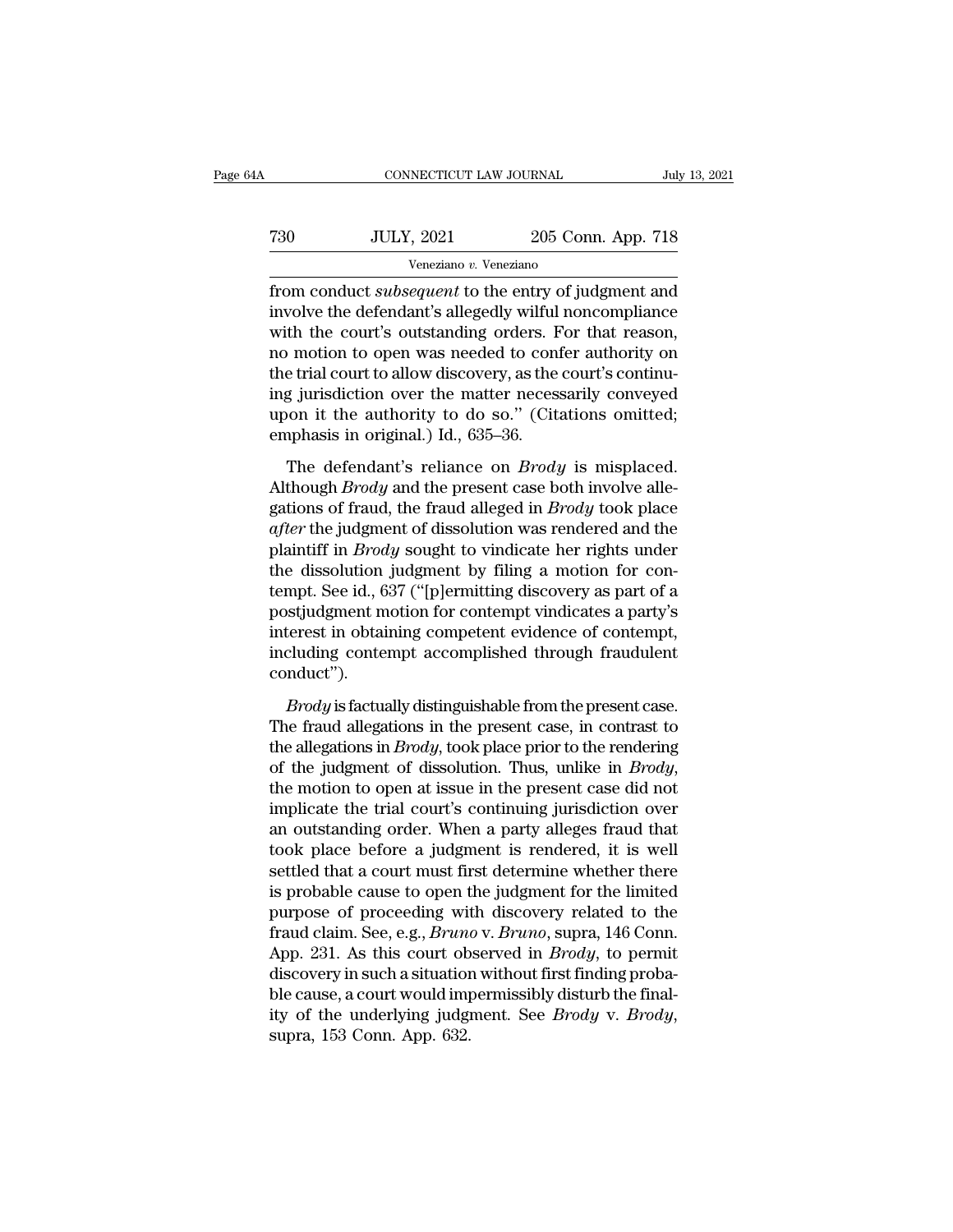| 2021               | CONNECTICUT LAW JOURNAL | Page 65A |
|--------------------|-------------------------|----------|
| 205 Conn. App. 718 | <b>JULY, 2021</b>       | 731      |
|                    | Veneziano v. Veneziano  |          |

CONNECTICUT LAW JOURNAL Page (<br>
5 Conn. App. 718 JULY, 2021 731<br>
Veneziano v. Veneziano<br>
Additionally, we reject the defendant's argument that,<br>
cause the plaintiff filed motions for contempt, there 205 Conn. App. 718 JULY, 2021 731<br>
Veneziano v. Veneziano<br>
Additionally, we reject the defendant's argument that,<br>
because the plaintiff filed motions for contempt, there<br>
was an "active civil matter pending" that gave him 205 Conn. App. 718 JULY, 2021 731<br>
Veneziano v. Veneziano<br>
Additionally, we reject the defendant's argument that,<br>
because the plaintiff filed motions for contempt, there<br>
was an "active civil matter pending" that gave hi 205 Conn. App. 718 JULY, 2021 731<br>
Veneziano v. Veneziano<br>
Additionally, we reject the defendant's argument that,<br>
because the plaintiff filed motions for contempt, there<br>
was an "active civil matter pending" that gave hi Veneziano v. Veneziano<br>
Additionally, we reject the defendant's argument that,<br>
because the plaintiff filed motions for contempt, there<br>
was an "active civil matter pending" that gave him the<br>
authority to issue subpoenas Additionally, we reject the defendant's argument that, because the plaintiff filed motions for contempt, there was an "active civil matter pending" that gave him the authority to issue subpoenas in connection with his unre Additionally, we reject the defendant's argument that,<br>because the plaintiff filed motions for contempt, there<br>was an "active civil matter pending" that gave him the<br>authority to issue subpoenas in connection with his<br>unr proposition. thority to issue subpoenas in connection with his<br>related motion to open the judgment. The defendant<br>ain misstates *Brody*'s holding in support of this argu-<br>ent, and cites no other authority that supports this<br>oposition.<br> unrelated motion to open the judgment. The defendant<br>again misstates *Brody's* holding in support of this argu-<br>ment, and cites no other authority that supports this<br>proposition.<br>A party may file a motion for contempt befo

again misstates *Brody's* holding in support of this argument, and cites no other authority that supports this proposition.<br>A party may file a motion for contempt before or after judgment is rendered to effectuate prior j ment, and cites no other authority that supports this<br>proposition.<br>A party may file a motion for contempt before or<br>after judgment is rendered to effectuate prior judgments<br>or otherwise enforceable orders. In the present c proposition.<br>A party may file a motion for contempt before or<br>after judgment is rendered to effectuate prior judgments<br>or otherwise enforceable orders. In the present case,<br>the plaintiff first filed a motion for contempt s A party may file a motion for contempt before or<br>after judgment is rendered to effectuate prior judgments<br>or otherwise enforceable orders. In the present case,<br>the plaintiff first filed a motion for contempt seeking<br>to eff A party may file a motion for contempt before or<br>after judgment is rendered to effectuate prior judgments<br>or otherwise enforceable orders. In the present case,<br>the plaintiff first filed a motion for contempt seeking<br>to eff after judgment is rendered to effectuate prior judgments<br>or otherwise enforceable orders. In the present case,<br>the plaintiff first filed a motion for contempt seeking<br>to effectuate the judgment of dissolution requiring the or otherwise enforceable orders. In the present case,<br>the plaintiff first filed a motion for contempt seeking<br>to effectuate the judgment of dissolution requiring the<br>defendant to list the marital home for sale and to make<br> the plaintiff first filed a motion for contempt seeking<br>to effectuate the judgment of dissolution requiring the<br>defendant to list the marital home for sale and to make<br>certain payments to protect her interest in the proper to effectuate the judgment of dissolution requiring the<br>defendant to list the marital home for sale and to make<br>certain payments to protect her interest in the property.<br>After the court issued an order in connection with t defendant to list the marital home for sale and to make<br>certain payments to protect her interest in the property.<br>After the court issued an order in connection with this<br>motion, the plaintiff filed a second motion alleging certain payments to protect her interest in the property.<br>After the court issued an order in connection with this<br>motion, the plaintiff filed a second motion alleging that<br>the defendant was not complying with court orders. After the court issued an order in connection with this<br>motion, the plaintiff filed a second motion alleging that<br>the defendant was not complying with court orders.<br>The purpose of both motions was to effectuate and to<br>enfo motion, the plaintiff filed a second motion alleging that<br>the defendant was not complying with court orders.<br>The purpose of both motions was to effectuate and to<br>enforce orders of the court issued *after* the court had<br>ren the defendant was not complying with court orders.<br>The purpose of both motions was to effectuate and to<br>enforce orders of the court issued *after* the court had<br>rendered its judgment of dissolution. Thus, the plaintiff<br>did The purpose of both motions was to effectuate and to<br>enforce orders of the court issued *after* the court had<br>rendered its judgment of dissolution. Thus, the plaintiff<br>did not take issue with the underlying judgment, but<br>r enforce orders of the court issued *after* the court had<br>rendered its judgment of dissolution. Thus, the plaintiff<br>did not take issue with the underlying judgment, but<br>rather the defendant's failure to comply with it. Our<br> rendered its judgment of dissolution. Thus, the plaintiff<br>did not take issue with the underlying judgment, but<br>rather the defendant's failure to comply with it. Our<br>review of the record reflects that when the court permitdid not take issue with the underlying judgment, but<br>rather the defendant's failure to comply with it. Our<br>review of the record reflects that when the court permit-<br>ted the plaintiff's subpoenaed witness to testify in the<br> rather the defendant's failure to comply with it. Our<br>review of the record reflects that when the court permit-<br>ted the plaintiff's subpoenaed witness to testify in the<br>present case, it did so for the limited purpose of pe review of the record reflects that when the court permit-<br>ted the plaintiff's subpoenaed witness to testify in the<br>present case, it did so for the limited purpose of permit-<br>ting the plaintiff to present information about ted the plaintiff's subpoenaed witness to testify in the<br>present case, it did so for the limited purpose of permit-<br>ting the plaintiff to present information about the defen-<br>dant's compliance, or lack thereof, with orders present case, it did so for the limited purpose of permitting the plaintiff to present information about the defendant's compliance, or lack thereof, with orders previously entered related to the marital home and arising f ting the plaintiff to present information about the defendant's compliance, or lack thereof, with orders previously entered related to the marital home and arising from the final judgment. Because the underlying civil acti dant's compliance, or lack thereof, with orders pre-<br>viously entered related to the marital home and aris-<br>ing from the final judgment. Because the underlying<br>civil action resulting in that final judgment had been<br>resolved viously entered related to the marital home and aris-<br>ing from the final judgment. Because the underlying<br>civil action resulting in that final judgment had been<br>resolved, there was no active civil matter pending that<br>would ing from the final judgment. Because the underlying<br>civil action resulting in that final judgment had been<br>resolved, there was no active civil matter pending that<br>would have permitted the defendant to subpoena wit-<br>nesses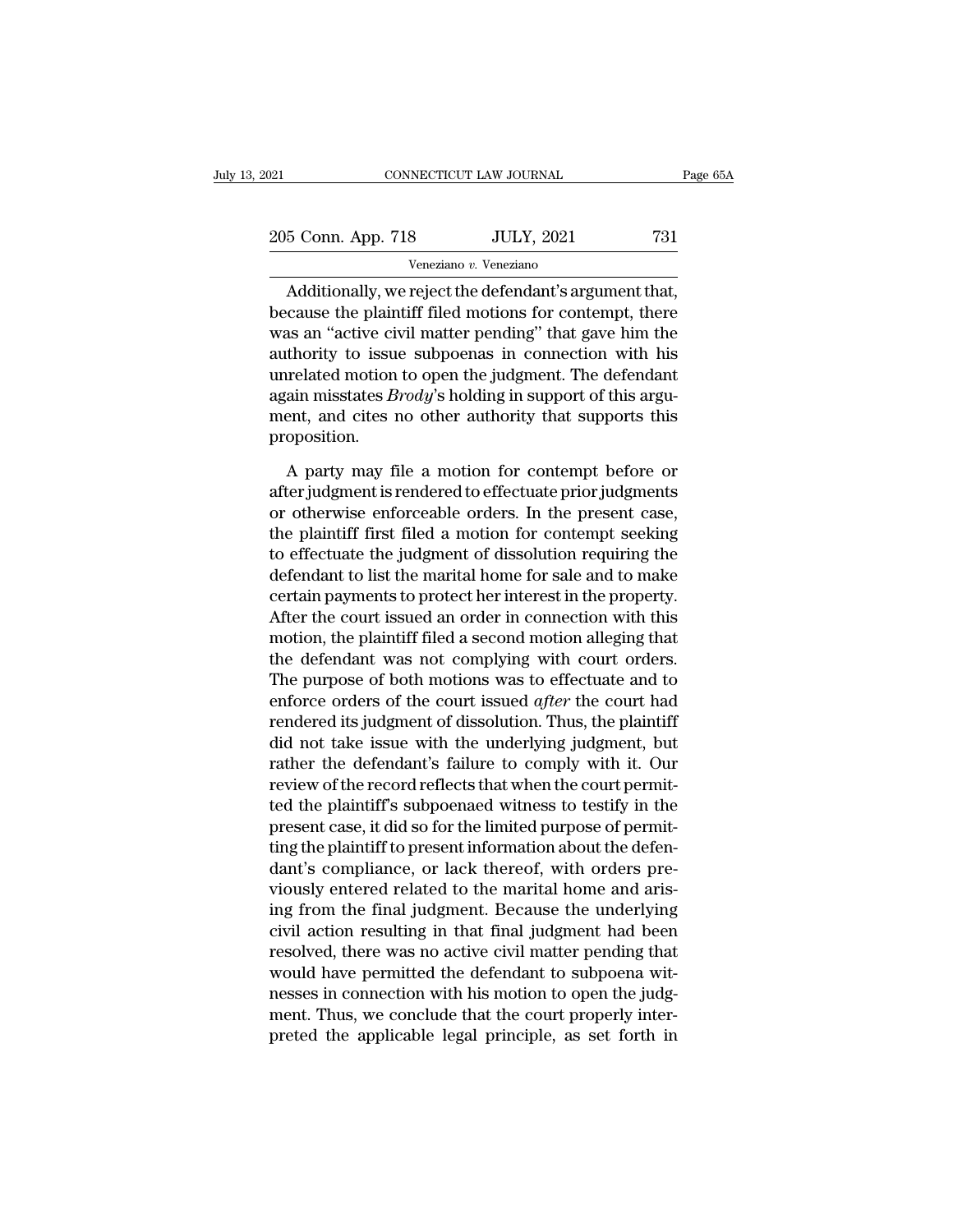| 6A  | CONNECTICUT LAW JOURNAL                                                                                                                                                           |                    | July 13, 2021 |
|-----|-----------------------------------------------------------------------------------------------------------------------------------------------------------------------------------|--------------------|---------------|
| 732 | <b>JULY, 2021</b>                                                                                                                                                                 | 205 Conn. App. 718 |               |
|     | Veneziano v. Veneziano                                                                                                                                                            |                    |               |
|     | <i>Oneglia</i> , and that it correctly applied the law in quash-<br>ing the subpoenas at issue in this claim and, thus, the<br>defendent is unable to demonstrate that its miling |                    |               |

 $\begin{array}{cc}\n 32 & \text{JULY, } 2021 & \text{205 Conn. App. 718}\n \hline\n \text{Veneziano } v. \text{Veneziano} \\
 \hline\n \text{Oneglia, and that it correctly applied the law in quashing the subpoenas at issue in this claim and, thus, the defendant is unable to demonstrate that its ruling reflected an above of discriminator.\n\end{array}$  $\frac{732}{\text{Veneziano } v. \text{ Veneziano}}$ <br>  $\frac{100}{\text{Veneziano } v. \text{ Veneziano}}$ <br>  $\frac{100}{\text{Oneglia}}$ , and that it correctly applied the law in quashing the subpoenas at issue in this claim and, thus, the defendant is unable to demonstrate that its rul T32 JULY, 2021 205<br>
Veneziano v. Veneziano<br>
Oneglia, and that it correctly applied ing the subpoenas at issue in this clai<br>
defendant is unable to demonstrate<br>
reflected an abuse of discretion.<br>
II *legua*, and that it correctly applied the law in quash-<br>g the subpoenas at issue in this claim and, thus, the<br>fendant is unable to demonstrate that its ruling<br>flected an abuse of discretion.<br>II<br>The defendant next claims t

finding the subpoenas at issue in this claim and, thus, the defendant is unable to demonstrate that its ruling reflected an abuse of discretion.<br>  $II$ <br>
The defendant next claims that the court erred in finding that he fail defendant is unable to demonstrate that its ruling<br>reflected an abuse of discretion.<br>II<br>The defendant next claims that the court erred in<br>finding that he failed to establish probable cause that<br>the dissolution judgment was The defendant next claims that the court erred in<br>
The defendant next claims that the court erred in<br>
finding that he failed to establish probable cause that<br>
the dissolution judgment was procured through fraud<br>
or mutual II<br>The defendant next claims that the court erred in<br>finding that he failed to establish probable cause that<br>the dissolution judgment was procured through fraud<br>or mutual mistake.<sup>7</sup> We conclude that the defendant<br>has not The defendant next claims that the court erred in finding that he failed to establish probable cause that the dissolution judgment was procured through fraud or mutual mistake.<sup>7</sup> We conclude that the defendant has not pro I<br>I ding that he failed to establish probable cause that<br>
e dissolution judgment was procured through fraud<br>
mutual mistake.<sup>7</sup> We conclude that the defendant<br>
s not provided this court with an adequate record to<br>
view thi the dissolution judgment was procured through fraud<br>or mutual mistake.<sup>7</sup> We conclude that the defendant<br>has not provided this court with an adequate record to<br>review this claim.<br>As the defendant correctly acknowledges in

or mutual mistake.<sup>7</sup> We conclude that the defendant<br>has not provided this court with an adequate record to<br>review this claim.<br>As the defendant correctly acknowledges in his brief,<br>this court's review of the trial court's has not provided this court with an adequate record to<br>review this claim.<br>As the defendant correctly acknowledges in his brief,<br>this court's review of the trial court's judgment with<br>respect to the issue of probable cause review this claim.<br>
As the defendant correctly acknowledges in his brief,<br>
this court's review of the trial court's judgment with<br>
respect to the issue of probable cause is dependent<br>
upon the particular facts before the c As the defendant correctly acknowledges in his brief,<br>this court's review of the trial court's judgment with<br>respect to the issue of probable cause is dependent<br>upon the particular facts before the court at the time<br>of it As the defendant correctly acknowledges in his brief,<br>this court's review of the trial court's judgment with<br>respect to the issue of probable cause is dependent<br>upon the particular facts before the court at the time<br>of it this court's review of the trial court's judgment with<br>respect to the issue of probable cause is dependent<br>upon the particular facts before the court at the time<br>of its ruling. "We do not undertake a plenary review of<br>the respect to the issue of probable cause is dependent<br>upon the particular facts before the court at the time<br>of its ruling. "We do not undertake a plenary review of<br>the merits of a decision of the trial court to grant or to<br> upon the particular facts before the court at the time<br>of its ruling. "We do not undertake a plenary review of<br>the merits of a decision of the trial court to grant or to<br>deny a motion to open a judgment. . . . In an appea of its ruling. "We do not undertake a plenary review of<br>the merits of a decision of the trial court to grant or to<br>deny a motion to open a judgment. . . . In an appeal<br>from a denial of a motion to open a judgment, our<br>rev the merits of a decision of the trial court to grant or to<br>deny a motion to open a judgment. . . . In an appeal<br>from a denial of a motion to open a judgment, our<br>review is limited to the issue of whether the trial court<br>h deny a motion to open a judgment. . . . In an appeal<br>from a denial of a motion to open a judgment, our<br>review is limited to the issue of whether the trial court<br>has acted unreasonably and in clear abuse of its discre-<br>tio from a denial of a motion to open a judgment, our<br>review is limited to the issue of whether the trial court<br>has acted unreasonably and in clear abuse of its discre-<br>tion. . . . In determining whether the trial court<br>abuse review is limited to the issue of whether the trial court<br>has acted unreasonably and in clear abuse of its discre-<br>tion. . . . . In determining whether the trial court<br>abused its discretion, this court must make every rea has acted unreasonably and in clear abuse of its discretion. . . . . In determining whether the trial court abused its discretion, this court must make every reasonable presumption in favor of its action. . . . The manner tion. . . . In determining whether the trial court<br>abused its discretion, this court must make every rea-<br>sonable presumption in favor of its action. . . . The<br>manner in which [this] discretion is exercised will not<br>be dis abused its discretion, this court must make every reasonable presumption in favor of its action. . . . The manner in which [this] discretion is exercised will not be disturbed so long as the court could reasonably conclud sonable presumption<br>manner in which [this<br>be disturbed so long<br>conclude as it did." (<br>tion marks omitted.)  $I$ <br>446, 449, 757 A.2d 655<br>A.2d 762 (2000). on marks omitted.)  $Pospisil$  v.  $Pospisil$ , 59 Conn. App.<br>16, 449, 757 A.2d 655, cert. denied, 254 Conn. 940, 761<br>2d 762 (2000).<br><sup>7</sup> In his brief to this court, the defendant states that, "on the date judgment<br>tered, October 29, 2 tion marks omitted.) *Pospisil* v. *Pospisil*, 59 Conn. App.<br>446, 449, 757 A.2d 655, cert. denied, 254 Conn. 940, 761<br>A.2d 762 (2000).<br><sup>7</sup> In his brief to this court, the defendant states that, "on the date judgment<br>enter

<sup>446, 449, 757</sup> A.2d 655, cert. denied, 254 Conn. 940, 761<br>A.2d 762 (2000).<br><sup>7</sup>In his brief to this court, the defendant states that, "on the date judgment<br>entered, October 29, 2013, the parties' financial affidavits were in A.2d 762 (2000).<br>
This brief to this court, the defendant states that, "on the date judgment<br>
entered, October 29, 2013, the parties' financial affidavits were inaccurate,<br>
either through fraud, intentional misrepresentat The intertace of this court, the defendant states that, "on the date judgment entered, October 29, 2013, the parties' financial affidavits were inaccurate, either through fraud, intentional misrepresentation *or mutual mi* <sup>7</sup> In his brief to this<br>entered, October 29,<br>either through fraud<br> $\ldots$ ." (Emphasis ad<br>where in his brief. W<br>inadequately briefed.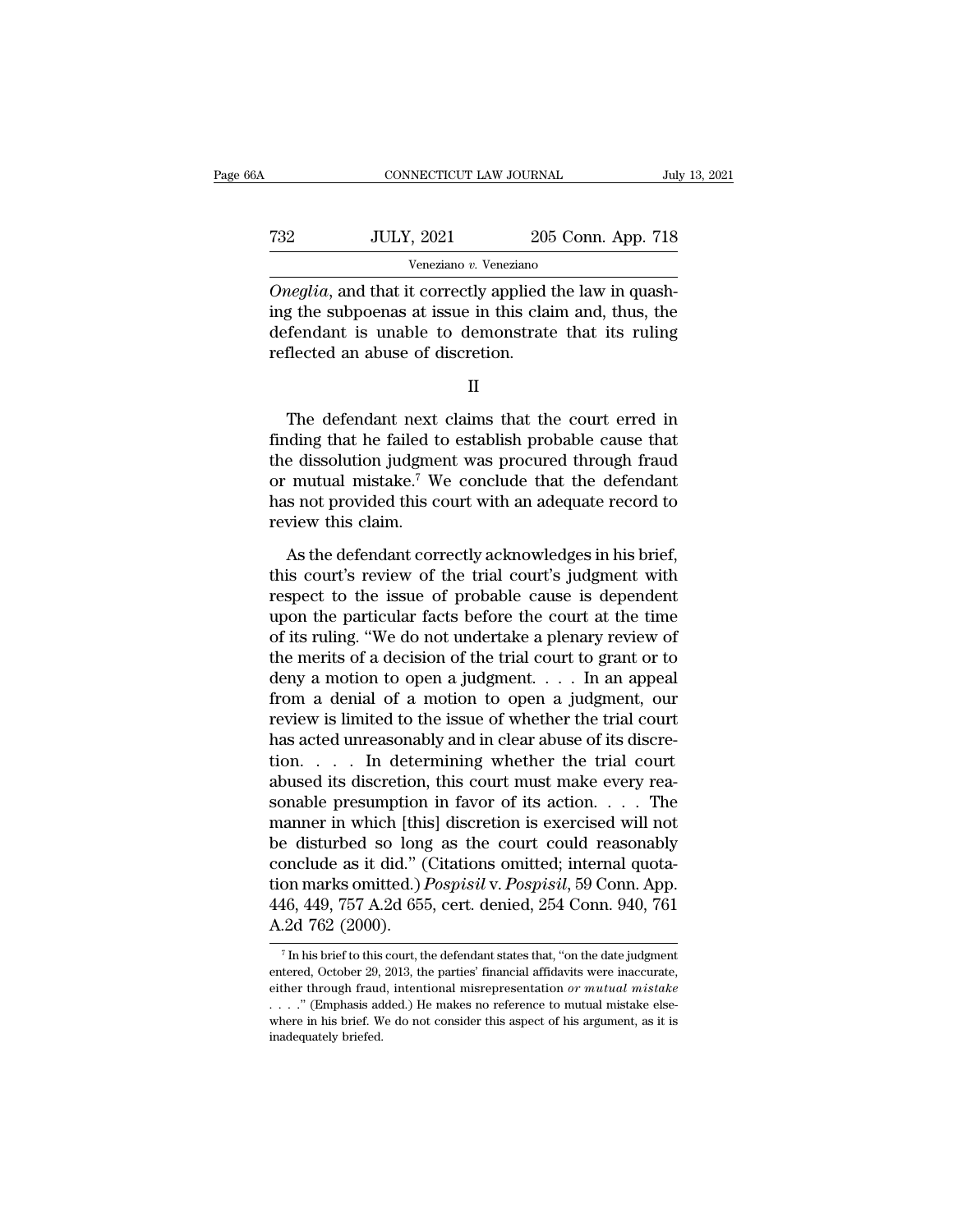205 Conn. App. 718 JULY, 2021 733

Veneziano *v.* Veneziano

CONNECTICUT LAW JOURNAL Page 67A<br>
5 Conn. App. 718 JULY, 2021 733<br>
Veneziano v. Veneziano<br>
In the present case, the court held an evidentiary<br>
aring on November 15, 2017, to address the subpoe-205 Conn. App. 718 JULY, 2021 733<br>
Veneziano v. Veneziano<br>
In the present case, the court held an evidentiary<br>
hearing on November 15, 2017, to address the subpoe-<br>
maed parties' motions to quash, the defendant's motion<br>
t 205 Conn. App. 718 JULY, 2021 733<br>
Veneziano v. Veneziano<br>
In the present case, the court held an evidentiary<br>
hearing on November 15, 2017, to address the subpoe-<br>
maed parties' motions to quash, the defendant's motion<br> 205 Conn. App. 718 JULY, 2021 733<br>
Veneziano v. Veneziano<br>
In the present case, the court held an evidentiary<br>
hearing on November 15, 2017, to address the subpoe-<br>
naed parties' motions to quash, the defendant's motion<br> For Fighter (Fighter 2021) 2022)<br>
Veneziano<br>
In the present case, the court held an evidentiary<br>
hearing on November 15, 2017, to address the subpoe-<br>
naed parties' motions to quash, the defendant's motion<br>
to open the ju From a transcribe the court held an evidentiary<br>hearing on November 15, 2017, to address the subpoe-<br>naed parties' motions to quash, the defendant's motion<br>to open the judgment, and the plaintiff's motions for<br>contempt. T In the present case, the court held an evidentiary<br>hearing on November 15, 2017, to address the subpoe-<br>naed parties' motions to quash, the defendant's motion<br>to open the judgment, and the plaintiff's motions for<br>contempt. hearing on November 15, 2017, to address the subpoe-<br>naed parties' motions to quash, the defendant's motion<br>to open the judgment, and the plaintiff's motions for<br>contempt. The defendant has only provided this court<br>with a naed parties' motions to quash, the defendant's motion<br>to open the judgment, and the plaintiff's motions for<br>contempt. The defendant has only provided this court<br>with a nine page excerpt from a transcript of the Novem-<br>ber to open the judgment, and the plaintiff's motions for<br>contempt. The defendant has only provided this court<br>with a nine page excerpt from a transcript of the Novem-<br>ber 15, 2017 hearing. This excerpt relates solely to the<br>p contempt. The defendant has only provided this court<br>with a nine page excerpt from a transcript of the Novem-<br>ber 15, 2017 hearing. This excerpt relates solely to the<br>portion of the hearing in which the court addressed<br>the with a nine page excerpt from a transcript of the November 15, 2017 hearing. This excerpt relates solely to the portion of the hearing in which the court addressed the motions to quash. The defendant did not, however, prov ber 15, 2017 hearing. This excerpt relates solely to the<br>portion of the hearing in which the court addressed<br>the motions to quash. The defendant did not, however,<br>provide us with additional portions of the transcript<br>relat portion of the hearing in which the court addressed<br>the motions to quash. The defendant did not, however,<br>provide us with additional portions of the transcript<br>relating to the motion to open the judgment. The plain-<br>tiff a the motions to quash. The defendant did not, however,<br>provide us with additional portions of the transcript<br>relating to the motion to open the judgment. The plain-<br>tiff aptly argues that it is not possible for this court t provide us with additional portions of the transcript<br>relating to the motion to open the judgment. The plain-<br>tiff aptly argues that it is not possible for this court to<br>"make any determination regarding what the evidence<br> relating to the motion to open the judgment. The plain-<br>tiff aptly argues that it is not possible for this court to<br>"make any determination regarding what the evidence<br>presented at the November 15 hearing demonstrated<br>[abo tiff aptly argues that it is not possible for this court to<br>
"make any determination regarding what the evidence<br>
presented at the November 15 hearing demonstrated<br>
[about the issue of probable cause] when none of that<br>
ev "make any determination regarding what the evidence<br>presented at the November 15 hearing demonstrated<br>[about the issue of probable cause] when none of that<br>evidence is before [it]." In his reply brief, the defendant<br>argues presented at the November 15 hearing demonstrate<br>[about the issue of probable cause] when none of tha<br>evidence is before [it]." In his reply brief, the defendar<br>argues that the remaining portion of the transcript<br>"irreleva It is the responsibility of the defendant and the remaining portion of the transcript is<br>relevant" because much of it "is almost entirely<br>lated to the [plaintiff's] motions for contempt, which<br>e not on appeal." We agree w argues that the remaining portion of the transcript is<br>
"irrelevant" because much of it "is almost entirely<br>
related to the [plaintiff's] motions for contempt, which<br>
are not on appeal." We agree with the plaintiff.<br>
It i

degrees and the conduction of it "is almost entirely<br>
"irrelevant" because much of it "is almost entirely<br>
related to the [plaintiff's] motions for contempt, which<br>
are not on appeal." We agree with the plaintiff.<br>
It is t related to the [plaintiff's] motions for contempt, which<br>are not on appeal." We agree with the plaintiff.<br>It is the responsibility of the defendant, as the appel-<br>lant, to provide this court with an adequate record for<br>re The necessary of the defendant, as the appellant, to provide this court with an adequate record for review. Practice Book § 61-10; see also Practice Book § 60-5. "[I]t is incumbent upon the [defendant] to take the necessa It is the responsibility of the defendant, as the appellant, to provide this court with an adequate record for<br>review. Practice Book § 61-10; see also Practice Book<br>§ 60-5. "[I]t is incumbent upon the [defendant] to take<br> It is the responsibility of the defendant, as the appellant, to provide this court with an adequate record for<br>review. Practice Book § 61-10; see also Practice Book<br>§ 60-5. "[I]t is incumbent upon the [defendant] to take<br> lant, to provide this court with an adequate record for<br>review. Practice Book § 61-10; see also Practice Book<br>§ 60-5. "[I]t is incumbent upon the [defendant] to take<br>the necessary steps to sustain [his] burden of providin review. Practice Book § 61-10; see also Practice Book<br>§ 60-5. "[I]t is incumbent upon the [defendant] to take<br>the necessary steps to sustain [his] burden of providing<br>an adequate record for appellate review. . . . [A]n<br>ap § 60-5. "[I]t is incumbent upon the [defendant] to take<br>the necessary steps to sustain [his] burden of providing<br>an adequate record for appellate review. . . . [A]n<br>appellate tribunal cannot render a decision without firs the necessary steps to sustain [his] burden of providing<br>an adequate record for appellate review. . . . [A]n<br>appellate tribunal cannot render a decision without first<br>fully understanding the disposition being appealed.<br>. an adequate record for appellate review.  $\ldots$  [A]n<br>appellate tribunal cannot render a decision without first<br>fully understanding the disposition being appealed.<br> $\ldots$  Our role is not to guess at possibilities, but to<br>rev appellate tribunal cannot render a decision without first<br>fully understanding the disposition being appealed.<br>... Our role is not to guess at possibilities, but to<br>review claims based on a complete factual record devel-<br>o fully understanding the disposition being appealed.<br>  $\ldots$  Our role is not to guess at possibilities, but to<br>
review claims based on a complete factual record devel-<br>
oped by a trial court." (Internal quotation marks omit ... Our role is not to guess at possibilities, but to<br>review claims based on a complete factual record devel-<br>oped by a trial court." (Internal quotation marks omit-<br>ted.) Stutz v. Shepard, 279 Conn. 115, 125–26, 901 A.2d review claims based on a complete factual record devel-<br>oped by a trial court." (Internal quotation marks omit-<br>ted.) *Stutz* v. *Shepard*, 279 Conn. 115, 125–26, 901 A.2d<br>33 (2006). If a claim requires appellate review of oped by a trial court." (Internal quotation marks omit-<br>ted.)  $Stutz$  v.  $Shepard$ , 279 Conn. 115, 125–26, 901 A.2d<br>33 (2006). If a claim requires appellate review of the<br>evidence, and the evidence before the trial court con-<br>si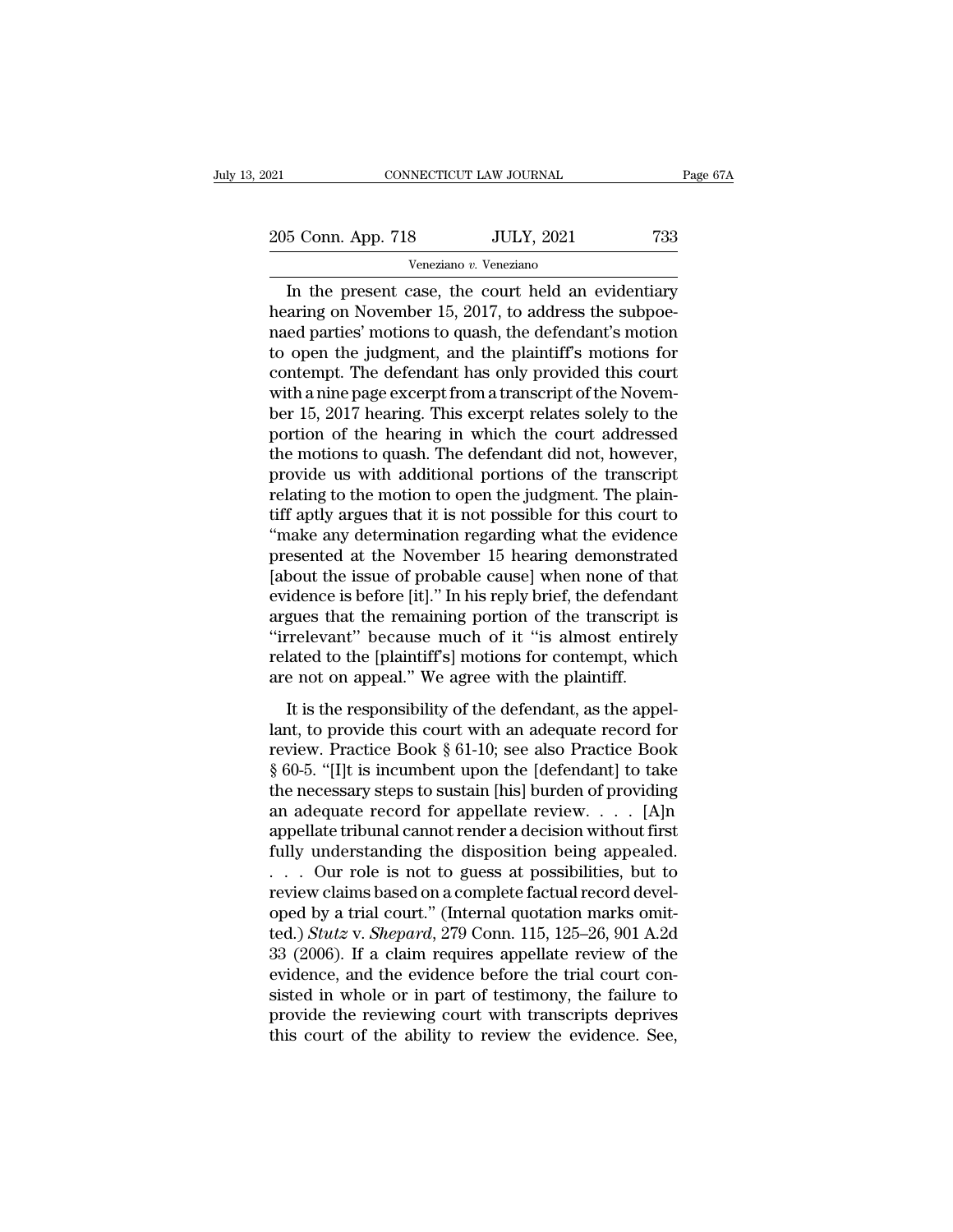|     | CONNECTICUT LAW JOURNAL |                    | July 13, 2021 |
|-----|-------------------------|--------------------|---------------|
| 734 | <b>JULY, 2021</b>       | 205 Conn. App. 734 |               |
|     | Fain v. Benak           |                    |               |

e. 2011<br>
e.g., *Desrosiers* v. *Henne*, 283 Conn. 361, 366–67, 926<br>
e.g., *Desrosiers* v. *Henne*, 283 Conn. 361, 366–67, 926<br>
A.2d 1024 (2007); *O'Halpin* v. *O'Halpin*, 144 Conn. App.<br>
671, 675, 76, 74, A 34, 465, ext, d V. 134 J. 1021 205 Conn. App. 734<br>
Fain v. Benak<br>
e.g., *Desrosiers* v. *Henne*, 283 Conn. 361, 366–67, 926<br>
A.2d 1024 (2007); *O'Halpin* v. *O'Halpin*, 144 Conn. App.<br>
671, 675–76, 74 A.3d 465, cert. denied, 310 Conn. 952 134 JULY, 2021 205 Conn. App. 734<br>
Fain v. Benak<br>
e.g., *Desrosiers v. Henne*, 283 Conn. 361, 366–67, 926<br>
A.2d 1024 (2007); *O'Halpin v. O'Halpin*, 144 Conn. App.<br>
671, 675–76, 74 A.3d 465, cert. denied, 310 Conn. 952,<br>
8 734 JULY, 2021<br>
Fain<br>
e.g., *Desrosiers v. Henne*<br>
A.2d 1024 (2007); *O'Halpii*<br>
671, 675–76, 74 A.3d 465,<br>
81 A.3d 1180 (2013).<br>
We cannot evaluate the Fain v. Benak<br>
E., Desrosiers v. Henne, 283 Conn. 361, 366–67, 926<br>
2d 1024 (2007); O'Halpin v. O'Halpin, 144 Conn. App.<br>
1, 675–76, 74 A.3d 465, cert. denied, 310 Conn. 952,<br>
A.3d 1180 (2013).<br>
We cannot evaluate the cou e.g., *Desrosiers v. Henne*, 283 Conn. 361, 366–67, 926<br>A.2d 1024 (2007); *O'Halpin v. O'Halpin*, 144 Conn. App.<br>671, 675–76, 74 A.3d 465, cert. denied, 310 Conn. 952,<br>81 A.3d 1180 (2013).<br>We cannot evaluate the court's de

e.g., *Desrosters v. Henne*, 283 Com. 361, 366–67, 926<br>A.2d 1024 (2007); *O'Halpin* v. *O'Halpin*, 144 Conn. App.<br>671, 675–76, 74 A.3d 465, cert. denied, 310 Conn. 952,<br>81 A.3d 1180 (2013).<br>We cannot evaluate the court's d A.2d 1024 (2007); O Hatpin v. O Hatpin, 144 Conn. App.<br>671, 675–76, 74 A.3d 465, cert. denied, 310 Conn. 952,<br>81 A.3d 1180 (2013).<br>We cannot evaluate the court's decision with regard<br>to the issue of probable cause without 671, 675–76, 74 A.3d 465, cert. denied, 310 Conn. 952,<br>81 A.3d 1180 (2013).<br>We cannot evaluate the court's decision with regard<br>to the issue of probable cause without the portions of<br>the hearing transcript that are related st A.3d 1180 (2013).<br>We cannot evaluate the court's decision with regard<br>to the issue of probable cause without the portions of<br>the hearing transcript that are related to this issue. On<br>the basis of the court's memorandum We cannot evaluate the court's decision with regard<br>to the issue of probable cause without the portions of<br>the hearing transcript that are related to this issue. On<br>the basis of the court's memorandum of decision, we<br>can g to the issue of probable cause without the portions of<br>the hearing transcript that are related to this issue. On<br>the basis of the court's memorandum of decision, we<br>can glean that the plaintiff testified about the alleged<br> the hearing transcript that are related to this issue. On<br>the basis of the court's memorandum of decision, we<br>can glean that the plaintiff testified about the alleged<br>stock transfer and that stock certificates, which indithe basis of the court's memorandum of decision, we<br>can glean that the plaintiff testified about the alleged<br>stock transfer and that stock certificates, which indi-<br>cate that the plaintiff and the defendant jointly owned<br>1 can glean that the plaintiff testified about the alleged<br>stock transfer and that stock certificates, which indi-<br>cate that the plaintiff and the defendant jointly owned<br>1835 shares of Village Mortgage stock until September stock transfer and that stock certificates, which indicate that the plaintiff and the defendant jointly owned<br>1835 shares of Village Mortgage stock until September,<br>2014, were admitted into evidence. We do not know,<br>howeve cate that the plaintiff and the defendant jointly owned<br>1835 shares of Village Mortgage stock until September,<br>2014, were admitted into evidence. We do not know,<br>however, the specific testimony that the court heard<br>about t 1835 shares of Village Mortgage stock until September,<br>2014, were admitted into evidence. We do not know,<br>however, the specific testimony that the court heard<br>about the stock transfer. Most importantly, although the<br>regula 2014, were admitted into evidence. We do not know,<br>however, the specific testimony that the court heard<br>about the stock transfer. Most importantly, although the<br>regulatory filing serves as the basis for the defendant's<br>fra however, the specific testimony that the court heard<br>about the stock transfer. Most importantly, although the<br>regulatory filing serves as the basis for the defendant's<br>fraud claim, without the ability to review testimony<br>c about the stock transfer. Most importantly, although the regulatory filing serves as the basis for the defendant's fraud claim, without the ability to review testimony concerning the regulatory filing, we are deprived of t regulatory filing serves as the basis for the defendant's<br>fraud claim, without the ability to review testimony<br>concerning the regulatory filing, we are deprived of the<br>ability to review testimony concerning this document.<br> fraud claim, without the ability to review testimony<br>concerning the regulatory filing, we are deprived of the<br>ability to review testimony concerning this document.<br>The defendant's representations about what transpired<br>at t concerning the regulatory filing, we are deprived of the ability to review testimony concerning this document.<br>The defendant's representations about what transpired at the hearing are an inadequate substitute for our thoro ability to review testimony concerning the defendant's representations about wat the hearing are an inadequate substituding ough and necessary examination of all court at the time Accordingly, we conclude that the record f ie derendant s representations a<br>the hearing are an inadequate si<br>igh and necessary examination<br>at was before the court at the<br>cordingly, we conclude that the<br>r this court to review this clain<br>The judgment is affirmed.<br>In In this discussory examination of all of the evident was before the court at the time of its rul coordingly, we conclude that the record is inadequally this court to review this claim.<br>The judgment is affirmed.<br>In this opi

## is court to review this claim.<br>
e judgment is affirmed.<br>
his opinion the other judges concurred.<br>
MARIE FAIN *v*. BETHANY BENAK ET AL.<br>
(AC 43898) firmed.<br>
other judges concu<br>
BETHANY BENAK<br>
(AC 43898)<br>
Cradle and Eveleigh, Js. MARIE FAIN  $v$ . BETHANY BENAK ET AL.<br>(AC 43898)<br>Alvord, Cradle and Eveleigh, Js.

*Syllabus*

MAKIE FAIN *V*. BETHANT BENAK ET AL.<br>  $(AC 43898)$ <br>
Alvord, Cradle and Eveleigh, Js.<br>  $Syllabus$ <br>
The plaintiff sought to recover damages for personal injuries that she sus-<br>
tained when her vehicle was struck by a vehicle driv  $(AC 43898)$ <br>Alvord, Cradle and Eveleigh, Js.<br>Syllabus<br>plaintiff sought to recover damages for personal injuries that she sus-<br>tained when her vehicle was struck by a vehicle driven by the defendant<br>B, an employee of the d Alvord, Cradle and Eveleigh, Js.<br>
Syllabus<br>
plaintiff sought to recover damages for personal injuries that she sus-<br>
tained when her vehicle was struck by a vehicle driven by the defendant<br>
B, an employee of the defendant Syllabus<br>Syllabus<br>plaintiff sought to recover damages for personal injuries that she sus-<br>tained when her vehicle was struck by a vehicle driven by the defendant<br>B, an employee of the defendant Department of Administrative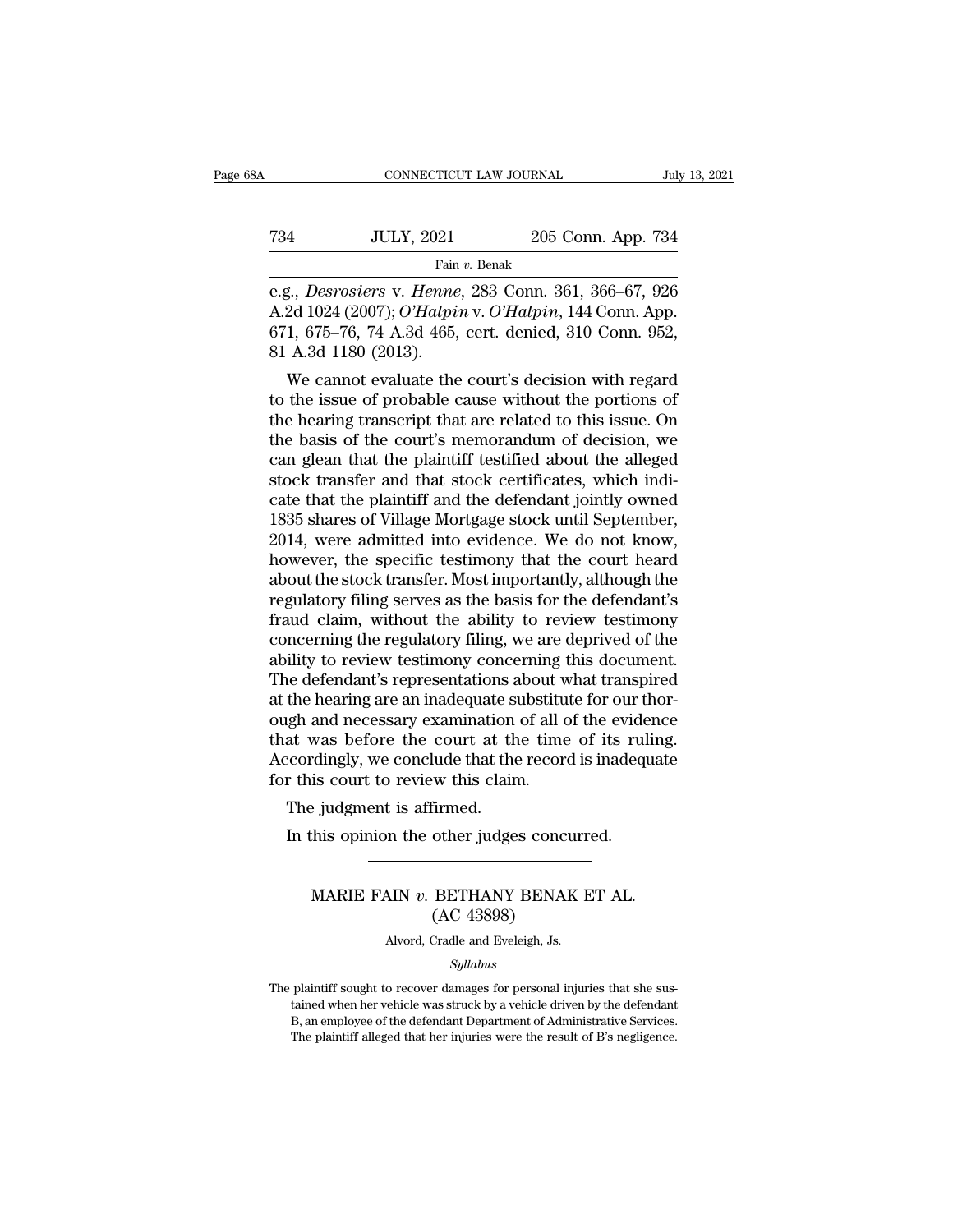205 Conn. App. 734 JULY, 2021 735

### Fain *v.* Benak

Following a trial to the court, the court rendered judgment in favor of the plaintiff and awarded damages. The plaintiff filed a motion for the plantiff and awarded damages. The plaintiff and awarded damages. The plaintiff filed a motion for reconsideration as to her claimed future medical expenses, and attached  $\frac{1}{2}$ Following a trial to the court, the court rendered judgment in favor of the plaintiff and awarded damages. The plaintiff filed a motion for reconsideration as to her claimed future medical expenses, and attached to that m Fain v. Benak<br>Following a trial to the court, the court rendered judgment in favor of<br>the plaintiff and awarded damages. The plaintiff filed a motion for<br>reconsideration as to her claimed future medical expenses, and attac Following a trial to the court, the court rendered judgment in favor of<br>the plaintiff and awarded damages. The plaintiff filed a motion for<br>reconsideration as to her claimed future medical expenses, and attached<br>to that mo Following a trial to the court, the court rendered judgment in favor of<br>the plaintiff and awarded damages. The plaintiff filed a motion for<br>reconsideration as to her claimed future medical expenses, and attached<br>to that mo the plaintiff and awarded damages. The plaintiff filed a motion for<br>reconsideration as to her claimed future medical expenses, and attached<br>to that motion a letter from her treating physician, G, which had been<br>admitted as reconsideration as to her claimed future medical expenses, and attached to that motion a letter from her treating physician, G, which had been admitted as a full exhibit at trial. The letter stated that it was more probabl to that motion a letter from her treating physician, G, which had been<br>admitted as a full exhibit at trial. The letter stated that it was more<br>probable than not that the plaintiff would require future medical treat-<br>ment. % admitted as a full exhibit at trial. The letter stated that it was more probable than not that the plaintiff would require future medical treatment. The court granted the plaintiff's motion, awarded additional damages, probable than not that the plaintiff would require future medical treat-<br>ment. The court granted the plaintiff's motion, awarded additional dam-<br>ages, and the defendant Department of Administrative Services appealed<br>to thi

- ment. The court granted the plaintiff's motion, awarded additional damages, and the defendant Department of Administrative Services appealed to this court. *Held:*<br>he defendant Department of Administrative Services could n ages, and the defendant Department of Administrative Services appealed<br>to this court. Held:<br>the defendant Department of Administrative Services could not prevail<br>on its claim that the trial court erred in declining to appl to this court. *Held:*<br>he defendant Department of Administrative Services could not prevail<br>on its claim that the trial court erred in declining to apply the unavoidable<br>accident doctrine, which was based on its claim that he defendant Department of Administrative Services could not prevail<br>on its claim that the trial court erred in declining to apply the unavoidable<br>accident doctrine, which was based on its claim that B was not negligent<br>be on its claim that the trial court erred in declining to apply the unavoidable accident doctrine, which was based on its claim that B was not negligent because she experienced a sudden emergency caused by the blowout of her accident doctrine, which was based on its claim that B was not negligent because she experienced a sudden emergency caused by the blowout of her left front tire: because the court found that B was negligent and caused the because she experienced a sudden emergency caused by the blowout<br>of her left front tire: because the court found that B was negligent and<br>caused the collision with the plaintiff's vehicle, the accident could not<br>be conside of her left front tire: because the court found that B was negligent and caused the collision with the plaintiff's vehicle, the accident could not be considered unavoidable as a matter of law; the court determined that B w caused the collision with the plaintiff's vehicle, the accident could not<br>be considered unavoidable as a matter of law; the court determined<br>that B was negligent in the way in which she operated the vehicle and<br>that her ac be considered unavoidable as a matter of law; the court determined<br>that B was negligent in the way in which she operated the vehicle and<br>that her actions were the proximate cause of the plaintiff's injuries, and,<br>because t that B was negligent in the way in which she operated the vehicle and that her actions were the proximate cause of the plaintiff's injuries, and, because these findings were inapposite to a determination that the record co that her actions were the proximate cause of the plaintiff's injuries, and, because these findings were inapposite to a determination that the record could support a finding that the negligence of neither party was involve because these findings were inapposite to a determination that the record could support a finding that the negligence of neither party was involved, the court correctly determined that its finding of negligence necessarily
- record could support a finding that the negligence of neither party was<br>involved, the court correctly determined that its finding of negligence<br>necessarily precluded a finding that the accident was unavoidable.<br>he trial co involved, the court correctly determined that its finding of negligence<br>necessarily precluded a finding that the accident was unavoidable.<br>he trial court did not abuse its discretion in granting the plaintiff's motion<br>for necessarily precluded a finding that the accident was unavoidable.<br>he trial court did not abuse its discretion in granting the plaintiff's motion<br>for reconsideration after it determined that she had presented sufficient<br>ev he trial court did not abuse its discretion in granting the plaintiff's motion<br>for reconsideration after it determined that she had presented sufficient<br>evidence to support an award of damages for future medical expenses:<br> for reconsideration after it determined that she had presented sufficient evidence to support an award of damages for future medical expenses: G's letter and certain additional evidence presented at trial supported a concl evidence to support an award of damages for future medical expenses:<br>G's letter and certain additional evidence presented at trial supported<br>a conclusion that the plaintiff would incur future medical expenses and<br>also prov G's letter and certain additional evidence presented at trial supported<br>a conclusion that the plaintiff would incur future medical expenses and<br>also provided evidence as to the specific costs of those expenses; this<br>eviden a conclusion that the plaintiff would incur future medical expenses and<br>also provided evidence as to the specific costs of those expenses; this<br>evidence took the plaintiff's claimed future medical expenses out of the<br>realm Wheel evidence as to the specific costs of those expenses, the took the plaintiff's claimed future medical expenses out of the specificial provided a degree of medical certainty that sheed future care, and presented suffic *Procedural diaglet of include the costs of future medical diaglet exists of future medical 10—officially released July 13, a Procedural History*

Framit of spectralicity, provided a degree of inedical testantly that she<br>would need future care, and presented sufficient evidence from which<br>the court could approximate the costs of future medical treatment.<br>Argued March the court could approximate the costs of future medical treatment.<br>
Argued March 10—officially released July 13, 2021<br>
Procedural History<br>
Action to recover damages for personal injuries the<br>
plaintiff sustained as a resul Argued March 10—officially released July 13, 2021<br>
Procedural History<br>
Action to recover damages for personal injuries the<br>
plaintiff sustained as a result of the named defendant's<br>
alleged negligence, brought to the Super Frocedural History<br>
Procedural History<br>
Action to recover damages for personal injuries the<br>
plaintiff sustained as a result of the named defendant's<br>
alleged negligence, brought to the Superior Court in<br>
the judicial dist *Procedural History*<br>Action to recover damages for personal injuries the<br>plaintiff sustained as a result of the named defendant's<br>alleged negligence, brought to the Superior Court in<br>the judicial district of New London, wh Action to recover damages for personal injuries the<br>plaintiff sustained as a result of the named defendant's<br>alleged negligence, brought to the Superior Court in<br>the judicial district of New London, where the action<br>was wi Action to recover damages for personal injuries the<br>plaintiff sustained as a result of the named defendant's<br>alleged negligence, brought to the Superior Court in<br>the judicial district of New London, where the action<br>was w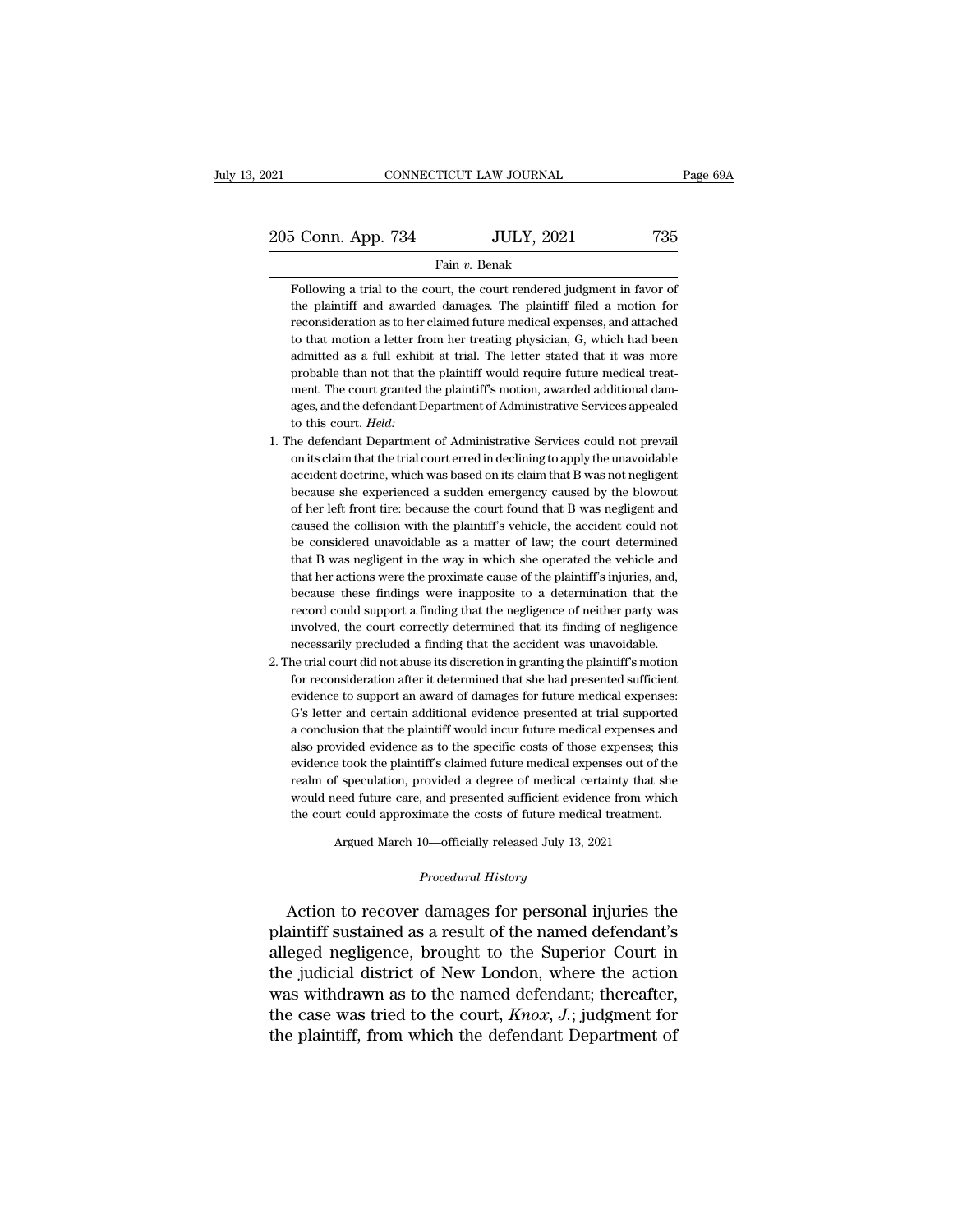| )A  | CONNECTICUT LAW JOURNAL |                    | July 13, 2021 |
|-----|-------------------------|--------------------|---------------|
| 736 | <b>JULY, 2021</b>       | 205 Conn. App. 734 |               |
|     | Fain v. Benak           |                    |               |

CONNECTICUT LAW JOURNAL<br>
TO JULY, 2021 205 Conn. App. 734<br>
Fain v. Benak<br>
Administrative Services appealed to this court; sub-<br>
sequently, the court, *Knox*, *J*., granted the plaintiff's<br>
motion for reconsideration and aw Table 1012, 1021 205 Conn. App. 734<br>
Fain v. Benak<br>
Administrative Services appealed to this court; sub-<br>
sequently, the court, *Knox*, *J*., granted the plaintiff's<br>
motion for reconsideration and awarded the plaintiff<br>
a Task JULY, 2021 205 Conn. App. 734<br>
Fain v. Benak<br>
Administrative Services appealed to this court; sub-<br>
sequently, the court,  $Knox$ , J., granted the plaintiff's<br>
motion for reconsideration and awarded the plaintiff<br>
addi Tamagnet The definition of the definition of the defendant Department of Administrative Services appealed to this court; subsequently, the court,  $Knox$ , J., granted the plaintiff's motion for reconsideration and awarded t Fain v. Benak<br>
Administrative Services appealed to this court; sub-<br>
sequently, the court,  $Knox$ , J., granted the plaintiff's<br>
motion for reconsideration and awarded the plaintiff<br>
additional damages, and the defendant De Fan v. Benak<br>Administrative Services appealed to this court; sub-<br>sequently, the court, *Knox*, *J*., granted the plaintiff's<br>motion for reconsideration and awarded the plaintiff<br>additional damages, and the defendant Depar Administrative Services appealed to this court; sub-<br>sequently, the court,  $Knox$ ,  $J$ ., granted the plaintiff's<br>motion for reconsideration and awarded the plaintiff<br>additional damages, and the defendant Department of<br>Admin sequently, the court,  $Knox$ ,  $J$ ., granted the plaintiff's<br>motion for reconsideration and awarded the plaintiff<br>additional damages, and the defendant Department of<br>Administrative Services amended its appeal; thereafter,<br>t motion for reconsideration and awarded the plaintiff<br>additional damages, and the defendant Department of<br>Administrative Services amended its appeal; thereafter,<br>the court,  $Knox$ , J., denied the motion for reconsidera-<br>tion additional damages, and the defendant Department of<br>Administrative Services amended its appeal; thereafter,<br>the court, *Knox*, *J*., denied the motion for reconsidera-<br>tion and to set aside the judgment filed by the defend ment of Administrative Services<br>dant Department of Administrative Services<br>dant Department of Administrative Services<br>its appeal. Affirmed.<br>James E. Coyne, for the appellant (de<br>ment of Administrative Services).<br>Charles K. Frament of Administrative Services, and the defention<br>*Charles K. Coyne*, for the appellant (defendant Departient of Administrative Services).<br>*Charles K. Norris*, with whom, on the brief, was *athony D. Sutton*, for the a

dant Department of Administrative Services amende<br>
its appeal. *Affirmed.*<br> *James E. Coyne*, for the appellant (defendant Depart<br>
ment of Administrative Services).<br> *Charles K. Norris*, with whom, on the brief, w.<br> *Antho* 

## *Opinion*

ent of Administrative Services).<br>
Charles K. Norris, with whom, on the brief, was<br>
uthony D. Sutton, for the appellee (plaintiff).<br>
Opinion<br>
ALVORD, J. The defendant Department of Adminis-<br>
tive Services<sup>1</sup> appeals from th Charles K. Norris, with whom, on the brief, was<br>Anthony D. Sutton, for the appellee (plaintiff).<br>  $\frac{Opinion}{1.5}$ <br>
ALVORD, J. The defendant Department of Adminis-<br>
trative Services<sup>1</sup> appeals from the judgment of the trial<br> Charles K. Norris, with whom, on the brief, was<br>Anthony D. Sutton, for the appellee (plaintiff).<br> $o$ <sub>pinion</sub><br>ALVORD, J. The defendant Department of Adminis-<br>trative Services<sup>1</sup> appeals from the judgment of the trial<br>court Anthony D. Sutton, for the appellee (plaintiff).<br>  $\omega_{pinion}$ <br>
ALVORD, J. The defendant Department of Administrative Services<sup>1</sup> appeals from the judgment of the trial<br>
court rendered in favor of the plaintiff, Marie Fain, i opinion<br>
ally CRD, J. The defendant Department of Administrative Services<sup>1</sup> appeals from the judgment of the trial<br>
court rendered in favor of the plaintiff, Marie Fain, in<br>
this negligence action following a trial to th ALVORD, J. The defendant Department of Administrative Services<sup>1</sup> appeals from the judgment of the trial court rendered in favor of the plaintiff, Marie Fain, in this negligence action following a trial to the court. On a ALVORD, J. The defendant Department of Administrative Services<sup>1</sup> appeals from the judgment of the trial<br>court rendered in favor of the plaintiff, Marie Fain, in<br>this negligence action following a trial to the court. On<br>ap trative Services<sup>1</sup> appeals from the judgment of the trial<br>court rendered in favor of the plaintiff, Marie Fain, in<br>this negligence action following a trial to the court. On<br>appeal, the defendant claims that the court erre court rendered in favor of the plaintiff, Marie Fain, in<br>this negligence action following a trial to the court. On<br>appeal, the defendant claims that the court erred in (1)<br>declining to apply the "unavoidable accident doctr this negligence action following a trial to the court. On<br>appeal, the defendant claims that the court erred in (1)<br>declining to apply the "unavoidable accident doctrine"<br>to the facts of the case and (2) granting the plaint appeal, the defendant claims that<br>declining to apply the "unavoidal<br>to the facts of the case and (2) ;<br>motion for reconsideration after<br>presented sufficient evidence to<br>damages for future medical exp<br>judgment of the trial the facts of the case and (2) granting the plaintiff's<br>the facts of the case and (2) granting the plaintiff's<br>otion for reconsideration after it determined that she<br>esented sufficient evidence to support an award of<br>mages randum of reconsideration after it determined that she<br>presented sufficient evidence to support an award of<br>damages for future medical expenses. We affirm the<br>judgment of the trial court.<br>The following facts, as found by

modori for reconsideration and readernation and of<br>presented sufficient evidence to support an award of<br>damages for future medical expenses. We affirm the<br>judgment of the trial court.<br>The following facts, as found by the c damages for future medical expenses. We affirm the<br>judgment of the trial court.<br>The following facts, as found by the court in its memo-<br>randum of decision, and procedural history are relevant<br>to our discussion of the claim judgment of the trial court.<br>The following facts, as found by the court in its memo-<br>randum of decision, and procedural history are relevant<br>to our discussion of the claims on appeal. On the morn-<br>ing of June 5, 2017, the ndum of decision, and procedural history are relevant<br>o our discussion of the claims on appeal. On the morn-<br>ig of June 5, 2017, the plaintiff was driving south on<br>landers Road in East Lyme. The plaintiff was traveling<br><sup>1</sup> to our discussion of the claims on appeal. On the morning of June 5, 2017, the plaintiff was driving south on Flanders Road in East Lyme. The plaintiff was traveling  $\frac{1}{1}$ Although the plaintiff's complaint originally a

ing of June 5, 2017, the plaintiff was driving south on Flanders Road in East Lyme. The plaintiff was traveling  $\frac{1}{1}$ Although the plaintiff's complaint originally also named Bethany Benak as a defendant, the plaintiff Flanders Road in East Lyme. The plaintiff was<br>
<sup>1</sup> Although the plaintiff's complaint originally also named B<br>
as a defendant, the plaintiff subsequently withdrew her com<br>
Benak, and Benak is not a party to this appeal. We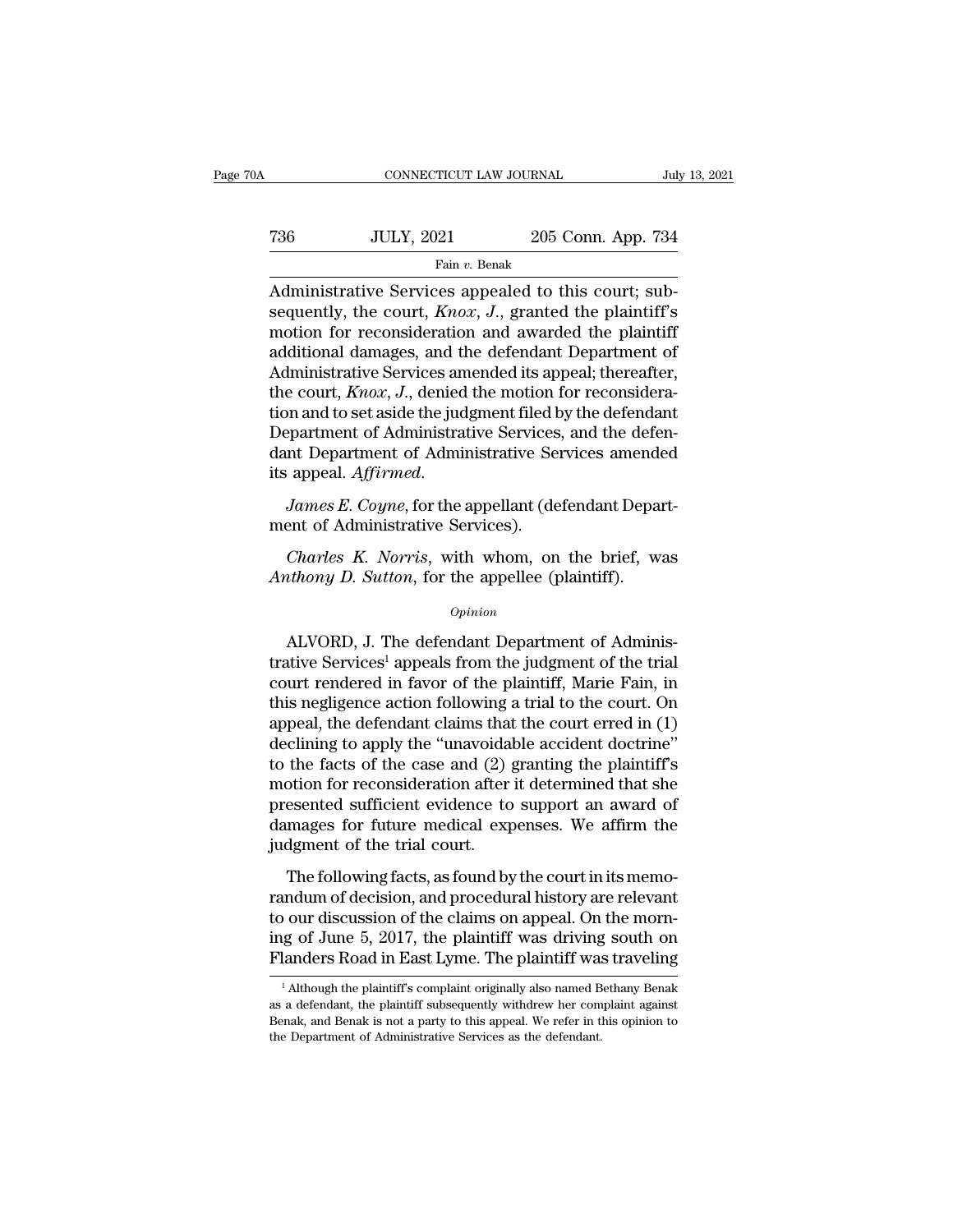| 021                | CONNECTICUT LAW JOURNAL | Page 71A |
|--------------------|-------------------------|----------|
| 205 Conn. App. 734 | <b>JULY, 2021</b>       | 737      |
|                    | Fain v. Benak           |          |

 $\begin{array}{ccc}\n & \text{COMRECTICUT LAW JOURNAL} & \text{Page 7} \\
 & \text{205 Conn. App. 734} & \text{JULY, 2021} & \text{737} \\
 \hline\n & \text{Fair } v. \text{ Benak} \\
 \text{at the posted speed limit of thirty-five miles per hour.} \n\end{array}$ The plaintiff drove this route daily during her commute to ber job as a school too ber. That morning a vo 205 Conn. App. 734 JULY, 2021 737<br>Fain v. Benak<br>at the posted speed limit of thirty-five miles per hour.<br>The plaintiff drove this route daily during her commute<br>to her job as a school teacher. That morning, a vehicle<br>cong 205 Conn. App. 734 JULY, 2021 737<br>
Fain v. Benak<br>
at the posted speed limit of thirty-five miles per hour.<br>
The plaintiff drove this route daily during her commute<br>
to her job as a school teacher. That morning, a vehicle<br> 205 Conn. App. 734 JULY, 2021 737<br>
Fain v. Benak<br>
at the posted speed limit of thirty-five miles per hour.<br>
The plaintiff drove this route daily during her commute<br>
to her job as a school teacher. That morning, a vehicle<br> Fain  $v$ . Benak<br>at the posted speed limit of thirty-five miles per hour.<br>The plaintiff drove this route daily during her commute<br>to her job as a school teacher. That morning, a vehicle<br>operated by the defendant's employee Fain v. Benak<br>at the posted speed limit of thirty-five miles per hour.<br>The plaintiff drove this route daily during her commute<br>to her job as a school teacher. That morning, a vehicle<br>operated by the defendant's employee, at the posted speed limit of thirty-five miles per hour.<br>The plaintiff drove this route daily during her commute<br>to her job as a school teacher. That morning, a vehicle<br>operated by the defendant's employee, Bethany Benak,<br> The plaintiff drove this route daily during her commute<br>to her job as a school teacher. That morning, a vehicle<br>operated by the defendant's employee, Bethany Benak,<br>struck the plaintiff's vehicle.<sup>2</sup> The collision happened to her job as a school teacher. That morning, a vehicle<br>operated by the defendant's employee, Bethany Benak,<br>struck the plaintiff's vehicle.<sup>2</sup> The collision happened<br>suddenly and without warning; the two vehicles were<br>hea operated by the defendant's employee, Bethany Benak,<br>struck the plaintiff's vehicle.<sup>2</sup> The collision happened<br>suddenly and without warning; the two vehicles were<br>heading in opposite directions and were in their respec-<br>ti struck the plaintiff's vehicle.<sup>2</sup> The collision happened<br>suddenly and without warning; the two vehicles were<br>heading in opposite directions and were in their respec-<br>tive lanes when Benak's vehicle crossed into the plainsuddenly and without warning; the two vehicles were<br>heading in opposite directions and were in their respec-<br>tive lanes when Benak's vehicle crossed into the plaint-<br>tiff's lane, the southbound lane, and struck the plainti heading in opposite directions and were in their respective lanes when Benak's vehicle crossed into the plaintiff's lane, the southbound lane, and struck the plaintiff's vehicle. On impact, the plaintiff's vehicle spun and tive lanes when Benak's vehicle crossed into the plain-<br>tiff's lane, the southbound lane, and struck the plaintiff's<br>vehicle. On impact, the plaintiff's vehicle spun and<br>entered the northbound lane, where it collided with<br> tiff's lane, the southbound lane, and struck the plaintiff's<br>vehicle. On impact, the plaintiff's vehicle spun and<br>entered the northbound lane, where it collided with<br>another vehicle. Finally, the plaintiff's vehicle came t vehicle. On impact, the plaintiff's vehicle spun and<br>entered the northbound lane, where it collided with<br>another vehicle. Finally, the plaintiff's vehicle came to<br>a stop at a stone wall. On the basis of the plaintiff's tes other vehicle. Finally, the plaintiff's vehicle came to<br>stop at a stone wall. On the basis of the plaintiff's tes-<br>nony, which the court found was credible, the court<br>termined that during the course of the accident, Benak' a stop at a stone wall. On the basis of the plaintiff's tes-<br>timony, which the court found was credible, the court<br>determined that during the course of the accident, Benak's<br>vehicle crossed the center line and did not slow

timony, which the court found was credible, the court<br>determined that during the course of the accident, Benak's<br>vehicle crossed the center line and did not slow down.<br>Just prior to the accident, Benak heard a popping<br>soun determined that during the course of the accident, Benak's<br>vehicle crossed the center line and did not slow down.<br>Just prior to the accident, Benak heard a popping<br>sound, and the vehicle she was operating pulled to the<br>lef vehicle crossed the center line and did not slow down.<br>Just prior to the accident, Benak heard a popping<br>sound, and the vehicle she was operating pulled to the<br>left,<sup>3</sup> toward the southbound lane of traffic. At trial, the<br> Just prior to the accident, Benak heard a popping<br>sound, and the vehicle she was operating pulled to the<br>left,<sup>3</sup> toward the southbound lane of traffic. At trial, the<br>police officer who responded to the scene testified tha Just prior to the accident, Benak heard a popping<br>sound, and the vehicle she was operating pulled to the<br>left,<sup>3</sup> toward the southbound lane of traffic. At trial, the<br>police officer who responded to the scene testified th sound, and the vehicle she was operating pulled to the<br>left,<sup>3</sup> toward the southbound lane of traffic. At trial, the<br>police officer who responded to the scene testified that<br>Benak's front left tire appeared to have blown o left,<sup>3</sup> toward the southbound lane of traffic. At trial, the police officer who responded to the scene testified that Benak's front left tire appeared to have blown out, and the court found that there was a tear in the ti vehicle. e court found that there was a tear in the tire. At the<br>me the tire burst, Benak did not know the speed at<br>nich she was traveling, whether she had applied her<br>hicle's brakes, or how far she was from the plaintiff's<br>hicle.<br> time the tire burst, Benak did not know the speed at<br>which she was traveling, whether she had applied her<br>vehicle's brakes, or how far she was from the plaintiff's<br>vehicle.<br>After the accident, an ambulance transported the<br>

2 Phicle.<br>
2 The defendant admits that Benak "was operating a vehicle owned and<br>
2 The defendant admits that Benak "was operating a vehicle owned and<br>
2 The defendant admits that Benak "was operating a vehicle owned and<br>

After the accident, an ambulance transported the plaintiff to the emergency department of a hospital. The  $\frac{1}{2}$  The defendant admits that Benak "was operating a vehicle owned and insured by the defendant . . . . and w After the accident, an ambulance transported the plaintiff to the emergency department of a hospital. The  $a^2$ The defendant admits that Benak "was operating a vehicle owned and insured by the defendant  $\dots$  and with its plaintiff to the emergency department of a hospital. The  $\frac{1}{2}$  The defendant admits that Benak "was operating a vehicle owned and insured by the defendant  $\ldots$  and with its full permission and consent," and that her <sup>2</sup> The defendant admits that Benak "was operating a vehicle owned and insured by the defendant . . . and with its full permission and consent," and that her operation of the vehicle was in the course of her employment wh

insured by the defendant  $\ldots$  and with its full permission and consent,"<br>and that her operation of the vehicle was in the course of her employment<br>when the accident occurred.<br> $\cdot$   $\frac{3}{10}$  In its memorandum of decision mad that her operation of the vehicle was in the course of her employment when the accident occurred.<br><sup>3</sup> In its memorandum of decision, the court stated that Benak testified that "prior to the impact, she heard a pop-like and that her operation of the vehicle was in the course of her employment<br>when the accident occurred.<br> $^3$  In its memorandum of decision, the court stated that Benak testified<br>that "prior to the impact, she heard a pop-li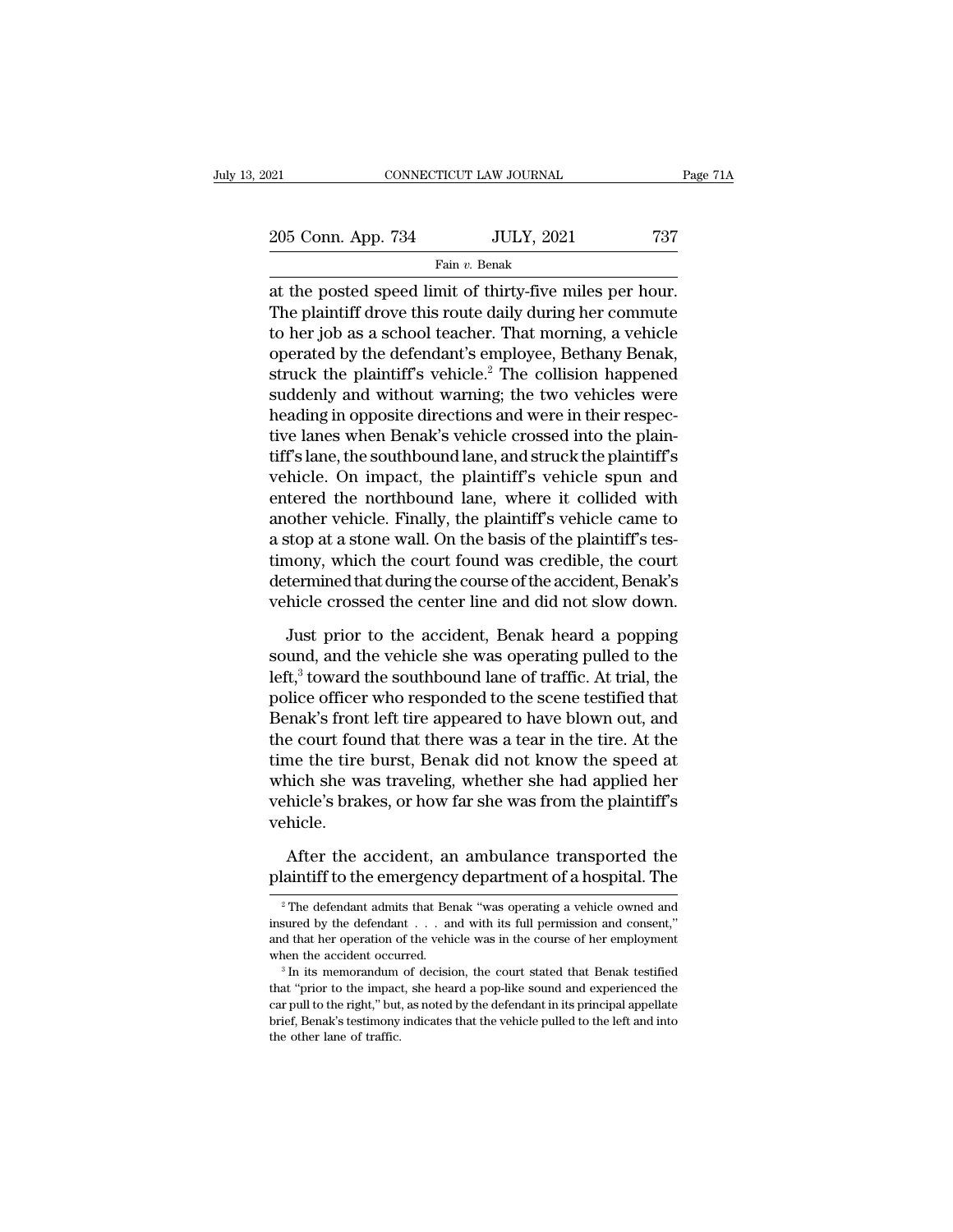| 2Α  | CONNECTICUT LAW JOURNAL |                    | July 13, 2021 |
|-----|-------------------------|--------------------|---------------|
| 738 | <b>JULY, 2021</b>       | 205 Conn. App. 734 |               |
|     | Fain v. Benak           |                    |               |

FREE CONNECTICUT LAW JOURNAL July 13, 20<br>
Fain v. Benak<br>
Plaintiff sustained a fractured hip, a bruised kidney,<br>
and a fractured arm as a result of the accident. Due to Tanack arm as a result of the accident. App. 734<br>
Fain v. Benak<br>
plaintiff sustained a fractured hip, a bruised kidney,<br>
and a fractured arm as a result of the accident. Due to<br>
the nature of the fracture, her arm require T38 JULY, 2021 205 Conn. App. 734<br>
Fain v. Benak<br>
plaintiff sustained a fractured hip, a bruised kidney,<br>
and a fractured arm as a result of the accident. Due to<br>
the nature of the fracture, her arm required surgery to<br>
a Tax Tax and a fractured arm  $v$ . Benak<br>
plaintiff sustained a fractured hip, a bruised kidney,<br>
and a fractured arm as a result of the accident. Due to<br>
the nature of the fracture, her arm required surgery to<br>
attach a pl Fain v. Benak<br>
plaintiff sustained a fractured hip, a bruised kidney,<br>
and a fractured arm as a result of the accident. Due to<br>
the nature of the fracture, her arm required surgery to<br>
attach a plate and screws to the bro  $\begin{array}{l} \hbox{ram $v$. Benak} \\ \hbox{plaintext of a factured hip, a bruised kidney, \\ \hbox{and a factured arm as a result of the accident. Due to \\ \hbox{the nature of the fracture, her arm required surgery to \\ \hbox{attach a plate and screws to the broken bone. The plain-  
tiff remained hospitalized for four days before being  
discharged to a rehabilitation for four days before being \\ \hbox{discharged to a rehabilitation for the high, the plaintiff was \\ \hbox{the case of the fracture in her hip, the plaintiff was \\ \hbox{the same weight beginning}'' for approximately two months. \end{array}$ plaintiff sustained a fractured hip, a bruised kidney,<br>and a fractured arm as a result of the accident. Due to<br>the nature of the fracture, her arm required surgery to<br>attach a plate and screws to the broken bone. The plain and a fractured arm as a result of the accident. Due to<br>the nature of the fracture, her arm required surgery to<br>attach a plate and screws to the broken bone. The plain-<br>tiff remained hospitalized for four days before being the nature of the fracture, her arm required surgery to<br>attach a plate and screws to the broken bone. The plain-<br>tiff remained hospitalized for four days before being<br>discharged to a rehabilitative center for two weeks.<br>Be attach a plate and screws to the broken bone. The plain-<br>tiff remained hospitalized for four days before being<br>discharged to a rehabilitative center for two weeks.<br>Because of the fracture in her hip, the plaintiff was<br>"non tiff remained hospitalized for four days before being<br>discharged to a rehabilitative center for two weeks.<br>Because of the fracture in her hip, the plaintiff was<br>"non-weight bearing" for approximately two months<br>and, as a r discharged to a rehabilitative center for two weeks.<br>Because of the fracture in her hip, the plaintiff was<br>"non-weight bearing" for approximately two months<br>and, as a result, spent much of her time in a bed or a<br>wheelchair Because of the fracture in her hip, the plaintiff was<br>"non-weight bearing" for approximately two months<br>and, as a result, spent much of her time in a bed or a<br>wheelchair. In addition to these physical ailments, the<br>plainti "non-weight bearing" for approximately two months<br>and, as a result, spent much of her time in a bed or a<br>wheelchair. In addition to these physical ailments, the<br>plaintiff was unable to take part in her normal summer-<br>time and, as a result, spent much of her time in a bed or a<br>wheelchair. In addition to these physical ailments, the<br>plaintiff was unable to take part in her normal summer-<br>time activities and was unable to properly care for her wheelchair. In addition to these physical ailments, the plaintiff was unable to take part in her normal summer-<br>time activities and was unable to properly care for her-<br>self or her family. Furthermore, the plaintiff was un plaintiff was unable to take part in her normal summertime activities and was unable to properly care for herself or her family. Furthermore, the plaintiff was unable to return to work as an elementary school teacher until time activities and w<br>self or her family. Fu<br>to return to work as<br>December, 2017, six<br>time of trial, two an<br>the plaintiff continu<br>of her injuries.<br>On August 15, 2018 return to work as an elementary school teacher until<br>ecember, 2017, six months after the accident. At the<br>me of trial, two and one-half years after the accident,<br>e plaintiff continued to experience pain as a result<br>her inj December, 2017, six months after the accident. At the<br>time of trial, two and one-half years after the accident,<br>the plaintiff continued to experience pain as a result<br>of her injuries.<br>On August 15, 2018, the plaintiff comm

time of trial, two and one-half years after the accident,<br>the plaintiff continued to experience pain as a result<br>of her injuries.<br>On August 15, 2018, the plaintiff commenced the pres-<br>ent action. In the plaintiff's operat the plaintiff continued to experience pain as a result<br>of her injuries.<br>On August 15, 2018, the plaintiff commenced the pres-<br>ent action. In the plaintiff's operative complaint, filed<br>on December 2, 2019, she alleged that of her injuries.<br>
On August 15, 2018, the plaintiff commenced the pres-<br>
ent action. In the plaintiff's operative complaint, filed<br>
on December 2, 2019, she alleged that Benak was negli-<br>
gent and claimed that the defenda On August 15, 2018, the plaintiff commenced the present action. In the plaintiff's operative complaint, filed<br>on December 2, 2019, she alleged that Benak was negli-<br>gent and claimed that the defendant was liable for the<br>p On August 15, 2018, the plaintiff commenced the present action. In the plaintiff's operative complaint, filed on December 2, 2019, she alleged that Benak was negligent and claimed that the defendant was liable for the pla ent action. In the plaintiff's operative complaint, filed<br>on December 2, 2019, she alleged that Benak was negli-<br>gent and claimed that the defendant was liable for the<br>plaintiff's damages pursuant to General Statutes § 52 on December 2, 2019, she alleged that Benak was negligent and claimed that the defendant was liable for the plaintiff's damages pursuant to General Statutes  $\S$  52-556.<sup>4</sup> The case was tried to the court, *Knox*, *J*., on gent and claimed that the defendant was liable for the<br>plaintiff's damages pursuant to General Statutes § 52-<br>556.<sup>4</sup> The case was tried to the court,  $Knox$ , J., on<br>December 12 and 13, 2019. Both parties submitted post-<br>t plaintiff's damages pursuant to General Statutes  $\S$  52-<br>556.<sup>4</sup> The case was tried to the court, *Knox*, *J*., on<br>December 12 and 13, 2019. Both parties submitted post-<br>trial briefs. On January 15, 2020, the court issued 556.<sup>4</sup> The case was tried to the court, *Knox*, *J.*, on<br>December 12 and 13, 2019. Both parties submitted post-<br>trial briefs. On January 15, 2020, the court issued its<br>memorandum of decision, in which it found that Benak December 12 and 13, 2019. Both parties submitted post-<br>trial briefs. On January 15, 2020, the court issued its<br>memorandum of decision, in which it found that Benak<br>had negligently operated her vehicle and had caused the<br>co trial briefs. On January 15, 2020, the court issued its<br>memorandum of decision, in which it found that Benak<br>had negligently operated her vehicle and had caused the<br>collision with the plaintiff's vehicle. The court render but the plaintiff status. The court rendered defined the amount of \$344,867.33. This award included compensation for economic damages in the amount of  $\frac{4}{9}$  General Statutes  $\frac{8}{9}$  52-556 provides: "Any person inju judgment in favor of the plaintiff and awarded damages<br>in the amount of \$344,867.33. This award included com-<br>pensation for economic damages in the amount of<br> $\frac{4}{1}$  General Statutes  $\frac{8}{52\cdot556}$  provides: "Any perso

in the amount of \$344,867.33. This award included compensation for economic damages in the amount of  $\frac{4 \text{ General Statistics } $52\text{-}556 \text{ provides: "Any person injured in person or property through the negligible need and insureed by the state against personal injuries or property damage shall have a right of action against the state to$ pensation for economic damages in the amount of<br>
<sup>4</sup> General Statutes § 52-556 provides: "Any person injured in person or<br>
property through the negligence of any state official or employee when<br>
operating a motor vehicle o <sup>4</sup> General Statutes  $\S$  52-556 provides: "Any person injured in person or property through the negligence of any state official or employee when operating a motor vehicle owned and insured by the state against personal i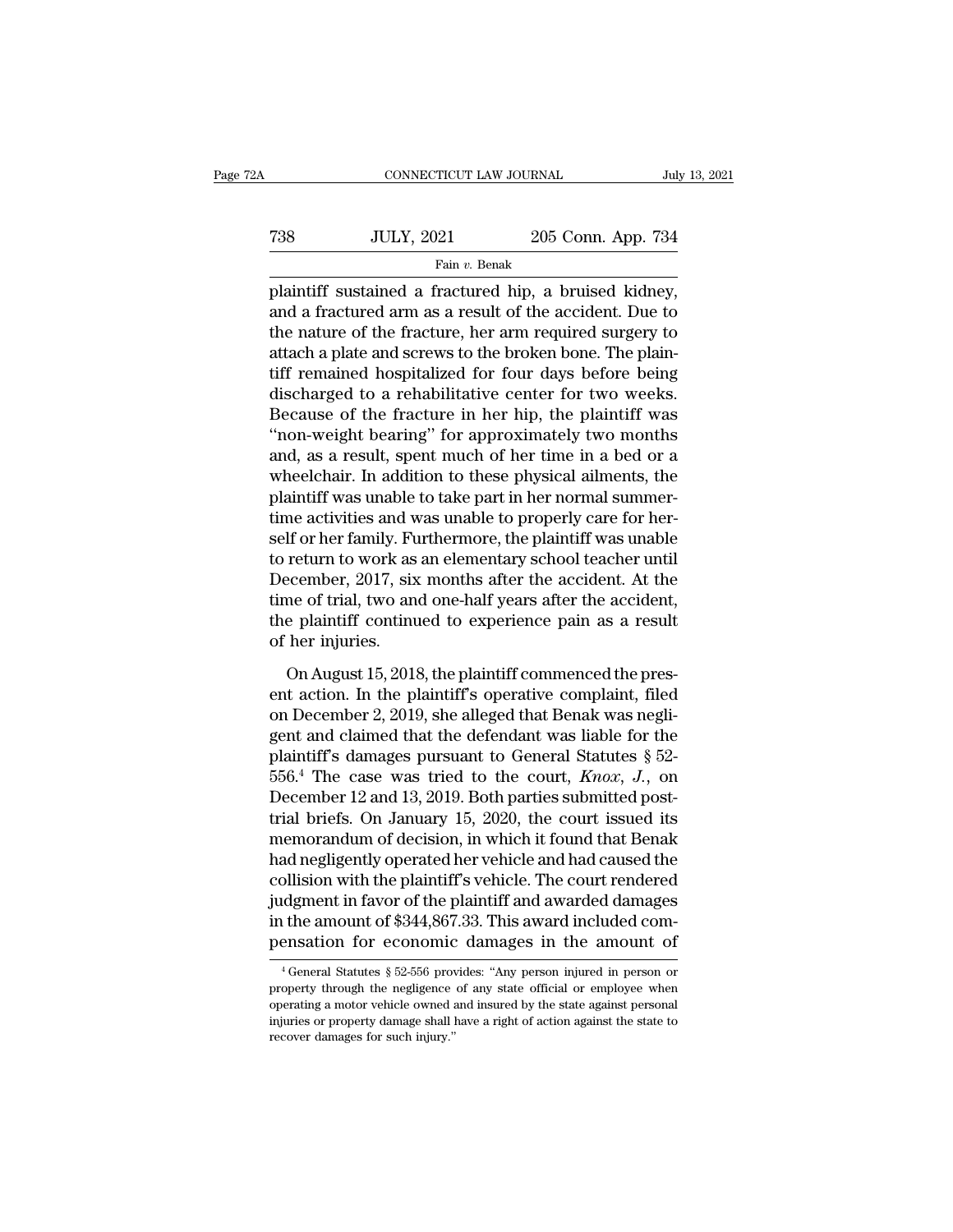| 121<br>CONNECTICUT LAW JOURNAL                                       |                  |                                                        |     | Page 73A |  |
|----------------------------------------------------------------------|------------------|--------------------------------------------------------|-----|----------|--|
|                                                                      |                  |                                                        |     |          |  |
| 205 Conn. App. 734                                                   |                  | <b>JULY, 2021</b>                                      | 739 |          |  |
|                                                                      | Fain $v$ . Benak |                                                        |     |          |  |
| $$84,867.335$ and noneconomic damages in the amount<br>of \$260,000. |                  |                                                        |     |          |  |
|                                                                      |                  | In its memorandum of decision, the court found that it |     |          |  |

 $\frac{5 \text{ Conn. App. 734}}{\text{Fan } v. \text{ Benak}}$ <br>  $\frac{4,867.33^5 \text{ and noneconomic damages in the amount}}{4,860,000.}$ <br>
In its memorandum of decision, the court found that it<br>
as reasonably probable that the plaintiff would require<br>
ture current and physical thereous Example 1998. To the set of the plaintiff would require<br>set  $\frac{1}{3}$   $\frac{84}{3}$  and noneconomic damages in the amount<br>of \$260,000.<br>In its memorandum of decision, the court found that it<br>was reasonably probable that the p Fain v. Benak<br>  $$84,867.33^5$  and noneconomic damages in the amount<br>
of \$260,000.<br>
In its memorandum of decision, the court found that it<br>
was reasonably probable that the plaintiff would require<br>
future surgery and physi  $$84,867.33<sup>5</sup>$  and noneconomic damages in the amount<br>of  $$260,000$ .<br>In its memorandum of decision, the court found that it<br>was reasonably probable that the plaintiff would require<br>future surgery and physical therapy; of \$260,000.<br>In its memorandum of decision, the court found that it<br>was reasonably probable that the plaintiff would require<br>future surgery and physical therapy; however, the court<br>also found that there was "insufficient e In its memorandum of decision, the court found that it<br>was reasonably probable that the plaintiff would require<br>future surgery and physical therapy; however, the court<br>also found that there was "insufficient evidence upon<br> In its memorandum of decision, the court found that it<br>was reasonably probable that the plaintiff would require<br>future surgery and physical therapy; however, the court<br>also found that there was "insufficient evidence upon<br> was reasonably probable that the plaintiff would require<br>future surgery and physical therapy; however, the court<br>also found that there was "insufficient evidence upon<br>which to determine future medical expenses." On Janu-<br>a future surgery and physical therapy; however, the court<br>also found that there was "insufficient evidence upon<br>which to determine future medical expenses." On Janu-<br>ary 23, 2020, the plaintiff filed a motion for reconsidera also found that there was "insufficient evidence upon<br>which to determine future medical expenses." On Janu-<br>ary 23, 2020, the plaintiff filed a motion for reconsidera-<br>tion as to her claimed future medical expenses and<br>att which to determine future medical expenses." On January 23, 2020, the plaintiff filed a motion for reconsideration as to her claimed future medical expenses and attached a letter from her treating physician, Daniel Gaccion ary 23, 2020, the plaintiff filed a motion for reconsideration as to her claimed future medical expenses and attached a letter from her treating physician, Daniel Gaccione, which was admitted into evidence as a full exhibi tion as to her claimed future medical expenses and<br>attached a letter from her treating physician, Daniel<br>Gaccione, which was admitted into evidence as a full<br>exhibit during trial. The defendant objected to the plain-<br>tiff attached a letter from her treating physician, Daniel<br>Gaccione, which was admitted into evidence as a full<br>exhibit during trial. The defendant objected to the plain-<br>tiff's motion for reconsideration. While the motion was<br> Gaccione, which was admitted into evidence as a full exhibit during trial. The defendant objected to the plaintiff's motion for reconsideration. While the motion was pending, the defendant filed this appeal. On February 1 f's motion for reconsideration. While the motion was<br>nding, the defendant filed this appeal. On February<br> $, 2020$ , the trial court granted the plaintiff's motion for<br>consideration and awarded the plaintiff an additional<br>pending, the defendant filed this appeal. On February<br>11, 2020, the trial court granted the plaintiff's motion for<br>reconsideration and awarded the plaintiff an additional<br>\$14,250 in damages for future medical expenses.<sup>6</sup><br>

11, 2020, the trial court granted the plaintiff's motion for<br>reconsideration and awarded the plaintiff an additional<br>\$14,250 in damages for future medical expenses.<sup>6</sup><br>On February 3, 2020, while the plaintiff's motion for reconsideration and awarded the plaintiff an additional<br>\$14,250 in damages for future medical expenses.<sup>6</sup><br>On February 3, 2020, while the plaintiff's motion for<br>reconsideration remained pending, the defendant filed<br>a motio \$14,250 in damages for future medical expenses.<sup>6</sup><br>On February 3, 2020, while the plaintiff's motion for<br>reconsideration remained pending, the defendant filed<br>a motion for reconsideration, reargument and to set<br>aside the j On February 3, 2020, while the plaintiff's motion for<br>reconsideration remained pending, the defendant filed<br>a motion for reconsideration, reargument and to set<br>aside the judgment in favor of the plaintiff. On February<br>17, On February 3, 2020, while the plaintif<br>reconsideration remained pending, the da<br>a motion for reconsideration, reargume<br>aside the judgment in favor of the plaintiff<br>17, 2020, the court denied the defendant':<br>defendant the The defendant first claims that the trial court erred<br>The defendant thereafter amended its appeal. Additional<br>that will be set forth as necessary.<br>I<br>The defendant first claims that the trial court erred<br>refusing to apply t

I and the set of  $\mathbf{I}$ 

IT, 2020, the court defield the defendant S motion. The<br>defendant thereafter amended its appeal. Additional<br>facts will be set forth as necessary.<br>I<br>The defendant first claims that the trial court erred<br>in refusing to apply facts will be set forth as necessary.<br>
I<br>
The defendant first claims that the trial court erred<br>
in refusing to apply the "unavoidable accident doctrine"<br>
to the facts of the case. In particular, the defendant argues<br>
Free The defendant first claims that the trial court erred<br>refusing to apply the "unavoidable accident doctrine"<br>the facts of the case. In particular, the defendant argues<br> $\frac{5}{10}$  The award of economic damages included comp The defendant first claims that the trial court erred<br>in refusing to apply the "unavoidable accident doctrine"<br>to the facts of the case. In particular, the defendant argues<br> $\frac{1}{10}$ <br> $\frac{1}{10}$ <br> $\frac{1}{10}$ <br> $\frac{1}{10}$ <br> $\frac{$ 

in refusing to apply the "unavoidable accident doctrine"<br>to the facts of the case. In particular, the defendant argues<br> $\frac{1}{\sqrt{5}}$  The award of economic damages included compensation for medical<br>bills (\$59,699.05), lost

The award of economic damages included compensation for medical bills (\$59,699.05), lost wages (\$23,289), and expenses incurred to modify the plaintiff's home to accommodate her wheelchair (\$1909.28).<br>
<sup>6</sup> The defendant f <sup>5</sup> The award of economic damages included compensation for medical bills (\$59,699.05), lost wages (\$23,289), and expenses incurred to modify the plaintiff's home to accommodate her wheelchair (\$1909.28). <sup>6</sup> The defendan bills (\$59,699.05), lost wages (\$23,289), and expenses incurred to modify the plaintiff's home to accommodate her wheelchair (\$1909.28).<br>  $^{\circ}$ The defendant filed a motion for articulation and rectification as to the cou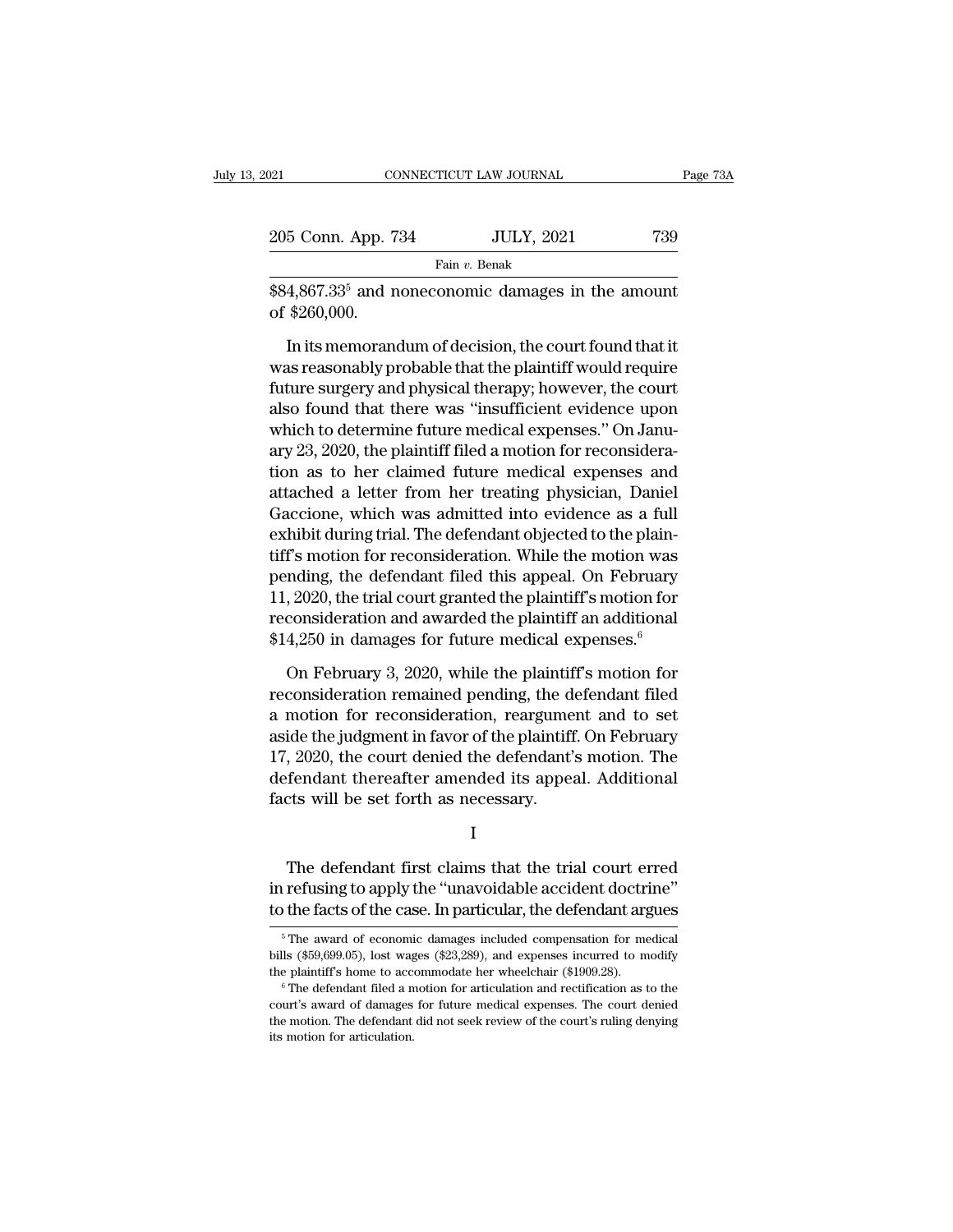| A   |                   | CONNECTICUT LAW JOURNAL |  |
|-----|-------------------|-------------------------|--|
|     |                   |                         |  |
| 740 | <b>JULY, 2021</b> | 205 Conn. App. 734      |  |
|     | Fain v. Benak     |                         |  |

CONNECTICUT LAW JOURNAL July 13, 2021<br>
T40 JULY, 2021 205 Conn. App. 734<br>
Fain v. Benak<br>
That the court should have applied the "unavoidable"<br>
accident doctrine" because "the blowout of the tire  $\nu$  accident doctrine'' because 'the blowout of the tire<br>was not foreseeable and amount[ed] to an unavoidable<br>accident "We discore Tata and Tully, 2021 205 Conn. App. 734<br>
Fain v. Benak<br>
that the court should have applied the "unavoidable<br>
accident doctrine" because "the blowout of the tire<br>
was not foreseeable and amount[ed] to an unavoidable<br>
accid that the court should have applied the "unavoidable<br>accident doctrine" because "the blowout of the tire<br>was not foreseeable and amount[ed] to an unavoidable<br>accident." We disagree.<br>Before we address the substance of the de Fain v. Benak<br>
at the court should have applied the "unavoidable<br>
cident doctrine" because "the blowout of the tire<br>
as not foreseeable and amount[ed] to an unavoidable<br>
cident." We disagree.<br>
Before we address the substa that the court should have applied the "unavoidable accident doctrine" because "the blowout of the tire was not foreseeable and amount[ed] to an unavoidable accident." We disagree.<br>Before we address the substance of the de

review. The defendant maintains that whether a court should apply the was not foreseeable and amount[ed] to an unavoidable accident." We disagree.<br>Before we address the substance of the defendant's first claim, we set fort accident doctrine because the blowout of the tire<br>was not foreseeable and amount[ed] to an unavoidable<br>accident." We disagree.<br>Before we address the substance of the defendant's<br>first claim, we set forth the appropriate st was not foreseeable and amount[ed] to an unavoidable<br>accident." We disagree.<br>Before we address the substance of the defendant's<br>first claim, we set forth the appropriate standard of<br>review. The defendant maintains that whe accident. We disagree.<br>
Before we address the substance of the defendant's<br>
first claim, we set forth the appropriate standard of<br>
review. The defendant maintains that whether a court<br>
should apply the "unavoidable acciden Before we address the substance of the<br>first claim, we set forth the appropriate<br>review. The defendant maintains that wh<br>should apply the "unavoidable accident c<br>question of law subject to plenary review.<br>on the other hand st claim, we set forth the appropriate standard of<br>
view. The defendant maintains that whether a court<br>
ould apply the "unavoidable accident doctrine" is a<br>
estion of law subject to plenary review. The plaintiff,<br>
i the ot review. The derendant maintains that whether a court<br>should apply the "unavoidable accident doctrine" is a<br>question of law subject to plenary review. The plaintiff,<br>on the other hand, maintains that our review is guided<br>by

should apply the "unavolable accident doctrine" is a<br>question of law subject to plenary review. The plaintiff,<br>on the other hand, maintains that our review is guided<br>by the abuse of discretion standard.<br>"The scope of our a question of law subject to pienary review. The plaintiff,<br>on the other hand, maintains that our review is guided<br>by the abuse of discretion standard.<br>"The scope of our appellate review depends upon<br>the proper characterizat on the other hand, maintains that our review is guided<br>by the abuse of discretion standard.<br>"The scope of our appellate review depends upon<br>the proper characterization of the rulings made by the<br>trial court. To the extent by the abuse of discretion standard.<br>
"The scope of our appellate review depends upon<br>
the proper characterization of the rulings made by the<br>
trial court. To the extent that the trial court has made<br>
findings of fact, our "The scope of our appellate review depends upon<br>the proper characterization of the rulings made by the<br>trial court. To the extent that the trial court has made<br>findings of fact, our review is limited to deciding whether<br>su the proper characterization of the rulings made by the<br>trial court. To the extent that the trial court has made<br>findings of fact, our review is limited to deciding whether<br>such findings were clearly erroneous. When, howev trial court. To the extent that the trial court has made<br>findings of fact, our review is limited to deciding whether<br>such findings were clearly erroneous. When, however,<br>the trial court draws conclusions of law, our review findings of fact, our review is limited to deciding whether<br>such findings were clearly erroneous. When, however,<br>the trial court draws conclusions of law, our review is<br>plenary and we must decide whether its conclusions<br>ar such findings were clearly erroneous. When, however,<br>the trial court draws conclusions of law, our review is<br>plenary and we must decide whether its conclusions<br>are legally and logically correct and find support in the<br>fact the trial court draws conclusion<br>plenary and we must decide<br>are legally and logically correc<br>facts as they appear in the reco<br>marks omitted.) DeLeo v. Equ<br>Conn. App. 650, 659, 246 A.3d 98<br>927, 247 A.3d 577 (2021).<br>In its m Example 12 and 10 must decide whether its conclusions<br>
e legally and logically correct and find support in the<br>
cts as they appear in the record." (Internal quotation<br>
arks omitted.) *DeLeo v. Equale & Cirone*, *LLP*, 202 are legally and logically correct and find support in the<br>facts as they appear in the record." (Internal quotation<br>marks omitted.) *DeLeo* v. *Equale & Cirone*, *LLP*, 202<br>Conn. App. 650, 659, 246 A.3d 988, cert. denied, 3

racts as they appear in the record. (Internal quotation<br>
marks omitted.) *DeLeo v. Equale & Cirone, LLP*, 202<br>
Conn. App. 650, 659, 246 A.3d 988, cert. denied, 336 Conn.<br>
927, 247 A.3d 577 (2021).<br>
In its memorandum of dec *Touried.* The U.S. Equale & Crone, LLP, 202<br>
Conn. App. 650, 659, 246 A.3d 988, cert. denied, 336 Conn.<br>
927, 247 A.3d 577 (2021).<br>
In its memorandum of decision, the court set forth<br>
its determination with respect to the Conn. App. 650, 659, 246 A.5d 988, cert. denied, 356 Conn.<br>927, 247 A.3d 577 (2021).<br>In its memorandum of decision, the court set forth<br>its determination with respect to the applicability of the<br>"unavoidable accident doctr 927, 247 A.3d 577 (2021).<br>
In its memorandum of decision, the court set forth<br>
its determination with respect to the applicability of the<br>
"unavoidable accident doctrine" as follows: "In *Shea v.<br>
Tousignant*, [172 Conn. In its memorandum of decision, the court set forth<br>its determination with respect to the applicability of the<br>"unavoidable accident doctrine" as follows: "In *Shea* v.<br>*Tousignant*, [172 Conn. 54, 372 A.2d 151] (1976), th its determination with respect to the applicability of the<br>
"unavoidable accident doctrine" as follows: "In *Shea* v.<br> *Tousignant*, [172 Conn. 54, 372 A.2d 151] (1976), the<br>
court held that liability cannot be imposed on "unavoidable accident doctrine" as follows: "In *Shea* v.<br> *Tousignant*, [172 Conn. 54, 372 A.2d 151] (1976), the<br>
court held that liability cannot be imposed on the opera-<br>
tor of a vehicle who has a sudden medical emerg Tousignant, [172 Conn. 54, 372 A.2d 151] (1976), the<br>court held that liability cannot be imposed on the opera-<br>tor of a vehicle who has a sudden medical emergency<br>resulting in the loss of control of the vehicle. See also<br>S court held that liability cannot be imposed on the operator of a vehicle who has a sudden medical emergency<br>resulting in the loss of control of the vehicle. See also<br>*Smith* v. *Czescel*, [12 Conn. App. 558, 533 A.2d 223, tor of a vehicle who has a sudden medical emergency<br>resulting in the loss of control of the vehicle. See also<br> $Smith$  v. Czescel, [12 Conn. App. 558, 533 A.2d 223, cert.<br>denied, 206 Conn. 803, 535 A.2d 1316] (1987). The court resulting in the loss of control of the vehicle. See also  $Smith$  v.  $Czescel$ , [12 Conn. App. 558, 533 A.2d 223, cert.<br>denied, 206 Conn. 803, 535 A.2d 1316] (1987). The court<br>rejects the application of the 'unavoidable accident Smith v. Czescel, [12 Conn. App. 558, 533 A.2d 223, cert.<br>denied, 206 Conn. 803, 535 A.2d 1316] (1987). The court<br>rejects the application of the 'unavoidable accident'<br>doctrine for the following reasons. First, there is n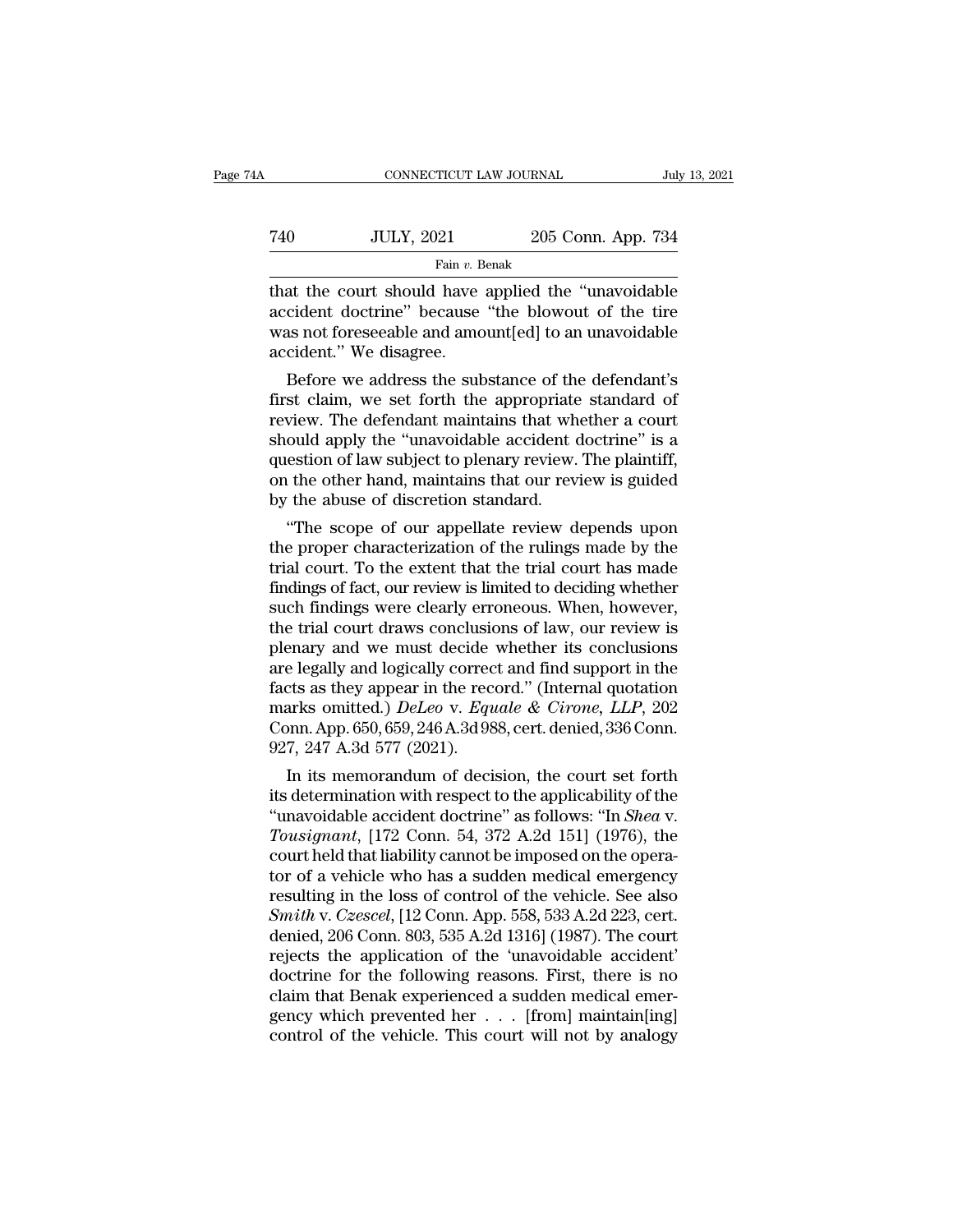| 2021               | CONNECTICUT LAW JOURNAL | Page 75A |
|--------------------|-------------------------|----------|
| 205 Conn. App. 734 | <b>JULY, 2021</b>       | 741      |
|                    | Fain v. Benak           |          |

Fain *v.* Benak

extend the doctrine to a mechanical issue with the vehicle. Second, and more significantly, the court finds<br>that the plaintiff has sustained berburden of proof that 205 Conn. App. 734 JULY, 2021 741<br>Fain v. Benak<br>extend the doctrine to a mechanical issue with the<br>vehicle. Second, and more significantly, the court finds<br>that the plaintiff has sustained her burden of proof that<br>the driv 205 Conn. App. 734 JULY, 2021 741<br>
Fain v. Benak<br>
extend the doctrine to a mechanical issue with the<br>
vehicle. Second, and more significantly, the court finds<br>
that the plaintiff has sustained her burden of proof that<br>
th 205 Conn. App. 734 JULY, 2021 741<br>
Fain v. Benak<br>
extend the doctrine to a mechanical issue with the<br>
vehicle. Second, and more significantly, the court finds<br>
that the plaintiff has sustained her burden of proof that<br>
th Fain v. Benak<br>
Extend the doctrine to a mechanical issue with the<br>
vehicle. Second, and more significantly, the court finds<br>
that the plaintiff has sustained her burden of proof that<br>
the driver of the state vehicle negli Fain v. Benak<br>extend the doctrine to a mechanical issue with the<br>vehicle. Second, and more significantly, the court finds<br>that the plaintiff has sustained her burden of proof that<br>the driver of the state vehicle negligent complaint.'' hicle. Second, and more significantly, the court finds<br>at the plaintiff has sustained her burden of proof that<br>e driver of the state vehicle negligently operated her<br>hicle and caused the collision with the plaintiff's vehi that the plaintiff has sustained her burden of proof that<br>the driver of the state vehicle negligently operated her<br>vehicle and caused the collision with the plaintiff's vehi-<br>cle in one or more of the ways set forth in the

the driver of the state venicle negligently operated her<br>vehicle and caused the collision with the plaintiff's vehi-<br>cle in one or more of the ways set forth in the operative<br>complaint."<br>The defendant does not argue clear vehicle and caused the collision with the plaintiff's vehi-<br>cle in one or more of the ways set forth in the operative<br>complaint."<br>The defendant does not argue clear error with respect<br>to the court's factual finding that th cle in one or more of the ways set forth in the operative<br>complaint."<br>The defendant does not argue clear error with respect<br>to the court's factual finding that there was no claim<br>that Benak experienced a sudden medical eme complaint."<br>The defendant does not argue clear error with respect<br>to the court's factual finding that there was no claim<br>that Benak experienced a sudden medical emergency<br>that prevented her from controlling her vehicle or The defendant does not argue clear error with respect<br>to the court's factual finding that there was no claim<br>that Benak experienced a sudden medical emergency<br>that prevented her from controlling her vehicle or its<br>factual to the court's factual finding that there was no claim<br>that Benak experienced a sudden medical emergency<br>that prevented her from controlling her vehicle or its<br>factual finding that Benak negligently operated her vehi-<br>cle. that Benak experienced a sudden medical emergency<br>that prevented her from controlling her vehicle or its<br>factual finding that Benak negligently operated her vehi-<br>cle. Rather, the defendant claims only that the court<br>erred that prevented her from controlling her vehicle or its<br>factual finding that Benak negligently operated her vehi-<br>cle. Rather, the defendant claims only that the court<br>erred in declining to apply the concept of unavoidable<br> factual finding that Benak negligently operated her vehicle. Rather, the defendant claims only that the court<br>erred in declining to apply the concept of unavoidable<br>accident to these facts. Our resolution of this issue<br>dep E. Kather, the defendant claims only that the court<br>red in declining to apply the concept of unavoidable<br>cident to these facts. Our resolution of this issue<br>pends on whether the court properly declined to<br>ply the "unavoida erred in declining to apply the concept of unavoidable<br>accident to these facts. Our resolution of this issue<br>depends on whether the court properly declined to<br>apply the "unavoidable accident doctrine" to the facts of<br>this

accident to these facts. Our resolution of this issue<br>depends on whether the court properly declined to<br>apply the "unavoidable accident doctrine" to the facts of<br>this case." Therefore, our standard of review is plenary.<br>Ha depends on whether the court properly declined to<br>apply the "unavoidable accident doctrine" to the facts of<br>this case.<sup>7</sup> Therefore, our standard of review is plenary.<br>Having established the standard of review, we turn<br>to apply the "unavoidable accident doctrine" to the facts of<br>this case.<sup>7</sup> Therefore, our standard of review is plenary.<br>Having established the standard of review, we turn<br>to the defendant's claim that the court erred in refu this case. Therefore, our standard of review is plenary.<br>
Having established the standard of review, we turn<br>
to the defendant's claim that the court erred in refusing<br>
to apply the "unavoidable accident doctrine." The pla Having established the standard of review, we turn<br>to the defendant's claim that the court erred in refusing<br>to apply the "unavoidable accident doctrine." The plain-<br>tiff responds that the "court's decision to not apply th to the defendant's claim that the court erred in refusing<br>to apply the "unavoidable accident doctrine." The plain-<br>tiff responds that the "court's decision to not apply the<br>unavoidable accident doctrine to the evidence add to apply the "unavoidable accident doctrine."<br>'tiff responds that the "court's decision to not unavoidable accident doctrine to the evidence<br>at trial was correct, as the trial court clear<br>unequivocally found that the defen I responds that the "court's decision to not apply the<br>avoidable accident doctrine to the evidence adduced<br>trial was correct, as the trial court clearly and<br>equivocally found that the defendant's operator was<br>gligent as al unavoidable accident doctrine to the evidence adduced<br>at trial was correct, as the trial court clearly and<br>unequivocally found that the defendant's operator was<br>negligent as alleged by the plaintiff in the operative<br>compla

at trial was correct, as the trial court clearly and<br>unequivocally found that the defendant's operator was<br>negligent as alleged by the plaintiff in the operative<br>complaint." We agree with the plaintiff.<br>The following addit unequivocally found that the defendant's operator was<br>negligent as alleged by the plaintiff in the operative<br>complaint." We agree with the plaintiff.<br>The following additional facts are relevant to our<br>resolution of this c The following additional facts are relevant to our esolution of this claim. In the trial court's memoran-<br>um of decision, the court expressly credited the plain-<br>ff's testimony that "the state vehicle when it was<br><sup>7</sup>We no resolution of this claim. In the trial court's memoran-<br>dum of decision, the court expressly credited the plain-<br>tiff's testimony that "the state vehicle when it was<br><sup>7</sup>We note that a trial court's denial of a request to c

dum of decision, the court expressly credited the plain-<br>tiff's testimony that "the state vehicle when it was<br><sup>7</sup>We note that a trial court's denial of a request to charge the jury on<br>unavoidable accident is subject to abu <sup>7</sup> We note that a trial court's denial of a request to charge the jury on unavoidable accident is subject to abuse of discretion review. See *Tomczuk* v. *Alvarez*, 184 Conn. 182, 190–91, 439 A.2d 935 (1981); see also *B* <sup>7</sup> We note that a trial court's denial of a request to charge the jury on unavoidable accident is subject to abuse of discretion review. See *Tomczuk* v. *Alvarez*, 184 Conn. 182, 190–91, 439 A.2d 935 (1981); see also *B* unavoidable accident is subject to abuse of discretion review. See *Tomczuk* v. Alvarez, 184 Conn. 182, 190–91, 439 A.2d 935 (1981); see also *Barrese* v. *DeFillippo*, 45 Conn. App. 102, 108–109, 694 A.2d 797 (1997). In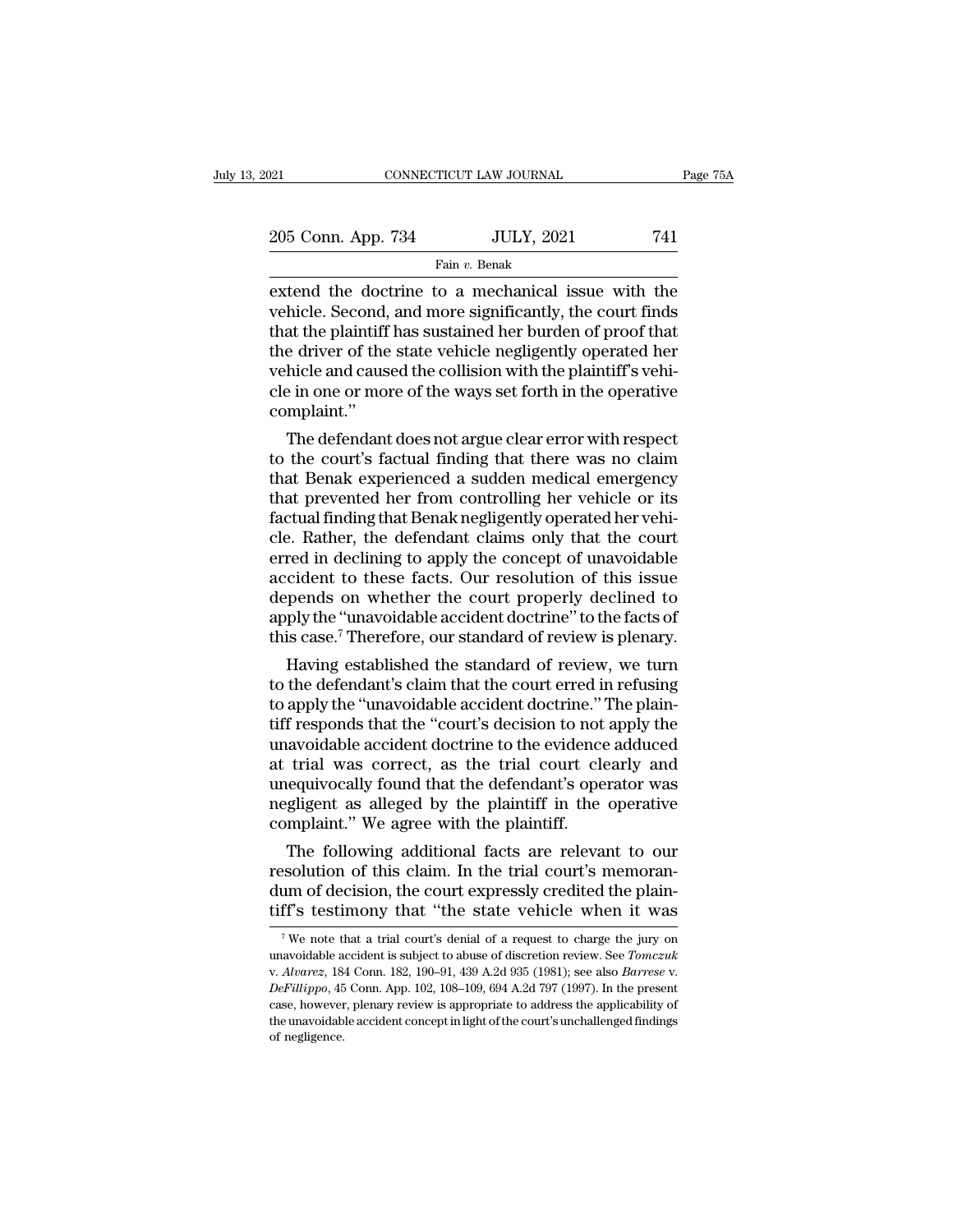# CONNECTICUT LAW JOURNAL July 13, 2021<br>
742 JULY, 2021 205 Conn. App. 734<br>
Fain v. Benak Fain *v.* Benak

CONNECTICUT LAW JOURNAL July 13, 2021<br>
T42 JULY, 2021 205 Conn. App. 734<br>
Fain v. Benak<br>
approaching the plaintiff's vehicle crossed the center<br>
line and failed to slow down." The court found that<br>
"the plaintiff lhad sust T42 JULY, 2021 205 Conn. App. 734<br>
Fain v. Benak<br>
approaching the plaintiff's vehicle crossed the center<br>
line and failed to slow down.'' The court found that<br>
"the plaintiff [had] sustained her burden of proof that<br>
the T42 JULY, 2021 205 Conn. App. 734<br>
Fain v. Benak<br>
Tapproaching the plaintiff's vehicle crossed the center<br>
line and failed to slow down." The court found that<br>
"the plaintiff [had] sustained her burden of proof that<br>
the Take The driver of the wave set forth in the operation of the state vehicle negligently operated her vehicle and caused the court found that the plaintiff [had] sustained her burden of proof that the driver of the state v Take JULY, 2021 205 Conn. App. 734<br>
Fain v. Benak<br>
Tapproaching the plaintiff's vehicle crossed the center<br>
line and failed to slow down." The court found that<br>
"the plaintiff [had] sustained her burden of proof that<br>
the Fam v. Benak<br>approaching the plaintiff's vehicle crossed the center<br>line and failed to slow down." The court found that<br>"the plaintiff [had] sustained her burden of proof that<br>the driver of the state vehicle negligently o approaching the plaintiff's vehicle crossed the center<br>line and failed to slow down." The court found that<br>"the plaintiff [had] sustained her burden of proof that<br>the driver of the state vehicle negligently operated her<br>ve line and failed to slow down." The court found that<br>"the plaintiff [had] sustained her burden of proof that<br>the driver of the state vehicle negligently operated her<br>vehicle and caused the collision with the plaintiff's veh damages. Further of the state ventric negligently operated her<br>hicle and caused the collision with the plaintiff's vehi-<br>e in one or more of the ways set forth in the operative<br>mplaint." Further, the court determined that Benak's<br>g Figures and caused the comsion with the plaintin's vent-<br>cle in one or more of the ways set forth in the operative<br>complaint." Further, the court determined that Benak's<br>negligence was the proximate cause of the plaintiff'

the mode of the ways set forth in the operative<br>complaint." Further, the court determined that Benak's<br>negligence was the proximate cause of the plaintiff's<br>damages.<br>In her operative complaint, the plaintiff alleged that<br>B Exceptional complaint. Further, the court determined that Benak is<br>negligence was the proximate cause of the plaintiff's<br>damages.<br>In her operative complaint, the plaintiff allegad that<br>Benak was negligent in a number of w damages.<br>
In her operative complaint, the plaintiff alleged that<br>
Benak was negligent in a number of ways. The allega-<br>
tions relate to Benak's actions *after* her tire blew out,<br>
with the exception of the allegation that In her operative complaint, the plaintiff alleged that<br>Benak was negligent in a number of ways. The allega-<br>tions relate to Benak's actions *after* her tire blew out,<br>with the exception of the allegation that she failed t ons relate to Benak's actions *after* her tire blew out,<br>ith the exception of the allegation that she failed to<br>dhere to the speed limit in the time leading up to the<br>ccident.  ${}^{8}$  Failing to remain in her lane, failing with the exception of the allegation that she failed to adhere to the speed limit in the time leading up to the accident. <sup>8</sup> Failing to remain in her lane, failing to brake,  $^8$ The plaintiff's allegations in her operati

adhere to the speed limit in the time leading up to the accident. <sup>8</sup> Failing to remain in her lane, failing to brake,<br><sup>8</sup> The plaintiff's allegations in her operative complaint are as follows:<br>Benak (1) "[f]ailed to gran accident. <sup>8</sup> Failing to remain in her lane, failing to brake,<br>
<sup>8</sup> The plaintiff's allegations in her operative complaint are as follows:<br>
Benak (1) "[f]ailed to grant one half of the highway to the plaintiff's vehicle<br> **EXECTMENT. FRAILLY OF CHEMIT IT THET TATTLE, TATTLIFY OF DTAKE,**<br><sup>8</sup> The plaintiff's allegations in her operative complaint are as follows:<br>Benak (1) "[f]ailed to grant one half of the highway to the plaintiff's vehicl <sup>8</sup> The plaintiff's allegations in her operative complaint are as follows:<br>Benak (1) "[f]ailed to grant one half of the highway to the plaintiff's vehicle<br>in violation of" General Statutes § 14-231; (2) "[f]ailed to pass Benak (1) "[F]ailed to grant one half of the highway to the plaintiff's vehicle in violation of" General Statutes § 14-231; (2) "[F]ailed to pass to the right of the plaintiff's vehicle in violation of" § 14-231; (3) "[F] in violation of" General Statutes § 14-231; (2) "[f]ailed to pass to the right of the plaintiff's vehicle in violation of" § 14-231; (3) "[f]ailed to grant the right of way to the plaintiff's motor vehicle"; (4) "[f]ailed on the plaintiff's vehicle in violation of"  $\S 14-231$ ; (3) "[f]ailed to grant the right of way to the plaintiff's motor vehicle"; (4) "[f]ailed to grant one half of the highway to the plaintiff's motor vehicle"; (5) "[f] right of way to the plaintiff's motor vehicle"; (4) "[f]ailed to grant one half of the highway to the plaintiff's motor vehicle"; (5) "[f]ailed to operate her motor vehicle upon the right in violation of" General Statutes of the highway to the plaintiff's motor vehicle"; (5) "[f]ailed to operate her motor vehicle upon the right in violation of" General Statutes § 14-230; (6) "[f]ailed to keep a proper and reasonable lookout for other motor as to avoid a collision with the plaintiff's motor vehicle solution with the planned with the plainting of "[f]ailed to keep a proper and reasonable lookout for other motor vehicles on the highway"; (7) "[f]ailed to apply "[f]ailed to keep a proper and reasonable lookout for other motor vehicles<br>on the highway"; (7) "[f]ailed to apply her brakes in time to avoid a collision<br>although by a proper and reasonable exercise  $\ldots$  of her facultie on the highway"; (7) "[f]ailed to apply her brakes in time to avoid a collision although by a proper and reasonable exercise  $\ldots$  of her faculties, she could and should have done so"; (8) "[f]ailed to turn her motor vehi and though by a proper and reasonable exercise  $\cdot$  . . . of her faculties, she could and should have done so"; (8) "[f]ailed to turn her motor vehicle so as to avoid a collision with the plaintiff's motor vehicle"; (9) " could and should have done so"; (8) "[f]ailed to turn her motor vehicle so as to avoid a collision with the plaintiff's motor vehicle"; (9) "[f]ailed to sound her horn or otherwise warn the plaintiff's motor vehicle"; (9) as to avoid a collision with the plaintiff's motor vehicle"; (9) "[f]ailed to sound her horn or otherwise warn the plaintiff of the impending collision"; (10) "[f]ailed to take reasonable precautions to avoid the collisio sound her horn or otherwise warn the plaintiff of the impending collision";<br>(10) "[f]ailed to take reasonable precautions to avoid the collision"; (11)<br>"[f]ailed to keep her motor vehicle under proper and reasonable contr (10) "[f]ailed to take reasonable precautions to avoid the collision"; (11) "[f]ailed to keep her motor vehicle under proper and reasonable control"; (12) "[w]as inattentive and failed to keep and maintain a reasonable an "(f]ailed to keep her motor vehicle under proper and reasonable control";<br>(12) "[w]as inattentive and failed to keep and maintain a reasonable and<br>proper lookout"; (13) "[o]perated her motor vehicle at an excessive rate o (12) "[w]as inattentive and failed to keep and maintain a reasonable and proper lookout"; (13) "[o]perated her motor vehicle at an excessive rate of speed in violation of" General Statutes  $$14-219$ ; (14) "[o]perated her ( $\frac{1}{2}$ ) [ $\frac{1}{2}$ ] [ $\frac{1}{2}$ ] [ $\frac{1}{2}$ ] [ $\frac{1}{2}$ ]) [ $\frac{1}{2}$ ] [ $\frac{1}{2}$ ]); ( $\frac{1}{2}$ ]); ( $\frac{1}{2}$ ]); ( $\frac{1}{2}$ ]); ( $\frac{1}{2}$ ]  $\frac{1}{2}$ ] [ $\frac{1}{2}$ ] [ $\frac{1}{2}$ ] [ $\frac{1}{2}$ ] [ $\frac{1}{2}$ ] [ $\frac{1}{2}$ ] [ $\frac{1}{2}$ proped in violation of" General Statutes §14-219; (14) "[o]perated her motor vehicle at a rate of speed greater than was reasonable, having regard to traffic, highway, weather, and other conditions, in violation of" Gener vehicle at a rate of speed greater than was reasonable, having regard to traffic, highway, weather, and other conditions, in violation of" General Statutes §14-218a; (15) "[o]perated her motor vehicle at an excessive rate traffic, highway, weather, and other conditions, in violation of" General Statutes §14-218a; (15) "[o]perated her motor vehicle at an excessive rate of speed under the circumstances then and there existing"; (16) "[o]pera Statutes §14-218a; (15) "[o]perated her motor vehicle at an excessive rate of speed under the circumstances then and there existing"; (16) "[o]perated her motor vehicle on the left side of the highway in violation of" Gen her motor vehicle on the left side of the highway in violation of" General Statutes  $\S\S$  14-235 and 14-234; (17) "[d]rove her motor vehicle on the left side of the highway into the path of the plaintiff's vehicle; and (18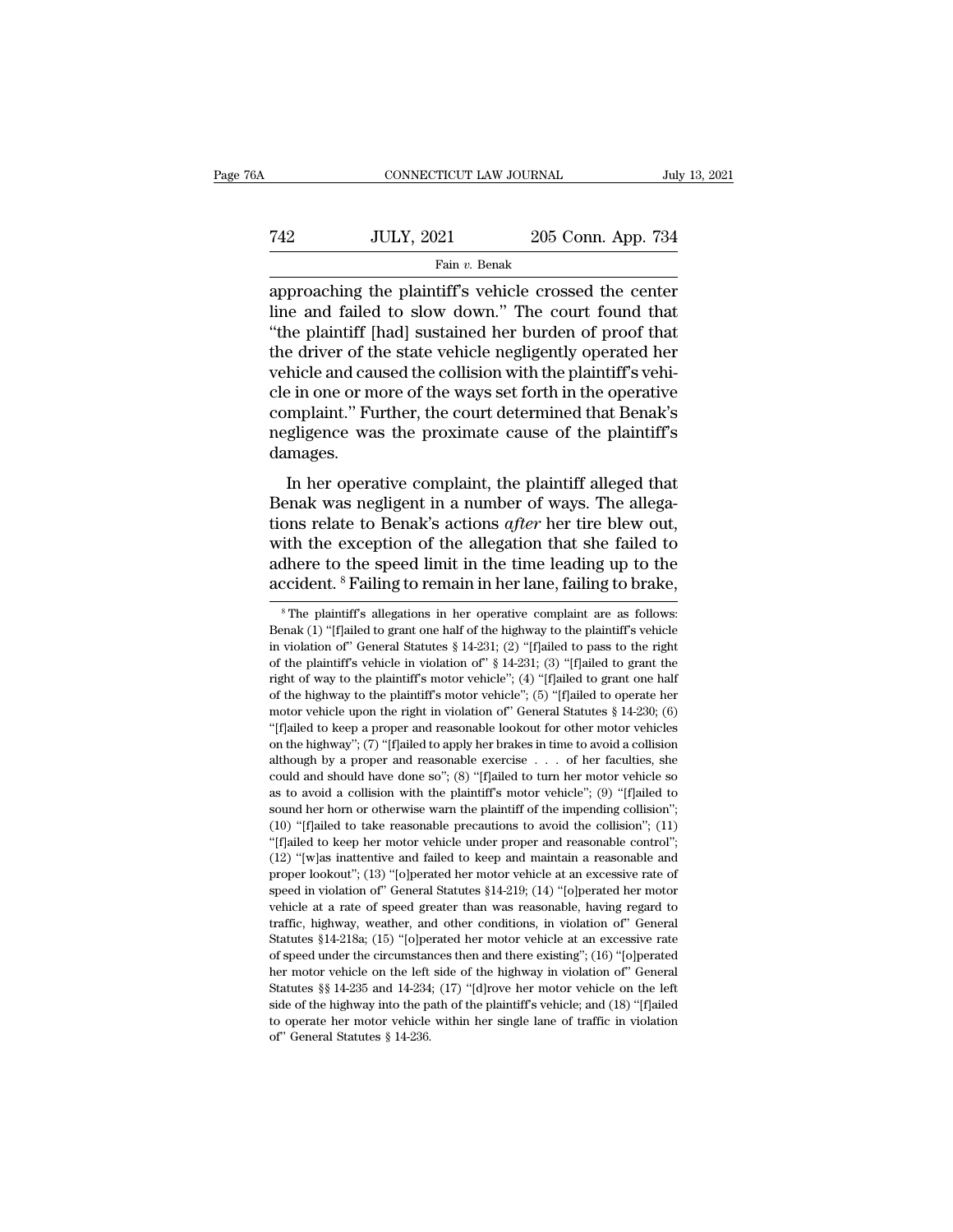| 021                | CONNECTICUT LAW JOURNAL | Page 77A |
|--------------------|-------------------------|----------|
| 205 Conn. App. 734 | <b>JULY, 2021</b>       | 743      |
|                    | Fain v. Benak           |          |

EXECUTE DE TO CONNECTICUT LAW JOURNAL Page 77A<br>
205 Conn. App. 734 JULY, 2021 743<br>
Fain v. Benak<br>
and general inattentiveness while driving are among<br>
the allegations.<sup>9</sup> 205 Conn. App. 734<br>and general inattentive<br>the allegations.<sup>9</sup><br>On the basis of the

 $\frac{100 \text{ UL}}{100 \text{ J}} = 5 \text{ Con.}$  App. 734<br>
Fain v. Benak<br>
d general inattentiveness while driving are among<br>
e allegations.<sup>9</sup><br>
On the basis of these theories of liability and the<br>
idence presented at trial, the court det 205 Conn. App. 734 JULY, 2021 743<br>
Fain v. Benak<br>
and general inattentiveness while driving are among<br>
the allegations.<sup>9</sup><br>
On the basis of these theories of liability and the<br>
evidence presented at trial, the court deter Fain v. Benak<br>
and general inattentiveness while driving are among<br>
the allegations.<sup>9</sup><br>
On the basis of these theories of liability and the<br>
evidence presented at trial, the court determined that<br>
the plaintiff proved th and general inattentiveness while driving are among<br>the allegations.<sup>9</sup><br>On the basis of these theories of liability and the<br>evidence presented at trial, the court determined that<br>the plaintiff proved that Benak "negligent and general mattern ventss while driving are among<br>the allegations.<sup>9</sup><br>On the basis of these theories of liability and the<br>evidence presented at trial, the court determined that<br>the plaintiff proved that Benak "negligently on the basis of these theories of liability and the<br>evidence presented at trial, the court determined that<br>the plaintiff proved that Benak "negligently operated<br>her vehicle and caused the collision with the plaintiff's<br>veh On the basis of these theories of liability and the<br>evidence presented at trial, the court determined that<br>the plaintiff proved that Benak "negligently operated<br>her vehicle  $\dots$ ." On the basis of the court's conclusion<br>th evidence presented at trial, the court determined that<br>the plaintiff proved that Benak "negligently operated<br>her vehicle and caused the collision with the plaintiff's<br>vehicle . . . . ." On the basis of the court's conclusi the plaintiff proved that Benak "negligently operated<br>her vehicle and caused the collision with the plaintiff's<br>vehicle  $\ldots$ ." On the basis of the court's conclusion<br>that the plaintiff proved that Benak negligently opera her vehicle and caused the collision with the plaintiff's<br>vehicle . . . ." On the basis of the court's conclusion<br>that the plaintiff proved that Benak negligently operated<br>her vehicle, the court "[rejected] the application vehicle  $\ldots$  ." On the basis of the court's conclusion<br>that the plaintiff proved that Benak negligently operated<br>her vehicle, the court "[rejected] the application of the<br>"unavoidable accident" doctrine" to the facts of that the plaintiff proved that Benak negligently operated<br>her vehicle, the court "[rejected] the application of the<br>'unavoidable accident' doctrine" to the facts of the case.<br>The court elucidated that there was "no claim t her vehicle, the court "[rejected] the application of the 'unavoidable accident' doctrine" to the facts of the case The court elucidated that there was "no claim that Benak experienced a sudden medical emergency which prev ravoluable accluding to the facts of the case.<br>The court elucidated that there was "no claim that<br>enak experienced a sudden medical emergency which<br>evented her [from] maintain[ing] control of the vehi-<br>e," and it declined The court criteriated that there was no claim that<br>Benak experienced a sudden medical emergency which<br>prevented her [from] maintain[ing] control of the vehi-<br>cle," and it declined to extend "by analogy  $\ldots$  the<br>doctrine

behavior a sudden included energency which<br>prevented her [from] maintain[ing] control of the vehi-<br>cle," and it declined to extend "by analogy . . . the<br>doctrine to a mechanical issue with the vehicle."<br>On appeal, the defe prevented iter [rion] manufam[ng] control of the veni-<br>cle," and it declined to extend "by analogy.... the<br>doctrine to a mechanical issue with the vehicle."<br>On appeal, the defendant argues that, because Benak<br>"experienced the lane in which the plaintiff to provail the vehicle.<br>
The doctrine to a mechanical issue with the vehicle."<br>
On appeal, the defendant argues that, because Benak<br>
"experienced a sudden, unexpected emergency, caused<br>
by cocurric to a incentral issue with the ventere.<br>
"experienced a sudden, unexpected emergency, caused<br>
by the blowout of her left front tire causing her to cross<br>
over the centerline of the highway and go partially into<br>
th On appeal, the defendant argues that, because Benak<br>
"experienced a sudden, unexpected emergency, caused<br>
by the blowout of her left front tire causing her to cross<br>
over the centerline of the highway and go partially into "experienced a sudden, unexpected emergency, caused<br>by the blowout of her left front tire causing her to cross<br>over the centerline of the highway and go partially into<br>the lane in which the plaintiff was operating her veh by the blowout of her left front tire causing her to cross<br>over the centerline of the highway and go partially into<br>the lane in which the plaintiff was operating her vehi-<br>cle," she was not negligent. It is the defendant's over the centerline of the highway and go partially into<br>the lane in which the plaintiff was operating her vehi-<br>cle," she was not negligent. It is the defendant's position<br>that, "in order for the plaintiff to prevail the the lane in which the plaintiff was operating her vehi-<br>cle," she was not negligent. It is the defendant's position<br>that, "in order for the plaintiff to prevail the plaintiff<br>would have had to have produced evidence that . cle," she was not negligent. It is the defendant's position<br>that, "in order for the plaintiff to prevail the plaintiff<br>would have had to have produced evidence that . . .<br>Benak had some 'premonition, warning, or advanced<br>n that, "in order for the plaintiff to prevail the plaintiff<br>would have had to have produced evidence that  $\dots$ <br>Benak had some 'premonition, warning, or advanced<br>notice' that the tire on the subject vehicle was about<br>to blo would have had to have produced evidence that . . .<br>Benak had some 'premonition, warning, or advanced<br>notice' that the tire on the subject vehicle was about<br>to blow out." This argument is premised on the defen-<br>dant's clai findings. blow out." This argument is premised on the defen-<br>nt's claim that the "unavoidable accident doctrine"<br>ecludes liability. However, this argument is not<br>sponsive to the plaintiff's allegations or to the court's<br>dings.<br>The d co blow out. This argument is premised on the determ<br>dant's claim that the "unavoidable accident doctrine"<br>precludes liability. However, this argument is not<br>responsive to the plaintiff's allegations or to the court's<br>find

adate a chain that the "unavolation accrudent doctrine"<br>precludes liability. However, this argument is not<br>responsive to the plaintiff's allegations or to the court's<br>findings.<br>The defendant does not challenge on appeal th responsive to the plaintiff's allegations or to the court's<br>findings.<br>The defendant does not challenge on appeal the trial<br>court's findings aside from its claim that the "unavoid-<br>able accident doctrine" precludes a findin The defendant does not challenge on appeal the trial court's findings aside from its claim that the "unavoidable accident doctrine" precludes a finding of negligence and its related claim that, in order to prevail at  $\frac{$ able accident doctrine" precludes a finding of negli-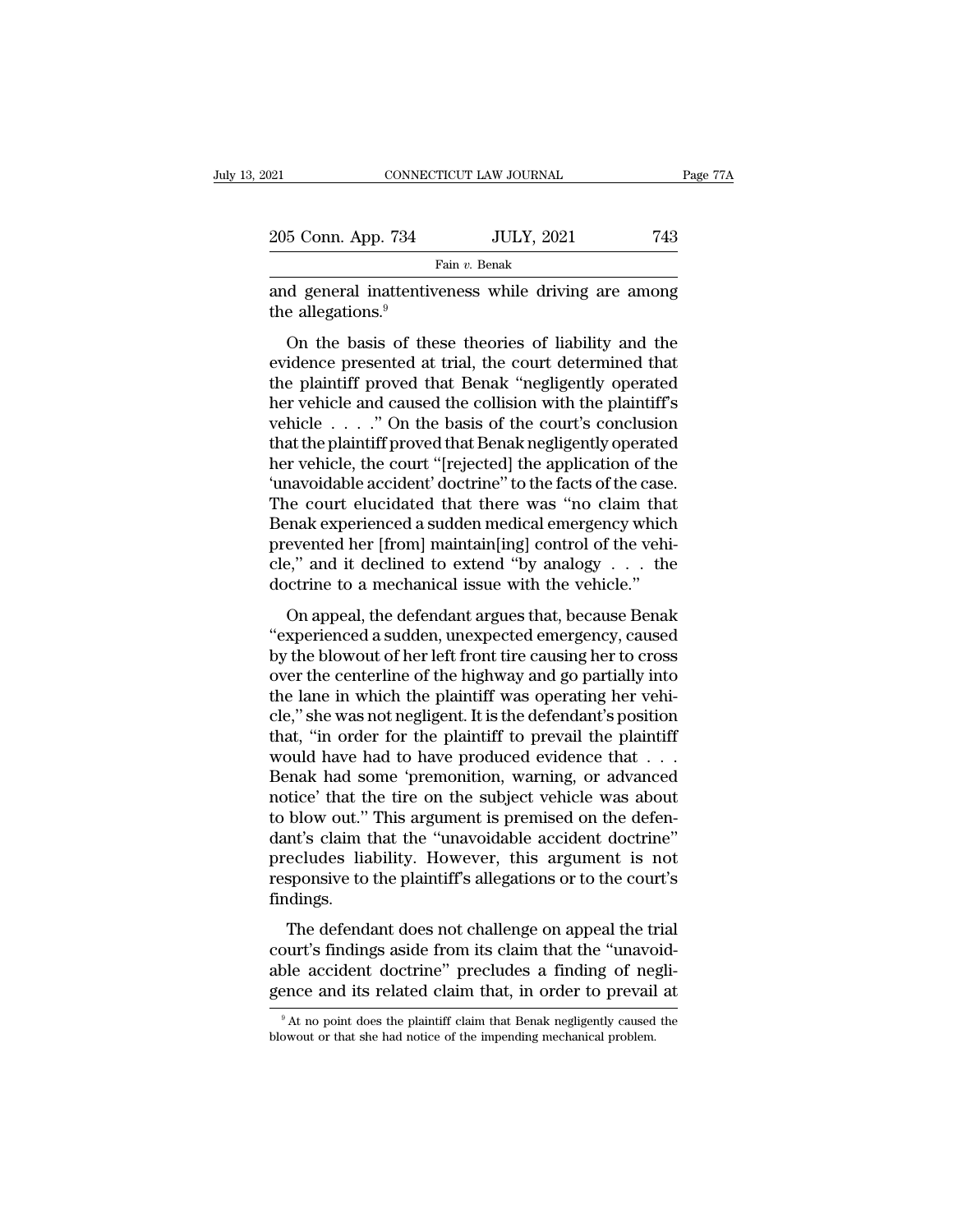| A   | CONNECTICUT LAW JOURNAL |                    | July 13, 2021 |
|-----|-------------------------|--------------------|---------------|
|     |                         |                    |               |
| 744 | <b>JULY, 2021</b>       | 205 Conn. App. 734 |               |
|     | Fain v. Benak           |                    |               |

CONNECTICUT LAW JOURNAL July 13, 202<br>
T44 JULY, 2021 205 Conn. App. 734<br>
Fain v. Benak<br>
Trial, the plaintiff needed to prove that Benak knew of<br>
the impending blowout or negligently caused it to occur.<sup>10</sup> the impending blowout or negligently caused it to occur.<sup>10</sup> Ultimately, because the court found that Benak was neg-Take Train v. 2021 205 Conn. App. 734<br>
Fain v. Benak<br>
Trial, the plaintiff needed to prove that Benak knew of<br>
the impending blowout or negligently caused it to occur.<sup>10</sup><br>
Ultimately, because the court found that Benak w Fain  $v$ . Benak<br>
trial, the plaintiff needed to prove that<br>
the impending blowout or negligently ca<br>
Ultimately, because the court found that<br>
ligent, the accident cannot be consider<br>
or inevitable as a matter of law.<br>
In al, the plaintiff needed to prove that Benak knew of<br>e impending blowout or negligently caused it to occur.<sup>10</sup><br>timately, because the court found that Benak was neg-<br>jent, the accident cannot be considered unavoidable<br>inev solution of the impending blowout or negligently caused it to occur.<sup>10</sup><br>Ultimately, because the court found that Benak was negligent, the accident cannot be considered unavoidable<br>or inevitable as a matter of law.<br>In supp

and inputately, because the court found that Benak was negligent, the accident cannot be considered unavoidable<br>or inevitable as a matter of law.<br>In support of its claim, the defendant relies on Professors Prosser and Keet dent, the accident cannot be considered unavoidable<br>or inevitable as a matter of law.<br>In support of its claim, the defendant relies on Profes-<br>sors Prosser and Keeton's definition of "unavoidable<br>accident," which provides under a matter of law.<br>In support of its claim, the defendant relies on Professors Prosser and Keeton's definition of "unavoidable accident," which provides that "[a]n unavoidable accident is an occurrence which is not int In support of its claim, the defendant relies on Professors Prosser and Keeton's definition of "unavoidable accident," which provides that "[a]n unavoidable accident is an occurrence which is not intended and which, under In support of its claim, the defendant relies on Professors Prosser and Keeton's definition of "unavoidable accident," which provides that "[a]n unavoidable accident is an occurrence which is not intended and which, under sors Prosser and Keeton's definition of "unavoidable<br>accident," which provides that "[a]n unavoidable acci-<br>dent is an occurrence which is not intended and which,<br>under all the circumstances, could not have been fore-<br>seen accident," which provides that "[a]n unavoidable accident is an occurrence which is not intended and which, under all the circumstances, could not have been foreseen or prevented by the exercise of reasonable precautions. dent is an occurrence which is not intended and which,<br>under all the circumstances, could not have been fore-<br>seen or prevented by the exercise of reasonable precau-<br>tions. That is, an accident is considered unavoidable or under all the circumstances, could not have been fore-<br>seen or prevented by the exercise of reasonable precau-<br>tions. That is, an accident is considered unavoidable or<br>inevitable at law if it was not proximately caused by seen or prevented by the exercise of reasonable precautions. That is, an accident is considered unavoidable or<br>inevitable at law if it was not proximately caused by<br>the negligence of any party to the action, or to the<br>acci tions. That is, an accident is considered unavoidable or<br>inevitable at law if it was not proximately caused by<br>the negligence of any party to the action, or to the<br>accident. . . . . [T]he driver of an automobile who sud-<br> inevitable at law if it was not proximately caused by<br>the negligence of any party to the action, or to the<br>accident. . . . . [T]he driver of an automobile who sud-<br>denly loses control of the car because the driver is<br>seiz the negligence of any party to the action, or to the accident. . . . [T]he driver of an automobile who suddenly loses control of the car because the driver is seized with a heart attack, a stroke, a fainting spell, or an accident. . . . . [T]he driver of an automobile who suddenly loses control of the car because the driver is seized with a heart attack, a stroke, a fainting spell, or an epileptic fit is not liable, unless the driver knew denly loses control of the car because the driver is<br>seized with a heart attack, a stroke, a fainting spell, or<br>an epileptic fit is not liable, unless the driver knew that<br>he might become ill, in which case he may have be In Connecticut, this concept has been incorporated<br>In Connecticut, this control is and the case to may have been<br>gligent in driving the car at all." (Footnotes omitted.)<br>Keeton et al., Prosser and Keeton on the Law of Tor into a model jury instruction, which we have been<br>inegligent in driving the car at all." (Footnotes omitted.)<br>W. Keeton et al., Prosser and Keeton on the Law of Torts<br>(5th Ed. 1984) § 29, p. 162.<br>In Connecticut, this conce

In the magnetic matrix of the car at all." (Footnotes omitted.)<br>W. Keeton et al., Prosser and Keeton on the Law of Torts<br>(5th Ed. 1984) § 29, p. 162.<br>In Connecticut, this concept has been incorporated<br>into a model jury ins W. Keeton et al., Prosser and Keeton on the Law of Torts<br>(5th Ed. 1984) § 29, p. 162.<br>In Connecticut, this concept has been incorporated<br>into a model jury instruction, which provides: "The<br>defendant claims that any injury (5th Ed. 1984) § 29, p. 162.<br>In Connecticut, this concept has been incorporated<br>into a model jury instruction, which provides: "The<br>defendant claims that any injury suffered by the plaintiff<br>was the result of an unusual o In Connecticut, this concept has been incorporated<br>into a model jury instruction, which provides: "The<br>defendant claims that any injury suffered by the plaintiff<br>was the result of an unusual or unexpected event and<br>was no In Connecticut, this concept has been incorporated<br>into a model jury instruction, which provides: "The<br>defendant claims that any injury suffered by the plaintiff<br>was the result of an unusual or unexpected event and<br>was not into a model jury instruction, which provides: "The<br>defendant claims that any injury suffered by the plaintiff<br>was the result of an unusual or unexpected event and<br>was not the result of either party's negligence. If you<br>fi defendant claims that any injury suffered by the plaintiff<br>was the result of an unusual or unexpected event and<br>was not the result of either party's negligence. If you<br>find that the alleged injuries and/or losses in questi was the result of an unusual or unexpected event and<br>was not the result of either party's negligence. If you<br>find that the alleged injuries and/or losses in question<br>did not result from either the defendant's or the plainwas not the result of either party's negligence. If you find that the alleged injuries and/or losses in question did not result from either the defendant's or the plaintiff's negligence but were caused solely by some other find that the alleged injuries and/or losses in question<br>did not result from either the defendant's or the plain-<br>tiff's negligence but were caused solely by some other<br>happening, then the defendant is not liable to the p happening, then the defendant is not liable to the plain-<br>tiff." Connecticut Civil Jury Instructions 3.6-16, avail-<br>able at https://www.jud.ct.gov/JI/Civil/Civil.pdf (last vis-<br>ited July 7, 2021). Our Supreme Court has co ited July 7, 2021). Our Supreme Court has condoned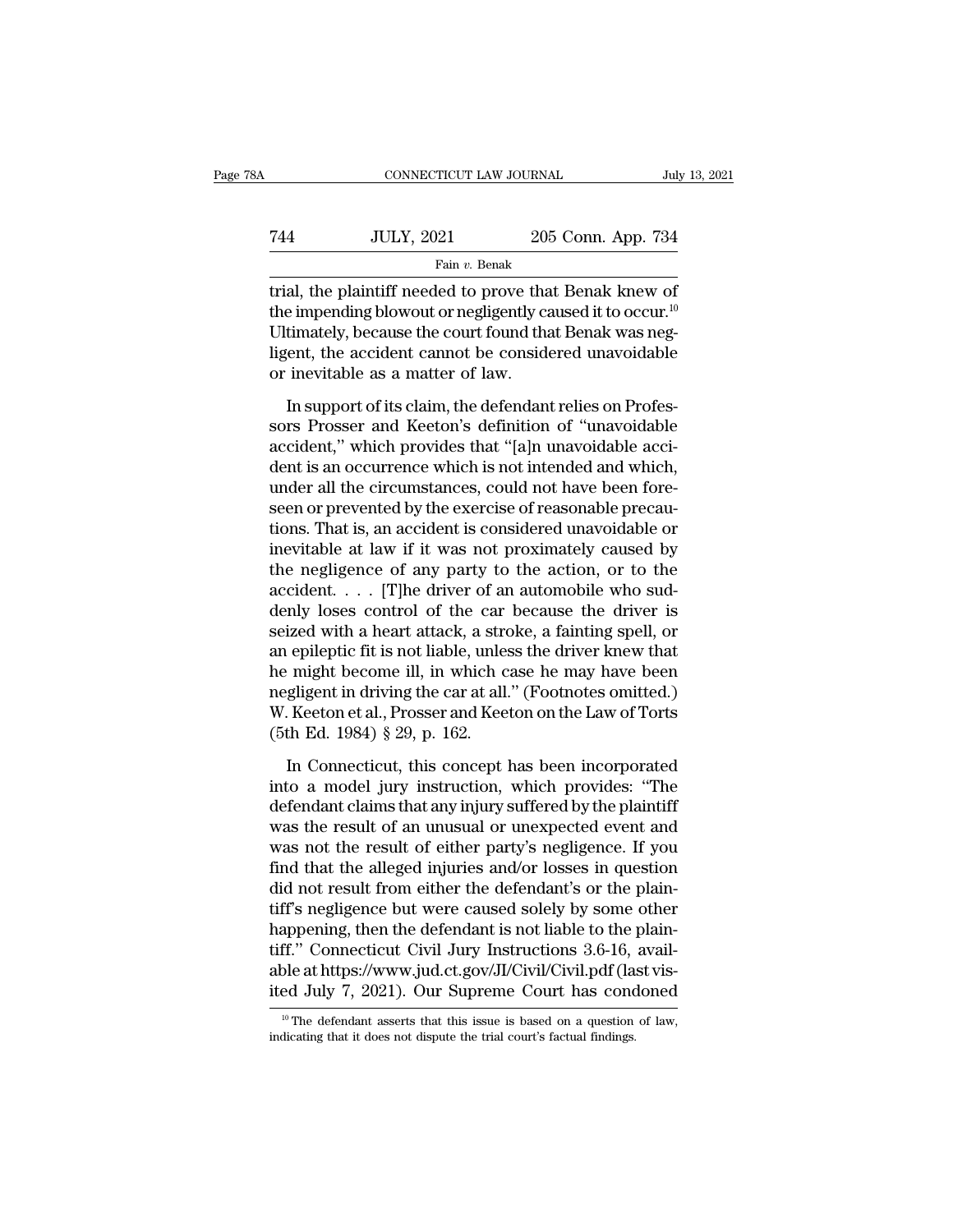| 21                 | CONNECTICUT LAW JOURNAL | Page 79A |
|--------------------|-------------------------|----------|
| 205 Conn. App. 734 | <b>JULY, 2021</b>       | 745      |
|                    | Fain v. Benak           |          |

THE CONNECTICUT LAW JOURNAL Page 79A<br>
205 Conn. App. 734 JULY, 2021 745<br>
Fain v. Benak<br>
This instruction only in the context of a driver losing<br>
consciousness while operating a motor vehicle. See<br>
Sheavy Teusisment supper 205 Conn. App. 734 JULY, 2021 745<br>
Fain v. Benak<br>
this instruction only in the context of a driver losing<br>
consciousness while operating a motor vehicle. See<br> *Sheav. Tousignant*, supra, 172 Conn. 56, 58 (directing<br>
trial *Sheak*<br> *Fain v. Benak*<br> *Fain v. Benak*<br> *Fain v. Benak*<br> *Shea* v. *Tousignant*, supra, 172 Conn. 56, 58 (directing<br>
trial court to provide instruction on remand in case<br>
in which defendent passed out or foll soleon wit 205 Conn. App. 734 JULY, 2021 745<br>
Fain v. Benak<br>
this instruction only in the context of a driver losing<br>
consciousness while operating a motor vehicle. See<br> *Shea* v. *Tousignant*, supra, 172 Conn. 56, 58 (directing<br>
tr Fain v. Benak<br>
this instruction only in the context of a driver losing<br>
consciousness while operating a motor vehicle. See<br> *Shea* v. *Tousignant*, supra, 172 Conn. 56, 58 (directing<br>
trial court to provide instruction on Fant *i*. Benak<br>this instruction only in the context of a driver losing<br>consciousness while operating a motor vehicle. See<br>*Shea* v. *Tousignant*, supra, 172 Conn. 56, 58 (directing<br>trial court to provide instruction on r this instruction only in the context of a driver losing<br>consciousness while operating a motor vehicle. See<br>*Shea* v. *Tousignant*, supra, 172 Conn. 56, 58 (directing<br>trial court to provide instruction on remand in case<br>in consciousness while operating a motor vehicle. See<br> *Shea* v. *Tousignant*, supra, 172 Conn. 56, 58 (directing<br>
trial court to provide instruction on remand in case<br>
in which defendant passed out or fell asleep without<br>
wa Shea v. Tousignant, supra, 172 Conn. 56, 58 (directing<br>trial court to provide instruction on remand in case<br>in which defendant passed out or fell asleep without<br>warning). Additionally, on more than one occasion, the<br>court trial court to provide instruction on remand in case<br>in which defendant passed out or fell asleep without<br>warning). Additionally, on more than one occasion, the<br>court has expressed disapproval of the charge. See, e.g.,<br>*To* in which defendant passed of<br>warning). Additionally, on more<br>court has expressed disapprov<br>*Tomczuk v. Alvarez*, 184 Con<br>935 (1981); see also W. Keeton<br>(noting that instructions on disfavor in many states).<br>The concept of urt has expressed disapproval of the charge. See, e.g.,<br> *mczuk v. Alvarez*, 184 Conn. 182, 190–91, 439 A.2d<br>
5 (1981); see also W. Keeton et al., supra, § 29, p. 163<br>
oting that instructions on doctrine have fallen into<br> Fomczuk v. Alvarez, 184 Conn. 182, 190–91, 439 A.2d<br>935 (1981); see also W. Keeton et al., supra, § 29, p. 163<br>(noting that instructions on doctrine have fallen into<br>disfavor in many states).<br>The concept of unavoidable ac

935 (1981); see also W. Keeton et al., supra, § 29, p. 163<br>(noting that instructions on doctrine have fallen into<br>disfavor in many states).<br>The concept of unavoidable accident does not excuse<br>a defendant from liability. R (noting that instructions on doctrine have fallen into<br>disfavor in many states).<br>The concept of unavoidable accident does not excuse<br>a defendant from liability. Rather, it contextualizes the<br>question of whether an actor ha disfavor in many states).<br>
The concept of unavoidable accident does not excuse<br>
a defendant from liability. Rather, it contextualizes the<br>
question of whether an actor has been negligent. See<br> *Tomczuk* v. *Alvarez*, supra The concept of unavoidable accident does not excuse<br>a defendant from liability. Rather, it contextualizes the<br>question of whether an actor has been negligent. See<br>Tomczuk v. Alvarez, supra, 184 Conn. 190–91. Indeed,<br>our Su The concept of unavoidable accident does not excuse<br>a defendant from liability. Rather, it contextualizes the<br>question of whether an actor has been negligent. See<br> $Tomczuk$  v. Alvarez, supra, 184 Conn. 190–91. Indeed,<br>our Su a defendant from liability. Rather, it contextualizes the<br>question of whether an actor has been negligent. See<br>Tomczuk v. Alvarez, supra, 184 Conn. 190–91. Indeed,<br>our Supreme Court has explained that "[a]n instruction<br>on question of whether an actor has been negligent. See<br> *Tomczuk* v. *Alvarez*, supra, 184 Conn. 190–91. Indeed,<br>
our Supreme Court has explained that "[a]n instruction<br>
on unavoidable accident serves no useful purpose and<br> Tomczuk v. Alvarez, supra, 184 Conn. 190–91. Indeed,<br>our Supreme Court has explained that "[a]n instruction<br>on unavoidable accident serves no useful purpose and<br>functions to confuse and mislead the jury and direct<br>their a our Supreme Court has explained that "[a]n instruction<br>on unavoidable accident serves no useful purpose and<br>functions to confuse and mislead the jury and direct<br>their attention from the primary issues of negligence,<br>proxim on unavoidable accident serves no useful purpose and<br>functions to confuse and mislead the jury and direct<br>their attention from the primary issues of negligence,<br>proximate cause and burden of proof. An additional,<br>unnecessa functions to confuse and mislead the jury and direct<br>their attention from the primary issues of negligence,<br>proximate cause and burden of proof. An additional,<br>unnecessary instruction on the concept of unavoidable<br>accident their attention from the primary issues of negligence,<br>proximate cause and burden of proof. An additional,<br>unnecessary instruction on the concept of unavoidable<br>accident would only complicate the rules concerning<br>negligenc proximate cause and burden of proof. An additional,<br>unnecessary instruction on the concept of unavoidable<br>accident would only complicate the rules concerning<br>negligence, proximate cause and burden of proof which<br>must be ex unnecessary instruction on the concept of unavoidable<br>accident would only complicate the rules concerning<br>negligence, proximate cause and burden of proof which<br>must be explained to the jury. Instructions concerning<br>unavoid accident would only complicate the rules concerning<br>negligence, proximate cause and burden of proof which<br>must be explained to the jury. Instructions concerning<br>unavoidable accident usually should be given only when<br>the re negligence, proximate cause and burden of proof which<br>must be explained to the jury. Instructions concerning<br>unavoidable accident usually should be given only when<br>the record can support a finding that the negligence of<br>ne must be explained to the jury. Instructions concerning<br>unavoidable accident usually should be given only when<br>the record can support a finding that the negligence of<br>neither party is involved. When a foundation has been<br>es unavoidable accident usually should be given only when<br>the record can support a finding that the negligence of<br>neither party is involved. When a foundation has been<br>established it still remains within the sound discretion<br> the record can support a finding that the negligence of<br>neither party is involved. When a foundation has been<br>established it still remains within the sound discretion<br>of the trial judge to determine whether an unavoidable<br> neither party is involved. When a foundation has been<br>established it still remains within the sound discretion<br>of the trial judge to determine whether an unavoidable<br>accident charge is appropriate. Even if we assume an<br>abu established it still remains within the sound discretion<br>of the trial judge to determine whether an unavoidable<br>accident charge is appropriate. Even if we assume an<br>abuse of discretion, instructions on negligence, proxi-<br>m of the trial judge to determine whether an unavoidable<br>accident charge is appropriate. Even if we assume an<br>abuse of discretion, instructions on negligence, proxi-<br>mate cause and burden of proof could operate as a<br>sufficie accident charge is a<br>abuse of discretion,<br>mate cause and bur<br>sufficient substitute<br>charge so as to precl<br>also *Barrese* v. *DeFil*<br>694 A.2d 797 (1997).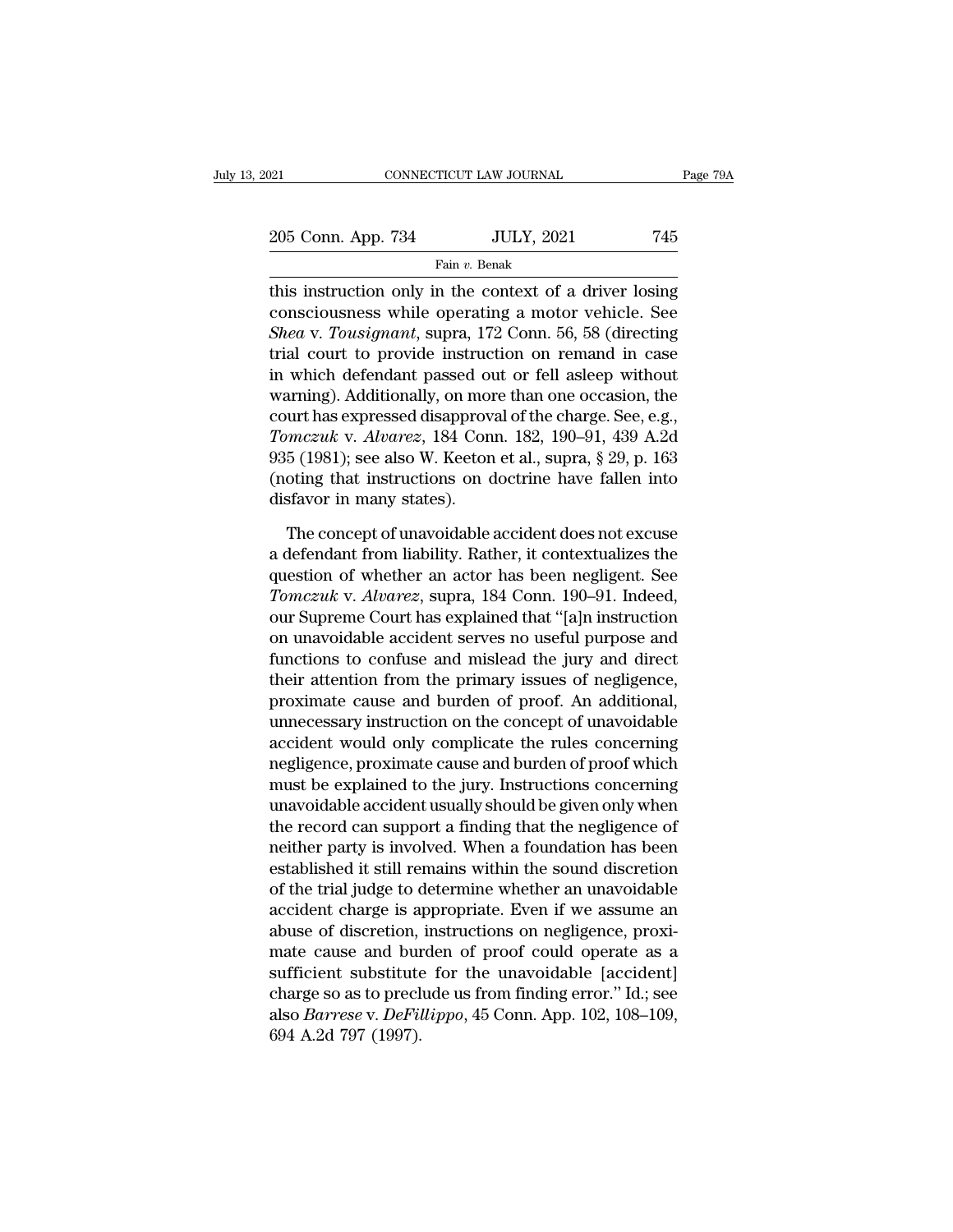| )A  | CONNECTICUT LAW JOURNAL |                    | July 13, 2021 |
|-----|-------------------------|--------------------|---------------|
| 746 | <b>JULY, 2021</b>       | 205 Conn. App. 734 |               |
|     | Fain v. Benak           |                    |               |

CONNECTICUT LAW JOURNAL July 13, 2<br>
6 JULY, 2021 205 Conn. App. 734<br>
Fain v. Benak<br>
In the present case, the court, acting as the fact finder,<br>
termined that Benak was negligent in the way in  $\frac{100 \text{ JULY, } 2021}{1000}$  and the present case, the court, acting as the fact finder, determined that Benak was negligent in the way in which she operated her vehicle, noting issues with her spood and braking and that h T46 JULY, 2021 205 Conn. App. 734<br>Fain v. Benak<br>In the present case, the court, acting as the fact finder,<br>determined that Benak was negligent in the way in<br>which she operated her vehicle, noting issues with her<br>speed and Taking and that Benaking, and that here are the present case, the court, acting as the fact finder, determined that Benaking, and that her actions were the proximate cause of the plaintiff's injuries. Because these findin Fain v. Benak<br>
In the present case, the court, acting as the fact finder,<br>
determined that Benak was negligent in the way in<br>
which she operated her vehicle, noting issues with her<br>
speed and braking, and that her actions Fan v. Benak<br>In the present case, the court, acting as the fact finder,<br>determined that Benak was negligent in the way in<br>which she operated her vehicle, noting issues with her<br>speed and braking, and that her actions were In the present case, the court, acting as the fact finder,<br>determined that Benak was negligent in the way in<br>which she operated her vehicle, noting issues with her<br>speed and braking, and that her actions were the proxi-<br>m determined that Benak was negligent in the way in<br>which she operated her vehicle, noting issues with her<br>speed and braking, and that her actions were the proxi-<br>mate cause of the plaintiff's injuries. Because these<br>finding which she operated her vehicle, noting issues with her speed and braking, and that her actions were the proximate cause of the plaintiff's injuries. Because these findings are inapposite to a determination that "the record speed and braking, and that her actions were the proximate cause of the plaintiff's injuries. Because these findings are inapposite to a determination that "the record can support a finding that the negligence of neither mate cause of the plaintiff's injuries. Because these findings are inapposite to a determination that "the record can support a finding that the negligence of neither party is involved"; (internal quotation marks omitted) findings are inapposite to a<br>record can support a finding<br>neither party is involved"; (in<br>omitted) *Barrese* v. *DeFillipp*<br>108; the court correctly detern<br>negligence necessarily preclud<br>dent was unavoidable.<sup>11</sup> mitted) *Barrese* v. *DeFillippo*, supra, 45 Conn. App.<br>
8; the court correctly determined that its finding of<br>
gligence necessarily precluded a finding that the acci-<br>
mt was unavoidable.<sup>11</sup><br>
II<br>
The defendant's second

II

108; the court correctly determined that its finding of<br>negligence necessarily precluded a finding that the acci-<br>dent was unavoidable.<sup>11</sup><br> $\Pi$ <br>The defendant's second claim is that the court erred<br>in granting the plainti megligence necessarily precluded a finding that the accident was unavoidable.<sup>11</sup><br>
II<br>
The defendant's second claim is that the court erred<br>
in granting the plaintiff's motion for reconsideration and<br>
in increasing the awa dent was unavoidable.<sup>11</sup><br>II<br>The defendant's second claim is the<br>in granting the plaintiff's motion for re-<br>in increasing the award of damages<br>medical expenses. We disagree.<br>The question of whether to grant a The defendant's second claim is that the court erred<br>granting the plaintiff's motion for reconsideration and<br>increasing the award of damages to include future<br>edical expenses. We disagree.<br>The question of whether to grant The defendant's second claim is that the court erred<br>in granting the plaintiff's motion for reconsideration and<br>in increasing the award of damages to include future<br>medical expenses. We disagree.<br>The question of whether t

Ine defendant s second claim is that the court effed<br>in granting the plaintiff's motion for reconsideration and<br>in increasing the award of damages to include future<br>medical expenses. We disagree.<br>The question of whether to In granting the plantin's inotion for reconsideration and<br>in increasing the award of damages to include future<br>medical expenses. We disagree.<br>The question of whether to grant a motion for recon-<br>sideration "is within the s In Increasing the award of damages to include future<br>
medical expenses. We disagree.<br>
The question of whether to grant a motion for recon-<br>
sideration "is within the sound discretion of the court."<br> *Shore* v. *Haverson Ar* The question of whether to grant a motion for reconsideration "is within the sound discretion of the court."<br> *Shore* v. *Haverson Architecture & Design*, *P.C.*, 92<br>
Conn. App. 469, 479, 886 A.2d 837 (2005), cert. denied The question of whether to grant a motion for reconsideration "is within the sound discretion of the court."<br> *Shore* v. *Haverson Architecture & Design*, *P.C.*, 92<br>
Conn. App. 469, 479, 886 A.2d 837 (2005), cert. denied sideration "is within the sound discretion of the court."<br>
Shore v. Haverson Architecture & Design, P.C., 92<br>
Conn. App. 469, 479, 886 A.2d 837 (2005), cert. denied,<br>
277 Conn. 907, 894 A.2d 988 (2006). "The standard of<br> Shore v. Haverson Architecture & Design, P.C., 92<br>Conn. App. 469, 479, 886 A.2d 837 (2005), cert. denied,<br>277 Conn. 907, 894 A.2d 988 (2006). "The standard of<br>review regarding challenges to a court's ruling on a<br>motion fo Conn. App. 469, 479, 886 A.2d 837 (2005), cert. denied, 277 Conn. 907, 894 A.2d 988 (2006). "The standard of review regarding challenges to a court's ruling on a motion for reconsideration is abuse of discretion. As with 277 Conn. 907, 894 A.2d 988 (2006). "The streview regarding challenges to a court's runotion for reconsideration is abuse of disc<br>with any discretionary action of the trial could ultimate [question for appellate review] is Following Chaintinges to a court's runng on a<br>otion for reconsideration is abuse of discretion. As<br>th any discretionary action of the trial court  $\dots$  the<br>timate [question for appellate review] is whether the<br>al court cou resolution for reconsideration is abuse of discretion. As<br>with any discretionary action of the trial court  $\dots$  the<br>ultimate [question for appellate review] is whether the<br>trial court could have reasonably concluded as it

while any discretionary action of the that court  $\ldots$  the<br>ultimate [question for appellate review] is whether the<br>trial court could have reasonably concluded as it did."<br>(Internal quotation marks omitted.) Id.<br>The follow thermal court could have reasonably concluded as it did."<br>(Internal quotation marks omitted.) Id.<br>The following additional facts are relevant to our<br>resolution of this claim. As discussed previously, the<br>court, in its memo (Internal quotation marks omitted.) Id.<br>
The following additional facts are relevant to our<br>
resolution of this claim. As discussed previously, the<br>
court, in its memorandum of decision, determined that<br>
there was insuffi solution of this claim. As discussed previously, the<br>burt, in its memorandum of decision, determined that<br>here was insufficient evidence on which to determine<br>ture medical expenses. In support of her motion for<br><sup>11</sup> Becaus court, in its memorandum of decision, determined that<br>there was insufficient evidence on which to determine<br>future medical expenses. In support of her motion for<br> $\frac{11}{11}$  Because the court found that the plaintiff's inj

there was insufficient evidence on which to detern<br>future medical expenses. In support of her motion<br><sup>11</sup> Because the court found that the plaintiff's injuries were a res<br>Benak's negligence and were not caused by an unavoi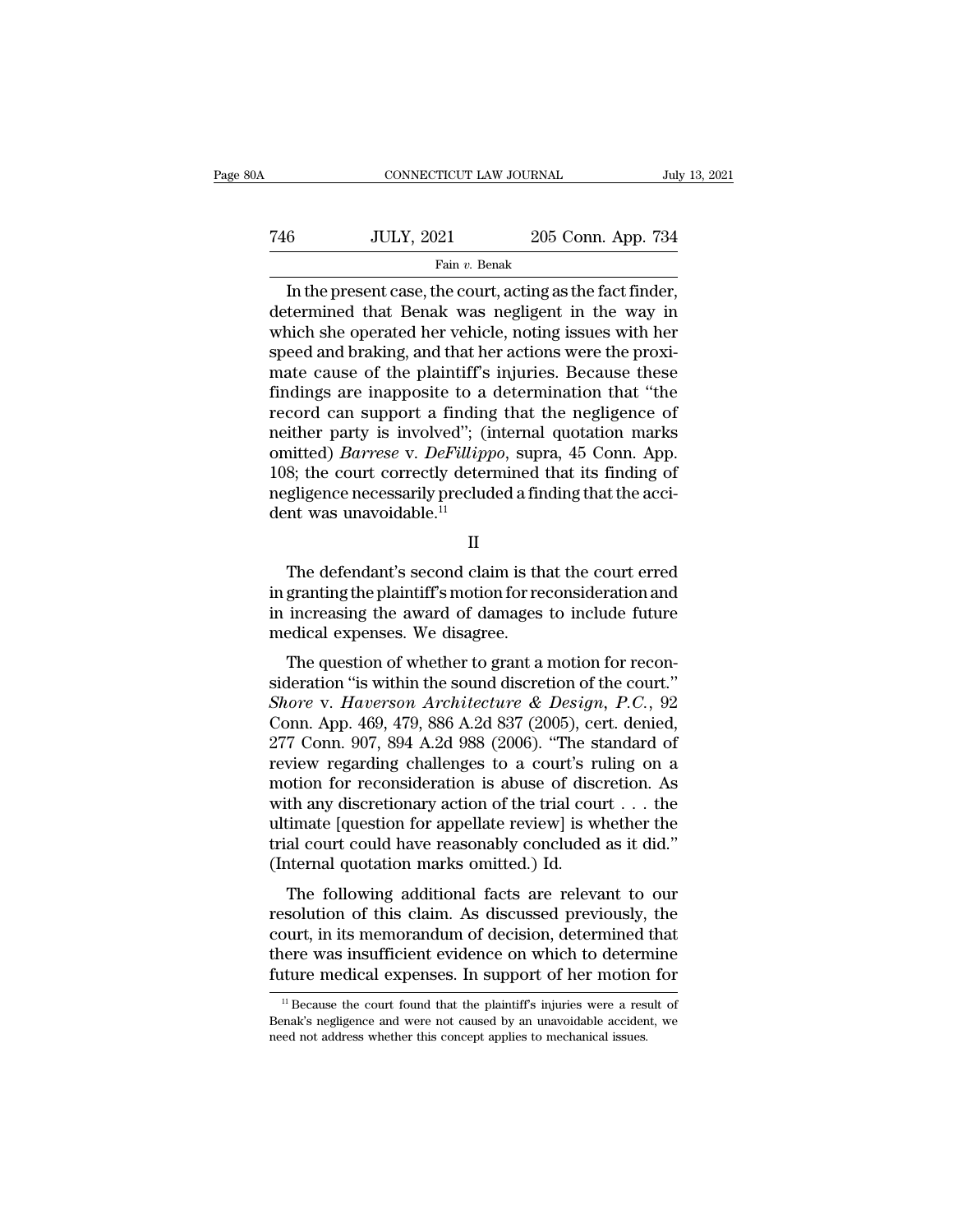205 Conn. App. 734 JULY, 2021 747<br>  $\frac{1}{205}$  Conn. App. 734 JULY, 2021 747

Fain *v.* Benak

reconsideration, the plaintiff attached a letter from her physician, which was admitted as a full exhibit during<br>the trial Gaccione stated in his letter "With Iregard" 205 Conn. App. 734 JULY, 2021 747<br>Fain v. Benak<br>Preconsideration, the plaintiff attached a letter from her<br>physician, which was admitted as a full exhibit during<br>the trial. Gaccione stated in his letter: "With [regard]<br>to 205 Conn. App. 734 JULY, 2021 747<br>
Fain v. Benak<br>
reconsideration, the plaintiff attached a letter from her<br>
physician, which was admitted as a full exhibit during<br>
the trial. Gaccione stated in his letter: "With [regard] 205 Conn. App. 734 JULY, 2021 747<br>
Fain v. Benak<br>
reconsideration, the plaintiff attached a letter from her<br>
physician, which was admitted as a full exhibit during<br>
the trial. Gaccione stated in his letter: "With [regard] Fain v. Benak<br>
Fain v. Benak<br>
reconsideration, the plaintiff attached a letter from her<br>
physician, which was admitted as a full exhibit during<br>
the trial. Gaccione stated in his letter: "With [regard]<br>
to further treatme Fain v. Benak<br>
reconsideration, the plaintiff attached a letter from her<br>
physician, which was admitted as a full exhibit during<br>
the trial. Gaccione stated in his letter: "With [regard]<br>
to further treatment, there is a reconsideration, the plaintiff attached a letter from her<br>physician, which was admitted as a full exhibit during<br>the trial. Gaccione stated in his letter: "With [regard]<br>to further treatment, there is a better than 50 [per physician, which was admitted as a full exhibit during<br>the trial. Gaccione stated in his letter: "With [regard]<br>to further treatment, there is a better than 50 [percent]<br>chance that it may be necessary to remove [the plain the trial. Gaccione stated in his letter: "With [regard]<br>to further treatment, there is a better than 50 [percent]<br>chance that it may be necessary to remove [the plain-<br>tiff's] left forearm hardware in the future. In addit to further treatment, there is a better than 50 [percent]<br>chance that it may be necessary to remove [the plain-<br>tiff's] left forearm hardware in the future. In addition,<br>she may require physical therapy treatment for up to chance that it may be necessary to remove [the plain-<br>tiff's] left forearm hardware in the future. In addition,<br>she may require physical therapy treatment for up to<br>[ten] visits on an annual basis for the next several year tiff's] left forearm hardware in the future. In addition,<br>she may require physical therapy treatment for up to<br>[ten] visits on an annual basis for the next several years<br>while she continues to recover from her right hip an she may require physical therapy treatment for up to<br>[ten] visits on an annual basis for the next several years<br>while she continues to recover from her right hip and<br>lower back injuries. In other words, it is more probable [ten] visits on an annual basis for the next several years<br>while she continues to recover from her right hip and<br>lower back injuries. In other words, it is more probable<br>than not that she would require this treatment relat while she continues to recover from her right hip and<br>lower back injuries. In other words, it is more probable<br>than not that she would require this treatment related<br>to her left ulna and right acetabular fracture/lumbar<br>sp lower back injuries. In other words, it is more probable<br>than not that she would require this treatment related<br>to her left ulna and right acetabular fracture/lumbar<br>sprain in the future." Gaccione went on to state that<br>fu than not that she would require this treatment related<br>to her left ulna and right acetabular fracture/lumbar<br>sprain in the future." Gaccione went on to state that<br>future arm surgery would cost between \$6000 and \$8000<br>and t to her left ulna and right acetabular fracture/lumbar<br>sprain in the future." Gaccione went on to state that<br>future arm surgery would cost between \$6000 and \$8000<br>and that physical therapy usually costs between \$100<br>and \$15 sprain in the future." Gaccione went on to state that<br>future arm surgery would cost between \$6000 and \$8000<br>and that physical therapy usually costs between \$100<br>and \$150 per visit. At trial, the plaintiff also introduced<br>a future arm surgery would cost between \$6000 and \$8000<br>and that physical therapy usually costs between \$100<br>and \$150 per visit. At trial, the plaintiff also introduced<br>a summary of her physical therapy visits showing that<br>s and that physical therapy usually costs between \$100 and \$150 per visit. At trial, the plaintiff also introduced a summary of her physical therapy visits showing that she already had incurred \$4987 in physical therapy bill and \$150 per visit. At trial, the plaintiff also introduced<br>a summary of her physical therapy visits showing that<br>she already had incurred \$4987 in physical therapy bills;<br>this exhibit was entered into evidence in full. Ad a summary of her physical therapy visits showing that<br>she already had incurred \$4987 in physical therapy bills;<br>this exhibit was entered into evidence in full. Addition-<br>ally, in its initial memorandum of decision, the cou she already had incurred \$4987 in physical therapy bills;<br>this exhibit was entered into evidence in full. Addition-<br>ally, in its initial memorandum of decision, the court<br>found that the plaintiff had a life expectancy of t this exhibit was entered into evidence in full. Additionally, in its initial memorandum of decision, the court<br>found that the plaintiff had a life expectancy of thirty-<br>seven years. Upon review of the plaintiff's motion an ally, in its initial memorandum of decision, the court<br>found that the plaintiff had a life expectancy of thirty-<br>seven years. Upon review of the plaintiff's motion and<br>over the defendant's objection, the court found "that<br> found that the plaintiff had a life expectancy of thirty-<br>seven years. Upon review of the plaintiff's motion and<br>over the defendant's objection, the court found "that<br>the plaintiff offered sufficient evidence of the reason seven years. Upon review of the plaintiff's motion and<br>over the defendant's objection, the court found "that<br>the plaintiff offered sufficient evidence of the reason-<br>able cost of future medical expenses for the surgical<br>re over the defend<br>the plaintiff offe<br>able cost of futu<br>removal of hard<br>and physical the<br>the plaintiff futu<br>of \$14,250.''<br>On appeal, the e plaintiff offered sufficient evidence of the reason-<br>le cost of future medical expenses for the surgical<br>moval of hardware for the right acetabular fracture<br>d physical therapy treatments. The court award[ed]<br>e plaintiff able cost of ruture medical expenses for the surgical<br>removal of hardware for the right acetabular fracture<br>and physical therapy treatments. The court award[ed]<br>the plaintiff future medical expenses in the sum total<br>of \$14

removal of nardware for the right acetabular fracture<br>and physical therapy treatments. The court award[ed]<br>the plaintiff future medical expenses in the sum total<br>of \$14,250."<br>On appeal, the defendant argues that because th and physical therapy treatments. The court award[ed]<br>the plaintiff future medical expenses in the sum total<br>of \$14,250."<br>On appeal, the defendant argues that because the letter<br>from Gaccione "does not provide the court  $\d$ the plaintiff future medical expenses in the sum total<br>of \$14,250."<br>On appeal, the defendant argues that because the letter<br>from Gaccione "does not provide the court  $\dots$  with<br>sufficient evidence to make a reasonable esti or \$14,250.<br>
On appeal, the defendant argues that because the letter<br>
from Gaccione "does not provide the court . . . with<br>
sufficient evidence to make a reasonable estimate of<br>
the cost of such treatment . . . [and] does On appeal, the defendant argues that because the letter<br>from Gaccione "does not provide the court . . . with<br>sufficient evidence to make a reasonable estimate of<br>the cost of such treatment . . . [and] does not provide<br>the from Gaccione "does not provide the court . . . with sufficient evidence to make a reasonable estimate of the cost of such treatment . . . [and] does not provide the court with sufficient evidence upon which to calculate sufficient evi<br>the cost of st<br>the court wit<br>late how muc<br>and for how<br>cal expenses<br>We disagree.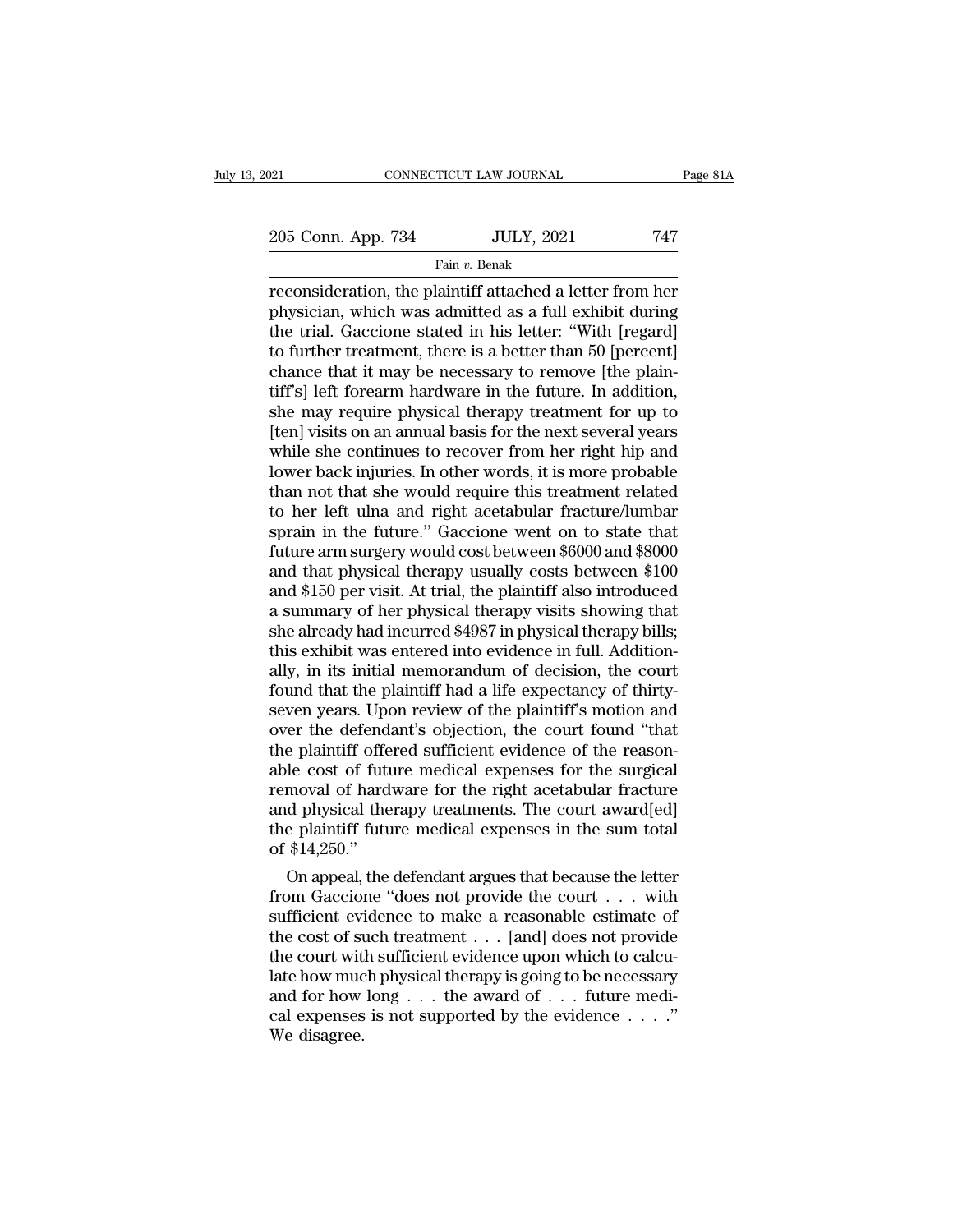# CONNECTICUT LAW JOURNAL July 13, 2021<br>
748 JULY, 2021 205 Conn. App. 734<br>
Fain v. Benak Fain *v.* Benak

CONNECTICUT LAW JOURNAL July 13, 2021<br>
8 JULY, 2021 205 Conn. App. 734<br>
Fain v. Benak<br>
"Damages for the future consequences of an injury<br>
n never be forecast with certainty." (Internal quota-<br>
paralyse onitted ) Marabetti Tam  $\frac{1}{2021}$  205 Conn. App. 734<br>
Fain v. Benak<br>
"Damages for the future consequences of an injury<br>
can never be forecast with certainty." (Internal quota-<br>
tion marks omitted.) *Marchetti* v. Ramirez, 240 Conn.<br>
40 56 Tax JULY, 2021 205 Conn. App. 734<br>
Fain v. Benak<br>
"Damages for the future consequences of an injury<br>
can never be forecast with certainty." (Internal quota-<br>
tion marks omitted.) *Marchetti* v. *Ramirez*, 240 Conn.<br>
49, 56  $348$  JULY, 2021 205 Conn. App. 734<br>
Fain v. Benak<br>
"Damages for the future consequences of an injury<br>
can never be forecast with certainty." (Internal quota-<br>
tion marks omitted.) *Marchetti* v. *Ramirez*, 240 Conn.<br>
49, Fain v. Benak<br>
"Damages for the future consequences of an injury<br>
can never be forecast with certainty." (Internal quota-<br>
tion marks omitted.) *Marchetti* v. Ramirez, 240 Conn.<br>
49, 56, 688 A.2d 1325 (1997). Accordingly, Fan v. Benak<br>
"Damages for the future consequences of an injury<br>
can never be forecast with certainty." (Internal quota-<br>
tion marks omitted.) *Marchetti* v. Ramirez, 240 Conn.<br>
49, 56, 688 A.2d 1325 (1997). Accordingly, "Damages for the future consequences of an injury<br>can never be forecast with certainty." (Internal quota-<br>tion marks omitted.) *Marchetti* v. *Ramirez*, 240 Conn.<br>49, 56, 688 A.2d 1325 (1997). Accordingly, an award<br>of fut can never be forecast with certainty." (Internal quotation marks omitted.) *Marchetti* v. *Ramirez*, 240 Conn.<br>49, 56, 688 A.2d 1325 (1997). Accordingly, an award<br>of future medical expenses should be "based upon an<br>estimat tion marks omitted.) *Marchetti* v. *Ramirez*, 240 Conn.<br>49, 56, 688 A.2d 1325 (1997). Accordingly, an award<br>of future medical expenses should be "based upon an<br>estimate of reasonable probabilities, not possibilities.<br>... 49, 56, 688 A.2d 1325 (1997). Accordingly, an award<br>of future medical expenses should be "based upon an<br>estimate of reasonable probabilities, not possibilities.<br> $\dots$  The obvious purpose of this requirement is to pre-<br>vent of future medical expenses should be "based upon an<br>estimate of reasonable probabilities, not possibilities.<br>... The obvious purpose of this requirement is to pre-<br>vent the [fact finder] from awarding damages for future<br>me estimate of reasonable probabilities, not possibilities.<br>
. . . The obvious purpose of this requirement is to pre-<br>
vent the [fact finder] from awarding damages for future<br>
medical expenses based merely on speculation or c ... The obvious purpose of this requirement is to pre-<br>vent the [fact finder] from awarding damages for future<br>medical expenses based merely on speculation or con-<br>jecture. Because, however, [f]uture medical expenses<br>do n went the [fact finder] from awarding damages for future<br>medical expenses based merely on speculation or con-<br>jecture. Because, however, [f]uture medical expenses<br>do not require the same degree of certainty as past<br>medical medical expenses based merely on speculation or con-<br>jecture. Because, however, [f]uture medical expenses<br>do not require the same degree of certainty as past<br>medical expenses . . . [i]t is not speculation or conjec-<br>ture t *jecture. Because, however, [f]uture medical expenses*<br>do not require the same degree of certainty as past<br>medical expenses . . . [i]t is not speculation or conjec-<br>ture to calculate future medical expenses based upon<br>the do not require the same degree of certainty as past<br>medical expenses . . . [i]t is not speculation or conjec-<br>ture to calculate future medical expenses based upon<br>the history of medical expenses that have accrued as<br>of the medical expenses  $\ldots$  [i]t is not speculation or con<br>ture to calculate future medical expenses based u<br>the history of medical expenses that have accrue<br>of the trial date  $\ldots$  when there is also a degre<br>medical certainty In *Marchetti*, the plaintiff's treating physician<br>xpressed the principle medical expenses that have accrued as<br>the trial date . . . when there is also a degree of<br>edical certainty that future medical expenses will<br>necessa the filstory of inethcal expenses that have accrued as<br>
of the trial date . . . when there is also a degree of<br>
medical certainty that future medical expenses will<br>
be necessary." (Citations omitted; emphasis in original;

of the that date  $\cdot \cdot \cdot$  when there is also a degree of medical certainty that future medical expenses will be necessary." (Citations omitted, emphasis in original; internal quotation marks omitted.) Id., 54–55.<br>
In *Mar* meated certainty that Jatare meated expenses widen<br>the necessary." (Citations omitted.) Id., 54–55.<br>in Marchetti, the plaintiff's treating physician<br>"expressed the opinion that the plaintiff [would] require<br>future medical be *necessary.* (Chatrons omitted, emphasis in original, internal quotation marks omitted.) Id., 54–55.<br>
In *Marchetti*, the plaintiff's treating physician "expressed the opinion that the plaintiff [would] require<br>
future In *Marchetti*, the plaintiff's treating physician<br>
"expressed the opinion that the plaintiff [would] require<br>
future medical treatment for his injuries." Id., 55.<br>
Although the physician could not estimate the costs of<br> In *Marchetti*, the plaintiff's treating physician<br>
"expressed the opinion that the plaintiff [would] require<br>
future medical treatment for his injuries." Id., 55.<br>
Although the physician could not estimate the costs of<br>
t "expressed the opinion that the plaintiff [would] require<br>future medical treatment for his injuries." Id., 55.<br>Although the physician could not estimate the costs of<br>that future treatment, our Supreme Court determined<br>that future medical treatment for his injuries." Id., 55.<br>Although the physician could not estimate the costs of<br>that future treatment, our Supreme Court determined<br>that the jury reasonably could have awarded the plain-<br>tiff da Although the physician could not estimate the costs of<br>that future treatment, our Supreme Court determined<br>that the jury reasonably could have awarded the plain-<br>tiff damages for future medical expenses because "the<br>eviden that future treatment, our Supreme Court determined<br>that the jury reasonably could have awarded the plain-<br>tiff damages for future medical expenses because "the<br>evidence established that the plaintiff had received<br>medical that the jury reasonably could have<br>tiff damages for future medical expevidence established that the pla<br>medical treatment for his injuries<br>since the date of the accident," and<br>established life expectancy and tota<br>as of th I damages for future medical expenses because the<br>idence established that the plaintiff had received<br>edical treatment for his injuries on a regular basis<br>nce the date of the accident," and because the plaintiff<br>tablished l evidence established that the plaintiff had received<br>medical treatment for his injuries on a regular basis<br>since the date of the accident," and because the plaintiff<br>established life expectancy and total costs of treatment

medical dealinent for fits injuries on a regular basis<br>since the date of the accident," and because the plaintiff<br>established life expectancy and total costs of treatment<br>as of the date of trial. Id., 56.<br>In the present ca since the date of the accident, and because the plantifier<br>established life expectancy and total costs of treatment<br>as of the date of trial. Id., 56.<br>In the present case, Gaccione's letter and the addi-<br>tional evidence pre established the expectancy and total costs of treatment<br>as of the date of trial. Id., 56.<br>In the present case, Gaccione's letter and the addi-<br>tional evidence presented at trial support a conclusion<br>that the plaintiff woul as of the trade of that. Id., 50.<br>In the present case, Gaccione's letter and the additional evidence presented at trial support a conclusion<br>that the plaintiff would incur future medical expenses<br>and also provided evidence In the present case, Gaccione's letter and the additional evidence presented at trial support a conclusion that the plaintiff would incur future medical expenses and also provided evidence as to the costs of her future med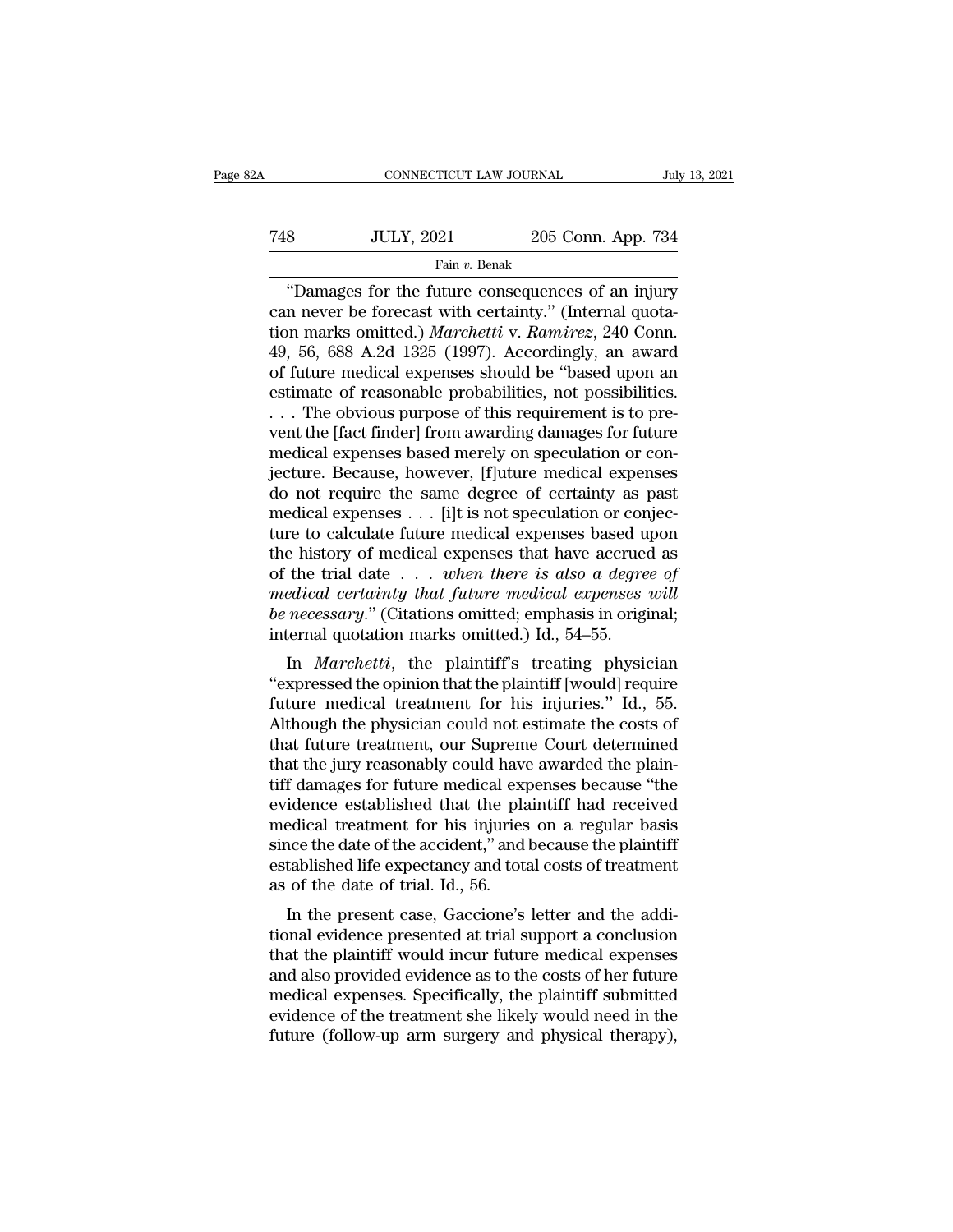| 021                | CONNECTICUT LAW JOURNAL |                                                        | Page 83A |
|--------------------|-------------------------|--------------------------------------------------------|----------|
| 205 Conn. App. 749 |                         | <b>JULY, 2021</b>                                      | 749      |
|                    | Black v. West Hartford  |                                                        |          |
|                    |                         | the costs of such treatment (between \$6000 and \$8000 |          |

The connection of the costs of such treatment (between \$6000 and \$8000<br>
the costs of such treatment (between \$6000 and \$8000<br>
for the arm surgery and between \$100 and \$150 per<br>
physical therapy appointment), the approximat For the arm surgery and between \$6000 and \$8000<br>the costs of such treatment (between \$6000 and \$8000<br>for the arm surgery and between \$100 and \$150 per<br>physical therapy appointment), the approximate length<br>of time sho would 205 Conn. App. 749 JULY, 2021 749<br>Black v. West Hartford<br>the costs of such treatment (between \$6000 and \$8000<br>for the arm surgery and between \$100 and \$150 per<br>physical therapy appointment), the approximate length<br>of time 205 Conn. App. 749 JULY, 2021 749<br>Black v. West Hartford<br>the costs of such treatment (between \$6000 and \$8000<br>for the arm surgery and between \$100 and \$150 per<br>physical therapy appointment), the approximate length<br>of time Black v. West Hartford<br>the costs of such treatment (between \$6000 and \$8000<br>for the arm surgery and between \$100 and \$150 per<br>physical therapy appointment), the approximate length<br>of time she would need physical therapy (s Black v. West Hartford<br>the costs of such treatment (between \$6000 and \$8000<br>for the arm surgery and between \$100 and \$150 per<br>physical therapy appointment), the approximate length<br>of time she would need physical therapy ( the costs of such treatment (between \$6000 and \$8000<br>for the arm surgery and between \$100 and \$150 per<br>physical therapy appointment), the approximate length<br>of time she would need physical therapy (several years),<br>her past for the arm surgery and between \$100 and \$150 per<br>physical therapy appointment), the approximate length<br>of time she would need physical therapy (several years),<br>her past medical expenses (including \$4987 for physical<br>thera physical therapy appointment), the approximate length<br>of time she would need physical therapy (several years),<br>her past medical expenses (including \$4987 for physical<br>therapy), and her life expectancy (thirty-seven years). of time she would need physical therapy (several years),<br>her past medical expenses (including \$4987 for physical<br>therapy), and her life expectancy (thirty-seven years).<br>This evidence took the plaintiff's claimed future med her past medical expenses (including \$4987 for physical<br>therapy), and her life expectancy (thirty-seven years).<br>This evidence took the plaintiff's claimed future medical<br>expenses out of the realm of speculation, provided " therapy), and her life expectancy (thirty-seven years).<br>This evidence took the plaintiff's claimed future medical<br>expenses out of the realm of speculation, provided "a<br>degree of medical certainty" that she would need futur This evidence took the plaintiff's claimed future medical<br>expenses out of the realm of speculation, provided "a<br>degree of medical certainty" that she would need future<br>care, and presented sufficient evidence from which the expenses out of the realm of speculation, provided "a<br>degree of medical certainty" that she would need future<br>care, and presented sufficient evidence from which the<br>court could approximate the costs of future medical<br>treat degree of medical certainty" that she would need future<br>care, and presented sufficient evidence from which the<br>court could approximate the costs of future medical<br>treatment. (Emphasis omitted; internal quotation marks<br>omit care, and presented sufficient evidence from which the<br>court could approximate the costs of future medical<br>treatment. (Emphasis omitted; internal quotation marks<br>omitted.) Marchetti v. Ramirez, supra, 240 Conn. 55.<br>Thus, t court could approximate the cointered treatment. (Emphasis omitted; intimedical experiment of media expenses.<br>Thus, the trial court did not abuse ing the motion for reconsideratic<br>that this evidence was sufficient of futur Frament. (Emphasis ontited, movainted, movainted.) Marchetti v. Ramirez,<br>nus, the trial court did not abuse<br>g the motion for reconsideration<br>at this evidence was sufficient<br>future medical expenses.<br>The judgment is affirmed In the trial court did not abuse its discretion in gradient properties and in determining this evidence was sufficient to support the aware future medical expenses.<br>The judgment is affirmed.<br>In this opinion the other judge

## France Material Articles<br>
France Assembly distributed:<br>
HARTFORD ET AL.<br>
THARTFORD ET AL.<br>
CAC 43018) % is affirmed.<br>
the other judges concurrently the other judges concurrent<br>
A. BLACK  $v.$  TOWN OF HARTFORD ET AL.<br>
(AC 43918) other judges concu<br>
LACK v. TOWN OF<br>
TFORD ET AL.<br>
(AC 43918)<br>
, Suarez and Bear, Js.  $\begin{minipage}{.4\linewidth} \begin{tabular}{ll} \bf KENNETH & A. BLACK $v$. & \bf TOWN OF WEST \\ \bf HARTFORD ET AL. & \bf (AC 43918) \\ \end{tabular} \\ \bf Gradle, Suarez and Bear, Js. \end{minipage}$

## *Syllabus*

(AC 43918)<br>Cradle, Suarez and Bear, Js.<br>Syllabus<br>The plaintiff appealed to the Superior Court from an assessment by the<br>Board of Assessment Appeals for the defendant town of West Hartford Cradle, Suarez and Bear, Js.<br>Syllabus<br>plaintiff appealed to the Superior Court from an assessment by the<br>Board of Assessment Appeals for the defendant town of West Hartford<br>in connection with certain of the plaintiff's per Cradle, Suarez and Bear, Js.<br>
Syllabus<br>
plaintiff appealed to the Superior Court from an assessment by the<br>
Board of Assessment Appeals for the defendant town of West Hartford<br>
in connection with certain of the plaintiff's *Syllabus*<br>
plaintiff appealed to the Superior Court from an assessment by the<br>
Board of Assessment Appeals for the defendant town of West Hartford<br>
in connection with certain of the plaintiff's personal property. In his<br> The plaintiff appealed to the Superior Court from an assessment by the Board of Assessment Appeals for the defendant town of West Hartford in connection with certain of the plaintiff's personal property. In his appeal, the plaintiff appealed to the Superior Court from an assessment by the Board of Assessment Appeals for the defendant town of West Hartford in connection with certain of the plaintiff's personal property. In his appeal, the pla Board of Assessment Appeals for the defendant town of West Hartford<br>in connection with certain of the plaintiff's personal property. In his<br>appeal, the plaintiff also named as a defendant the state Office of Policy<br>and Man in connection with certain of the plaintiff's personal property. In his appeal, the plaintiff also named as a defendant the state Office of Policy and Management, claiming that it violated a certain statute  $(\S 12-71d)$  i any appeal, the plaintiff also named as a defendant the state Office of Policy and Management, claiming that it violated a certain statute (§ 12-71d) in recommending the schedule of motor vehicle values the town used to a eppear, an eparament, claiming that it violated a certain statute (§ 12-71d) in recommending the schedule of motor vehicle values the town used to assess his vehicle. The Office of Policy and Management moved to dismiss th alternative ground that the schedule of motor vehicle values the town used<br>to assess his vehicle. The Office of Policy and Management moved to<br>dismiss the action as against it and the trial court granted the motion<br>on the to assess his vehicle. The Office of Policy and Management moved to dismiss the action as against it and the trial court granted the motion on the ground that the action was barred by the doctrine of sovereign immunity. H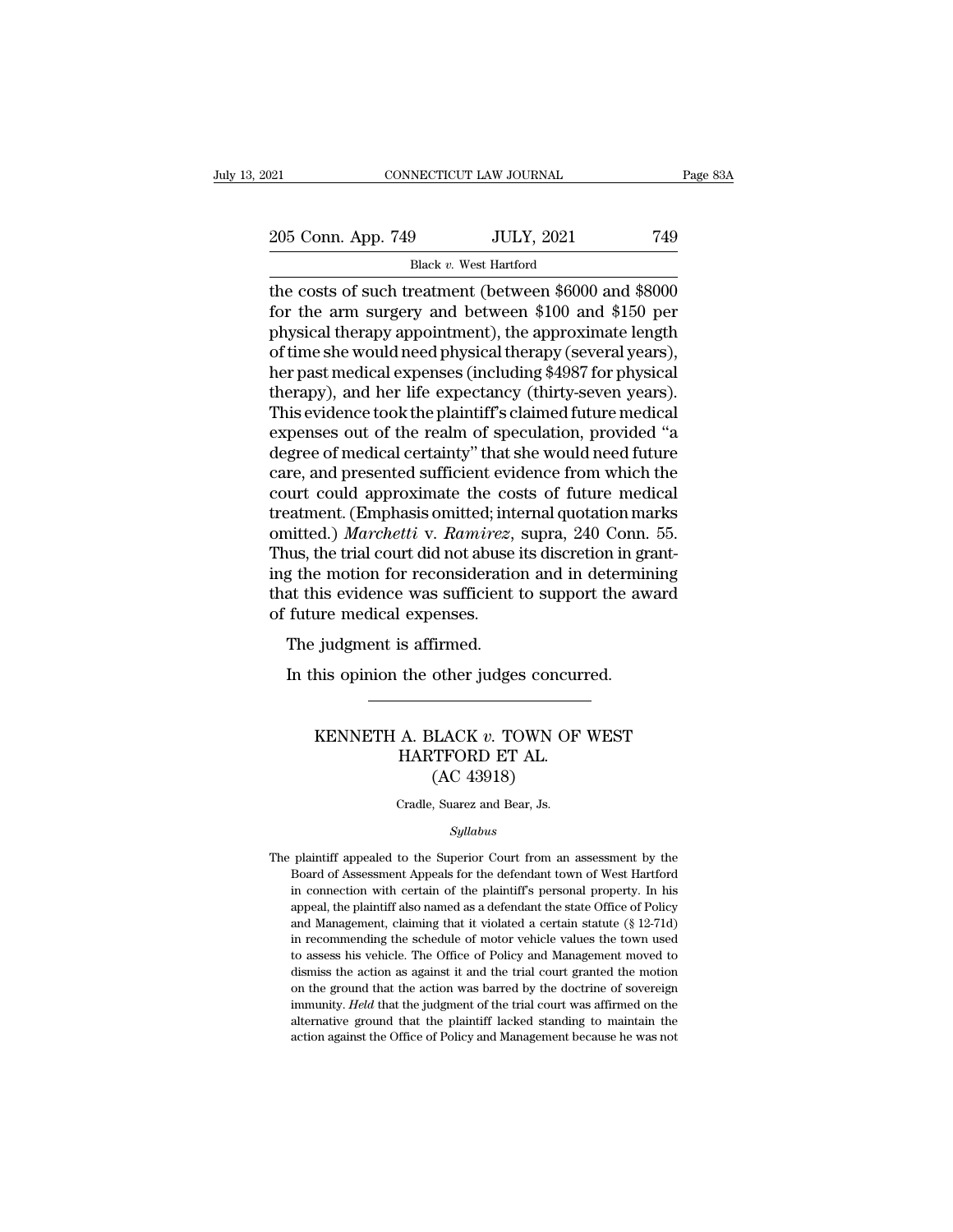## CONNECTICUT LAW JOURNAL July 13, 2021<br>
750 JULY, 2021 205 Conn. App. 749<br>
Black v. West Hartford NECTICUT LAW JOURNAL<br>
, 2021 205 Conn<br>
Black *v*. West Hartford<br>
the personal and legal interest c JULY, 2021 205 Conn. App. 749<br>Black v. West Hartford<br>classically aggrieved; the personal and legal interest claimed by the<br>plaintiff, namely, the way in which vehicles are assessed for tax pur-

JULY, 2021 205 Conn. App. 749<br>Black v. West Hartford<br>classically aggrieved; the personal and legal interest claimed by the<br>plaintiff, namely, the way in which vehicles are assessed for tax pur-<br>poses, is common to all taxp **poses, 19** JULY, 2021 205 Conn. App. 749<br>Black  $v$ . West Hartford<br>classically aggrieved; the personal and legal interest claimed by the<br>plaintiff, namely, the way in which vehicles are assessed for tax pur-<br>poses, is com Black v. West Hartford<br>classically aggrieved; the personal and legal interest claimed by the<br>plaintiff, namely, the way in which vehicles are assessed for tax pur-<br>poses, is common to all taxpayers, and not specific and pe Black v. West Hartford<br>classically aggrieved; the personal and legal interest claimed by the<br>plaintiff, namely, the way in which vehicles are assessed for tax pur-<br>poses, is common to all taxpayers, and not specific and pe classically aggrieved; the personal and legal interest claimed by the plaintiff, namely, the way in which vehicles are assessed for tax purposes, is common to all taxpayers, and not specific and personal to the plaintiff, plaintiff, namely, the way in which vehicles are assessed for tax purposes, is common to all taxpayers, and not specific and personal to the plaintiff, and apart from the Office of Policy and Management's recommendation th poses, is common to all taxpayers, and not specific and personal to the plaintiff, and apart from the Office of Policy and Management's recommendation that municipalities use a certain guide's schedule to assess vehicles, poses, is common to all taxpayers, and not specific and personal to the plaintiff, and apart from the Office of Policy and Management's recommendation that municipalities use a certain guide's schedule to assess vehicles, Argued April 19—officially released July 13, 2021<br>Argued April 19—official April 19—official and any involvement in the assessment of the plaintif<br>pr any other vehicle, the plaintiff recognizing that it was t<br>bility of eac

Argued April 19—officially released July 13, 2021<br>*Procedural History*<br>Appeal from the decision of the named defendant's Management had any involvement in the assessment of the plaintiff's<br>vehicle or any other vehicle, the plaintiff recognizing that it was the<br>responsibility of each municipality to perform that function.<br>Argued April 19—offi France or any other vehicle, the plaintiff recognizing that it was the<br>responsibility of each municipality to perform that function.<br>Argued April 19—officially released July 13, 2021<br>*Procedural History*<br>Appeal from the de Argued April 19—officially released July 13, 2021<br>
Procedural History<br>
Appeal from the decision of the named defendant's<br>
Board of Assessment Appeals revising the assessment<br>
of certain of the plaintiff's personal property Argued April 19—officially released July 13, 2021<br>
Procedural History<br>
Appeal from the decision of the named defendant's<br>
Board of Assessment Appeals revising the assessment<br>
of certain of the plaintiff's personal property *Procedural History*<br>Appeal from the decision of the named defendant's<br>Board of Assessment Appeals revising the assessment<br>of certain of the plaintiff's personal property, brought<br>to the Superior Court in the judicial dist Appeal from the decision of the named defendant's<br>Board of Assessment Appeals revising the assessment<br>of certain of the plaintiff's personal property, brought<br>to the Superior Court in the judicial district of Hartford,<br>wh Appeal from the decision of the named defendant's<br>Board of Assessment Appeals revising the assessment<br>of certain of the plaintiff's personal property, brought<br>to the Superior Court in the judicial district of Hartford,<br>whe Board of Assessment Appeals revising the<br>of certain of the plaintiff's personal prope:<br>to the Superior Court in the judicial district<br>where the court, *Cobb*, *J*., granted the motio<br>filed by the defendant Office of Policy *Kenneth Court in the judicial district of Hartford,*<br>the Superior Court in the judicial district of Hartford,<br>nere the court, *Cobb*, *J*., granted the motion to dismiss<br>ed by the defendant Office of Policy and Management <sup>2</sup> ed by the derendant Urice of Policy and Management<br>*Patrick T. Ringi* and Management<br>*Patrick A. Black*, self-represented, the appellant<br>laintiff).<br>*Patrick T. Ring*, assistant attorney general, with<br>hom were *Joseph J* 

(plaintiff).

and rendered judgment thereon, from which the plain-<br>tiff appealed to this court. Affirmed.<br>Kenneth A. Black, self-represented, the appellant<br>(plaintiff).<br>Patrick T. Ring, assistant attorney general, with<br>whom were Joseph till appealed to this court. Affirmed.<br> *Kenneth A. Black*, self-represented, the appellant<br>
(plaintiff).<br> *Patrick T. Ring*, assistant attorney general, with<br>
whom were Joseph J. Chambers, deputy associate<br>
attorney gener Kenneth A. Black, self-represented, the appellant (plaintiff).<br> *Patrick T. Ring*, assistant attorney general, with<br>
whom were *Joseph J. Chambers*, deputy associate<br>
attorney general, and, on the brief, *William Tong*, at (plaintiff).<br> *Patrick T. Ring*, assistant attorney general, with<br>
whom were *Joseph J. Chambers*, deputy associate<br>
attorney general, and, on the brief, *William Tong*, attor-<br>
ney general, and *Clare E. Kindall*, solici ment). Formey general, and, on the brief, *wutuam Tong*, attor-<br>y general, and *Clare E. Kindall*, solicitor general, for<br>e appellee (defendant Office of Policy and Manage-<br>ant).<br>*Opinion*<br>SUAREZ, J. The self-represented plaintif

## *Opinion*

They general, and Clare E. Kindall, soliction general, for<br>the appellee (defendant Office of Policy and Manage-<br>ment).<br> $\frac{opinion}{D}$ <br>SUAREZ, J. The self-represented plaintiff, Kenneth<br>A. Black, appeals from the judgment of th opinion<br>
SUAREZ, J. The self-represented plaintiff, Kenneth<br>
A. Black, appeals from the judgment of the trial court<br>
dismissing his action as against the defendant Office of<br>
Policy and Management for allegedly violating G opinion<br>
SUAREZ, J. The self-represented plaintiff, Kenneth<br>
A. Black, appeals from the judgment of the trial court<br>
dismissing his action as against the defendant Office of<br>
Policy and Management for allegedly violating G Opinion<br>
SUAREZ, J. The self-represented plaintiff, Kenneth<br>
A. Black, appeals from the judgment of the trial court<br>
dismissing his action as against the defendant Office of<br>
Policy and Management for allegedly violating G SUAREZ, J. The self-represented plaintiff, Kenneth<br>A. Black, appeals from the judgment of the trial court<br>dismissing his action as against the defendant Office of<br>Policy and Management for allegedly violating General<br>Statu SUAREZ, J. The self-represented plaintiff, Kenneth<br>A. Black, appeals from the judgment of the trial court<br>dismissing his action as against the defendant Office of<br>Policy and Management for allegedly violating General<br>Stat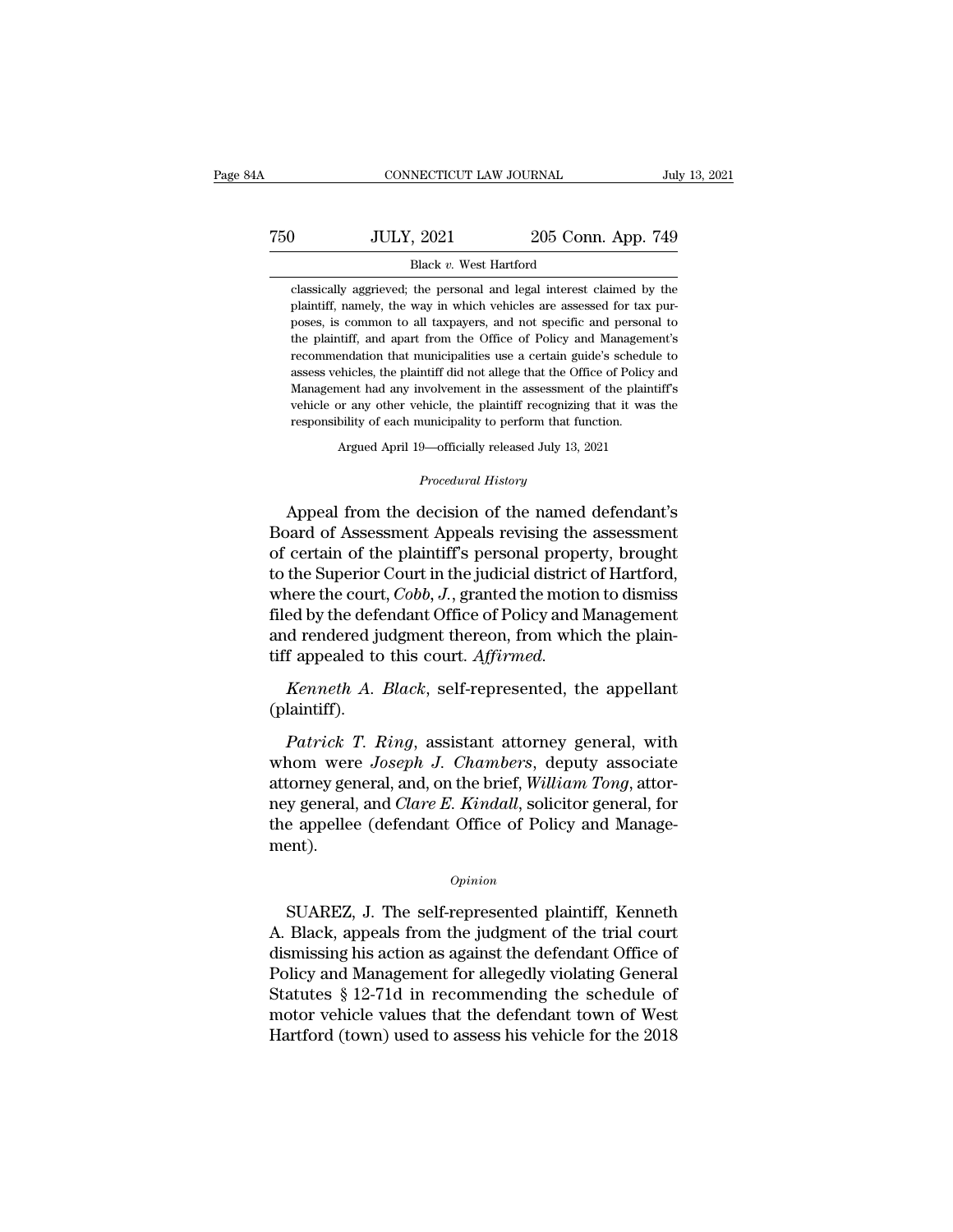| 2021                                                                                                                                                                                     | CONNECTICUT LAW JOURNAL | Page 85A |
|------------------------------------------------------------------------------------------------------------------------------------------------------------------------------------------|-------------------------|----------|
| 205 Conn. App. 749                                                                                                                                                                       | <b>JULY, 2021</b>       | 751      |
|                                                                                                                                                                                          | Black v. West Hartford  |          |
| tax year. <sup>1</sup> On appeal, the plaintiff claims that the court<br>erred in granting the defendant's motion to dismiss on<br>the ground that the action was barred by the doctrine |                         |          |

205 Conn. App. 749 JULY, 2021 751<br>Black v. West Hartford<br>dtax year.<sup>1</sup> On appeal, the plaintiff claims that the court<br>erred in granting the defendant's motion to dismiss on<br>the ground that the action was barred by the doc 205 Conn. App. 749 JULY, 2021 751<br>Black v. West Hartford<br>tax year.<sup>1</sup> On appeal, the plaintiff claims that the court<br>erred in granting the defendant's motion to dismiss on<br>the ground that the action was barred by the doct 205 Conn. App. 749 JULY, 2021 751<br>Black v. West Hartford<br>dax year.<sup>1</sup> On appeal, the plaintiff claims that the court<br>erred in granting the defendant's motion to dismiss on<br>the ground that the action was barred by the doct Black v. West Hartford<br>dtax year.<sup>1</sup> On appeal, the plaintiff claims that the court<br>erred in granting the defendant's motion to dismiss on<br>the ground that the action was barred by the doctrine<br>of sovereign immunity. We af Black v. West Hartford<br>tax year.<sup>1</sup> On appeal, the plaintiff claims that the court<br>erred in granting the defendant's motion to dismiss on<br>the ground that the action was barred by the doctrine<br>of sovereign immunity. We aff tax year.<sup>1</sup> On appeal, the plaintiff claims that the court<br>erred in granting the defendant's motion to dismiss on<br>the ground that the action was barred by the doctrine<br>of sovereign immunity. We affirm the judgment of the<br> erred in granting the defendant's motion to dismiss on<br>the ground that the action was barred by the doctrine<br>of sovereign immunity. We affirm the judgment of the<br>court, but on the alternative ground that the plaintiff<br>lack the ground that the action was barred by the doctrine<br>of sovereign immunity. We affirm the judgment of the<br>court, but on the alternative ground that the plaintiff<br>lacks standing to maintain the action against the defen-<br>da nity. The following facts, which either are undisputed in the method or are ken from the underlying facts, which either are undisputed or are ken from the underlying complaint and viewed in the habit most following facts, which taken standing to maintain the action against the deferminant dance.<br>
dant. Because we affirm on this alternative ground, we<br>
do not reach the trial court's determination that the<br>
action was barred by the defendant's sov

do not reach the trial court's determination that the action was barred by the defendant's sovereign immunity.<br>The following facts, which either are undisputed or are taken from the underlying complaint and viewed in the l action was barred by the defendant's sovereign immu-<br>
nity.<br>
The following facts, which either are undisputed or are<br>
taken from the underlying complaint and viewed in the<br>
light most favorable to the plaintiff; *Godbout* mity.<br>
The following facts, which either are undisputed or are<br>
taken from the underlying complaint and viewed in the<br>
light most favorable to the plaintiff; *Godbout v. Atta-*<br> *nasio*, 199 Conn. App. 88, 90–91, 234 A.3d The following facts, which either are undisputed or are taken from the underlying complaint and viewed in the light most favorable to the plaintiff;  $Godbout$  v. Attanasio, 199 Conn. App. 88, 90–91, 234 A.3d 1031 (2020); are The following facts, which either are undisputed or are taken from the underlying complaint and viewed in the light most favorable to the plaintiff;  $Godbout$  v. Attanasio, 199 Conn. App. 88, 90–91, 234 A.3d 1031 (2020); are taken from the underlying complaint and viewed in the<br>light most favorable to the plaintiff;  $Godbout$  v. Atta-<br>*nasio*, 199 Conn. App. 88, 90–91, 234 A.3d 1031 (2020);<br>are relevant to our consideration of the plaintiff's cla light most favorable to the plaintiff;  $Godbout$  v. Atta-<br>nasio, 199 Conn. App. 88, 90–91, 234 A.3d 1031 (2020);<br>are relevant to our consideration of the plaintiff's claim<br>on appeal. On October 21, 2019, the plaintiff, pursua *nasio*, 199 Conn. App. 88, 90–91, 234 A.3d 1031 (2020);<br>are relevant to our consideration of the plaintiff's claim<br>on appeal. On October 21, 2019, the plaintiff, pursuant<br>to General Statutes § 12-117a,<sup>2</sup> filed a complai are relevant to our consideration of the plaintiff's claim<br>on appeal. On October 21, 2019, the plaintiff, pursuant<br>to General Statutes § 12-117a,<sup>2</sup> filed a complaint with the<br>trial court appealing from the motor vehicle on appeal. On October 21, 2019, the plaintiff, pursuant<br>to General Statutes § 12-117a,<sup>2</sup> filed a complaint with the<br>trial court appealing from the motor vehicle assessment<br>made by the town assessor and the subsequent act Following the town assessor and the subsequent action<br>f the town's Board of Assessment Appeals (board).<sup>3</sup><br>he complaint alleged the following facts. At all relevant<br>mes, the plaintiff was the owner of a 2017 Subaru<br><sup>1</sup>The of the town's Board of Assessment Appeals (board).<sup>3</sup><br>The complaint alleged the following facts. At all relevant<br>times, the plaintiff was the owner of a 2017 Subaru<br> $\frac{1}{1}$ The plaintiff also brought the action against t

The complaint alleged the following facts. At all relevant times, the plaintiff was the owner of a 2017 Subaru<br> $\frac{1}{1}$ The plaintiff also brought the action against the town for its role in assessing his vehicle. As we d times, the plaintiff was the owner of a 2017 Subaru<br>
<sup>1</sup>The plaintiff also brought the action against the town for its role in<br>
assessing his vehicle. As we discuss later in this opinion, the action was<br>
not dismissed as a The plaintiff also brought the action against the town for its role in<br>
assessing his vehicle. As we discuss later in this opinion, the action was<br>
not dismissed as against the town, and, at the time the plaintiff brought <sup>1</sup> The plaintiff also brought the action against the town for its role in assessing his vehicle. As we discuss later in this opinion, the action was not dismissed as against the town, and, at the time the plaintiff broug assessing his vehicle. As we discuss later in this opinion, the action was not dismissed as against the town, and, at the time the plaintiff brought the present appeal, the action was still pending against the town. Becaus mot dismissed as against the town, and, at the time the plaintiff brought the present appeal, the action was still pending against the town. Because the litigation between the plaintiff and the town continued after judgme Fitigation between the plaintiff and the town continued after judgment was<br>rendered in favor of the Office of Policy and Management, the town is<br>not participating in this appeal. We thus refer to the Office of Policy and<br>

rendered in favor of the Office of Policy and Management, the town is<br>not participating in this appeal. We thus refer to the Office of Policy and<br>Management as the defendant.<br><sup>2</sup> General Statutes § 12-117a provides in rel The mailing of notice of such action, make application, in the nature of such an appeal. We thus refer to the Office of Policy and Management as the defendant.<br>
<sup>2</sup> General Statutes § 12-117a provides in relevant part: "A Management as the defendant.<br>
<sup>2</sup> General Statutes § 12-117a provides in relevant part: "Any person . . .<br>
claiming to be aggrieved by the action of . . . the board of assessment<br>
appeals . . . in any town or city may, wi such that is situated, which shall be accompanied by the set of change of containing to be aggrieved by the action of . . . the board of assessment appeals . . . in any town or city may, within two months from the date of claiming to be aggrieved by the action of  $\ldots$  the board of assessment appeals  $\ldots$  in any town or city may, within two months from the date of the mailing of notice of such action, make application, in the nature of an relevant to the defendant, and not to the portions that are relevant to the defendant, and not defend the portions of the companied by a citation to such town or city to appear before said court."<br>
<sup>3</sup> We generally will r the mailing of notice of such action, make application, in the nature of an appeal therefrom . . . to the superior court for the judicial district in which such town or city is situated, which shall be accompanied by a ci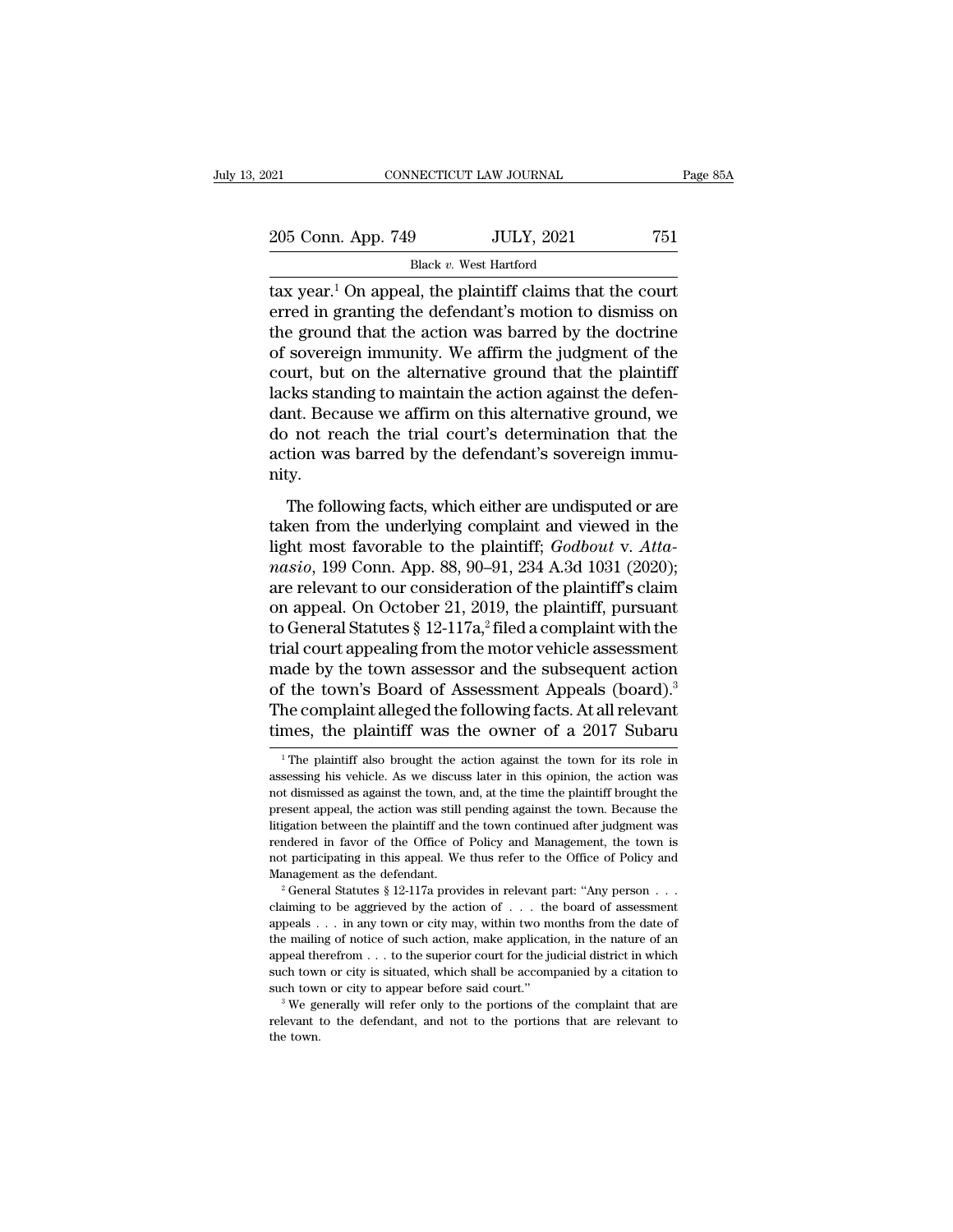| 86A | CONNECTICUT LAW JOURNAL                             |                    | July 13, 2021 |
|-----|-----------------------------------------------------|--------------------|---------------|
| 752 | <b>JULY, 2021</b>                                   | 205 Conn. App. 749 |               |
|     | Black v. West Hartford                              |                    |               |
|     | Crosstrek 2.0L Premium Automatic (vehicle) that was |                    |               |

CONNECTICUT LAW JOURNAL July 13, 2021<br>
T52 JULY, 2021 205 Conn. App. 749<br>
Black v. West Hartford<br>
Crosstrek 2.0L Premium Automatic (vehicle) that was<br>
registered in the town. On or about July 1, 2019, the T52 JULY, 2021 205 Conn. App. 749<br>Black v. West Hartford<br>Crosstrek 2.0L Premium Automatic (vehicle) that was<br>registered in the town. On or about July 1, 2019, the<br>plaintiff received a property tax bill for the vehicle<br>cove Plack v. West Hartford<br>
Black v. West Hartford<br>
Crosstrek 2.0L Premium Automatic (vehicle) that was<br>
registered in the town. On or about July 1, 2019, the<br>
plaintiff received a property tax bill for the vehicle<br>
covering T52 JULY, 2021 205 Conn. App. 749<br>Black v. West Hartford<br>Crosstrek 2.0L Premium Automatic (vehicle) that was<br>registered in the town. On or about July 1, 2019, the<br>plaintiff received a property tax bill for the vehicle<br>cov Black v. West Hartford<br>Crosstrek 2.0L Premium Automatic (vehicle) that was<br>registered in the town. On or about July 1, 2019, the<br>plaintiff received a property tax bill for the vehicle<br>covering the period of October 1, 201 Example 12. ULLET CONSIDER SERVING CREATED STATES are plaintiff received a property tax bill for the vehicle covering the period of October 1, 2018 through September 30, 2019, in the amount of \$645.39. The town assessor v Crosstrek 2.0L Premium Automatic (vehicle) that was<br>registered in the town. On or about July 1, 2019, the<br>plaintiff received a property tax bill for the vehicle<br>covering the period of October 1, 2018 through Septem-<br>ber 30 registered in the town. On or about July 1, 2019, the<br>plaintiff received a property tax bill for the vehicle<br>covering the period of October 1, 2018 through Septem-<br>ber 30, 2019, in the amount of \$645.39. The town asses-<br>so plaintiff received a property tax bill for the vehicle<br>covering the period of October 1, 2018 through Septem-<br>ber 30, 2019, in the amount of \$645.39. The town asses-<br>sor valued the vehicle at \$15,440, which, pursuant to<br>Ge covering the period of October 1, 2018 through Septem-<br>ber 30, 2019, in the amount of \$645.39. The town assessor<br>valued the vehicle at \$15,440, which, pursuant to<br>General Statutes § 12-62, was 70 percent of the vehicle's<br>" ber 30, 2019, in the amount of \$645.39. The town assessor valued the vehicle at \$15,440, which, pursuant to General Statutes § 12-62, was 70 percent of the vehicle's "present true and actual value." On September 12, 2019, sor valued the vehicle at \$15,440, which, pursuant to<br>General Statutes § 12-62, was 70 percent of the vehicle's<br>"present true and actual value." On September 12, 2019,<br>the plaintiff appealed to the board "claiming to be<br>a General Statutes § 12-62, was 70 percent of the vehicle's<br>
"present true and actual value." On September 12, 2019,<br>
the plaintiff appealed to the board "claiming to be<br>
aggrieved by the original valuation," and the board<br> e plaintiff appealed to the board "claiming to be grieved by the original valuation," and the board<br>duced the vehicle's assessed value to \$14,770. On<br>ptember 16, 2019, the board sent a "Notice of Change<br>Assessment" reflect aggrieved by the original valuation," and the board<br>reduced the vehicle's assessed value to \$14,770. On<br>September 16, 2019, the board sent a "Notice of Change<br>of Assessment" reflecting this reduction to the plaintiff.<sup>4</sup><br>T

reduced the vehicle's assessed value to \$14,770. On<br>September 16, 2019, the board sent a "Notice of Change<br>of Assessment" reflecting this reduction to the plaintiff.<sup>4</sup><br>The plaintiff next alleged that the defendant "is a September 16, 2019, the board sent a "Notice of Change<br>of Assessment" reflecting this reduction to the plaintiff.<sup>4</sup><br>The plaintiff next alleged that the defendant "is a duly<br>authorized agency of the State of Connecticut a of Assessment" reflecting this reduction to the plaintiff.<sup>4</sup><br>The plaintiff next alleged that the defendant "is a duly<br>authorized agency of the State of Connecticut and is<br>responsible for recommending a schedule of motor<br> The plaintiff next alleged that the defendant "is a duly<br>authorized agency of the State of Connecticut and is<br>responsible for recommending a schedule of motor<br>vehicle value which shall be used by the assessors in<br>each mun The plaintiff next alleged that the defendant "is a duly<br>authorized agency of the State of Connecticut and is<br>responsible for recommending a schedule of motor<br>vehicle value which shall be used by the assessors in<br>each mun authorized agency of the State of Connecticut and is<br>responsible for recommending a schedule of motor<br>vehicle value which shall be used by the assessors in<br>each municipality pursuant to  $\dots$  [§] 12-71d."<sup>5</sup> He<br>then allege responsible for recommending a schedule of motor<br>vehicle value which shall be used by the assessors in<br>each municipality pursuant to  $\dots$  [§] 12-71d."<sup>5</sup> He<br>then alleged that, "[u]pon information and belief, the<br>[defendan vehicle value which shall be used by the assessors in<br>each municipality pursuant to . . . [§] 12-71d."<sup>5</sup> He<br>then alleged that, "[u]pon information and belief, the<br>[defendant] [is] not following . . . [§] 12-71d by basing each municipality pursuant to  $\ldots$  [§] 12-71d."<sup>5</sup> He<br>then alleged that, "[u]pon information and belief, the<br>[defendant] [is] not following  $\ldots$  [§] 12-71d by basing<br>the motor vehicle tax on the National Automobile Deal then alleged that, "[u]pon information and belief, the<br>[defendant] [is] not following . . . [§] 12-71d by basing<br>the motor vehicle tax on the National Automobile Deal-<br>ers Association (NADA) 'clean retail' value instead o [defendant] [is] not following . . . [§] 12-71d by basing<br>the motor vehicle tax on the National Automobile Deal-<br>ers Association (NADA) 'clean retail' value instead of<br>the plain language of [§] 12-71d which requires motor<br> the motor vehicle tax on the National Automobile Deal-<br>ers Association (NADA) 'clean retail' value instead of<br>the plain language of [§] 12-71d which requires motor<br>vehicle taxes to be based on the average retail price."<br>He vehicle taxes to be based on the average retail price."<br>He further alleged that the "NADA 'clean retail' value<br>of [the plaintiff's vehicle] was  $\dots$  \$22,050. The base<br>[Manufacturer's Suggested Retail Price (MSRP)] when<br> $\$ He further alleged that the "NADA 'clean retail' value<br>of [the plaintiff's vehicle] was . . . \$22,050. The base<br>[Manufacturer's Suggested Retail Price (MSRP)] when<br><sup>4</sup>The plaintiff alleged that he "believes the revised ass

of [the plaintiff's vehicle] was  $\ldots$  \$22,050. The base<br>[Manufacturer's Suggested Retail Price (MSRP)] when<br> $\overline{\phantom{a}}$  <sup>4</sup>The plaintiff alleged that he "believes the revised assessment in the<br>Notice of Change of Assessm [Manufacturer's Suggested Retail Price (MSRP)] when<br>  $\overline{ }$ <sup>4</sup> The plaintiff alleged that he "believes the revised assessment in the<br>
Notice of Change of Assessment is due to the vehicle having a mileage of<br>
approximatel <sup>4</sup> The plaintiff alleged that he "believes the revised assessment in the Notice of Change of Assessment is due to the vehicle having a mileage of approximately 46,430 at the time of appeal, a higher value than the Octobe

Notice of Change of Assessment is due to the vehicle having a mileage of approximately 46,430 at the time of appeal, a higher value than the October 1, 2018 assessed assumed mileage of 27,500."<br>
<sup>5</sup> General Statutes § 12rapproximately 46,430 at the time of appeal, a higher value than the October 1, 2018 assessed assumed mileage of 27,500."<br>
<sup>5</sup> General Statutes § 12-71d provides in relevant part that the secretary of the defendant "shall For each motor vehicle as listed shall represent one hundred per cent of the defendant "shall recommend a schedule of motor vehicle values which shall be used by assessors in each municipality in determining the assessed <sup>5</sup> General Statutes § 12-71d provides in relevant part that the secretary of the defendant "shall recommend a schedule of motor vehicle values which shall be used by assessors in each municipality in determining the asse the defends<br>shall be use<br>value of m<br>for each m<br>the *averag*<br>sis added.)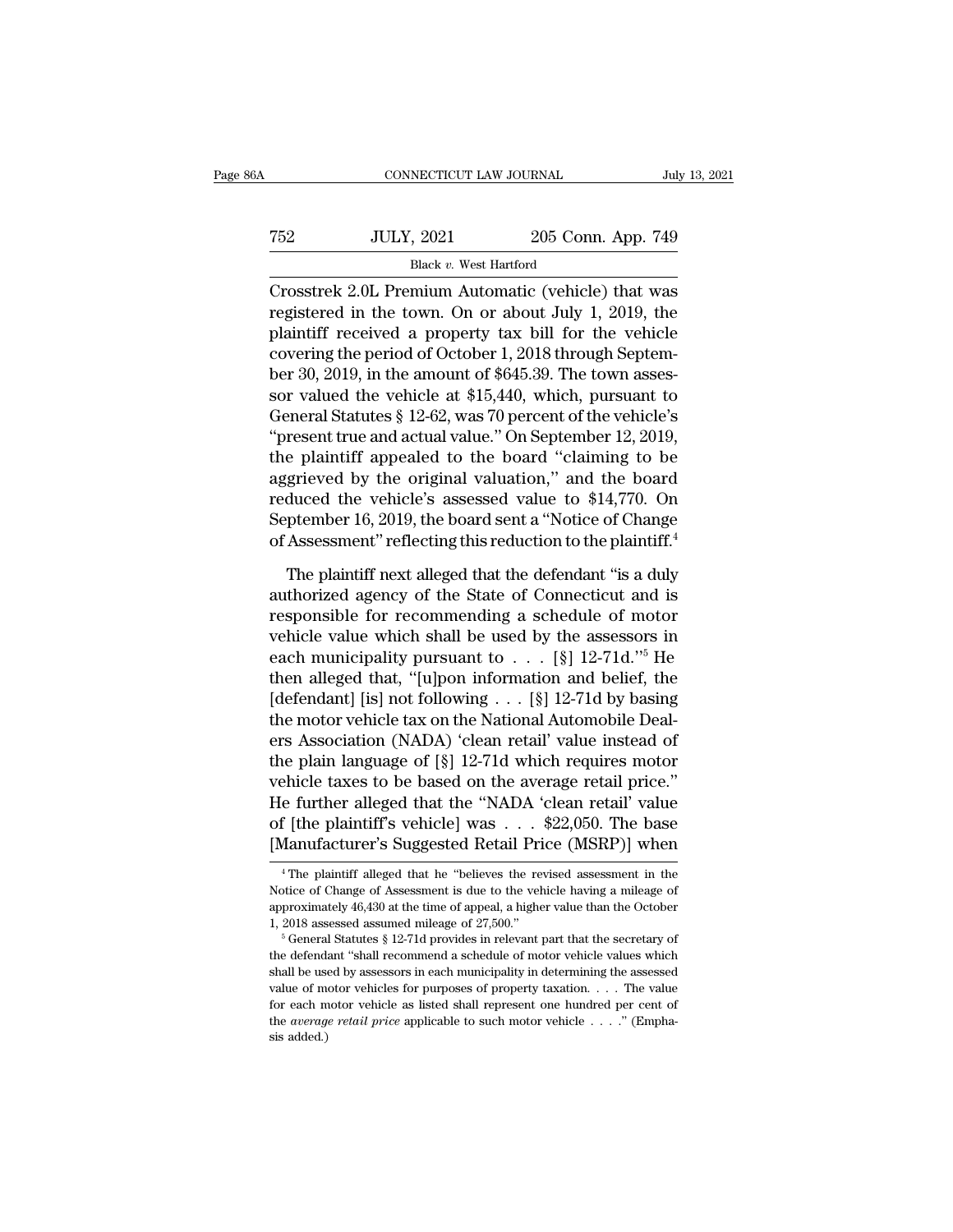205 Conn. App. 749 JULY, 2021 753<br>Black v. West Hartford

NECTICUT LAW JOURNAL<br>9<br>Black *v.* West Hartford<br>rchased in May of 2017 w. Fage 8<br>
205 Conn. App. 749 JULY, 2021 753<br>
Black v. West Hartford<br>
the vehicle was purchased in May of 2017 was \$22,495.<br>
... This means under the valuation scheme, the over<br>
two your old vehicle has lost only \$445 in val 205 Conn. App. 749 JULY, 2021 753<br>Black v. West Hartford<br>the vehicle was purchased in May of 2017 was \$22,495.<br>... This means under the valuation scheme, the over<br>two year old vehicle has lost only \$445 in value, or [2]<br>po 205 Conn. App. 749 JULY, 2021 753<br>Black v. West Hartford<br>the vehicle was purchased in May of 2017 was \$22,495.<br> $\ldots$  This means under the valuation scheme, the over<br>two year old vehicle has lost only \$445 in value, or [2] 205 Conn. App. 749 JULY, 2021 753<br>Black v. West Hartford<br>the vehicle was purchased in May of 2017 was \$22,495.<br> $\ldots$  This means under the valuation scheme, the over<br>two year old vehicle has lost only \$445 in value, or [2] Black v. West Hartford<br>the vehicle was purchased in May of 2017 was \$22,495.<br> $\ldots$  This means under the valuation scheme, the over<br>two year old vehicle has lost only \$445 in value, or [2]<br>percent of its MSRP. The 'clean r Black v. West Hartford<br>the vehicle was purchased in May of 2017 was \$22,495.<br>... This means under the valuation scheme, the over<br>two year old vehicle has lost only \$445 in value, or [2]<br>percent of its MSRP. The 'clean ret the vehicle was purchased in May of 2017 was \$22,495.<br>  $\dots$  This means under the valuation scheme, the over<br>
two year old vehicle has lost only \$445 in value, or [2]<br>
percent of its MSRP. The 'clean retail' value as defin . . . This means under the valuation scheme, the over<br>two year old vehicle has lost only \$445 in value, or [2]<br>percent of its MSRP. The 'clean retail' value as defined<br>by the NADA does not state 'average' within the text<br>. two year old vehicle has lost only \$445 in value, or [2]<br>percent of its MSRP. The 'clean retail' value as defined<br>by the NADA does not state 'average' within the text<br> $\ldots$ ." To support this assertion, the plaintiff provid percent of its MSRP. The 'clean retail' value as defined<br>by the NADA does not state 'average' within the text<br>...." To support this assertion, the plaintiff provided<br>in the complaint an excerpt that was allegedly taken<br>fro by the NADA does not state 'average' within the text<br>
. . . . " To support this assertion, the plaintiff provided<br>
in the complaint an excerpt that was allegedly taken<br>
from the NADA guides' website, which contained<br>
answe no mechanical defects and passes all necessary inspecin the complaint an excerpt that was allegedly taken<br>from the NADA guides' website, which contained<br>answers to frequently asked questions about values and<br>pricing. The excerpt states: "Clean Retail values reflect<br>a vehicle from the NADA guides' website, which contained<br>answers to frequently asked questions about values and<br>pricing. The excerpt states: "Clean Retail values reflect<br>a vehicle in clean condition. This means a vehicle with<br>no mec answers to frequently asked questions about values and<br>pricing. The excerpt states: "Clean Retail values reflect<br>a vehicle in clean condition. This means a vehicle with<br>no mechanical defects and passes all necessary inspec pricing. The excerpt states: "Clean Retail values reflect<br>a vehicle in clean condition. This means a vehicle with<br>no mechanical defects and passes all necessary inspec-<br>tions with ease. Paint, body and wheels have minor<br>su a vehicle in clean condition. This means a vehicle with<br>no mechanical defects and passes all necessary inspec-<br>tions with ease. Paint, body and wheels have minor<br>surface scratching with a high gloss finish and shine.<br>Inter no mechanical defects and passes all necessary inspections with ease. Paint, body and wheels have minor surface scratching with a high gloss finish and shine.<br>Interior reflects minimal soiling and wear with all equipment i tions with ease. Paint, body and wheels have minor<br>surface scratching with a high gloss finish and shine.<br>Interior reflects minimal soiling and wear with all equip-<br>ment in complete working order. Vehicle has a clean<br>title Trace scructurity with a right gloss mish and since.<br>terior reflects minimal soiling and wear with all equip-<br>ent in complete working order. Vehicle has a clean<br>le history. Because individual vehicle condition varies<br>eatly ment in complete working order. Vehicle has a clean<br>title history. Because individual vehicle condition varies<br>greatly, users of NADAguides.com may need to make<br>independent adjustments for actual vehicle condition."<br>The pl

Among the attachments was a September 28, 2018 mem-<br>differently, users of NADAguides.com may need to make<br>independent adjustments for actual vehicle condition."<br>The plaintiff attached four documents to the complaint<br>and i greatly, users of NADAguides.com may need to make<br>independent adjustments for actual vehicle condition."<br>The plaintiff attached four documents to the complaint<br>and incorporated them by reference in his allegations.<sup>6</sup><br>Amo independent adjustments for actual vehicle condition."<br>The plaintiff attached four documents to the complaint<br>and incorporated them by reference in his allegations.<sup>6</sup><br>Among the attachments was a September 28, 2018 mem-<br>o The plaintiff attached four documents to the complaint<br>and incorporated them by reference in his allegations.<sup>6</sup><br>Among the attachments was a September 28, 2018 mem-<br>orandum from the defendant to municipal assessors<br>in whi The plaintiff attached four documents to the complaint<br>and incorporated them by reference in his allegations.<sup>6</sup><br>Among the attachments was a September 28, 2018 memorandum from the defendant to municipal assessors<br>in which and incorporated them by reference in his allegations.<sup>6</sup><br>Among the attachments was a September 28, 2018 mem-<br>orandum from the defendant to municipal assessors<br>in which the defendant, in accordance with § 12-71d,<br>recommend Among the attachments was a September 28, 2018 memorandum from the defendant to municipal assessors<br>in which the defendant, in accordance with § 12-71d,<br>recommended a motor vehicle pricing schedule to be<br>used for the 2018 orandum from the defendant to municipal assessors<br>in which the defendant, in accordance with § 12-71d,<br>recommended a motor vehicle pricing schedule to be<br>used for the 2018 Grand List. The memorandum recom-<br>mended the use o in which the defendant, in accordance with  $\S$  12-71d,<br>recommended a motor vehicle pricing schedule to be<br>used for the 2018 Grand List. The memorandum recom-<br>mended the use of the October, 2018 NADA guides to<br>value certai recommended a motor vehicle pricing schedule to be<br>used for the 2018 Grand List. The memorandum recom-<br>mended the use of the October, 2018 NADA guides to<br>value certain types of motor vehicles. The memoran-<br>dum stated that used for the 2018 Grand List. The memorandum recom-<br>mended the use of the October, 2018 NADA guides to<br>value certain types of motor vehicles. The memoran-<br>dum stated that the schedules in the NADA guides<br>"reflect the 100 mended the use of the October, 2018 NADA guides to<br>value certain types of motor vehicles. The memoran-<br>dum stated that the schedules in the NADA guides<br>"reflect the 100 [percent] average retail price/'[c]lean<br>[r]etail [v]a value certain types of motor vehicles. The memorandum stated that the schedules in the NADA guides<br>''reflect the 100 [percent] average retail price/'[c]lean<br>[r]etail [v]alue' of motor vehicles for the current assessment y [etail [v]alue' of motor venicles for the current assessment year . . . . The assessment must reflect [70] per-<br>ent . . . . of the recommended values." Another<br>tachment listed the NADA guides' used car values for<br> $\frac{6}{10$ ment year . . . . The assessment must reflect [70] percent . . . . of the recommended values." Another attachment listed the NADA guides' used car values for  $\frac{1}{\pi}$  The first attachment is the July 1, 2019 tax bill th

cent . . . . of the recomment attachment listed the NADA guestion from the town. The second attachment is the board.<br>that the plaintiff received from the board.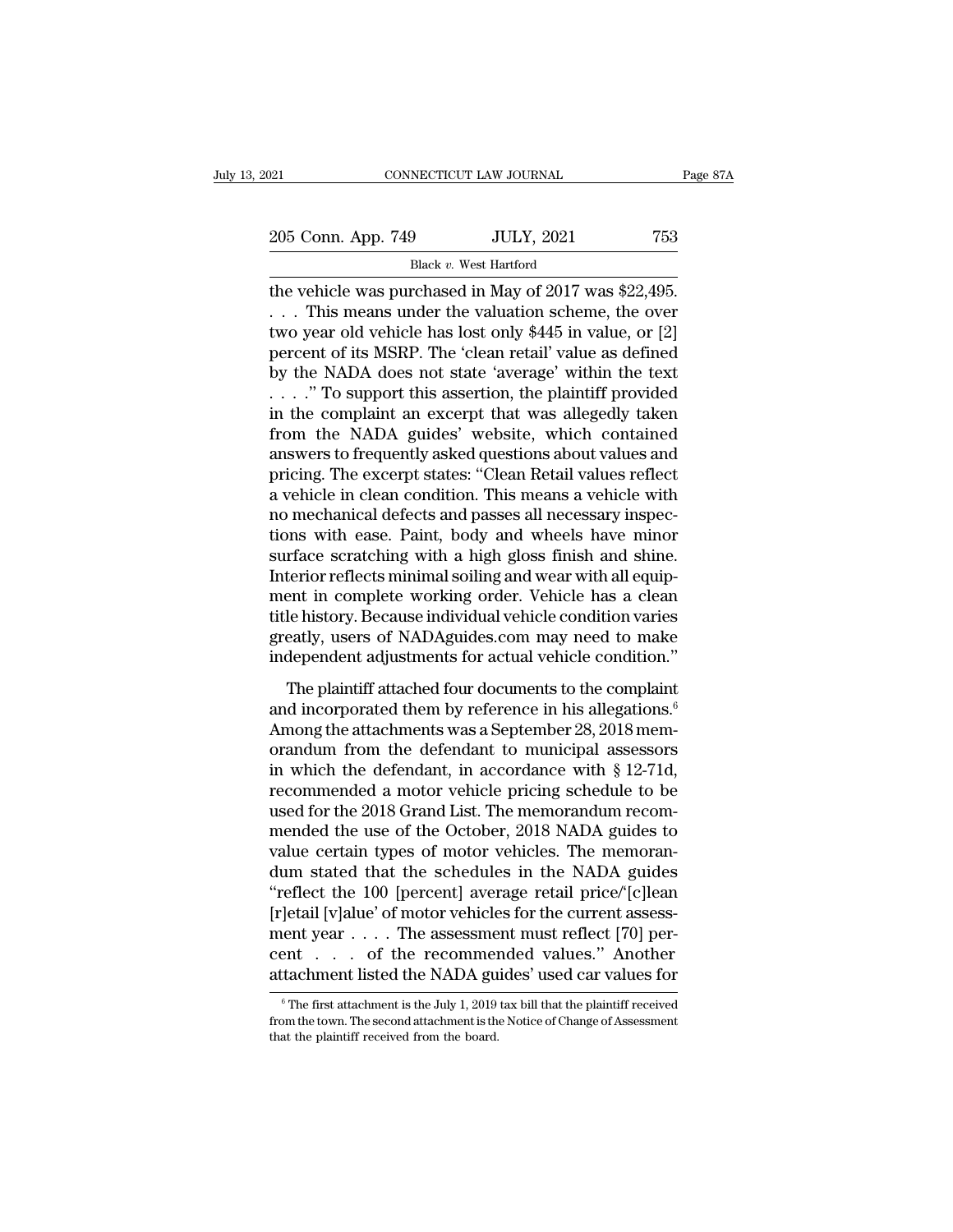| ŝΑ  | CONNECTICUT LAW JOURNAL                               |                    | July 13, 2021 |
|-----|-------------------------------------------------------|--------------------|---------------|
| 754 | <b>JULY, 2021</b>                                     | 205 Conn. App. 749 |               |
|     | Black v. West Hartford                                |                    |               |
|     | the plaintiff's make and model of vehicle with 27.500 |                    |               |

CONNECTICUT LAW JOURNAL July 13, 2021<br>
T54 JULY, 2021 205 Conn. App. 749<br>
Black v. West Hartford<br>
the plaintiff's make and model of vehicle with 27,500<br>
miles, as of October 1, 2018. This document provided, T54 JULY, 2021 205 Conn. App. 749<br>Black v. West Hartford<br>the plaintiff's make and model of vehicle with 27,500<br>miles, as of October 1, 2018. This document provided,<br>among other things, multiple categories of base values<br>f T54 JULY, 2021 205 Conn. App. 749<br>Black v. West Hartford<br>the plaintiff's make and model of vehicle with 27,500<br>miles, as of October 1, 2018. This document provided,<br>among other things, multiple categories of base values<br>f For the plaintiff's make and model of vehicle with  $27,500$  miles, as of October 1, 2018. This document provided, among other things, multiple categories of base values for this type of vehicle.<sup>7</sup> The clean retail value Black v. West Hartford Black v. West Hartford Black v. West Hartford Department of miles, as of October 1, 2018. This among other things, multiple categer for this type of vehicle.<sup>7</sup> The clean highest of these base values e plaintiff's make and model of vehicle with 27,500<br>iles, as of October 1, 2018. This document provided,<br>nong other things, multiple categories of base values<br>r this type of vehicle.<sup>7</sup> The clean retail value was the<br>ghest are plantars make and model of ventere what 21,500<br>miles, as of October 1, 2018. This document provided,<br>among other things, multiple categories of base values<br>for this type of vehicle.<sup>7</sup> The clean retail value was the<br>h

mates, as at electron 1, 2010. This decalited provided,<br>among other things, multiple categories of base values<br>for this type of vehicle.<sup>7</sup> The clean retail value was the<br>highest of these base values.<br>The complaint sought for this type of vehicle.<sup>7</sup> The clean retail value was the highest of these base values.<br>The complaint sought (1) "declaratory relief that the assessment should be based on the average retail price pursuant to . . . [§] be the complaint sought (1) "declaratory relief that the<br>assessment should be based on the average retail price<br>pursuant to  $\dots$  [§] 12-71d rather than [the] NADA<br>"clean retail" value," (2) "[a] [r]efund of the plaintiff' The complaint sought (1) "declaratory relief that the<br>assessment should be based on the average retail price<br>pursuant to . . . [§] 12-71d rather than [the] NADA<br>'clean retail' value," (2) "[a] [r]efund of the plaintiff's<br> The complaint sought (1) "declaratory relief that the<br>assessment should be based on the average retail price<br>pursuant to . . . [§] 12-71d rather than [the] NADA<br>'clean retail' value," (2) "[a] [r]efund of the plaintiff's<br> assessment should be based on the average retail price<br>pursuant to . . . [§] 12-71d rather than [the] NADA<br>'clean retail' value," (2) "[a] [r]efund of the plaintiff's<br>overpayment of taxes, an amount less than [\$2500],<br>excl pursuant to . . . [§] 12-71d rather than [the]<br>
'clean retail' value," (2) "[a] [r]efund of the pla<br>
overpayment of taxes, an amount less than [<br>
exclusive of interest and costs," (3) "[d]eclarate<br>
other costs pursuant to erpayment of taxes, an amount less than [\$2500],<br>clusive of interest and costs," (3) "[d]eclaratory and<br>her costs pursuant to [General Statutes §§] 12-117a<br>d 52-257, including service fees," and (4) "[s]uch other<br>lief as exclusive of interest and costs," (3) "[d]eclaratory and<br>other costs pursuant to [General Statutes §§] 12-117a<br>and 52-257, including service fees," and (4) "[s]uch other<br>relief as injunction and equity appertains."<br>On Nov

other costs pursuant to [General Statutes §§] 12-117a<br>other costs pursuant to [General Statutes §§] 12-117a<br>and 52-257, including service fees," and (4) "[s]uch other<br>relief as injunction and equity appertains."<br>On Novemb and 52-257, including service fees," and (4) "[s]uch other<br>relief as injunction and equity appertains."<br>On November 18, 2019, the defendant, pursuant to<br>Practice Book § 10-30, moved to dismiss the plaintiff's<br>claims for l The defendant pursuant to<br>
the defendant, pursuant to<br>
Practice Book § 10-30, moved to dismiss the plaintiff's<br>
claims for lack of subject matter jurisdiction, arguing<br>
that "sovereign immunity completely bar[red] the pla on November 18, 2019, the defendant, pursuant to<br>Practice Book § 10-30, moved to dismiss the plaintiff's<br>claims for lack of subject matter jurisdiction, arguing<br>that "sovereign immunity completely bar[red] the plain-<br>tiff On November 18, 2019, the defendant, pursuant to<br>Practice Book § 10-30, moved to dismiss the plaintiff's<br>claims for lack of subject matter jurisdiction, arguing<br>that "sovereign immunity completely bar[red] the plain-<br>tiff Practice Book § 10-30, moved to dismiss the plaintiff's<br>claims for lack of subject matter jurisdiction, arguing<br>that "sovereign immunity completely bar[red] the plain-<br>tiff's action against [it]."<sup>8</sup> The defendant also arg claims for lack of subject matter jurisdiction, arguing<br>that "sovereign immunity completely bar[red] the plain-<br>tiff's action against [it]."<sup>8</sup> The defendant also argued<br>that "the plaintiff ha[d] not exhausted his availabl that "sovereign immunity completely bar[red] the plaintiff's action against [it]."<sup>8</sup> The defendant also argued that "the plaintiff ha[d] not exhausted his available administrative remedies," "the plaintiff lack[ed] standi tiff's action a<sub>i</sub><br>that "the plai<br>administrative<br>ing to bring h<br>lack of aggriev<br>(the defendar<br>not ripe."<br>On Decemb ministrative remedies," "the plaintiff lack[ed] stand-<br>g to bring his claims against [the defendant] due to<br>ck of aggrievement," and "the plaintiff's claims against<br>ne defendant] are nonjusticiable because they are<br>t ripe. the motion in which he disputed act of the defendant<br>ting to bring his claims against [the defendant] due to<br>lack of aggrievement," and "the plaintiff's claims against<br>[the defendant] are nonjusticiable because they are<br>no

dack of aggrievement," and "the plaintiff's claims against<br>
[the defendant] are nonjusticiable because they are<br>
not ripe."<br>
On December 2, 2019, the plaintiff filed an objection<br>
to the motion in which he disputed each of Figure 2. 2019, the plaintiff filed an objection<br>to the motion in which he disputed each of the defendant's arguments. He argued in relevant part that sover-<br>eign immunity did not apply because the defendant<br>"acted in exc The distribution of the plaintiff filed an objection<br>
to the motion in which he disputed each of the defen-<br>
dant's arguments. He argued in relevant part that sover-<br>
eign immunity did not apply because the defendant<br>
"ac Isot Treet<br>
(On December 2, 2019, the plaintiff filed an objection<br>
to the motion in which he disputed each of the defen-<br>
dant's arguments. He argued in relevant part that sover-<br>
eign immunity did not apply because the d On December 2, 2019, the plaintiff filed an objection<br>to the motion in which he disputed each of the defen-<br>dant's arguments. He argued in relevant part that sover-<br>eign immunity did not apply because the defendant<br>"acted gn immunity did not apply because the detendant<br>acted in excess and contrary to the plain language of<br> $[12-71d] \ldots$  " On the issue of standing, he argued<br>at he had been "personally aggrieved by [the] improper<br> $\frac{7}{7}$  Th "acted in excess and contrary to the plain language of  $[\S 12-71d] \ldots$ " On the issue of standing, he argued that he had been "personally aggrieved by [the] improper  $\tau$ The categories are low auction, average auction, hig

that he had been "personally aggrieved by [the] improper<br>
The categories are low auction, average auction, high auction, rough<br>
trade-in, average trade-in, clean trade-in, clean loan, and clean retail.<br>
The town filed its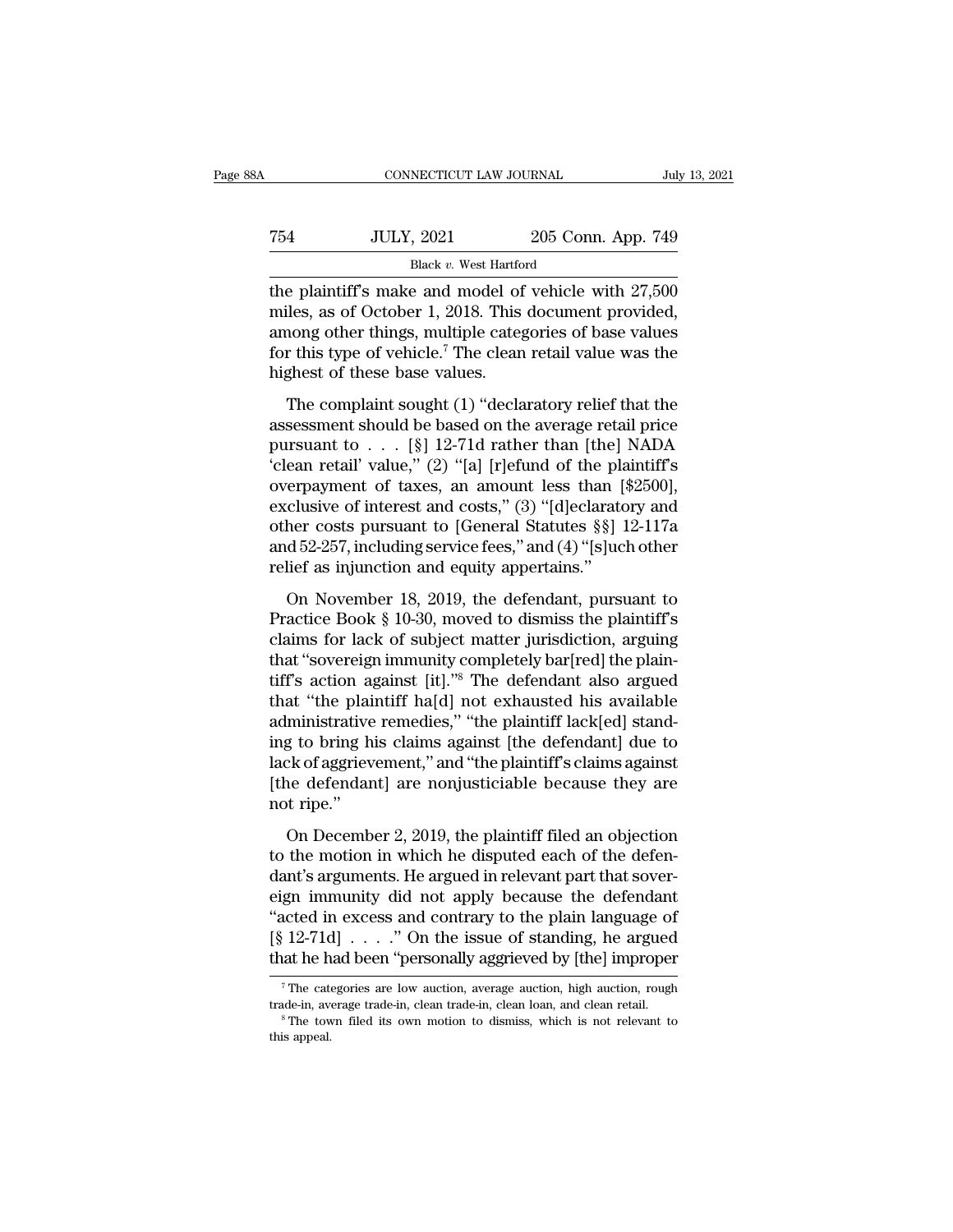# 205 Conn. App. 749 JULY, 2021 755<br>Black v. West Hartford NECTICUT LAW JOURNAL<br>9<br>Black *v.* West Hartford<br>failure of the [defendant]

The CONNECTICUT LAW JOURNAL Page 89A<br>
205 Conn. App. 749 JULY, 2021 755<br>
Black v. West Hartford<br>
tax valuation and failure of the [defendant] to follow<br>
[§ 12-71d]," and provided a list comparing the NADA<br>
cloan rotail val 205 Conn. App. 749 JULY, 2021 755<br>Black v. West Hartford<br>dtax valuation and failure of the [defendant] to follow<br>[§ 12-71d]," and provided a list comparing the NADA<br>clean retail value of his vehicle to the values of the<br>s 205 Conn. App. 749 JULY, 2021 755<br>Black v. West Hartford<br>tax valuation and failure of the [defendant] to follow<br>[§ 12-71d]," and provided a list comparing the NADA<br>clean retail value of his vehicle to the values of the<br>sa 205 Conn. App. 749 JULY, 2021 755<br>Black v. West Hartford<br>dax valuation and failure of the [defendant] to follow<br>[§ 12-71d]," and provided a list comparing the NADA<br>clean retail value of his vehicle to the values of the<br>sa Black v. West Hartford<br>
Elack v. West Hartford<br>
[§ 12-71d]," and provided a list comparing the NADA<br>
clean retail value of his vehicle to the values of the<br>
same vehicle contained in other guides.<sup>9</sup> The plaintiff<br>
attach Black v. West Hartford<br>tax valuation and failure of the [defendant] to follow<br>[§ 12-71d]," and provided a list comparing the NADA<br>clean retail value of his vehicle to the values of the<br>same vehicle contained in other guid tax valuation and failure of the [defendant] to follow<br>[§ 12-71d]," and provided a list comparing the NADA<br>clean retail value of his vehicle to the values of the<br>same vehicle contained in other guides.<sup>9</sup> The plaintiff<br>att [§ 12-71d]," and provided a list comparing the NADA<br>clean retail value of his vehicle to the values of the<br>same vehicle contained in other guides.<sup>9</sup> The plaintiff<br>attached to his objection a letter that he purportedly<br>e-m clean retail value of his vehicle to the values of the<br>same vehicle contained in other guides.<sup>9</sup> The plaintiff<br>attached to his objection a letter that he purportedly<br>e-mailed to Martin L. Heft, a policy development coordi same vehicle contained in other guides.<sup>9</sup> The plaintiff<br>attached to his objection a letter that he purportedly<br>e-mailed to Martin L. Heft, a policy development coordi-<br>nator in the defendant's Intergovernmental Policy and attached to his objection a letter that he purportedly<br>e-mailed to Martin L. Heft, a policy development coordi-<br>nator in the defendant's Intergovernmental Policy and<br>Planning Division, on June 30, 2019, with "questions<br>... e-mailed to Martin L. Heft, a policy development coordinator in the defendant's Intergovernmental Policy and<br>Planning Division, on June 30, 2019, with "questions<br>... in regard to [the defendant's] role with [m]otor<br>[v]ehic nator in the defendant's Intergovernmental Policy and<br>Planning Division, on June 30, 2019, with "questions<br>... in regard to [the defendant's] role with [m]otor<br>[v]ehicle [a]ssessment valuation." The last question in<br>the le Planning Division, on June 30, 2019, with "questions<br>
. . . in regard to [the defendant's] role with [m]otor<br>
[v]ehicle [a]ssessment valuation." The last question in<br>
the letter asked: "Why is the clean retail value used i . . . in regard to [the defendant's] role with [m]otor [v]ehicle [a]ssessment valuation." The last question in the letter asked: "Why is the clean retail value used in determining the average retail value?" He also attache [v]ehicle [a]ssessment valuation." The last question in the letter asked: "Why is the clean retail value used in determining the average retail value?" He also attached what he represented to be Heft's reply, which stated the letter asked: "Why is the clean retail value used in<br>determining the average retail value?" He also attached<br>what he represented to be Heft's reply, which stated in<br>relevant part: "NADA's Used Car and Older Car Guides<br> determining the average retail value?" He also attached<br>what he represented to be Heft's reply, which stated in<br>relevant part: "NADA's Used Car and Older Car Guides<br>do not list the average retail prices of vehicles. Instea what he represented to be Heft's reply, which stated in<br>relevant part: "NADA's Used Car and Older Car Guides<br>do not list the average retail prices of vehicles. Instead,<br>they list 'clean retail value.' These terms are synon relevant part: "NADA's Used do not list the average retail p<br>they list 'clean retail value.'<br>mous—NADA's clean retail value.'<br>as the term average retail pric<br>On December 10, 2019, the c<br>the plaintiff's objection.<br>On Januar on the average retail prices of venicles. Instead,<br>ey list 'clean retail value.' These terms are synony-<br>ous—NADA's clean retail value has the same meaning<br>the term average retail price or average retail value."<br>1 Decembe they list 'clean retail value.' These terms are synony-<br>mous—NADA's clean retail value has the same meaning<br>as the term average retail price or average retail value."<br>On December 10, 2019, the defendant filed a reply to<br>th

mous—NADA's clean retail value has the same meaning<br>as the term average retail price or average retail value."<br>On December 10, 2019, the defendant filed a reply to<br>the plaintiff's objection.<br>On January 13, 2020, the court as the term average retail price or average retail value."<br>On December 10, 2019, the defendant filed a reply to<br>the plaintiff's objection.<br>On January 13, 2020, the court heard oral argument<br>on the motion to dismiss.<sup>10</sup> T On December 10, 2019, the detendant filed a reply to<br>the plaintiff's objection.<br>On January 13, 2020, the court heard oral argument<br>on the motion to dismiss.<sup>10</sup> The defendant began by<br>arguing that the plaintiff had not ex the plantiff's objection.<br>
On January 13, 2020, the court heard oral argument<br>
on the motion to dismiss.<sup>10</sup> The defendant began by<br>
arguing that the plaintiff had not exhausted his adminis-<br>
trative remedies before bring reguing that the plaintiff had not exhausted his administative remedies before bringing the action, and that the plaintiff failed to plead an exception to the doctrine f sovereign immunity.<sup>11</sup> The defendant then addressed trative remedies before bringing the action, and that<br>the plaintiff failed to plead an exception to the doctrine<br>of sovereign immunity.<sup>11</sup> The defendant then addressed<br><sup>9</sup>The plaintiff provided a total of seven values fr

the plaintiff failed to plead an exception to the doctrine<br>of sovereign immunity.<sup>11</sup> The defendant then addressed<br><sup>9</sup>The plaintiff provided a total of seven values from Consumer Reports,<br>Kelley Blue Book, and Edmunds. The of sovereign immunity.<sup>11</sup> The defendant then addressed  $\overline{\phantom{a}}$  The plaintiff provided a total of seven values from Consumer Reports, Kelley Blue Book, and Edmunds. These values were for vehicles with 50,000 miles in <sup>9</sup> The plaintiff provided a total of seven values from Consumer Reports, Kelley Blue Book, and Edmunds. These values were for vehicles with 50,000 miles in either "good" or "average" condition. Each value was less than t

miles in either "good" or "average" condition. Each value was less than the NADA clean retail value.<br>
<sup>10</sup> At the hearing, the court also heard argument on the town's motion to dismiss. The court spent the majority of the MADA clean retail value.<br>
<sup>10</sup> At the hearing, the court also heard argument on the town's motion to dismiss. The court spent the majority of the hearing discussing that motion.<br>
<sup>11</sup> Although they are not applicable to t dismiss. The court spent the majority of the hearing discussing that motion. <br><sup>11</sup> Although they are not applicable to the present appeal, there are three exceptions to the sovereign immunity enjoyed by the state: "(1) [W dismiss. The court spent the majority of the hearing discussing that motion.<br>
<sup>11</sup> Although they are not applicable to the present appeal, there are three exceptions to the sovereign immunity enjoyed by the state: "(1) [W If Although they are not applicable to the present appeal, there are three exceptions to the sovereign immunity enjoyed by the state: "(1) [W]hen the legislature, either expressly or by force of a necessary implication, s exceptions to the sovereign immunity enjoyed by the state: "(1) [W]hen the legislature, either expressly or by force of a necessary implication, statutorily waives the state's sovereign immunity . . . (2) when an action s legislature, either expressly or by force of a necessary implication, statutorily waives the state's sovereign immunity  $\ldots$  (2) when an action seeks declaratory or injunctive relief on the basis of a substantial claim t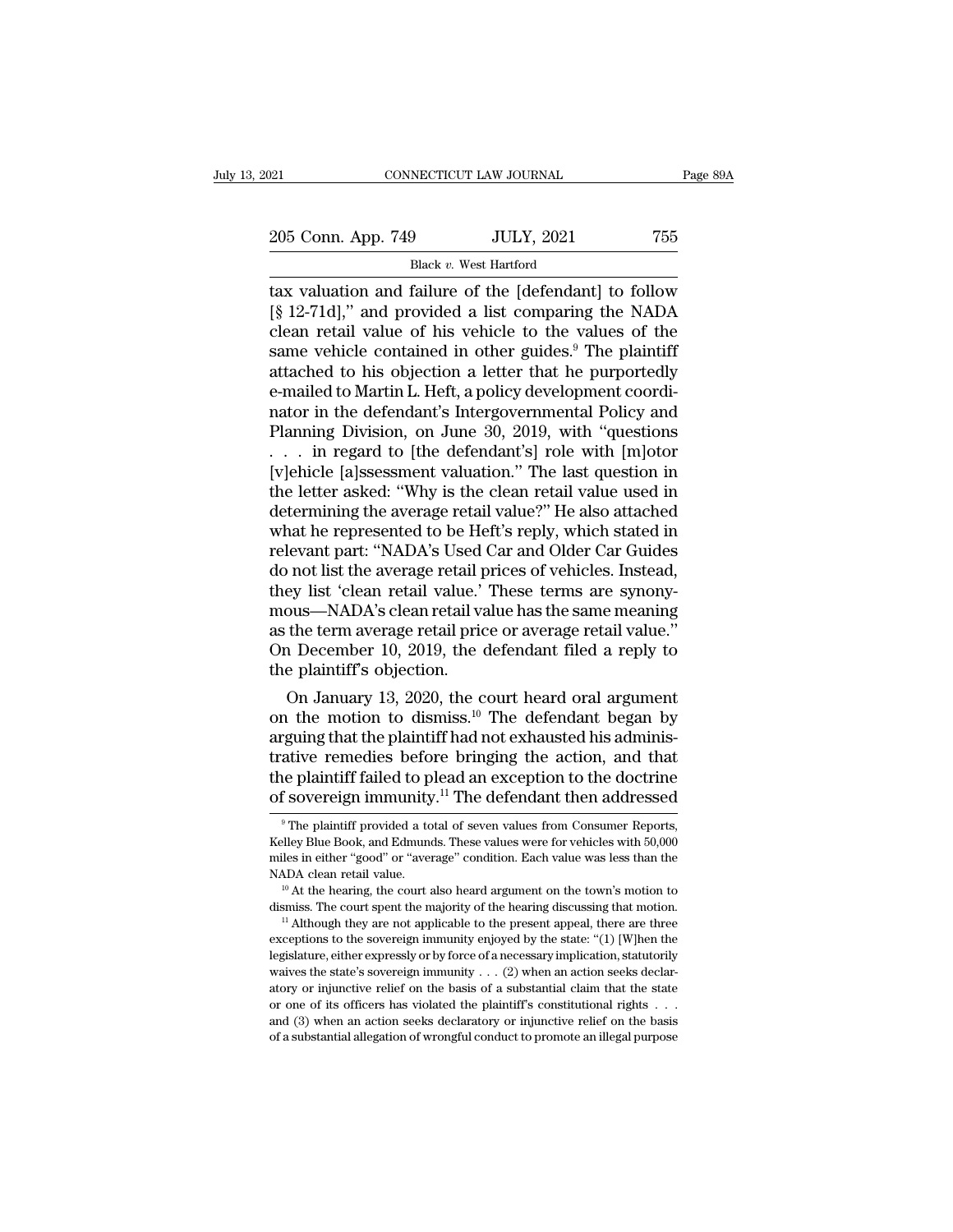| 0A  | CONNECTICUT LAW JOURNAL                                              |                    | July 13, 2021 |
|-----|----------------------------------------------------------------------|--------------------|---------------|
| 756 | <b>JULY, 2021</b>                                                    | 205 Conn. App. 749 |               |
|     | Black v. West Hartford                                               |                    |               |
|     | its argument that the plaintiff did not have standing. <sup>12</sup> |                    |               |

CONNECTICUT LAW JOURNAL July 13, 202<br>
TO JULY, 2021 205 Conn. App. 749<br>
Black v. West Hartford<br>
its argument that the plaintiff did not have standing.<sup>12</sup><br>
Later in the hearing, the plaintiff addressed the defen-Tater in the hearing, the plaintiff and not have standing.<sup>12</sup><br>
Later in the hearing, the plaintiff did not have standing.<sup>12</sup><br>
Later in the hearing, the plaintiff addressed the defen-<br>
dant's argument that he failed to e  $\begin{array}{ll} \text{756} & \text{JULY, } 2021 & \text{205 Conn. App. 749} \\ & \text{Black } v. \text{ West Hartford} \\ \text{its argument that the plaintiff did not have standing.} \\ \text{Later in the hearing, the plaintiff addressed the defendant's argument that he failed to exhaust his administrative remedies and that sovereign immunity barred the action.} \end{array}$ T56 JULY, 2021 205 Conn. App. 749<br>Black v. West Hartford<br>its argument that the plaintiff did not have standing.<sup>12</sup><br>Later in the hearing, the plaintiff addressed the defen-<br>dant's argument that he failed to exhaust his ad action. Following argument that the plaintiff did not have standing.<sup>12</sup><br>ter in the hearing, the plaintiff addressed the defen-<br>nt's argument that he failed to exhaust his administra-<br>re remedies and that sovereign immunity barre Later in the hearing, the plaintiff addressed the defendant's argument that he failed to exhaust his administrative remedies and that sovereign immunity barred the action.<br>On January 31, 2020, the court granted the motion

sate in the hearing, the praining data sissed the deremodent's argument that he failed to exhaust his administrative remedies and that sovereign immunity barred the action,<br>On January 31, 2020, the court granted the motio tive remedies and that sovereign immunity barred the<br>action.<br>On January 31, 2020, the court granted the motion<br>to dismiss on the ground that the action was barred by<br>sovereign immunity. In its order granting the motion,<br>t source remeates and and severely manually samed the<br>action.<br>On January 31, 2020, the court granted the motion<br>to dismiss on the ground that the action was barred by<br>sovereign immunity. In its order granting the motion,<br>the On January 31, 2020, the court granted the motion<br>to dismiss on the ground that the action was barred by<br>sovereign immunity. In its order granting the motion,<br>the court stated: "It is axiomatic that the state as the<br>sovere On January 31, 2020, the court granted the motion<br>to dismiss on the ground that the action was barred by<br>sovereign immunity. In its order granting the motion,<br>the court stated: "It is axiomatic that the state as the<br>sovere to dismiss on the ground that the action was barred by<br>sovereign immunity. In its order granting the motion,<br>the court stated: "It is axiomatic that the state as the<br>sovereign cannot be sued without its consent. Allen v.<br>C sovereign immunity. In its order granting the motion,<br>the court stated: "It is axiomatic that the state as the<br>sovereign cannot be sued without its consent. Allen v.<br>Commissioner of Revenue Services, 324 Conn. 292, 298,<br>[1 the court stated: "It is axiomatic that the state as the sovereign cannot be sued without its consent. Allen v.<br>Commissioner of Revenue Services, 324 Conn. 292, 298, [152 A.3d 488] (2016). Sovereign immunity applies to<br>the sovereign cannot be sued without its consent. Allen v.<br>Commissioner of Revenue Services, 324 Conn. 292, 298,<br>[152 A.3d 488] (2016). Sovereign immunity applies to<br>the state and its agencies and officers. Id. To overcome<br>sov Commissioner of Revenue Services, 324 Conn. 292, 298, [152 A.3d 488] (2016). Sovereign immunity applies to the state and its agencies and officers. Id. To overcome sovereign immunity the plaintiff must establish that the l [152 A.3d 488] (2016). Sovereign immunity applies to<br>the state and its agencies and officers. Id. To overcome<br>sovereign immunity the plaintiff must establish that the<br>legislature either expressly or by force of necessary<br> the state and its agencies and officers. Id. To overcome<br>sovereign immunity the plaintiff must establish that the<br>legislature either expressly or by force of necessary<br>implication waived sovereign immunity or in an action<br> sovereign immunity the plaintiff must establish that the<br>legislature either expressly or by force of necessary<br>implication waived sovereign immunity or in an action<br>for declaratory or injunctive relief, the state or its of legislature either expressly or by force of necessary<br>implication waived sovereign immunity or in an action<br>for declaratory or injunctive relief, the state or its offi-<br>cers acted in excess of their statutory authority or implication waived sovereign immunity or in an action<br>for declaratory or injunctive relief, the state or its offi-<br>cers acted in excess of their statutory authority or pur-<br>suant to an unconstitutional statute. DaimlerChry for declaratory or injunctive relief, the state or its officers acted in excess of their statutory authority or pursuant to an unconstitutional statute. *DaimlerChrysler Corp.* v. *Law*, 284 Conn. 701, 711–12, [937 A.2d cers acted in excess of their statutory authority or pursuant to an unconstitutional statute. *DaimlerChrysler* Corp. v. Law, 284 Conn. 701, 711–12, [937 A.2d 675] (2007). Here, the plaintiff does not allege that the state suant to an unconstitutional statute. *DaimlerChrysler*<br>Corp. v. Law, 284 Conn. 701, 711–12, [937 A.2d 675]<br>(2007). Here, the plaintiff does not allege that the state<br>has waived its sovereign immunity, [or refer to] any<br>st has waived its sovereign immunity, [or refer to] any statute that constitutes a waiver and has failed to allege that the state or its officers acted in excess of their statutory authority or pursuant to an unconstitutiona

that the state or its officers acted in excess of their<br>statutory authority or pursuant to an unconstitutional<br>in excess of the officer's statutory authority." (Citations omitted; internal<br>quotation marks omitted.) *Columb* **that the state or its officers acted in excess of their statutory authority or pursuant to an unconstitutional in excess of the officer's statutory authority." (Citations omitted; internal quotation marks omitted.)** *Colum* 

Exactivity authority of pursuant to an unconstructionar<br>in excess of the officer's statutory authority." (Citations omitted; internal<br>quotation marks omitted.) *Columbia Air Services, Inc.* v. *Dept. of Transpor-*<br>tation, in excess of the officer's statutory authority." (Citations omitted; internal quotation marks omitted.) *Columbia Air Services, Inc. v. Dept. of Transportation*, 293 Conn. 342, 349, 977 A.2d 636 (2009).<br><sup>12</sup> Specifically, quotation marks omitted.) *Columbia Air Services, Inc.* v. *Dept. of Transportation*, 293 Conn. 342, 349, 977 A.2d 636 (2009).<br><sup>12</sup> Specifically, the defendant's attorney argued: "[A]ggrievement requires a specific person tation, 293 Conn. 342, 349, 977 A.2d 636 (2009).<br>
<sup>12</sup> Specifically, the defendant's attorney argued: "[A]ggrievement requires a specific personal legal interest . . . as opposed to the community as a whole. And [the plai <sup>12</sup> Specifically, the defendant's attorney argued: "[A]ggrievement requires a specific personal legal interest . . . as opposed to the community as a whole. And [the plaintiff] has to show that [he] has been specially an a specific personal legal interest  $\ldots$  as opposed to the community as a whole. And [the plaintiff] has to show that [he] has been specially and injuriously affected by the agency's action  $\ldots$ . " The court then asked: whole. And [the plaintiff] has to show that [he] has been specially and injuriously affected by the agency's action  $\ldots$ ." The court then asked: "But isn't [the plaintiff] claiming that? Isn't this all about his assessme injuriously affected by the agency's action  $\ldots$ ." The court then asked:<br>"But isn't [the plaintiff] claiming that? Isn't this all about his assessment<br>appeal involving his motor vehicle?" The defendant's attorney replied in<br>juriously affected by the agency's action . . . . " The court then asked: "But isn't [the plaintiff] claiming that? Isn't this all about his assessment appeal involving his motor vehicle?" The defendant's attorney repl appeal involving his motor vehicle?" The defendant's attorney replied: "It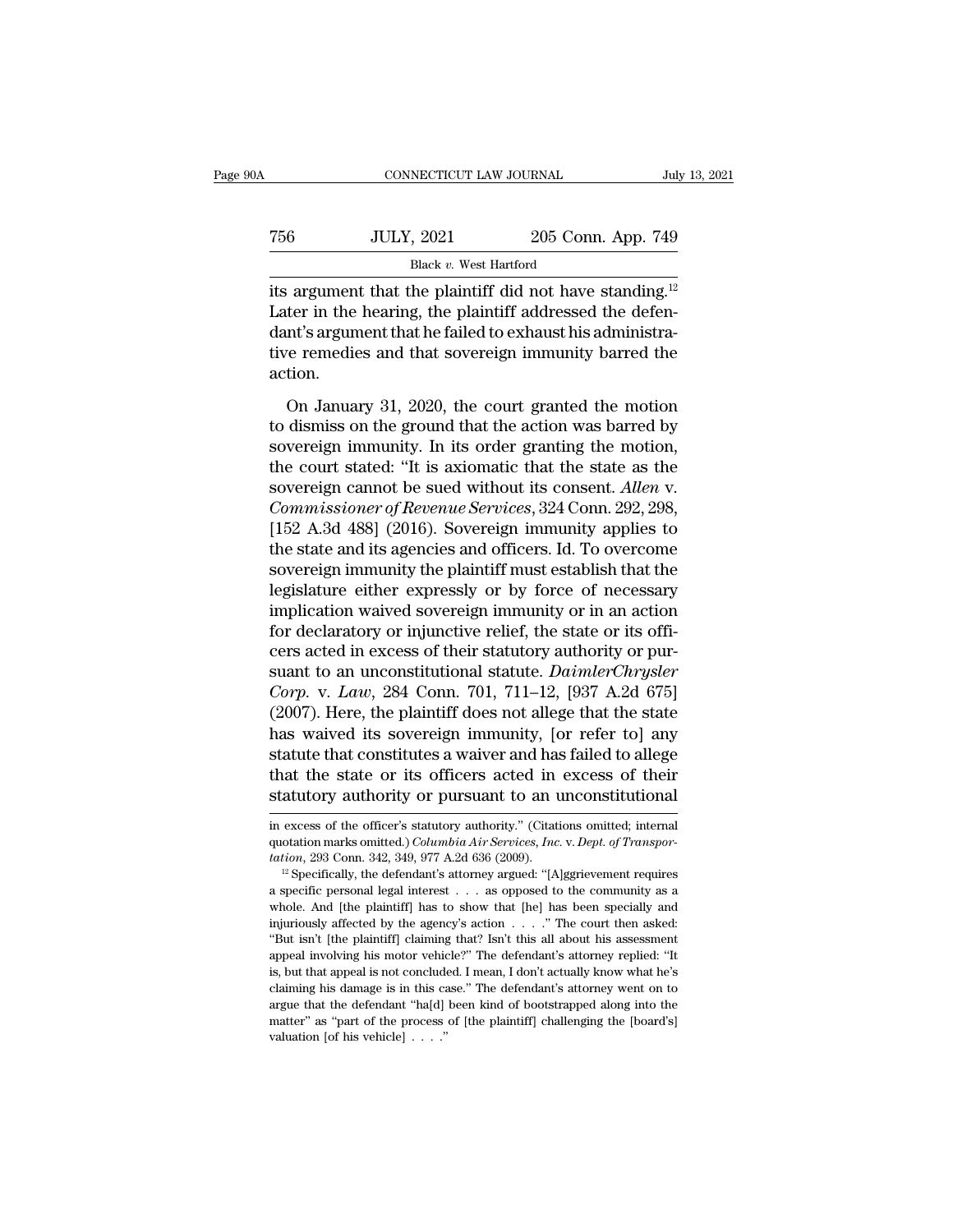| 021                                              | CONNECTICUT LAW JOURNAL |                   | Page 91A |
|--------------------------------------------------|-------------------------|-------------------|----------|
| 205 Conn. App. 749                               |                         | <b>JULY, 2021</b> | 757      |
|                                                  | Black v. West Hartford  |                   |          |
| statute See Carter y Watson 181 Conn App 637 642 |                         |                   |          |

Statute. See *Carter* v. *Watson*, 181 Conn. App. 537, 642, [187 A.3d 478] (2018)." The court did not address the morits of the defendant's argument that the action 205 Conn. App. 749 JULY, 2021 757<br>Black v. West Hartford<br>statute. See *Carter* v. *Watson*, 181 Conn. App. 637, 642,<br>[187 A.3d 478] (2018)." The court did not address the<br>merits of the defendant's argument that the action 205 Conn. App. 749 JULY, 2021 757<br>Black v. West Hartford<br>statute. See *Carter* v. *Watson*, 181 Conn. App. 637, 642,<br>[187 A.3d 478] (2018)." The court did not address the<br>merits of the defendant's argument that the action 205 Conn. App. 749 JULY, 2021 757<br>Black v. West Hartford<br>statute. See *Carter* v. *Watson*, 181 Conn. App. 637, 642,<br>[187 A.3d 478] (2018)." The court did not address the<br>merits of the defendant's argument that the action Black v. West Hartford<br>
statute. See *Carter* v. *Watson*, 181 Conn. App. 637, 642,<br>
[187 A.3d 478] (2018)." The court did not address the<br>
merits of the defendant's argument that the action<br>
should be dismissed on the gr Black v. West Hartford<br>statute. See *Carter* v. *Watson*, 181 Conn. App. 637, 642,<br>[187 A.3d 478] (2018)." The court did not address the<br>merits of the defendant's argument that the action<br>should be dismissed on the ground statute. See *Carter* v. *Watso*<br>[187 A.3d 478] (2018)." The<br>merits of the defendant's<br>should be dismissed on the<br>lacked standing. From that j<br>appeals. Additional facts and<br>set forth as necessary.<br>The plaintiff claims that Friesd 410] (2010). The court dut not address the<br>erits of the defendant's argument that the action<br>ould be dismissed on the ground that the plaintiff<br>ricked standing. From that judgment, the plaintiff now<br>peals. Additiona should be dismissed on the ground that the action<br>should be dismissed on the ground that the plaintiff<br>lacked standing. From that judgment, the plaintiff now<br>appeals. Additional facts and procedural history will be<br>set for

should be dishlissed on the ground that the plaintiff<br>lacked standing. From that judgment, the plaintiff now<br>appeals. Additional facts and procedural history will be<br>set forth as necessary.<br>The plaintiff claims that the co impleads. Additional facts and procedural history will be<br>set forth as necessary.<br>The plaintiff claims that the court erred in granting<br>the defendant's motion to dismiss on the ground that<br>the action was barred by the doct dismissed the action of sovereign immu-<br>interest forth as necessary.<br>The plaintiff claims that the court erred in granting<br>the defendant's motion to dismiss on the ground that<br>the action was barred by the doctrine of sover set form as ficcessary.<br>The plaintiff claims that the court erred in granting<br>the defendant's motion to dismiss on the ground that<br>the action was barred by the doctrine of sovereign<br>immunity. The defendant argues that the The plaintiff claims that the court erred in granting<br>the defendant's motion to dismiss on the ground that<br>the action was barred by the doctrine of sovereign<br>immunity. The defendant argues that the court properly<br>dismissed the defendant's motion to dismiss on the ground that<br>the action was barred by the doctrine of sovereign<br>immunity. The defendant argues that the court properly<br>dismissed the action on the ground of sovereign immu-<br>nity. In the action was barred by the doctrine of sovereign<br>immunity. The defendant argues that the court properly<br>dismissed the action on the ground of sovereign immu-<br>nity. In the alternative, the defendant argues, as it did<br>befo immunity. The defendant argues that the court properly<br>dismissed the action on the ground of sovereign immu-<br>nity. In the alternative, the defendant argues, as it did<br>before the trial court, that the judgment should be<br>aff dismissed the action on the ground of sovereign immu-<br>nity. In the alternative, the defendant argues, as it did<br>before the trial court, that the judgment should be<br>affirmed because the plaintiff cannot establish that he<br>wa nity. In the alternative, the defendant argues, as it did<br>before the trial court, that the judgment should be<br>affirmed because the plaintiff cannot establish that he<br>was aggrieved and, thus, had standing. We deem it<br>approp dant.<sup>13</sup> In the because the plant of calibral transformation as a gaspieved and, thus, had standing. We deem it propriate to uphold the trial court's dismissal of the tion as to the defendant on the ground that the plain-<br>flacked s was aggreved and, thus, had standing. We decid it appropriate to uphold the trial court's dismissal of the action as to the defendant on the ground that the plaintiff lacked standing to bring the action against the defenda

appropriate to uphold the trial court's distinssal of the<br>action as to the defendant on the ground that the plain-<br>tiff lacked standing to bring the action against the defen-<br>dant.<sup>13</sup><br>"Our Supreme Court has stated that [ action as to the defendant on the ground that the paint-<br>tiff lacked standing to bring the action against the defen-<br>dant.<sup>13</sup><br>"Our Supreme Court has stated that [0]nly in [the]<br>most exceptional circumstances can and will The factor standing to bring the action against the defendant.<sup>13</sup><br>
"Our Supreme Court has stated that [o]nly in [the]<br>
most exceptional circumstances can and will this court<br>
consider a claim, constitutional or otherwise "Our Supreme Court has stated that [o]nly in [the]<br>most exceptional circumstances can and will this court<br>consider a claim, constitutional or otherwise, that has<br>not been raised *and decided* in the trial court....<br>This r "Our Supreme Court has stated that [o]nly in [the]<br>most exceptional circumstances can and will this court<br>consider a claim, constitutional or otherwise, that has<br>not been raised *and decided* in the trial court....<br>This r most exceptional circumstances can and will this court<br>consider a claim, constitutional or otherwise, that has<br>not been raised *and decided* in the trial court. . . . .<br>This rule applies equally to alternat[ive] grounds f consider a claim, constitutional or otherwise, that has<br>not been raised *and decided* in the trial court. . . . .<br>This rule applies equally to alternat[ive] grounds for<br>affirmance. . . . One such exceptional circumstance<br> not been raised *and decided* in the trial court. . . . . This rule applies equally to alternat[ive] grounds for affirmance. . . . One such exceptional circumstance is a claim that implicates the trial court's subject mat This rule applies equally to alternat[ive] grounds for affirmance. . . . One such exceptional circumstance is a claim that implicates the trial court's subject matter jurisdiction, which may be raised at any time and, thus affirmance. . . . One such exceptional circumstance<br>is a claim that implicates the trial court's subject matter<br>jurisdiction, which may be raised at any time and, thus,<br>is not subject to our rules of preservation." (Citati is a claim that implicates the trial court's subject matter<br>jurisdiction, which may be raised at any time and, thus,<br>is not subject to our rules of preservation." (Citation<br>omitted; emphasis in original; internal quotatio mitted; emphasis in original; internal quotation marks<br>mitted.) *Board of Education* v. *Bridgeport*, 191 Conn.<br>pp. 360, 378–79 n.8, 214 A.3d 898 (2019). "[B]ecause<br>ggrievement implicates subject matter jurisdiction, [a]<br><sup></sup> omitted.) *Board of Education* v. *Bridgeport*, 191 Conn.<br>App. 360, 378–79 n.8, 214 A.3d 898 (2019). "[B]ecause<br>aggrievement implicates subject matter jurisdiction, [a]<br><sup>13</sup> This court may uphold a decision on an alternati

App. 360, 378–79 n.8, 214 A.3d 898 (2019). "[B]ecause aggrievement implicates subject matter jurisdiction, [a]  $\frac{18}{10}$  This court may uphold a decision on an alternative legal ground. See *Florian v. Lenge*, 91 Conn. aggrievement implicates subject is<br>
<sup>13</sup> This court may uphold a decision on an *Florian* v. *Lenge*, 91 Conn. App. 268, 281, axiomatic that [w]e may affirm a proper result reason" (internal quotation marks omitted)).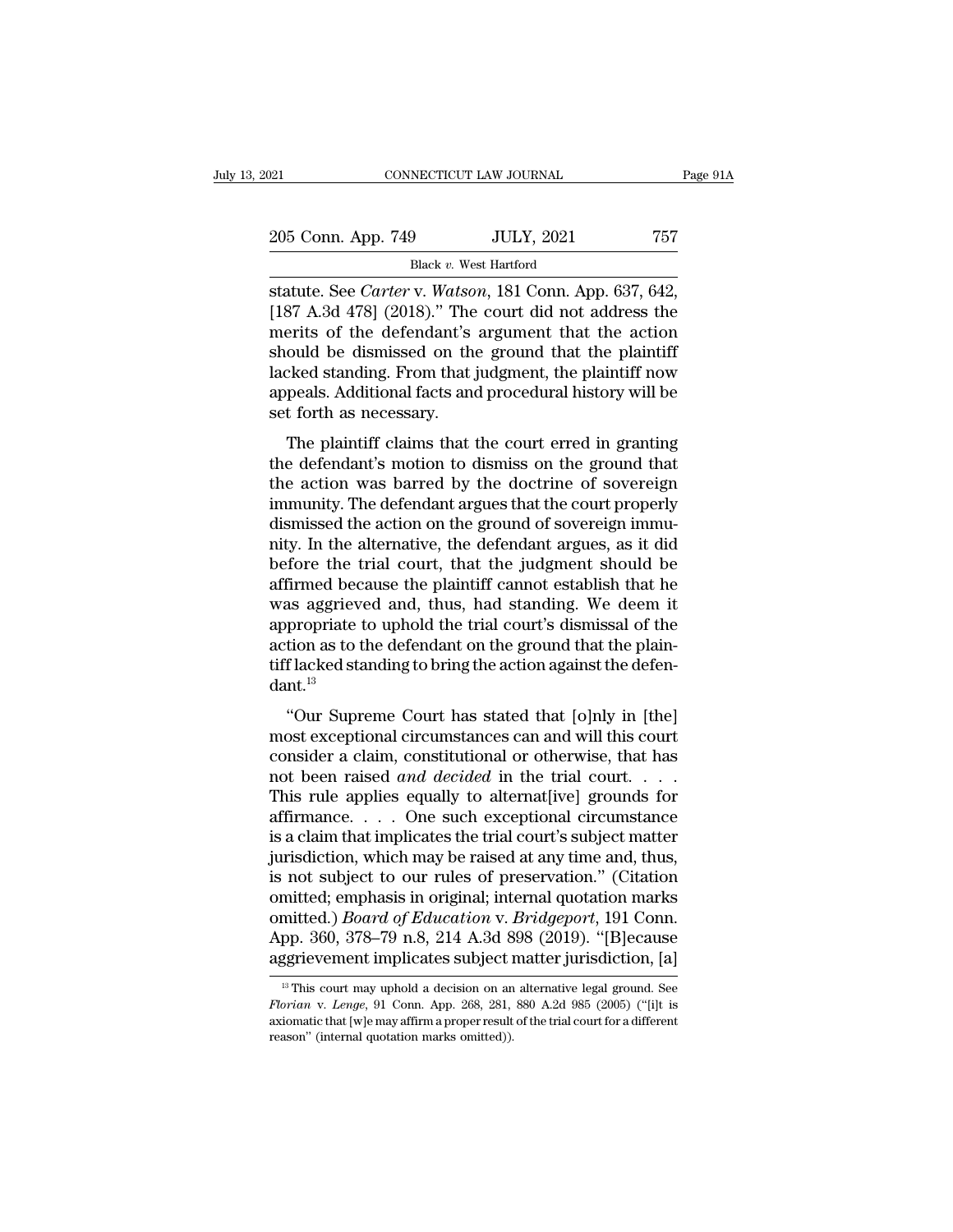|                   |                    | July 13, 2021                                                                                                |
|-------------------|--------------------|--------------------------------------------------------------------------------------------------------------|
| <b>JULY, 2021</b> | 205 Conn. App. 749 |                                                                                                              |
|                   |                    |                                                                                                              |
|                   |                    | CONNECTICUT LAW JOURNAL<br>Black v. West Hartford<br>nossible absence of subject matter jurisdiction must be |

FREE CONNECTICUT LAW JOURNAL July 13, 2021<br>
Possible absence of subject matter jurisdiction must be<br>
addressed and decided whenever the issue is raised."<br>
(Internal quotation marks emitted.) Wasik v. Plane T58 JULY, 2021 205 Conn. App. 749<br>Black v. West Hartford<br>possible absence of subject matter jurisdiction must be<br>addressed and decided whenever the issue is raised.''<br>(Internal quotation marks omitted.) Wucik v. Plan-(IVEX) 758 JULY, 2021 205 Conn. App. 749<br>
Black v. West Hartford<br>
possible absence of subject matter jurisdiction must be<br>
addressed and decided whenever the issue is raised."<br>
(Internal quotation marks omitted.) *Wucik v. ning Black v. West Hartford*<br> *ning Black v. West Hartford*<br> *nossible absence of subject matter jurisdiction must be*<br> *addressed and decided whenever the issue is raised."*<br> *(Internal quotation marks omitted.) Wucik v.* Black v.<br>
possible absence of subjet<br>
addressed and decided w<br>
(Internal quotation mark<br>
ming & Zoning Commiss<br>
967 A.2d 572 (2009).<br>
As we have observed, tl ssible absence of subject matter jurisdiction must be<br>dressed and decided whenever the issue is raised."<br>nternal quotation marks omitted.) Wucik v. Plan-<br> $ng \& Zoning\ Commission, 113 \;Conn.$  App. 502, 506,<br>7 A.2d 572 (2009).<br>As we have ob addressed and decided whenever the issue is raised."<br>(Internal quotation marks omitted.) Wucik v. Plan-<br>ning & Zoning Commission, 113 Conn. App. 502, 506,<br>967 A.2d 572 (2009).<br>As we have observed, the defendant raised the

(Internal quotation marks omitted.) Wucik v. Planning & Zoning Commission, 113 Conn. App. 502, 506, 967 A.2d 572 (2009).<br>As we have observed, the defendant raised the issue of standing before the trial court and the plain ming & Zoning Commission, 113 Conn. App. 502, 506,<br>967 A.2d 572 (2009).<br>As we have observed, the defendant raised the issue<br>of standing before the trial court and the plaintiff had<br>an opportunity to, and did, address the  $967$  A.2d 572 (2009).<br>As we have observed, the defendant raised the issue<br>of standing before the trial court and the plaintiff had<br>an opportunity to, and did, address the issue of standing.<br>Moreover, the defendant raised As we have observed, the defendant raised the issue<br>of standing before the trial court and the plaintiff had<br>an opportunity to, and did, address the issue of standing.<br>Moreover, the defendant raised the issue of standing<br> As we have observed, the defendant raised the issue<br>of standing before the trial court and the plaintiff had<br>an opportunity to, and did, address the issue of standing.<br>Moreover, the defendant raised the issue of standing<br> of standing before the trial court and the plaintiff had<br>an opportunity to, and did, address the issue of standing.<br>Moreover, the defendant raised the issue of standing<br>in its brief to this court and the plaintiff addresse an opportunity to, and did, address the issue of standing.<br>Moreover, the defendant raised the issue of standing<br>in its brief to this court and the plaintiff addressed<br>the issue in his reply brief.<sup>14</sup> Accordingly, the issu Moreover, the defendant raised the issue of standing<br>in its brief to this court and the plaintiff addressed<br>the issue in his reply brief.<sup>14</sup> Accordingly, the issue of<br>standing is properly before this court despite the fac in its brief to this court and the plaintiff addressed<br>the issue in his reply brief.<sup>14</sup> Accordingly, the issue of<br>standing is properly before this court despite the fact<br>that the trial court did not rely on that ground in the issue in his reply brief.<sup>14</sup> According<br>standing is properly before this court of<br>that the trial court did not rely on that ground.<br>ing the action. Our plenary review of<br>suades us that the plaintiff lacks stand<br>the act at the trial court did not rely on that ground in dismiss-<br>g the action. Our plenary review of the record per-<br>ades us that the plaintiff lacks standing to maintain<br>e action and, therefore, we affirm the court's judg-<br>ent ing the action. Our plenary review of the record per-<br>suades us that the plaintiff lacks standing to maintain<br>the action and, therefore, we affirm the court's judg-<br>ment of dismissal on this ground.<br>"It is well established

suades us that the plaintiff lacks standing to maintain<br>the action and, therefore, we affirm the court's judg-<br>ment of dismissal on this ground.<br>"It is well established that a party must have standing<br>to assert a claim in the action and, therefore, we affirm the court's judg-<br>ment of dismissal on this ground.<br>"It is well established that a party must have standing<br>to assert a claim in order for the court to have subject<br>matter jurisdiction ment of dismissal on this ground.<br>
"It is well established that a party must have standing<br>
to assert a claim in order for the court to have subject<br>
matter jurisdiction over the claim.... Standing is the<br>
legal right to "It is well established that a party must have standing<br>to assert a claim in order for the court to have subject<br>matter jurisdiction over the claim.... Standing is the<br>legal right to set judicial machinery in motion. One<br> "It is well established that a party must have standing<br>to assert a claim in order for the court to have subject<br>matter jurisdiction over the claim.... Standing is the<br>legal right to set judicial machinery in motion. One<br> to assert a claim in order for the court to have subject<br>matter jurisdiction over the claim. . . . Standing is the<br>legal right to set judicial machinery in motion. One<br>cannot rightfully invoke the jurisdiction of the cour matter jurisdiction over the claim.... Standing is the legal right to set judicial machinery in motion. One cannot rightfully invoke the jurisdiction of the court unless he has, in an individual or representative capacity legal right to set judicial machinery in motion. One<br>cannot rightfully invoke the jurisdiction of the court<br>unless he has, in an individual or representative capac-<br>ity, some real interest in the cause of action, or a lega cannot rightfully invoke the jurisdiction of the court<br>unless he has, in an individual or representative capac-<br>ity, some real interest in the cause of action, or a legal<br>or equitable right, title or interest in the subje unless he has, in an individual or representative capacity, some real interest in the cause of action, or a legal<br>or equitable right, title or interest in the subject matter<br>of the controversy. . . . Standing . . . is not ity, some real interest in the cause of action, or a legal<br>or equitable right, title or interest in the subject matter<br>of the controversy. . . . Standing . . . is not a techni-<br>cal rule intended to keep aggrieved parties or equitable right, title or interest in the subject matter<br>of the controversy. . . . Standing . . . is not a techni-<br>cal rule intended to keep aggrieved parties out of court;<br>nor is it a test of substantive rights. Rather of the controversy. . . . Standing . . . is not a technical rule intended to keep aggrieved parties out of court;<br>nor is it a test of substantive rights. Rather it is a practical concept designed to ensure that courts and cal rule intended to keep aggrieved parties out of court;<br>nor is it a test of substantive rights. Rather it is a practi-<br>cal concept designed to ensure that courts and parties<br>are not vexed by suits brought to vindicate n The interests and that judicial decisions which may<br>
iffect the rights of others are forged in hot controversy,<br>
ith each view fairly and vigorously represented.  $\dots$ <br>
<sup>14</sup> Additionally, this court, during oral argument, ble interests and that judicial decisions which may<br>affect the rights of others are forged in hot controversy,<br>with each view fairly and vigorously represented. . . .<br> $\frac{14 \text{ Additionally, this court, during oral argument, asked the plaintiff to}$ <br>respond to the defendant's ar

affect the rights of others a<br>with each view fairly and<br> $\frac{14}{4}$  Additionally, this court, during<br>respond to the defendant's argumen<br>the action as against the defendant.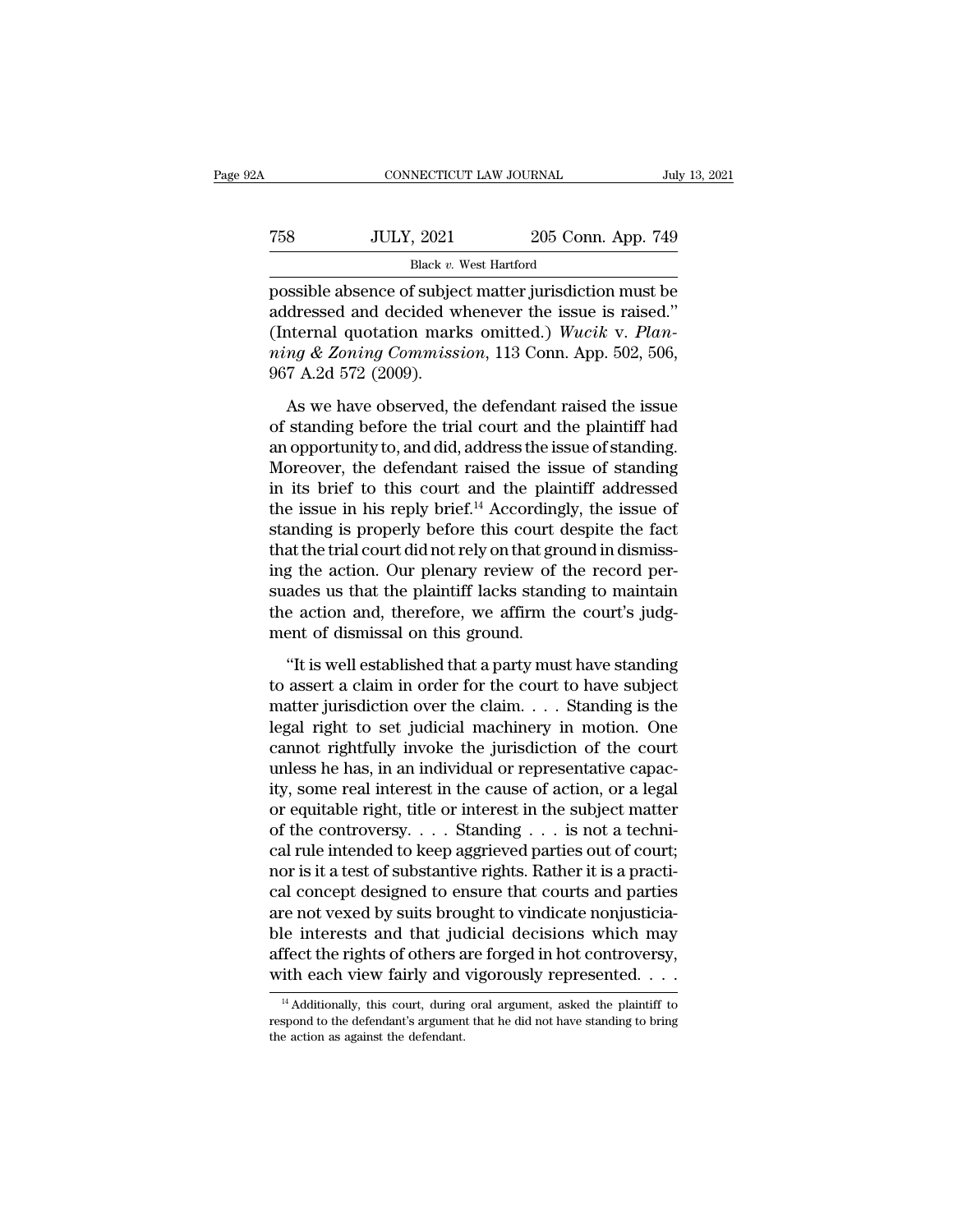| 021                 | CONNECTICUT LAW JOURNAL                                                                                      | Page 93A |
|---------------------|--------------------------------------------------------------------------------------------------------------|----------|
| 205 Conn. App. 749  | <b>JULY, 2021</b>                                                                                            | 759      |
|                     | Black v. West Hartford                                                                                       |          |
| dotormine the couse | Where a party is found to lack standing, the court is<br>consequently without subject matter jurisdiction to |          |

205 Conn. App. 749 JULY, 2021 759<br>Black v. West Hartford<br>Where a party is found to lack standing, the court is<br>consequently without subject matter jurisdiction to<br>determine the cause....  $\frac{205 \text{ Conn. App. 749}}{\text{Black } v. \text{ West Ha}}$ <br>Where a party is found to lack<br>consequently without subject<br>determine the cause. . . .<br>"When standing is put in issue.  $\frac{100 \text{ N}}{100 \text{ N}}$ <br>
Black v. West Hartford<br>
here a party is found to lack standing, the court is<br>
insequently without subject matter jurisdiction to<br>
termine the cause....<br>
"When standing is put in issue, the question

Black v. West Hartford<br>Where a party is found to lack standing, the court is<br>consequently without subject matter jurisdiction to<br>determine the cause. . . .<br>"When standing is put in issue, the question is whether<br>the perso Where a party is found to lack standing, the court is<br>consequently without subject matter jurisdiction to<br>determine the cause. . . .<br>"When standing is put in issue, the question is whether<br>the person whose standing is cha because the cause standing in the court standing is to consequently without subject matter jurisdiction to<br>determine the cause....<br>"When standing is put in issue, the question is whether<br>the person whose standing is chall determine the cause. . . .<br>
"When standing is put in issue, the question is whether<br>
the person whose standing is challenged is a proper<br>
party to request an adjudication of the issue . . . .<br>
Because standing implicates "When standing is put in issue, the question is whether<br>the person whose standing is challenged is a proper<br>party to request an adjudication of the issue  $\dots$ .<br>Because standing implicates the court's subject matter<br>jurisd "When standing is put in issue, the question is whether<br>the person whose standing is challenged is a proper<br>party to request an adjudication of the issue  $\dots$ <br>Because standing implicates the court's subject matter<br>jurisdi the person whose standing is challenged is a proper<br>party to request an adjudication of the issue . . . .<br>Because standing implicates the court's subject matter<br>jurisdiction, the plaintiff . . . bears the burden of<br>establ party to request an adjudication of the issue . . . . . Because standing implicates the court's subject matter jurisdiction, the plaintiff . . . bears the burden of establishing standing . . . . Our review of the question Because standing implicates the court'<br>jurisdiction, the plaintiff . . . bears<br>establishing standing . . . Our review<br>of the plaintiff's standing is plenary." (C<br>internal quotation markets omitted.)<br>Assn. of Connecticut, I tablishing standing. . . . Our review of the question<br>the plaintiff's standing is plenary." (Citations omitted;<br>ternal quotation markets omitted.) *State Marshal*<br>isn. of *Connecticut*, *Inc.* v. *Johnson*, 198 Conn. App. of the plaintiff's standing is plenary." (Citations omitted;<br>internal quotation markets omitted.) *State Marshal*<br>Assn. of Connecticut, Inc. v. Johnson, 198 Conn. App.<br>392, 398–99, 234 A.3d 111 (2020).<br>The defendant argues

internal quotation markets omitted.) State Marshal<br>Assn. of Connecticut, Inc. v. Johnson, 198 Conn. App.<br>392, 398–99, 234 A.3d 111 (2020).<br>The defendant argues that the plaintiff lacks standing<br>because he has failed to est Assn. of Connecticut, Inc. v. Johnson, 198 Conn. App.<br>392, 398–99, 234 A.3d 111 (2020).<br>The defendant argues that the plaintiff lacks standing<br>because he has failed to establish classical aggrievement.<br>Specifically, the de 392, 398–99, 234 A.3d 111 (2020).<br>
The defendant argues that the plaintiff lacks standing<br>
because he has failed to establish classical aggrievement.<br>
Specifically, the defendant argues that the plaintiff can-<br>
not demons The defendant argues that the plaintiff lacks standing<br>because he has failed to establish classical aggrievement.<br>Specifically, the defendant argues that the plaintiff can-<br>not demonstrate that he has a "specific, personal The defendant argues that the plaintiff lacks standing<br>because he has failed to establish classical aggrievement.<br>Specifically, the defendant argues that the plaintiff can-<br>not demonstrate that he has a "specific, personal because he has failed to establish classical aggrievement.<br>Specifically, the defendant argues that the plaintiff can-<br>not demonstrate that he has a "specific, personal, and<br>legally protected interest" in the matter, and th Specifically, the defendant argues that the plaintiff cannot demonstrate that he has a "specific, personal, and legally protected interest" in the matter, and that, even if he could, he "did not allege an actual harm" that not demonstrate that he has a "specific, personal, and<br>legally protected interest" in the matter, and that, even<br>if he could, he "did not allege an actual harm" that was<br>caused by its actions. To support its argument, the<br> legally protected interest" in the matter, and that, even<br>if he could, he "did not allege an actual harm" that was<br>caused by its actions. To support its argument, the<br>defendant states that the "schedule is created by [the<br> if he could, he "did not allege an actual harm" that was<br>caused by its actions. To support its argument, the<br>defendant states that the "schedule is created by [the<br>defendant] for use in every municipality in this state.<br>It caused by its actions. To support its argument, the<br>defendant states that the "schedule is created by [the<br>defendant] for use in every municipality in this state.<br>It is not applied solely to the plaintiff's property, or<br>ex defendant states that the "schedule is created by [the<br>defendant] for use in every municipality in this state.<br>It is not applied solely to the plaintiff's property, or<br>exclusively in one municipality. That is, the plaintif defendant] for use in every municipality in this state.<br>It is not applied solely to the plaintiff's property, or<br>exclusively in one municipality. That is, the plaintiff's<br>interests with respect to [the defendant's] recom-<br> It is not applied solely to the plaintiff's property, or<br>exclusively in one municipality. That is, the plaintiff's<br>interests with respect to [the defendant's] recom-<br>mended schedule are no different from every other<br>taxpay exclusively in one municipality. That is, the plaintiff's<br>interests with respect to [the defendant's] recom-<br>mended schedule are no different from every other<br>taxpayer in the state. Indeed, the plaintiff's claims are<br>simil interests with respect to [the defendant's] recommended schedule are no different from every other taxpayer in the state. Indeed, the plaintiff's claims are similar to general 'taxpayer standing' claims, which the courts h mended schedule are no different from every other<br>taxpayer in the state. Indeed, the plaintiff's claims are<br>similar to general 'taxpayer standing' claims, which the<br>courts have historically and routinely rejected." The<br>def taxpayer in the state. Indeed, the plaintiff's claims are similar to general 'taxpayer standing' claims, which the courts have historically and routinely rejected." The defendant further states that it "does not administer similar to general 'taxpayer standing' claims, which the<br>courts have historically and routinely rejected." The<br>defendant further states that it "does not administer<br>the tax at issue," and contends that it has not "imposed<br> courts have historically and routinely rejected." The<br>defendant further states that it "does not administer<br>the tax at issue," and contends that it has not "imposed<br>assessed values that are set in stone and cannot be<br>alter altered." It points to the fact that "the initial determination of a vehicle's value still rests with the municipal assessors," and that these assessments "are subject to review by the municipalities" boards of assessment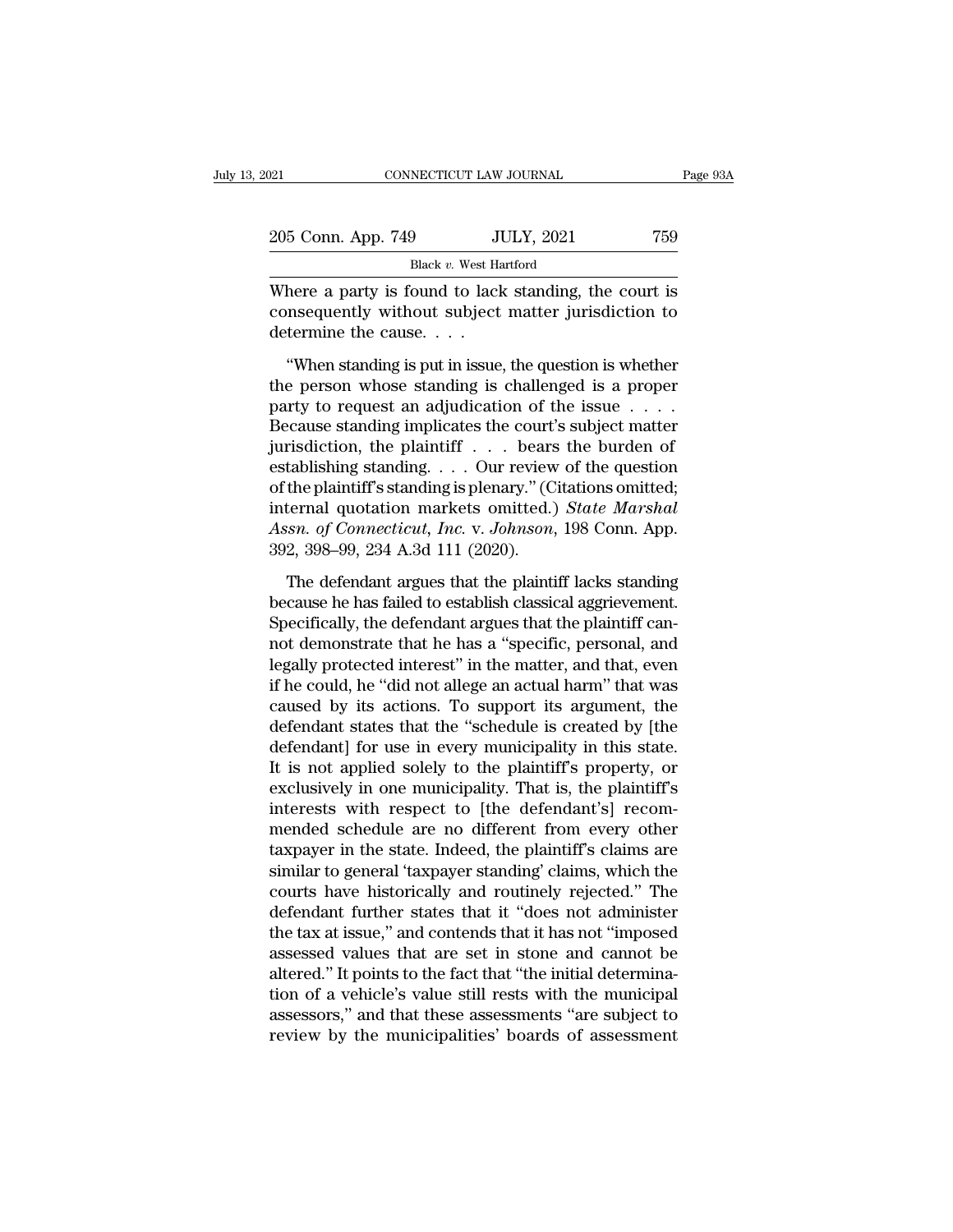|                   | July 13, 2021                                                                                                                    |
|-------------------|----------------------------------------------------------------------------------------------------------------------------------|
| <b>JULY, 2021</b> |                                                                                                                                  |
|                   |                                                                                                                                  |
|                   | CONNECTICUT LAW JOURNAL<br>205 Conn. App. 749<br>Black v. West Hartford<br>appeals which can alter the assessed values as neces- |

CONNECTICUT LAW JOURNAL<br>
TO JULY, 2021 205 Conn. App. 749<br>
Black v. West Hartford<br>
appeals, which can alter the assessed values as neces-<br>
sary.'' Accordingly, the defendant argues, it "is not, and<br>
could not be the cause T60 JULY, 2021 205 Conn. App. 749<br>Black v. West Hartford<br>appeals, which can alter the assessed values as necessary." Accordingly, the defendant argues, it "is not, and<br>could not be, the cause of any injury here." In his re T60 JULY, 2021 205 Conn. App. 749<br>Black v. West Hartford<br>appeals, which can alter the assessed values as neces-<br>sary." Accordingly, the defendant argues, it "is not, and<br>could not be, the cause of any injury here." In his For The Black v. West Hartford<br>Black v. West Hartford<br>appeals, which can alter the assessed values as necessary." Accordingly, the defendant argues, it "is not, and<br>could not be, the cause of any injury here." In his repl Black v. West Hartford<br>appeals, which can alter the assessed values as necessary." Accordingly, the defendant argues, it "is not, and<br>could not be, the cause of any injury here." In his reply<br>brief to this court, the plai Black v. West Hartford<br>appeals, which can alter the assessed values as neces-<br>sary." Accordingly, the defendant argues, it "is not, and<br>could not be, the cause of any injury here." In his reply<br>brief to this court, the pl appeals, which can alter the assessed values as necessary." Accordingly, the defendant argues, it "is not, and could not be, the cause of any injury here." In his reply brief to this court, the plaintiff quotes from his ob sary." Accordingly, the defendant argues, it "is not, and<br>could not be, the cause of any injury here." In his reply<br>brief to this court, the plaintiff quotes from his objection<br>to the defendant's motion to dismiss to reit could not be, the cause of any injury here." In his reply<br>brief to this court, the plaintiff quotes from his objection<br>to the defendant's motion to dismiss to reiterate that<br>he has been aggrieved by the defendant's "direc brief to this court, the plaintiff quotes from his objection<br>to the defendant's motion to dismiss to reiterate that<br>he has been aggrieved by the defendant's "direct [role]<br>in administering [the] tax bill  $\ldots$ ." He argues to the defendant's motion to dismiss to reflect the has been aggrieved by the defendant's "<br>in administering [the] tax bill  $\ldots$ ." He are has standing because he has a personal in<br>property that was taxed and that the bur in administering [the] tax bill  $\ldots$ ." He argues that he has standing because he has a personal interest in the property that was taxed and that the burden is solely on him to "pay, appeal, and now bring [this matter] to in administering [the] tax bill . . . . ." He argues that he<br>has standing because he has a personal interest in the<br>property that was taxed and that the burden is solely<br>on him to "pay, appeal, and now bring [this matter]

has standing because he has a personal interest in the<br>property that was taxed and that the burden is solely<br>on him to "pay, appeal, and now bring [this matter] to<br>court." We agree with the defendant.<br>"It is axiomatic tha property that was taxed and that the burden is solely<br>on him to "pay, appeal, and now bring [this matter] to<br>court." We agree with the defendant.<br>"It is axiomatic that aggrievement is a basic require-<br>ment of standing, jus on him to "pay, appeal, and now bring [this matter] to<br>court." We agree with the defendant.<br>"It is axiomatic that aggrievement is a basic require-<br>ment of standing, just as standing is a fundamental<br>requirement of jurisdic court." We agree with the defendant.<br>
"It is axiomatic that aggrievement is a basic requirement of standing, just as standing is a fundamental<br>
requirement of jurisdiction. . . . There are two general<br>
types of aggrieveme "It is axiomatic that aggrievement is a basic requirement of standing, just as standing is a fundamental<br>requirement of jurisdiction. . . . There are two general<br>types of aggrievement, namely, classical and statutory;<br>eit ment of standing, just as standing is a fundamental<br>requirement of jurisdiction. . . . There are two general<br>types of aggrievement, namely, classical and statutory;<br>either type will establish standing, and each has its own requirement of jurisdiction. . . . There are two general<br>types of aggrievement, namely, classical and statutory;<br>either type will establish standing, and each has its own<br>unique features. . . . Classical aggrievement requi types of aggrievement, namely, classical and statutory;<br>either type will establish standing, and each has its own<br>unique features. . . . . Classical aggrievement requires<br>a two part showing. First, a party must demonstrate either type will establish standing, and each has its own<br>unique features. . . . . Classical aggrievement requires<br>a two part showing. First, a party must demonstrate a<br>specific, personal and legal interest in the subject unique features. . . . Classical aggrievement requires<br>a two part showing. First, a party must demonstrate a<br>specific, personal and legal interest in the subject mat-<br>ter of the [controversy], as opposed to a general inter a two part showing. First, a party must demonstrate a<br>specific, personal and legal interest in the subject mat-<br>ter of the [controversy], as opposed to a general interest<br>that all members of the community share. . . . Seco specific, personal and legal interest in the subject matter of the [controversy], as opposed to a general interest<br>that all members of the community share.... Second,<br>the party must also show that the [alleged conduct] has ter of the [controversy], as opposed to a general interest<br>that all members of the community share. . . . Second,<br>the party must also show that the [alleged conduct] has<br>specially and injuriously affected that specific per that all members of the community share.... Second,<br>the party must also show that the [alleged conduct] has<br>specially and injuriously affected that specific personal<br>or legal interest.... Statutory aggrievement exists by<br> the party must also show that the [alleged conduct] has<br>specially and injuriously affected that specific personal<br>or legal interest. . . . Statutory aggrievement exists by<br>legislative fiat, not by judicial analysis of the specially and injuriously affected that specific personal<br>or legal interest. . . . Statutory aggrievement exists by<br>legislative fiat, not by judicial analysis of the particular<br>facts of the case. In other words, in cases o or legal interest. . . . Statutory aggrievement exists by<br>legislative fiat, not by judicial analysis of the particular<br>facts of the case. In other words, in cases of statutory<br>aggrievement, particular legislation grants st legislative fiat, not by judicial analysis of the particular<br>facts of the case. In other words, in cases of statutory<br>aggrievement, particular legislation grants standing to<br>those who claim injury to an interest protected facts of the case. In other words, in cases of statutory<br>aggrievement, particular legislation grants standing to<br>those who claim injury to an interest protected by that<br>legislation.... Aggrievement is established if there aggrievement, particular legislation grants standing to<br>those who claim injury to an interest protected by that<br>legislation. . . . Aggrievement is established if there is<br>a *possibility*, as distinguished from a certainty, *Advisers Ltd.* v. *Aggrievement is established if there is a possibility, as distinguished from a certainty, that some legally protected interest . . . has been adversely affected." (Citations omitted; emphasis in origina* legislation. . . . Aggrievement is established if there is<br>a *possibility*, as distinguished from a certainty, that<br>some legally protected interest . . . . has been<br>adversely affected." (Citations omitted; emphasis in<br>ori possibility, as distinguished from a certainty, that<br>me legally protected interest . . . has been<br>versely affected." (Citations omitted; emphasis in<br>iginal; internal quotation marks omitted.) *Trikona*<br>livisers Ltd. v. Hai some legally protected interest . . . . has been<br>adversely affected." (Citations omitted; emphasis in<br>original; internal quotation marks omitted.) *Trikona*<br> $Advisers Ltd. v. Haida$  Investors Ltd., 318 Conn. 476,<br>485–86, 122 A.3d 242 ( adversely affected." (Citations omitted; emphasis in original; internal quotation marks omitted.) *Trikona Advisers Ltd.* v. *Haida Investors Ltd.*, 318 Conn. 476, 485–86, 122 A.3d 242 (2015). In the present case, the plai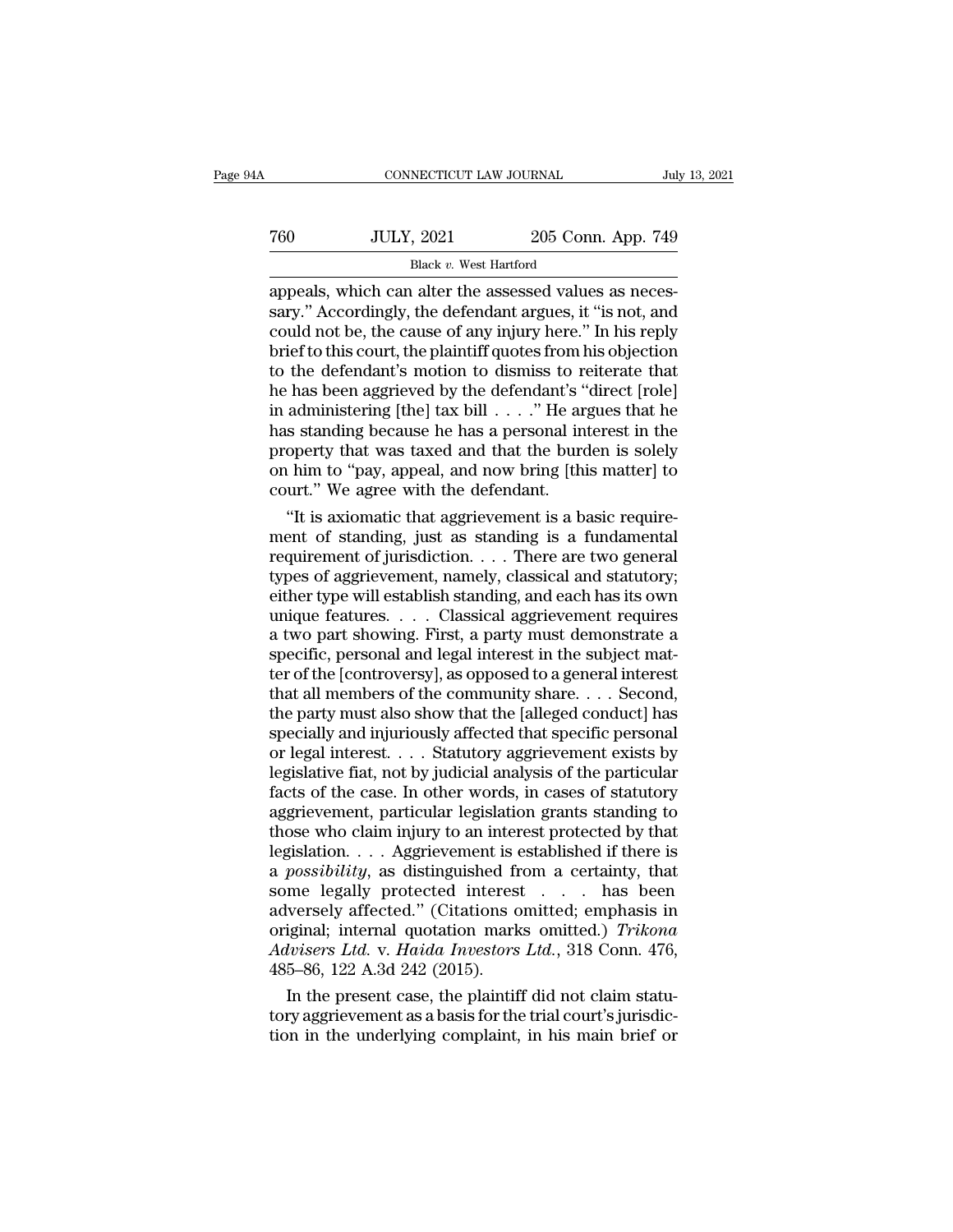| )21                                                       | CONNECTICUT LAW JOURNAL | Page 95A |
|-----------------------------------------------------------|-------------------------|----------|
| 205 Conn. App. 749                                        | <b>JULY, 2021</b>       | 761      |
|                                                           | Black v. West Hartford  |          |
| reply brief to this court or at oral argument before this |                         |          |

reply brief to this court, or at oral argument before this<br>
reply brief to this court, or at oral argument before this<br>
reply brief to this court, or at oral argument before this<br>
court. Rather, his arguments on the issue 205 Conn. App. 749 JULY, 2021 761<br>Black v. West Hartford<br>Treply brief to this court, or at oral argument before this<br>court. Rather, his arguments on the issue of standing<br>focus on classical aggrievement. Therefore, we con 205 Conn. App. 749 JULY, 2021 761<br>Black v. West Hartford<br>reply brief to this court, or at oral argument before this<br>court. Rather, his arguments on the issue of standing<br>focus on classical aggrievement. Therefore, we cons 205 Conn. App. 749 JULY, 2021 761<br>Black v. West Hartford<br>reply brief to this court, or at oral argument before this<br>court. Rather, his arguments on the issue of standing<br>focus on classical aggrievement. Therefore, we cons Black v. West Hartford<br>
reply brief to this court, or at oral argument before this<br>
court. Rather, his arguments on the issue of standing<br>
focus on classical aggrievement. Therefore, we consider<br>
whether he has been class state *b*, west national<br>reply brief to this court, or at oral argument before this<br>court. Rather, his arguments on the issue of standing<br>focus on classical aggrievement. Therefore, we consider<br>whether he has been classic reply brief to this court, or at oral argument before this<br>court. Rather, his arguments on the issue of standing<br>focus on classical aggrievement. Therefore, we consider<br>whether he has been classically aggrieved by the defe court. Rather, his arguments on the issue of standing<br>focus on classical aggrievement. Therefore, we consider<br>whether he has been classically aggrieved by the defen-<br>dant's recommendation that the municipalities of this<br>st focus on classical aggrievement. Therefore, we consider<br>whether he has been classically aggrieved by the defen-<br>dant's recommendation that the municipalities of this<br>state, including, but not limited to, the town, should<br>a whether he has been classically aggrieved by the defen-<br>dant's recommendation that the municipalities of this<br>state, including, but not limited to, the town, should<br>apply the NADA guides' schedule that includes the<br>"clean dant's recommendation that the municipalities of this<br>state, including, but not limited to, the town, should<br>apply the NADA guides' schedule that includes the<br>"clean retail values" of motor vehicles, as opposed to<br>their "a state, including, but not limited to, the town, should<br>apply the NADA guides' schedule that includes the<br>"clean retail values" of motor vehicles, as opposed to<br>their "average retail prices." In the complaint, the plain-<br>ti apply the NADA guides' schedule that includes the<br>
"clean retail values" of motor vehicles, as opposed to<br>
their "average retail prices." In the complaint, the plain-<br>
tiff challenges only the defendant's act of choosing t "clean retail values" of motor vehicles, as opposed to<br>their "average retail prices." In the complaint, the plain-<br>tiff challenges only the defendant's act of choosing the<br>"clean retail value" portion of the motor vehicle their "average retail prices." In the complaint, the plain-<br>tiff challenges only the defendant's act of choosing the<br>"clean retail value" portion of the motor vehicle pricing<br>schedule, and there is no allegation that the d tiff challenges only the defendant's act of choosing the<br>"clean retail value" portion of the motor vehicle pricing<br>schedule, and there is no allegation that the defendant<br>itself could apply or did apply any terms of that s "clean retail value" portion of the motor vehicle pricing<br>schedule, and there is no allegation that the defendant<br>itself could apply or did apply any terms of that schedule<br>to determine the value of the plaintiff's vehicl schedule, and there is no allegation that the defendant<br>itself could apply or did apply any terms of that schedule<br>to determine the value of the plaintiff's vehicle or any<br>other vehicle, the plaintiff recognizing that it itself could apply or did apply any terms of that schedule<br>to determine the value of the plaintiff's vehicle or any<br>other vehicle, the plaintiff recognizing that it was the<br>responsibility of each municipality to perform t to determine the value of the plaintiff's vehicle or any<br>other vehicle, the plaintiff recognizing that it was the<br>responsibility of each municipality to perform that func-<br>tion.<sup>15</sup> The NADA guides recommended by the defe other vehicle, the plaintiff recognizing that it was the<br>responsibility of each municipality to perform that func-<br>tion.<sup>15</sup> The NADA guides recommended by the defen-<br>dant cover numerous makes and models of vehicles<sup>16</sup><br>th responsibility of each municipality to perform that function.<sup>15</sup> The NADA guides recommended by the defendant cover numerous makes and models of vehicles<sup>16</sup> that are registered in the state.<sup>17</sup> Thus, the defendant's ac act of choosing the 2018 NADA guides as its recommended motor vehicle pricing schedule affected every taxpayer whose vehicle was included in these guides.<br> $\frac{15 \text{ At the January 13, 2020 hearing on the motion to dismiss, the court asked the plaintiff: "So . . . did you bring this [action] because you think that the value on your car is too high because [the town] used the wrong$ act of choosing the 2018 NADA guides as its recom-<br>mended motor vehicle pricing schedule affected every<br>taxpayer whose vehicle was included in these guides.<br> $\frac{15}{15}$  At the January 13, 2020 hearing on the motion to dis

mended motor vehicle pricing schedule affected every taxpayer whose vehicle was included in these guides.<br> $\frac{15}{15}$  At the January 13, 2020 hearing on the motion to dismiss, the court asked the plaintiff: "So . . . did taxpayer whose vehicle was included in these guides.<br>
<sup>15</sup> At the January 13, 2020 hearing on the motion to dismiss, the court asked the plaintiff: "So  $\ldots$  did you bring this [action] because you think that the value on Example 18 Whose Vernche Was included in these guides.<br>
<sup>15</sup> At the January 13, 2020 hearing on the motion to dismiss, the court asked the plaintiff: "So  $\ldots$  did you bring this [action] because you think that the value <sup>15</sup> At the January 13, 2020 hearing on the motion to dismiss, the court asked the plaintiff: "So  $\ldots$  did you bring this [action] because you think that the value on your car is too high because [the town] used the wron asked the plaintiff: "So  $\ldots$  did you bring this [action] because you think that the value on your car is too high because [the town] used the wrong standard?" The plaintiff replied: "Correct. I maintain that clean retai what the value on your car is too high because [the town] used the wrong standard?" The plaintiff replied: "Correct. I maintain that clean retail, as specified by the NADA, is higher than average retail value as specified specified by the NADA, is higher than average retail value as specified in the statute." The plaintiff thus alleges that the town, and not the defendant, applied the relevant portions of the schedule in its determination

The statute." The plaintiff thus alleges that the town, and not the defendant, applied the relevant portions of the schedule in its determination of the value of his vehicle.<br>
<sup>16</sup> The defendant's September 28, 2018 memor applied the relevant portions of the schedule in its determination of the value of his vehicle.<br><sup>16</sup> The defendant's September 28, 2018 memorandum recommending the use of the NADA guides states that they include "domestic where of his vehicle.<br>
<sup>16</sup> The defendant's September 28, 2018 memorandum recommending the use of the NADA guides states that they include "domestic cars, imported cars, light and medium duty trucks, 100, 200, and 300 ser **EXECUTE:** 17 Some vehicles states that they include "domestic cars, imported cars, light and medium duty trucks, 100, 200, and 300 series vans and minivans . . . motorcycles, snowmobiles and all-terrain vehicles . . . mo

cars, light and medium duty trucks, 100, 200, and 300 series vans and mini-<br>vans . . . motorcycles, snowmobiles and all-terrain vehicles . . . motors<br>homes, travel trailers and camping trailers."<br> $^{17}$  Some vehicles are being the motorcycles, snowmobiles and all-terrain vehicles . . . motors homes, travel trailers and camping trailers."<br>
<sup>17</sup> Some vehicles are not included in the NADA guides. General Statutes § 12-71d provides in relevan homes, travel trailers and camping trailers."<br>
<sup>I7</sup> Some vehicles are not included in the NADA guides. General Statutes<br>
§ 12-71d provides in relevant part: "For every vehicle not listed in the sched-<br>
ule the determinati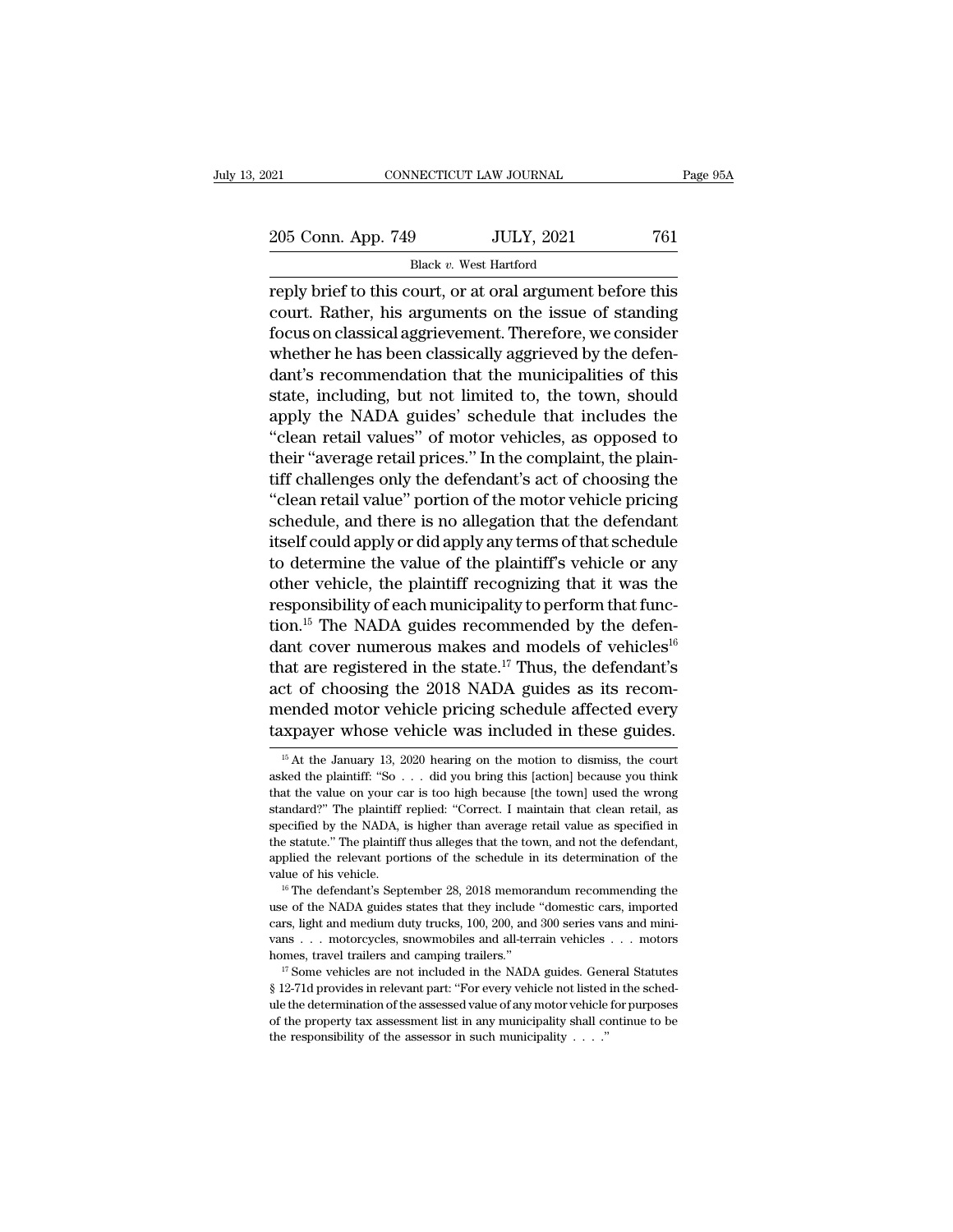| 6A  | CONNECTICUT LAW JOURNAL                                 |                    | July 13, 2021 |
|-----|---------------------------------------------------------|--------------------|---------------|
| 762 | <b>JULY, 2021</b>                                       | 205 Conn. App. 749 |               |
|     | Black v. West Hartford                                  |                    |               |
|     | The plaintiff does not allege that the defendant played |                    |               |

CONNECTICUT LAW JOURNAL July 13, 2021<br>
205 Conn. App. 749<br>
Black v. West Hartford<br>
The plaintiff does not allege that the defendant played<br>
role in assessing his vehicle beyond merely recom-T62 JULY, 2021 205 Conn. App. 749<br>Black v. West Hartford<br>The plaintiff does not allege that the defendant played<br>a role in assessing his vehicle beyond merely recom-<br>mending the use of the "clean retail value" portion of<br>t T62 JULY, 2021 205 Conn. App. 749<br>Black v. West Hartford<br>The plaintiff does not allege that the defendant played<br>a role in assessing his vehicle beyond merely recom-<br>mending the use of the "clean retail value" portion of<br> T62 JULY, 2021 205 Conn. App. 749<br>Black v. West Hartford<br>The plaintiff does not allege that the defendant played<br>a role in assessing his vehicle beyond merely recom-<br>mending the use of the "clean retail value" portion of<br> Black v. West Hartford<br>
The plaintiff does not allege that the defendant played<br>
a role in assessing his vehicle beyond merely recom-<br>
mending the use of the "clean retail value" portion of<br>
the NADA guides. In other word Black v. West Hartford<br>The plaintiff does not allege that the defendant played<br>a role in assessing his vehicle beyond merely recom-<br>mending the use of the "clean retail value" portion of<br>the NADA guides. In other words, t The plaintiff does not allege that the defendant played<br>a role in assessing his vehicle beyond merely recom-<br>mending the use of the "clean retail value" portion of<br>the NADA guides. In other words, the plaintiff does<br>not al a role in assessing his vehicle beyond merely recommending the use of the "clean retail value" portion of the NADA guides. In other words, the plaintiff does not allege any affirmative conduct by the defendant determining mending the use of the "clean retail value" portion of<br>the NADA guides. In other words, the plaintiff does<br>not allege any affirmative conduct by the defendant<br>determining or requiring that his vehicle should be val-<br>ued in the NADA guides. In other words, the plaintiff does<br>not allege any affirmative conduct by the defendant<br>determining or requiring that his vehicle should be val-<br>ued in a manner different from any of the other vehicles<br>regi not allege any affirmative conduct by the defendant<br>determining or requiring that his vehicle should be valued in a manner different from any of the other vehicles<br>registered with the town that are included in the NADA<br>gui determining or requiring that his vehicle should be valued in a manner different from any of the other vehicles<br>registered with the town that are included in the NADA<br>guides. As previously noted in this opinion, when the<br>d ued in a manner different from any of the other vehicles<br>registered with the town that are included in the NADA<br>guides. As previously noted in this opinion, when the<br>defendant issued its memorandum recommending the<br>motor v registered with the town that are included in the NADA<br>guides. As previously noted in this opinion, when the<br>defendant issued its memorandum recommending the<br>motor vehicle pricing schedule for 2018, it stated that<br>the NADA guides. As previously noted in this opinion, when the<br>defendant issued its memorandum recommending the<br>motor vehicle pricing schedule for 2018, it stated that<br>the NADA guides contain the "average retail price/<br>"[c]lean [r] defendant issued its memorandum recommending the<br>motor vehicle pricing schedule for 2018, it stated that<br>the NADA guides contain the "average retail price/<br>'[c]lean [r]etail [v]alue' " of the vehicles included<br>therein. Fur motor vehicle pricing schedule for 2018, it stated that<br>the NADA guides contain the "average retail price/<br>'[c]lean [r]etail [v]alue'" of the vehicles included<br>therein. Furthermore, Heft's e-mail to the plaintiff states<br>t the NADA guides contain the "average retail price/<br>
'[c]lean [r]etail [v]alue'" of the vehicles included<br>
therein. Furthermore, Heft's e-mail to the plaintiff states<br>
that the relevant NADA guides "do not list the average<br> "[c]lean [r]etail [v]alue" " of the vehicles included<br>therein. Furthermore, Heft's e-mail to the plaintiff states<br>that the relevant NADA guides "do not list the average<br>retail prices of vehicles," and, instead, list "clea therein. Furthermore, Heft's e-mail to the plaintiff states<br>that the relevant NADA guides "do not list the average<br>retail prices of vehicles," and, instead, list "clean retail<br>value," which "has the same meaning as the te that the relevant NADA guides "do not list the average<br>retail prices of vehicles," and, instead, list "clean retail<br>value," which "has the same meaning as the term aver-<br>age retail price . . . ." On the basis of this infor retail prices of vehicles," and, instead, list "clean retail<br>value," which "has the same meaning as the term aver-<br>age retail price  $\dots$ ." On the basis of this information,<br>we reasonably can infer that, for the 2018 tax y value," which "has the same meaning as the term aver-<br>age retail price  $\ldots$ ." On the basis of this information,<br>we reasonably can infer that, for the 2018 tax year,<br>municipal assessors used clean retail values to formu-<br> age retail price  $\ldots$ ." On the basis of this information,<br>we reasonably can infer that, for the 2018 tax year,<br>municipal assessors used clean retail values to formu-<br>late assessments for *every* vehicle included in the N we reasonably can infer that, for the 2018 tax year,<br>municipal assessors used clean retail values to formu-<br>late assessments for *every* vehicle included in the NADA<br>guides. Furthermore, on the basis of the excerpt from<br>th municipal assessors used clean retail values to formulate assessments for *every* vehicle included in the NADA guides. Furthermore, on the basis of the excerpt from the NADA guides' website that the plaintiff provided in t late assessments for *every* vehicle included in the NADA<br>guides. Furthermore, on the basis of the excerpt from<br>the NADA guides' website that the plaintiff provided in<br>the complaint, we reasonably can infer that the clean<br> guides. Furthermore, on the basis of the excerpt from<br>the NADA guides' website that the plaintiff provided in<br>the complaint, we reasonably can infer that the clean<br>retail values of every vehicle are calculated using the<br>sa the NADA guides' website that the plaintiff provided in<br>the complaint, we reasonably can infer that the clean<br>retail values of every vehicle are calculated using the<br>same criteria. Thus, accepting as true the plaintiff's<br>a the complaint, we reasonably can infer that the clean<br>retail values of every vehicle are calculated using the<br>same criteria. Thus, accepting as true the plaintiff's<br>allegation that "clean retail value" is different than<br>"a retail values of every vehicle are calculated using the<br>same criteria. Thus, accepting as true the plaintiff's<br>allegation that "clean retail value" is different than<br>"average retail price," he is unable to show how his<br>inj same criteria. Thus, accepting as true the plaintiff's<br>allegation that "clean retail value" is different than<br>"average retail price," he is unable to show how his<br>injury is different than that of any other taxpayer whose<br>v allegation that "clean retail value" is different than<br>"average retail price," he is unable to show how his<br>injury is different than that of any other taxpayer whose<br>vehicle is included in the NADA guides. Rather, the<br>pers "average retail price," he is unable to show how his<br>injury is different than that of any other taxpayer whose<br>vehicle is included in the NADA guides. Rather, the<br>personal and legal interest that the plaintiff claims to<br>ha injury is different than that of any other taxpayer whose<br>vehicle is included in the NADA guides. Rather, the<br>personal and legal interest that the plaintiff claims to<br>have in the subject matter is one that is common to all vehicle is included in the NADA guides. Rather, the<br>personal and legal interest that the plaintiff claims to<br>have in the subject matter is one that is common to all<br>of these taxpayers. Accordingly, we conclude that the<br>pla rsonal and legal interest that the plaintiff claims to<br>we in the subject matter is one that is common to all<br>these taxpayers. Accordingly, we conclude that the<br>aintiff lacks standing to maintain the action as against<br>e def have in the subject matter is one that is common to all<br>of these taxpayers. Accordingly, we conclude that the<br>plaintiff lacks standing to maintain the action as against<br>the defendant because he has failed to establish clas